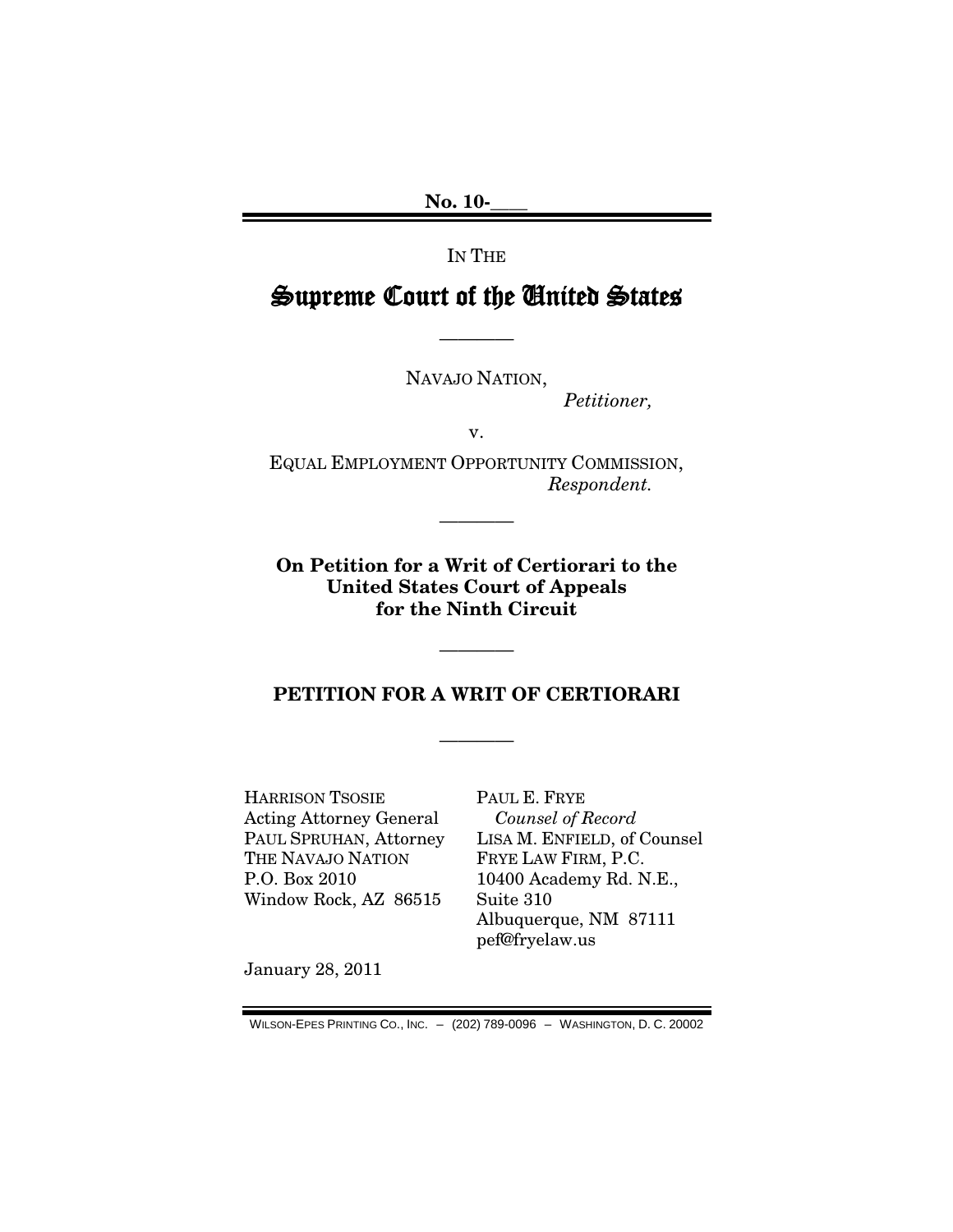### **QUESTIONS PRESENTED**

1. May the sovereign immunity of the United States and of a federally recognized Indian tribe, preserved in Title VII of the Civil Rights Act of 1964, be abrogated by application of Rules 14 and 19 of the Federal Rules of Civil Procedure?

2. May a court use Rule 14 to permit or require a party to implead the Secretary of the Interior in a case where the applicable statute does not confer a right of contribution?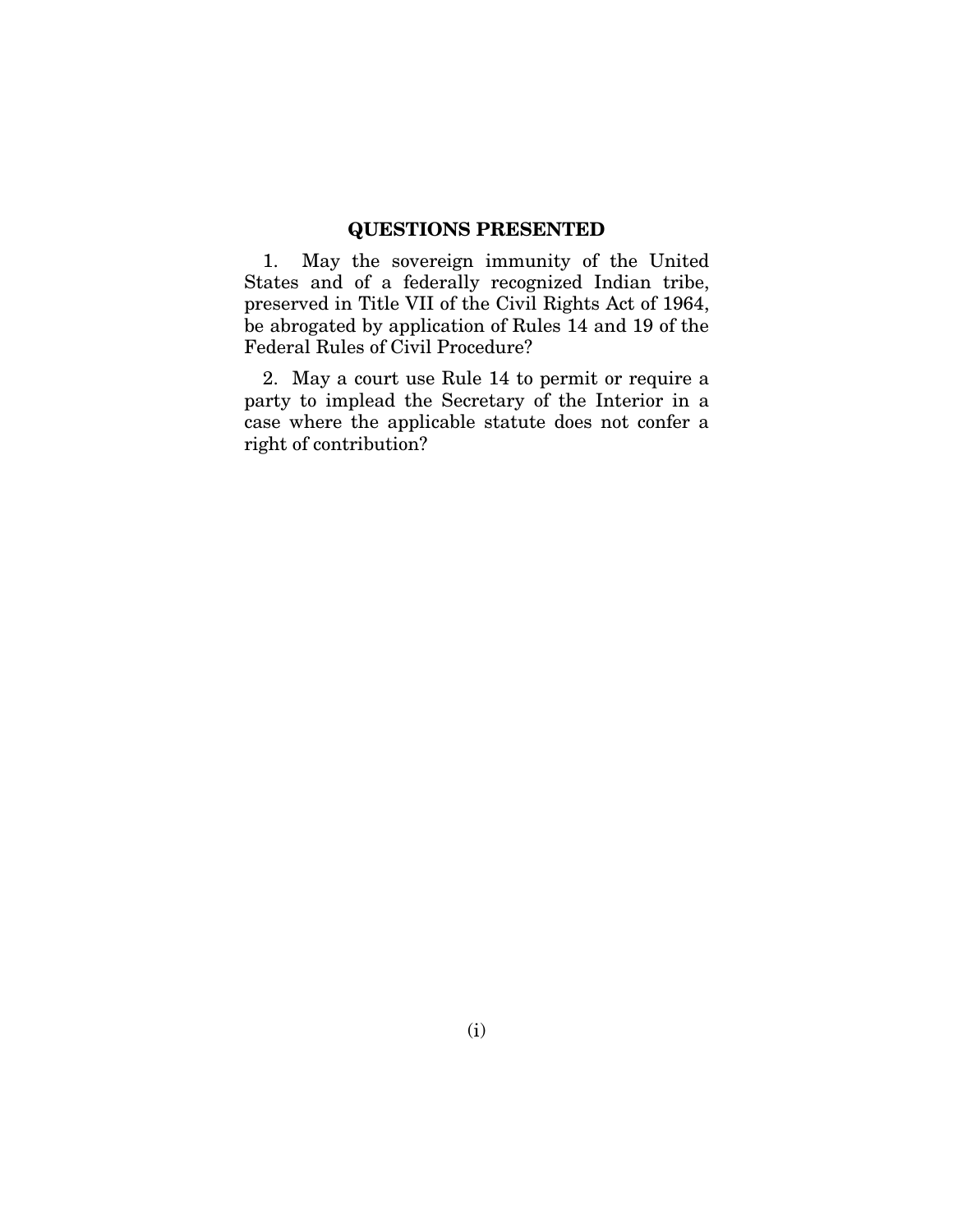### **PARTIES TO THE PROCEEDINGS BELOW**

The parties to the proceedings below are plaintiff Equal Employment Opportunity Commission, and defendants Peabody Western Coal Company and the Navajo Nation, also known as the Navajo Tribe of Indians.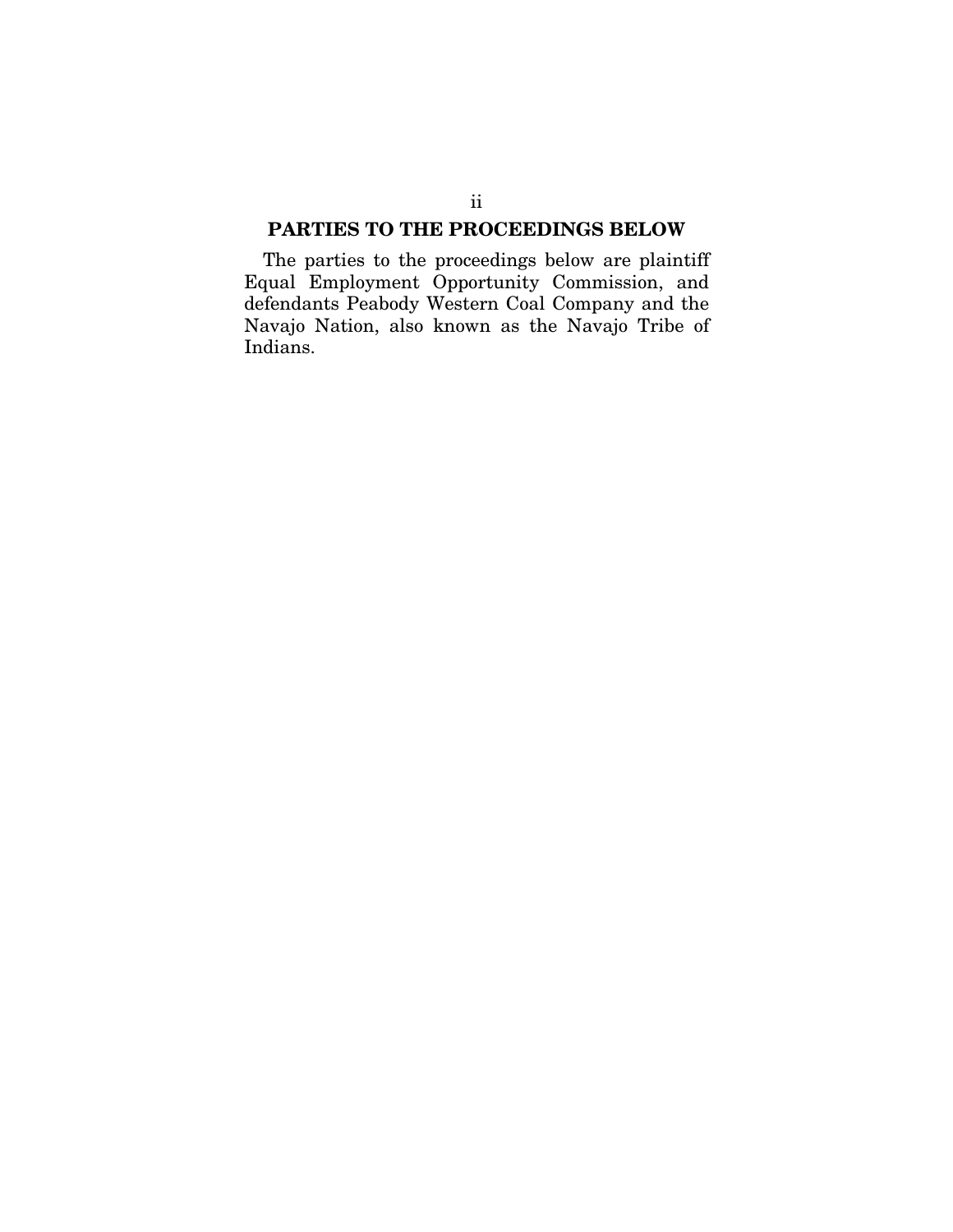### TABLE OF CONTENTS

|                                                                                                                                                               | Page           |
|---------------------------------------------------------------------------------------------------------------------------------------------------------------|----------------|
| <b>QUESTION PRESENTED</b>                                                                                                                                     | i              |
| PARTIES TO THE PROCEEDINGS BELOW                                                                                                                              | ii             |
|                                                                                                                                                               | iii            |
|                                                                                                                                                               | vii            |
| PETITION FOR A WRIT OF CERTIORARI                                                                                                                             | 1              |
|                                                                                                                                                               | 1              |
|                                                                                                                                                               | $\overline{2}$ |
| RELEVANT STATUTORY PROVISIONS AND                                                                                                                             |                |
|                                                                                                                                                               | $\overline{2}$ |
| Title VII of the Civil Rights Act of 1964                                                                                                                     | 2              |
| Indian Land Leasing Statutes and                                                                                                                              | 3              |
| Federal Rules of Civil Procedure                                                                                                                              | 4              |
|                                                                                                                                                               | 6              |
|                                                                                                                                                               | 6              |
|                                                                                                                                                               | 7              |
|                                                                                                                                                               | 10             |
| REASONS FOR GRANTING THE WRIT                                                                                                                                 | 17             |
| THE NINTH CIRCUIT'S RULE 14 DE-<br>L.<br>CISION IMPROPERLY ABROGATES<br>FEDERAL SOVEREIGN IMMUNITY,<br>CONFLICTS WITH THIS COURT'S<br>PRECEDENTS, AND CREATES |                |
| CLEAR CIRCUIT CONFLICT                                                                                                                                        | 18             |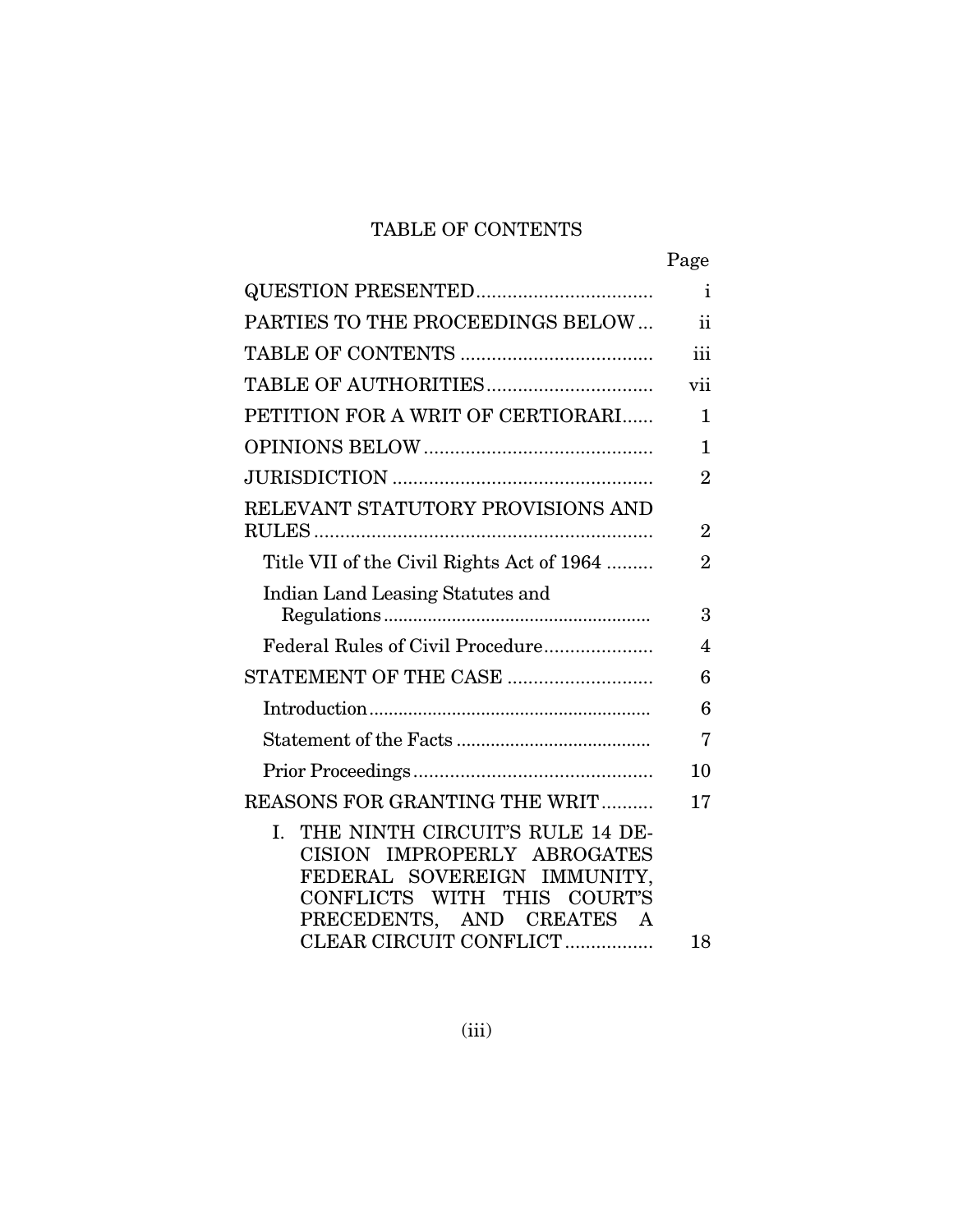# TABLE OF CONTENTS—Continued

|      |                                                                                                                                                                                            | Page |
|------|--------------------------------------------------------------------------------------------------------------------------------------------------------------------------------------------|------|
|      | A. The Decision Below Subverts Federal                                                                                                                                                     | 18   |
|      | B. Permitting or Mandating Impleader<br>in a Title VII Case Conflicts Directly<br>with Supreme Court Precedent                                                                             | 21   |
|      | C. Review is Required to Resolve<br>Conflicts Among the Circuits on the                                                                                                                    | 22   |
| Н.   | THE NINTH CIRCUIT'S RULE 19<br>DECISION CREATES A CLEAR CIR-<br><b>CUIT CONFLICT AND UNDERMINES</b><br>SOVEREIGN IMMUNITY<br>TRIBAL<br>CONTRARY TO THIS<br><b>COURT'S</b>                  | 25   |
|      | A. The Ninth Circuit's Rule 19 Holding<br>Conflicts with Rulings of Other                                                                                                                  | 25   |
|      | B. The Decision Impermissibly Abro-<br>gates Tribal Sovereign Immunity<br>Contrary to Title VII and this Court's                                                                           | 28   |
| III. | THIS COURT SHOULD PRESERVE<br>THE CAREFUL BALANCE CONGRESS<br>ESTABLISHED AMONG THE POWER<br>OF THE EEOC, THE PREROGATIVES<br>OF THE ATTORNEY GENERAL, AND<br>RESPECT FOR STATE, LOCAL AND |      |
|      | TRIBAL GOVERNMENTS                                                                                                                                                                         | 32   |
|      |                                                                                                                                                                                            | 35   |

iv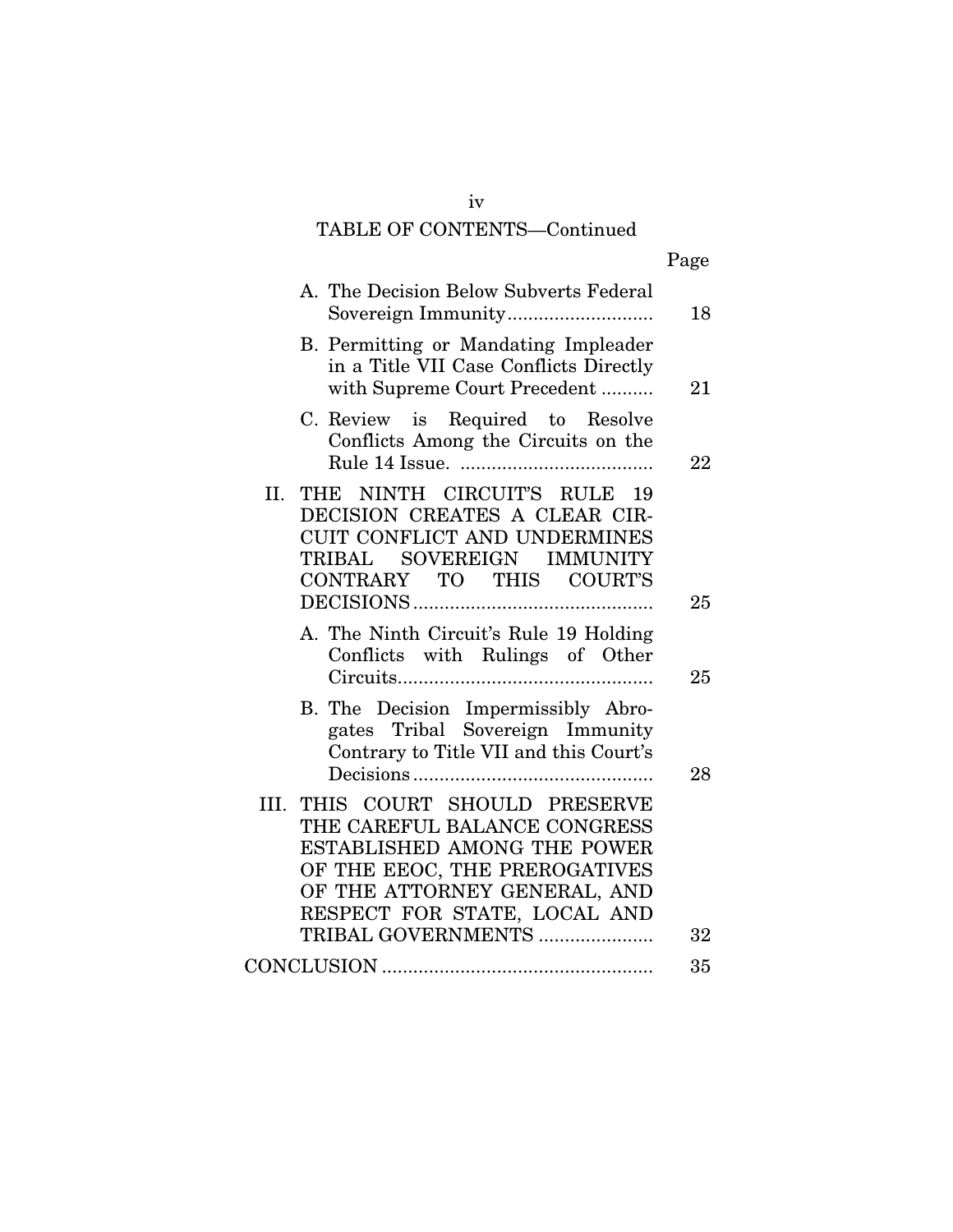# TABLE OF CONTENTS—Continued

| <b>APPENDIX</b>                                                                                                                  | Page |
|----------------------------------------------------------------------------------------------------------------------------------|------|
| <b>APPENDIX A</b>                                                                                                                |      |
| EEOC v. Peabody Western Coal Co., No. 06-<br>17621, Denial of Petition for Rehearing<br>and for Rehearing En Banc, (9th Circuit, | 1a   |
| <b>APPENDIX B</b>                                                                                                                |      |
| EEOC v. Peabody Western Coal Co., 610                                                                                            | 2a   |
| <b>APPENDIX C</b>                                                                                                                |      |
| EEOC v. Peabody Western Coal Co., No. CV<br>01-01050-PHX-MHM (D. Ariz., Filed                                                    | 33a  |
| <b>APPENDIX D</b>                                                                                                                |      |
| EEOC v. Peabody Western Coal Co., 400 F.3d                                                                                       | 67a  |
| <b>APPENDIX E</b>                                                                                                                |      |
| EEOC v. Peabody Western Coal Co., 214                                                                                            | 88a  |
| <b>APPENDIX F</b>                                                                                                                |      |
| Natural Resources Law on American Indian                                                                                         | 122a |
| Mining Lease No. 14-20-0603-8580 Between<br>Sentry Royalty Company and the Navajo<br>Tribe (Feb. 1, 1964) (Excerpts)             | 128a |
| Mining Lease No. 14-20-0608-9910 Between<br>Sentry Royalty Company and the Navajo<br>Tribe (June 6, 1966) (Excerpts)             | 130a |

v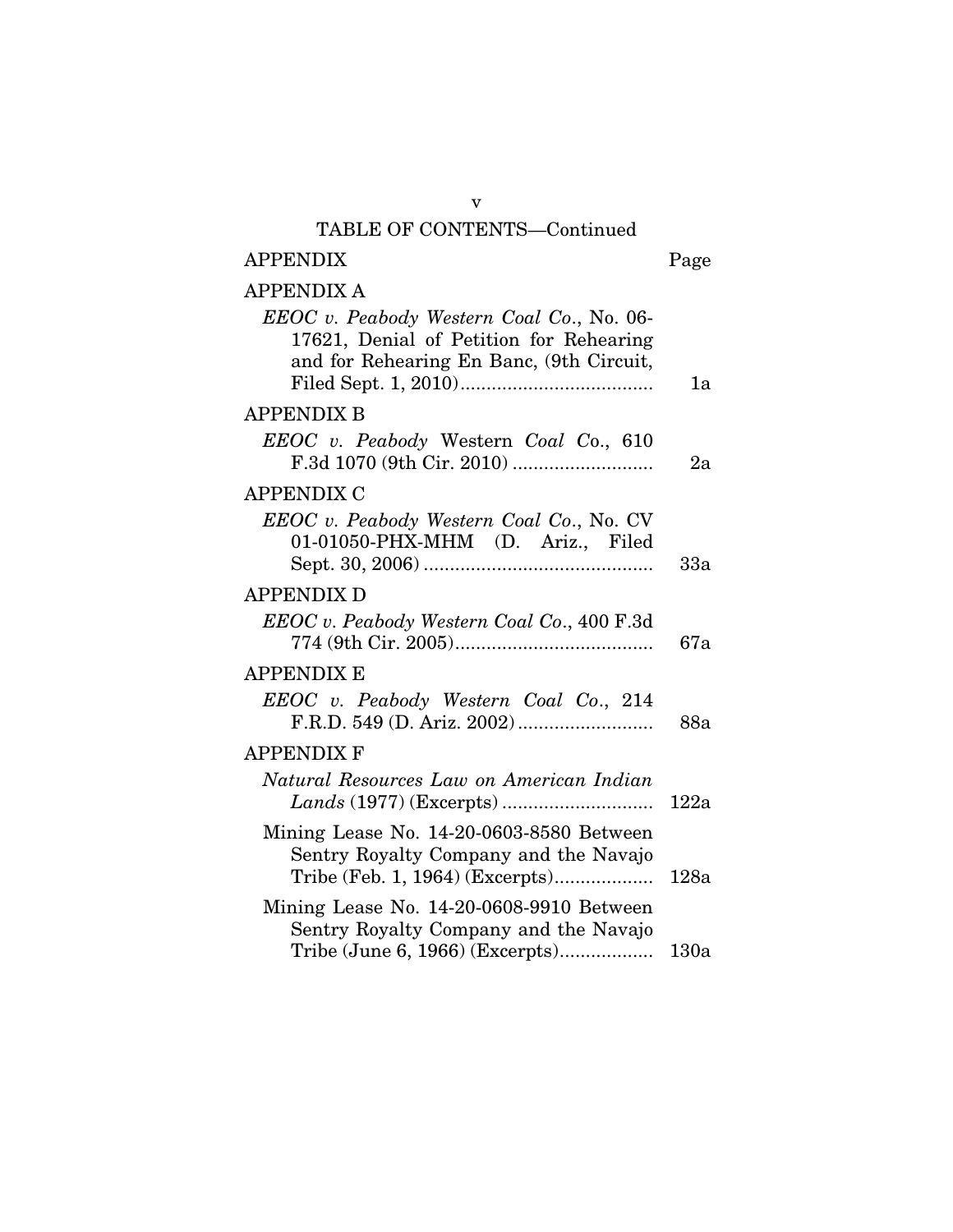# TABLE OF CONTENTS—Continued

Page

| Construction Activity (Aug. 17, 1973) 132a |
|--------------------------------------------|
|                                            |
|                                            |
| 137a                                       |
|                                            |

vi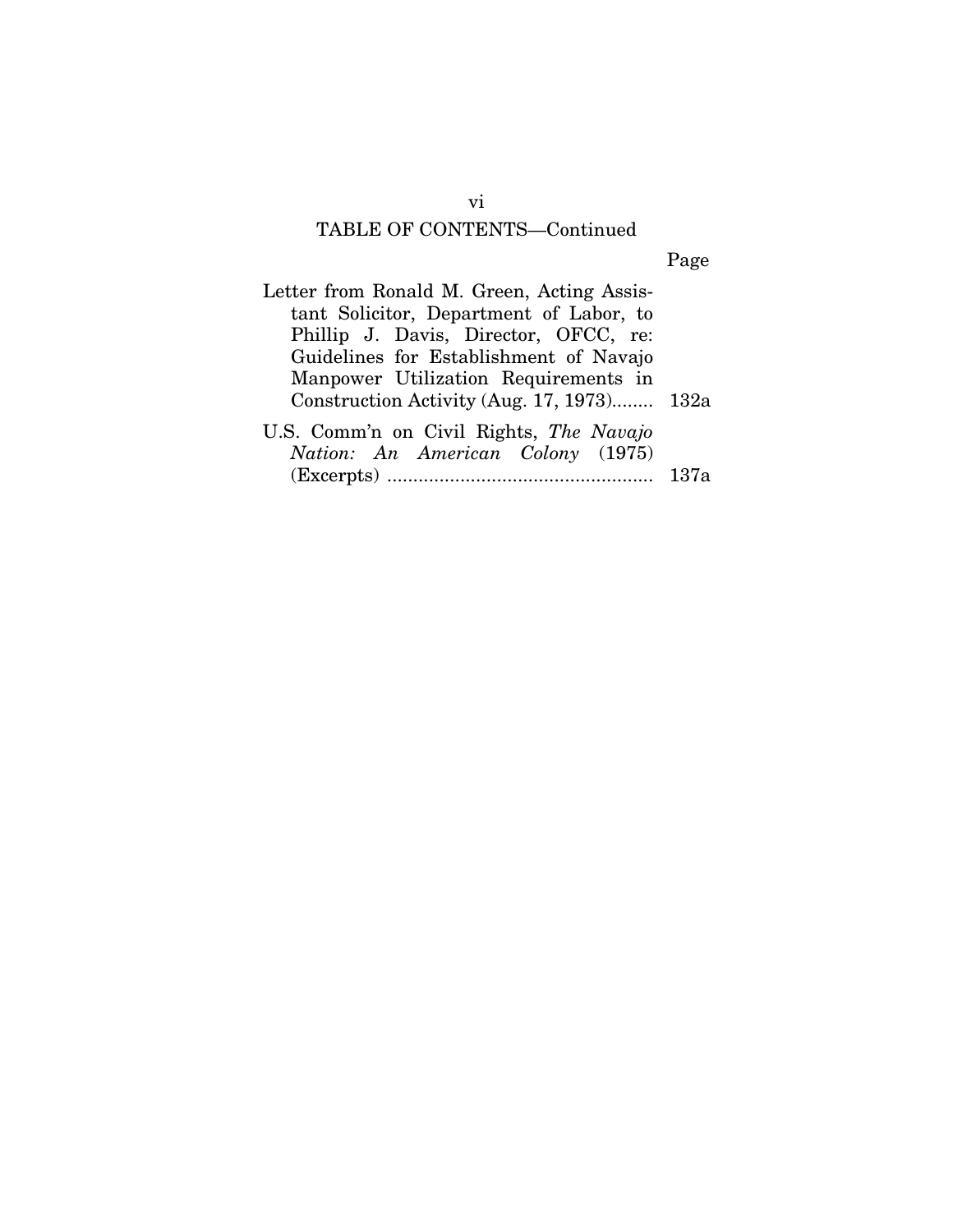# vii TABLE OF AUTHORITIES

# CASES Page

| Adams v. Murphy, 165 F. 304 (8th Cir.            |    |
|--------------------------------------------------|----|
|                                                  | 29 |
| Allied-Bruce Terminex v. Dobson, 513 U.S.        |    |
|                                                  | 33 |
| Atchley v. Nordam Group, Inc., 180 F.3d          |    |
|                                                  | 23 |
| Carter v. Director, Office of Workers' Comp.     |    |
| Prog., Dep't of Labor, 751 F.2d 1398 (D.C.       |    |
|                                                  | 23 |
| Cherokee Nation v. Georgia, 30 U.S. 1            |    |
|                                                  | 29 |
| City of Gretna v. Defense Plant Corp., 159       |    |
|                                                  | 24 |
| City of Peoria v. General Elec. Cablevision      |    |
| Corp., 690 F.2d 116 (7th Cir. 1982) 22, 25       |    |
| Davenport v. Int'l Bhd. of Teamsters, AFL-       |    |
| CIO, 166 F.3d 356 (D.C. Cir. 1999) 13, 27        |    |
| EEOC v. American Fed. of Teachers, Loc.          |    |
| 571, 761 F.Supp. 536 (N.D. Ill. 1991)27, 28, 34  |    |
| EEOC v. Elgin Teachers Ass'n, 27 F.3d 292        |    |
| (7th Cir. 1994)                                  | 27 |
| EEOC v. Elgin Teachers Ass'n, 45 Fair            |    |
| Empl. Prac. Cas. 446, 1986 WL 68560              |    |
|                                                  | 27 |
| EEOC v. Elgin Teachers Ass'n, 658 F.Supp.        |    |
|                                                  | 33 |
| EEOC v. Peabody Western Coal Co., No.            |    |
| 06-17261 (9th Cir. filed Oct. 26, 2007)          | 17 |
| Fernandez v. Corporacion Insular de              |    |
| Seguros, 79 F.3d 207 (1st Cir. 1996)             | 24 |
| <i>Harlow v. Fitzgerald, 457 U.S. 800 (1982)</i> | 19 |
| Hillier v. Southern Towing Co., 714 F.2d         |    |
|                                                  |    |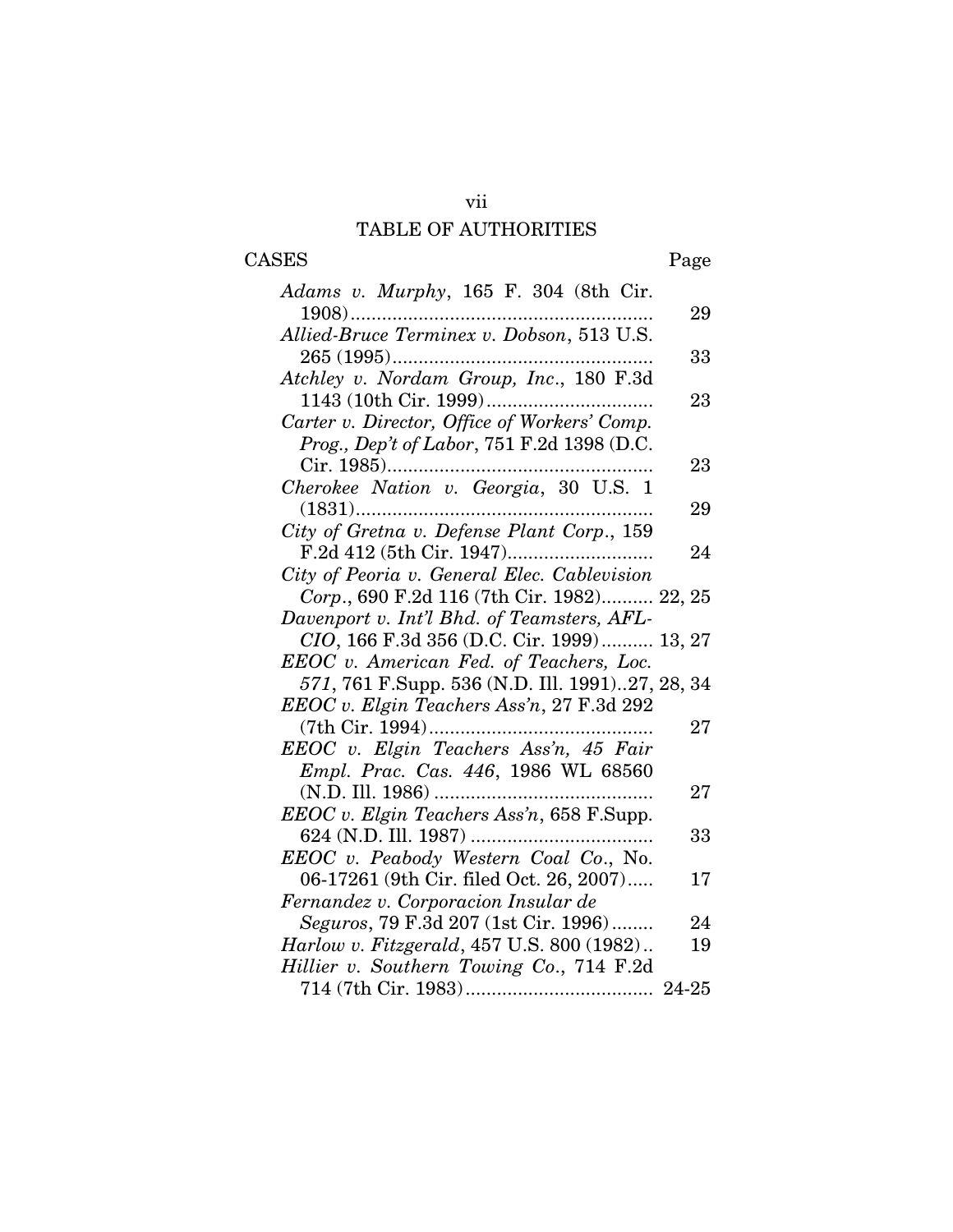# viii

# TABLE OF AUTHORITIES—Continued

Page

| Jerez v. Cooper Indus., Inc., No. CIV 10119  |    |
|----------------------------------------------|----|
| NRB, 2003 WL 22126893 (S.D.N.Y. Sept.        |    |
|                                              | 24 |
| Kalb v. Feuerstein, 308 U.S. 433 (1940)      | 29 |
| Kerr-McGee Corp. v. Navajo Tribe of          |    |
| Indians, 471 U.S. 195 (1985)                 | 33 |
| Kiowa Tribe of Okla. v. Manufacturing        |    |
| Technologies, Inc., 523 U.S. 751 (1998)      | 30 |
| Malone v. United States, 581 F.2d 582 (6th   |    |
| Cir. 1978), cert. denied, 439 U.S. 1128      |    |
|                                              |    |
| McClanahan v. Arizona State Tax Comm'n,      |    |
|                                              | 10 |
| Mennen Co. v. Atlantic Mut. Ins. Co., No.    |    |
| CIV 93-5273 (WGB), 1996 WL 257147            |    |
| (D.N.J. Jan. 29, 1996) aff'd, 147 F.3d 287   |    |
|                                              | 24 |
| Merrion v. Jicarilla Apache Tribe, 455 U.S.  |    |
| $130(1982)$                                  | 9  |
| Morton v. Mancari, 417 U.S. 535 (1974)       | 10 |
| Northwest Airlines, Inc. v. Transport        |    |
| Workers U. of Am., 451 U.S. 77 (1981)        | 22 |
| Occidental Life Ins. Co. v. EEOC, 432 U.S.   |    |
| 355 (1977)                                   | 32 |
| Oklahoma Tax Comm'n v. Citizen Band          |    |
| Potawatomi Indian Tribe, 498 U.S. 505        |    |
|                                              |    |
| Osage Tribal Council v. U.S. Dep't of Labor, |    |
| 187 F.3d 1174 (10th Cir. 1999), cert.        |    |
| denied, 530 U.S. 1229 (2000)                 | 30 |
| Owen Equip. and Erection Co. v. Kroger,      |    |
|                                              | 25 |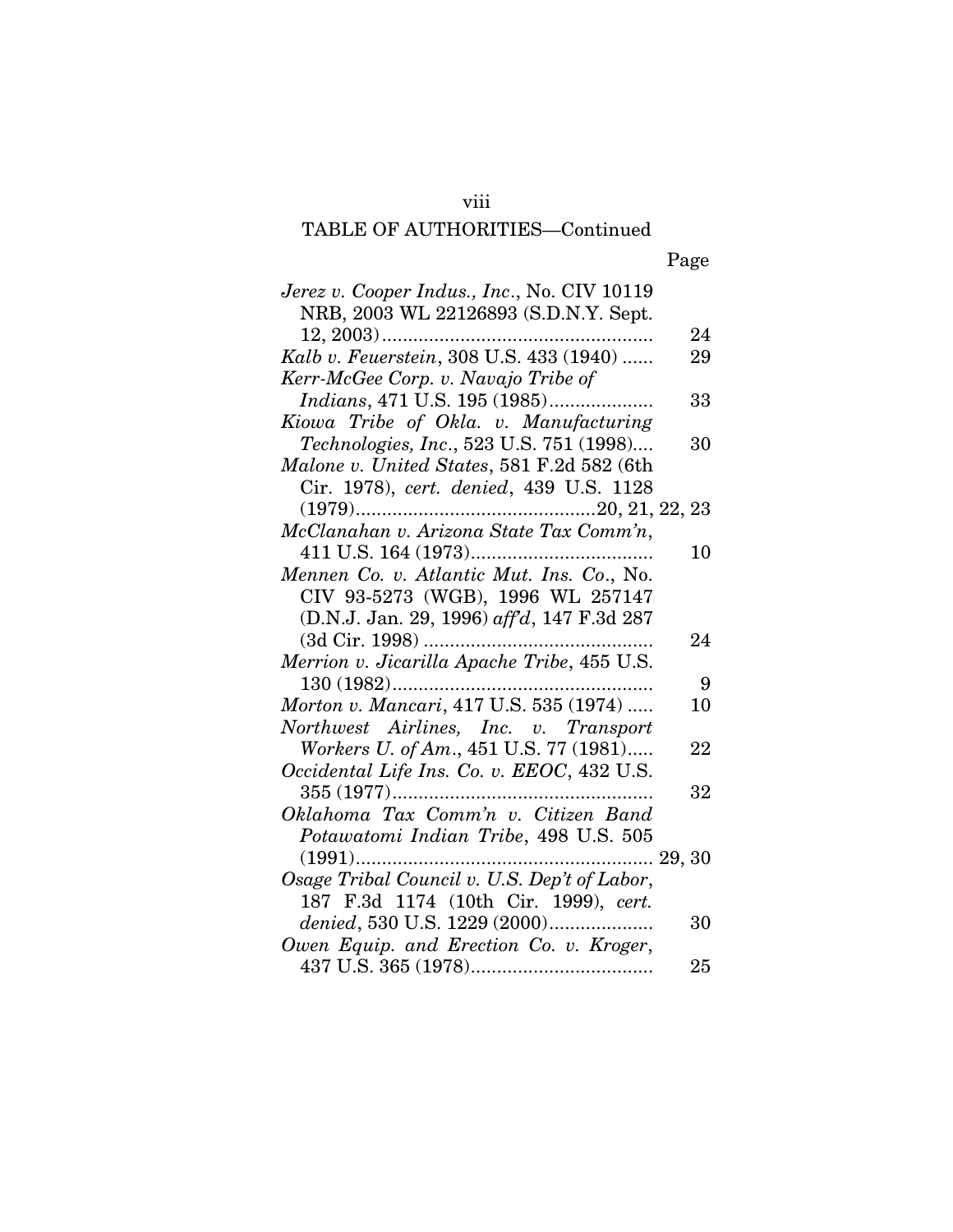# TABLE OF AUTHORITIES—Continued

Page

| Santa Clara Pueblo v. Martinez, 436 U.S.          |    |
|---------------------------------------------------|----|
|                                                   |    |
| Scott v. PPG Indus., Inc., 920 F.2d 927,          |    |
| 1990 WL 200655 (4th Cir. 1990)                    | 23 |
| Sierra Club v. Hodel, 848 F.2d 1068 (10th         |    |
|                                                   | 26 |
| Southeast Mortgage Co. v. Mullins, 514            |    |
|                                                   |    |
| Tamiami Partners, Ltd. v. Miccosukee              |    |
| Tribe, 63 F.3d 1030 (11th Cir. 1995)              | 30 |
| Texas Indus., Inc. v. Radcliff Mat'ls, Inc.,      |    |
|                                                   | 21 |
| Thebo v. Choctaw Tribe, 66 F. 372 (8th            |    |
|                                                   | 29 |
| United States v. Fresno Unified School            |    |
| Dist., 592 F.2d 1088 (9th Cir.), cert.            |    |
|                                                   | 34 |
| United States v. Lara, 541 U.S. 193 (2004).       | 29 |
| United States v. Navajo Nation, 556 U.S.          |    |
|                                                   |    |
| United States v. Shaw, 309 U.S. 495 (1940) 19, 20 |    |
| United States v. Sherwood, 312 U.S. 584           |    |
|                                                   | 19 |
| United States v. United States Fid. &             |    |
| Guar. Co. ("USF&G"), 309 U.S. 506                 |    |
|                                                   |    |
| Vieux Carre Prop. Owners v. Brown, 875            |    |
| F.2d 453 (5th Cir. 1989) cert. denied, 493        |    |
| U.S. 1020 (1990)13, 25, 26, 27                    |    |
| Williams v. Lee, 358 U.S. 217 (1959)              | 9  |
| Worcester v. Georgia, 31 U.S. 515 (1832)          | 9  |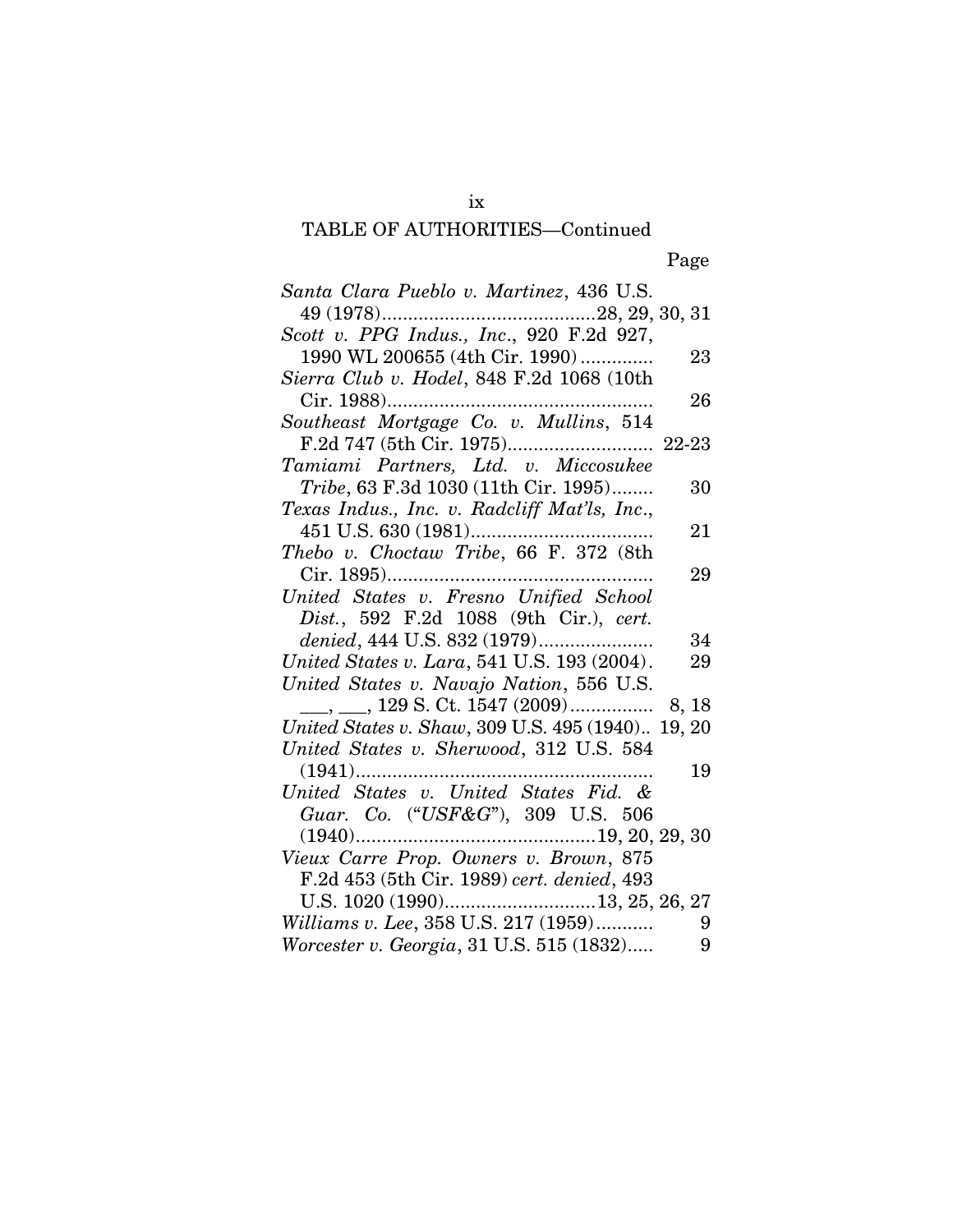### $\mathbf X$ TABLE OF AUTHORITIES-Continued

# $\label{eq:constr} \textsc{CONTITUTION}$

29

### **STATUTES**

| $5 N.N.C. § 403 (2005) \dots 5 N.N.C.$      | 10                        |
|---------------------------------------------|---------------------------|
|                                             |                           |
|                                             | 4, 7                      |
|                                             |                           |
|                                             | 4, 7                      |
|                                             | 4, 7                      |
|                                             | 30                        |
|                                             | 34                        |
|                                             | - 3                       |
|                                             | 3, 7                      |
|                                             | 7                         |
|                                             | 3                         |
|                                             | 3, 7                      |
|                                             | 4, 7                      |
|                                             | 33                        |
|                                             | 33                        |
|                                             | 33                        |
|                                             | $\overline{2}$            |
|                                             | $\overline{\phantom{a}2}$ |
|                                             |                           |
| 42 U.S.C. § 2000e-5(f)(1) 3, 11, 31, 32, 33 |                           |
|                                             | 32                        |
|                                             |                           |
|                                             |                           |
| Pub. L. 106-179, § 2, 114 Stat. 46          | 30                        |
|                                             | 7                         |
|                                             | 9                         |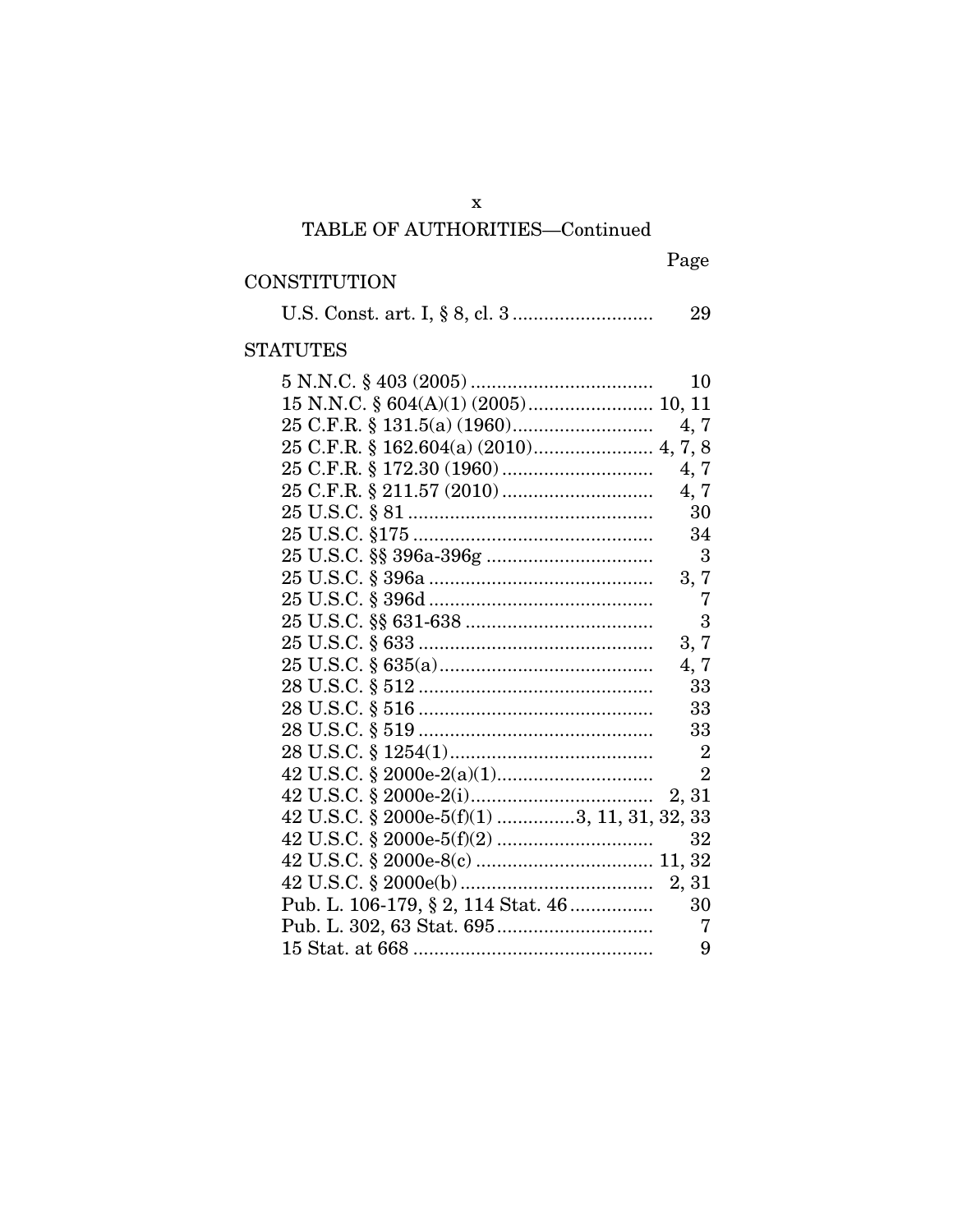### xi

# TABLE OF AUTHORITIES—Continued

### RULES

Page

# OTHER AUTHORITIES

| 3 Moore's Federal Practice § 14.03[3] (3d                                           |      |
|-------------------------------------------------------------------------------------|------|
|                                                                                     | 24   |
|                                                                                     | 4, 7 |
|                                                                                     | 33   |
|                                                                                     | 7    |
| In Defense of Tribal Sovereign Immunity<br>95 Harv. L. Rev. 1058 (1982)             | 31   |
| Peter C. Maxfield, et al., Natural Resources<br>Law on American Indian Lands (1977) | 7    |
| Ronald Reagan "Statement on Indian"<br>Policy," 19 Weekly Comp. Pres. Doc. 98       |      |
|                                                                                     | 30   |
|                                                                                     | 7    |
|                                                                                     | 34   |
| U.S. Comm'n on Civil Rights, The Navajo<br><i>Nation: An American Colony</i> (1975) | 9    |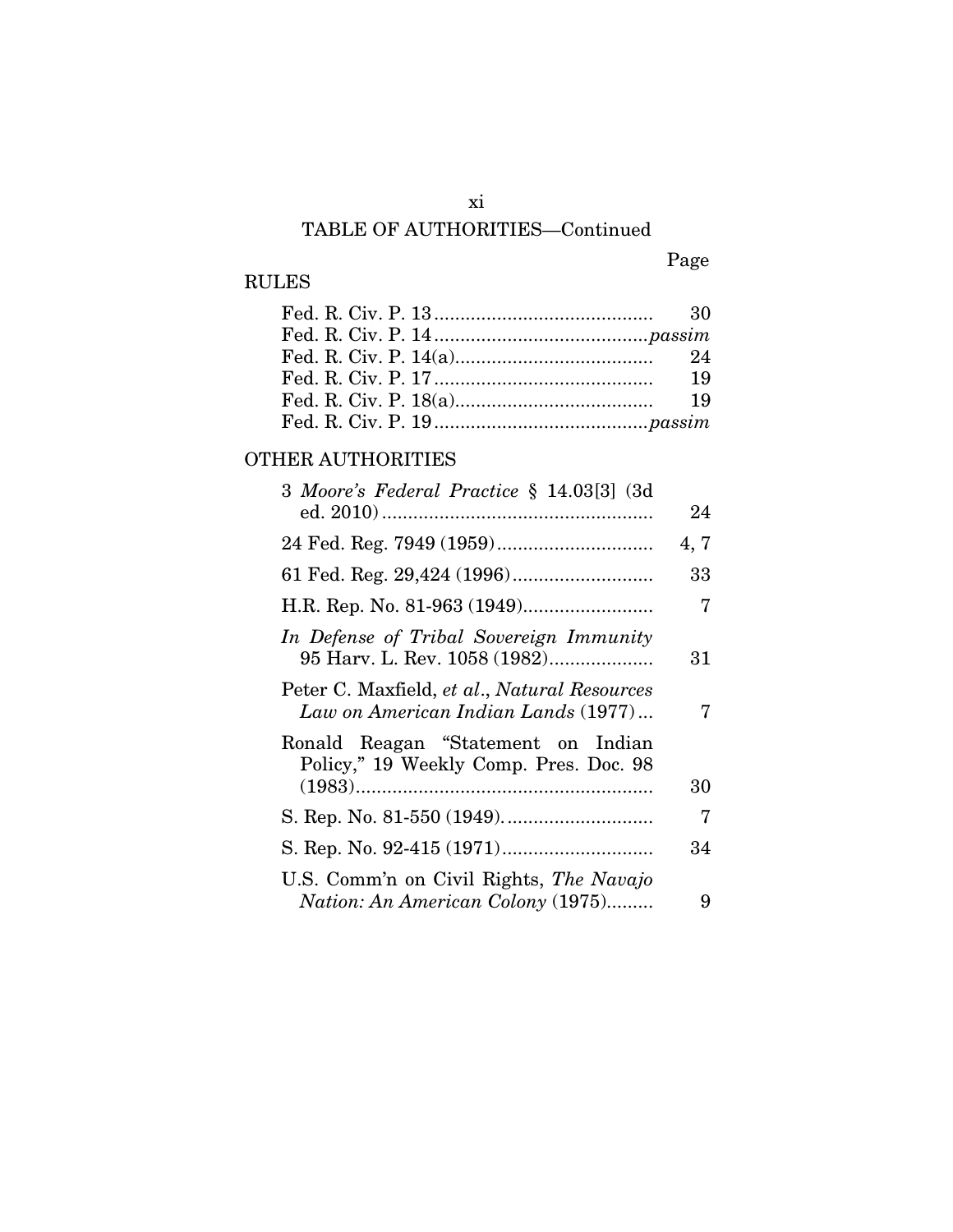### IN THE Supreme Court of the United States

————

No. 10-\_\_\_\_

———— NAVAJO NATION,

*Petitioner,*

v.

EQUAL EMPLOYMENT OPPORTUNITY COMMISSION, *Respondent.*

————

**On Petition for a Writ of Certiorari to the United States Court of Appeals for the Ninth Circuit**

### ———— **PETITION FOR A WRIT OF CERTIORARI**

————

Petitioner Navajo Nation respectfully petitions for a writ of certiorari to review the judgment of the United States Court of Appeals for the Ninth Circuit.

#### **OPINIONS BELOW**

The opinions of the Ninth Circuit for which review is sought are published at 610 F.3d 1070 (Pet. App. 2a - 32a) and 400 F.3d 774 (Pet. App. 67a - 87a). The initial District Court opinion is published at 214 F.R.D. 549 (Pet. App. 88a - 121a), and the opinion of the District Court entered after the first remand (Pet. App. 33a - 66a) is unpublished, but may be found at 2006 WL 2816603.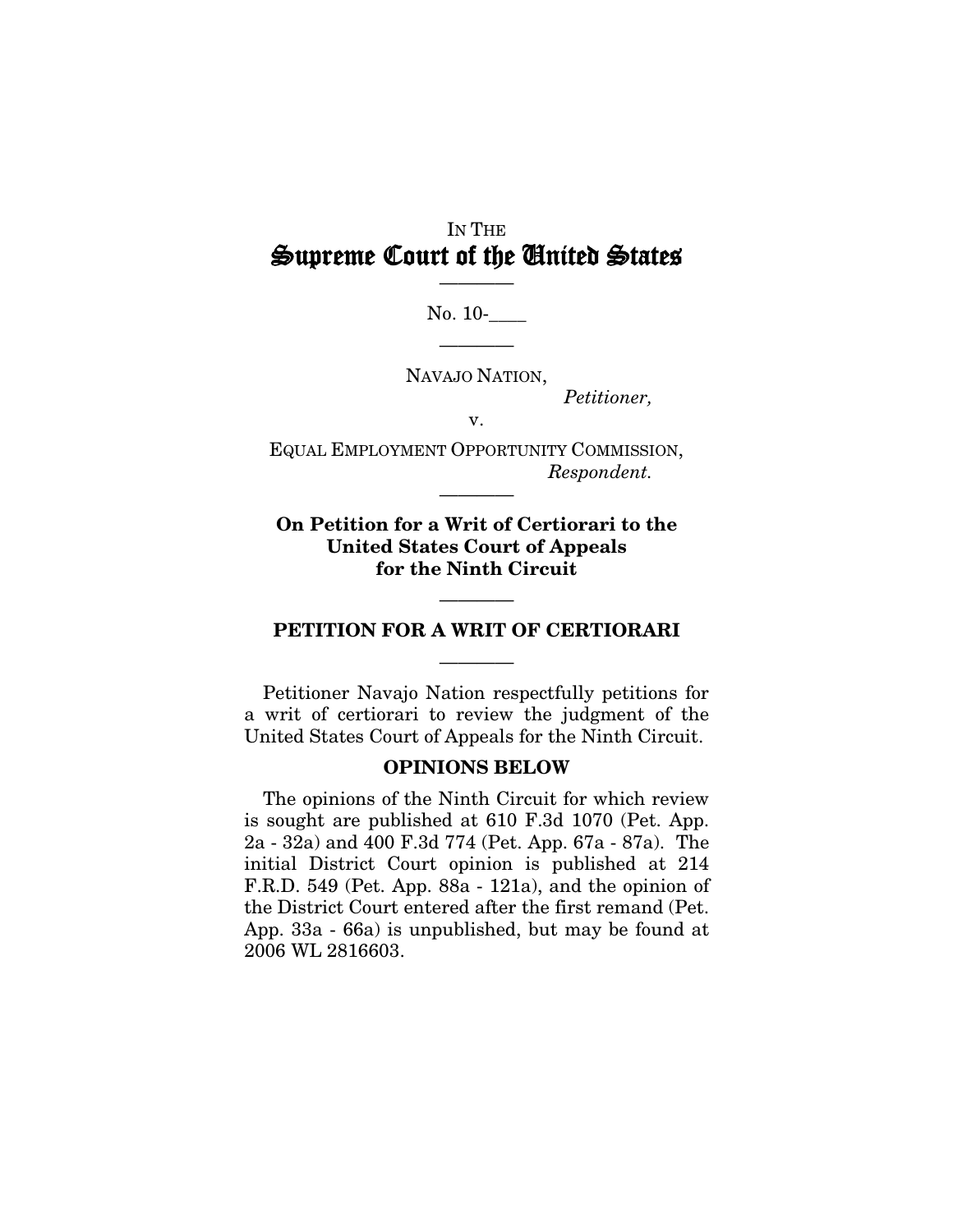#### **JURISDICTION**

The court of appeals denied rehearing and rehearing en banc on September 1, 2010. See Pet. App. 1a. On November 22, 2010, Justice Kennedy extended the time for filing this Petition to and including January 29, 2011. This Court has jurisdiction under 28 U.S.C. § 1254(1).

#### **RELEVANT STATUTORY PROVISIONS AND RULES**

#### *Title VII of the Civil Rights Act of 1964*

Title VII provides, in relevant part, that "[i]t shall be an unlawful employment practice for an employer to fail or refuse to hire . . . any individual . . . because of such individual's race, color, religion, sex, or national origin."  $42 \text{ U.S.C. }$  \$ 2000e-2(a)(1). Under Title VII, "[t]he term 'employer' . . . does not include (1) the United States . . . [or] an Indian tribe." 42 U.S.C. § 2000e(b).

In addition, Title VII provides that:

Nothing contained in this subchapter shall apply to any business or enterprise on or near an Indian reservation with respect to any publicly announced employment practice of such business or enterprise under which a preferential treatment is given to any individual because he is an Indian living on or near a reservation.

42 U.S.C. § 2000e-2(i). Title VII also provides that:

In the case of a respondent which is a government, government agency, or political subdivision, if the [Equal Employment Opportunity] Commission has been unable to secure from the respondent a conciliation agreement acceptable to the Commission, the Commission shall take no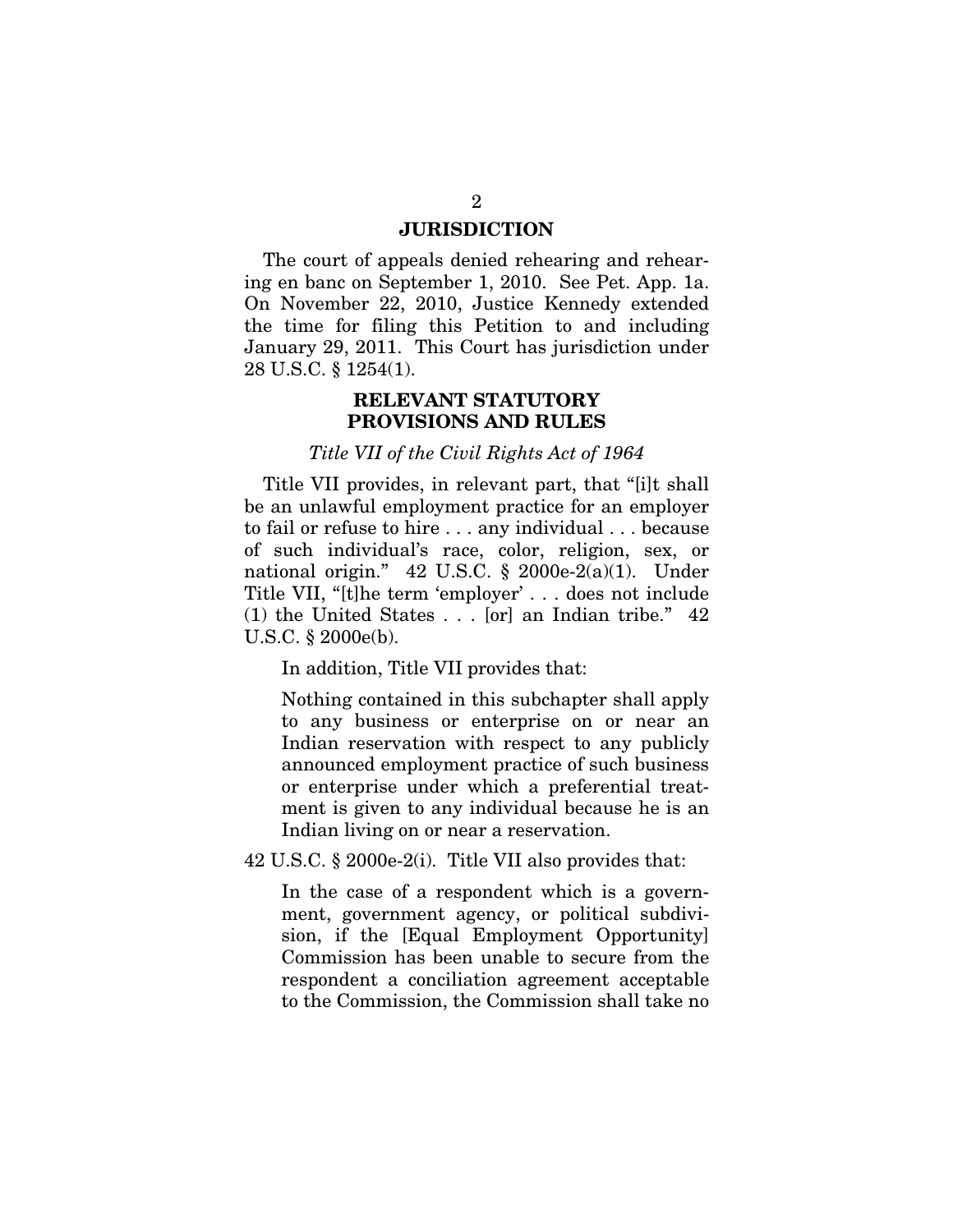further action and shall refer the case to the Attorney General who may bring a civil action against such respondent in the appropriate United States district court.

### 42 U.S.C. § 2000e-5(f)(1).

#### *Indian Land Leasing Statutes and Regulations*

The Indian Mineral Leasing Act of 1938 ("IMLA"), 25 U.S.C. §§ 396a-396g, provides in relevant part that:

unallotted lands within any Indian reservation . . . may, with the approval of the Secretary of the Interior, be leased for mining purposes, by authority of the tribal counsel . . . .

25 U.S.C. § 396a.

The Navajo and Hopi Rehabilitation Act of 1950, 25 U.S.C. §§ 631-638, provides in relevant part that:

Navajo and Hopi Indians shall be given, whenever practicable, preference in employment on all projects undertaken pursuant to this subchapter, and, in furtherance of this policy may be given employment on such projects without regard to the provisions of the civil-service and classification laws. . . .

25 U.S.C. § 633. The Rehabilitation Act also provides that:

Any restricted Indian lands owned by the Navajo Tribe . . . may be leased by the Indian owners, with the approval of the Secretary of the Interior, for public . . . or business purposes, including the development or utilization of natural resources in connection with operations under such leases. All leases so granted . . . shall be made under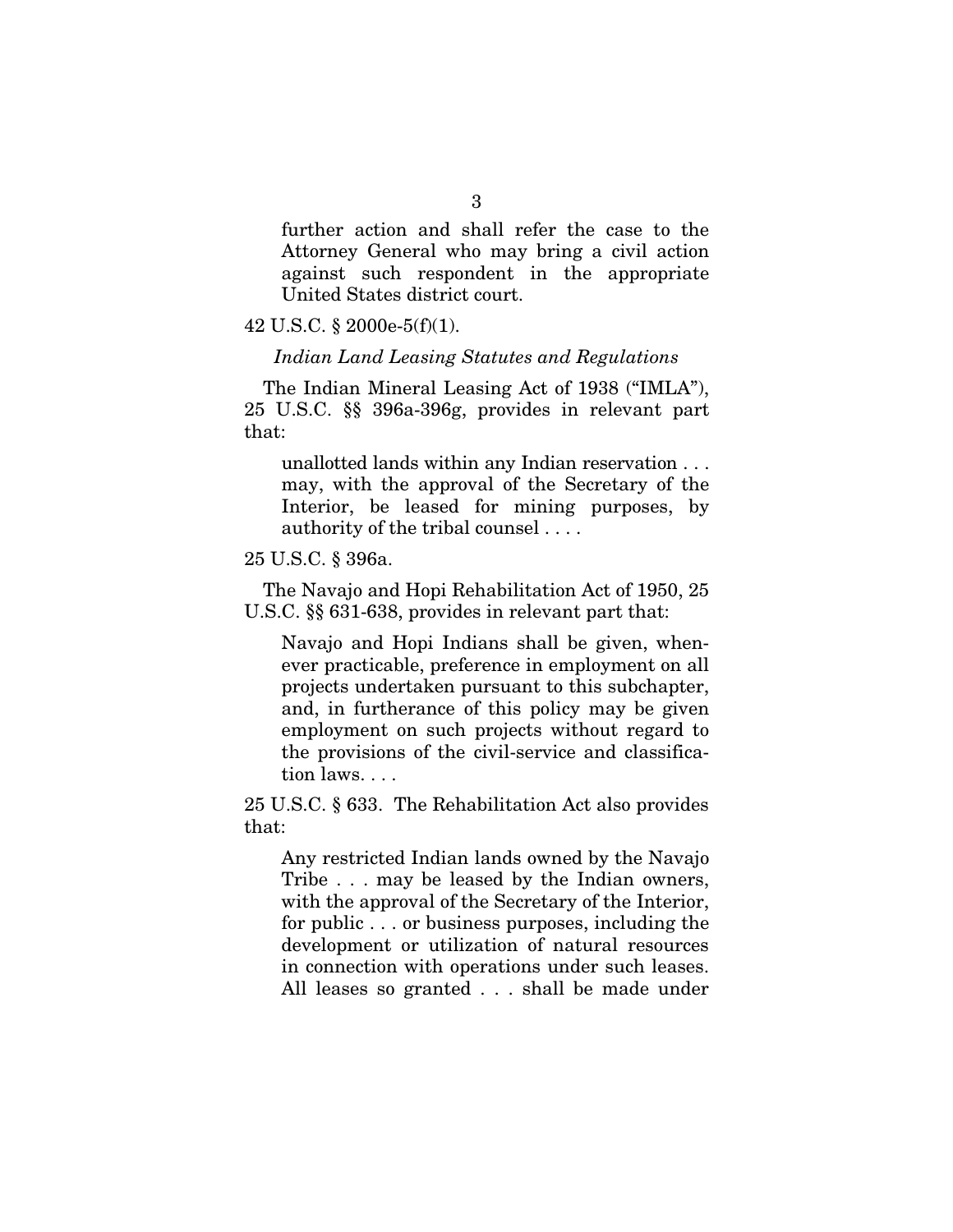such regulations as may be prescribed by the Secretary...

#### 25 U.S.C. § 635(a).

Regulations promulgated by the Secretary under the IMLA have required at all relevant times that "[l]eases . . . shall be on forms prescribed by the Secretary of the Interior or his authorized representative . . . ." 24 Fed. Reg. 7949 (1959) (promulgating 25 C.F.R. § 172.3 (1965)); 25 C.F.R. § 211.57 (2010).

Regulations promulgated by the Secretary under the Rehabilitation Act have also required that "[a]ll leases made pursuant to the regulations in this part shall be in the form approved by the Secretary and subject to his written approval."  $25$  C.F.R.  $\S$  131.5(a) (1960); 25 C.F.R. § 162.604(a) (2010).

### *Federal Rules of Civil Procedure*

Rule 14, Fed. R. Civ. P., provides in relevant part:

### (a) **When a Defending Party May Bring in a Third Party**.

(1) Timing of the Summons and Complaint. A defending party may, as a third-party plaintiff, serve a summons and complaint on a nonparty who is or may be liable to it for all or part of the claim against it. . . .

Rule 19, Fed. R. Civ. P., provides in relevant part:

#### (a) **Persons Required to be Joined if Feasible.**

#### (1) **Required Party.**

A person . . . whose joinder will not deprive the court of subject matter jurisdiction must be joined as a party if: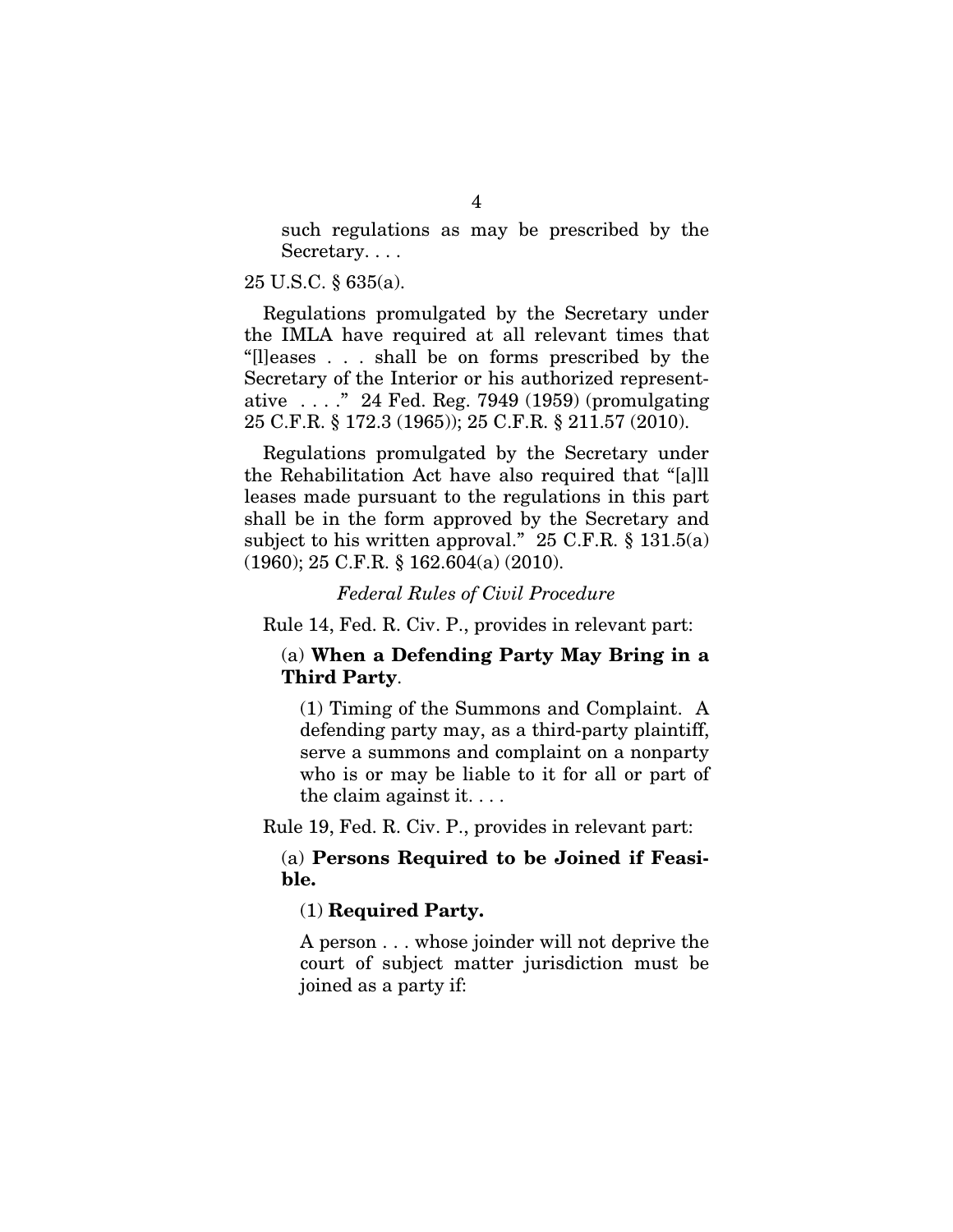(A) in that person's absence, the court cannot accord complete relief among existing parties; or

(B) that person claims an interest relating to the subject of the action and is so situated that disposing of the action in the person's absence may

(i) as a practical matter impair or impede the person's ability to protect that interest; or

(ii) leave an existing party subject to a substantial risk of incurring double, multiple, or otherwise inconsistent obligations because of the interest.

\* \* \*

#### (b) **When Joinder Is Not Feasible.**

If a person who is required to be joined if feasible cannot be joined, the court must determine whether, in equity and good conscience, the action should proceed among the existing parties or should be dismissed. The factors for the court to consider include:

(1) the extent to which a judgment rendered in the person's absence might prejudice that person or the existing parties;

(2) the extent to which any prejudice could be lessened or avoided by:

(A) protective provisions in the judgment;

- (B) shaping the relief; or
- (C) other measures;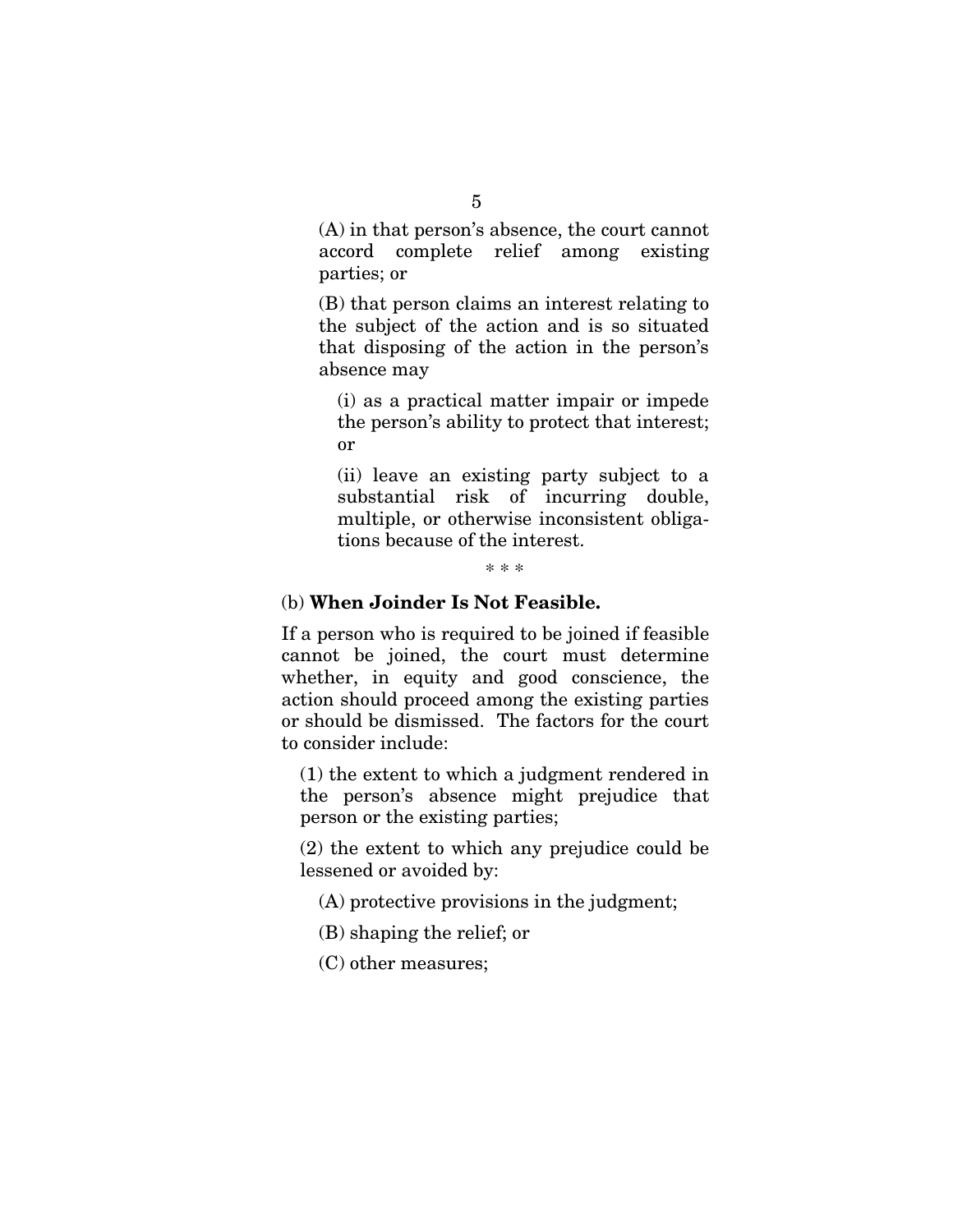(3) whether a judgment rendered in the person's absence would be adequate; and

(4) whether the plaintiff would have an adequate remedy if the action were dismissed for nonjoinder.

#### **STATEMENT OF THE CASE**

#### *Introduction*

The EEOC sued Peabody in 2001, alleging that Peabody's compliance with provisions of two coal leases with the Navajo Nation requiring Peabody to employ qualified Navajo workers violates Title VII. Those leases were drafted, negotiated and approved under the personal supervision of the Secretary of the Interior. Title VII does not authorize the EEOC to sue the Department of the Interior or the Navajo Nation, reserving that authority to the Attorney General.

The District Court dismissed the suit. In two opinions, the District Court held that the EEOC's action could not proceed in the absence of either the Navajo Nation or the Secretary, neither of which EEOC could lawfully join under Title VII. The Ninth Circuit reversed both judgments, with unprecedented applications of Rules 14 and 19 of the Federal Rules of Civil Procedure. First, it held that the EEOC could sue the Navajo Nation under Rule 19 so long as the EEOC's complaint did not expressly seek "affirmative relief" against the Nation. Second, it held that either the Navajo Nation or Peabody could be permitted or required to cure the EEOC's inability under Rule 19 to join the Secretary by impleading the Secretary under Rule 14 and asserting a claim against the Secretary under the Administrative Procedures Act ("APA").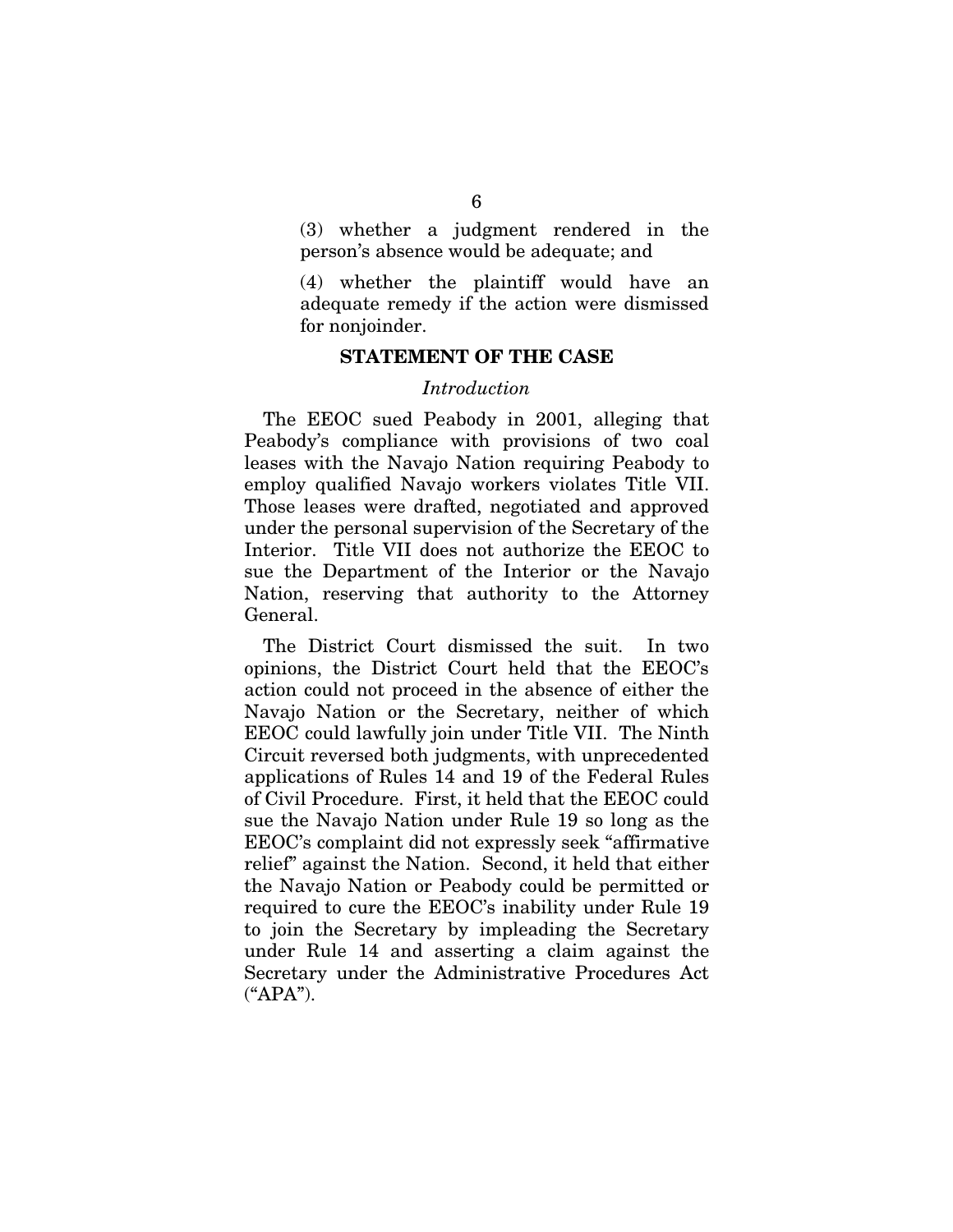#### *Statement of the Facts*

In part in recognition of the contributions of Navajo soldiers and Code-Talkers in World War II, Congress addressed the Navajo situation in the late 1940s. The Department of the Interior reported in 1948 that the median education level of the Navajo people was one year, the Navajo people were living in abject poverty, and there were virtually no roads, utilities, hospitals, or jobs on the reservation. *See, e.g*., H.R. Rep. No. 81-963 (1949); S. Rep. No. 81-550 (1949). Congress provided for Navajo-specific employment preferences in a specific airport project on land of the State of Utah near the Navajo Reservation in the Act of Sept. 7, 1949, Pub. L. 302, 63 Stat. 695. The next year, Congress accepted the Department's recommendation and more generally provided for Navajospecific and Hopi-specific employment preferences in the Navajo and Hopi Rehabilitation Act of 1950. *See* 25 U.S.C. § 633.

Both the Rehabilitation Act and the Indian Mineral Leasing Act of 1938 ("IMLA") provide that leases under those laws must be approved by the Secretary. 25 U.S.C. §§ 396a; 635(a). Both laws permit the Secretary to promulgate regulations governing leasing of Navajo lands. 25 U.S.C. §§ 396d; 635(a). The Secretary's regulations under those laws have required that leases be made on forms provided by the Secretary. 24 Fed. Reg. 7949 (1959) (promulgating 25 C.F.R. § 172.30 (1965)), 211.57 (2010) (IMLA); 131.5(a) (1962), 162.604(a) (2010) (Rehabilitation Act). Those form leases, in turn, have required lessees to prefer qualified workers in hiring decisions on a tribe-specific basis. *See, e.g*., Peter C. Maxfield, *et al.*, *Natural Resources Law on American Indian Lands* (1977) App. A at 277, Pet. App. 124a (form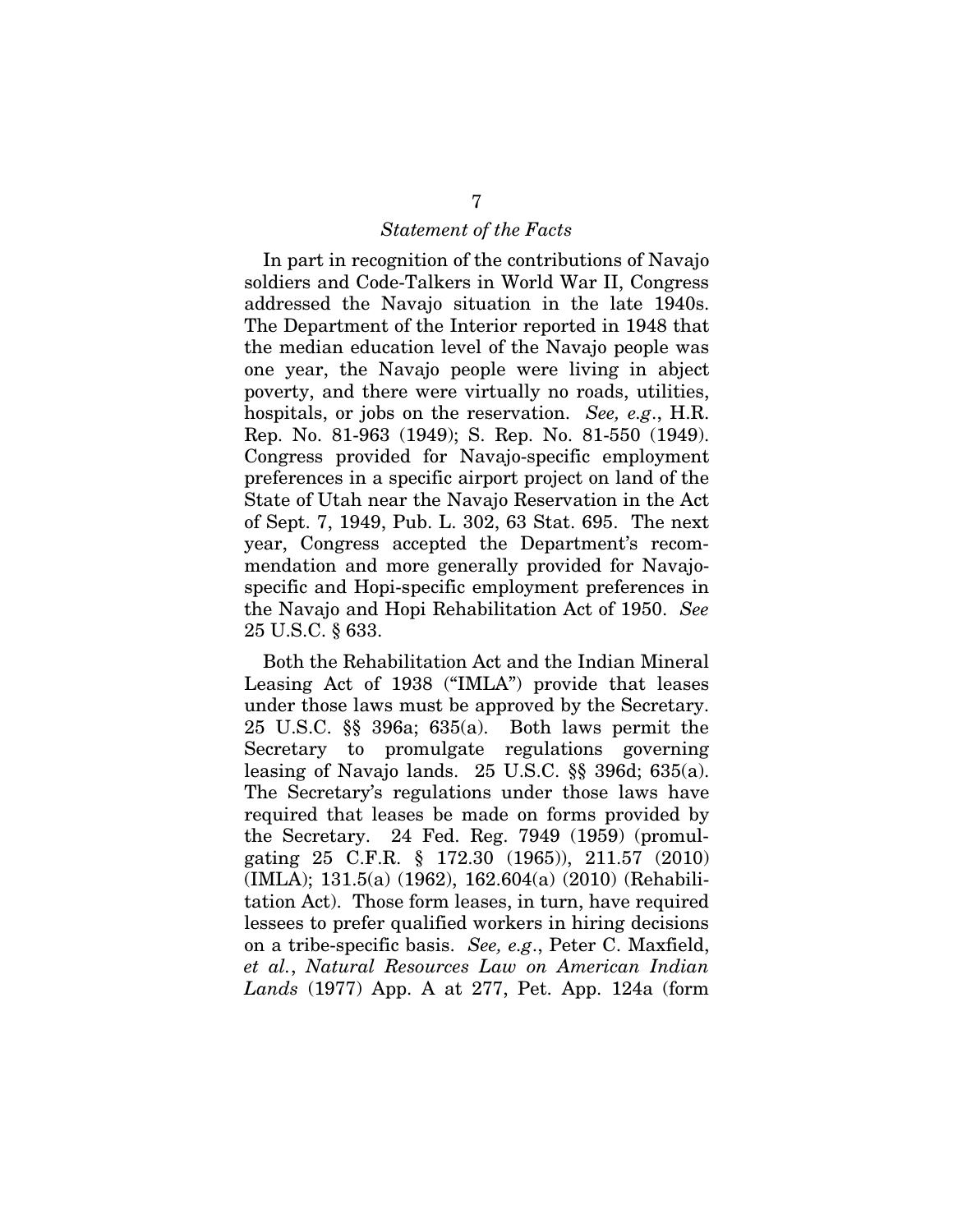prospecting permit requiring tribe-specific employment preference), 288, Pet. App. 127a (form mineral lease requiring same).

Peabody's Reservation leases each include a Navajo employment preference requirement. Pet. App. 39a-40a, 128a, 130a. The leases are "an important part of the program to rehabilitate the Navajo Tribe" under the Rehabilitation Act. *See United States v. Navajo Nation*, 556 U.S. <sub>\_\_\_</sub>, \_\_\_, 129 S. Ct. 1547, 1556 (2009). They were approved by the Interior Department in 1964 and 1966. Pet. App. 129a, 131a. The drafting and negotiation of those leases were undertaken by the Department under the direct and active supervision of then Secretary Stewart Udall. Udall testified that, although he did not attend every meeting among his staff, Peabody and the Tribe, "[w]hen it got to a crunch where the decision had to be made, I made the decision. I insisted on that." Depo. Tr. 24 (Jul. 6, 2006). Udall explained the employment preference provision in the Peabody lease, stating "if you combine the Navajo and Hopi land, you have an area which is now as large as New Jersey; and the resources they had were very important. And the concept that if jobs were created relating to the resources of the tribes, that in this huge area, the employment preference would be very important and was very important." *Id*. at 43. Udall recalled *no* Navajo lease that did not include a Navajo-specific employment preference. *Id*. at 45-46.

Udall's recollection was accurate. The undisputed record shows that every one of the 326 business site leases approved by the Department to this very day includes a Navajo-specific employment preference requirement. Nonetheless, the Navajo unemployment rate is still a staggering 48%.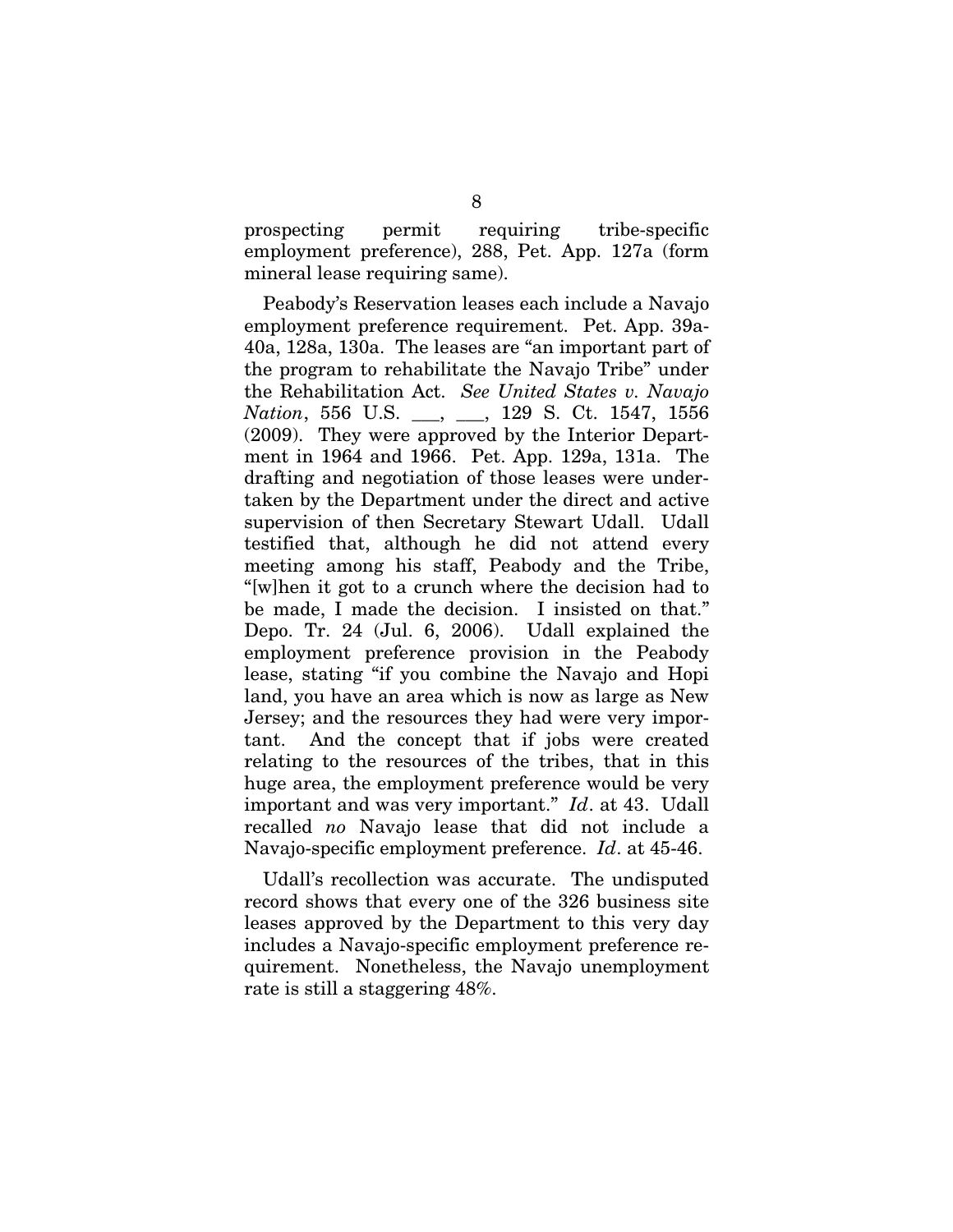After passage of Title VII, the Department of Labor in 1973 examined the question of whether Navajospecific preferences were compatible with Title VII. The conclusion of the Department of Labor is that "the Indian preference provision of Title VII . . . [allows the Navajo Nation to] legally append bid conditions of its own on federally-assisted construction contracts which impose upon the contractors a burden of hiring an all or predominantly Navajo work force" and "there is no objection to even stronger language requiring employment of Navajos to the maximum extent of their availability." Pet. App. 133a.

A second federal agency, the United States Commission on Civil Rights, examined that same issue in 1975. The Commission observed that the Navajo preference requirement in tribal leases was "approved by the Solicitor's Office of the Department of Labor as being in accord with Title VII" and it recommended that the Bureau of Indian Affairs "demonstrat[e] that the full authority of the Federal Government stands behind enforcement of the Navajo preference clause in tribal contracts" and in other contracts involving reservation activities. U. S. Comm'n on Civil Rights, *The Navajo Nation: An American Colony* (1975) at 49, 126, 135. Pet. App. 137a-139a.

The 1868 treaty between the United States and the Tribe affirms the Navajo Nation's ability to exclude others (except federal officials) and condition their entry. 15 Stat. at 668; *see Williams v. Lee*, 358 U.S. 217, 221, 223 (1959); *see generally Worcester v. Georgia*, 31 U.S. 515, 561 (1832); *Merrion v. Jicarilla Apache Tribe*, 455 U.S. 130, 159 (1982). That Treaty "was meant to establish the lands as within the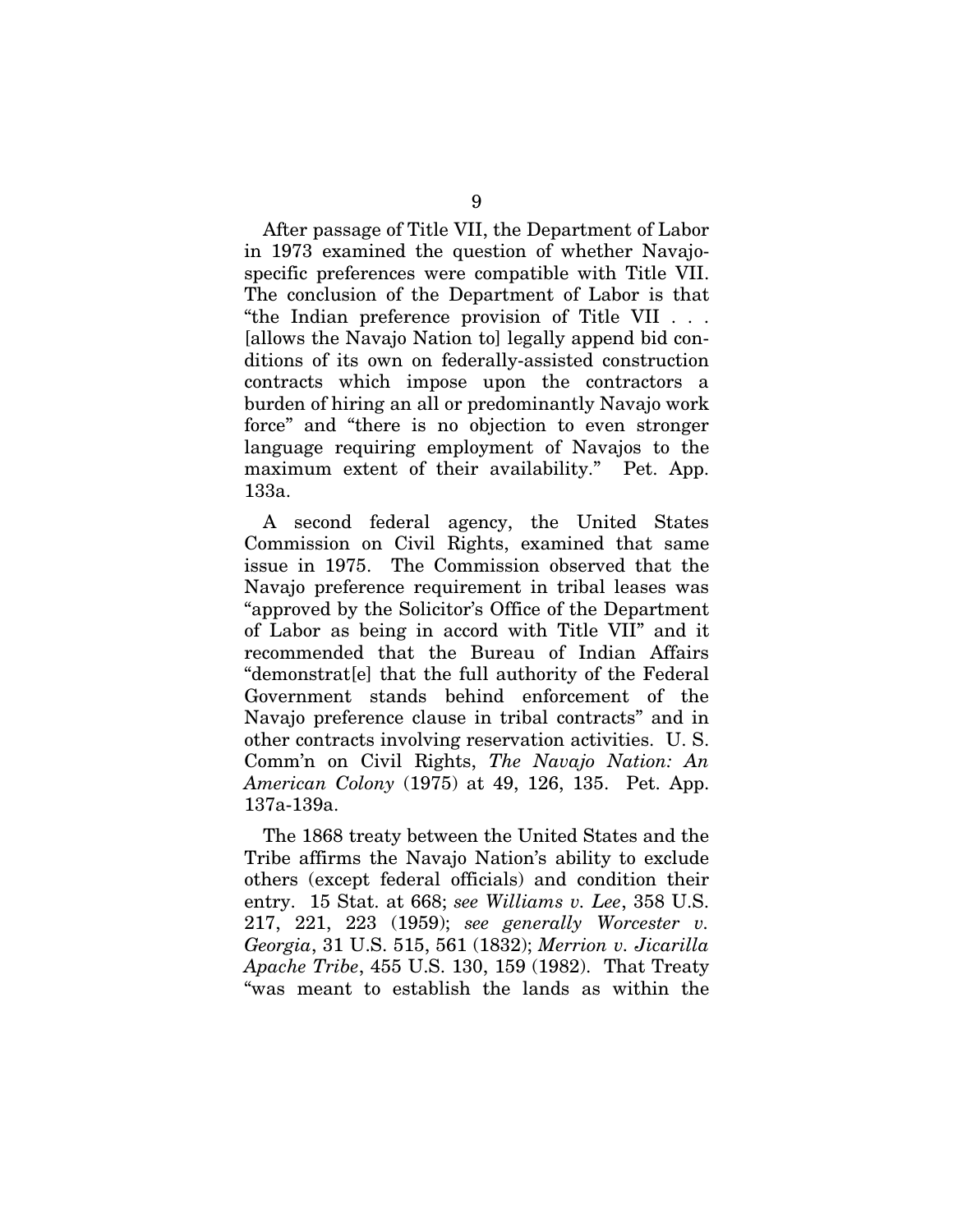exclusive sovereignty of the Navajos under general federal supervision." *McClanahan v. Arizona State Tax Comm'n*, 411 U.S. 164, 175 (1973). Under that supervision, the Navajo Nation Council passed a law in 1970 that conditions the entry and continued presence of those doing business on the Reservation on compliance with their federally approved leases and with other Navajo laws. *See* 5 N.N.C. § 403 (2005).[1](#page-21-0) Those laws include the Navajo Preference in Employment Act ("NPEA") including its federally approved provision requiring Navajo hiring preference, 15 N.N.C.  $\S 604(A)(1)^2$  $\S 604(A)(1)^2$ 

#### *Prior Proceedings*

1. The EEOC sued Peabody in 2001, claiming that Peabody violated Title VII by giving hiring preference to qualified Navajo workers on the Navajo Reservation and seeking damages and injunctive relief. The EEOC alleged that Peabody's actions constituted prohibited discrimination on the basis of "national origin." [3](#page-21-2) Compl.1. Peabody is obliged to prefer quali-

<span id="page-21-0"></span><sup>&</sup>lt;sup>1</sup> "The grant of the privilege of doing business within the Navajo Nation . . . is conditioned upon the business' compliance with the applicable laws of the Navajo Nation and upon the continuing effect or validity of prior leases . . . authorizing the business to enter upon lands subject to the jurisdiction of the Navajo Nation." 5 N.N.C. § 403 (2005)

<span id="page-21-1"></span><sup>&</sup>lt;sup>2</sup> "All employers doing business within the territorial jurisdiction . . . of the Navajo Nation . . . shall: (1) Give preference in employment to Navajos." 15 N.N.C. § 604(A)(1) (2005).

<span id="page-21-2"></span><sup>3</sup> But see Morton v. Mancari, 417 U.S. 535 (1974) (federal Indian hiring preferences are permissible because they are based on political, not racial, distinctions). The employment preference here is properly viewed as a political distinction because it is required in a lease of tribal trust property executed by the Navajo Nation as a dependent sovereign with the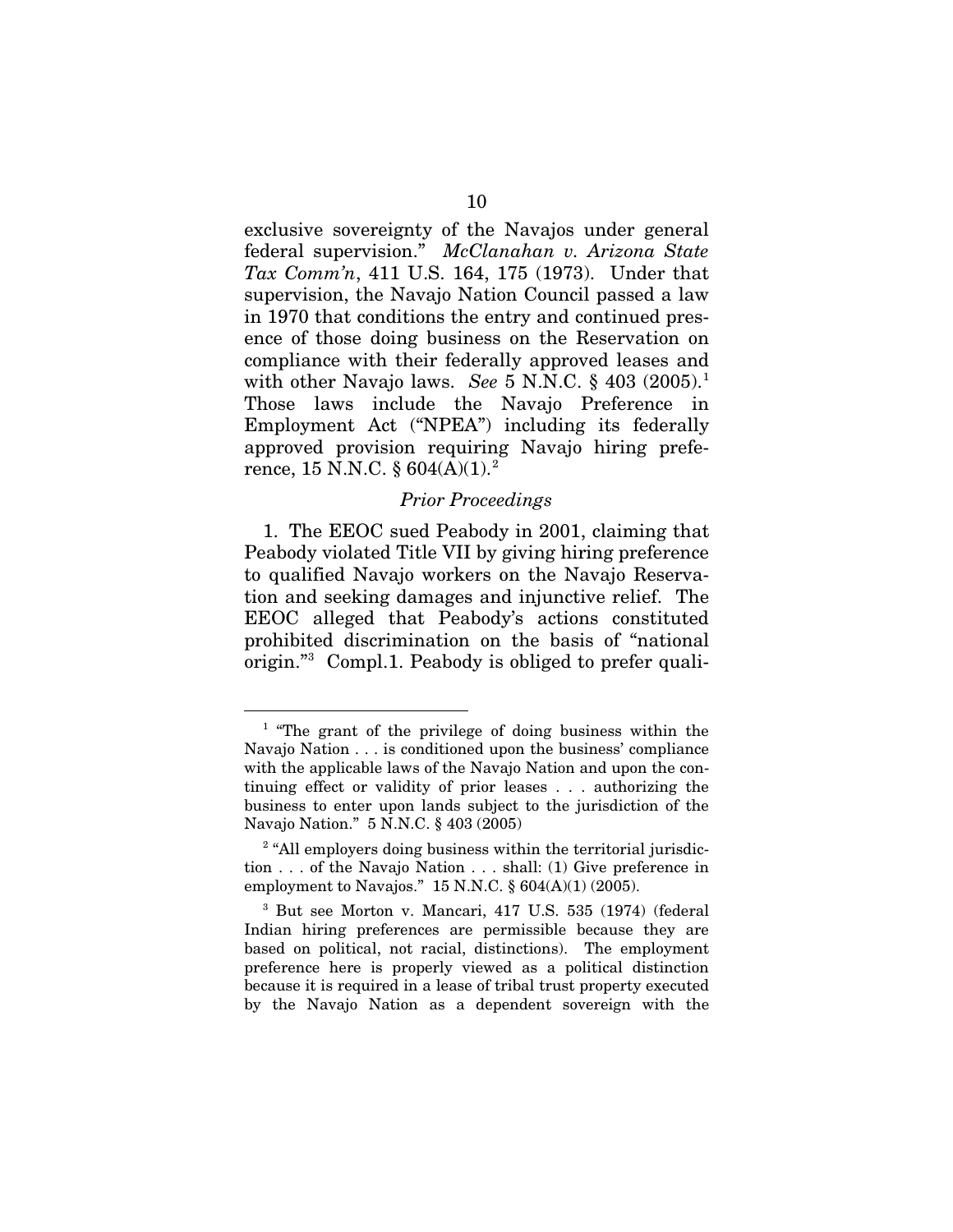fied Navajo workers for two reasons. First, its federally approved coal leases on the Navajo Reservation require such preference. Pet. App. 128a, 130a. Second, Navajo employment law conditions the Navajo Nation's assent to Peabody's continued presence on the Reservation both on its compliance with the leases and on its adherence to the NPEA, including its federally approved, Navajo-specific hiring preference requirement.

Peabody moved to dismiss, arguing, among other things, that the suit was a thinly veiled suit against the Navajo Nation that the EEOC was prohibited from bringing directly. In response, the EEOC moved to join the Navajo Nation as a defendant under Rule 19 and requested that the District Court "order the Navajo Nation to appear and defend any interests it believes may be affected by this litigation." Pet. App. 105a. The District Court recognized that the Navajo interests are substantial, because the EEOC itself "characterizes [its] lawsuit as litigation over 'the validity of [the Navajo Nation's] discriminatory lease provision and employment preference provisions . . . [and] the interplay between its tribal sovereignty and Title VII.'" *Id*. (quoting EEOC's Opp. to Dismissal at 4).

The District Court held that the EEOC could not employ Rule 19 to avoid Title VII's preclusion of suits by EEOC against governments. "The Attorney General clearly has exclusive authority to file suit whenever a government such as an Indian tribe is involved." Pet. App. 108a (citing 42 U.S.C. 2000e- $5(f)(1)$ , (2); id. § 2000e-8(c)). The District Court found

-

approval of its federal trustee and in accordance with a tribal law limited in scope to the tribal territory.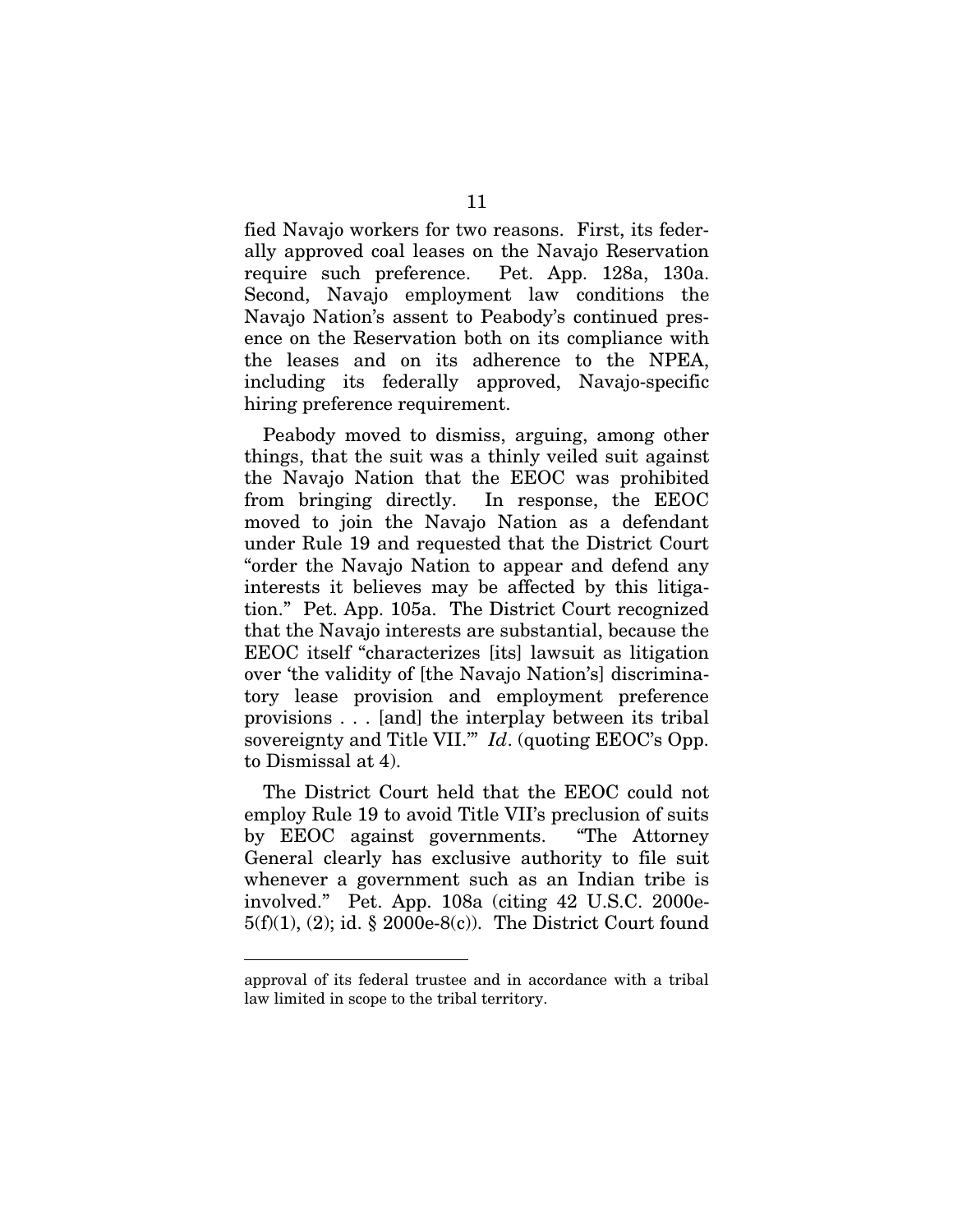persuasive decisions of other federal courts rejecting similar attempts by the EEOC to invoke "joinder" to circumvent Title VII's prohibition of suits by the EEOC against government entities. *Id*. at 109a-111a. The District Court explained:

The EEOC in effect is seeking to sue the Navajo Nation to force it to defend the Navajo Preference in Employment Act and its contracts with employers working on its lands, when it is prohibited from suing the Navajo Nation to enforce Title VII provisions against the tribe directly. This is contrary to the clear provisions of Title VII prohibiting the EEOC from suing governments, and specifically exempting the Indian tribes from its provisions.

#### *Id*. 108a-109a.

The District Court examined the Navajo Nation's interests, concluded it was an indispensable party and dismissed the EEOC's complaint because the Navajo Nation could not be joined by the EEOC. *Id.* at 111a-112a.

2. On the EEOC's appeal, the Ninth Circuit reversed. The Court of Appeals agreed with the District Court that the Navajo Nation is a necessary party under Rule 19. *Id.* 73a. It recognized that the Navajo Nation is a signatory to lease provisions that the EEOC challenges under Title VII. *Id.* 76a. The Court of Appeals recognized that the suit is essentially a challenge to provisions of the leases between Peabody and the Navajo Nation that require Navajo-specific hiring preferences. Pet. App. 68a-69a, 76a. The Court of Appeals accordingly agreed that suit could not proceed without the Tribe's presence. *Id*. 77a.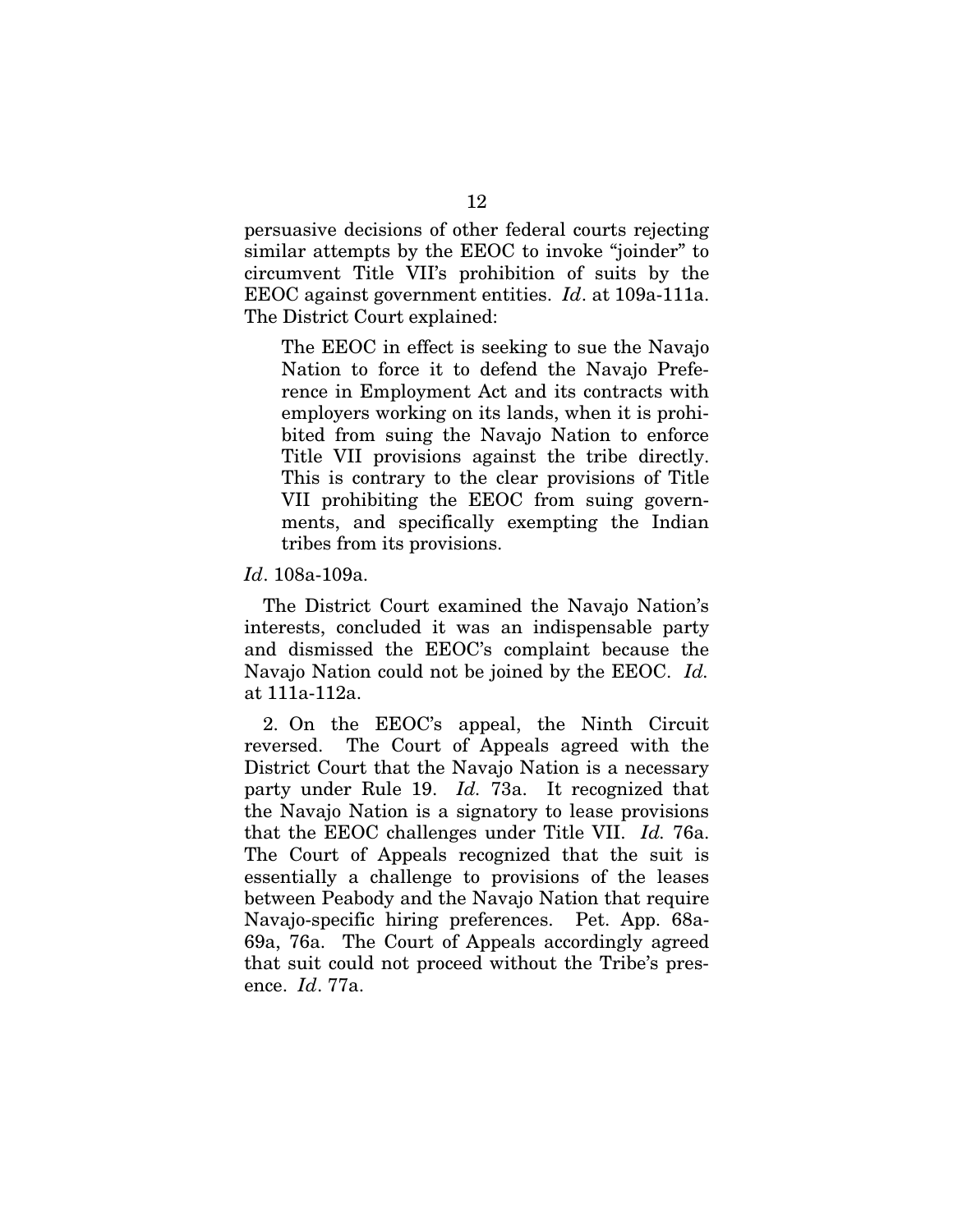The Court of Appeals did not doubt that, through the provisions of Title VII exempting tribes from the definition of "employer" and providing that only the Attorney General could bring suits involving governments, Congress had prohibited the EEOC from suing the Navajo Nation. Pet. App. 78a. Nonetheless, the panel rejected the District Court's conclusion that the Nation could not be sued by the EEOC under Rule 19 and held that, so long as the EEOC does not seek affirmative relief from the Nation, "joinder . . . is not prevented by the fact that the EEOC cannot state a cause of action against [the Nation]." *Id.* 73a. It ruled that the case was controlled by the Circuit's prior construction of Rule 19 under which "a plaintiff's inability to state a direct cause of action against an absentee does not prevent the absentee's joinder under Rule 19." *Id.* 78a-79a (citing cases).

The Court of Appeals acknowledged that its holding, while assertedly consistent with decisions of the First, Sixth, and Tenth Circuits, was contrary to holdings of the D.C. and Fifth Circuits, with which the Ninth Circuit "has never agreed." Pet. App. 80a (citing *Vieux Carre Prop. Owners v. Brown*, 875 F.2d 453, 457 (5th Cir. 1989) ("it is implicit in Rule 19(a) itself that before a party . . . will be joined as a defendant the plaintiff must have a cause of action against it."), *cert. denied*, 493 U.S. 1020 (1990); *accord Davenport v. Int'l Bhd. of Teamsters, AFL-CIO*, 166 F.3d 356, 366 (D.C. Cir. 1999) (adopting *Vieux Carre*)).

3. After this Court denied Peabody's Petition for Certiorari (No. 05-353), the EEOC amended its complaint to add the Navajo Nation as a defendant. It continued to seek damages against Peabody and an injunction against Peabody "and all persons in active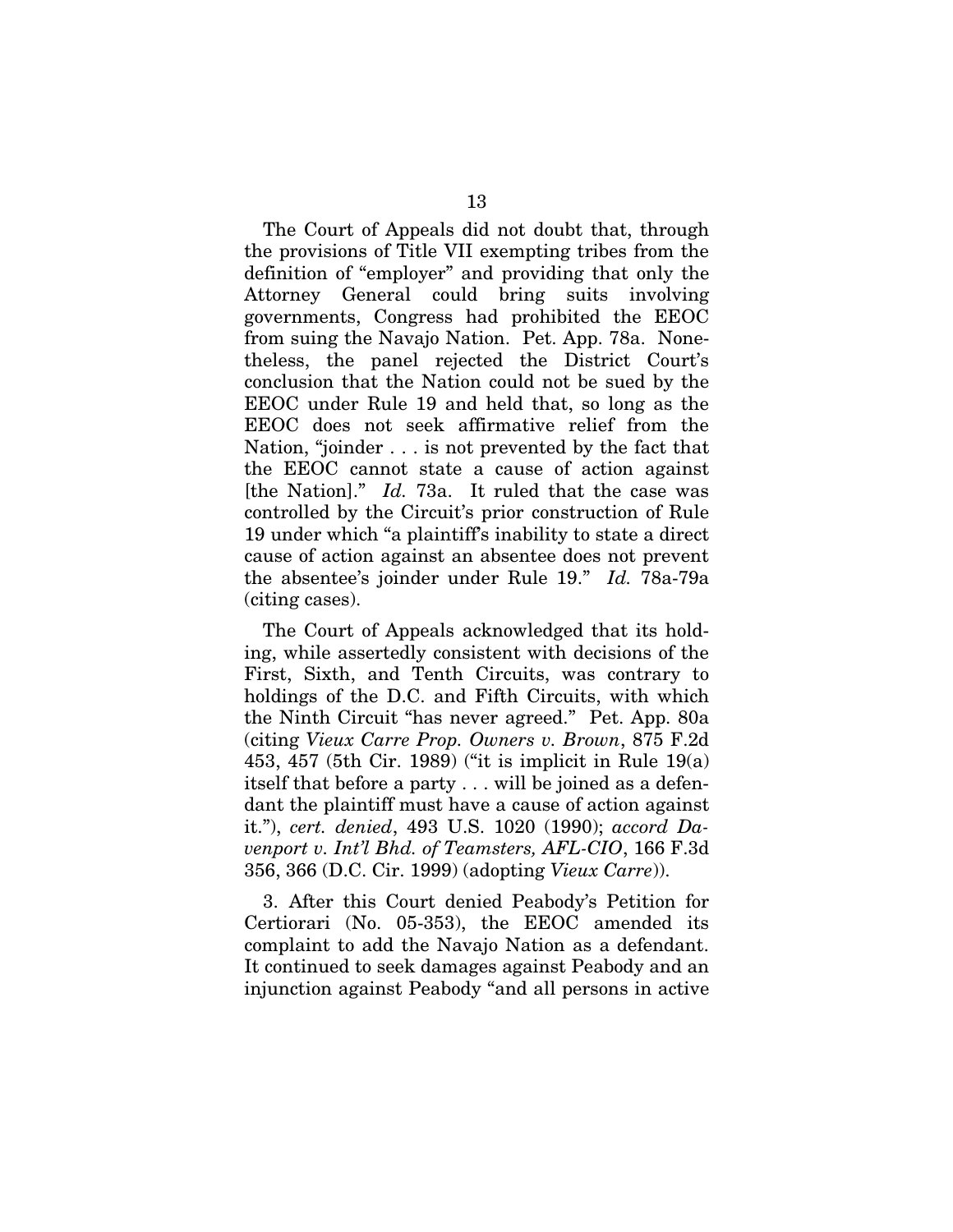concert or participation with it from engaging in discrimination on the basis of national origin." Am. Compl. 4.

The Navajo Nation moved to dismiss. Among other grounds, the Nation argued that the amended complaint did in fact seek affirmative relief from the Nation as a person acting in concert or participating with Peabody respecting the leases, and also that the suit could not proceed without the joinder of the Secretary of the Interior whose interests in the suit were substantial but whom the EEOC was statutorily precluded from joining.

The District Court agreed that the EEOC's amended complaint did indeed seek affirmative relief against the Nation. "[T]here can be no doubt that the Navajo Nation falls within the scope of affirmative relief sought by the EEOC. . . . Should the EEOC prevail in this suit and obtain the broad relief sought, the Navajo Nation would then be enjoined from implementing and requiring such lease provisions in the future" . . . . [T]here can be little doubt that the EEOC seeks affirmative relief not only against Peabody Coal but the Navajo Nation as well." Pet. App. 46a.

The District Court observed that the leases provide for Secretarial cancellation if breached by Peabody, found that the Peabody leases were drafted by the Department of Interior, approved by the Secretary of Interior and required that each lease contain a Navajo preference in employment provision, and acknowledged that the Secretary played and plays a similar role in other leases between the Navajo Nation and private business entities. Pet. App. 41a. For these and other reasons, the District Court found that the Secretary at the very least claims an interest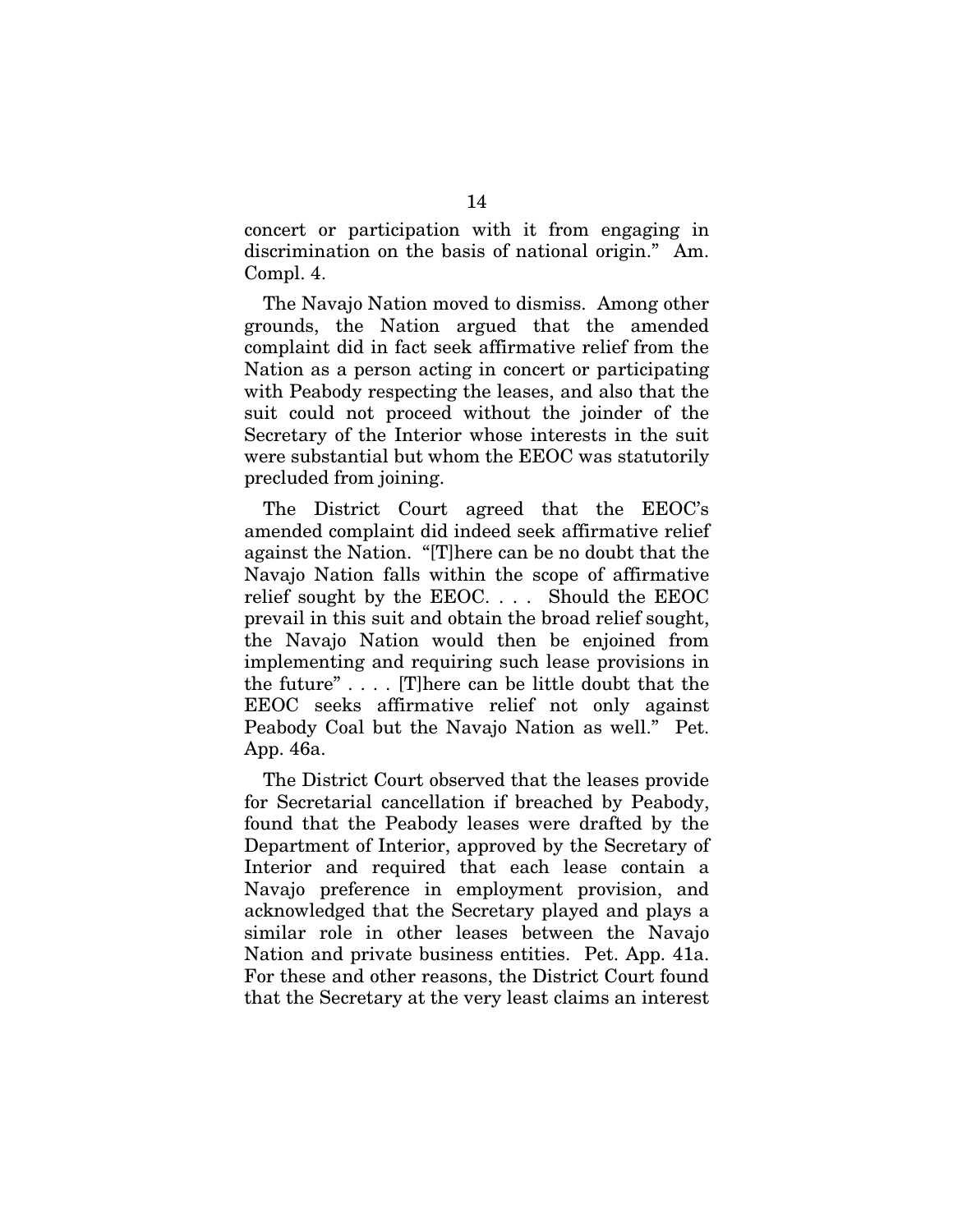in this litigation. *Id*. 58a-60a. The District Court analyzed all of the Rule 19 factors and emphasized that "no procedural principle is more deeply imbedded in the common law than that, in an action to set aside a lease or contract, all parties who may be affected by the determination of the action are indispensable." *Id*. 59a. The court observed that any judgment in favor of the EEOC would impact not only the Peabody leases but also similar provisions in other leases among the Secretary, the Navajo Nation, and private non-Navajo businesses governed by or seeking lease agreements on the Reservation that require both Navajo and Secretarial approval. *Id*. 41a, 60a. It ruled that the EEOC is statutorily barred from suing federal agencies under Title VII, *id*. 62a, a proposition that the EEOC has never challenged.

All of the Rule 19 factors favored dismissal except the lack of an alternative forum. *See* Pet. App. 63a-65a. In this respect, the District Court ruled that, because of the importance of federal sovereign immunity, there was little need for additional balancing and dismissed for the EEOC's inability to join the Secretary. *Id*. 65a.

4. The Court of Appeals again reversed. First, the Ninth Circuit ruled that the prayer for relief implicating Navajo rights was mere boilerplate and, even if it were properly read as requesting affirmative relief against the Nation, the proper response of the District Court would be to deny the relief rather than dismiss the suit. Pet. App. 16a.

Second, the Court of Appeals agreed with the District Court that the Secretary is a required party under Rule 19. *Id*. 18a-20a. It also agreed that the Secretary has an interest in the subject matter of the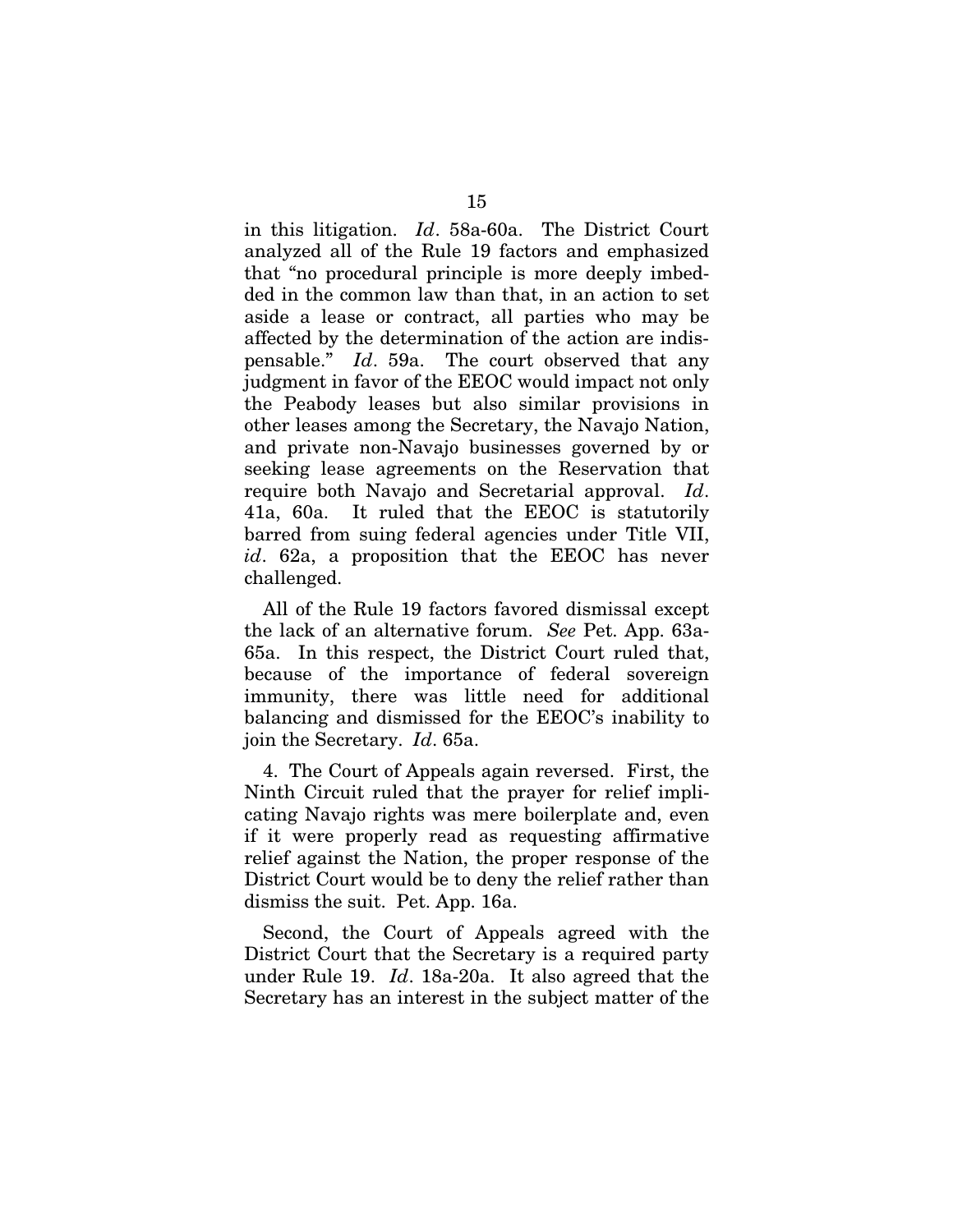action, because, among other things, the Secretary has an interest in defending the legality of the lease provisions requiring Navajo hiring preferences. *Id*. 20a. It accepted that most "deeply imbedded" principle that, in an action to set aside a lease, all parties who may be affected by the decision are indispensable. *Id*. It had no difficulty finding that the Secretary was such a party because he mandated the challenged lease provisions, continues to exercise oversight over the leases, and has a well established interest in a lawsuit that could result in the invalidation of one of his regulations or practices. *Id*. 20a-22a.

The Court of Appeals *also* agreed that Title VII prohibits the EEOC from joining the Secretary and that only the Attorney General has the power to bring such a suit. *Id*. 22a. Indeed, it understood that "the Attorney General either has refused or will refuse" to do so. *Id*.

But instead of affirming the dismissal for the EEOC's failure and inability to join the Secretary as an indispensable party, the Court of Appeals assigned to the *defendants* the task of curing the EEOC's inability to join all proper parties by an unprecedented use of Rule 14. Recognizing that there was no waiver of federal sovereign immunity in the District Court for money damages that might be sought against the Government by either Peabody or the Navajo Nation, the Ninth Circuit ruled that the EEOC could not seek damages from either Peabody or the Navajo Nation. Pet. App. 23a-25a. By removing a possible damages remedy in favor of the EEOC, the Circuit assured that its ruling would not permit either the Navajo Nation or Peabody to seek money from the Secretary through impleader,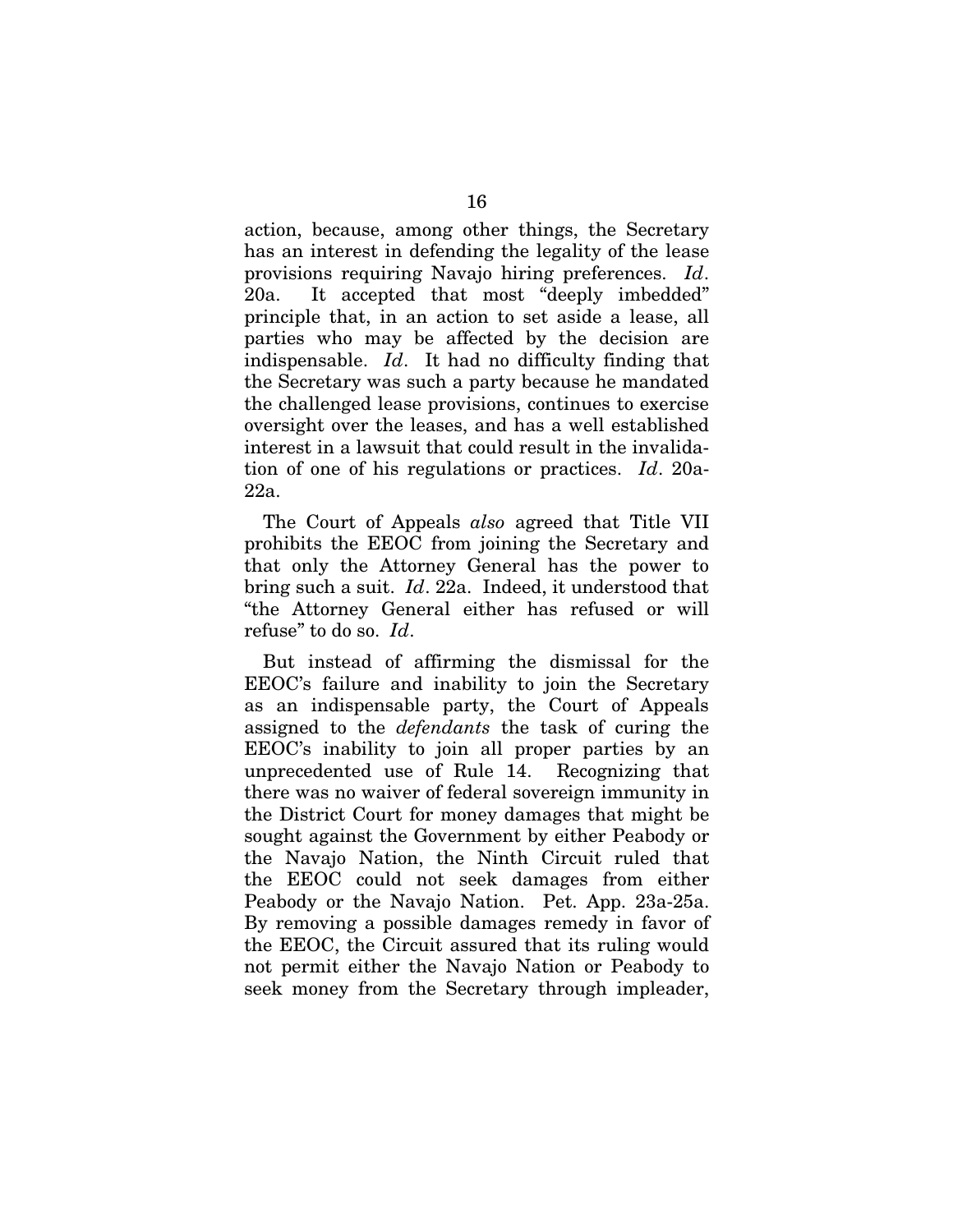which could have deprived the District Court of jurisdiction over the claim. *Id*. 24a-25a.

The Court of Appeals based its decision on a presumption that either Peabody or the Navajo Nation would implead the Secretary and state a claim under the Administrative Procedures Act ("APA"). *Id*. 25a-29a. It did so without any briefing of the issue by the parties. $4$  Now, with the EEOC's claim for damages off the table, Peabody's incentive to expend more resources for this litigation will be dramatically reduced. That leaves the EEOC to litigate primarily against the Secretary and the Navajo Nation, two parties that Congress has precluded the EEOC from suing.

#### **REASONS FOR GRANTING THE WRIT**

The Ninth Circuit's Rule 14 ruling is a direct affront to federal sovereign immunity and it is contrary to decisions of this Court and of other circuits. The applicable statute expressly precludes the plaintiff from suing a federal agency and does not confer a right of contribution. But, now, a defendant in the Ninth Circuit may be permitted or compelled to hail that agency into court under Rule 14 so that the plaintiff can challenge the agency's regulations or any actions based on these regulations.

The Ninth Circuit's ruling presents a square circuit conflict regarding the use of Rule 19, conflicts with this Court's decisions and decisions of other circuits holding that tribal sovereign immunity protects

<span id="page-28-0"></span> <sup>4</sup> The EEOC mentioned the issue without citation to authority only in one sentence and a footnote in its Reply Brief, saying that Peabody could assert a "cross-claim" under Rule 14 against the Secretary. EEOC Reply Br., *EEOC v. Peabody Western Coal Co*., No. 06-17261 (9th Cir. filed Oct. 26, 2007) at 23 & n.17.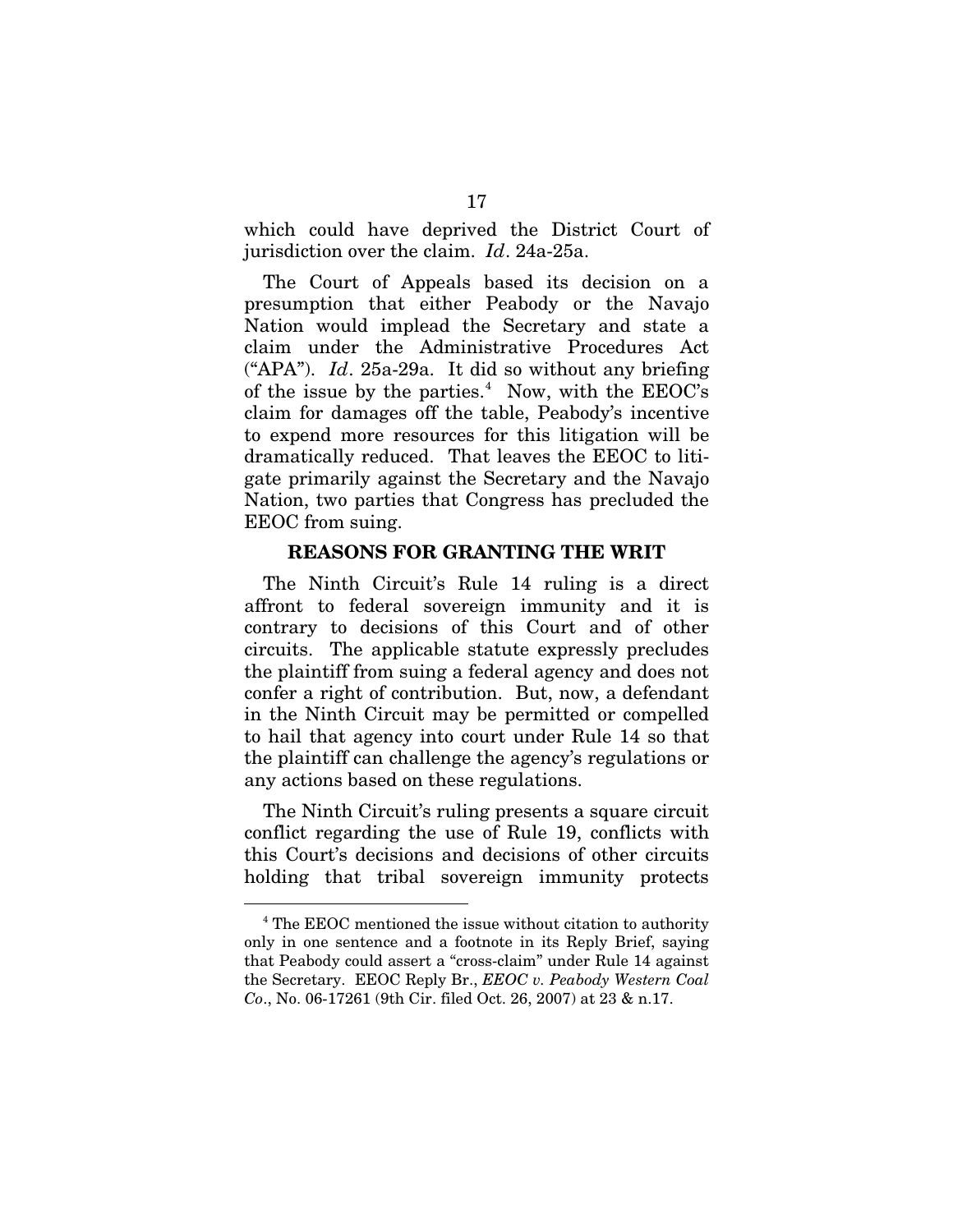tribes not just from adverse judgments but from the considerable expense of suit, and upsets the careful balance of authority and prerogatives Congress established among the EEOC, the Attorney General, and tribal and other government entities. The Ninth Circuit's ruling in this case also has significant nationwide energy implications, since the tribespecific preferences have been mandated by the Secretary in his form mineral leases since 1957 at the latest and were material inducements for the tribes to enter mineral leases and pipeline right-of-way agreements that endure to this day.

Certiorari should be granted to resolve the circuit conflicts, conform the Ninth Circuit's decision to the unambiguous precedents of this Court, and restore the allocation of authority between the EEOC and the Attorney General that Congress provided in Title VII.

**I. THE NINTH CIRCUIT'S RULE 14 DECI-SION IMPROPERLY ABROGATES FEDERAL SOVEREIGN IMMUNITY, CONFLICTS WITH THIS COURT'S PRE-CEDENTS, AND CREATES A CLEAR CIR-CUIT CONFLICT.**

### **A. The Decision Below Subverts Federal Sovereign Immunity.**

A basic principle of federal law is that the Federal Government cannot be sued without its consent. *Navajo Nation*, 129 S.Ct. at 1551. A well established corollary to that principle is that procedural rules may not be manipulated to chip away at federal sovereign immunity. This was made clear in three opinions of this Court handed down shortly after the adoption of the modern rules of procedure. *See*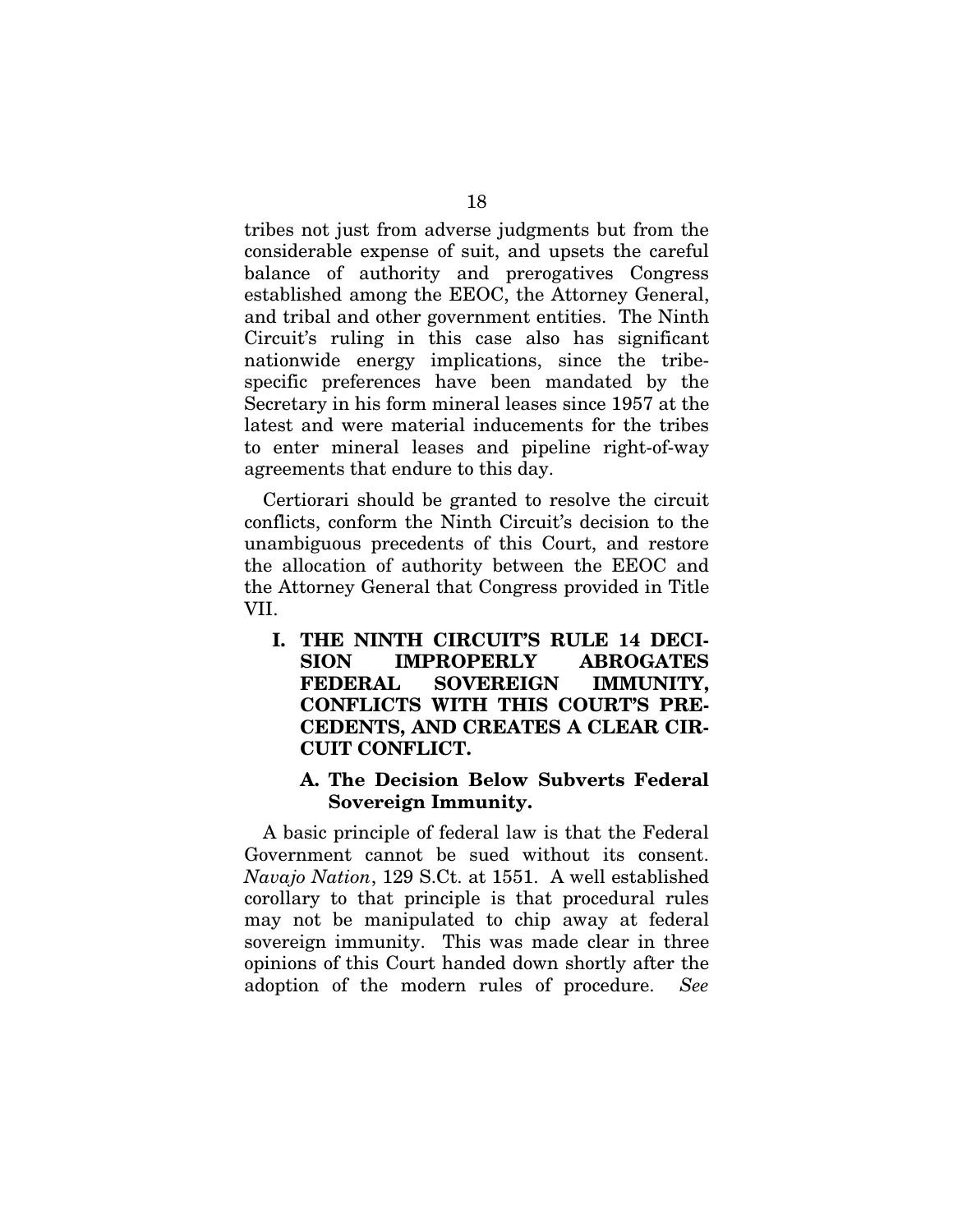*United States v. Sherwood*, 312 U.S. 584 (1941) (Rule 17 is not properly applied to authorize suit against United States); *United States v. United States Fid. & Guar. Co*. ("*USF&G*"), 309 U.S. 506, 512, 512-13 (1940) (rule permitting cross claims in federal courts did not abrogate federal sovereign immunity where an act of Congress provided that such cross claims could be asserted only in courts in the Indian Territory); *United States v. Shaw*, 309 U.S. 495, 502 (1940) (court rule permitting cross claim cannot abrogate federal sovereign immunity).

Sovereign immunity is not just immunity from an adverse judgment; it is freedom from having to participate in discovery, motion practice, and other litigation demands. *See Shaw*, 309 U.S. at 501 (sovereign immunity is based on considerations of dignity and decorum, and on the need of government officials to "operate undisturbed by the demands of litigants"); *see also Harlow v. Fitzgerald*, 457 U.S. 800, 816-17 & n.29 (1982) (explaining rationale for allowing interlocutory appeal of rejection of defense of official immunity). The Ninth Circuit's ruling will not only permit Peabody, if it is so inclined, to litigate the issue of the employment preference with the Secretary, but also to raise any other claim it may have against the Secretary under Rule  $18(a)$ .<sup>[5](#page-30-0)</sup> If the Ninth Circuit's ruling is allowed to stand, the Department of the Interior will be required to spend significant resources to defend its leases and policies. The Navajo Nation has already expended over \$300,000 in attorney fees and costs in defending its

<span id="page-30-0"></span> $5$  "A party asserting a ... third-party claim may join, as independent or alternative claims, as many claims as it has against an opposing party." *Fed. R. Civ. P. 18(a)*.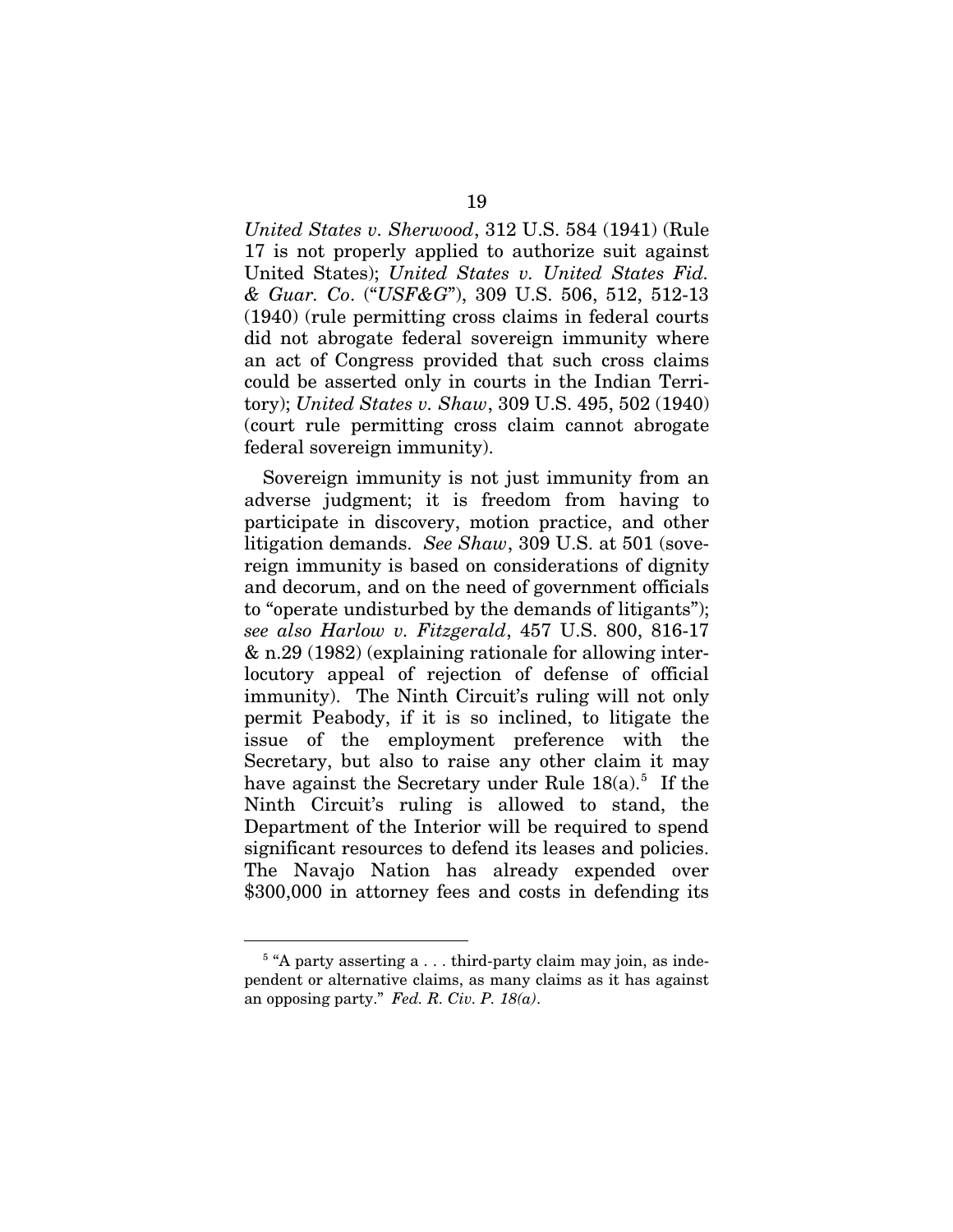leases and its laws since being sued by the EEOC as a "Rule 19 defendant."

The Ninth Circuit's ruling has broad ramifications. Its ruling is based on the apparent inequity of exposing Peabody to liability when its actions are dictated by regulations of and lease terms mandated by a government agency, the Department of the Interior. According to the Ninth Circuit, Peabody is between "a rock and a hard place." Pet. App. 21a. Under these circumstances, the Ninth Circuit held that Peabody may implead the United States under Rule 14 so that complete relief may be effected. *See id*. 18a; *but see USF&G*, 309 U.S. at 513 ("The desirability for complete settlement of all issues between parties must, we think, yield to the principle of immunity."); *Shaw*, 309 U.S. at 502 ("principle of a single adjudication" does not overcome federal sovereign immunity so as to permit cross-claim).

Under the Ninth's Circuit's interpretation of Rule 14, defendants will routinely seek to implead the United States when a federal regulation or action arguably motivated the conduct alleged to have harmed a plaintiff. An early Title VII case illustrates the point. In *Malone v. United States*, 581 F.2d 582 (6th Cir. 1978), *cert*. *denied*, 439 U.S. 1128 (1979), a trucking company called "Shippers" was sued when one of its trucks collided with a car and killed the car's driver. Shippers claimed that its position was "passive, secondary and involuntary to the active, primary and mandatory position of third party defendant, United States of America" because Shippers had entered into an agreement with the EEOC and the Department of Justice requiring Shippers to hire minority drivers whose qualifications were assertedly less demanding than Shippers' previous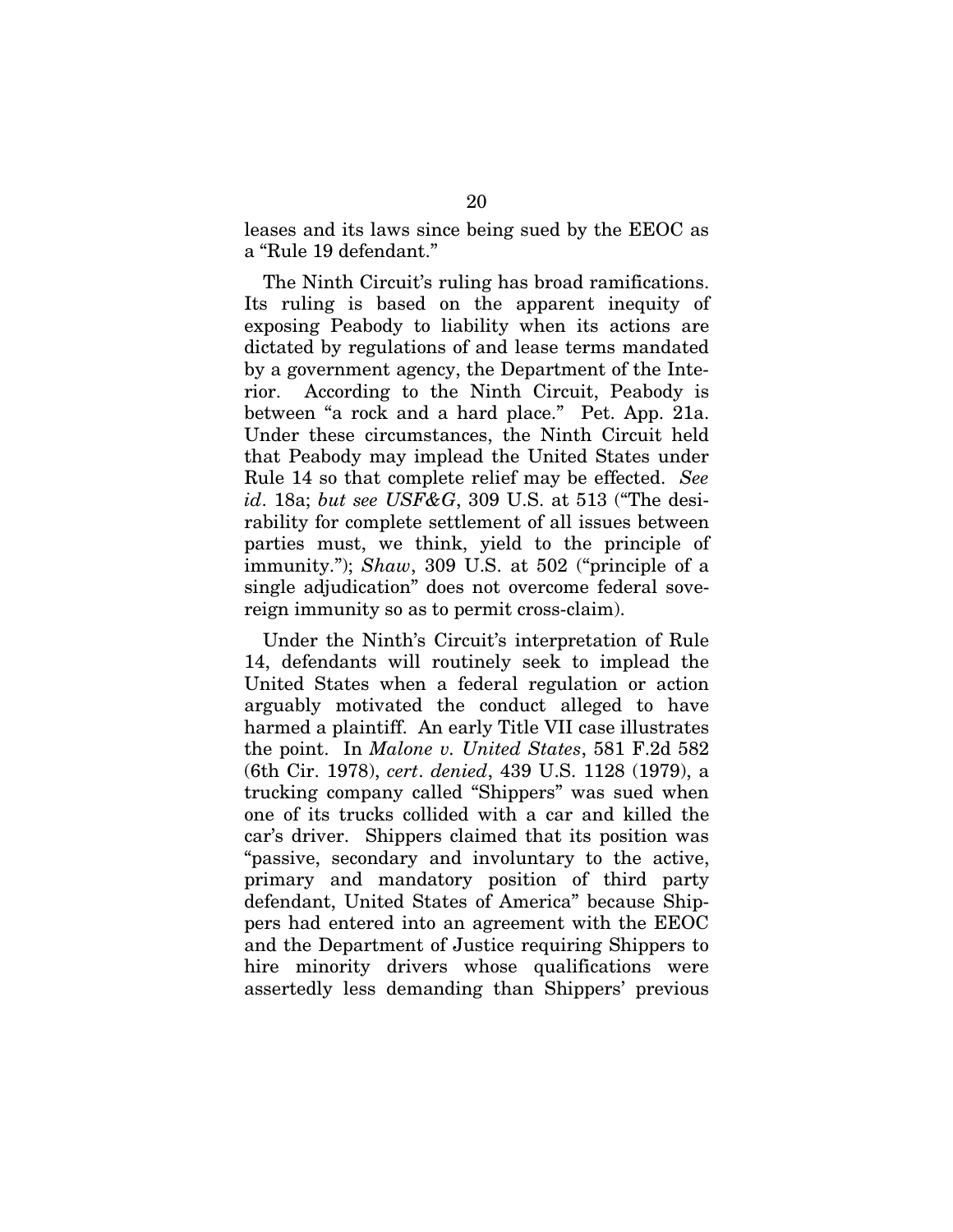ones. *Id*. at 583. Shippers claimed it was "compelled to hire . . . the black truck driver involved in the accident under the affirmative action program and [it sued] the government . . . on the theory that it would not have hired the black truck driver if the consent decree had not required it to 'lower its standards.'" *Id*. The Sixth Circuit properly affirmed the dismissal of Shippers' third-party complaint. But the Ninth Circuit's novel Rule 14 interpretation would allow such a plaintiff to implead the Government for allegedly imposing particular terms of an agreement to which that plaintiff was bound.

Similarly, under the Ninth Circuit's ruling, if a Government agency, by regulation or agreement, requires the installation of particular technology and that technology fails, a company sued for the consequences of such failure would be able to implead the United States seeking contribution or invalidation of the regulation or agreement. Because of the ubiquitous involvement of federal agencies in commerce, the Government's exposure to litigation under the Ninth Circuit's ruling is virtually limitless.

### **B. Permitting or Mandating Impleader in a Title VII Case Conflicts Directly with Supreme Court Precedent.**

The Ninth Circuit held that the Navajo Nation or Peabody may (or may be required to) implead the United States in a Title VII action under Rule 14 so that the merits could be decided with all interested parties present and accounted for. But impleader is proper only if the federal statute on which the main claim is based confers a right of contribution. *Texas Indus., Inc. v. Radcliff Mat'ls, Inc*., 451 U.S. 630 (1981). Title VII, the only statute the EEOC seeks to enforce, does not confer a right of contribution.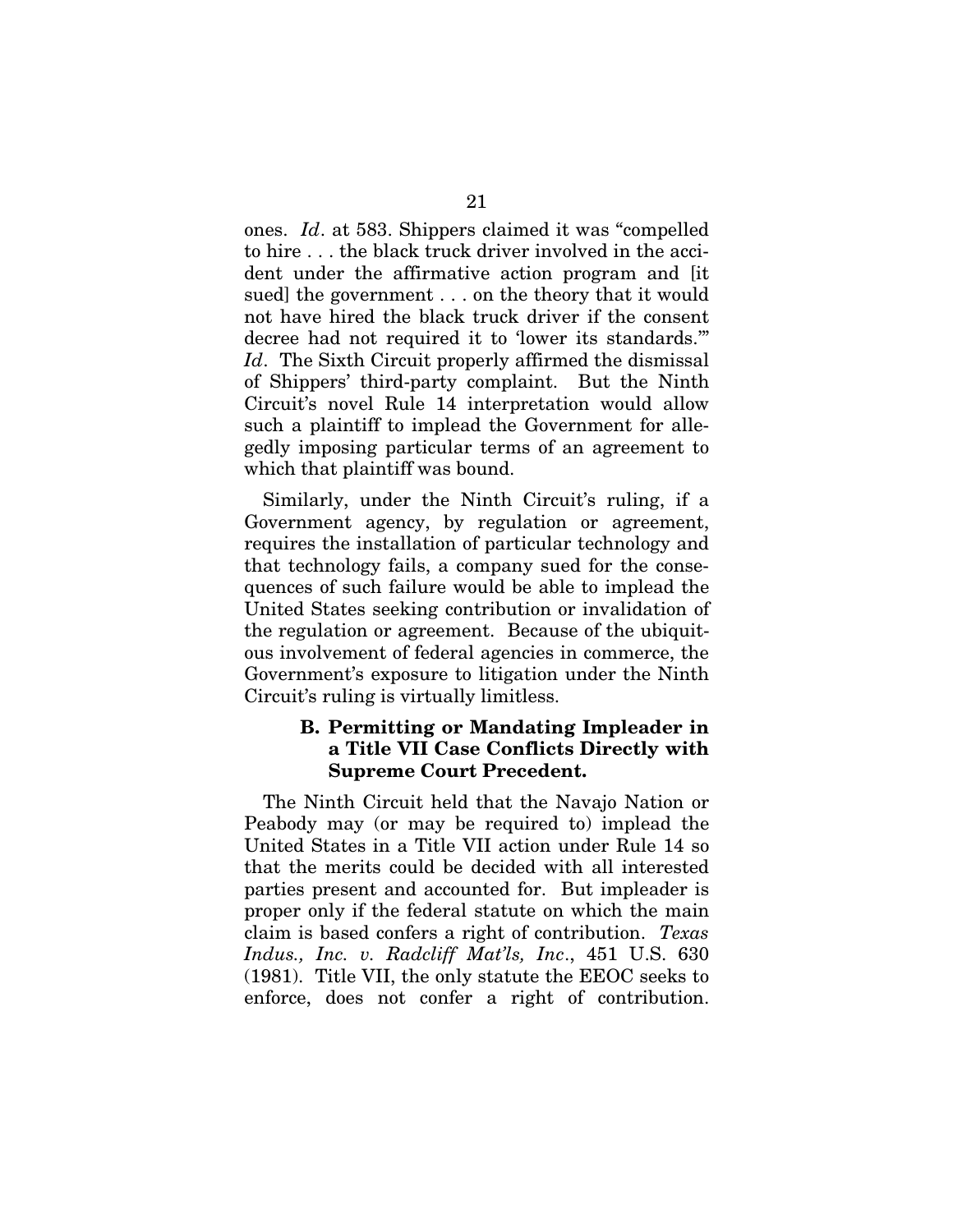*Northwest Airlines, Inc. v. Transport Workers U. of Am*., 451 U.S. 77, 90-99 (1981). The Ninth Circuit's holding contravenes these clear precedents. Indeed, having taken a damages remedy off the table, the Ninth Circuit transformed Rule 14 from a rule focused on contribution and indemnity into a sort of equitable interpleader rule.

### **C. Review Is Required to Resolve Conflicts Among the Circuits on the Rule 14 Issue.**

Peabody was and is subject to regulations promulgated by the Secretary. Those regulations required, and still require, Peabody and other mineral lessees on Indian lands to use the Secretary's form leases. Those leases, in turn, require Peabody and others to agree to and abide by tribe-specific employment preferences. The Ninth Circuit held that Peabody could implead the Secretary in a case challenging Peabody's compliance with the Secretary's regulations and the lease contract that incorporates them.

The Ninth Circuit stands alone in this respect. Judge Posner put it concisely in a case where a defendant attempted to implead a federal agency to support its defense in a suit on a contract that incorporated an FCC regulation: "we have never heard of a case where a defendant who interposed a defense based on a law or regulation was allowed to implead the enacting body." *City of Peoria v. General Elec. Cablevision Corp*., 690 F.2d 116, 119 (7th Cir. 1982) (affirming dismissal of third-party complaint against Federal Communications Commission, whose regulation was incorporated in a disputed contract). The Sixth Circuit has also ruled contrary to the Ninth in this case. *Malone*, 581 F.2d 582, discussed *supra* at 20-21. Similarly, the Fifth Circuit, in *Southeast Mort-*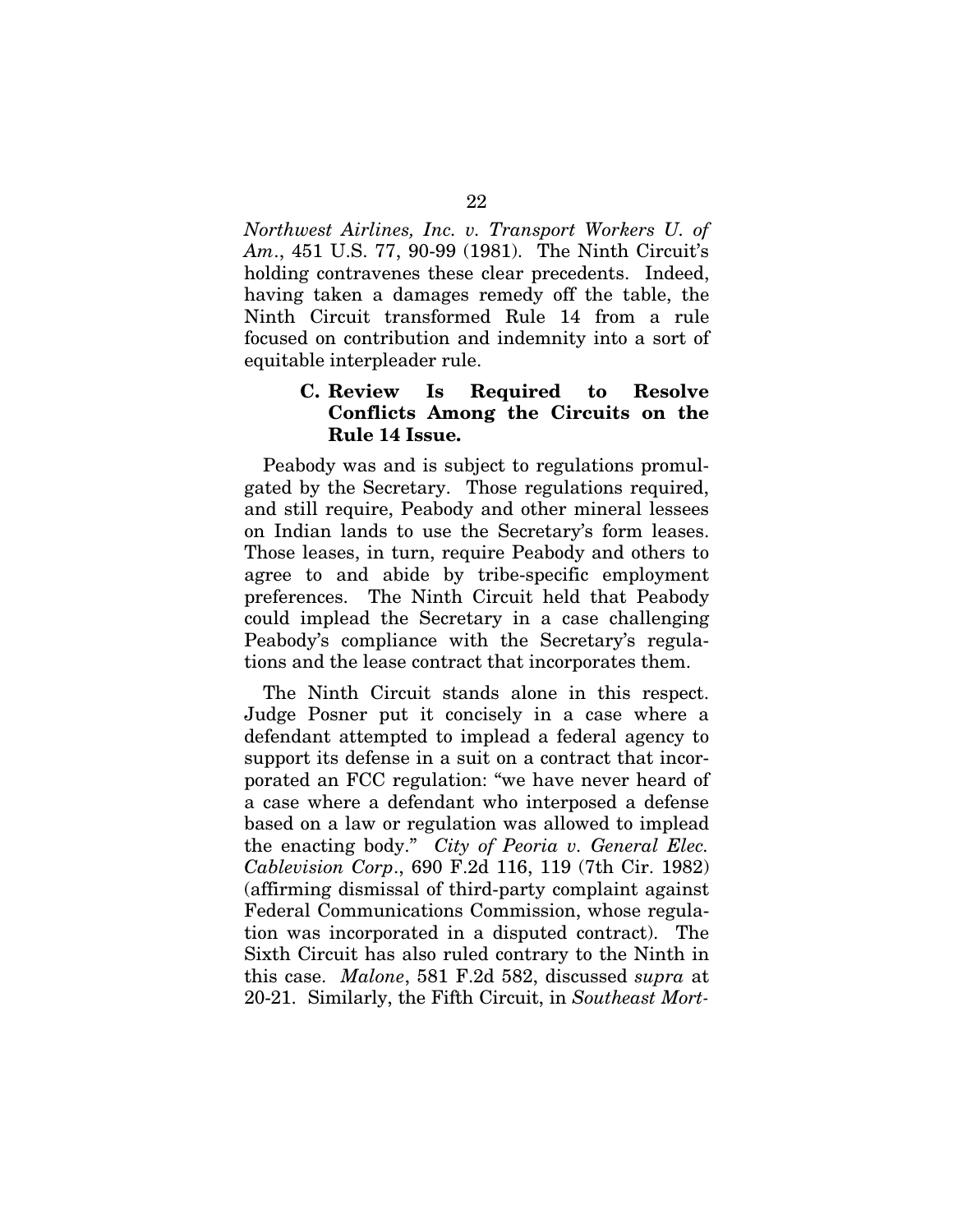*gage Co. v. Mullins*, 514 F.2d 747 (5th Cir. 1975), affirmed the dismissal of a third-party complaint against the Department of Housing and Urban Development notwithstanding the contention that HUD's failure to enforce regulations caused the harm alleged by plaintiff. The position of the Sixth Circuit in *Malone*, disallowing impleader of an alleged "coercer" of a Title VII violation, comports with the principal purpose of Title VII; the ruling of the Ninth Circuit below does not. "Disallowing a cause of action over against the alleged coercer of a Title VII . . . violation in no way impairs the Act's principal purpose of discouraging discrimination by the employer; in fact, it is arguably *necessary* for that purpose, since an employer confident of recovering for coercion will be more likely to yield to it." *Carter v. Director, Office of Workers' Comp. Prog., Dep't of Labor*, 751 F.2d 1398, 1402 (D.C. Cir. 1985) (Scalia, J.)(emphasis in original).

More generally, the other circuits, following *Northwest Airlines*, reject attempts to implead third parties in Title VII cases, again contrary to the decision below. *E.g., Atchley v. Nordam Group, Inc*., 180 F.3d 1143, 1152 (10th Cir. 1999); *Scott v. PPG Indus., Inc.*, 920 F.2d 927, 1990 WL 200655 (4th Cir. 1990) (unpublished).

Finally, if the Navajo Nation and Peabody decide not to implead the Secretary, the case will have to be dismissed because the Secretary is a required party who must but cannot otherwise be joined. *See* Pet. App. 19a-22a.<sup>[6](#page-34-0)</sup> Unless the Ninth Circuit's decision is

<span id="page-34-0"></span><sup>&</sup>lt;sup>6</sup> The Navajo Nation has no intention of impleading its trustee for its insistence on lease terms favoring Navajo workers, notwithstanding the Ninth Circuit's curious aside that the Nation "would quite reasonably want to seek prospective relief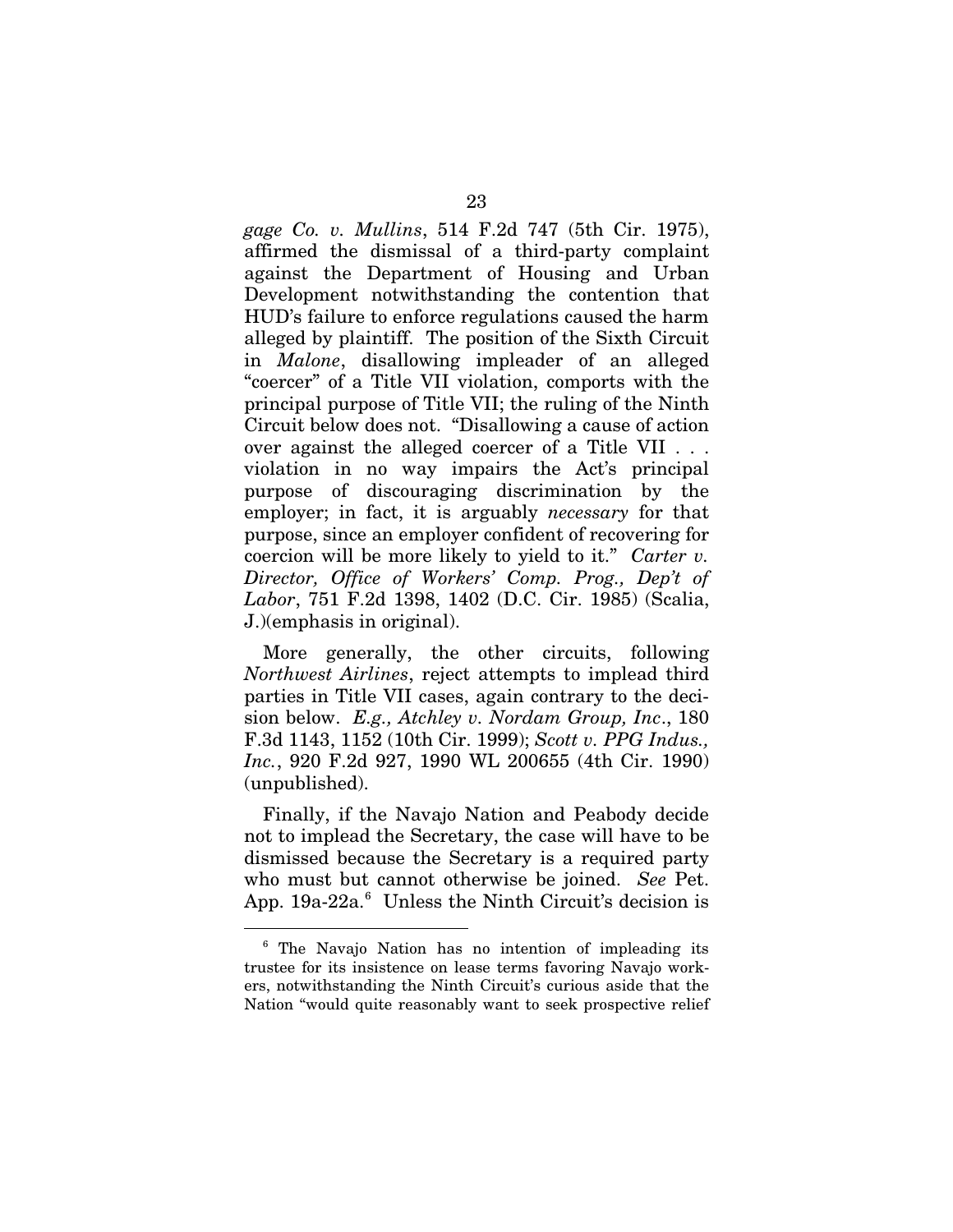to be a vain act, the District Court would be required to *order* Peabody or the Navajo Nation to implead the Secretary, in violation of a central tenet of Rule 14. Rule  $14(a)$  provides that a defending party "may" implead a non-party who may be liable for all or part of a claim against it; Rule 14 claims are therefore "permissive and not compulsory." 3 *Moore's Federal Practice* § 14.03[3] at p. 14-13 (3d ed. 2010). If the Ninth Circuit's decision is properly read as requiring either Peabody or the Navajo Nation to implead the Secretary so that the EEOC's inability to join the Secretary is cured, this, too, is inconsistent with cases decided by the other federal courts of appeal regarding the voluntary use of Rule 14. *See, e.g., Fernandez v. Corporacion Insular de Seguros*, 79 F.3d 207, 210 (1st Cir. 1996); *City of Gretna v. Defense Plant Corp*., 159 F.2d 412, 413 (5th Cir. 1947); *see also Mennen Co. v. Atlantic Mut. Ins. Co*., No. CIV 93- 5273 (WGB), 1996 WL 257147 at \*5 (D.N.J. Jan. 29, 1996) (courts may not compel defendants to implead indispensable third party; using Rule 19 principles to augment Rule 14 "would undermine the system of impleader set forth in Federal Rule of Civil Procedure 14(a)"), *aff'd*, 147 F.3d 287 (3d Cir. 1998); *Jerez v. Cooper Indus., Inc*., No. CIV 10119 NRB, 2003 WL 22126893 (S.D.N.Y. Sept. 12, 2003) (Rule 19 provides no authority for a plaintiff to compel a defendant to implead under Rule 14 a non-party whom plaintiff could not join).

The Ninth Circuit's application of Rule 14 is creative, "but the fact that [it was] dealing with an issue of sovereign immunity makes such an exercise in creativity inappropriate." *Hillier v. Southern* 

-

preventing the Secretary from enforcing the [employment preference] provision." Pet. App. 25a.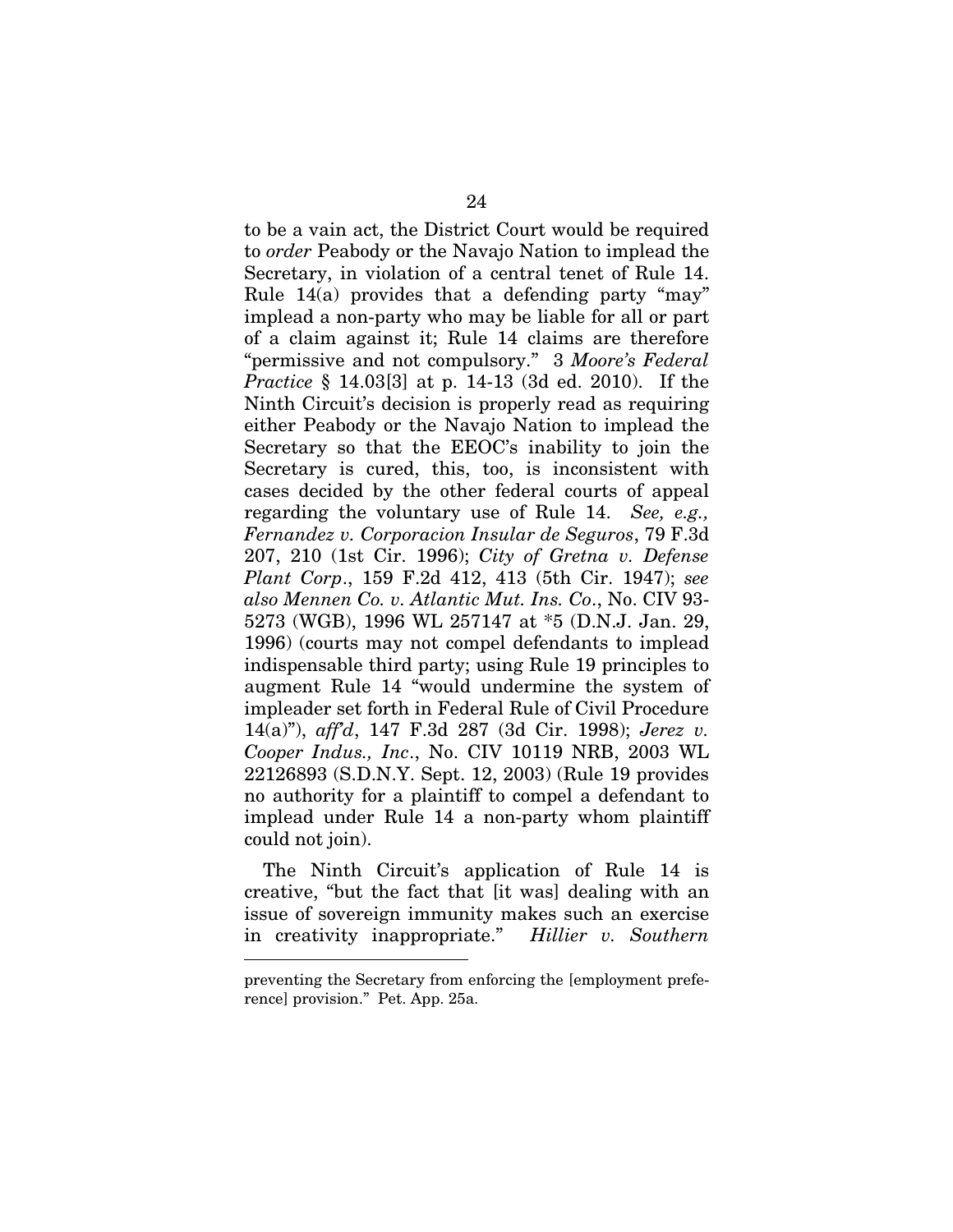*Towing Co*., 714 F.2d 714, 722 (7th Cir. 1983) (rejecting Rule 14 claim against Government where it had breached no legal duty owed to plaintiff) (Posner, J.). And the likelihood that parties will collude to mount a stale and/or collateral attack on a government regulation cannot be discounted*. See Owen Equip. and Erection Co. v. Kroger*, 437 U.S. 365 (1978) (rejecting attempt to use Rule 14 to evade requirement of complete diversity); *City of Peoria*, *supra*.

This Court should therefore grant the Petition, conform the Court of Appeal's decision to this Court's precedents, and resolve the conflict between the Ninth Circuit and the other courts of appeals.

**II. THE NINTH CIRCUIT'S RULE 19 DECISION CREATES A CLEAR CIRCUIT CONFLICT AND UNDERMINES TRIBAL SOVEREIGN IMMUNITY CONTRARY TO THIS COURT'S DECISIONS.**

# **A. The Ninth Circuit's Rule 19 Holding Conflicts with Rulings of Other Circuits.**

The Ninth Circuit ruled that a plaintiff may join a party to an action under Rule 19 even when no claim may be stated against that party and even if Congress explicitly precluded the plaintiff from suing the absent party. Pet App. 78a-79a. The Ninth Circuit recognized that its holding is contrary to precedent of both the Fifth and D.C. Circuits. *Id*. 80a-81a.

*Vieux Carre*, 875 F.2d 453, is indeed directly contrary to the ruling of the Ninth Circuit. In *Vieux Carre*, the plaintiffs were attempting to block developers from undertaking a park project. The plaintiffs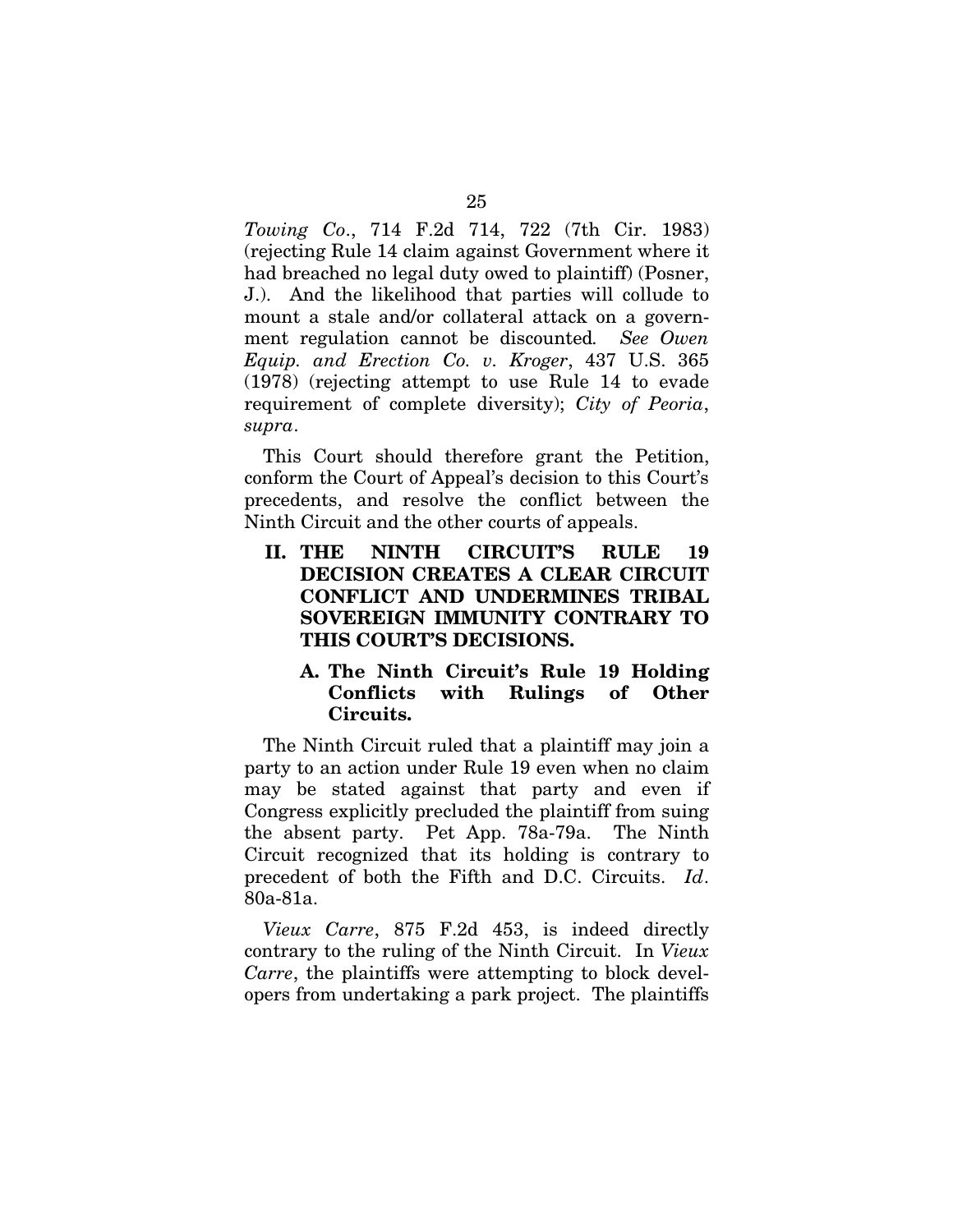posited that, under the federal Rivers and Harbors Act ("RHA"), the project required prior clearance from the Army Corps of Engineers. The plaintiffs sued both the developers and the Corps, relying on the APA.

The Fifth Circuit recognized that the APA provided a "route through which private plaintiffs can obtain federal court review of the decisions of federal agencies" alleged to be violating the RHA. 875 F.2d at 456. But the APA provided no such way for adjudicating the private developers' compliance with the RHA. *Id*. And the plaintiffs could not sue the developers directly under the RHA because there was no private right of action under the RHA. *Id*.

So the plaintiffs contended that the developers could properly be joined under Rule 19 in their APA suit against the Corps, and thereby be subject to an adjudication under the RHA even though Congress had precluded the plaintiffs from achieving this result directly. *See* 875 F.2d at 456-57. The Fifth Circuit rejected that argument for two reasons, both applicable to this case. First, the court held that Rule 19 could not be used to circumvent Congress' determination to authorize only the Attorney General to bring suits to enforce the RHA against developers. *Id*. at 457. Second, and more generally, the Fifth Circuit in *Vieux Carre* held that "it is implicit in Rule 19(a) itself that . . . before [a party] will be joined as a defendant the plaintiff must have a cause of action against it." 875 F.2d at 457.

The Fifth Circuit unquestionably would reject the Ninth Circuit's ruling in this case. It pointedly refused to follow the Tenth Circuit's decision in *Sierra Club v. Hodel*, 848 F.2d 1068 (10th Cir. 1988), which the decision below embraces. Pet. App. 79a.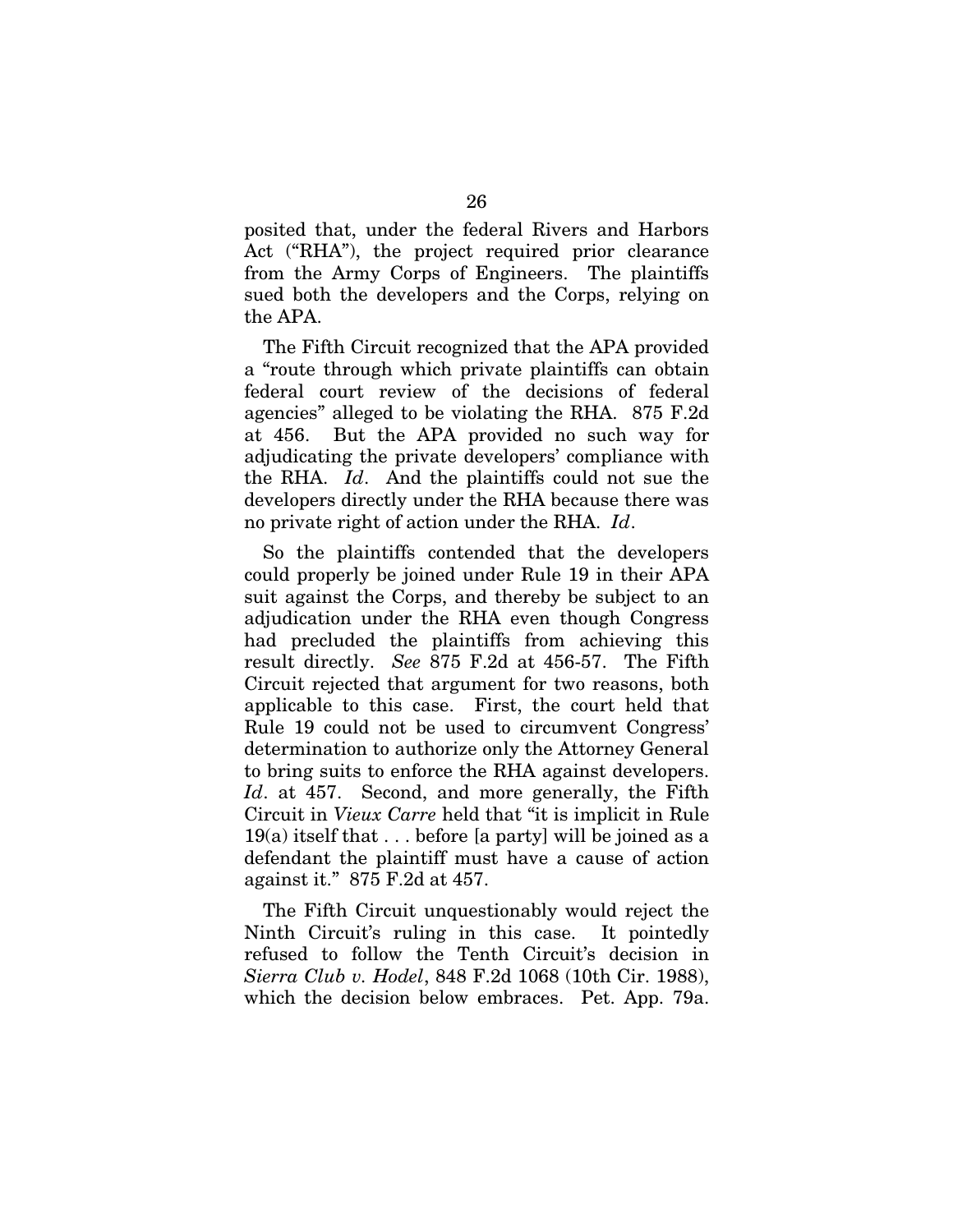As shown below, the Ninth Circuit in this case ruled quite the opposite to *Vieux Carre*, allowing the EEOC to sue the Navajo Nation even though the EEOC cannot state a claim directly against the Nation and even though Title VII expressly allows only the Attorney General to sue tribes. Pet. App. 22a.

The Ninth Circuit's Rule 19 holding also conflicts with D.C. Circuit precedent. In *Davenport*, 166 F.3d 356, the D.C. Circuit embraced *Vieux Carre*. In *Davenport*, flight attendants sued their union alleging that the union had violated federal labor laws by entering into an interim labor agreement with an airline. The plaintiffs contended that they could bring the airline into the suit using Rule 19. The court rejected that contention. It did not dispute that the airline was a "necessary party" because the airline was a signatory to the agreement with the union. But the D.C. Circuit noted that the airline had not violated any labor law, and it adopted the Fifth Circuit's view that "while Rule 19 provides for joinder of necessary parties, it does not create a cause of action against them." *Id*. at 366.

The Seventh Circuit, moreover, has observed that the EEOC may not join a governmental agency under Rule 19 in a case against a union that had an agreement with the agency, because only the Attorney General may sue a governmental body under Title VII. *EEOC v. Elgin Teachers Ass'n*, 27 F.3d 292, 293 (7th Cir. 1994) (citing *EEOC v. Elgin Teachers Ass'n*, 45 Fair Empl. Prac. Cas. 446, 1986 WL 68560 (N.D. Ill. 1986)). Indeed, courts in the Seventh Circuit have imposed sanctions on the EEOC for its attempt to use Rule 19 to expand its substantive rights over governmental entities contrary to Title VII. In *EEOC v. American Fed. of Teachers*, Loc. 571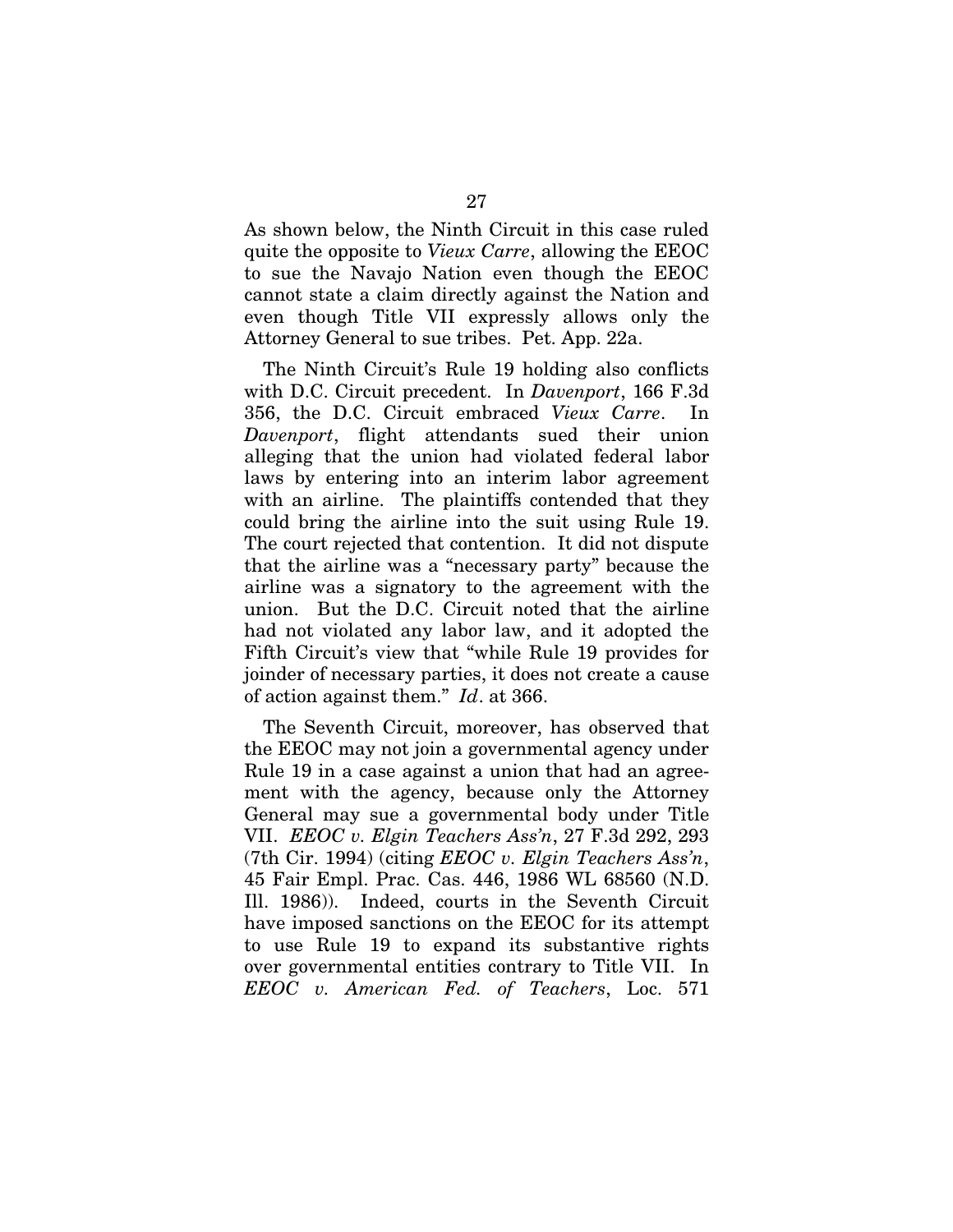("*AFT*"), 761 F.Supp. 536 (N.D. Ill. 1991), the EEOC filed a complaint against a union and School District no. 205, a governmental entity. The EEOC's complaint "did not allege any claims against, or request any relief from, District 205. Rather, the EEOC named District 205 as a defendant, on the grounds that the school district was a 'necessary party' under *Fed. R. Civ. P.* 19." *Id*. at 537 (footnote omitted). Rejecting EEOC's argument that, in essence, "Congress intended to preclude the EEOC from suing governmental entities for some purposes but not for others," *id*. at 539, the court imposed sanctions of \$14,209.50 in attorney fees against the EEOC for its frivolous joinder of the school district, *id*. at 542. The court relied on the fact that the EEOC persisted in its Rule 19 ploy even after it had been squarely rejected in two earlier decisions. *Id*. at 540. The EEOC's allegations regarding the Navajo Nation are no different in substance than those which earned the EEOC sanctions in *AFT*. The EEOC has finally found a court, the Ninth Circuit, that will allow it to sue a government agency.

The circuit conflict over the application of Rule 19 is longstanding and intractable. This Court is respectfully urged to resolve that conflict.

# **B. The Decision Impermissibly Abrogates Tribal Sovereign Immunity Contrary to Title VII and this Court's Decisions.**

Tribal sovereign immunity is an important tribal and federal concern. Abrogation of tribal sovereign immunity by implication is inconsistent with the congressional goal of protecting tribal self-government. *Santa Clara Pueblo v. Martinez*, 436 U.S. 49, 64 (1978). Tribal self-sufficiency and economic development are surely important federal interests served by tribal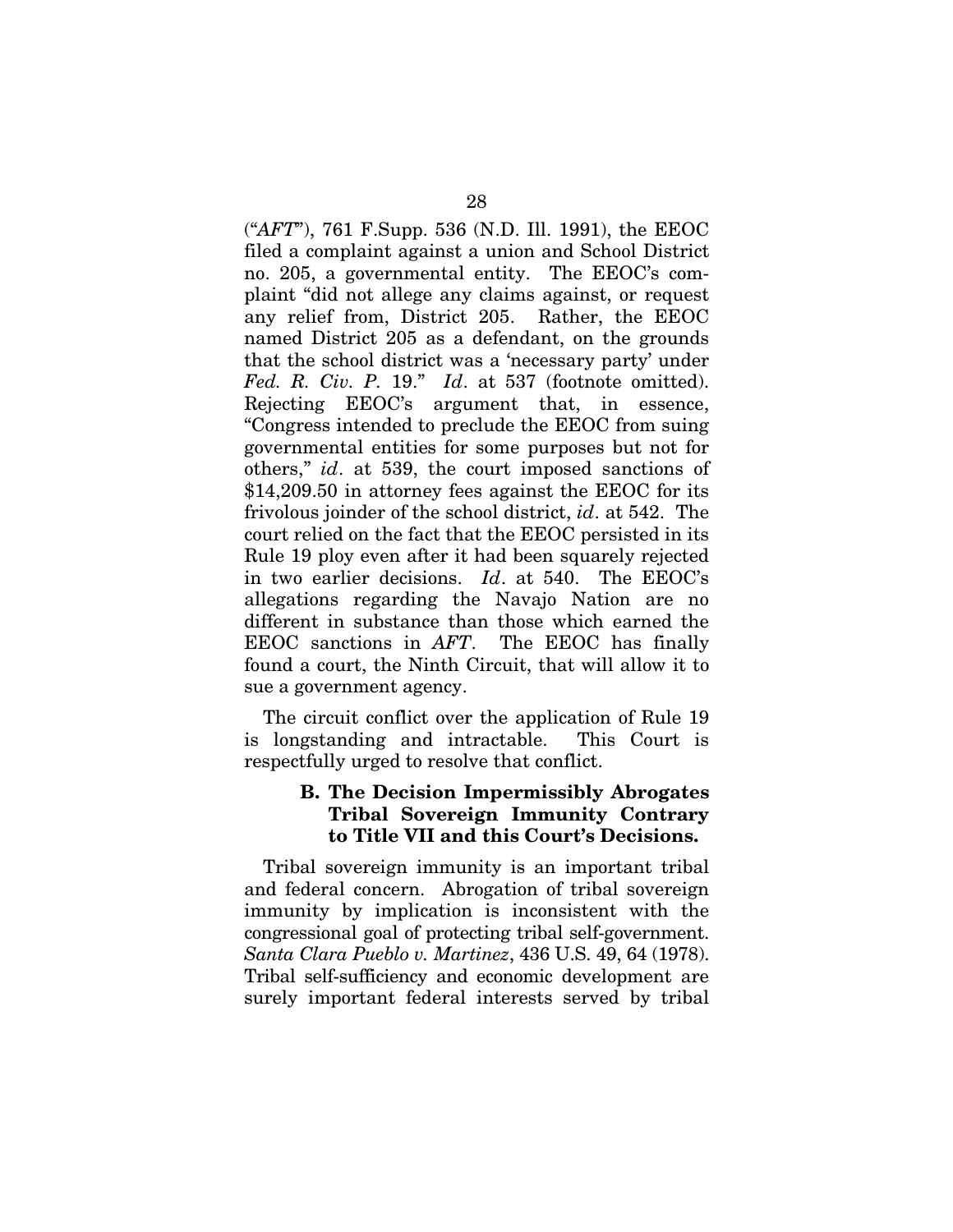sovereign immunity. *See Oklahoma Tax Comm'n v. Citizen Band Potawatomi indian Tribe*, 498 U.S. 505, 510 (1991).

The Navajo Nation is a "domestic dependent nation." *See Cherokee Nation v. Georgia*, 30 U.S. 1, 17 (1831). "Being a domestic and dependent state, the United States may authorize suit to be brought against [a tribe]. But, for obvious reasons, this power has been sparingly exercised. It has been the settled policy of the United States not to authorize such suits except in a few cases . . . The intention of Congress to confer such a jurisdiction upon any court would have to be expressed in plain and unambiguous terms." *Thebo v. Choctaw Tribe*, 66 F. 372, 375-76 (8th Cir. 1895); *accord Adams v. Murphy*, 165 F. 304 (8th Cir. 1908). Relying on *Thebo* and *Adams*, this Court in *USF&G* recognized the settled congressional policy forbidding suits against tribes, reasoned that the immunity of the dependent tribal sovereigns passed to the United States for their benefit, and ruled that affirmative statutory authority for such suits was required. 309 U.S. at 514 & n.15.[7](#page-40-0) This Court reaffirmed the requirement of clear congressional intent in *Martinez*, 436 U.S. at 72, and acknowledged that "many of the poorer tribes with limited resources and income could ill afford to shoulder the burdens of defending federal lawsuits," *id*. at 65 n.19.

<span id="page-40-0"></span> <sup>7</sup> The Court's citation in footnote 15 of *USF*&G to *Kalb v. Feuerstein*, 308 U.S. 433 (1940), reveals one basis for the ruling that only Congress may authorize suits against tribes. Just as Congress' power over bankruptcy is "plenary," *Feuerstein*, 308 U.S. at 438-39, Congress' authority to regulate commerce with the tribes is also "plenary." U.S. Const. art. I, § 8, cl. 3; *United States v. Lara*, 541 U.S. 193, 200 (2004).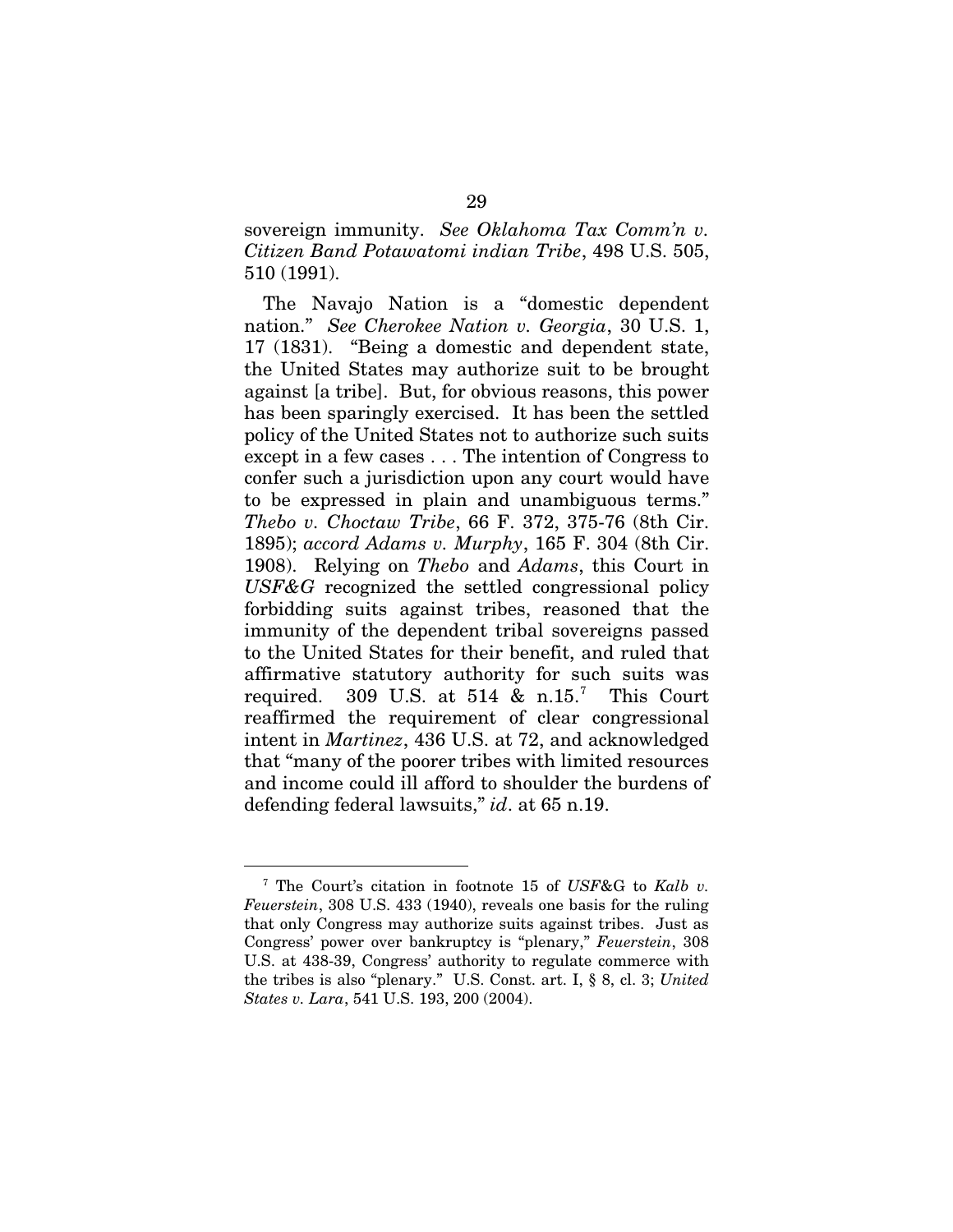The vast majority of Indian tribes do not own lucrative casinos or other businesses. Most, like the Navajo Nation, are struggling to meet the basic needs of their citizens.<sup>[8](#page-41-0)</sup> Congress "has consistently reiterated its approval of the [tribal] immunity doctrine." *Potawatomi*, 498 U.S. at 510. Most recently, in response to this Court's invitation in *Kiowa Tribe of Okla. v. Manufacturing Technologies*, *Inc*., 523 U.S. 751 (1998), Congress reviewed the doctrine, required greater disclosure and specific terms related to tribal immunity in certain agreements,<sup>[9](#page-41-1)</sup> but kept intact the basic premise that tribes should generally be immune from unconsented-to suits.

Just as sovereign immunity protects the United States not only from judgment but also from pre-trial litigation demands, tribal sovereign immunity guarantees immunity from suit, not merely a defense to liability. *Kiowa*, 523 U.S. at 757; *Martinez*, 436 U.S. at 58; *accord Osage Tribal Council v. U.S. Dep't of Labor*, 187 F.3d 1174, 1179-80 (10th Cir. 1999), *cert. denied*, 530 U.S. 1229 (2000); *Tamiami Partners, Ltd. v. Miccosukee Tribe*, 63 F.3d 1030, 1050 (11th Cir. 1995). And, as with federal sovereign immunity, tribal sovereign immunity may not be undermined by application of the rules of procedure. *Potawatomi*, 498 U.S. at 509-10 (tribal sovereign immunity may not be defeated by assertion of compulsory counterclaim under Rule 13); *USF*&G, 309 U.S. at 514 (rejecting an attempt to sue two tribes "whether

<span id="page-41-0"></span> <sup>8</sup> *See, e.g*., Pres. Reagan's "Statement on Indian Policy," <sup>19</sup> Weekly Comp. Pres. Doc. 98, 100 (1983) ("Many reservations lack a developed physical infrastructure, including utilities, transportation, and other public services.").

<span id="page-41-1"></span><sup>9</sup> *See* Act of Mar. 14, 2000, Pub. L. 106-179, § 2, 114 Stat. 46 (amending comprehensively 25 U.S.C. § 81).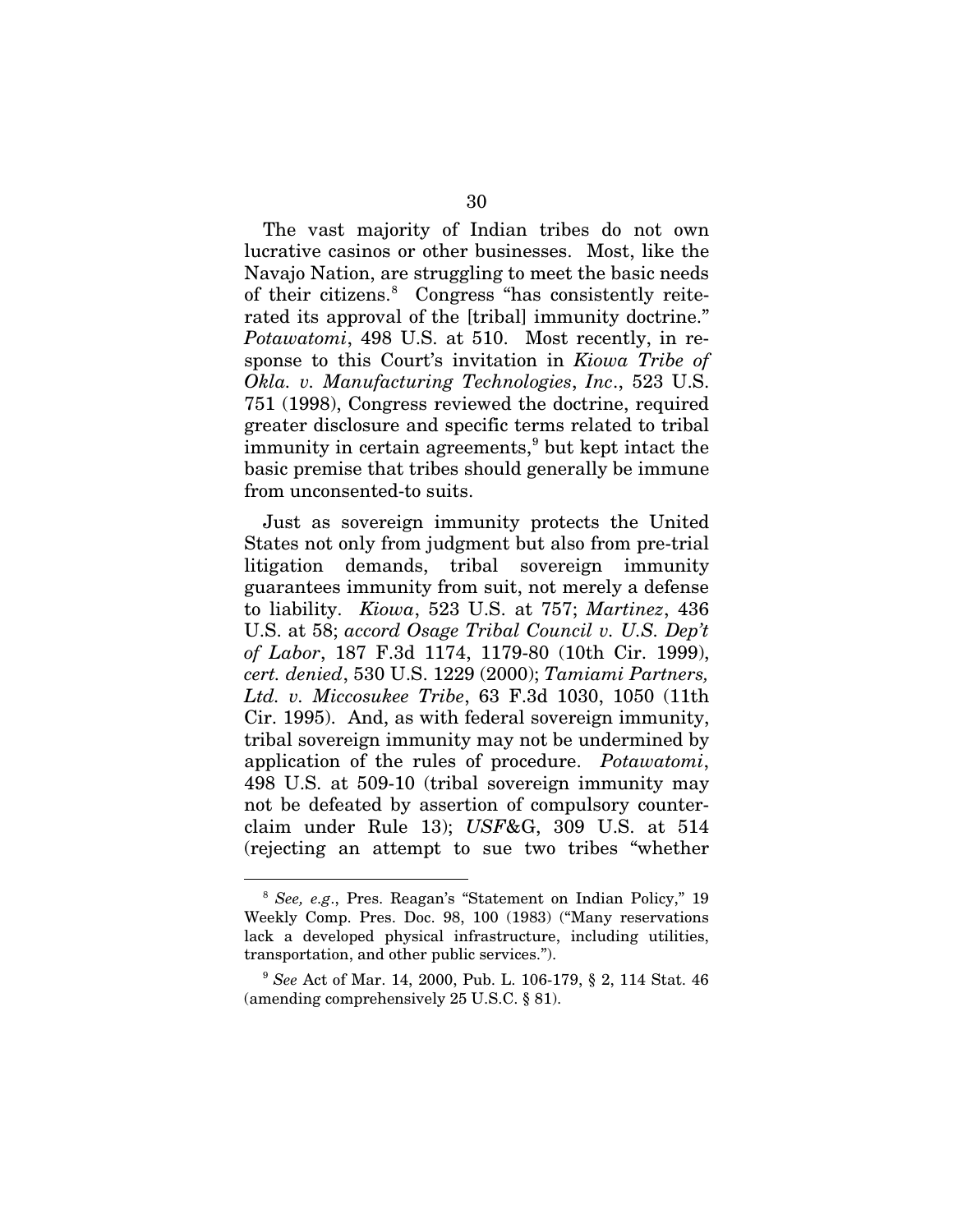directly or by cross-action" even when complete relief was unavailable in tribes' absence); *see also Martinez* (rejecting attempt to circumvent tribal sovereign immunity by suing tribal officials).

A clear statement by Congress is required to permit suits against the tribes. *Martinez*, 436 U.S. at 72. But nowhere in Title VII is there even a hint that Congress authorized the EEOC to sue Indian tribes. Rather, Title VII expressly prohibits the EEOC from suing governments, 42 U.S.C.  $\S$  2000e-5(f)(1); excludes Indian tribes from the definition of "employer," *id*. § 2000e(b); provides that Title VII does not apply to *any* business operating on or near an Indian reservation in compliance with a publicly announced Indian preference practice; *id*. § 2000e-2(i); and provides that only the Attorney General may proceed in cases involving governments, *id*. § 2000e-5(f)(1), (2). The only pertinent clear statements in Title VII are those which *prohibit* the EEOC from suing Indian tribes.

The incremental invasion of tribal immunity countenanced by the Ninth Circuit is "an intrusion not only on the tribes, but on Congress, as well." *See In Defense of Tribal Sovereign Immunity* 95 Harv. L. Rev. 1058, 1072 & n.83 (1982). The Ninth Circuit's ruling that the EEOC may sue the Navajo Nation under Rule 19 where Congress expressly barred the EEOC from suing Indian tribes contravenes the holdings of this Court that procedural rules may not be employed to circumvent tribal immunity and undermines important federal and tribal interests. Review should be granted to conform the Ninth Circuit's decision to this Court's controlling precedent.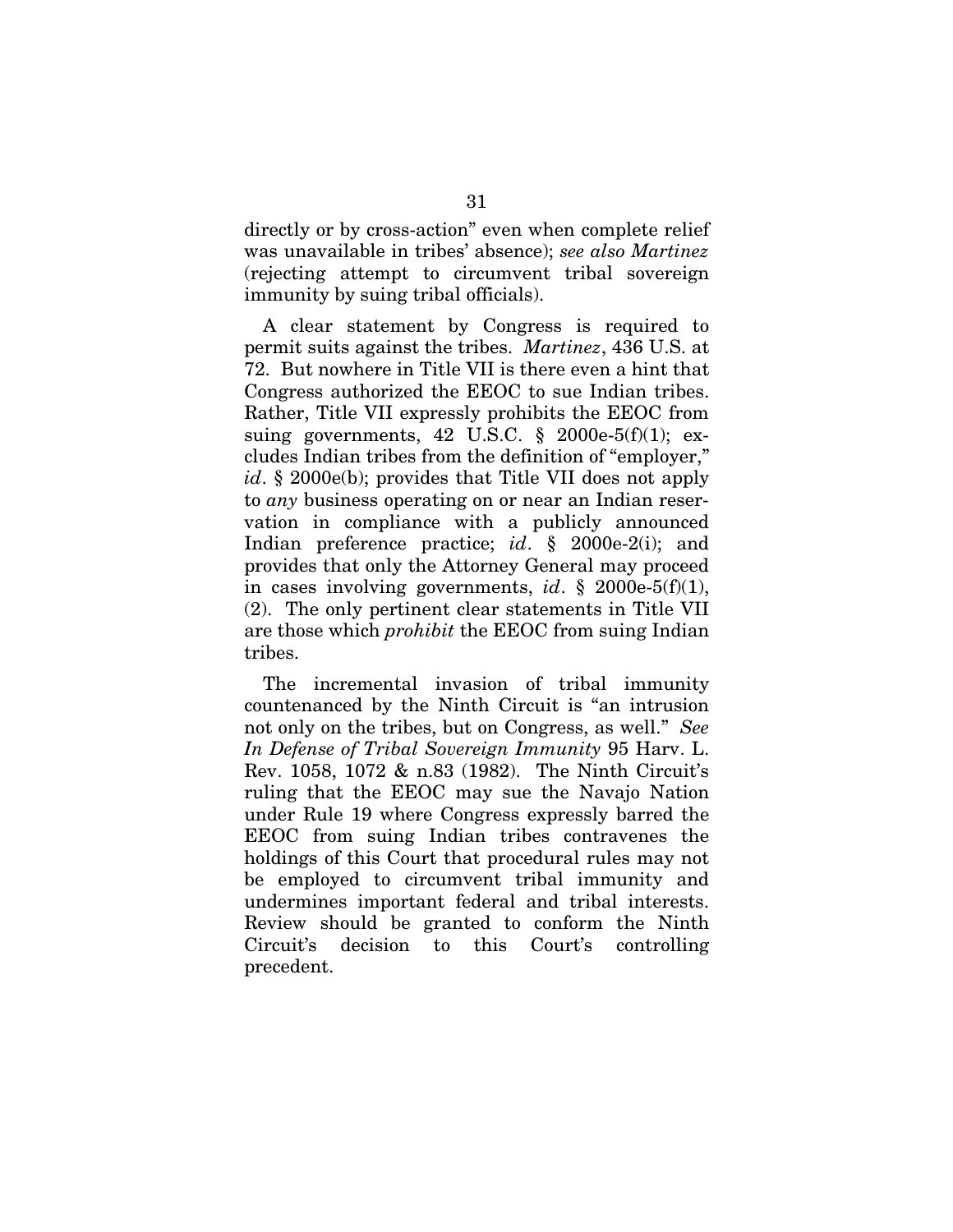# **III. THIS COURT SHOULD PRESERVE THE CAREFUL BALANCE CONGRESS ESTAB-LISHED AMONG THE POWER OF THE EEOC, THE PREROGATIVES OF THE ATTORNEY GENERAL, AND RESPECT FOR STATE, LOCAL AND TRIBAL GOVERNMENTS.**

Conforming the Ninth Circuit's decisions to this Court's precedents and resolving the circuit conflicts would also preserve the careful balance of power among government agencies established by Congress in Title VII. This balance implicates important issues of federalism and of the federal/tribal relationship.

Until the Ninth Circuit's rulings, courts rejected the EEOC's attempts to sue governmental entities either directly or indirectly. The Ninth Circuit's first ruling permits the EEOC to sue government entities under Rule 19, and its second ruling now permits the EEOC, in essence, to sue even *federal* agencies by manipulation of Rule 14.

This is contrary to the careful allocation of authority provided in Title VII. Title VII permits the EEOC to "bring a civil action against *any respondent* not a government, governmental agency, or political subdivision," but requires the EEOC to yield to the Attorney General in any "case *involving* a government, government agency, or political subdivision." 42 U.S.C. §2000e-5(f)(1) (emphases added). Congress repeated that demarcation of authority five times in subsections (f)(1) and (f)(2); *accord* 42 U.S.C. §2000e-8(c); *see Occidental Life Ins. Co. v. EEOC*, 432 U.S. 355, 360 n.11 (1977).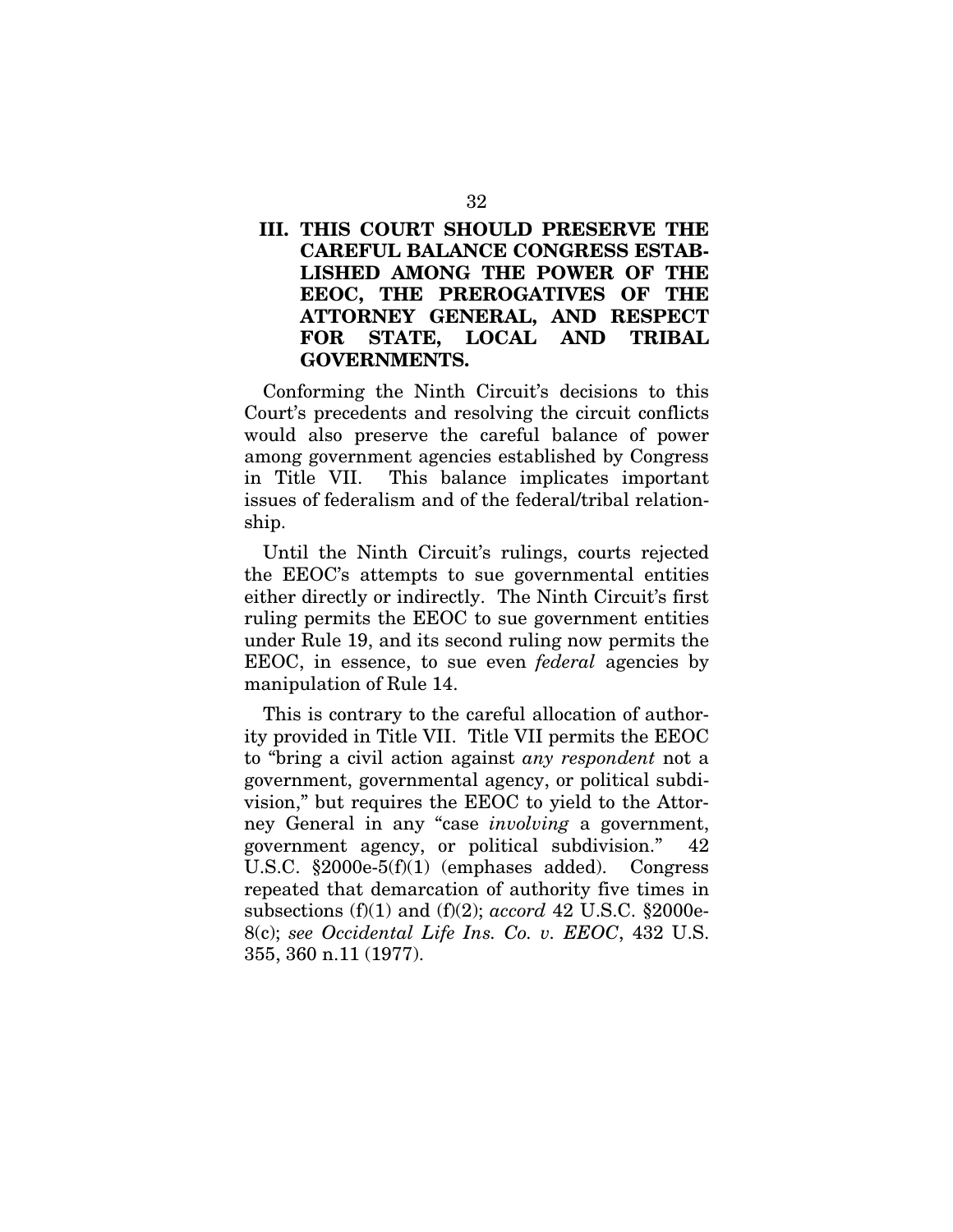The Navajo Nation is a government, *Kerr-McGee Corp. v. Navajo Tribe of Indians*, 471 U.S. 195 (1985), and the Department of the Interior is a government agency. Title VII should be construed consistent with its plain language. "Nothing could be broader than the term 'any respondent,'" *EEOC v. Elgin Teachers*  Ass'n, 658 F.Supp. 624, 630 (N.D. Ill. 1987),<sup>[10](#page-44-0)</sup> and the word "'involving' is broad and is indeed the functional equivalent of 'affecting,'" *Allied-Bruce Terminex v. Dobson*, 513 U.S. 265, 273-74 (1995). Both the District Court and the Ninth Circuit recognize that the Navajo and Secretarial interests are so significant so as to make them required parties under Rule 19; *a fortiori*, the EEOC's challenge to the Peabody leases, other federally approved business site leases on the Navajo Reservation, the Department's consistent practice in Indian mineral leasing nationwide, and federally approved Navajo laws indisputably "involves" the Tribe and the Secretary.

In cases where such important tribal and Departmental interests are at stake, Title VII reserves the ability to bring suit to the Attorney General. In contrast to the single focus of the EEOC, the Department of Justice has broad responsibilities regarding, and a greater sensitivity to, larger federal and tribal interests. *See* 28 U.S.C. §§ 512, 516, 519; 61 Fed. Reg. 29,424 (1996) (establishing the Office of

<span id="page-44-0"></span> <sup>10</sup> The EEOC argued in the District Court that the Navajo Nation is not a "respondent" because it is not an "employer" under Title VII, such that the restrictions on the EEOC's authority are inapplicable to the Tribe. The District Court rejected that argument, Pet. App. 106a-109a, and the Ninth Circuit did not rule otherwise. Even if the EEOC's logic were adopted, if the Navajo Nation is not a "respondent" for purposes of Section  $2000e-5(f)(1)$ 's restrictions, then it is not a "respondent" for purposes of that Section's *authorization* for EEOC litigation.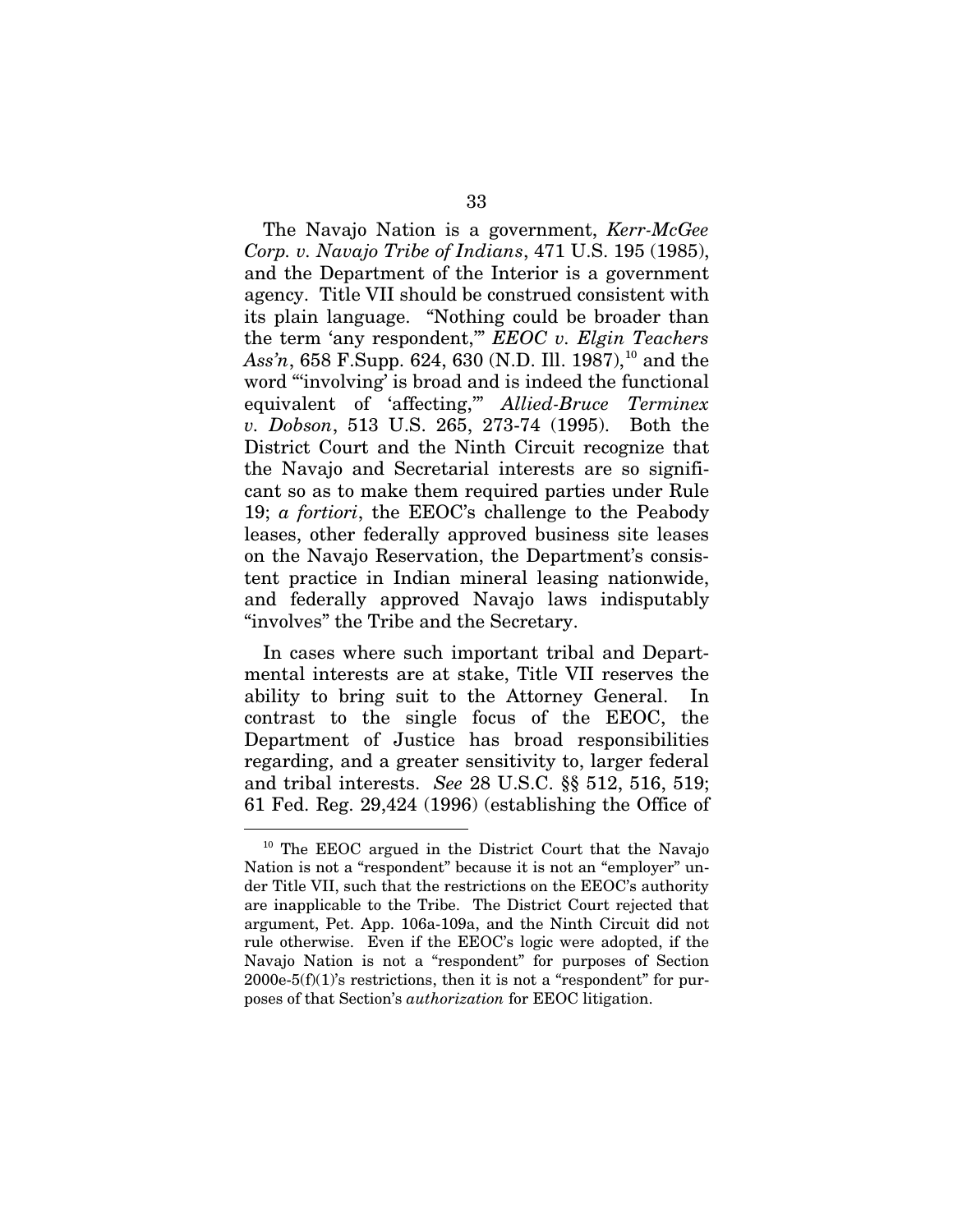Tribal Justice within the Justice Department and publishing the "Department of Justice Policy on Indian Sovereignty and Government-to-Government Relations with Indian Tribes"); 25 U.S.C. §175 (Justice Department shall represent Indians in all suits at law and in equity).

Finally, the Ninth Circuit's ruling opens the door for the EEOC to sue states and state agencies. But charges of discrimination against state agencies posed a special concern to Congress, which sought to reduce the possibility of friction if a federal administrative agency interfered with states and their subdivisions. *See* S. Rep. No. 92-415 (1971) at 25; *see also United States v. Fresno Unified School Dist*., 592 F.2d 1088, 1090-92 (9th Cir.) (regarding reservation of exclusive ability of Attorney General to sue state agencies for "pattern and practice" violations), *cert. denied*, 444 U.S. 832 (1979). Congress responded to this concern by permitting only the Attorney General to pursue claims involving government agencies. The EEOC tries to circumvent Title VII's structure by claiming here, as it has unsuccessfully claimed in the past, that "'[w]e are not threatening you because we are not seeking relief.'" *AFT*, 761 F.Supp. at 541. However, "[f]or a party to have to defend against litigation, even in the sense of just having to retain counsel . . . and to evaluate what the consequences are, is something that plainly the statute does not impose on the governmental body, except at the instance of the Attorney General." *Id*.

The Ninth Circuit's decision to allow the EEOC to sue the Navajo Nation directly and to litigate against the Department of the Interior through manipulation of Rule 14 implicates important principles of federal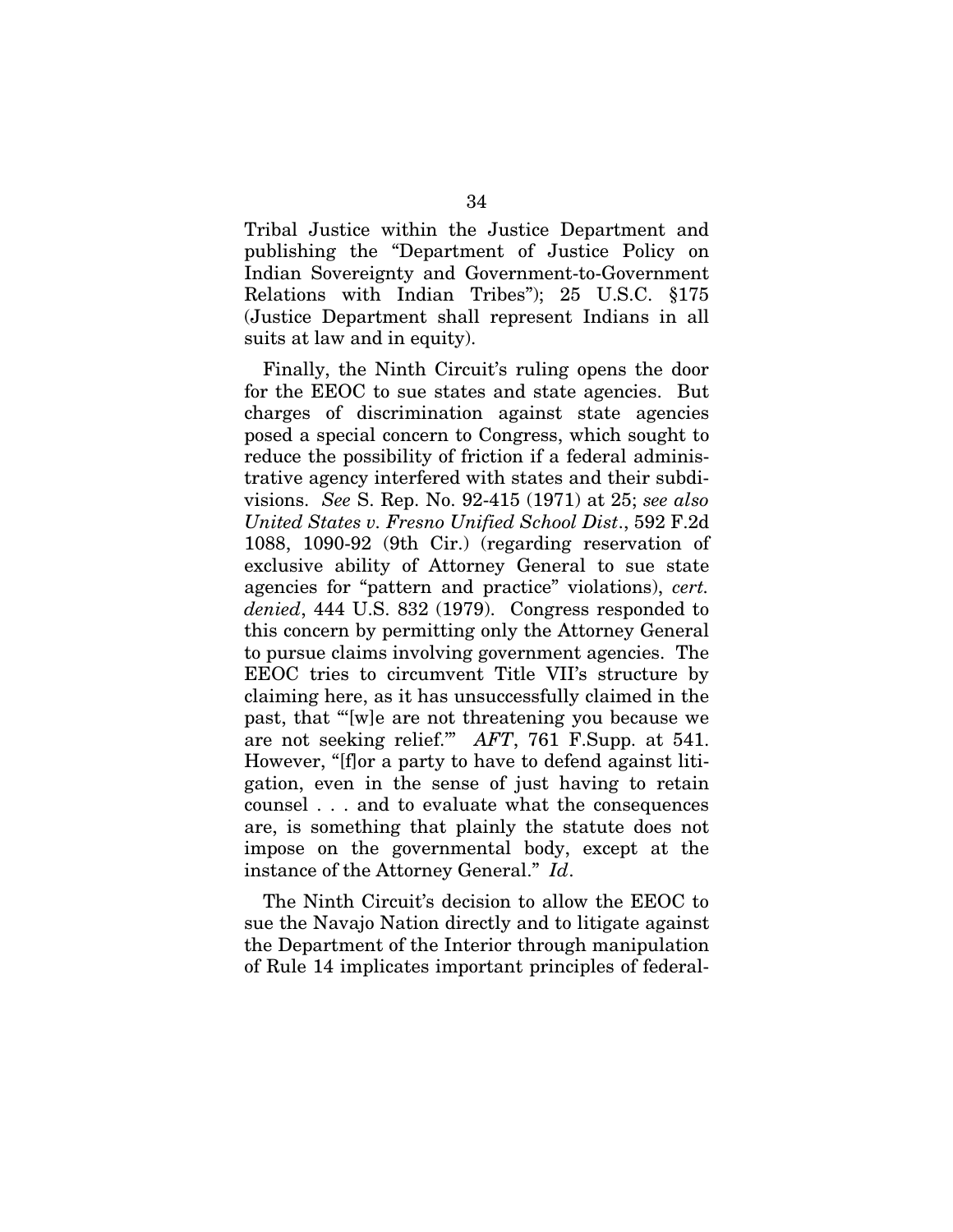ism and government-to-government relations that should be addressed by this Court on certiorari.

## **CONCLUSION**

The petition for a writ of certiorari should be granted.

Respectfully submitted,

HARRISON TSOSIE Acting Attorney General PAUL SPRUHAN, Attorney THE NAVAJO NATION P.O. Box 2010 Window Rock, AZ 86515

PAUL E. FRYE *Counsel of Record* LISA M. ENFIELD, of Counsel FRYE LAW FIRM, P.C. 10400 Academy Rd. N.E., Suite 310 Albuquerque, NM 87111 pef@fryelaw.us

January 28, 2011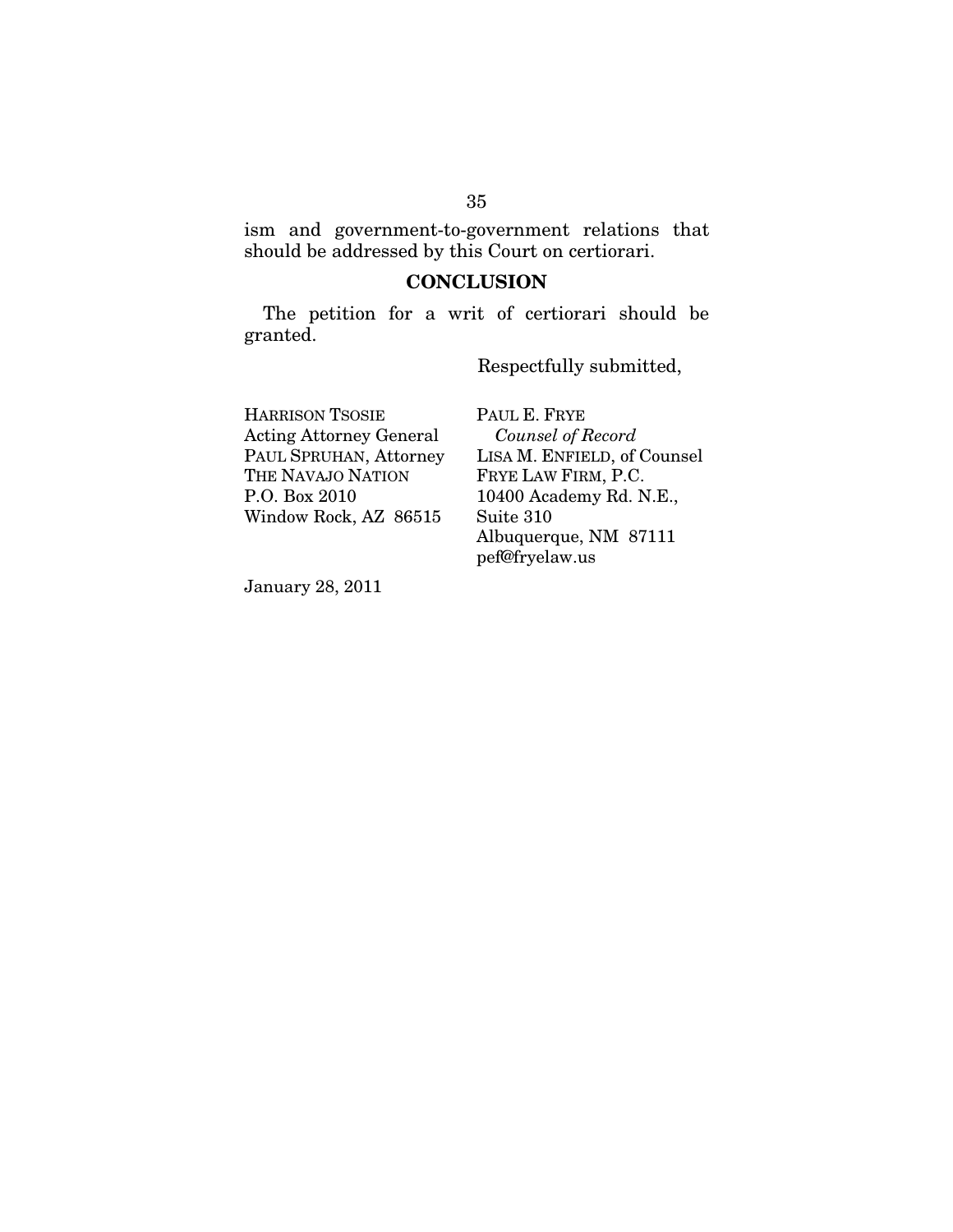# 1a

# **APPENDIX A**

# UNITED STATES COURT OF APPEALS FOR THE NINTH CIRCUIT

[Filed Sept. 1, 2010]

No. 06-17261 D.C. No. CV-01-01050-MHM District of Arizona, Phoenix

————

EQUAL EMPLOYMENT OPPORTUNITY COMMISSION, *Plaintiff - Appellant*,

————

v.

PEABODY WESTERN COAL COMPANY; NAVAJO NATION, Rule 19 defendant, *Defendants - Appellees*.

# ———— ORDER

Before: HUG, KLEINFELD and W. FLETCHER, *Circuit Judges.*

The panel has voted to deny the petitions for rehearing. Judge Fletcher has voted to deny the petitions for rehearing en banc; and Judges Hug and Kleinfeld so recommend.

The full court has been advised of the petitions for rehearing en banc and no judge of the court has requested a vote on whether to rehear the matter en banc. Fed. R. App. P. 35.

The Appellees' petitions for rehearing and the petitions for rehearing en banc, filed August 9, 2010, are DENIED.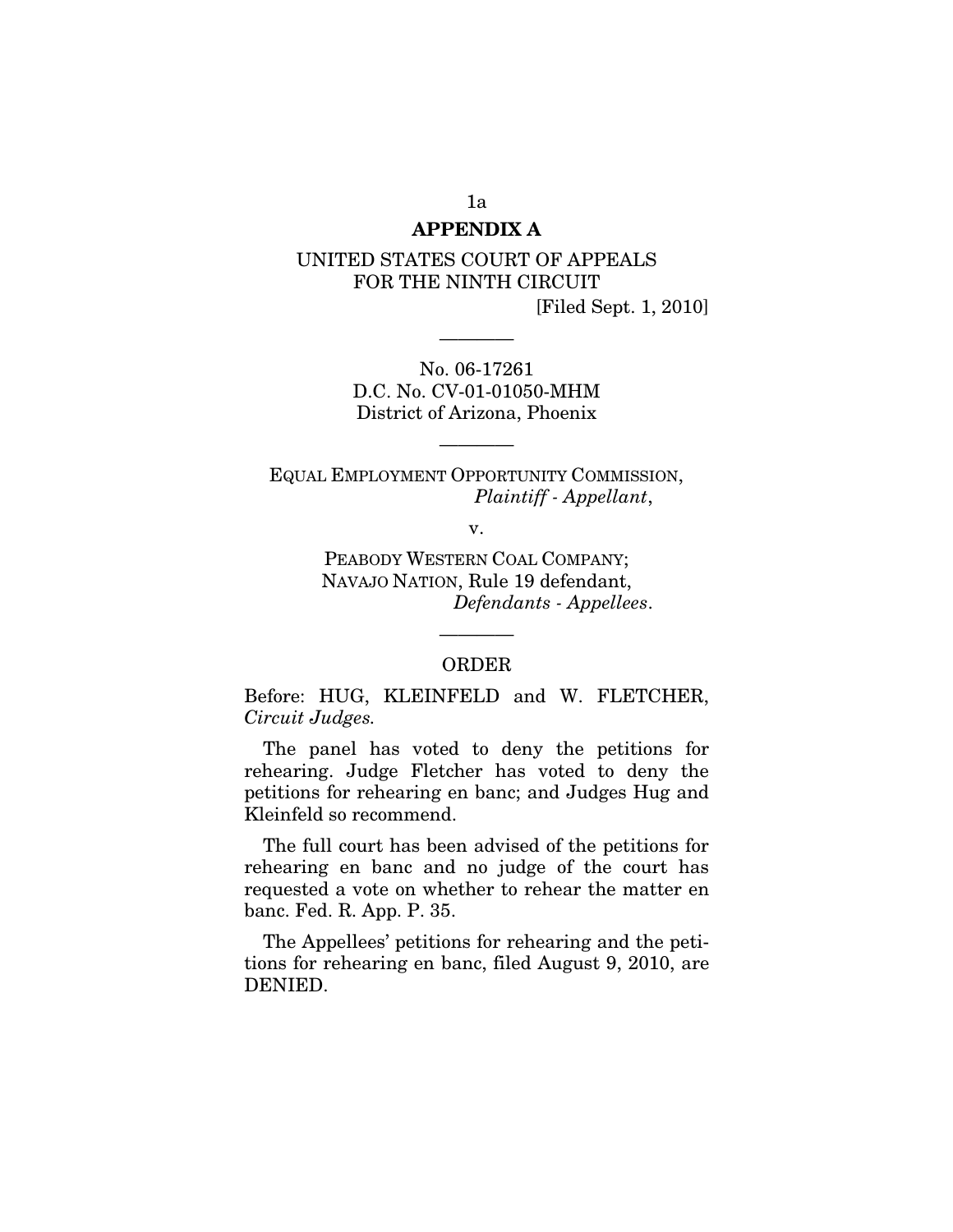#### 2a

# **APPENDIX B**

FOR PUBLICATION UNITED STATES COURT OF APPEALS FOR THE NINTH CIRCUIT

> No. 06-17261 D.C. No. CV-01-01050-MHM District of Arizona, Phoenix

————

EQUAL EMPLOYMENT OPPORTUNITY COMMISSION, *Plaintiff - Appellant*,

————

v.

PEABODY WESTERN COAL COMPANY; NAVAJO NATION, Rule 19 defendant, *Defendants - Appellees*.

Appeal from the United States District Court for the District of Arizona Mary H. Murguia, District Judge, Presiding

————

————

Argued and Submitted September 22, 2008—San Francisco, California Filed June 23, 2010

Before: Procter Hug, Jr., Andrew J. Kleinfeld, and William A. Fletcher, Circuit Judges. Opinion by Judge William A. Fletcher

————

————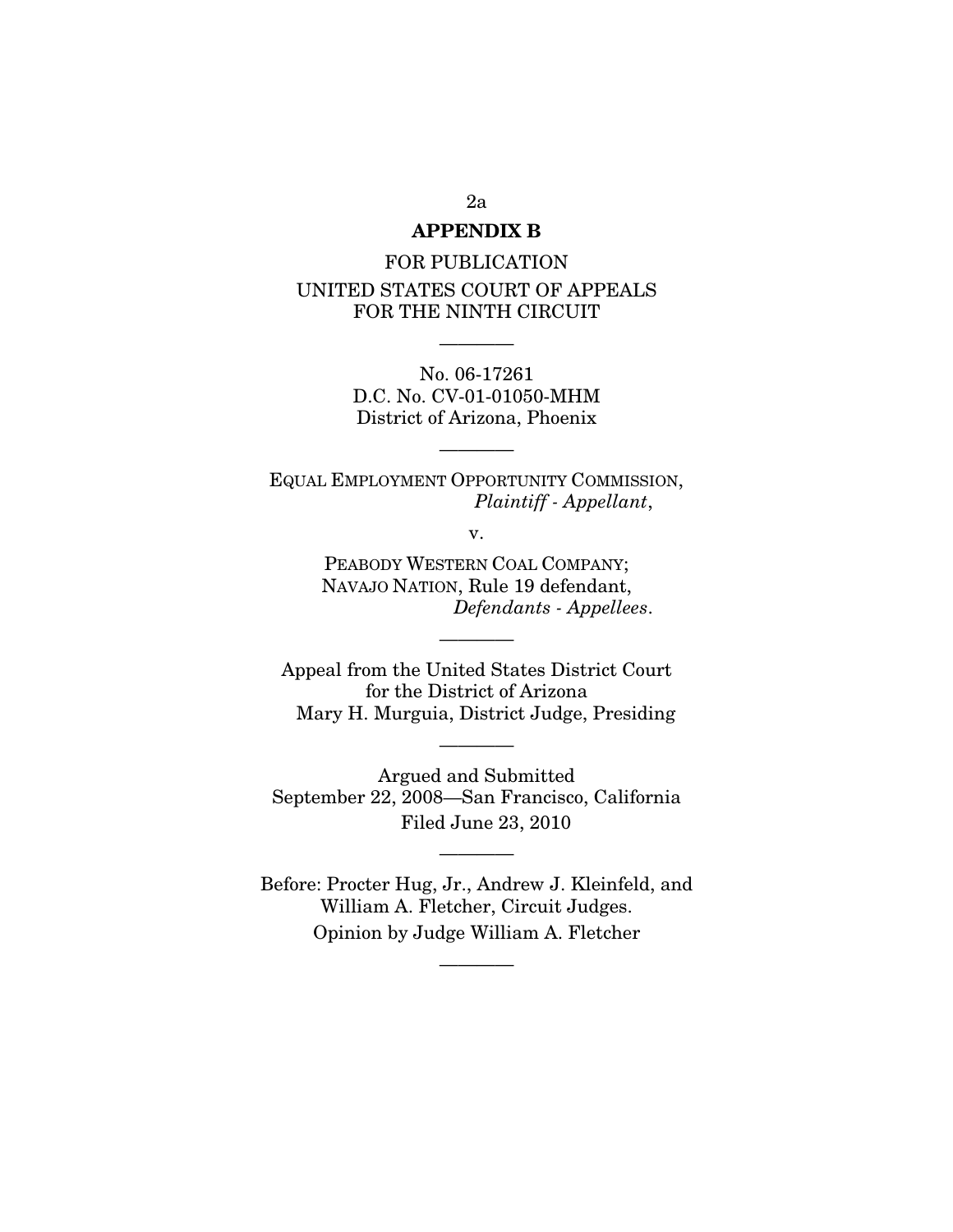#### **COUNSEL**

Susan R. Oxford, EEOC APPELLATE SECTION, Washington, D.C., Katherine Kruse, EEOC, Phoenix, Arizona, for the appellant.

Mary E. Bruno, John F. Lomax, Jr., Lawrence J. Rosenfeld, GREENBERG TRAURIG LLP, Phoenix, Arizona, Louis Denetsosie, NAVAJO NATION DEPARTMENT OF JUSTICE, Window Rock, Arizona, Lisa M. Enfield, Paul E. Frye, FRYE LAW FIRM, Albuquerque, New Mexico, for the appellees.

#### OPINION

#### W. FLETCHER, *Circuit Judge:*

The Equal Employment Opportunity Commission ("EEOC") appeals various rulings of the district court in its suit against Peabody Western Coal Company ("Peabody"). Peabody leases mines from the Navajo Nation ("the Nation"), and maintains a preference for employing Navajo workers at these mines. EEOC alleges that in maintaining its employment preference Peabody discriminates against non-Navajo Indians, including two members of the Hopi Nation and one member of the Otoe tribe, in violation of Title VII, 42 U.S.C.  $\S$  2000e-2(a)(1). The district court first dismissed EEOC's suit in 2002. *EEOC v. Peabody Coal Co*. ("*Peabody I*"), 214 F.R.D. 549 (D. Ariz. 2002). We heard EEOC's appeal from that dismissal in *EEOC v. Peabody Western Coal Co*. ("*Peabody II*"), 400 F.3d 774 (9th Cir. 2005). We reversed, holding that it was feasible to join the Nation under Federal Rule of Civil Procedure 19 and that the suit did not present a nonjusticiable political question. On remand, the district court granted summary judgment to Peabody. EEOC appeals.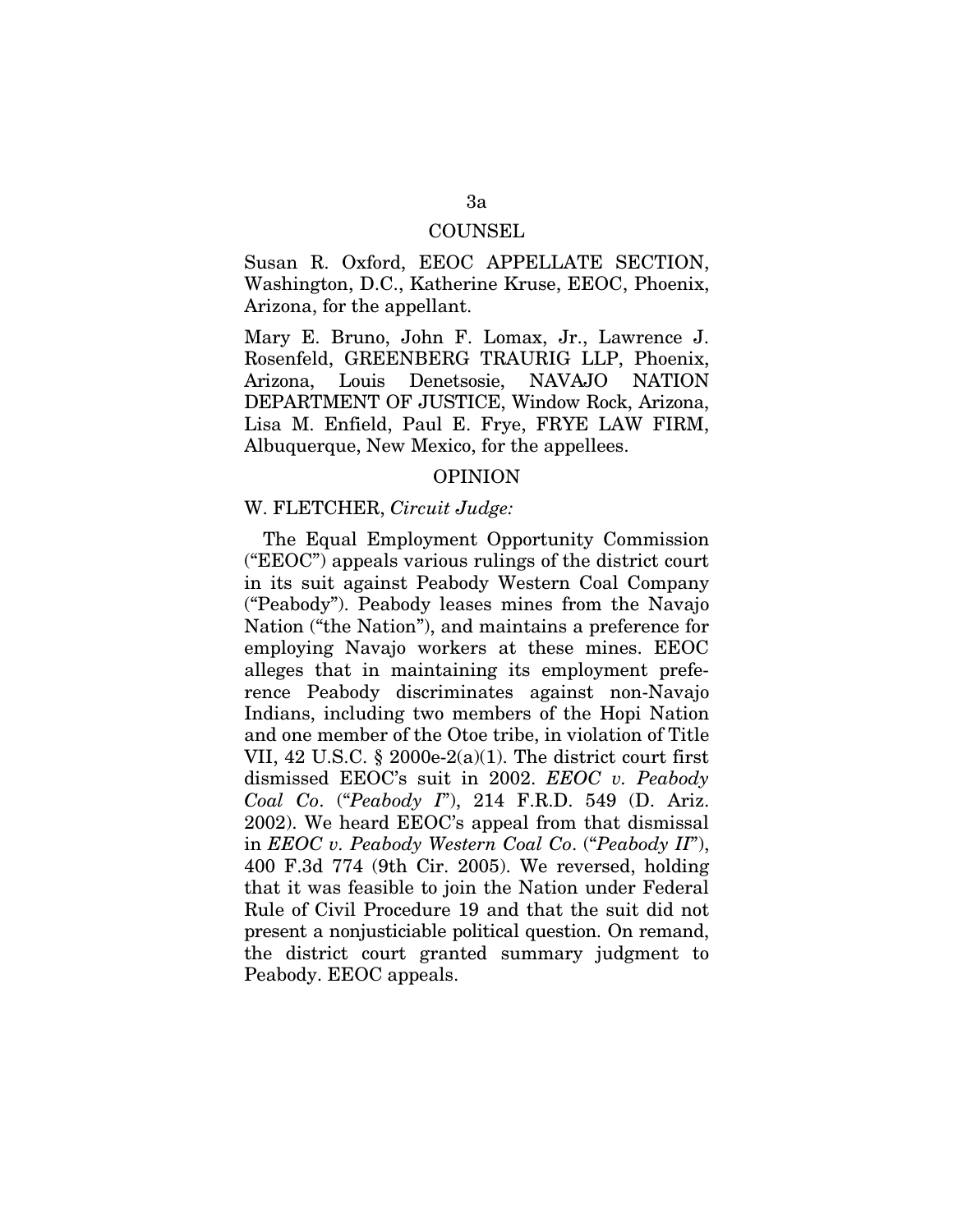In this appeal, we address questions arising out of the joinder of two different parties. We first address the joinder of the Nation. We hold that the amended complaint filed by EEOC after our remand does not render it infeasible to join the Nation. We next address the joinder of the Secretary of the Interior ("the Secretary"). We hold that the Secretary is a required party under Rule 19(a), and that joining him is not feasible. We hold further that Peabody and the Nation may not bring a third-party damages claim against the Secretary under Federal Rule of Civil Procedure 14(a), and that EEOC's claim against Peabody for damages must therefore be dismissed under Rule 19(b). However, we hold that Peabody and the Nation may bring a third-party claim against the Secretary for prospective relief under Rule 14(a), and that EEOC's injunctive claim against Peabody should therefore be allowed to proceed.

We vacate the remainder of the district court's rulings and remand for further proceedings consistent with this opinion.

#### I. Background

#### A. Factual Background

Peabody mines coal at the Black Mesa Complex and Kayenta Mine on the Navajo and Hopi reservations in northeastern Arizona. Peabody does so pursuant to leases with the Navajo and Hopi tribes inherited from its predecessor-in-interest, Sentry Royalty Company ("Sentry"). This case involves two leases Sentry entered into with the Nation: a 1964 lease permitting it to mine on the Navajo reservation (lease no. 8580) and a 1966 lease permitting it to mine on the Navajo portion of land jointly used by the Navajo and Hopi nations (lease no. 9910).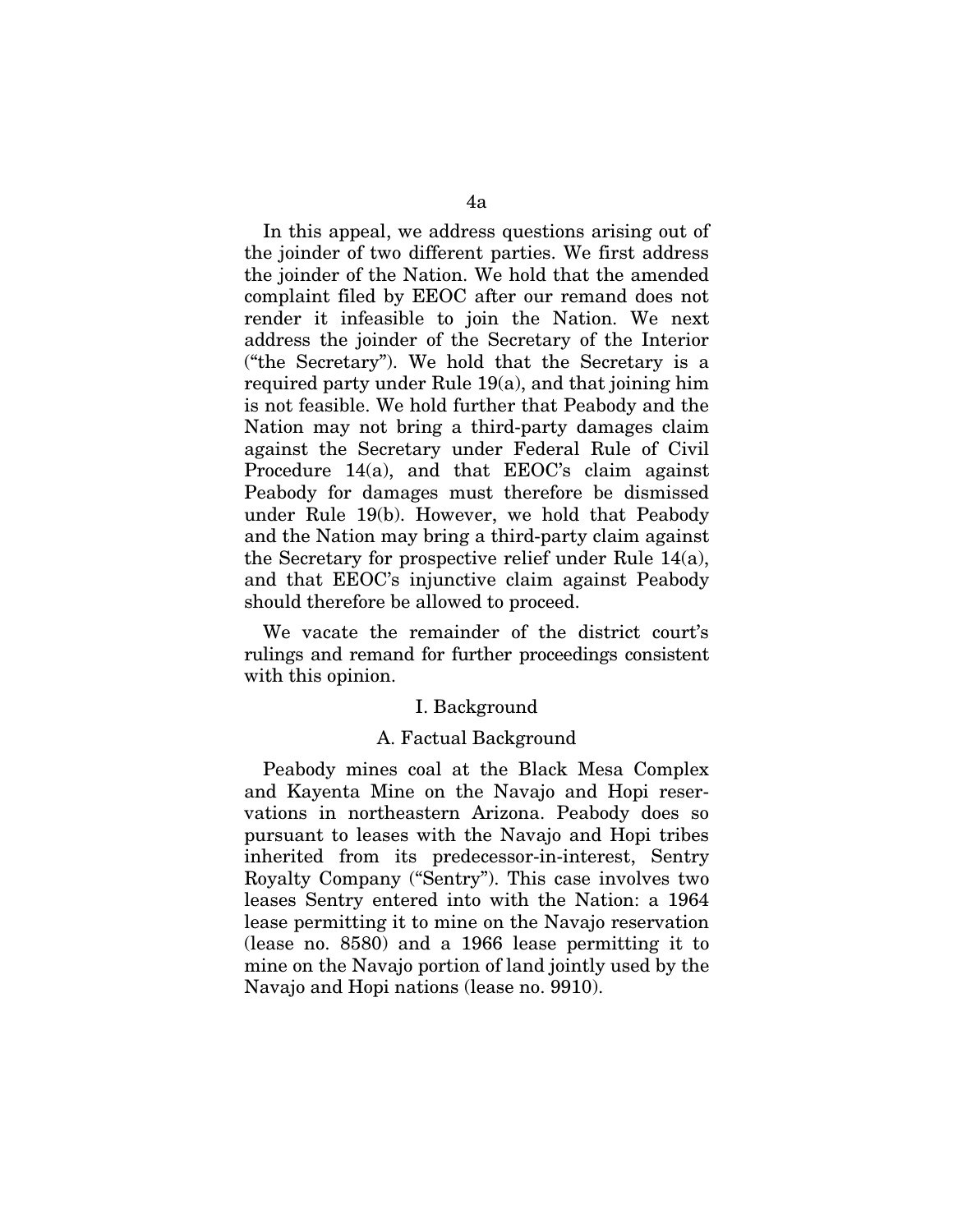Both leases require that Peabody provide an employment preference to Navajo job applicants. The 1964 lease provides that Peabody "agrees to employ Navajo Indians when available in all positions for which, in the judgment of [Peabody], they are qualified," and that Peabody "shall make a special effort to work Navajo Indians into skilled, technical and other higher jobs in connection with [Peabody's] operations under this Lease." The 1966 lease provides similarly, but also states that Peabody may "at its option extend the benefits of this Article [containing the Navajo employment preference] to Hopi Indians." We will refer to these provisions as "Navajo employment preference provisions." Many business leases on the Navajo reservation contain similar employment preferences for Navajo job applicants.

As we noted in *Peabody II*, the Department of the Interior ("DOI") approved both mining leases, as well as subsequent amendments and extensions, under the Indian Mineral Leasing Act of 1938 ("IMLA"). *Peabody II*, 400 F.3d at 776; *see* 25 U.S.C. §§ 396a, 396e; *see also United States v. Navajo Nation* ("*Navajo Nation I*"), 537 U.S. 488, 493 (2003) (explaining that DOI's approval is necessary before leases on reservation land become effective). Former Secretary of the Interior Stewart Udall, who served as Secretary during the period the leases were drafted and approved, stated in a declaration submitted to the district court that DOI drafted the leases and required the inclusion of the Navajo employment preferences. This statement is undisputed. The leases provide that, if their terms are violated, both the Nation and the Secretary retain the power to cancel them after a notice and cure period. Amendments to the leases must be approved by the Secretary.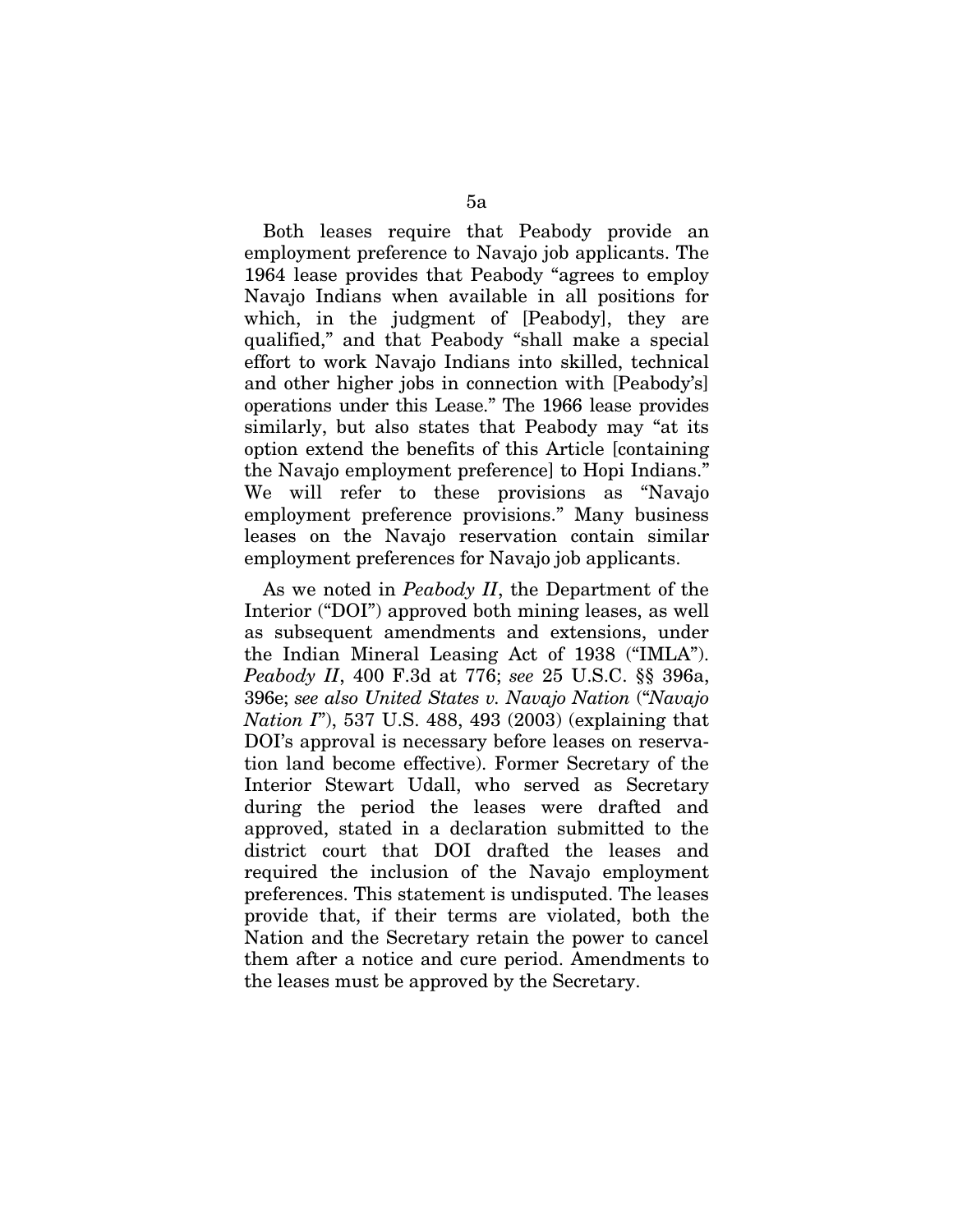#### B. Procedural Background

This is the latest in a series of cases involving Navajo employment preferences. *See Dawavendewa v. Salt River Project Agric. Improvement & Power Dist*. ("*Dawavendewa II*"), 276 F.3d 1150, 1163 (9th Cir. 2002); *Dawavendewa v. Salt River Agric. Improvement & Power Dist*. ("*Dawavendewa I*"), 154 F.3d 1117, 1124 (9th Cir. 1998). We discussed the history of Navajo employment preferences in detail in the first appeal in this case. *See Peabody II*, 400 F.3d at 777.

EEOC filed this suit against Peabody in June 2001, alleging that Peabody was unlawfully discriminating on the basis of national origin by implementing the Navajo employment preferences contained in the leases. EEOC's complaint charged that Peabody had refused to hire non-Navajo Indians including two members of the Hopi and one now-deceased member of the Otoe tribe, as well as unspecified other non-Navajo Indians, for positions for which they were otherwise qualified. EEOC alleged that such conduct violated Title VII, 42 U.S.C.  $\S$  2000e-2(a)(1), which prohibits employers from refusing to hire applicants because of their national origin. EEOC's position throughout this litigation has been that the Indian preference exception of Title VII, § 2000e-2(i), permits discrimination in favor of Indians living on or near a particular tribe's reservation, but does not permit discrimination against Indians who live on or near that reservation but are members of another tribe. *Peabody II*, 400 F.3d at 777-78. EEOC alleged further that Peabody had violated the record-keeping requirements of § 2000e-8(c). EEOC requested three forms of relief: (1) an injunction prohibiting Peabody from continuing to discriminate on the basis of national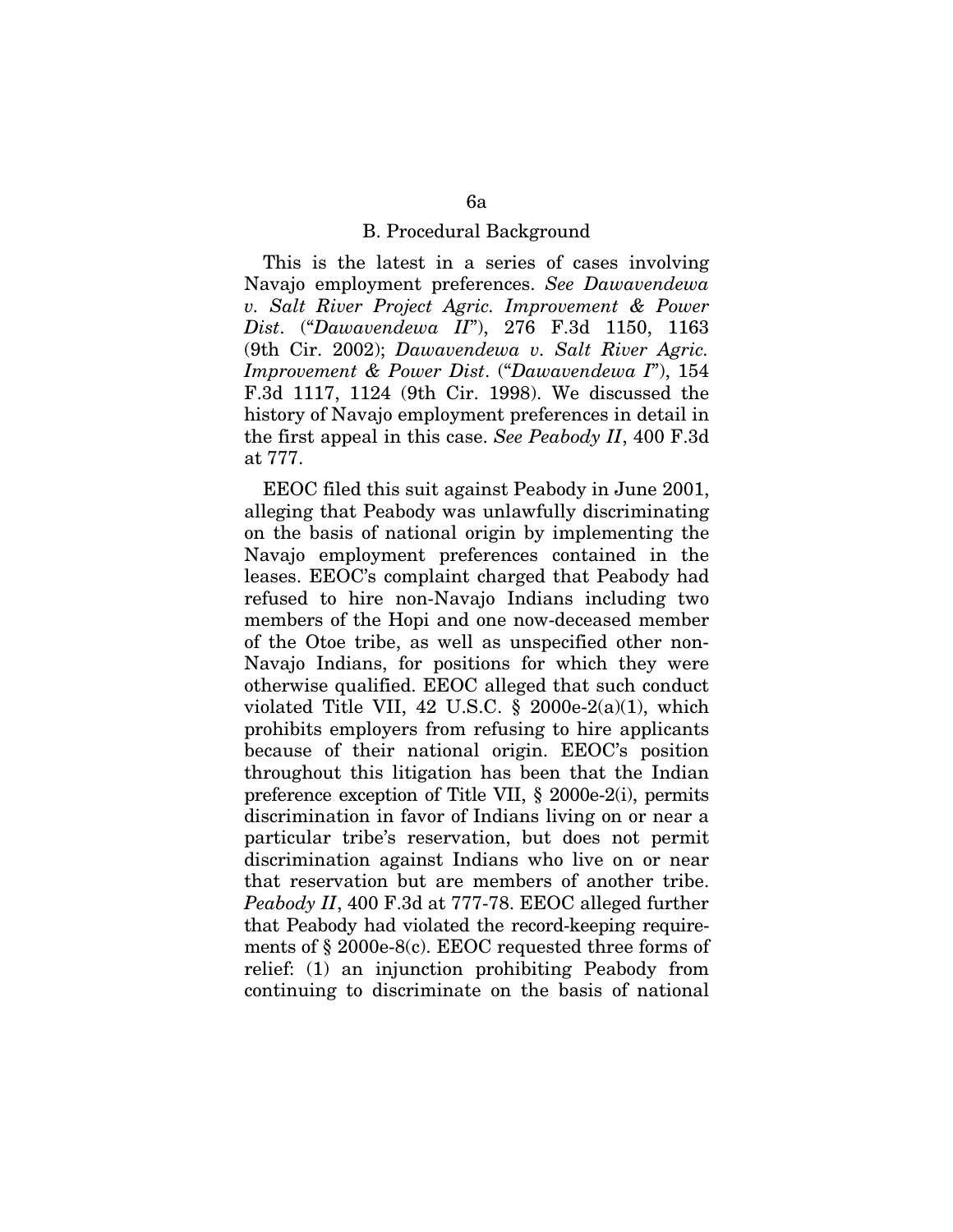origin and requiring Peabody to provide equal employment opportunities for non-Navajo Indians living on or near the Navajo reservation; (2) damages, including back pay with interest, compensatory damages, and punitive damages; and (3) an order requiring Peabody to make and preserve records in compliance with Title VII.

Peabody moved for summary judgment and for dismissal of the action. Peabody argued, first, that Rule 19 required dismissal because the Nation was a necessary and indispensable party to the action and, second, that the action presented a nonjusticiable political question between EEOC and DOI because DOI had approved the mining leases. The district court agreed and granted Peabody's motion to dismiss on both grounds. *Peabody I*, 214 F.R.D. at 559-63. The district court also dismissed EEOC's recordkeeping claim, even though Peabody had not sought dismissal of this claim. *Id*. at 563.

We reversed in *Peabody II*. First, we held that the Nation was a necessary party under Rule 19, but that EEOC's suit need not be dismissed because joinder of the Nation was feasible. *Peabody II*, 400 F.3d at 780-81. Because EEOC is an agency of the United States, the Nation could not assert sovereign immunity as a defense to joinder. Although EEOC lacked statutory authority to state a cause of action against the Nation, joinder of the Nation for the purposes of res judicata was still possible and would be effective in providing "complete relief between the parties." *Id*. at 781. Second, we held that EEOC's claim did not present a nonjusticiable political question. *Id*. at 784-85. Third, we held that the district court erred in dismissing EEOC's recordkeeping claim. *Id*. at 785.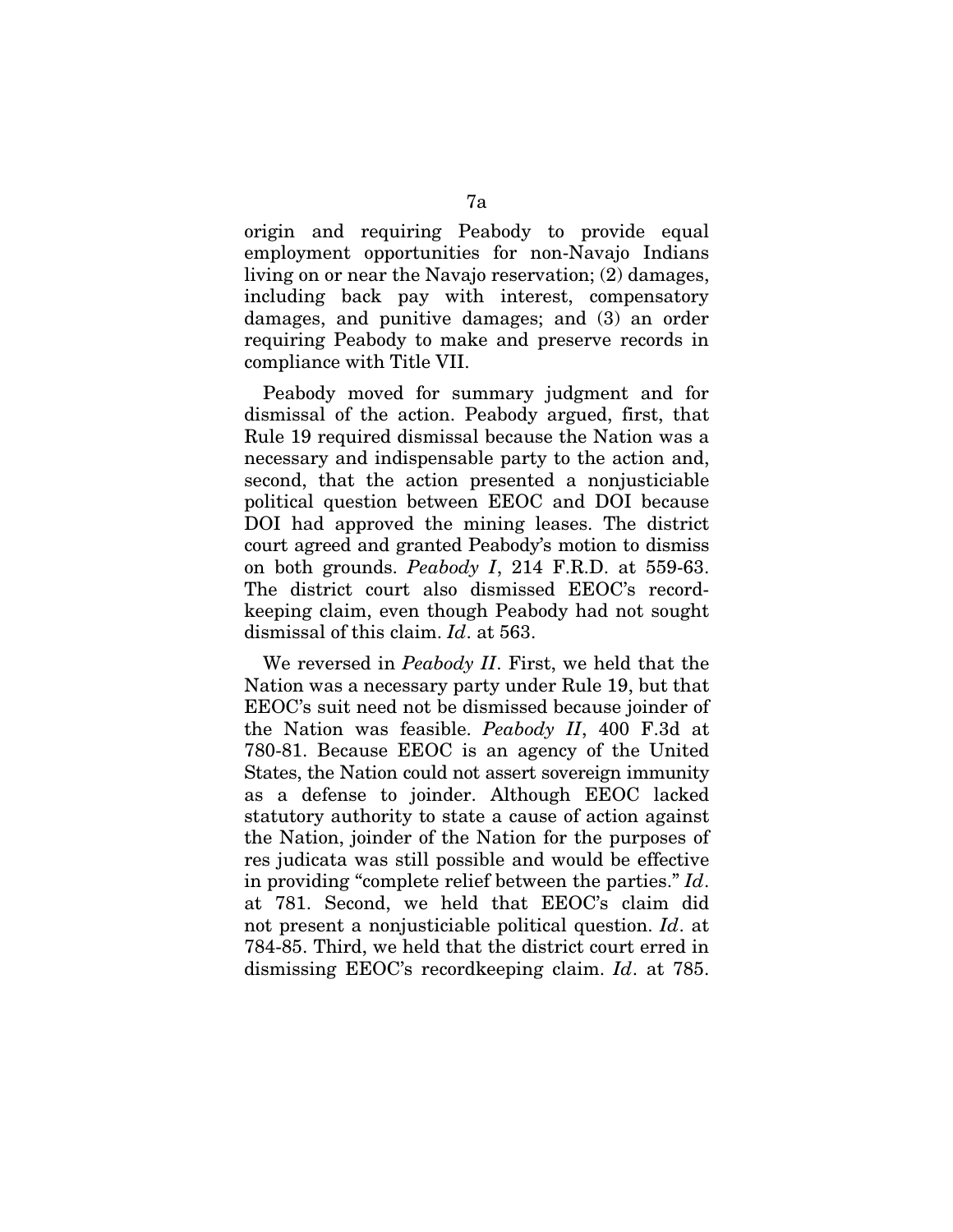We remanded for further proceedings with the Nation joined under Rule 19. *Id*. at 785.

On remand, EEOC filed an amended complaint that included the same claims and prayer for relief as its initial complaint. The newly joined Nation moved to dismiss under Rule 19, arguing, *inter alia*, that EEOC's amended complaint impermissibly seeks affirmative relief against the Nation, and that the Secretary of the Interior is a necessary and indispensable party. Peabody filed its own motion to dismiss. *Inter alia*, it agreed with the Nation's argument that the Secretary was a necessary and indispensable party. This was the first time in this litigation that anyone had argued that the Secretary was a necessary and indispensable party.

The district court converted the motions to dismiss into motions for summary judgment. The district court granted summary judgment against EEOC, holding, in the alternative, that (1) EEOC was seeking affirmative relief against the Nation in its amended complaint, and that the Nation therefore could not be joined under Rule 19; (2) the Secretary was a necessary and indispensable party for whom joinder was not feasible; and (3) the Rehabilitation Act of 1950, 25 U.S.C. § 631-638, authorized the tribe-specific preferences challenged by EEOC. The district court also granted the Nation's motions to strike two EEOC exhibits and to strike an EEOC footnote reference. Finally, the court denied EEOC's motion to strike two forms upon which Peabody relied. EEOC timely appealed all of the district court's rulings.

We reach only holdings (1) and (2), as to which we reverse the district court. We vacate the rest of the court's decision and remand for further proceedings.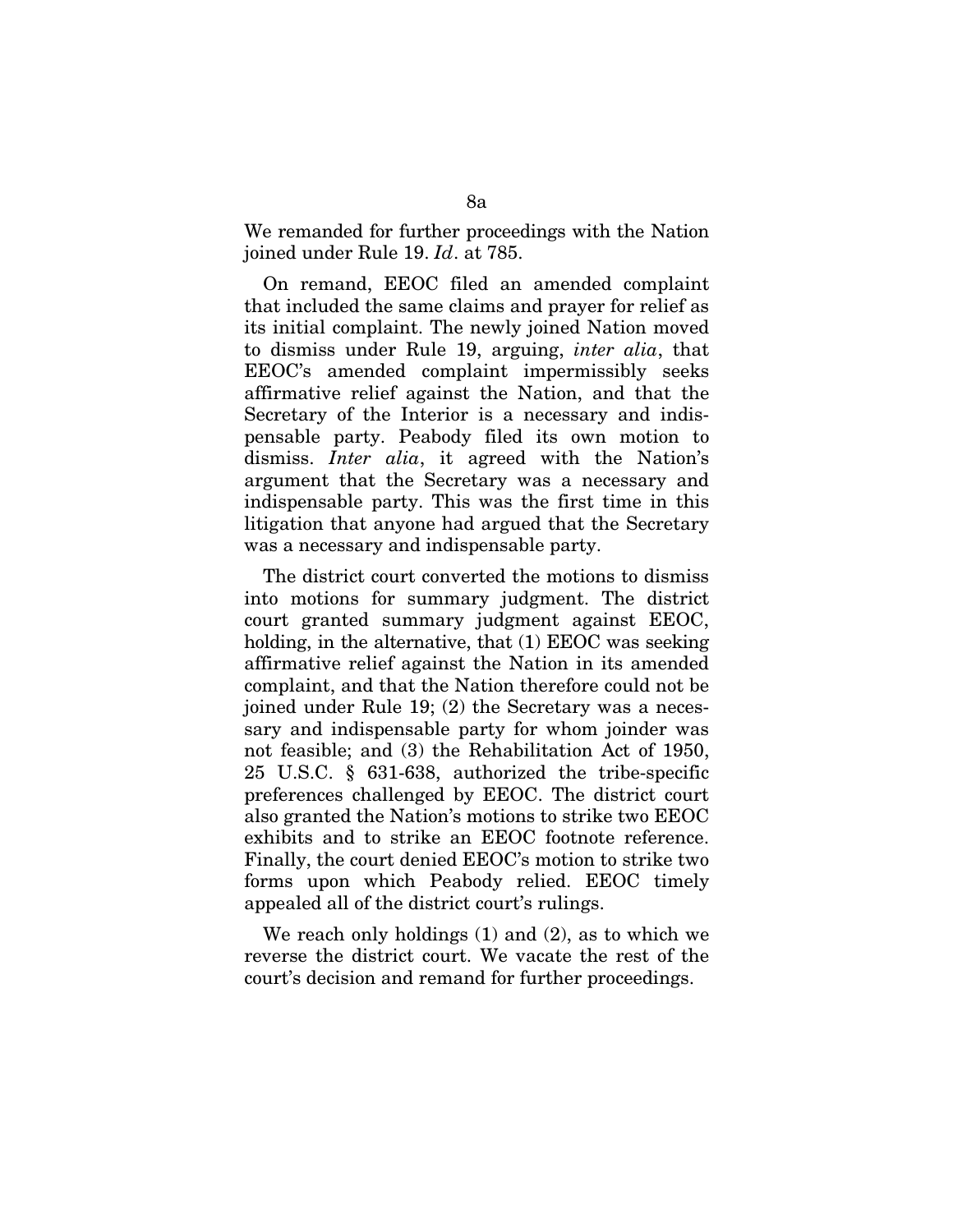#### II. Standard of Review

We review a district court's decision on joinder for abuse of discretion, and we review the legal conclusions underlying that decision de novo. *Peabody II*, 400 F.3d at 778.

#### III. Discussion

This case continues to present somewhat complex compulsory party joinder issues. As we explained in *Peabody II*, Federal Rule of Civil Procedure 19 governs compulsory party joinder in federal district courts. In its recently amended form, Rule 19 provides, in relevant part:

(a) Persons Required to Be Joined if Feasible.

(1) Required Party.

A person who is subject to service of process and whose joinder will not deprive the court of subject-matter jurisdiction must be joined as a party if:

(A) in that person's absence, the court cannot accord complete relief among existing parties; or

(B) that person claims an interest relating to the subject of the action and is so situated that disposing of the action in the person's absence may:

(i) as a practical matter impair or impede the person's ability to protect the interest; or

(ii) leave an existing party subject to a substantial risk of incurring double, multiple, or otherwise inconsistent obligations because of the interest.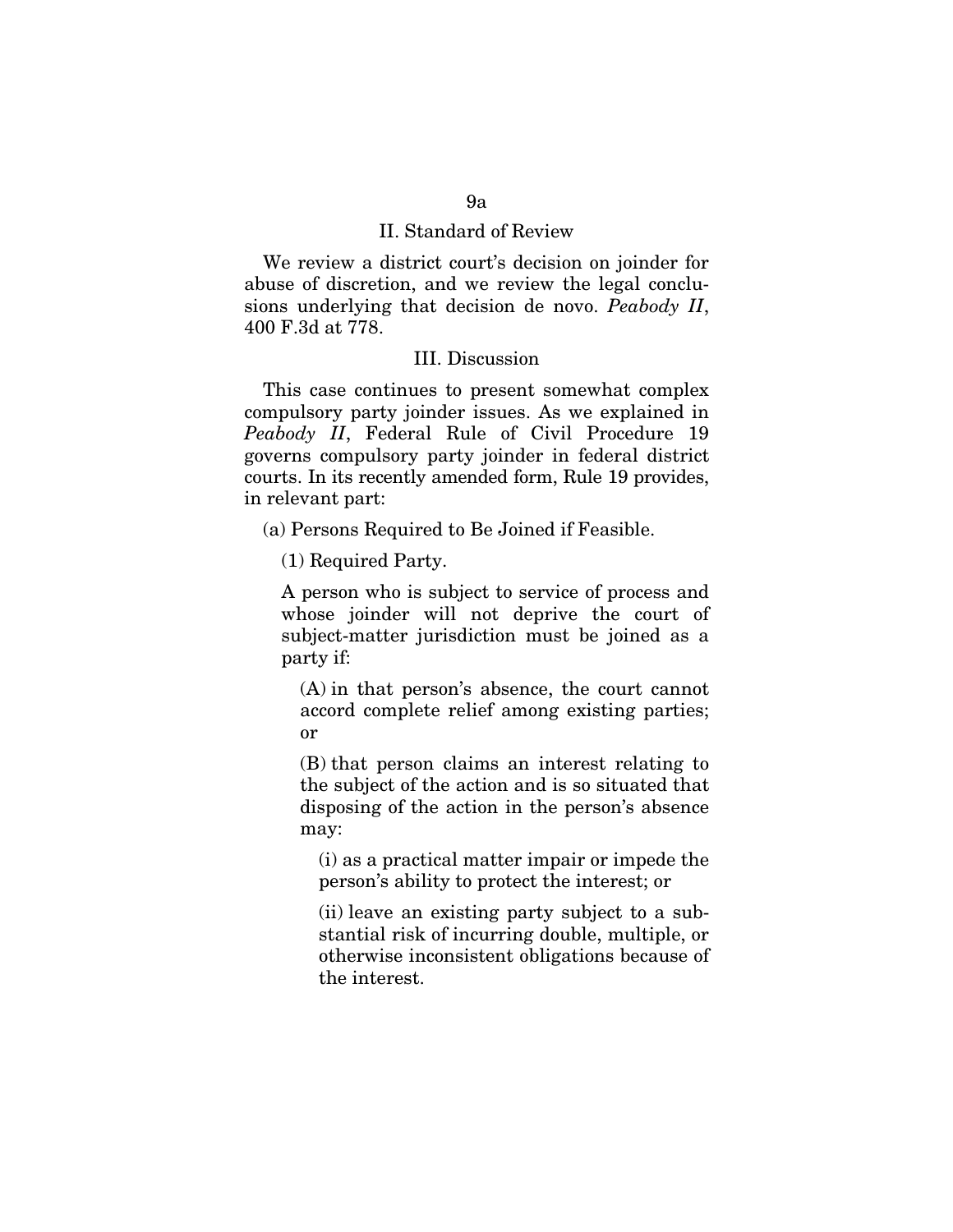#### 10a

(2) Joinder by Court Order.

If a person has not been joined as required, the court must order that the person be made a party. A person who refuses to join as a plaintiff may be made either a defendant or, in a proper case, an involuntary plaintiff.

. . .

(b) When Joinder Is Not Feasible.

If a person who is required to be joined if feasible cannot be joined, the court must determine whether, in equity and good conscience, the action should proceed among the existing parties or should be dismissed. The factors for the court to consider include:

(1) the extent to which a judgment rendered in the person's absence might prejudice that person or the existing parties;

(2) the extent to which any prejudice could be lessened or avoided by:

(A) protective provisions in the judgment;

(B) shaping the relief; or

(C) other measures;

(3) whether a judgment rendered in the person's absence would be adequate; and

(4) whether the plaintiff would have an adequate remedy if the action were dismissed for nonjoinder. . . .

Fed. R. Civ. P. 19. Although the wording of Rule 19 has changed since the district court dismissed this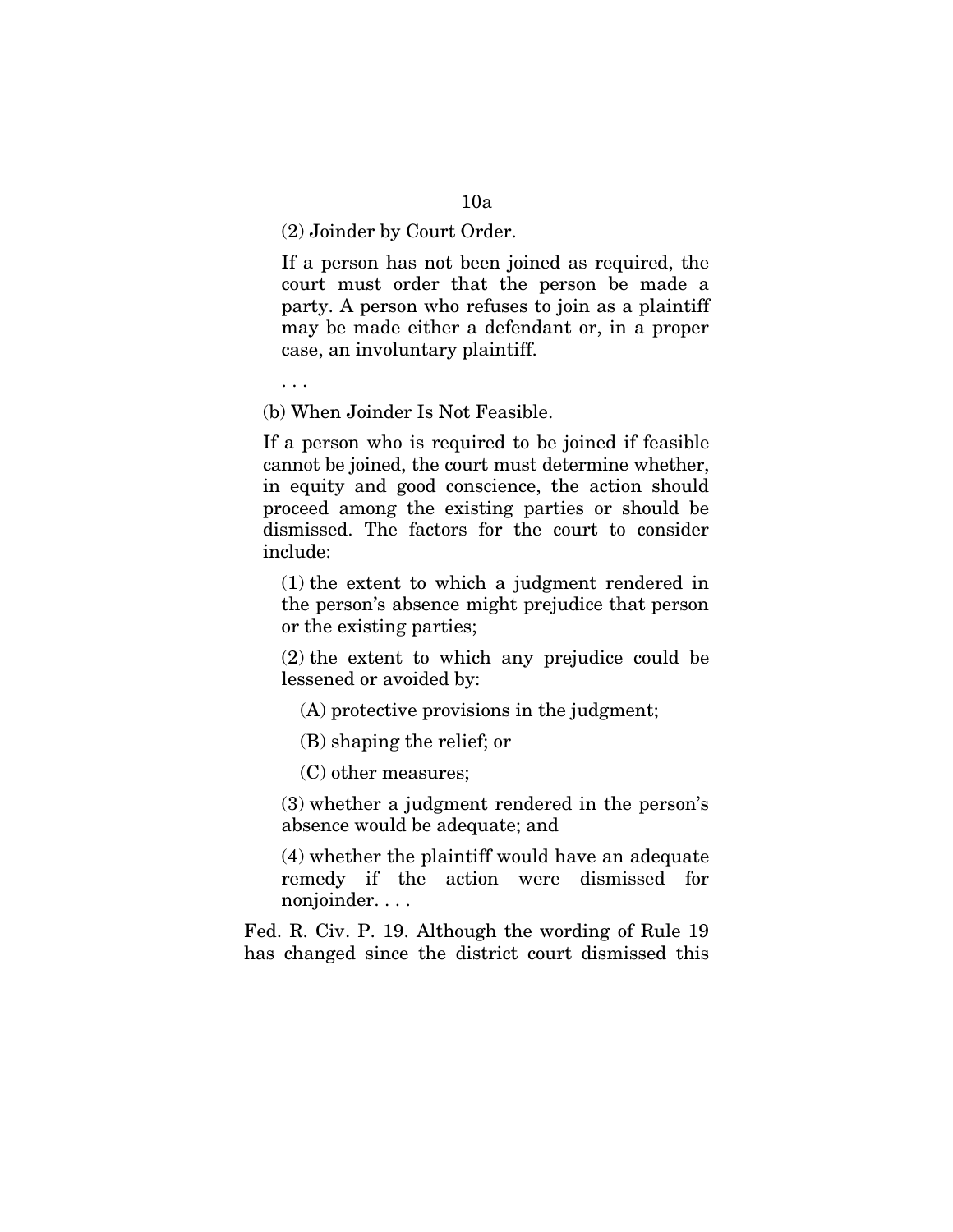case, its meaning remains the same.<sup>[1](#page-57-0)</sup> When dealing with the amended rule in this opinion, we will use the new language.

A Rule 19 motion poses "three successive inquiries." *Peabody II*, 400 F.3d at 779. "First, the court must determine whether a nonparty should be joined under Rule 19(a)." *Id*. That nonparty (or "absentee") is now referred to as a "person required to be joined if feasible." If an absentee meets the requirements of Rule 19(a), "the second stage is for the court to determine whether it is feasible to order that the absentee be joined." *Id*. "Finally, if joinder is not feasible, the court must determine at the third stage whether the case can proceed without the absentee" or whether the action must be dismissed. *Id*. A nonparty in whose absence an action must be

.<br>-

Fed. R. Civ. P. 19 advisory committee's note (2007).

<span id="page-57-0"></span> $<sup>1</sup>$  As of December 1, 2007, Rule 19 no longer refers to "neces-</sup> sary" or "indispensable" parties. Instead, it refers to "persons required to be joined if feasible" and persons in whose absence, if they cannot be joined, the action should not proceed.

The advisory committee notes indicate that the 2007 amendments to the civil rules were merely stylistic. With respect to Rule 19, they state:

The language of Rule 19 has been amended as part of the general restyling of the Civil Rules to make them more easily understood and to make style and terminology consistent throughout the rules. These changes are intended to be stylistic only.

Former Rule 19(b) described the conclusion that an action should be dismissed for inability to join a Rule 19(a) party by carrying forward traditional terminology: "the absent person being thus regarded as indispensable." "Indispensable" was used only to express a conclusion reached by applying the tests of Rule 19(b). It has been discarded as redundant.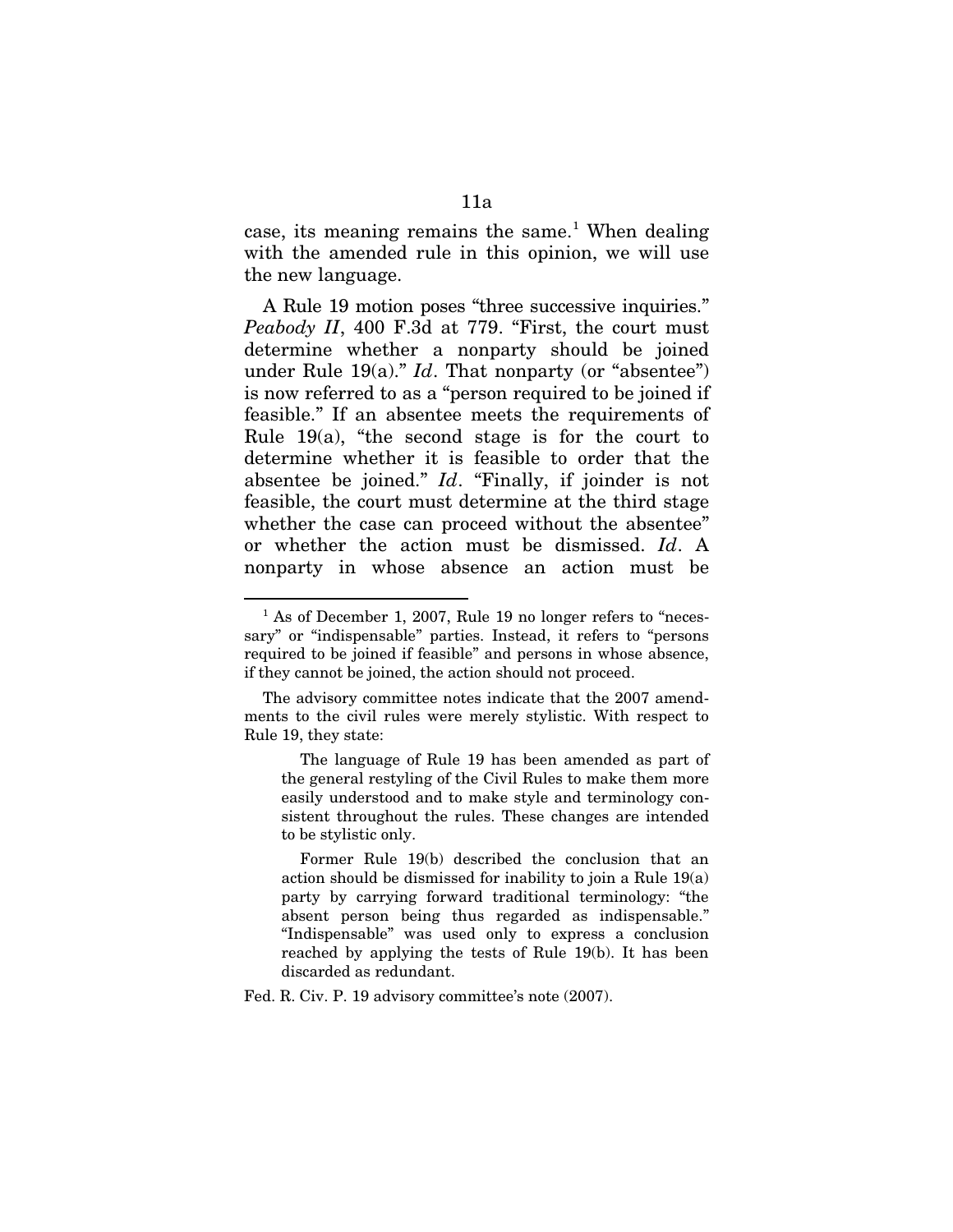dismissed is one who "not only [has] an interest in the controversy, but [has] an interest of such a nature that a final decree cannot be made without either affecting that interest, or leaving the controversy in such a condition that its final termination may be wholly inconsistent with equity and good conscience." *Shields v. Barrow*, 58 U.S. 130, 139 (1855).

With these principles in mind, we consider the Rule 19 joinder of both the Navajo Nation and the Secretary of the Interior.

#### A. Joinder of the Navajo Nation under Rule 19

In *Peabody II*, we held that the Navajo Nation was a necessary party for whom joinder was feasible. *Peabody II*, 400 F.3d at 778. It is undisputed that the Nation was a necessary party, and is now, under the amended rule, a person required to be joined if feasible. As we explained in *Peabody II*, the Nation is a party to the leases whose employment preference is challenged in this lawsuit.

If the EEOC is victorious in this suit but the Nation has not been joined, the Nation could possibly initiate further action to enforce the employment preference against Peabody, even though that preference would have been held illegal in this litigation. Peabody would then be, like the defendant in *Dawavendewa II*, 276 F.3d at 1156, "between the proverbial rock and a hard place—comply with the injunction prohibiting the hiring preference policy or comply with the lease requiring it." By similar logic, we have elsewhere found that tribes are necessary parties to actions that might have the result of directly undermining authority they would otherwise exercise.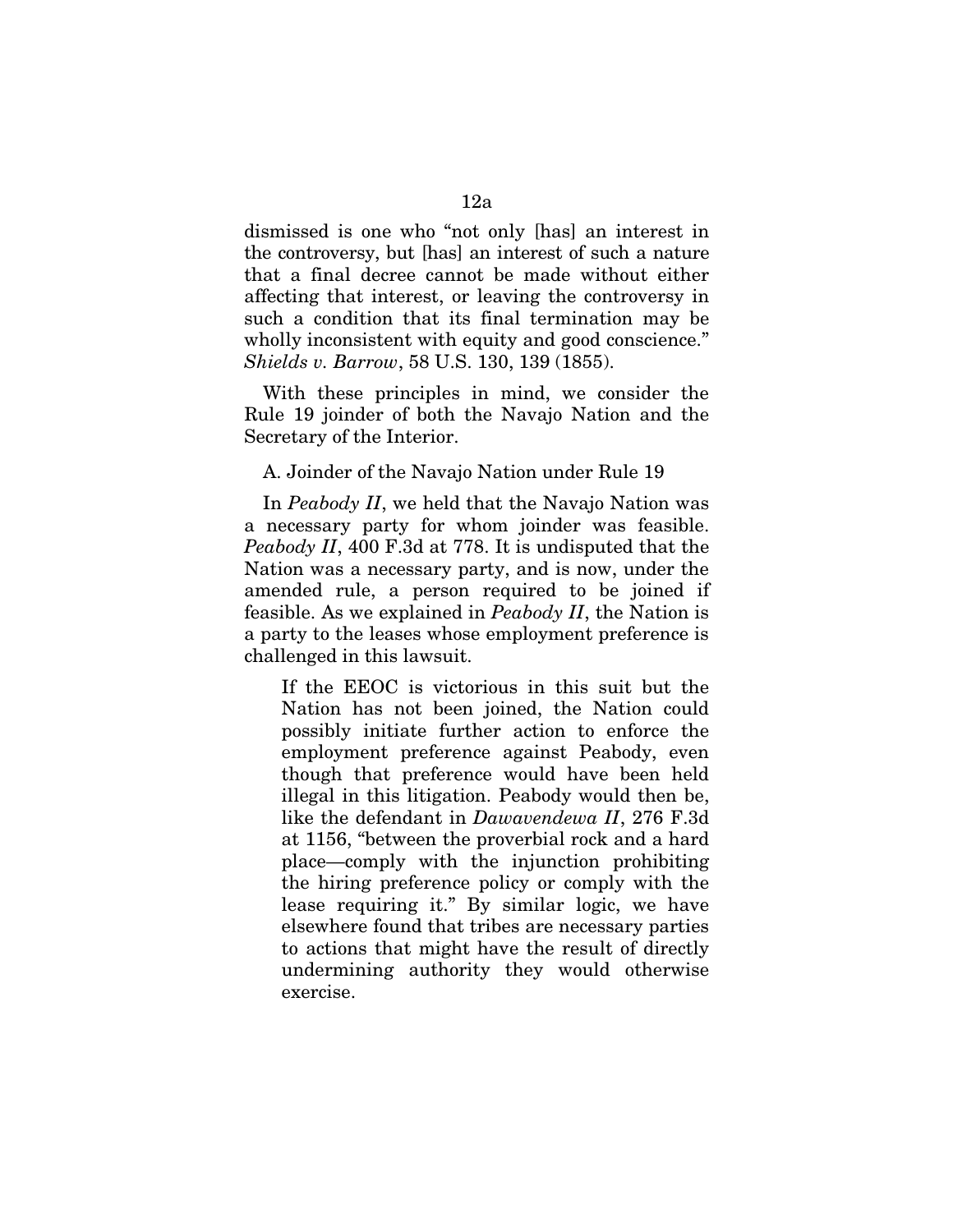*Id.* at 780. We held that it was feasible to join the Nation even though under Title VII no affirmative relief was available to EEOC against the Nation.

After our remand, EEOC amended its complaint to add the Nation as a defendant. The district court held that EEOC sought affirmative relief against the Nation in its amended complaint even though we had specifically held in *Peabody II* that such relief was not available. Under its reading of EEOC's amended complaint, the district court dismissed EEOC's suit on the ground that the Nation could not, after all, be joined. For the reasons that follow, we hold that the district court should not have dismissed EEOC's amended complaint on this ground.

In *Peabody II*, Peabody made two arguments why joinder of the Nation was not feasible. We disagreed with both of them. First, Peabody argued that the Nation could not be joined because of sovereign immunity. *Id*. at 780. We held that the Nation's sovereign immunity did not shield it from a suit brought by EEOC and therefore did not bar its joinder. *Id*. at 781. We explained, "Tribal sovereign immunity does not 'act as a shield against the United States,' even when Congress has not specifically abrogated tribal immunity." *Id*. (quoting *United States v. Yakima Tribal Ct*., 806 F.2d 853, 861 (9th Cir. 1986)).

Second, Peabody argued that because Title VII exempts the Nation from the definition of employer, 42 U.S.C. § 2000e(b), EEOC could not state a claim against the Nation. *Peabody II*, 400 F.3d at 781. Therefore, Peabody argued, the Nation could not be joined in a suit brought by EEOC. But "a plaintiff's inability to state a direct cause of action against an absentee does not prevent the absentee's joinder under Rule 19." *Id*. An absentee can be joined under Rule 19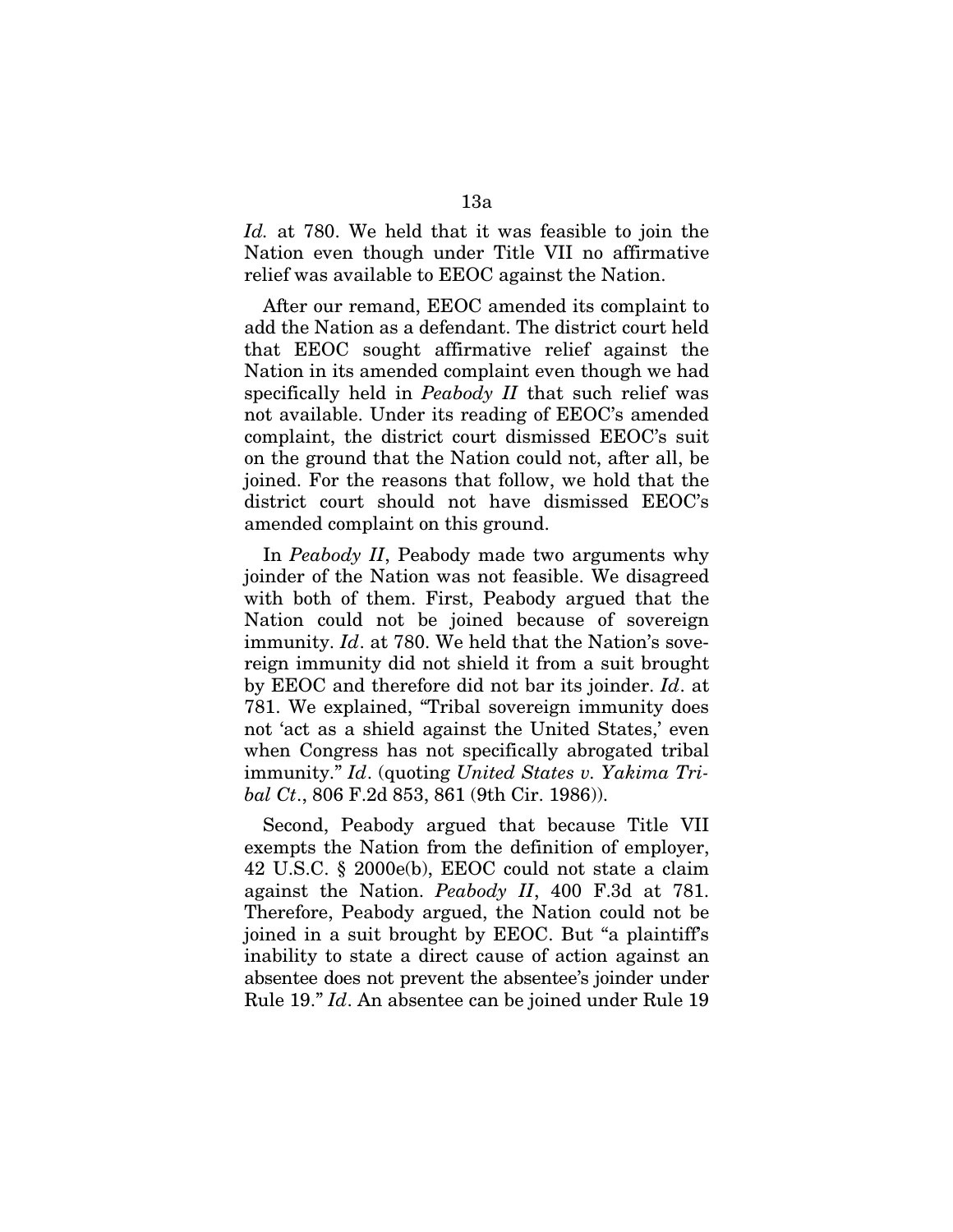in order to subject it, under principles of res judicata, to the "minor and ancillary" effects of a judgment. *Gen. Bldg*. *Contractors Ass'n, Inc. v. Pennsylvania*, 458 U.S. 375, 399 (1982). We wrote that

EEOC has no claim against the party it seeks to join and is not seeking any affirmative relief directly from that party. Joinder is necessary for the "sole purpose" of effecting complete relief between the parties . . . by ensuring that both Peabody and the Nation are bound to any judgment upholding or striking down the challenged lease provision.

## *Peabody II*, 400 F.3d at 783.

On remand, the district court concluded that EEOC's amended complaint sought affirmative relief against the Nation. The district court found that "with the benefit of the filing of the Amended Complaint and limited discovery, it is apparent to this Court that the EEOC is not merely seeking relief against Peabody Coal, but all parties acting in concert with it, which includes the Navajo Nation." In so holding, the district court relied on the language in the amended complaint seeking "a permanent injunction enjoining Peabody . . . and all persons in active concert or participation with it, from engaging in discrimination on the basis of national origin." The court found that

there can be no doubt that the Navajo Nation falls within the scope of affirmative relief sought by the EEOC. . . . Should the EEOC prevail in this suit and obtain the broad relief sought, the Navajo Nation would then be enjoined from implementing and requiring such lease provisions in the future as it would already be subject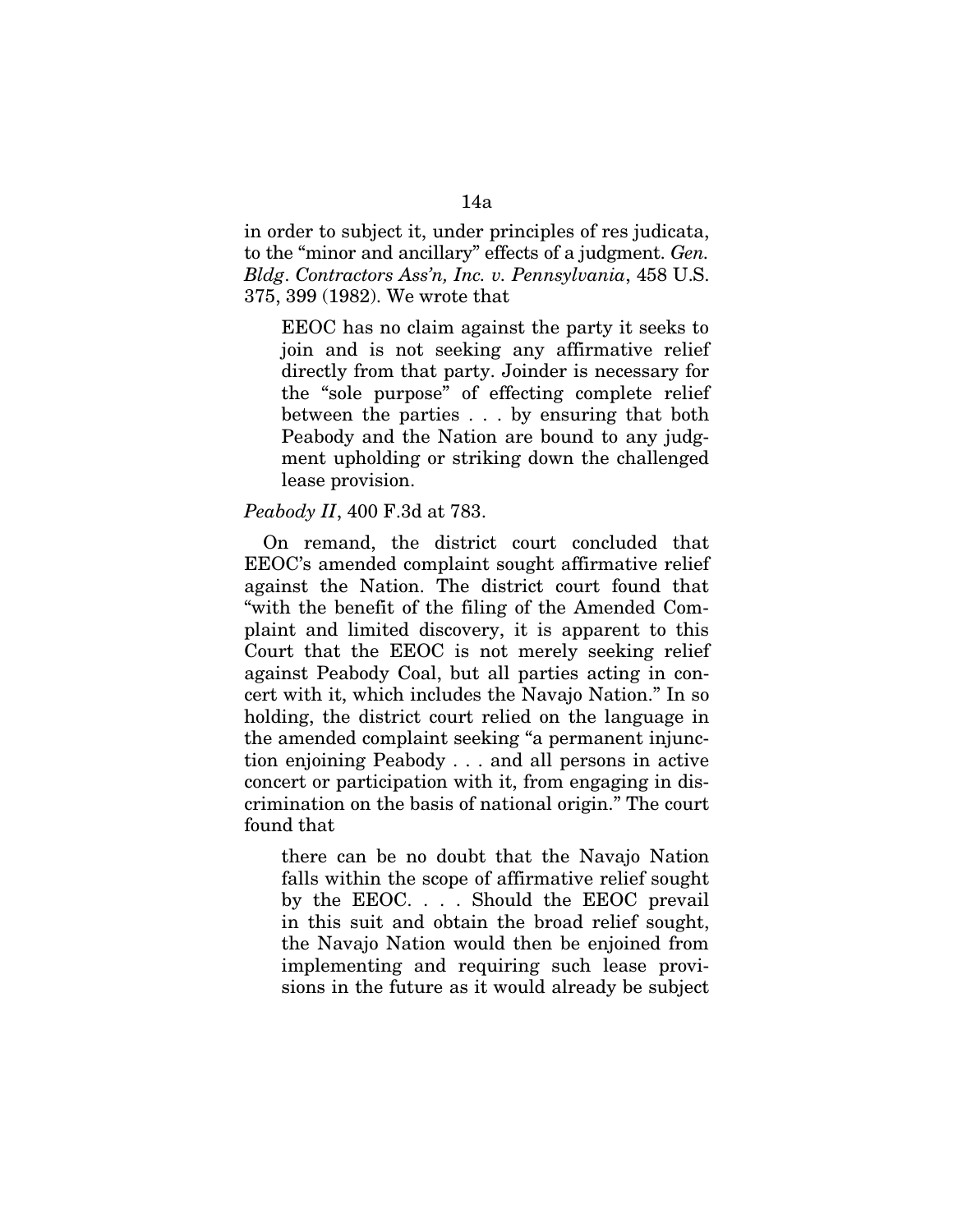to injunctive relief from this Court based upon the determination that such provisions are contrary to Title VII. As such, there can be little doubt that the EEOC seeks affirmative relief not only against Peabody Coal but the Navajo Nation as well.

The language added to the amended complaint provides, in its entirety:

Defendant Navajo Nation is a party to a lease agreement with the Defendant employer, Peabody Coal Company, and is therefore named as a party pursuant to Rule 19(a) of the Federal Rules of Civil Procedure, in that, in its absence, complete relief cannot be accorded among those already parties, and it has an interest in the subject of this action.

This added language says nothing about any kind of relief against the Nation.

The original complaint was before us when we decided *Peabody II*. The language in the amended complaint upon which the district court relied to conclude that EEOC was seeking affirmative relief is word-for-word the same as in the original complaint. It is, in its entirety:

Wherefore, the Commission respectfully requests that this Court:

A. Grant a permanent injunction enjoining Peabody, its officers, successors, assigns, and all persons in active concert or participation with it, from engaging in discrimination on the basis of national origin.

Some of this added language is standard boilerplate drawn from Rule  $65(d)(2)(C)$ , describing the "persons"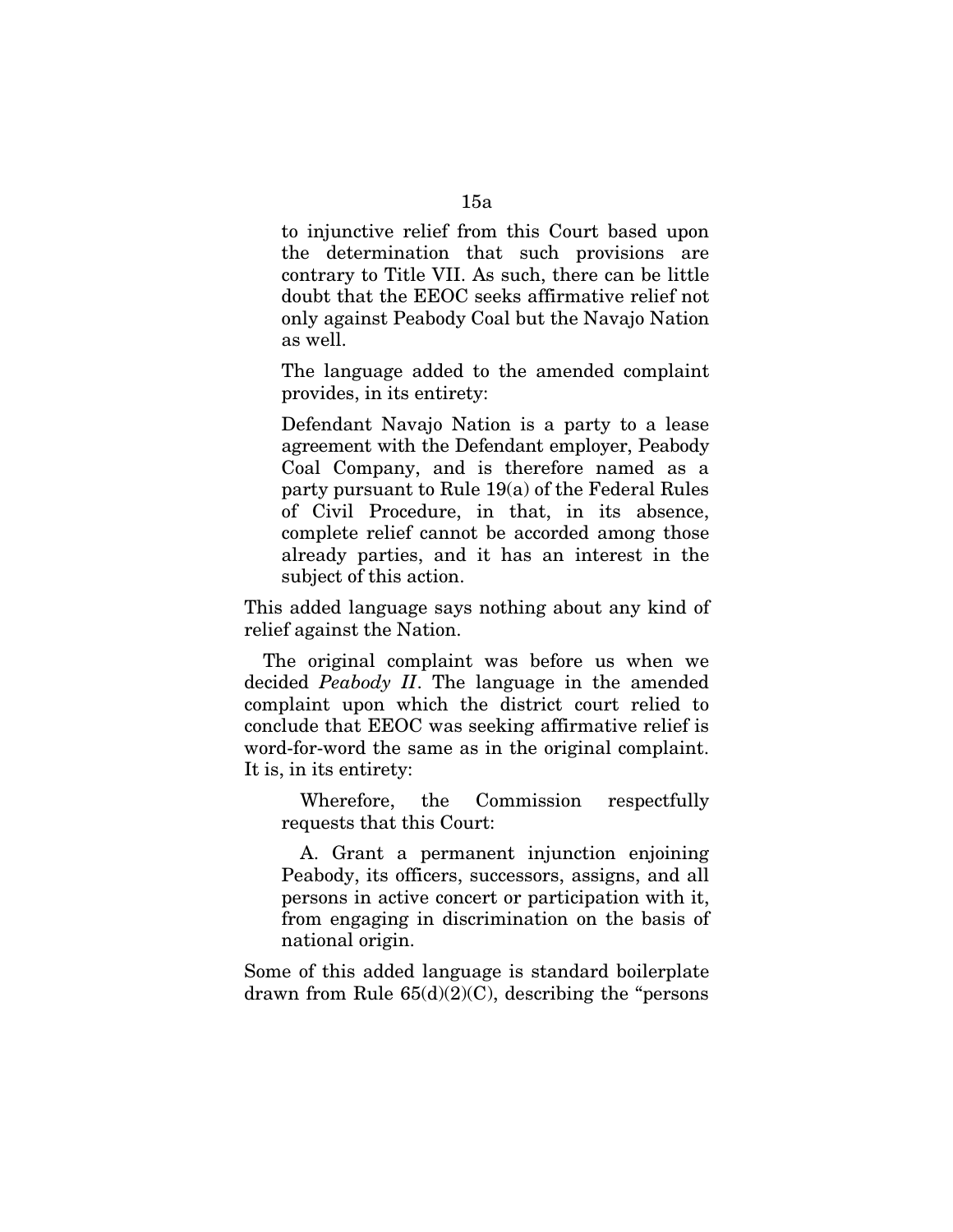bound" by "every injunction" as including "other persons who are in active concert or participation" with the party or parties served with an injunction.

There are two possible readings of the amended complaint. Under one reading, EEOC is not seeking any injunctive relief against the Nation. The Nation is "bound" by the injunction only in the sense that it is res judicata as to the Nation, not in the sense that the injunction affirmatively requires the Nation to do something. In our view, this is the better reading of the boilerplate language in the complaint, given that the explicit premise of our holding in *Peabody II* was that EEOC has no cause of action against the Nation under Title VII and that, as a necessary corollary, EEOC can obtain no injunctive relief against the Nation. However, the district court did not adopt this reading.

Under the reading adopted by the district court, EEOC sought injunctive relief against the Nation in its amended complaint. Even if this is the correct reading, the district court nonetheless erred in dismissing EEOC's suit. Because we had held in *Peabody II* that joinder of the Nation was feasible despite the unavailability of injunctive relief against it, the proper response of the district court would have been simply to deny EEOC's request for injunctive relief. As we held in *Peabody II*, joinder of the Nation is feasible, and dismissal under Rule 19 is not required even though injunctive relief is unavailable.

The district court therefore erred in dismissing EEOC's complaint on the ground that it sought injunctive relief against the Nation.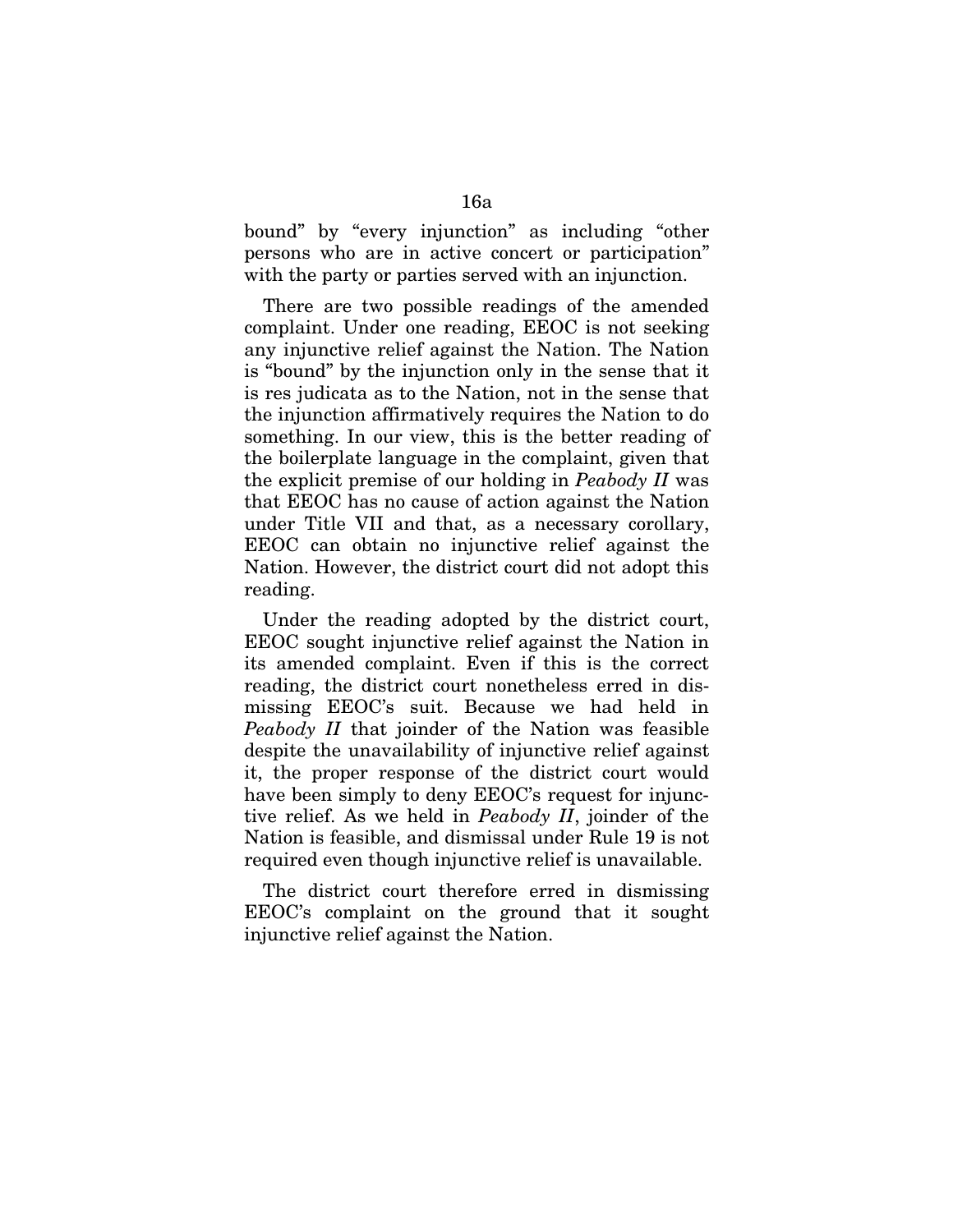B. Joinder of the Secretary of the Interior under Rule 19

On remand from *Peabody II*, Peabody and the newly joined Nation argued under Rule 19 that the suit could not proceed without joinder of the Secretary. Even though Peabody had been a defendant in the suit from the outset, this was the first time it made this argument. Because the Nation had just been joined, this was its first opportunity to make the argument. We agree with Peabody and the Nation that the Secretary is a person to be joined if feasible under Rule 19. But we do not agree that the entirety of EEOC's suit must be dismissed.

The central problem is that Peabody is caught in the middle of a dispute not of its own making. EEOC contends that the Navajo employment preference provision contained in the leases violates Title VII. The Secretary required that this provision be included in the leases. EEOC seeks damages and an injunction against Peabody, which has complied with the lease terms upon which the Secretary insisted.

If the district court were to hold that the Navajo employment preference provision violates Title VII and to award damages against Peabody, it would be profoundly unfair if Peabody could not seek indemnification from the Secretary. It would be similarly unfair if the district court were to grant an injunction requiring Peabody to disregard the preference provision, but leaving the Secretary free, despite the court's holding, to insist that Peabody comply with it.

The same is true, though to a lesser extent, for the Nation. As we held in *Peabody II*, EEOC can obtain neither damages nor injunctive relief against the Nation. But if the district court holds that the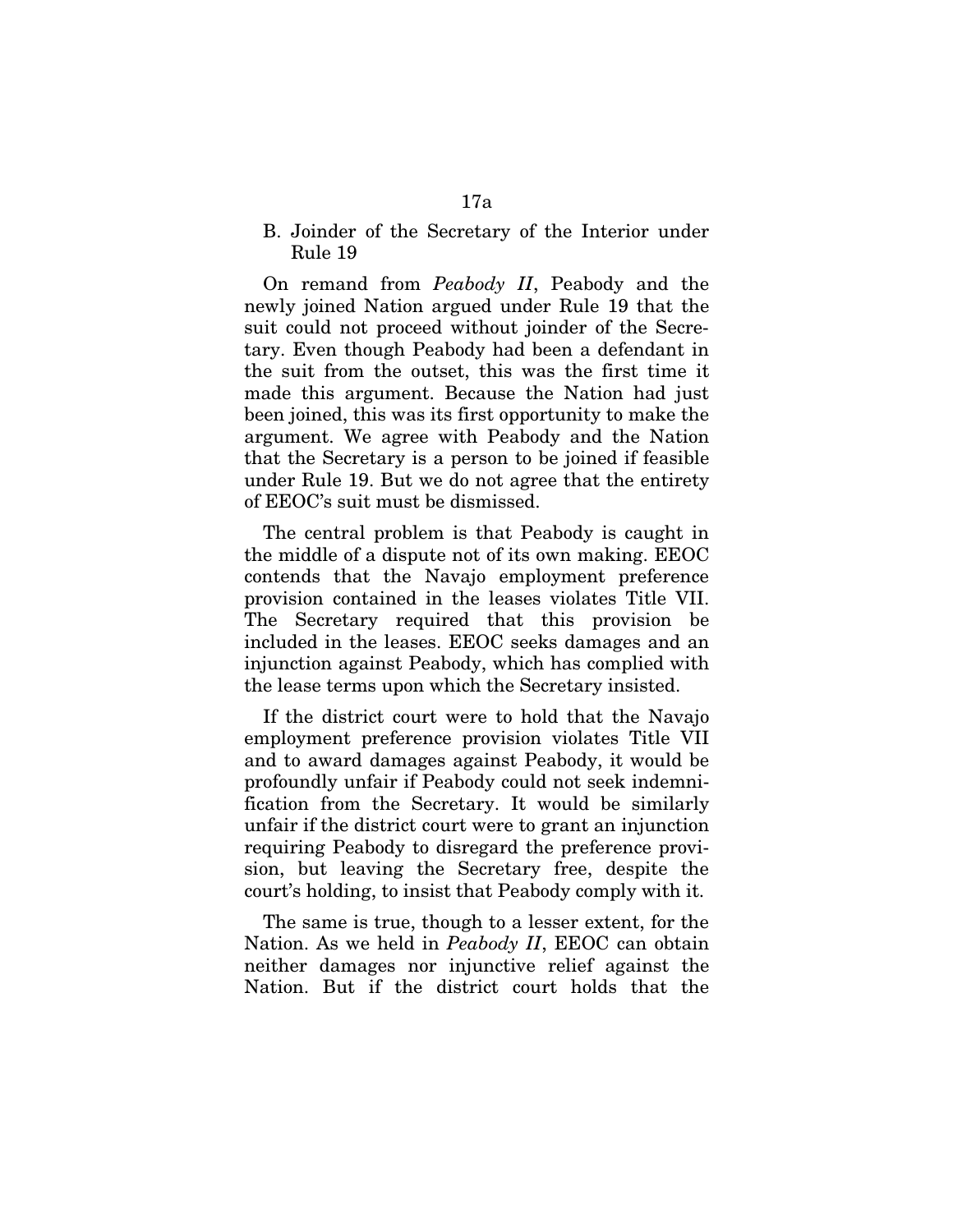employment preference provision violates Title VII, the Nation will be bound to that result by res judicata. If the Secretary is not made a party to the suit, he may ignore the court's judgment and place conflicting demands upon the Nation who will be required by res judicata to honor the judgment.

1. The Secretary as a Required Party under Rule  $19(a)$ 

A person is required to be joined if feasible under Rule  $19(a)(1)(A)$  if, "in that person's absence, the court cannot accord complete relief among the existing parties" or under Rule  $19(a)(1)(B)$  if "that person claims an interest relating to the subject of the action and is so situated that disposing of the action in the person's absence may: (i) as a practical matter impair or impede the person's ability to protect the interest; or (ii) leave an existing party subject to a substantial risk of incurring double, multiple, or otherwise inconsistent obligations because of the interest." "There is no precise formula for determining whether a particular nonparty should be joined under Rule  $19(a)$ .... The determination is heavily influenced by the facts and circumstances of each case." *N. Alaska Envtl. Ctr. v. Hodel*, 803 F.2d 466, 468 (9th Cir. 1986) (quoting *Bakia v. County of Los Angeles*, 687 F.2d 299, 301 (9th Cir. 1982) (per curiam)) (alterations in original). The Secretary meets the standards of both Rule  $19(a)(1)(A)$  and Rule  $19(a)(1)(B)$ .

First, under Rule  $19(a)(1)(A)$ , in the absence of the Secretary, the district court cannot accord complete relief among the existing parties. The record makes clear that the Secretary insisted that the disputed employment preference provision be included in the leases between Peabody and the Nation, and that the Secretary is ultimately responsible for its continued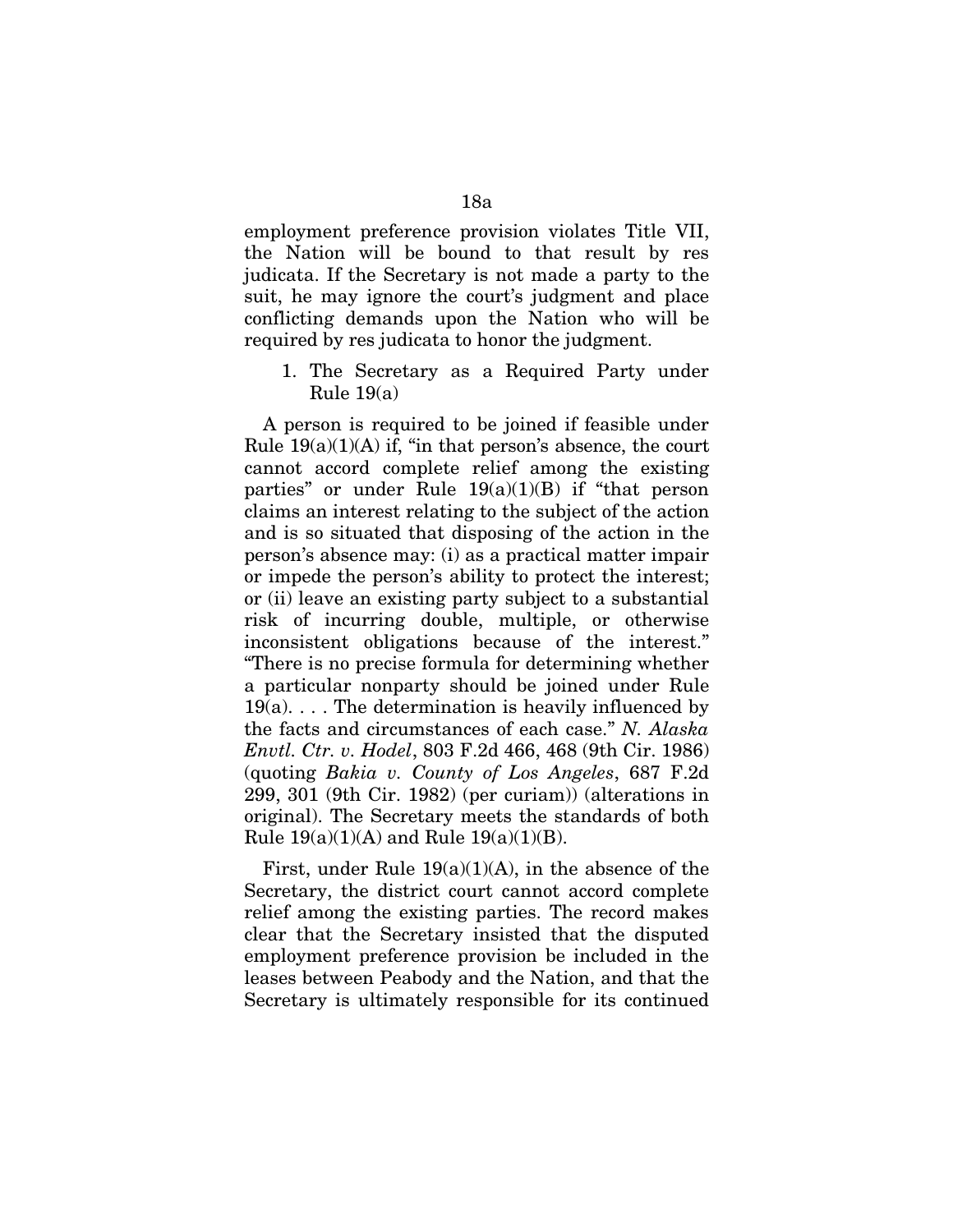inclusion in the leases. If EEOC prevails in its interpretation of Title VII, it may recover damages from Peabody based on Peabody's compliance with the employment preference provision. In that event, Peabody will be obliged to pay damages for having engaged in conduct that was mandated by the Secretary. If the Secretary is not made a party, Peabody will not be able to seek indemnification from the Secretary.

Further, if EEOC prevails it may obtain an injunction ordering Peabody to disregard the employment preference provision. The Secretary has the power, if the lease terms are violated, to cancel the leases after a notice and cure period, and Peabody is unable to modify the terms of the leases without the approval of the Secretary. If the Secretary is not made a party, Peabody may be obliged by the court to disregard the preference provision, while the Secretary would remain free to insist that Peabody honor it, upon pain of losing the leases. *See, e.g., Associated Dry Goods Corp. v. Towers Fin. Corp*., 920 F.2d 1121, 1124 (2d Cir. 1990) (holding that landlord was required party in suit brought by tenant against subtenant, as subtenant would not be able to obtain complete relief in counterclaims against tenant for increased electrical capacity without approval of landlord); *Wymbs v. Republican State Executive Comm*., 719 F.2d 1072, 1080 (11th Cir. 1983) (holding that national political party committee was required party in suit on the constitutionality of a local political party's delegate selection rule when the local rule was derived from the national rule and the national party still had the ability to determine which delegates would be seated).

Second, under Rule  $19(a)(1)(B)$ , the Secretary has an interest in the subject matter of this action.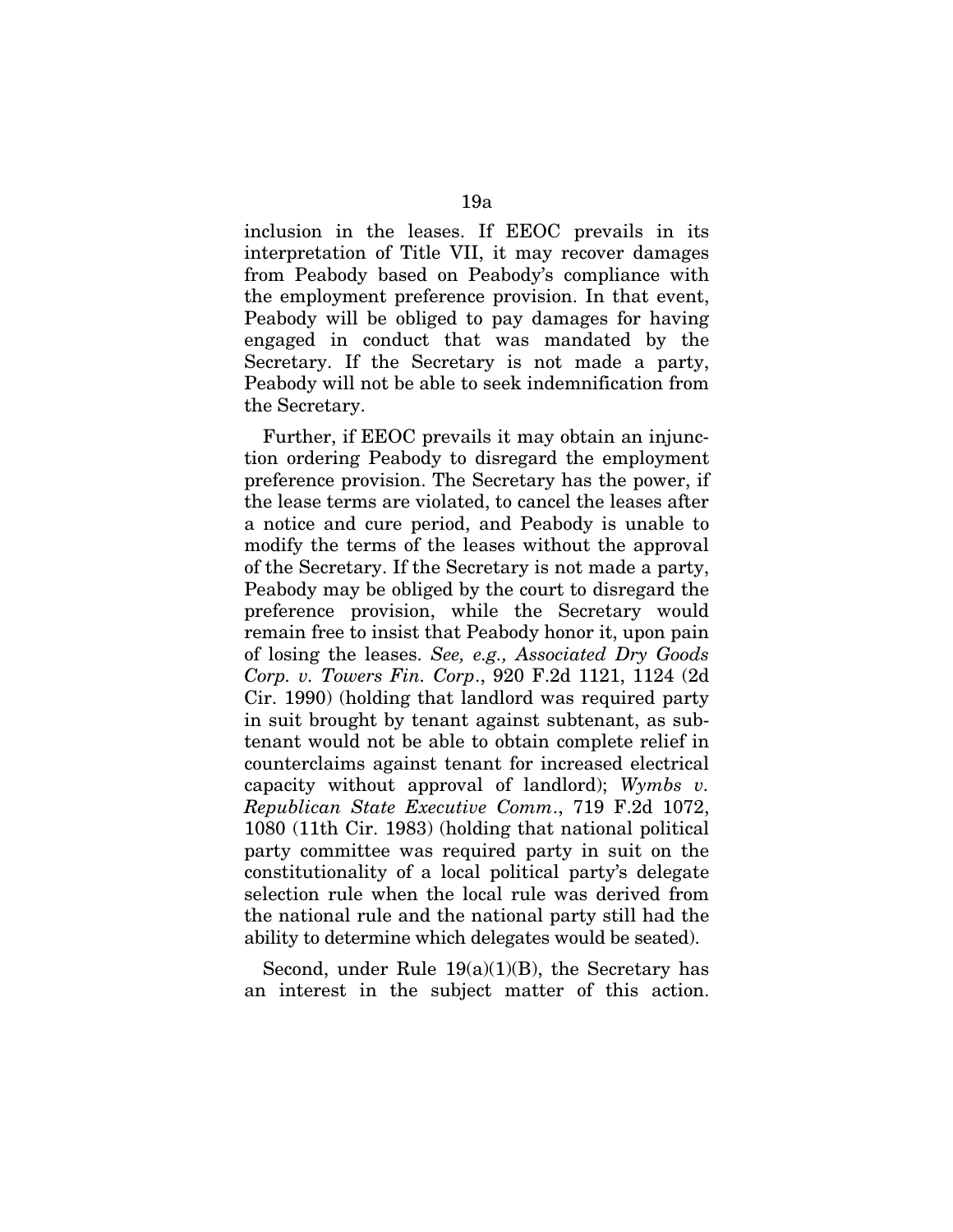Resolving this action in the Secretary's absence may both impair the Secretary's ability to protect that interest and leave Peabody and the Nation subject to a substantial risk of incurring inconsistent obligations. If the Secretary is not joined, he will be unable to defend his interest in the legality of the lease provisions. We have repeatedly held that "[n]o procedural principle is more deeply imbedded in the common law than that, in an action to set aside a lease or a contract, all parties who may be affected by the determination of the action are indispensable." *Lomayaktewa v. Hathaway*, 520 F.2d 1324, 1325 (9th Cir. 1975); *see also Dawavendewa II*, 276 F.3d at 1156.

Although *Lomayaktewa and Dawavendewa II* involved parties who were signatories to a contract, which the Secretary is not, the underlying principle applies here. The Secretary mandated the provisions and continues to exercise oversight over the leases. A public entity has an interest in a lawsuit that could result in the invalidation or modification of one of its ordinances, rules, regulations, or practices. *See, e.g., Davis v. United States*, 192 F.3d 951, 959 (10th Cir. 1999) (holding that Seminole Nation of Oklahoma was necessary party as a ruling on the merits would modify the Nation's ordinances); *Ricci v. State Bd. of Law Exam'rs*, 569 F.2d 782, 784 (3d Cir. 1978) (holding that Pennsylvania Supreme Court was indispensable party to an action that would, if it succeeded, invalidate one of the Court's rules of admission). The Secretary thus has an interest in an action that would require him to modify the terms of leases he approves for entities conducting business on the Navajo reservation. The Secretary therefore qualifies as a person to be joined under Rule  $19(a)(1)(B)(i)$ .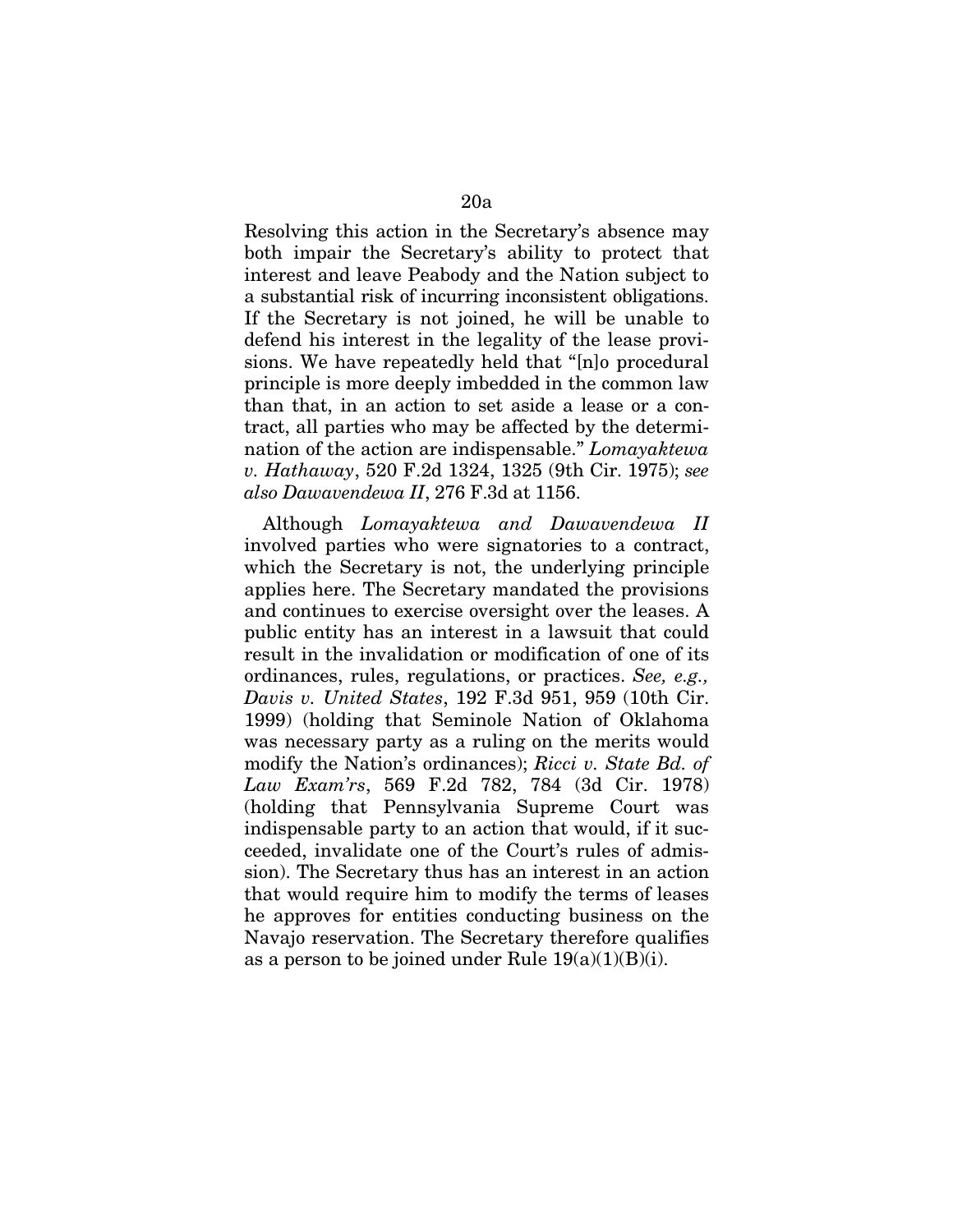If the Secretary is not made a party and if EEOC prevails, the Secretary may choose to cancel the leases or to modify them to eliminate the Navajo employment preference. Alternatively, the Secretary may choose to continue the leases in their current form, ignoring the judgment in the case to which he has not been made a party. If the Secretary chooses to do this, he will put both Peabody and the Nation "between the proverbial rock and a hard place," *Peabody II*, 400 F.3d at 780 (quoting *Dawavendewa II*, 276 F.3d at 1156), forcing them to choose between complying with the injunction or risking cancellation of the leases for violating terms mandated by the Secretary. The Secretary therefore qualifies as a person to be joined under Rule  $19(a)(1)(B)(ii)$ .

EEOC argues that the Secretary is not a person required to be joined under Rule 19(a), citing to the *Navajo Nation* line of cases decided by the Supreme Court. In these cases, the Court held that the DOI did not owe a fiduciary duty to the Navajo Nation in managing, negotiating, or approving leases under the statutes at issue in this litigation, and that the Nation therefore could not state a cause of action against DOI for breach of fiduciary duty. *United States v. Navajo Nation* ("*Navajo Nation II*"), 129 S. Ct. 1547, 1558 (2009) (holding that the Navajo-Hopi Rehabilitation Act of 1950 and Surface Mining Control and Reclamation Act of 1977 do not provide a cause of action to the *Navajo Nation* against the United States for breach of trust in its approval of coal mining leases); Navajo Nation I, 537 U.S. at 506 (holding the same for the IMLA). These cases indicate the limits of DOI's fiduciary duty to the Nation with respect to the leases, but they say nothing about whether DOI possesses a cognizable interest in the outcome of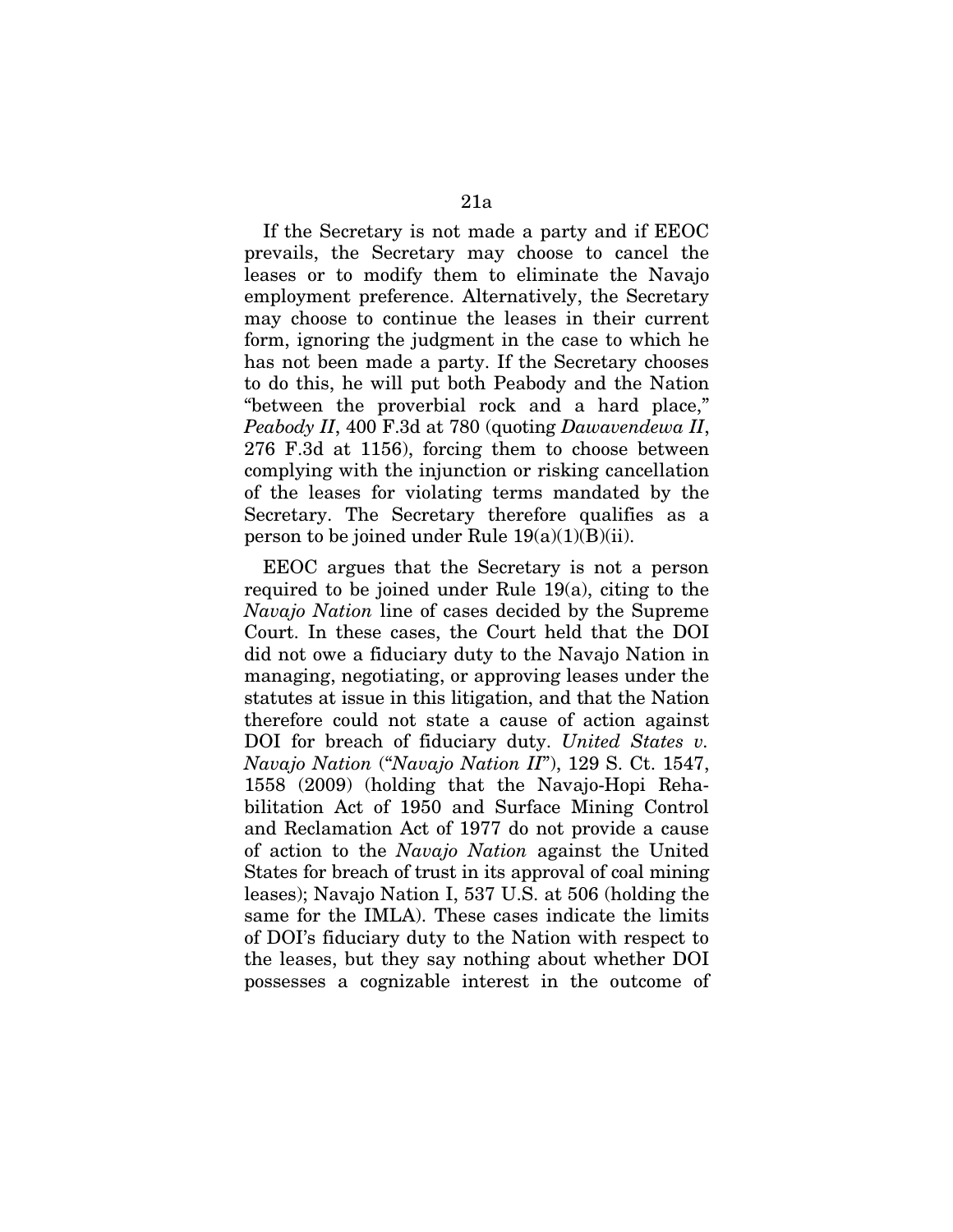litigation challenging lease terms mandated by the Secretary.

We therefore hold that the Secretary is a person required to be joined if feasible under Rule 19(a)(1)(A) and Rule 19(a)(1)(B).

#### 2. Feasibility of Joining the Secretary

Rule 19(a) contemplates that a required party be joined as either a plaintiff or defendant. In the posture of this suit, the Secretary would be joined as defendant rather than a plaintiff. However, we conclude that EEOC cannot join the Secretary as a defendant.

EEOC is prevented by 42 U.S.C. § 2000e-5(f)(1) from filing suit against the Secretary on its own authority. Section 2000e-5(f)(1) provides that if EEOC is not able to obtain a conciliation agreement with a governmental agency, it cannot itself bring suit against that agency. Instead,  $\S 2000e-5(f)(1)$  provides that if EEOC is unable to obtain an agreement, it "shall take no further action and shall refer the case to the Attorney General who may bring a civil action against such respondent in the appropriate United States district court." We were told at oral argument by EEOC's attorney that EEOC has no expectation that the Attorney General will file suit against the Secretary. While there is no evidence in the record of a formal referral to and refusal by the Attorney General, we assume for purposes of our decision that the Attorney General either has refused or will refuse to file suit against the Secretary.

#### 3. Dismissal "In Equity and Good Conscience"

If a required party under Rule 19(a) cannot be joined as a plaintiff or defendant, we look to the factors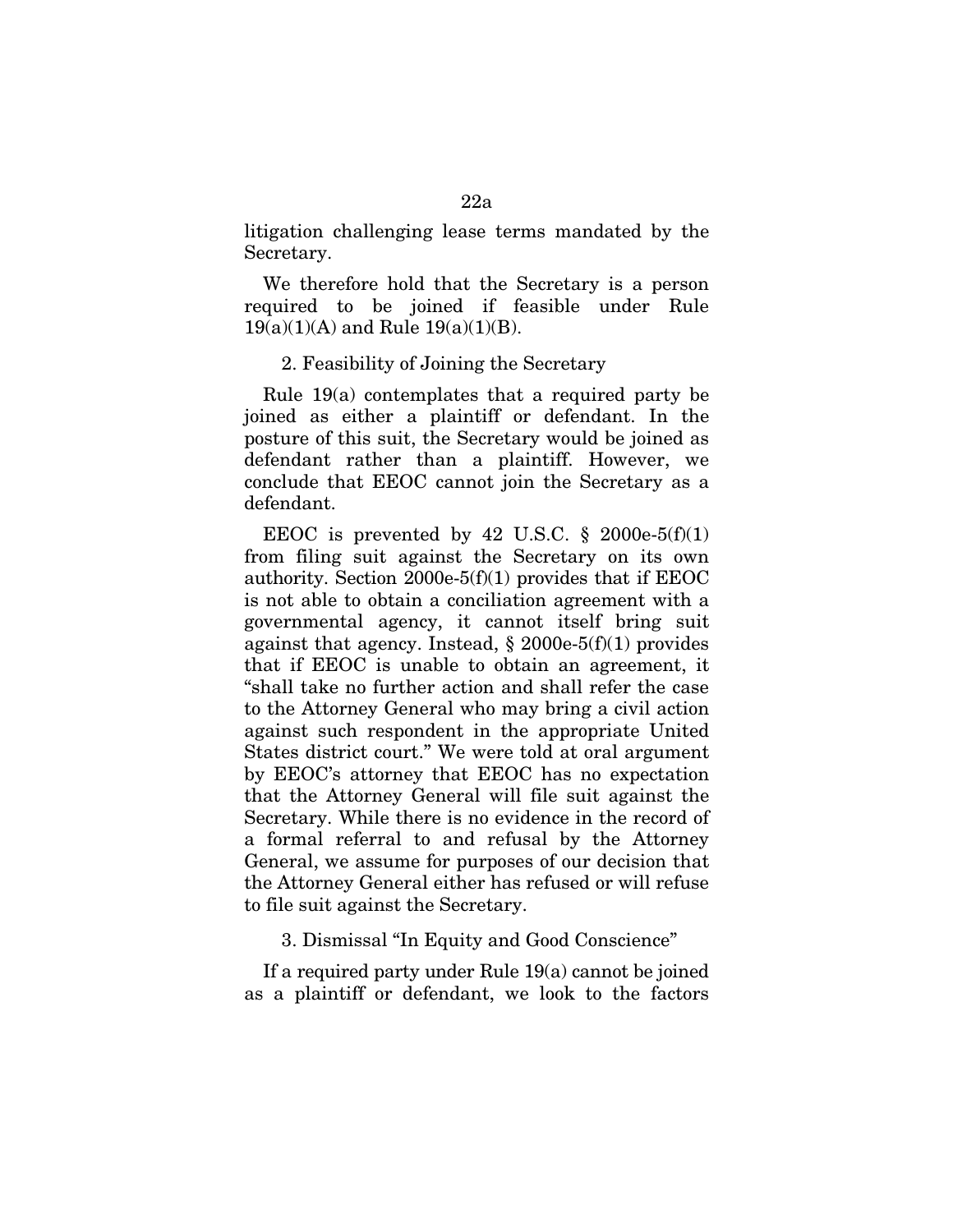provided in Rule 19(b) to determine whether, "in equity and good conscience, the action should proceed among the existing parties or should be dismissed." Fed. R. Civ. P. 19(b). Rule 19(b) provides four factors that we must consider in making this determination: (1) the extent to which a judgment rendered in the person's absence might prejudice that person or the existing parties; (2) the extent to which any prejudice could be lessened or avoided by shaping the judgment or the relief; (3) whether a judgment rendered in the person's absence would be adequate; and (4) whether the plaintiff would have an adequate remedy if the action were dismissed. *Id*. The heart of this inquiry is the question of "equity and good conscience." *See Provident Tradesmens Bank & Trust Co. v. Patterson*, 390 U.S. 102, 125 (1968); *Dawavendewa II*, 276 F.3d at 1161. "The inquiry is a practical one and fact specific . . . and is designed to avoid the harsh results of rigid application." *Makah Indian Tribe v. Verity*, 910 F.2d 555, 558 (9th Cir. 1990) (internal citations omitted).

For the reasons that follow, we conclude that EEOC's claim for damages against Peabody must be dismissed under Rule 19(b), but that its claim for an injunction against Peabody should be permitted to proceed.

#### a. EEOC's Claim for Damages

If EEOC's suit against Peabody were allowed to proceed, the district court would almost certainly award damages against Peabody if it concludes that the Navajo employment preference provision violates Title VII. In that event, Peabody would quite reasonably look to the Secretary for indemnification, given that the preference provision was included in the leases at the insistence of the Secretary. Rule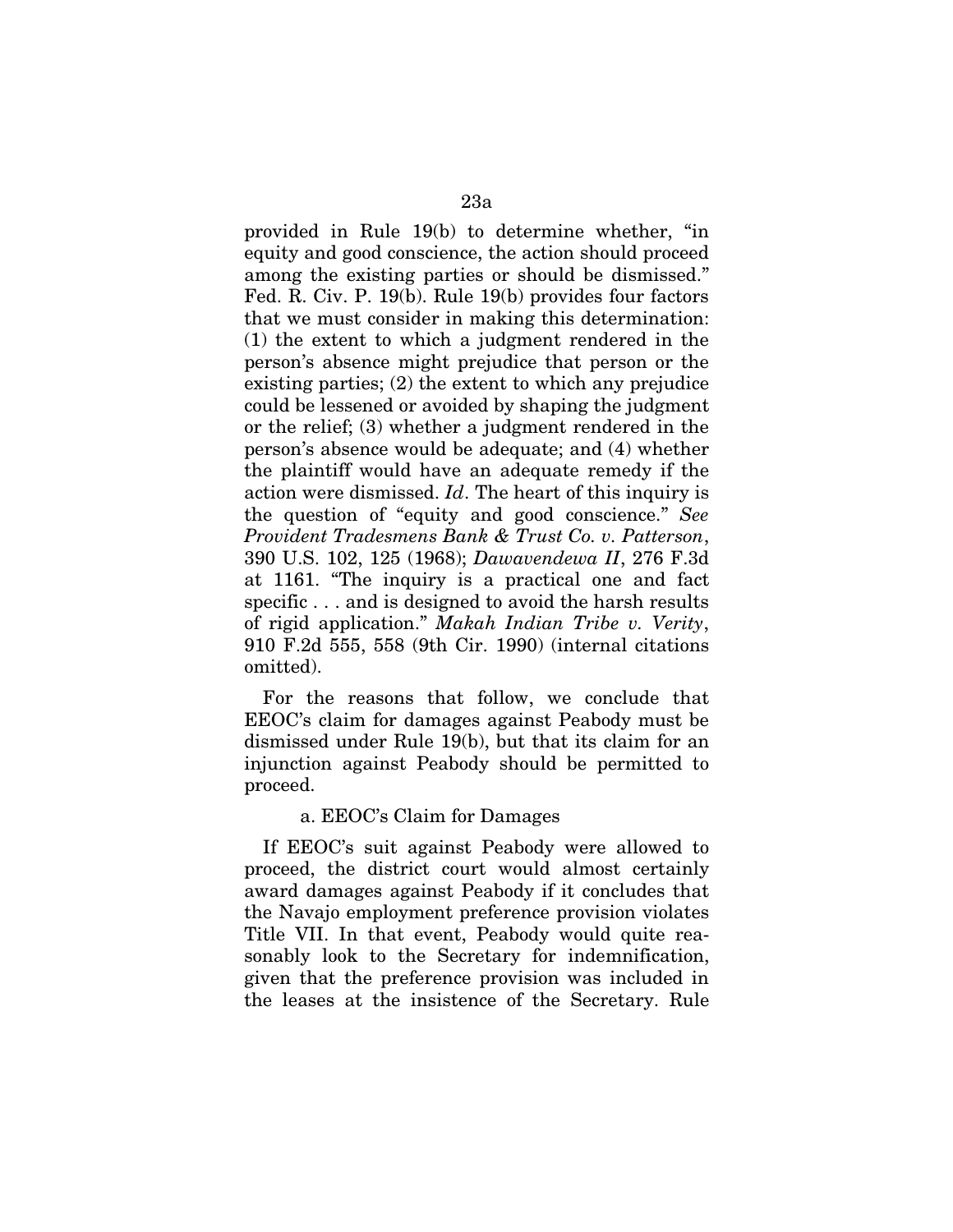14(a) would permit Peabody to file a third-party complaint against the Secretary for indemnification. But because Peabody's indemnification suit would seek damages, it would be barred by the government's sovereign immunity unless that immunity is waived by statute. We can find no waiver of sovereign immunity to such a suit.

The Tucker Act, 28 U.S.C. § 1346(a)(2), waives the government's sovereign immunity in damage suits based on contract, as well as for some claims arising under the Constitution and statutes of the United States. Under the Tucker Act, a party's claims must either rest upon a contract, "seek the return of money paid by them to the Government," or establish an entitlement to money damages under a federal statute that "'can fairly be interpreted as mandating compensation by the Federal Government for the damage sustained.'" *United States v. Testan*, 424 U.S. 392, 400 (1976) (quoting *Eastport S.S. Corp. v. United States*, 372 F.2d 1002, 1009 (Ct. Cl. 1967)); *see also Lake Mohave Boat Owners Ass'n v. Nat'l Park Serv*., 78 F.3d 1360, 1365 (9th Cir. 1995). The Federal Tort Claims Act, 28 U.S.C. § 1346(b), waives the sovereign immunity of the United States for suits in tort. *See FDIC v. Meyer*, 510 U.S. 471, 477 (1994). However, neither the Tucker Act nor the Federal Tort Claims Act waives the government's sovereign immunity in the circumstances of this case.

Title VII also waives the government's sovereign immunity to some extent. Based on that waiver, a federal employee may sue the government for damages under Title VII, provided that administrative remedies with EEOC have been exhausted. 42 U.S.C. § 2000e-16(c); *see Library of Cong. v. Shaw*, 478 U.S. 310, 319 ("Congress waived the Government's immunity under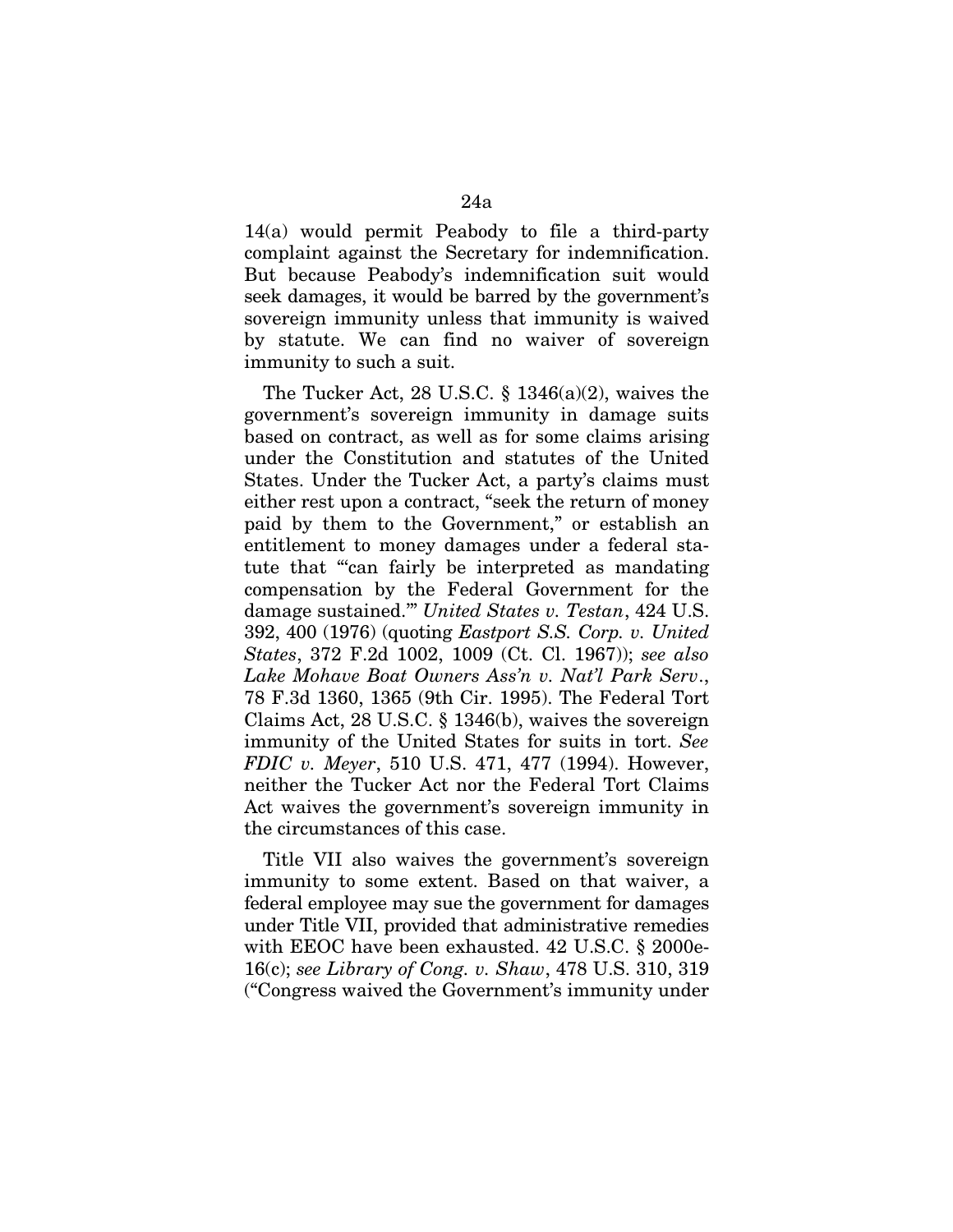Title VII as a defendant, affording federal employees a right of action against the Government for its discriminatory acts as an employer."); *cf. Fitzpatrick v. Bitzer*, 427 U.S. 445 (1976) (Title VII abrogates the states' sovereign immunity). But we can find nothing in Title VII that waives the government's sovereign immunity to a damages suit brought by a private employer that has itself violated Title VII.

Peabody's only sin, if indeed it was a sin, was to comply with an employment preference provision inserted in its lease at the insistence of the Secretary. It would be profoundly unfair for a court to award damages against Peabody while allowing Peabody no redress against the government. We are unable to see any way to mitigate this unfairness by, for example, "protective provisions in the judgment; . . . shaping relief; or . . . other measures." Fed. R. Civ. P.  $19(b)(2)(A-C)$ . We therefore conclude that "in equity" and good conscience" EEOC's damages claim against Peabody must be dismissed under Rule 19(b).

#### b. EEOC's Claim for an Injunction

If EEOC's suit is allowed to proceed and if the district court were to hold that the Navajo employment preference provision violates Title VII, the district court would almost certainly grant an injunction requiring Peabody to ignore the provision in making its employment decisions. This injunction would not only require Peabody to take certain actions; it would also operate as res judicata against the Nation. In the event such an injunction were issued, Peabody and the Nation would quite reasonably want to seek prospective relief preventing the Secretary from enforcing the provision. Rule 14(a) would permit Peabody and the Nation to file a third-party complaint seeking such relief against the Secretary. Sovereign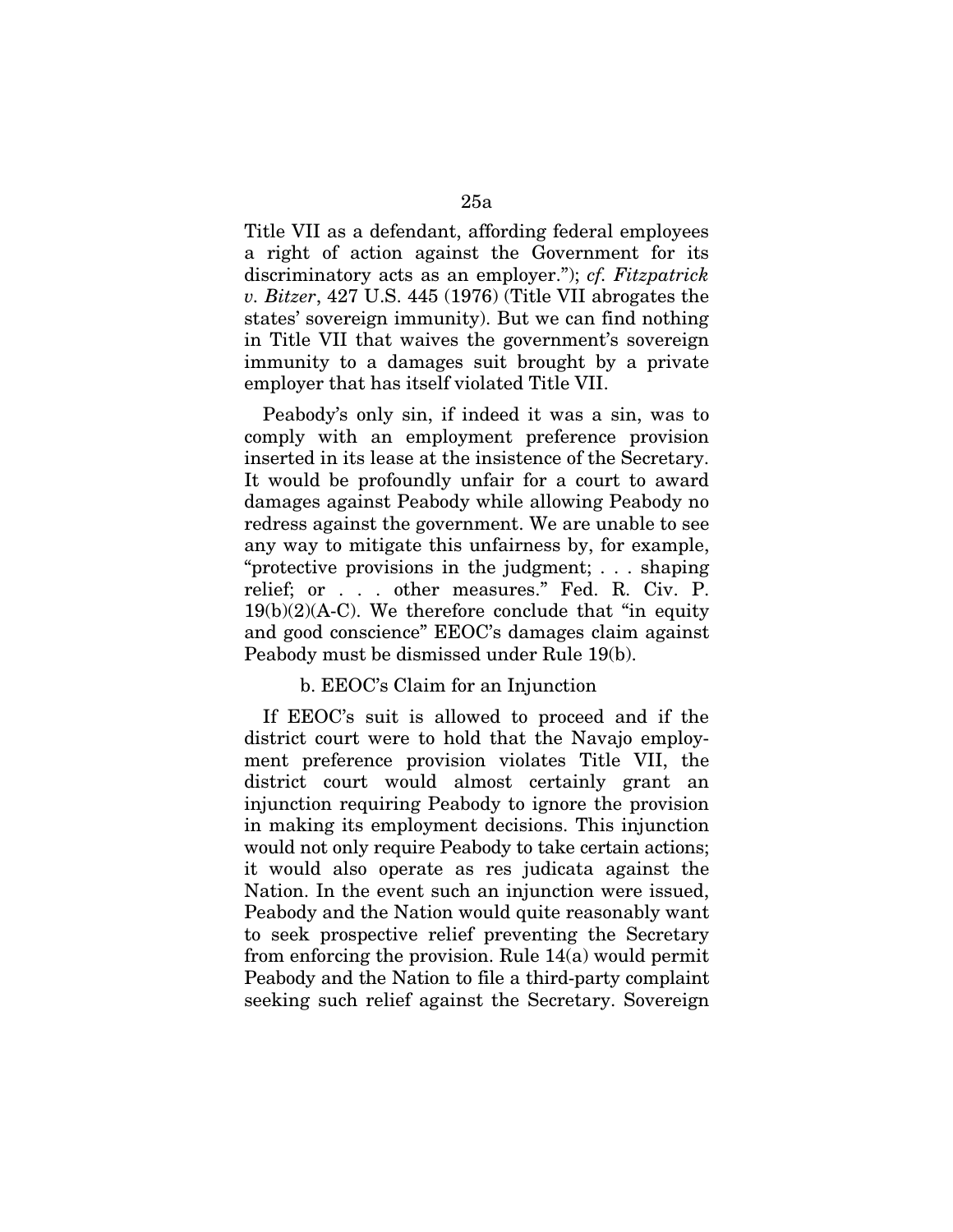immunity does not bar prospective injunctive relief against the Secretary. We conclude that the availability of prospective relief through a third-party complaint under Rule 14(a) means that "in equity and good conscience" EEOC's suit against Peabody should be permitted to proceed.

#### i. Sovereign Immunity

A claim to which sovereign immunity is not a defense may be entertained even if another claim in the suit is dismissed because of sovereign immunity. *See, e.g., United States v. Georgia*, 546 U.S. 151, 159 (2006) (finding sovereign immunity of state was not a bar to some of the plaintiffs' claims and remanding to the district court to allow suit to proceed for any claims that were not shielded by sovereign immunity). Therefore, the district court may entertain Peabody and the Nation's third-party claim for prospective relief if it is not barred by the United States' sovereign immunity, even if a Peabody claim for damages would have to be dismissed.

Prospective relief requiring, or having the effect of requiring, governmental officials to obey the law has long been available. Sovereign immunity does not bar such relief. The case often cited for this proposition is *Ex parte Young*, 209 U.S. 123 (1908), which permitted an injunction against the Attorney General of Minnesota despite the Eleventh Amendment. The *Ex parte Young* fiction remains the basis for prospective relief against state officers. For example, in *Verizon Maryland, Inc. v. Public Service Commission*, 535 U.S. 635 (2002), the Supreme Court allowed injunctive and declaratory relief against individual state officials despite the Eleventh Amendment.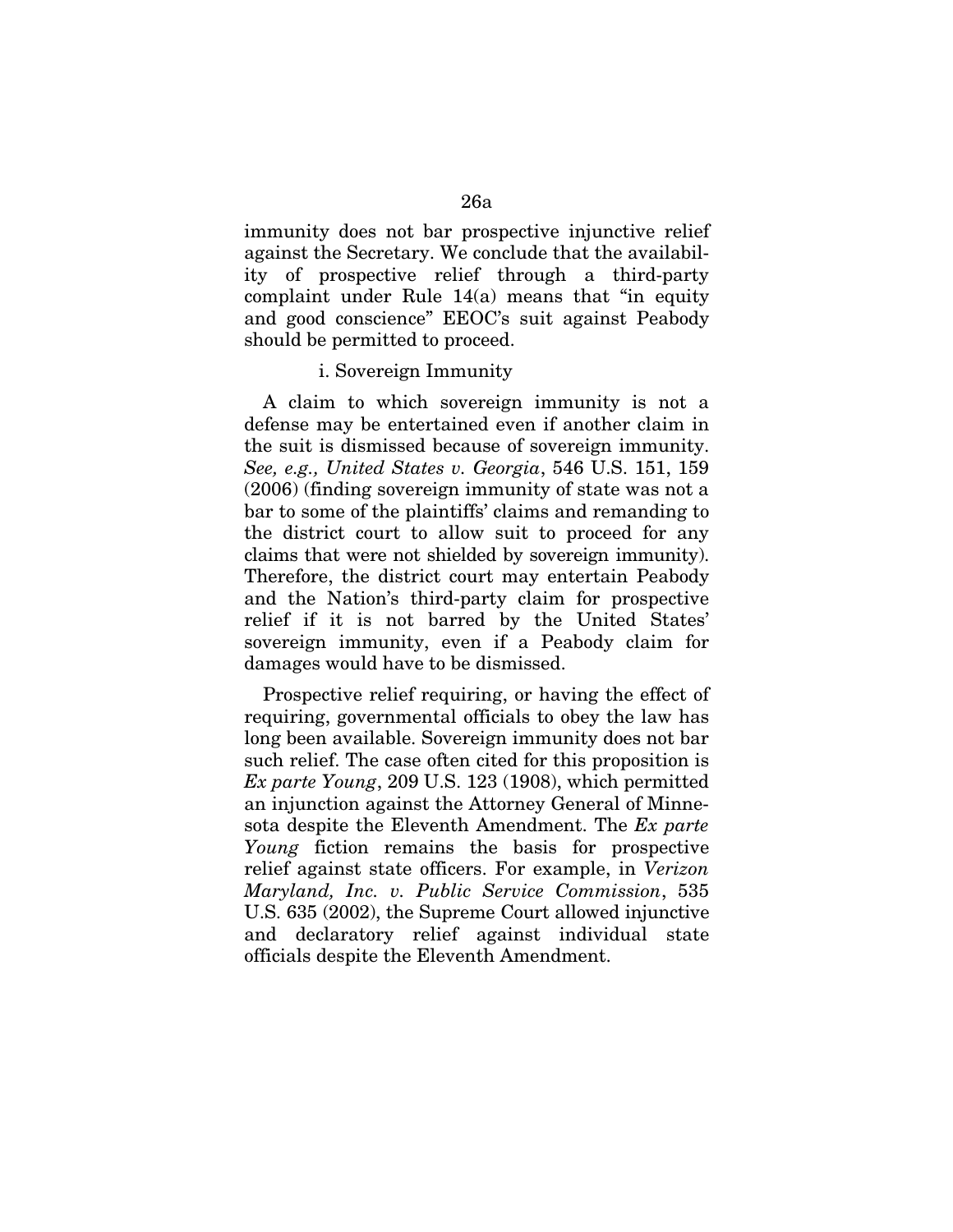For a number of years, prospective relief against federal officials was available under the fiction of *Ex parte Young*. For example, in *Larson v. Domestic & Foreign Commerce Corp*., 337 U.S. 682 (1949), the Supreme Court allowed prospective relief against a federal official despite an asserted defense of sovereign immunity. The Court wrote:

There may be, of course, suits for specific relief against officers of the sovereign which are not suits against the sovereign. If the officer purports to act as an individual and not as an official, a suit directed against that action is not a suit against the sovereign. . . . [W]here the officer's powers are limited by statute, his actions beyond those limitations are considered individual and not sovereign actions. The officer is not doing the business which the sovereign has empowered him to do or he is doing it in a way which the sovereign has forbidden. His actions are ultra vires his authority and therefore may be made the object of specific relief.

*Id*. at 689. We explicitly followed the "legal fiction" described in *Larson in Washington v. Udall*, 417 F.2d 1310, 1314 (9th Cir. 1969), and did so again in *Rockbridge v. Lincoln*, 449 F.2d 567, 572-73 (9th Cir. 1971).

However, since 1976 federal courts have looked to § 702 of the Administrative Procedure Act ("APA"), 5 U.S.C. § 702, to serve the purposes of the *Ex parte Young* fiction in suits against federal officers. In *Presbyterian Church (U.S.A.) v. United States*, 870 F.2d 518 (9th Cir. 1989), we explained that after § 702 was amended in 1976, it replaced the *Ex parte Young* fiction as the doctrinal basis for a claim for prospective relief. We wrote: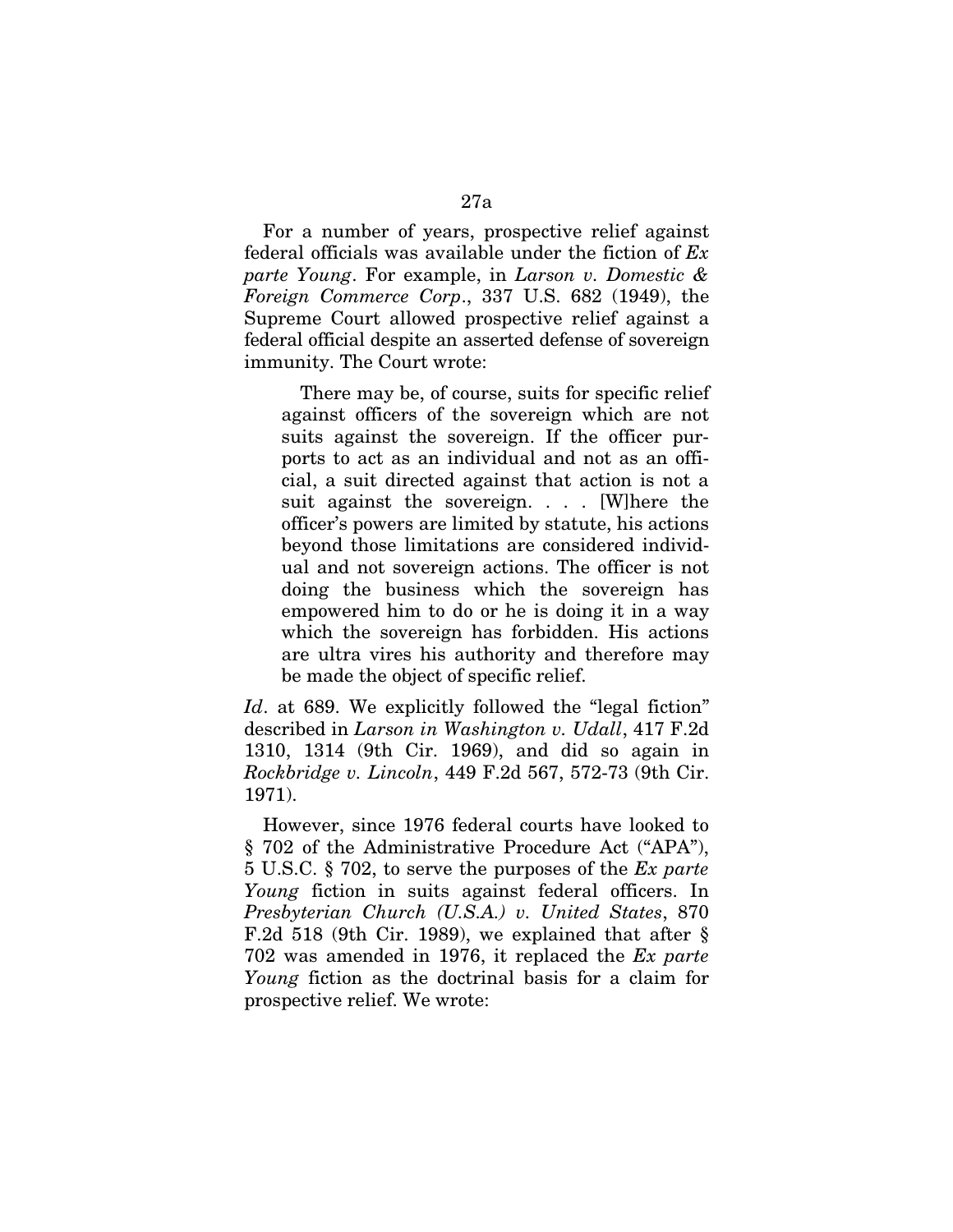It is particularly significant that [in enacting § 702 of the APA] Congress referred disapprovingly to the *Ex parte Young* fiction, which permitted a plaintiff to name a government official as the defendant in equitable actions to redress government misconduct, on the pretense that the suit was not actually against the government. By invoking the *Young* fiction plaintiffs could, even before Congress amended § 702 in 1976, maintain an action for equitable relief against unconstitutional government conduct, whether or not such conduct constituted "agency action" in the APA sense. *See, e.g., Larson v. Domestic & Foreign Commerce Corp. . . . Congress' plain intent in amending § 702 was to waive sovereign immunity for all such suits, thereby eliminating the need to* 

# *invoke the Young fiction.* Id. at 525-26 (citations omitted) (emphasis added).

In *Presbyterian Church* we wrote, "On its face, the 1976 amendment [to § 702] is an unqualified waiver of sovereign immunity in actions seeking nonmonetary relief against legal wrongs for which governmental agencies are accountable." 870 F.2d at 525. We explained that the waiver is not limited to judicial review in suits challenging "agency action" as defined in the APA, but instead covers "all actions seeking relief from official misconduct except for money damages." *Id*. In *Gallo Cattle Co. v. United States Department of Agriculture*, 159 F.3d 1194 (9th Cir. 1998), we stated that "the APA's waiver of sovereign immunity contains several limitations," including the "final agency action" requirement that we had considered irrelevant in *Presbyterian Church*. *Id.* at 1198. We held that, because the plaintiffs failed to challenge "final agency action," the waiver of sovereign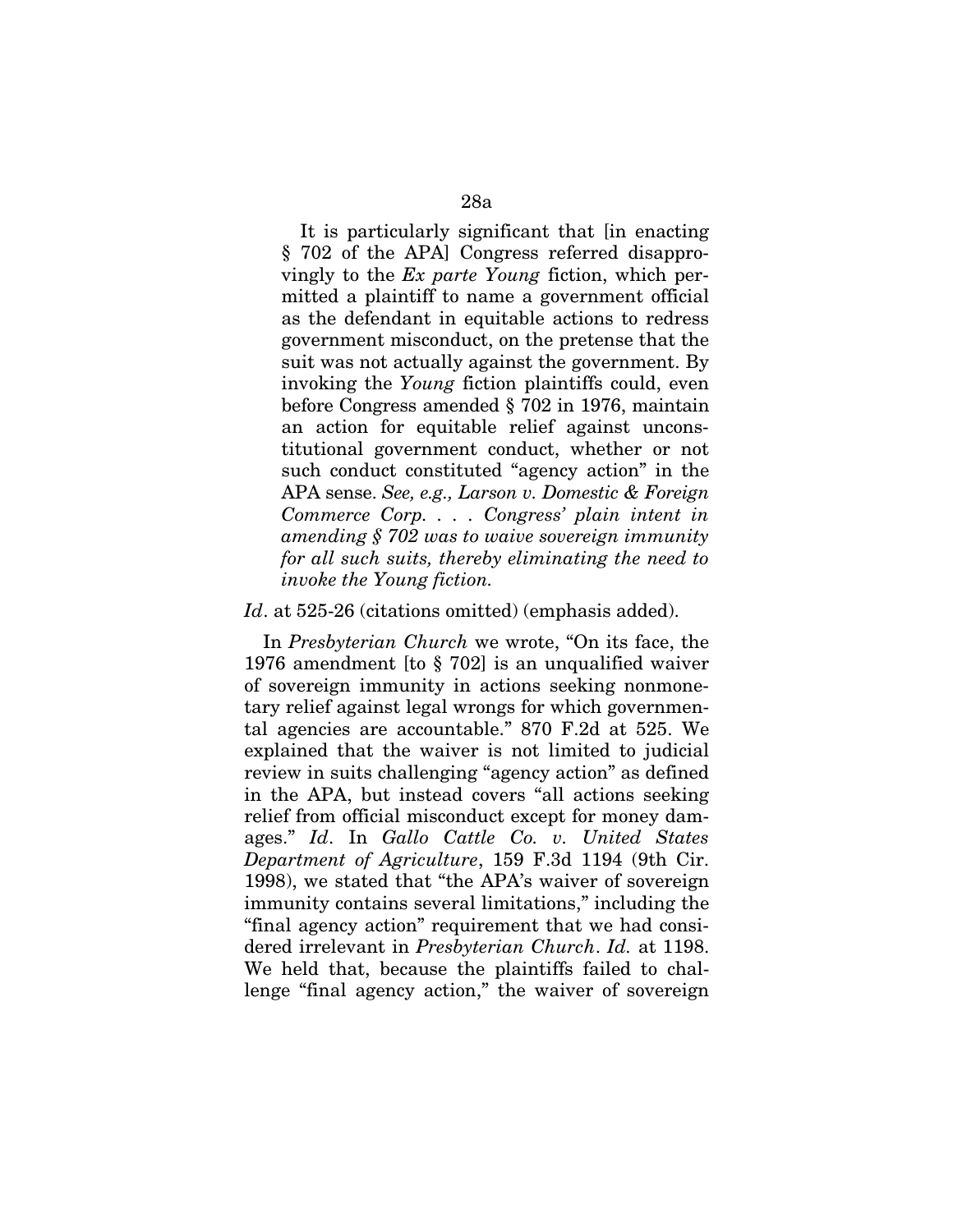immunity did not apply. *Id*. In *Gros Ventre Tribe v. United States*, 469 F.3d 801 (9th Cir. 2006), we discussed but declined to resolve the tension between the two cases, observing that there is "no way to distinguish *The Presbyterian Church from Gallo Cattle*." *Id*. at 809.

We similarly need not resolve this tension here. Unlike in *Gallo Cattle*, there is final agency action in this case, because the Secretary has mandated the disputed lease terms. "Agency action" under the APA is defined as "the whole or a part of an agency rule, order, license, sanction, relief, or the equivalent or denial thereof, or failure to act." 5 U.S.C. § 551(13). "Persons" entitled to judicial review under the APA include "an individual, partnership, corporation, association, or public or private organization other than an agency."  $5 \text{ U}$ . S.C.  $\S 701(b)(2)$  (providing that, for purposes of provisions on judicial review, definition of "person" in 5 U.S.C. § 551 applies); *id*. § 551 (providing definition of "person"). Both Peabody and the Navajo Nation come within this definition of "person." Peabody is a corporation, and the Nation is a "public organization." *Id*. Therefore, under § 702 of the APA, as would be the case under the *Ex parte Young* fiction, either Peabody or the Nation may assert a claim against the Secretary requesting injunctive or declaratory relief. We therefore conclude that neither Peabody nor the Nation is barred by sovereign immunity from bringing a third-party complaint seeking prospective relief against the Secretary under Rule 14(a).

ii. Third-party Complaints under Rule 14(a)

If a required party under Rule 19(a) cannot be joined as a plaintiff or defendant, the court must determine whether under Rule 19(b) the action must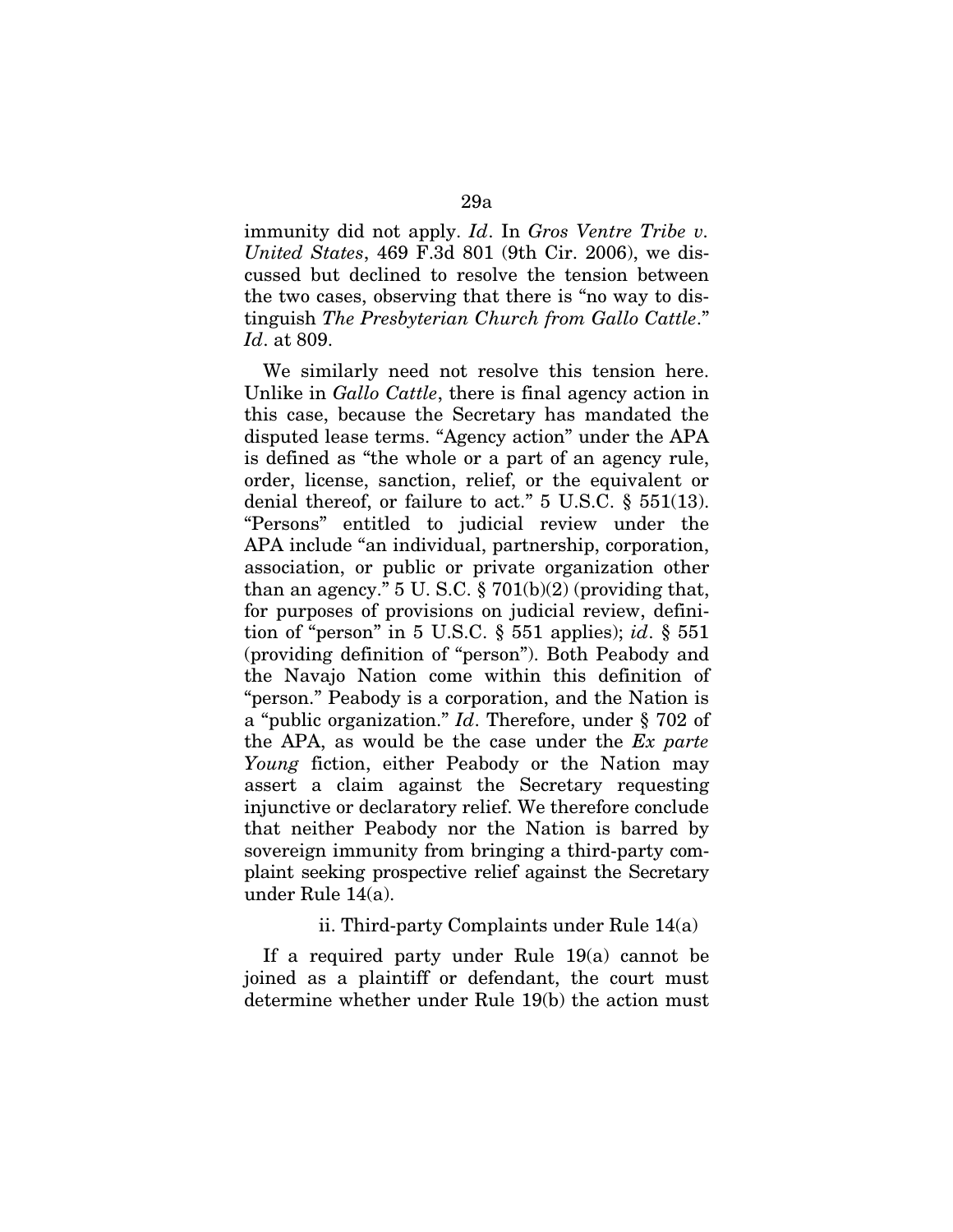be dismissed "in equity and good conscience." Among the factors to be considered in making that determination is whether, under Rule 19(b)(2)(C), "measures" may be taken that would lessen or avoid any prejudice. To the degree that Peabody and the Nation may be prejudiced by the absence of the Secretary as a plaintiff or defendant, that prejudice may be eliminated by a third-party complaint against the Secretary under Rule 14(a).

The courts of appeals that have addressed the question are unanimous in holding that if an absentee can be brought into an action by impleader under Rule 14(a), a dismissal under Rule 19(b) is inappropriate. In *Pasco International (London) Ltd. v. Stenograph Corp*., 637 F.2d 496 (2d Cir. 1980), the Second Circuit repeatedly indicated that prejudice to existing parties could be eliminated by impleader under Rule 14(a). The court wrote, "Stenograph can always protect itself from the possibility of inconsistent verdicts by impleading Croxford under Rule 14[.] . . . [T]he existence of the Rule 14 provisions demonstrates that parties such as Croxford who may be impleaded under Rule 14 are not indispensable parties within Rule 19(b)." *Id.* at 503. It summarized, "[A]ll persons subject to impleader by the defendant are not indispensable parties. This is . . . merely an extension of the settled doctrine that Rule 19(b) was not intended to require the joinder of persons subject to impleader under Rule 14 such as potential indemnitors." *Id*. at 505 n.20. The other circuits that have addressed the question have come to the same conclusion. *See, e.g., Boone v. General Motors Acceptance Corp*., 682 F.2d 552, 553 (5th Cir. 1982) (defendants "could protect their interests by joining the dealer as a third party should they care to do so"); *Challenge Homes, Inc. v.*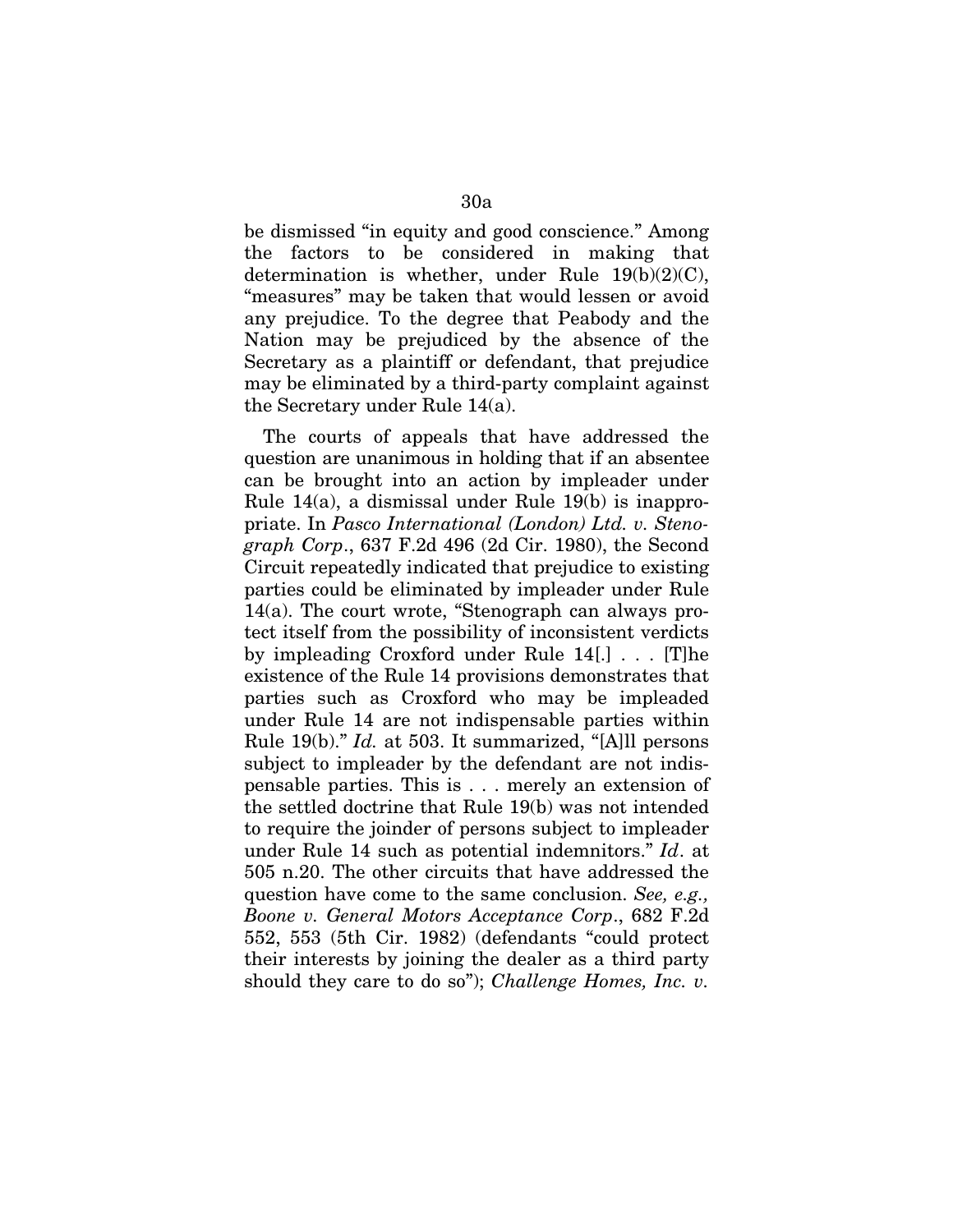*Greater Naples Care Ctr., Inc*., 669 F.2d 667, 671 (11th Cir. 1982) (defendant "may protect itself against [prejudice] by impleading [the absent person] under Rule 14").

#### c. Summary

We conclude that prospective relief in the form of an injunction or declaratory judgment is available in a Rule 14(a) impleader against the Secretary. Such prospective relief against the Secretary is enough to protect Peabody and the Nation, both with respect to EEOC's request for injunctive relief against Peabody and with respect to any res judicata effect against the Nation. Such relief would also protect the Secretary because, once brought in as a third-party defendant, he will be able to defend his position on the legality of the leases. We therefore conclude, "in equity and good conscience," that EEOC's claim against Peabody for injunctive relief should be allowed to proceed.

#### C. Remaining Issues

EEOC has appealed the district court's various other rulings, including its holding that the Navajo employment preference does not violate Title VII. We vacate all of these rulings to allow reconsideration once the Secretary has been brought into the suit as a third-party defendant. This will allow the court to consider the arguments of the Secretary on the legality of the employment preferences before issuing a final ruling. We note, further, that the presentation of the Secretary's views in the district court, and the district court's considered ruling taking those views into account, will be useful to us in the event of a further appeal.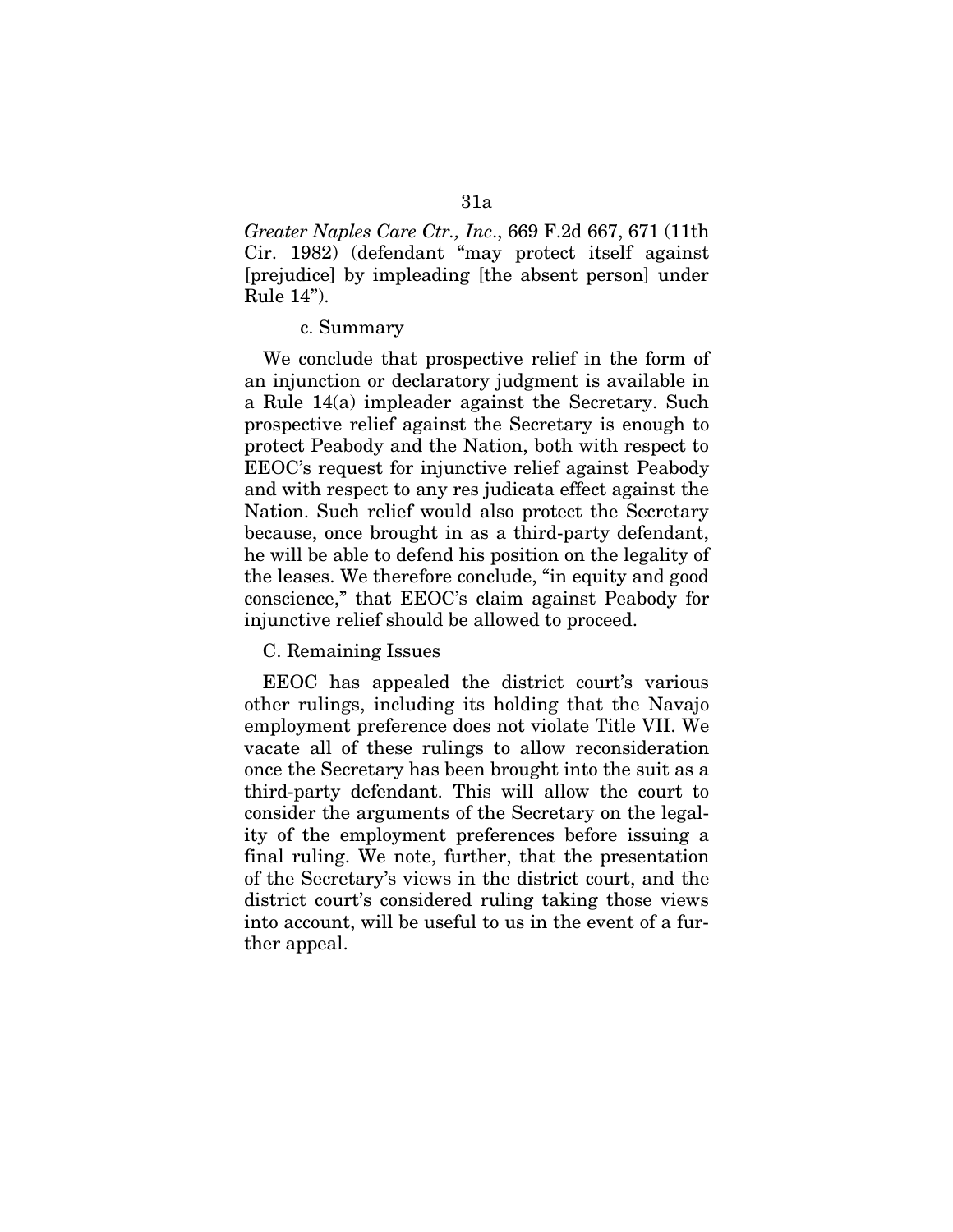# 32a

# Conclusion

We again hold that joinder of the Navajo Nation under Rule 19 is feasible. We hold that the Secretary of the Interior is a party required to be joined if feasible under Rule 19(a), but that joinder of the Secretary as a defendant is not feasible. We hold that EEOC's damages claim against Peabody must be dismissed under Rule 19(b). Finally, we hold that EEOC's injunctive claim against Peabody should be allowed to proceed. We vacate the other rulings of the district court and remand for further proceedings consistent with this opinion.

REVERSED in part and VACATED in part. Each party to bear its own costs.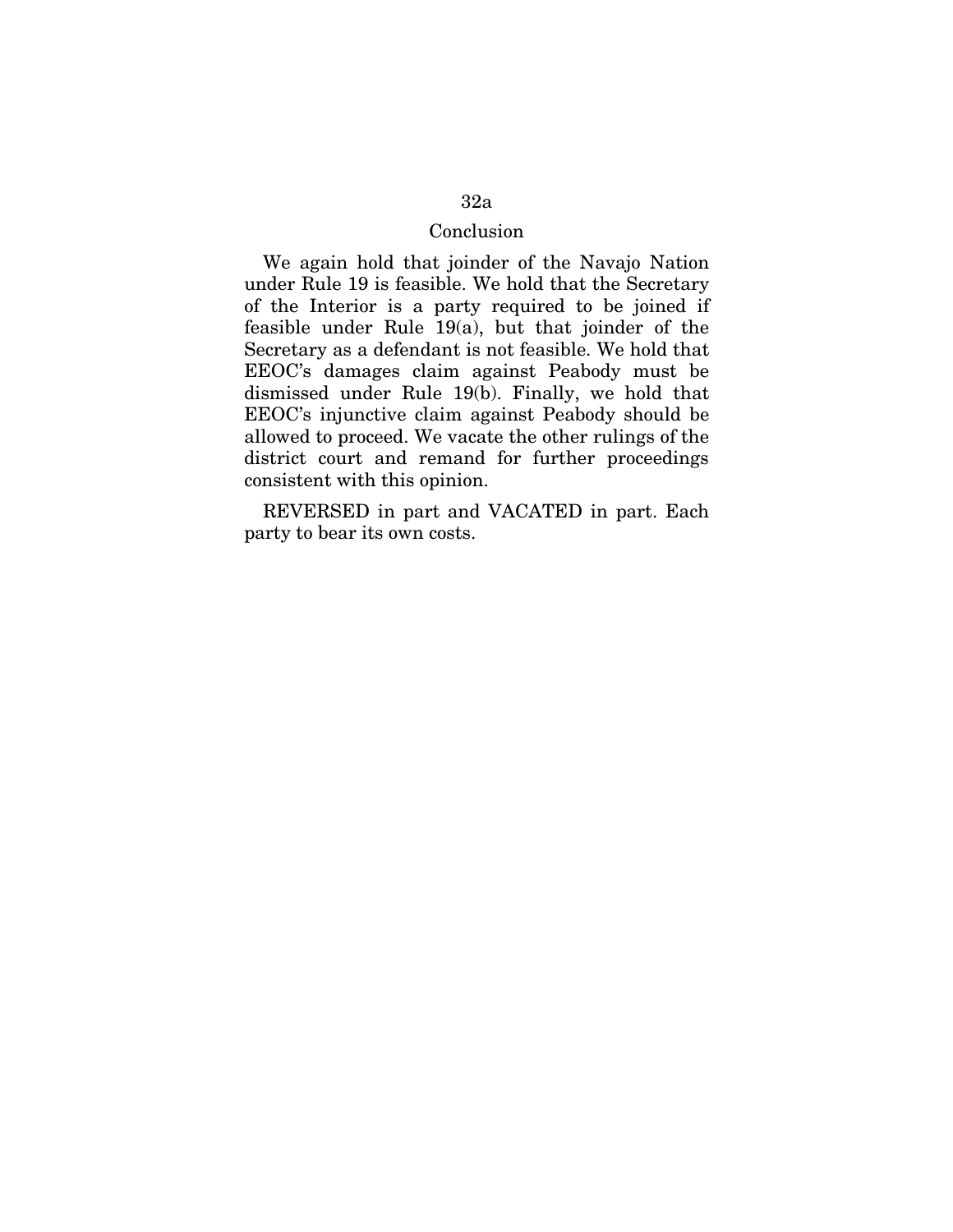#### 33a

#### **APPENDIX C**

# IN THE UNITED STATES DISTRICT COURT FOR THE DISTRICT OF ARIZONA

# No. CV 01-01050-PHX-MHM ————

————

EQUAL EMPLOYMENT OPPORTUNITY COMMISSION, *Plaintiff*,

vs.

PEABODY WESTERN COAL COMPANY D/B/A PEABODY COAL COMPANY, *Defendant*.

> NAVAJO NATION *Rule 19 Defendant*

#### ORDER

————

————

Currently before the Court is Rule 19 Defendant Navajo Nation's Motion to Dismiss for Lack of Subject Matter Jurisdiction, Lack of Personal Jurisdiction, Insufficiency of Process, Failure to State a Claim, Lack of Capacity, Failure to Exhaust Tribal Remedies and Failure to Join the United States as an Indispensable Party and Memorandum in Support Thereof (Dkt. #89); Navajo Nation's Motion to Strike Exhibits 9 and 16 of the EEOC's Response (Dkt. #124); the Equal Employment Opportunity Commission's ("EEOC") Motion to Strike Exhibits D and E of Peabody Coal's Response to the Navajo Nation's Motion to Dismiss (Dkt. #134-2); and the Navajo Nation's Motion for Leave to File Notice of Supple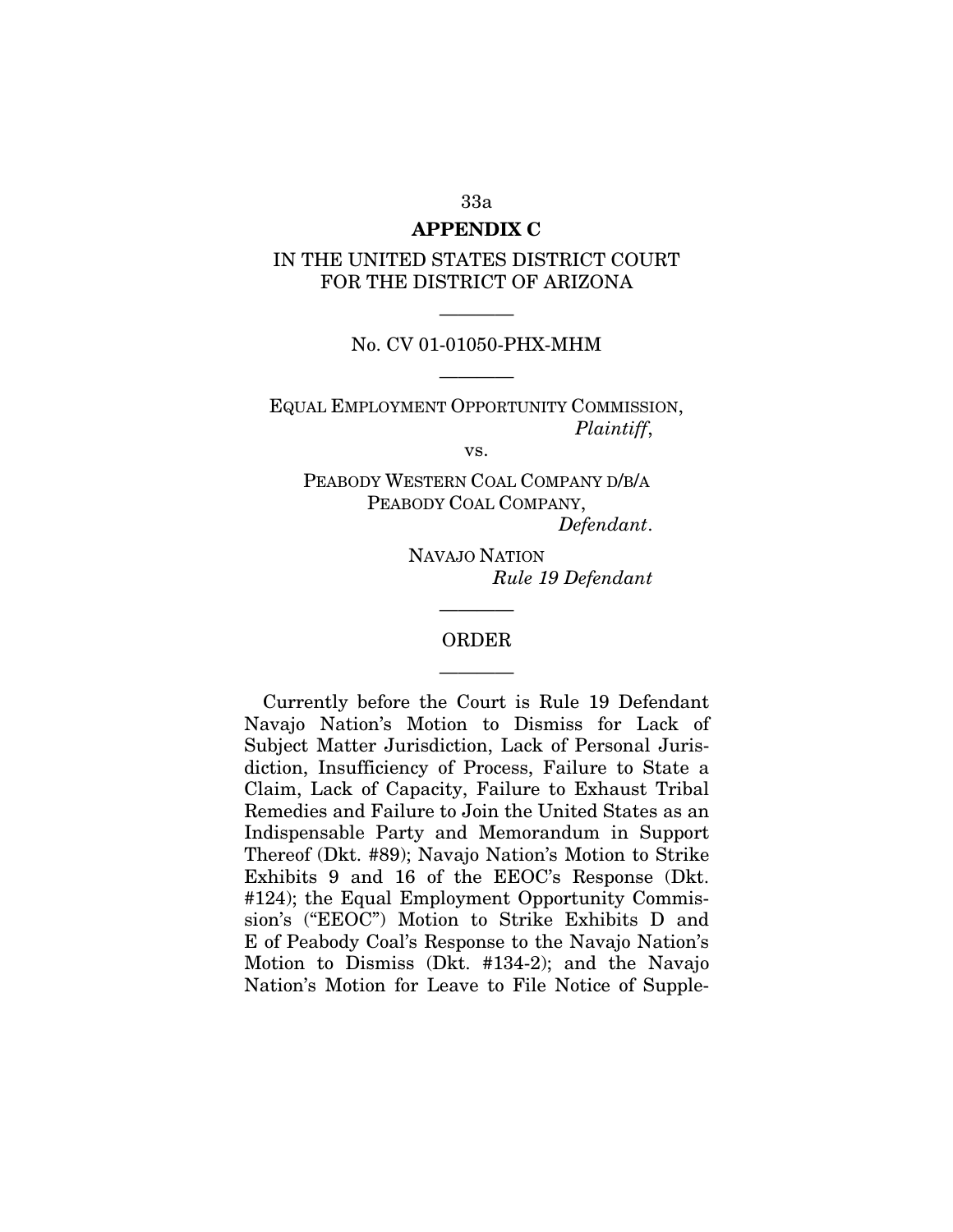mental Authority (Dkt. #140). After reviewing the pleadings and holding oral argument on September 18, 2006, the Court issues the following Order.

#### I. Procedural History

On June 13, 2001 Plaintiff EEOC filed its Complaint against Defendant Peabody Western Coal Company ("Defendant" or "Peabody Coal") asserting a violation of Title VII of the Civil Rights Act of 1964 as amended, 42 U.S.C. §§ 2000e *et seq*. ("Title VII"), based upon the preference afforded to hiring Navajos over non-Navajo Native Americans in coal mining operations. (Dkt. #1). On March 29, 2002, Peabody Coal moved for summary judgment on the grounds that: (1) the Navajo Nation is a necessary and indispensable party to this litigation and its joinder not being feasible under Rule 19(b) because of the EEOC's inability to bring an action against the Navajo Nation and, in the alternative, (2) the case presenting a nonjusticiable political question. The Court agreed with Peabody Coal and held that dismissal was proper because the Navajo Nation was a necessary and indispensable party to the litigation and could not be made a party to the litigation by the EEOC. (Dkt. #59). The Court also granted summary judgment on the alternative basis that the case presents a nonjusticiable political question. (*Id*.). The EEOC appealed this ruling on November 21, 2002. (Dkt. #61).

On June 3, 2005, the Ninth Circuit reversed and remanded this Court's decision, holding that it would not reach the merits of the EEOC's claims but that the Navajo Nation is a necessary party to the action and that it is feasible to join it*. EEOC v. Peabody Western Coal Company*, 400 F.3d 774 (9th Cir. 2005). The Ninth Circuit also held that the EEOC's claim is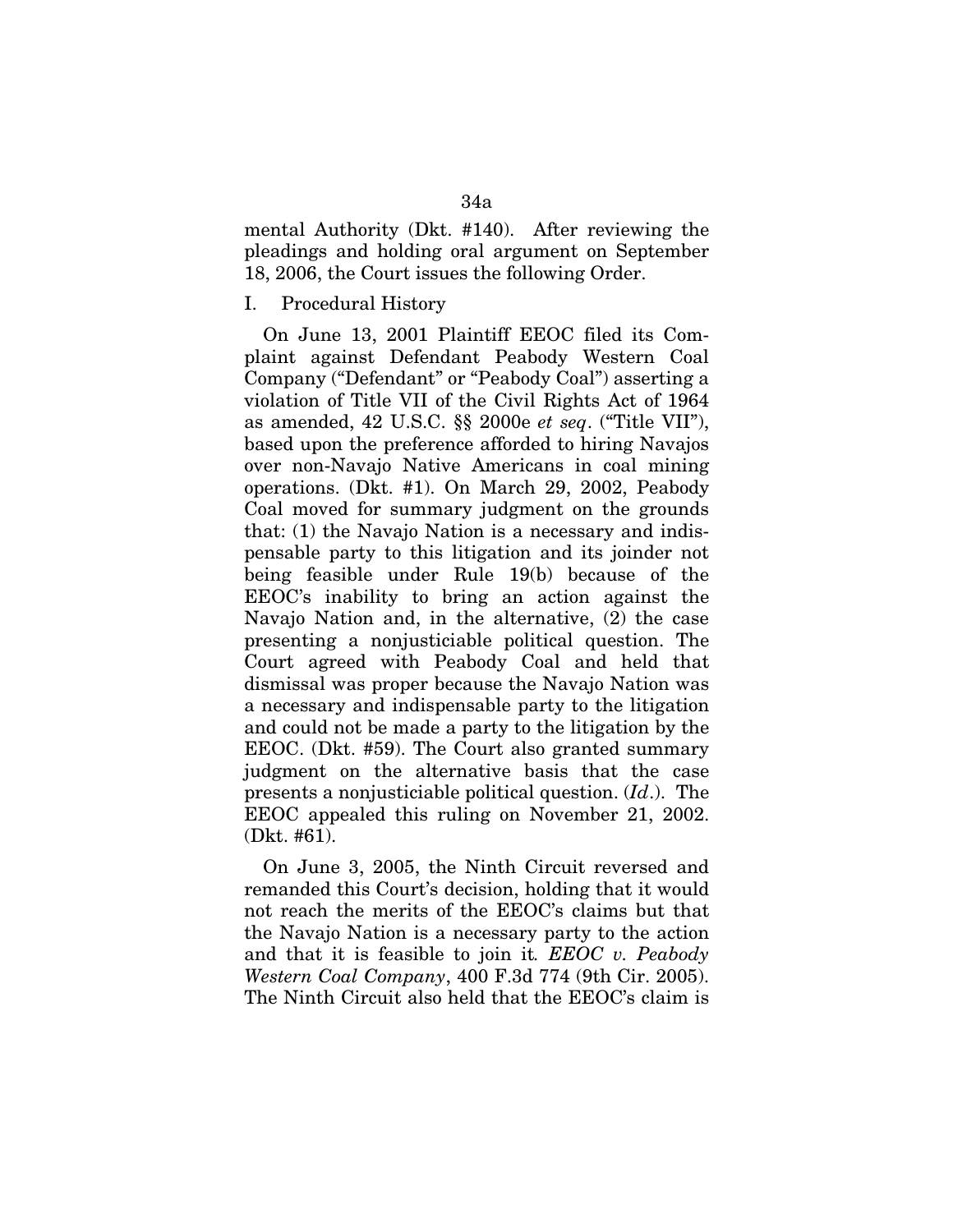not precluded as a nonjusticiable political question. (Dkt. #65). On June 17, 2005, the EEOC filed its Amended Complaint naming both Peabody Coal and the Navajo Nation as Defendants. (Dkt. #67). The Amended Complaint seeks monetary relief against Peabody Coal and a "permanent injunction enjoining Peabody . . . and all persons in active concert or participation with it, from engaging in discrimination on the basis of national origin." (Amended Complaint, Prayer for Relief, ¶A). The Amended Complaint expressly joins the Navajo Nation to the suit under Rule 19. (*Id.* at ¶9).

On September 16, 2005, Defendant Peabody Coal filed its Motion to Stay Proceedings pending Petition of Writ of Certiorari. (Dkt. #76). On October 4, 2005, this Court granted Peabody Coal's Motion to Stay the proceedings pending the Supreme Court's disposition of its Petition and/or issuance of the mandate of the Supreme Court. (Dkt. #81). On February 2, 2006, the Court was notified that the Petition for Certiorari was denied, thus the Court directed the Navajo Nation to file its initial pleading. (Dkt. #86). On February 17, 2006, the Navajo Nation's filed its instant Motion to dismiss. (Dkt. #89). The Court granted the EEOC and Peabody Coal two extensions to file any respective responses and granted the EEOC's request to conduct discovery regarding certain matters raised in the Navajo Nation's Motion, most notably the Secretary of the Interior's ("SOI" of the "Secretary") involvement in the drafting and formulations of the lease agreements that are at issue in this litigation. (Dkt. #108, 114). Both the EEOC and Peabody Coal filed have filed their respective Responses to the Motion to Dismiss and the Navajo Nation filed its Reply.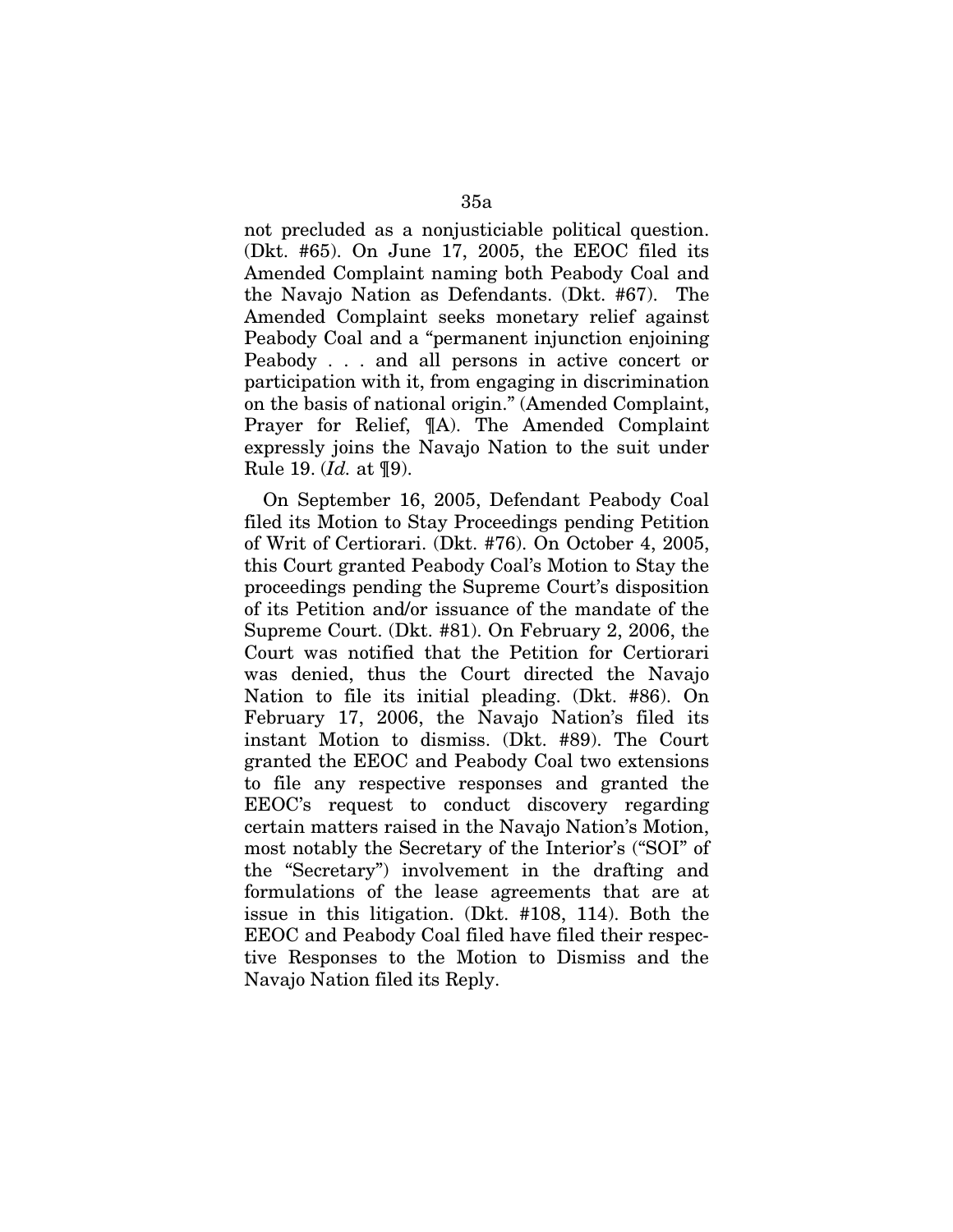#### II. Motions to Strike

#### A. Navajo Nation's Motion to Strike

The Navajo Nation moves to strike exhibits 9 and 16 presented in the EEOC's Response to the Navajo Nation's Motion to dismiss. The Navajo Nation objects to Exhibit 9, which is purported to be a document or report from Theodore W. Taylor, Assistant to the Commissioner Bureau of Indian Affairs. (EEOC Response, Exhibit 9). Specifically, the Navajo Nation contends that this report is unauthenticated hearsay. *See Orr v. Bank of America*, NT & SA, 285 F.3d 764, 773 (9th Cir. 2002) (stating that authentication is "evidence sufficient to support a finding that the matter in question is what its proponent claims."). The Navajo Nation further argues that doubt surrounding the document's authenticity is created by the fact that on page 2 of the document there appears to be a handwritten notation stating that the documents were "pulled together and final draft prepared by Theodore W. Taylor, B/A. " In response the EEOC offers the declaration of EEOC Librarian Holly Wilson to support the document's authenticity. (EEOC Response to Motion to Strike, Exhibit 1). Ms. Wilson states that while employed with the EEOC she located this report through the catalogue of the library of the United States Department of Interior and that the author identified is Theodore W. Taylor. While, Ms. Wilson, states that she identified such a document within the Department of Interior library that was authored by Theodore W. Taylor, there is still doubt as to whether the version that is offered as Exhibit 9 is the same that is identified by Ms. Wilson. Notably, there is no explanation as to the handwritten note on Exhibit 9 which suggests that the exhibit may have simply been "pulled together" as a draft of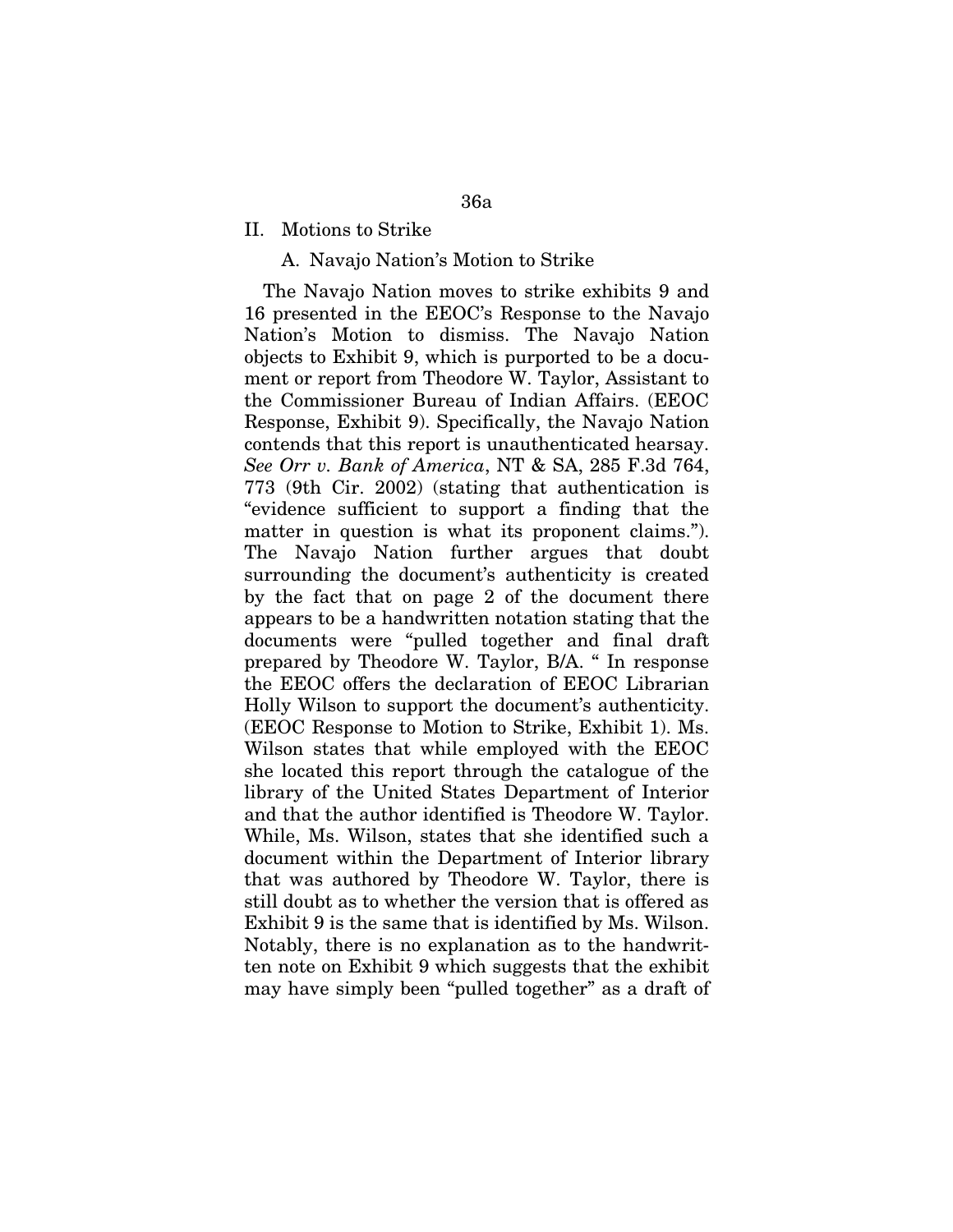the final version. With such doubt surrounding the document's authenticity, the Court will not consider it as evidence.

In addition, the Navajo Nation moves to strike the reference in Footnote 5 on page 27 of the EEOC's Response as well as Exhibit 16 of the EEOC's Response. Footnote 5 consists of a reference to two newspaper articles regarding the closure of the Black Mesa Mine on the Navajo reservation as a result of the closure of the Mohave Generating Station and Exhibit 16 appears to be a website from Salt River Project describing the Navajo Generating Station. The Navajo Nation objects to this evidence on the grounds that the references to the articles and website printout constitute unauthenticated hearsay. In response to the Navajo Nation's motion, the EEOC states that although the Navajo Nation objects to these references and exhibit, the Navajo Nation does not dispute the factual information underlying these exhibits such as the closure of the Mohave Generating Station and the significant impact of such closure on the Navajo Nation. As such, the EEOC contends that the Court can take judicial notice of these facts. *See* Rule 201 (b) Fed.R.Evid. (stating "[a] judicially noticed fact must be one not subject to reasonable dispute in that it is either (1) generally known within the territorial jurisdiction of the trial court or (2) capable of accurate and ready determination by resort to sources whose accuracy cannot reasonably be questioned.).

However, the EEOC's request ignores that newspaper articles constitute inadmissible hearsay as to their content. *E.g. Larez v. City of Los Angeles*, 946 F.2d 630, 642-43 (9th Cir. 1991). In addition, the facts that the EEOC requests that this Court take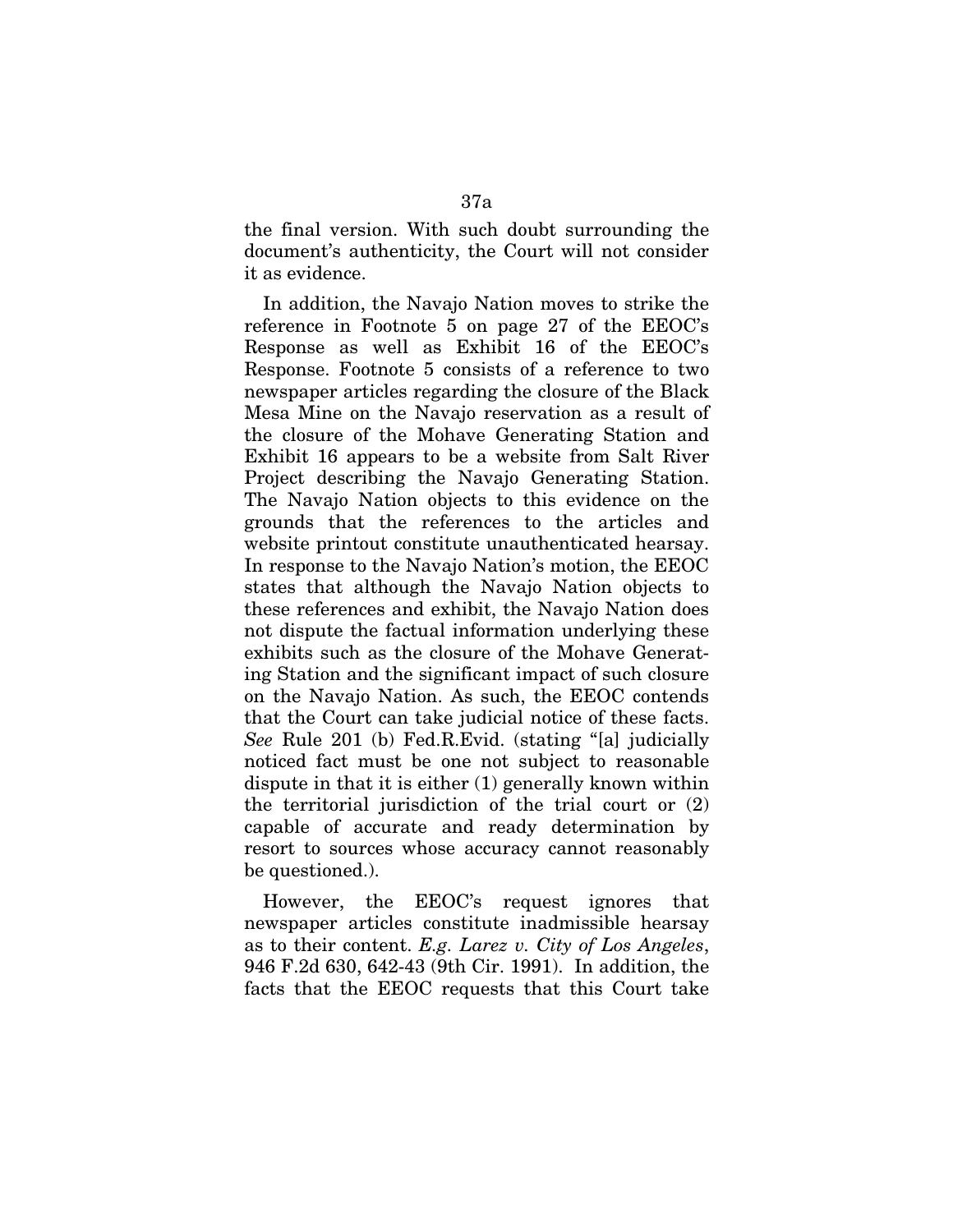judicial notice of do appear to be subject to dispute and are not generally known within the jurisdiction of this Court. (Navajo Nation Reply to Motion to Strike, Exhibit A). As such Exhibits 9 and 16 will be struck and footnote 5 will not be considered by this Court.

#### B. EEOC's Motion to Strike

The EEOC moves to strike exhibits D and E submitted by Peabody Coal in its response to the Navajo Nation's Motion to Dismiss. The EEOC takes issue with the authenticity and relevance of these documents.

First, with respect to the authenticity of these documents, it appears that these documents are what the proponent claims them to be. Specifically, Peabody Coal relates that Exhibits D and E are forms from the Bureau of Indian Affairs appearing in the appendix of the treatise, "Natural Resources Law on American Lands." The EEOC contests their authenticity as sample forms appearing in the back of the above treatise. In response, Peabody Coal provides the affidavit of Gregory Leisse, an attorney in good standing with the Arizona State bar, identifying these forms as forms used in the above treatise. (Peabody Coal Response to Motion to Strike, Exhibit B and B1). This Court finds that these documents which are held out to be forms obtained from the Bureau of Indian Affairs and attached in the appendix of the treatise of "Natural Resources Law on American Lands" are properly authenticated.

Second, contrary to the EEOC's position, these documents are relevant to these proceedings. Relevant evidence is "evidence having any tendency to make the existence of any fact that is of consequence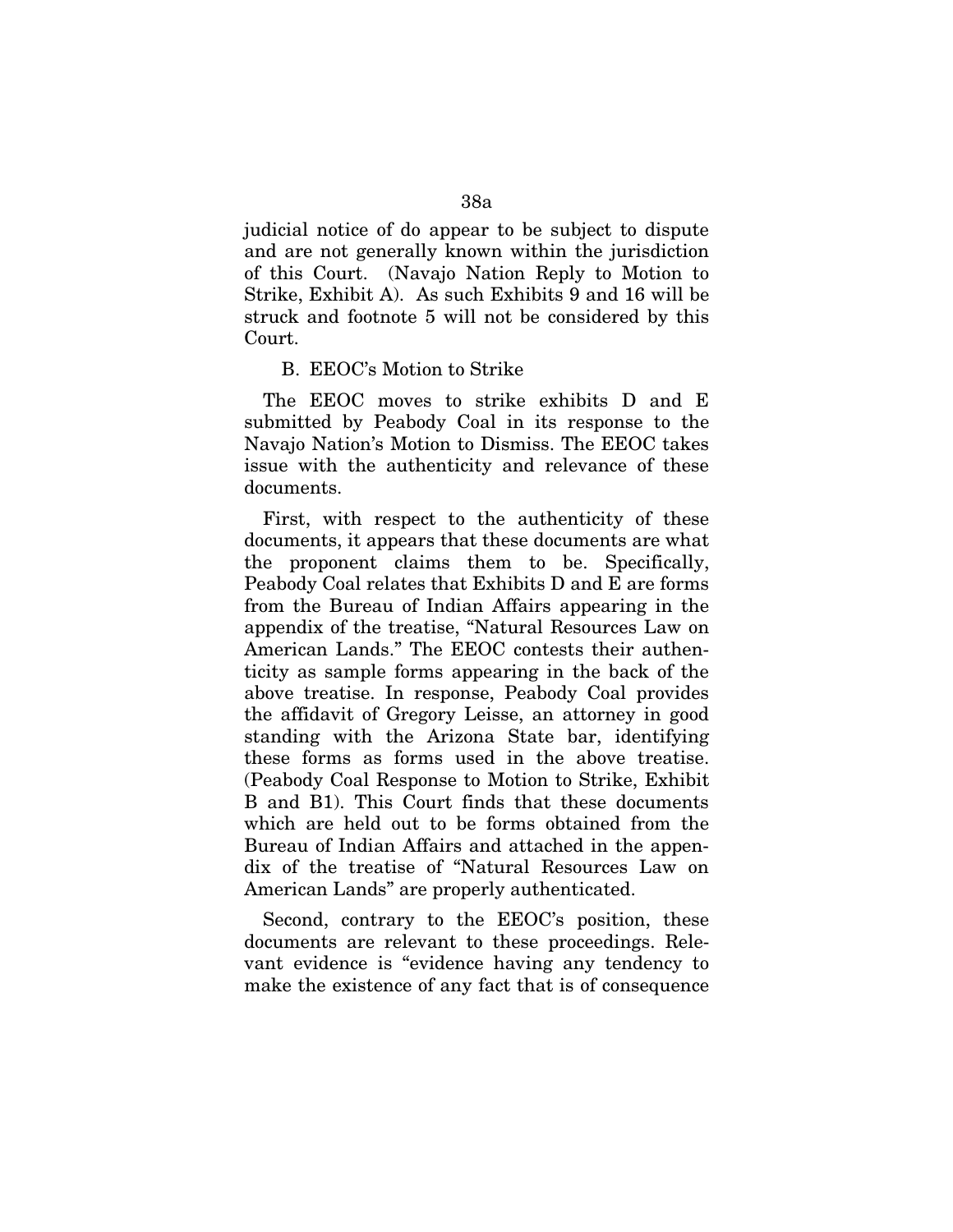to the determination of the action more probable or less probable . . ." Peabody Coal cites these forms as evidence that such forms were consulted by the Department of Interior in implementing the leases at issue, described below. Based upon the declaration and deposition testimony of the former SOI these form leases appear to provide probative value regarding the leases at issue in this case, thus the Court finds these exhibits to be relevant to these proceedings.

## III. Background Regarding Navajo Employment Preference

Peabody Coal performs mining operations on the Navajo and Hopi reservations in Arizona pursuant to lease agreements. Most notably, Peabody Coal's predecessor in interest Sentry Royal Company, entered into two such leases with the Navajo Nation: (1) the 1964 lease referred to as the 8580 lease and (2) the 1966 lease referred to as the 9910 lease. Both leases possess provisions requiring that preference in employment be afforded to members of the Navajo Nation. For instance the 8580 lease provides in pertinent part:

Lessee agrees to employ Navajo Indians when available in all positions, for which, in the judgment of Lessee, they are qualified, and to pay prevailing wages to such Navajo employees and to utilize services of Navajo contractors where feasible.

Lessee shall make a special effort to work Navajo Indians into skilled, technical and other higher jobs in connection with Lessee's operations under this Lease . . .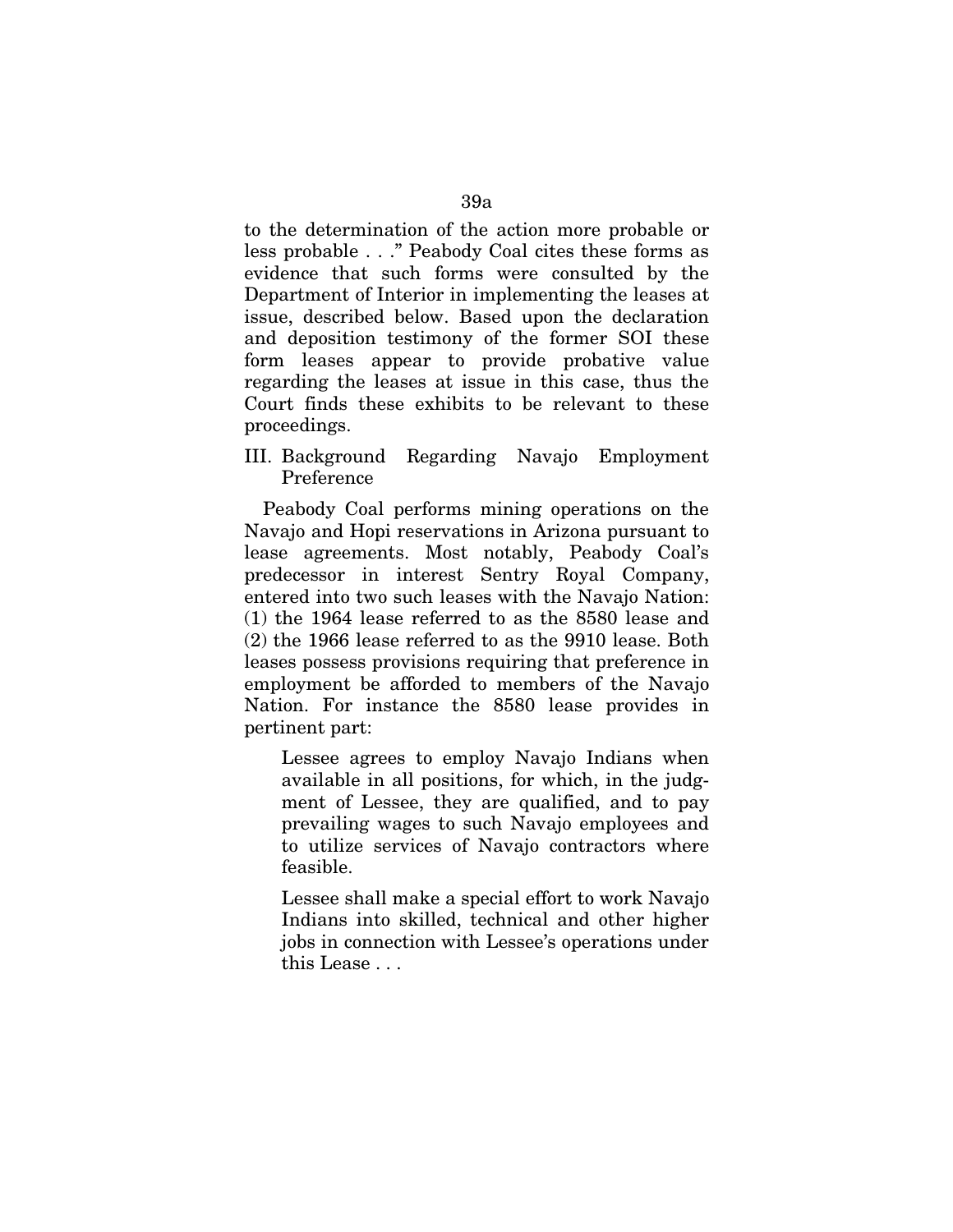# (EEOC Response to Navajo Nation Motion to Dismiss, Exhibit 13)

In addition, the 9910 lease provides a virtually identical provision with the only exception being that the Lessee has the option to extend this preference to Hopi Indians as well. (EEOC Response, Exhibit 10). These Navajo preference provisions are at the heart of this litigation as it is the EEOC's position that Peabody Coal is unlawfully discriminating against non-Navajo Native Americans when it applies and enforces this provision pursuant to the terms of the leases above.

Both lease agreements also possess provisions implicating the Secretary's role in the enforcement of such lease provisions. For instance Article XVI of the 8580 lease provides in pertinent part:

When, in the opinion of the Mining Engineer of the Navajo Tribe and the Secretary of the Interior, before restrictions are removed, there has been a violation of any of the terms and conditions of this lease, the Secretary of the Interior and the Navajo Tribe shall have the right . . . to declare this lease null and void . . .

(EEOC Response, Exhibit 13).

Again, the 9910 lease contains an identical provision providing the Secretary with authority with respect to lease termination in the event of noncompliance. (EEOC Response, Exhibit 10).

In addition to the Secretary's authority with respect to cancellation with these leases, the SOI appears to have played a substantial role in the implementation of the 8580 and 9910 leases. For instance, the Secretary at the time of the leases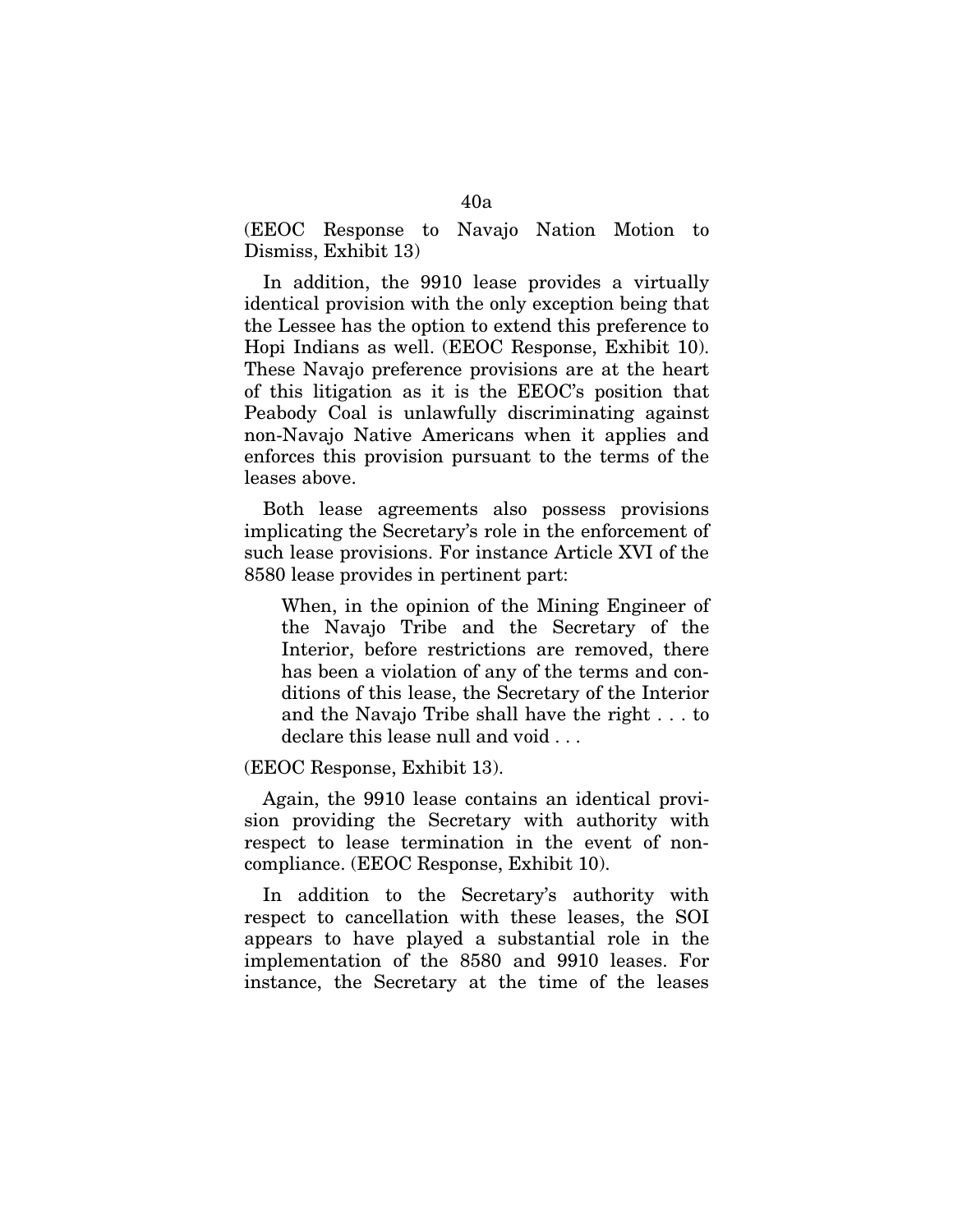establishment, Mr. Stewart L. Udall, provides his declaration and testimony stating that he approved the lease agreements. (Navajo Nation Motion, Exhibit A, ¶2; Peabody Coal Response, Exhibit A, p.24, ll.9-14;). Specifically, Secretary Udall provides his declaration stating that these leases were drafted by the Department of Interior, approved by the Secretary of Interior and that the Department of Interior required that each lease contain a Navajo preference in employment provision. (*Id*. at ¶5,6,7). Thus, in addition to the Secretary's power of cancellation of these leases in the event of non-compliance, the evidence reveals that the Secretary required the leases to contain Navajo preference provisions prior to his approval. In addition, to the Secretary's involvement in these leases, it appears that the Secretary played and plays a similar role in other leases between the Navajo Nation and private business entities. (Navajo Nation Motion to Dismiss, Exhibit 2).

IV. Conversion of Motion to Dismiss to Motion for Summary Judgment

The Navajo Nation has presented multiple 12(b) theories in support of its position that this matter be dismissed, including lack of subject matter jurisdiction, lack of personal jurisdiction, failure to state a claim and failure to join a necessary and indispensable party. The Navajo Nation, Peabody Coal and the EEOC have presented multiple exhibits in support of their respective positions. In addition, the Court granted the EEOC's request to engage in discovery regarding issues raised in the Navajo Nation's motion to dismiss, which included the deposition testimony of former Secretary Udall regarding his involvement in the implementation of the lease agreements that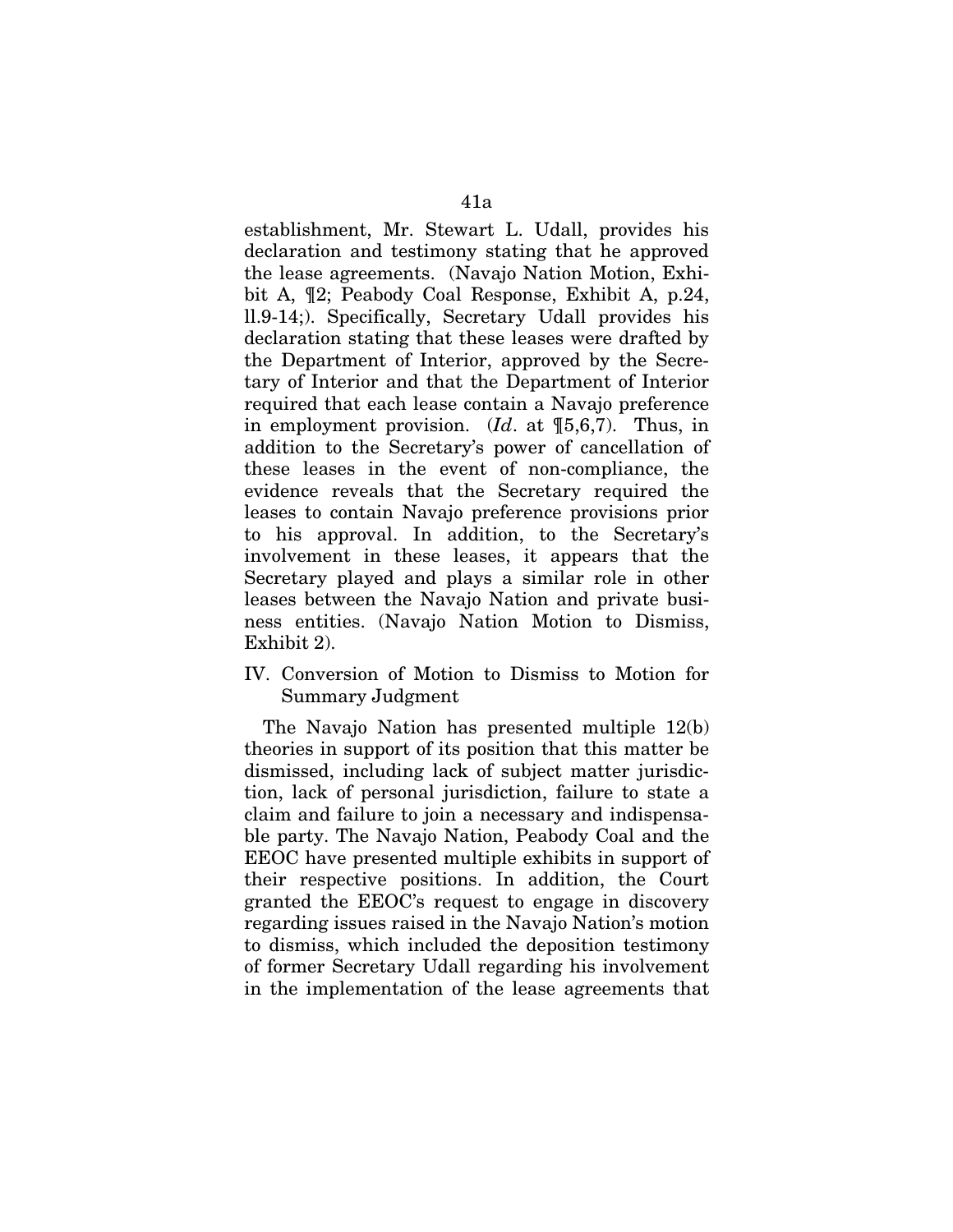possess the Navajo employment preference provisions at issue. (Dkt. #108, 114). Because of the attachment of such exhibits in support of the Navajo Nation's motion which includes a 12(b)(6) argument, the Court must determine if conversion of the motion to dismiss to a motion for summary judgment is necessary. As a general matter, a motion to dismiss for failure to state a claim for relief under Rule 12(b)(6) must be treated as a motion for summary judgment under Rule 56 Fed.R.Civ.P. if either party presents materials outside the pleadings. *Anderson v. Angelone*, 86 F.3d 932, 934 (9th Cir. 1996). Here, the Court has considered such exhibits in support of the Navajo Nation's argument regarding dismissal based upon the Navajo Nation's 12(b)(6) theory. Specifically, the Navajo Nation, with Peabody Coal joining, has argued that the conduct at issue in this litigation is expressly exempted from the scope of Title VII because of the impact and relevance of the Navajo-Hopi Rehabilitation Act of 1950, 25 U.S.C. § 631-638 (Rehabilitation Act). Although the Navajo Nation argues that the Rehabilitation Act deprives this Court of subject matter jurisdiction, the proper inquiry is whether the Rehabilitation Act authorizes the Navajo employment preference at issue, thus suggesting that the EEOC has failed to state a claim. Because the Court has received and accepted exhibits from all parties regarding this issue, it is proper to convert the Navajo Nation's motion to dismiss into a motion for summary judgment. *See* Rule 12(b)(6) Fed.R.Civ.P. (stating if matters outside the pleadings are presented pursuant to 12(b)(6) theory and not excluded by the court, the motion shall be treated as Rule 56 motion and all persons shall be given a reasonable opportunity to present material pertinent). In the Ninth Circuit, where the parties have been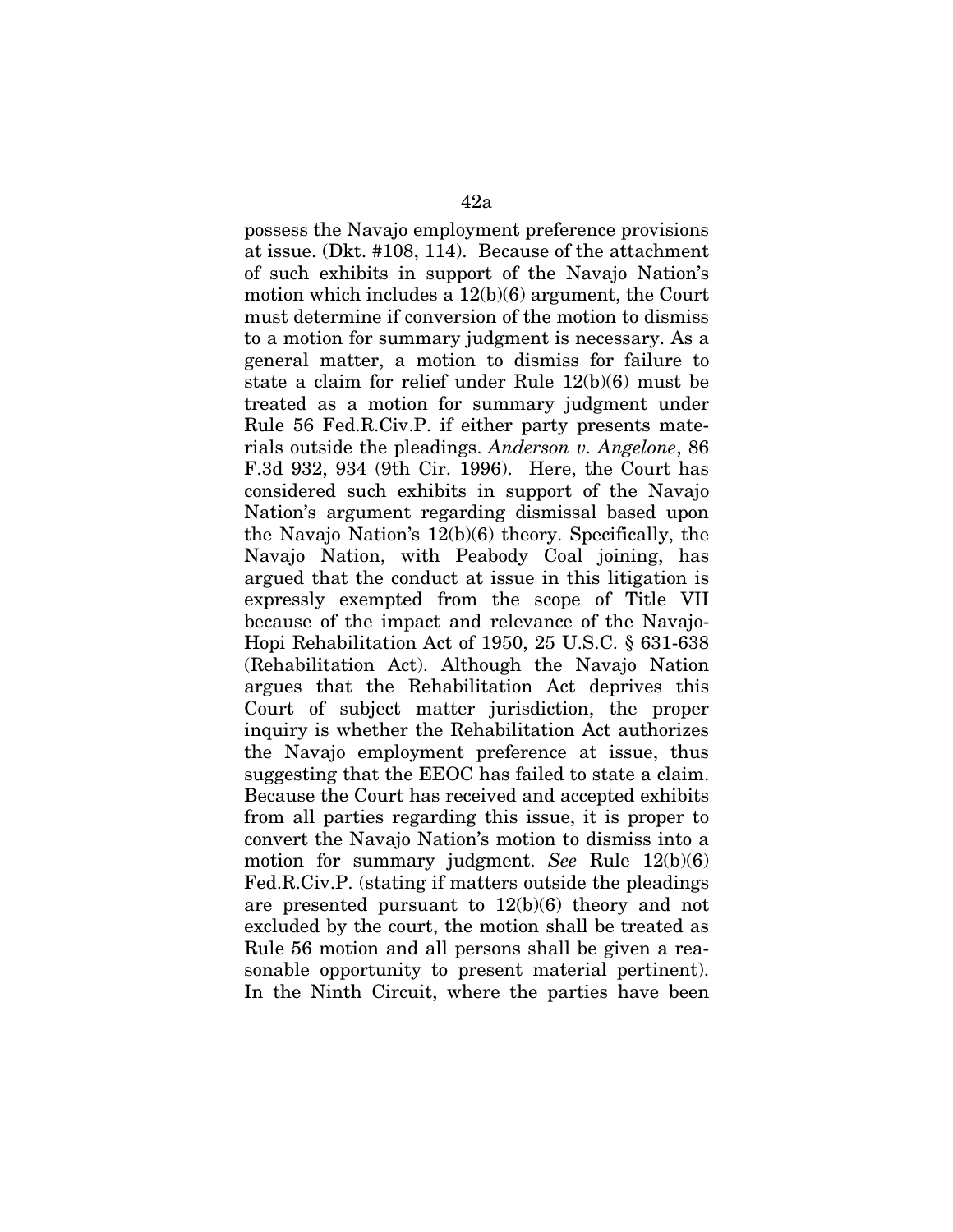notified that the court is considering material beyond the pleadings, the parties will have received effective notice of the conversion to summary judgment. *Grove v. Meadh Sch. Dist. No. 354*, 753 F.2d 1528, 1533 (9th Cir. 1985), *cert denied*, 474 U.S. 826 (1985). The submission of such matters outside the pleadings to the court provides sufficient notice. *Id*. Thus, the Court hereby converts the Navajo Nation's motion to dismiss into a motion for summary judgment.

A motion for summary judgment may be granted only if the evidence shows "that there is no genuine issue as to any material fact and that the moving party is entitled to judgment as a matter of law." Fed.R.Civ.P. 56(c). To defeat the motion, the nonmoving party must show that there are genuine factual issues "that properly can be resolved only be a finder of fact because they may reasonably be resolved in favor of either party." *Anderson v. Liberty Lobby, Inc*., 477 U.S. 242, 250, 106 S.Ct. 2505, 2511 (1986). The party opposing summary judgment "may not rest upon the mere allegations or denials of [the party's] pleadings, but . . . must set forth specific facts showing that there is a genuine issue for trial." Rule 56(e). *See Matsushita Elec. Indus. Co., v. Zenith Radio Corp*., 475 U.S. 574, 586-87 106 S.Ct. 1348 (1986). The evidence must be viewed in the light most favorable to the nonmoving party. *Devereaux v. Abbey*, 263 F.3d 1070, 1074 (9th Cir. 2001) (en banc).

V. Impact of Ninth Circuit Ruling in this Case.

As discussed above, the Ninth Circuit reversed and remanded this Court's original decision with its opinion filed on March 10, 2005. *Peabody W. Coal*, 400 F.3d 774 (9th Cir. 2005). The Ninth Circuit held that the Navajo Nation is a necessary party and can be joined under Rule 19 of the Federal Rules of Civil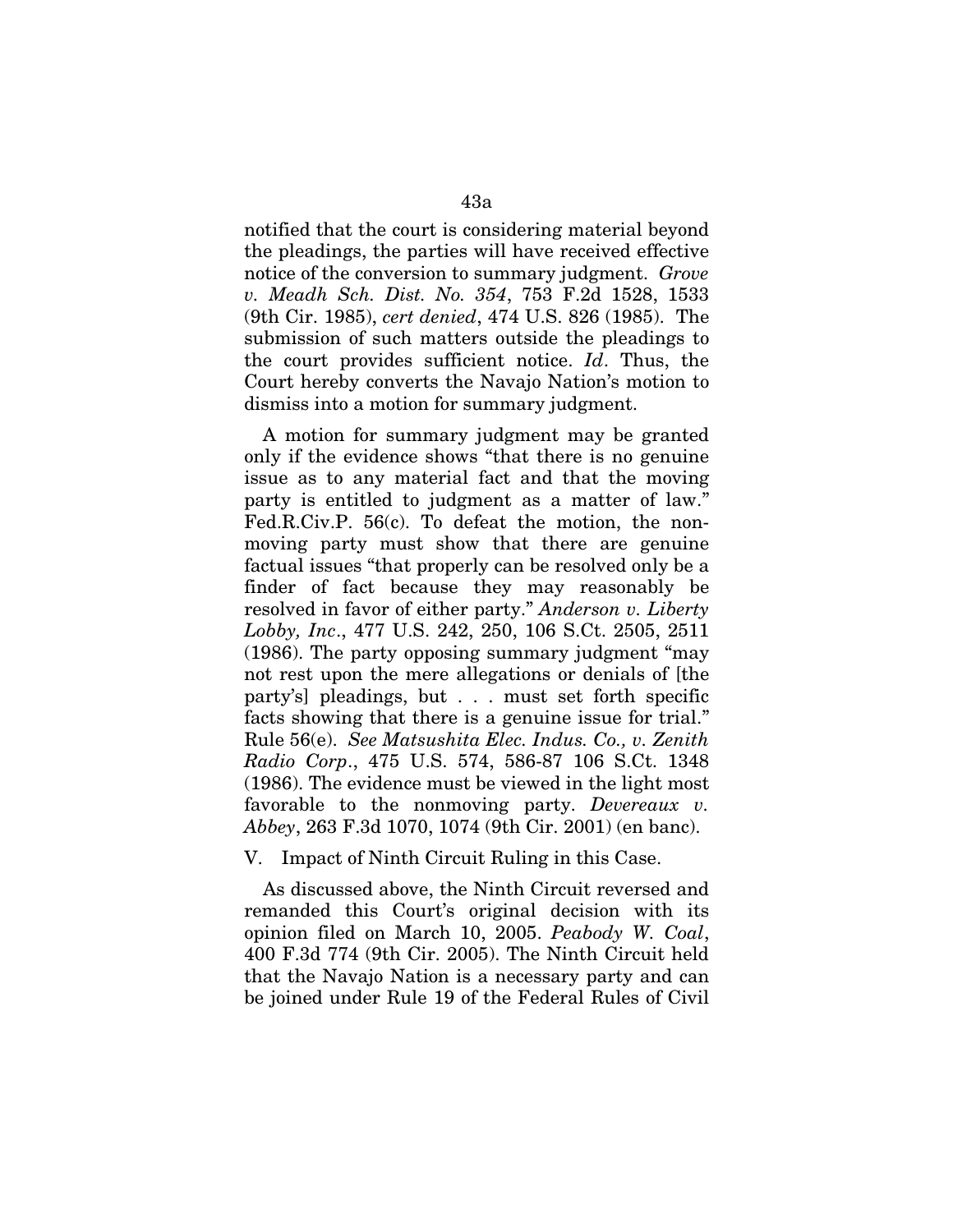Procedure. The Ninth Circuit held that "where the EEOC asserts a cause of action against Peabody and seeks no affirmative relief against the [Navajo] Nation, joinder of the [Navajo] Nation under Rule 19 is not prevented by the fact that the EEOC cannot state a cause of action against it. Because the EEOC is an agency of the United States, the [Navajo] Nation cannot object to joinder based on sovereign immunity. . . We therefore hold that joinder of the Nation is feasible." *Id*. at 778.

As discussed below, although the Ninth Circuit has addressed the issue of joinder of the Navajo Nation to this suit, this case is in a different posture with the filing of an Amended Complaint and the addition of the Navajo Nation as a party to this litigation. However, with respect to those arguments that fall within the scope of previous consideration of the Ninth Circuit, this Court will not depart from such binding precedent. *Yong v. I.N.S*., 208 F.3d 1116, 1119 n.2 (9th Cir. 2000); *see also Poland v. Stewart*, 169 F.3d 573, 582-83 (9th Cir. 1999) (noting that Ninth Circuit rulings can only be changed by an en banc court or subsequent Supreme Court authority). For instance, in its Motion, the Navajo Nation argues that the protection of sovereign immunity protects it from being joined as a party to this suit. However, although the Navajo Nation was not a party to this litigation when this issue was before the Ninth Circuit, the Ninth Circuit has squarely rejected this argument. *See Peabody W. Coal*, 400 F.3d at 781 (holding that "[b]ecause the EEOC is an agency of the United States, 'tribal sovereign immunity does not apply in suits brought by the EEOC.'"). However, while this issue has been addressed by the Ninth Circuit, the Navajo Nation and Peabody Coal assert arguments, addressed below, that are unique and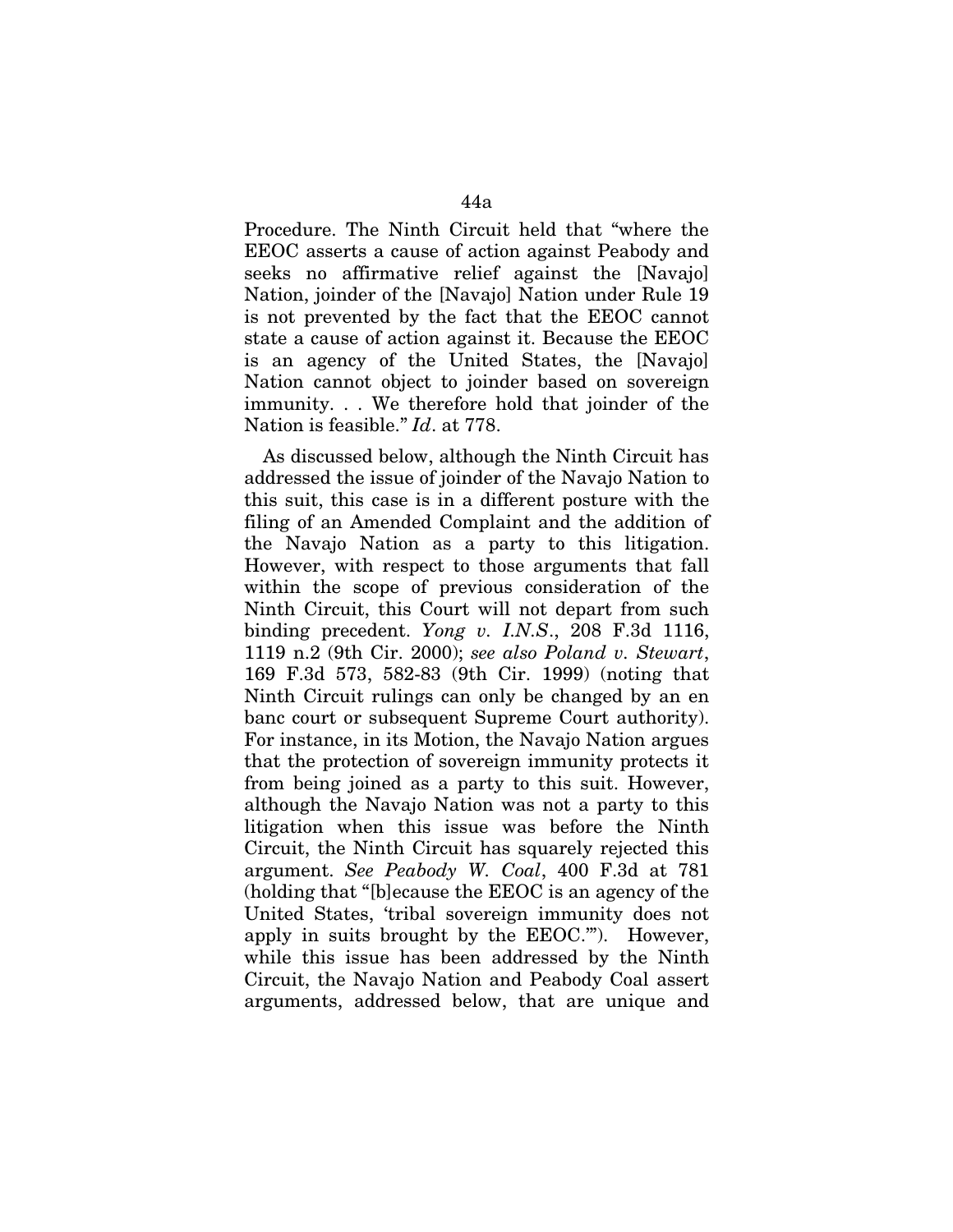have not been squarely addressed by the Ninth Circuit.

- VI. Argument
	- A Navajo Nation as Necessary and Indispensable Party

It is undisputed that the Navajo Nation is a necessary party to this litigation pursuant to Rule 19(a) of the Federal Rules of Civil Procedure. *Id*. at 780. However, because of the relief sought by the Amended Complaint, the Navajo Nation argues that Rule 19 mandates dismissal because it cannot be joined to this suit and is an indispensable party.

As a preliminary matter, it is important to keep in mind that the Ninth Circuit in this case restricted its holding regarding the feasibility of joinder of the Navajo Nation to instances where no affirmative relief is sought against it. Specifically, the Ninth Circuit noted that it has consistently held that the "inability to state a direct cause of action against an absentee does not prevent the absentee's joinder under Rule 19." *Id*. (citations omitted). Moreover, the Ninth Circuit stated " . . . the EEOC has no claim against the party it seeks to join and is not seeking any affirmative relief directly from that party [the Navajo Nation]. Joinder is necessary for the 'sole purpose' of effecting complete relief between the parties . . . by ensuring that both Peabody Coal and that Nation are bound to any judgment upholding or striking down the challenged lease provision." *Id*. at 783. However, a reading of the Amended Complaint filed after the Ninth Circuit's ruling belies the notion that the EEOC is not seeking any affirmative relief against the Navajo Nation. The Amended Complaint seeks "a permanent injunction enjoining Peabody . . .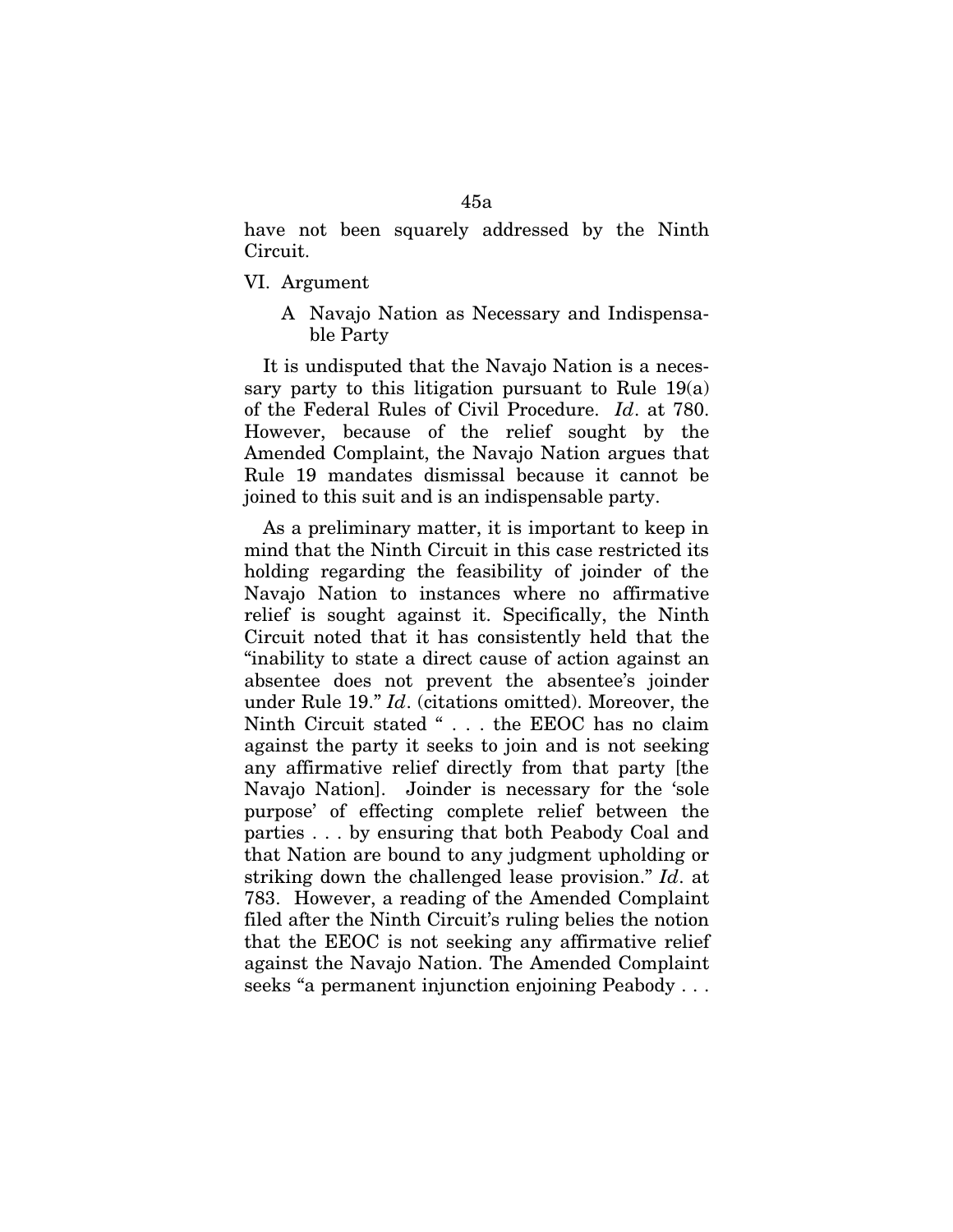and all person in active concert or participation with it, from engaging in discrimination on the basis of national origin." (Amended Complaint, Prayer for Relief ¶ A). While the Navajo Nation is not expressly named as a party to be enjoined from engaging in discrimination in violation of Title VII principles, there can be no doubt that the Navajo Nation falls within the scope of affirmative relief sought by the EEOC. It has been well established since the beginning of this litigation that the Navajo Nation and Peabody Coal entered into the lease agreements, the 8580 and 9910, that are at the heart of this litigation. Should the EEOC prevail in this suit and obtain the broad relief sought, the Navajo Nation would then be enjoined from implementing and requiring such lease provisions in the future as it would already be subject to injunctive relief from this Court based upon the determination that such provisions are contrary to Title VII. As such, there can be little doubt that the EEOC seeks affirmative relief not only against Peabody Coal but the Navajo Nation as well.

The significance of such affirmative relief is that it precludes the Navajo Nation from being joined in this suit. While it is well established that the Navajo Nation is not protected by sovereign immunity from suit by the EEOC, it is also clear that "an Indian tribe is specifically exempt from the definition of 'employer,' and thus Title VII does not apply to Indian tribes when they act as employers." *Id*. at 781 (citing 42 U.S.C.  $\S$  2000e(b)). As such, the EEOC's requested relief against the Navajo Nation based upon violations of Title VII cannot stand. Therefore, in taking the Amended Complaint at face value, the Navajo Nation cannot be joined to this suit based upon the affirmative relief sought by the EEOC.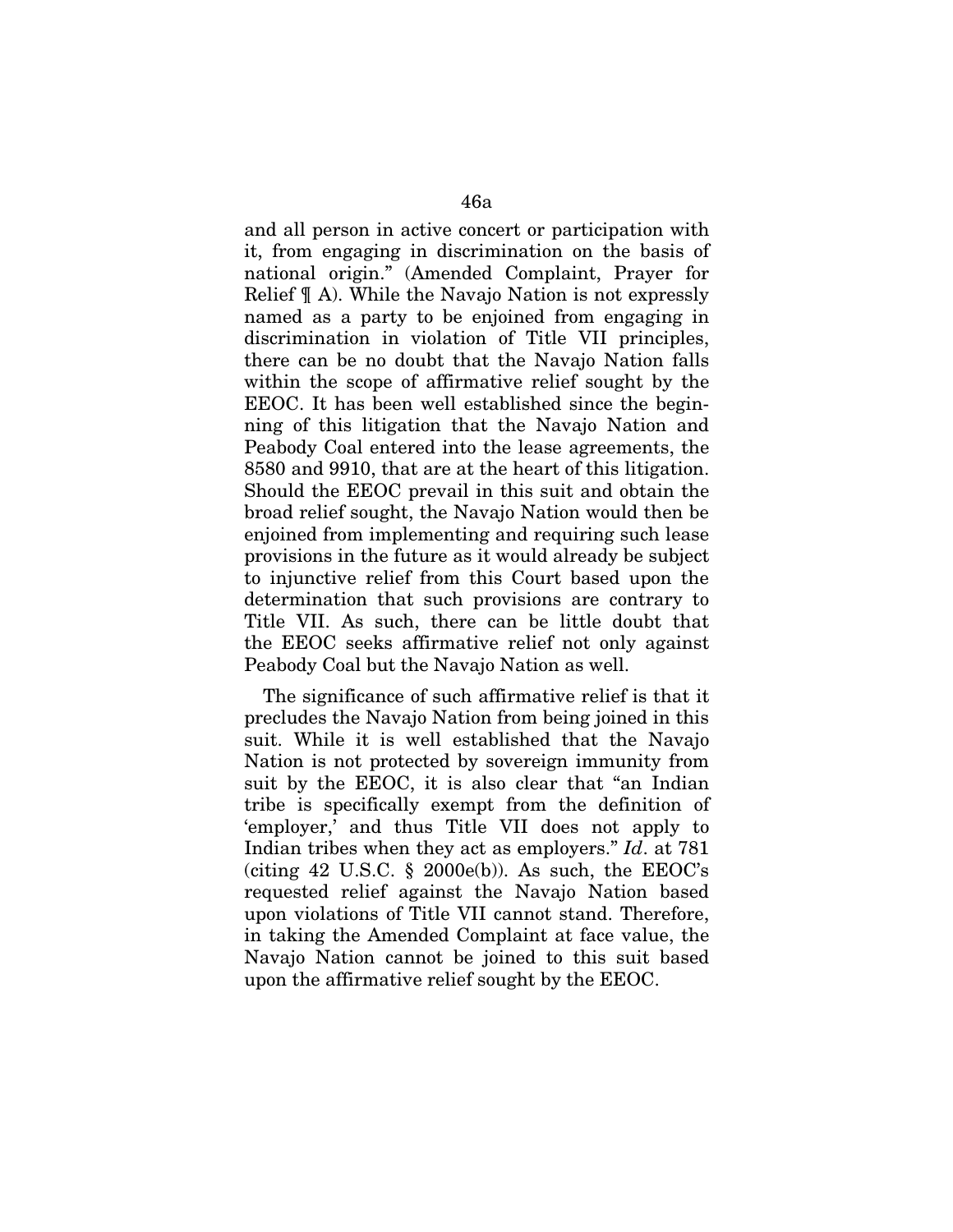With the determination that the Navajo Nation is a necessary party that cannot be joined based upon the affirmative relief sought against it, this Court is left with the determination of whether the Navajo Nation is an indispensable party to this litigation pursuant to Rule 19(b) Fed.R.Civ.P. (citations omitted). "A party is indispensable if in 'equity and good conscience,' the court should not allow the action to proceed in its absence." *Dawavendewa v. Salt River Project Agr. Imp. and Power Dist*, 276 F.3d 1150, 1161 (9th Cir. 2002) (*Dawavendewa II*). To make this determination, courts balance four factors: (1) the prejudice to any party or the absent party; (2) whether relief can be shaped to lessen prejudice; (3) whether an adequate remedy, even if not complete, can be awarded without the absent party; and (4) whether there exists an alternative forum. *Id.* This Court originally determined that in balancing these four factors that the Navajo Nation is an indispensable party. *EEOC v. Peabody Coal Co*., 214 F.R.D. 549, 559-60 (D.Ariz. 2002), *rev'd on other grounds*, *Peabody W. Coal*, 400 F.3d 744. The Court makes the same determination again based upon the affirmative relief sought against the Navajo Nation in this suit. As to the first factor, in the absence of the Navajo Nation, the Navajo Nation would be prejudiced from protecting its interest with respect to the viability of the lease provisions at issue and the affirmative relief sought against it. Second, the relief could not be shaped to lessen any prejudice against the Navajo Nation in its absence. In the event that the EEOC were to succeed in its suit against Peabody Coal, such relief would clearly come at the expense of the Navajo Nation. Third, this line of reasoning also rebuts the possibility of an adequate remedy in the Navajo Nation's absence. The EEOC's broadly requested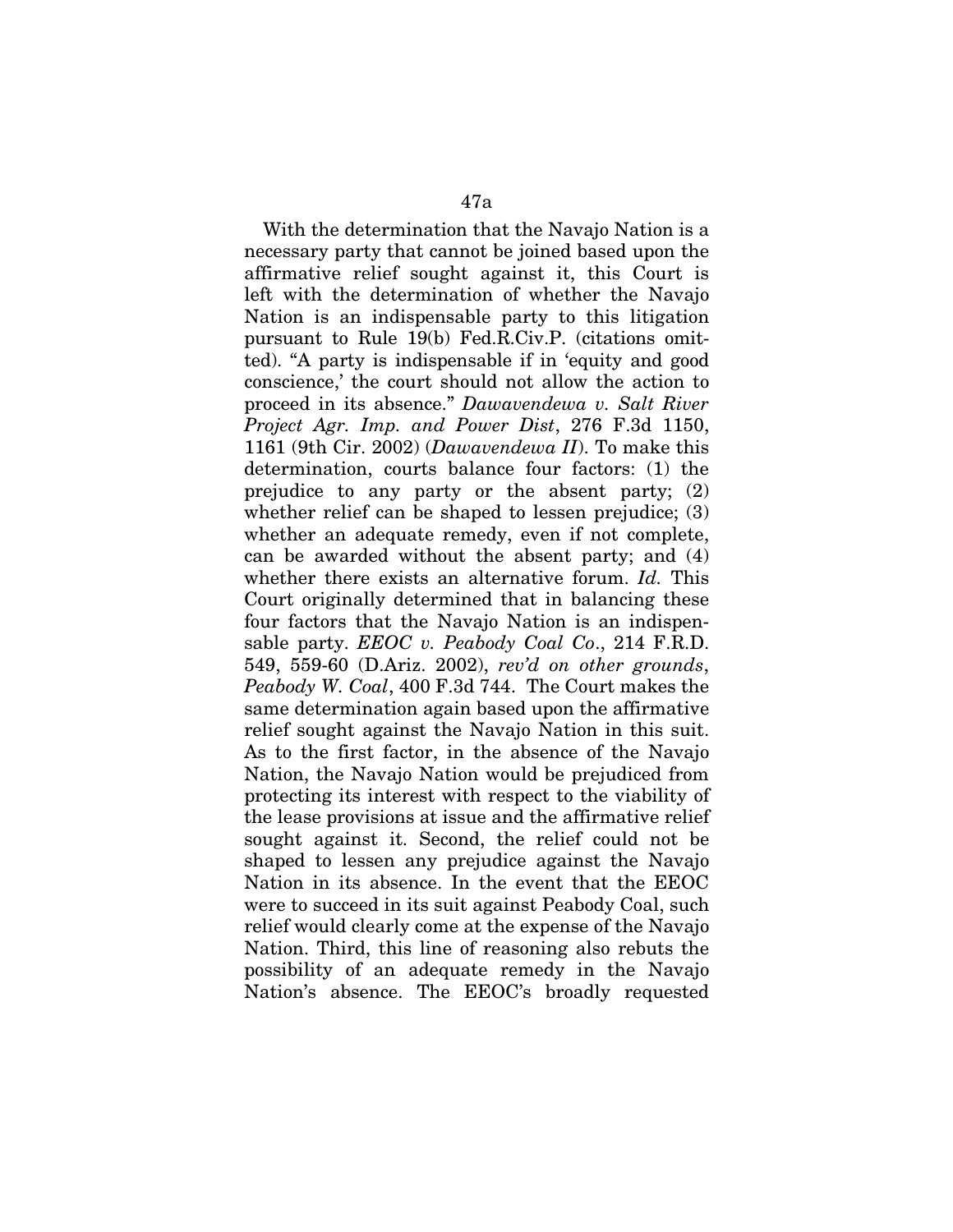relief eliminates the possibility of such a remedy as it seeks to enjoin Peabody Coal as well as the Navajo Nation from complying with the Navajo preference provisions at issue. With the Navajo Nation's absence, there is no way to shape such relief. Lastly, as noted in this Court's original decision, the only factor that does not favor dismissal is that there remains no alternative forum for the EEOC to proceed should this case be dismissed. *Peabody Coal*, 214 F.R.D. at 560. However, again, while recognizing the effects of such a dismissal, this Court finds that in balancing these four factors, that dismissal is appropriate.

B. Rules Enabling Act and Title VII Requirements

In addition to the consequences resulting from the affirmative relief sought against the Navajo Nation with respect to Rule 19, this affirmative relief also raises further issue with respect to the viability of the EEOC's suit against Peabody Coal and the Navajo Nation.

(1) Rules Enabling Act

The Rule Enabling Act of 28 U.S.C. § 2072(a) provides that the Supreme Court "shall have the power to prescribe general rules of practice and procedure . . . for cases in the United States district courts." In addition § 2072(b) relates "such rules shall not abridge, enlarge or modify any substantive right . . ." Here, based upon the relief sought by the EEOC and the impact created by a favorable ruling for the EEOC it is apparent to this Court that the EEOC's requested relief is inconsistent with its substantive rights.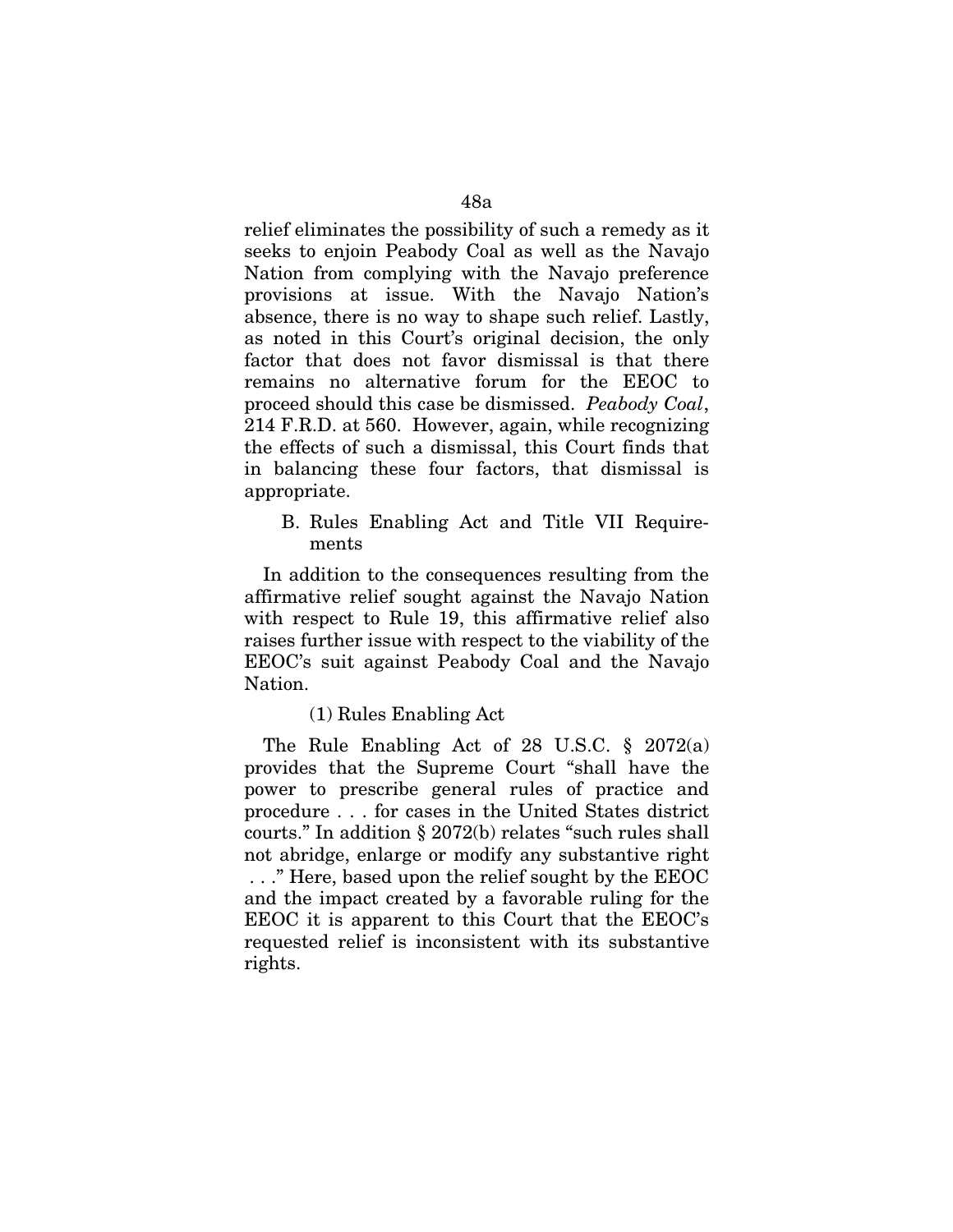It is undisputed that the EEOC can assert no cause of action against the Navajo Nation. *Peabody W. Coal*, 400 F.3d at 781 (citing 42 U.S.C. § 2000e(b)). However, a plain reading of the Amended Complaint indicates that despite the inability to seek relief from the Navajo Nation, the EEOC seeks to enjoin the Navajo Nation from complying and enforcing the Navajo employment preference provisions at issue. This relief is inconsistent with the EEOC's substantive rights under Title VII and furthermore, is inconsistent with the Ninth Circuit's holding in this case. The Ninth Circuit in this case when addressing the argument set forth by Peabody Coal regarding the impact of the Rules Enabling Act held in pertinent part:

Because the EEOC is not seeking to hold the Navajo Nation liable under Title VII, we reject Peabody's argument that our reading or Rule 19 conflicts with the Rules Enabling Act's restriction that the federal rules of civil procedure "shall not abridge, enlarge or modify any substantive right." Joinder of the Nation does not, and cannot, create any substantive rights that the EEOC may enforce against the Nation, and the EEOC does not contend otherwise.

#### *Id*. at 783.

However, now with the benefit of the Amended Complaint asserted by the EEOC, it appears to this Court that the EEOC is in fact seeking to enlarge or modify its substantive rights under Title VII against the Navajo Nation. Because such a claim and affirmative relief is inconsistent with the EEOC's substantive rights against the Navajo Nation, it is not viable.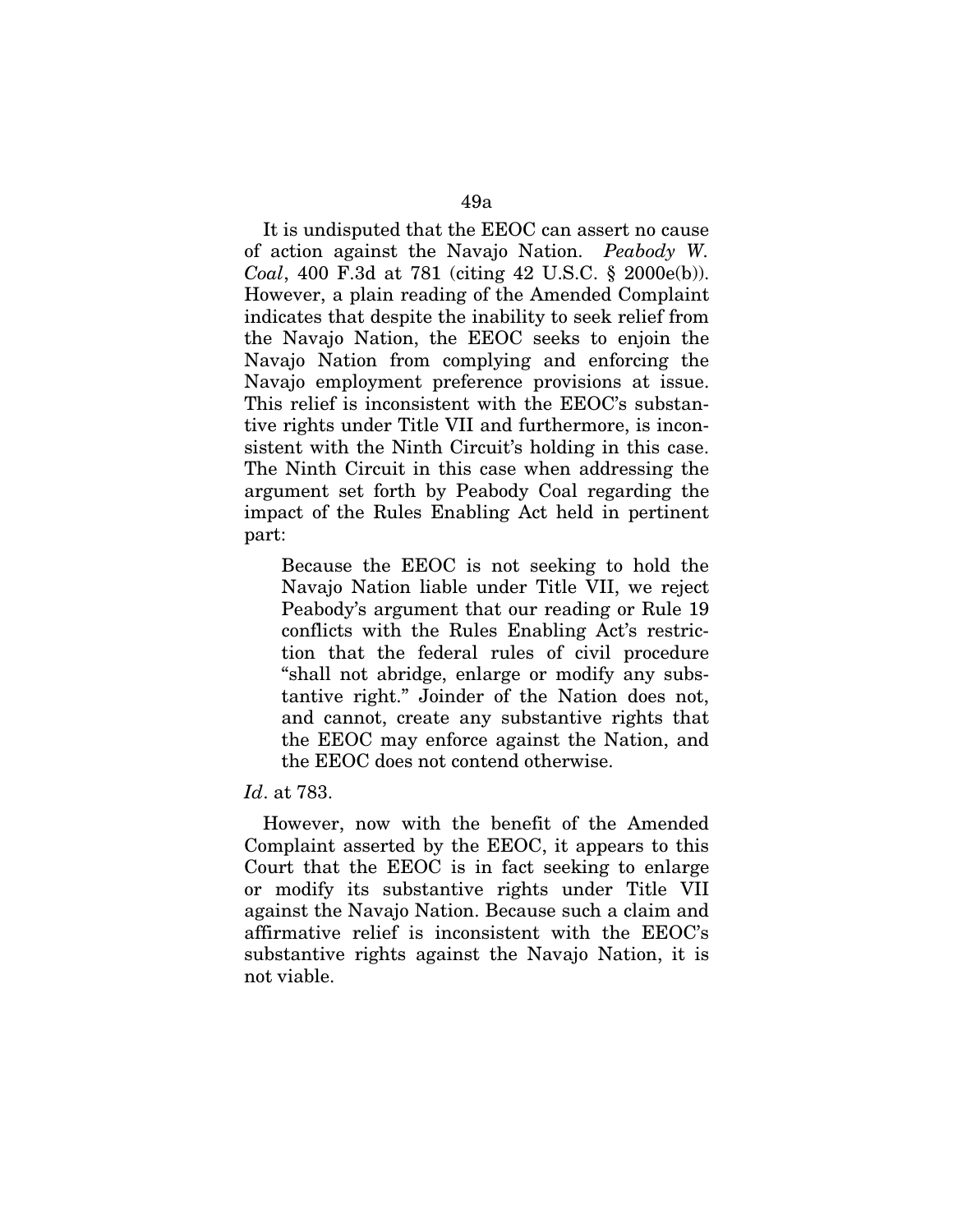#### (2) Title VII Requirements of Suit

In addition, the affirmative relief sought by the EEOC also raises considerations as to the proper methods of bringing such relief against the Navajo Nation. For instance, pursuant to 42 U.S.C. § 2000e- $5(f)(1)$ , in suits against government respondents, it is the Attorney General that is to bring suit, not the EEOC. However, here, it is the EEOC that is seeking affirmative relief against the Navajo Nation. Peabody Coal advanced a similar argument to the Ninth Circuit in this case; however, it was rejected on the basis that this requirement was not necessary as the Navajo Nation was being joined to the litigation in name only to effectuate complete relief. *Id*. at 781. However, now with the benefit of the filing of the Amended Complaint and limited discovery, it is apparent to this Court that the EEOC is not merely seeking relief against Peabody Coal, but all parties acting in concert with it, which includes the Navajo Nation. In such instances, this relief is not to be asserted by the Navajo Nation, but the Attorney General after conciliation efforts between the EEOC and the Navajo Nation, a government respondent under  $\S$  2000e-5(f)(1). As such, this analysis also favors dismissal of the Amended Complaint against the Navajo Nation and in turn against Peabody Coal as the suit cannot proceed without the joinder of the Navajo Nation.

## C. Relevance of Rehabilitation Act

The Navajo Nation argues that even if EEOC's Complaint were somehow permissible against it, the EEOC's Title VII suit fails because the conduct at issue is exempted from Title VII by the Navajo-Hopi Rehabilitation Act of 1950, 25 U.S.C. § 631-638. The Rehabilitation Act was passed in 1950 in response to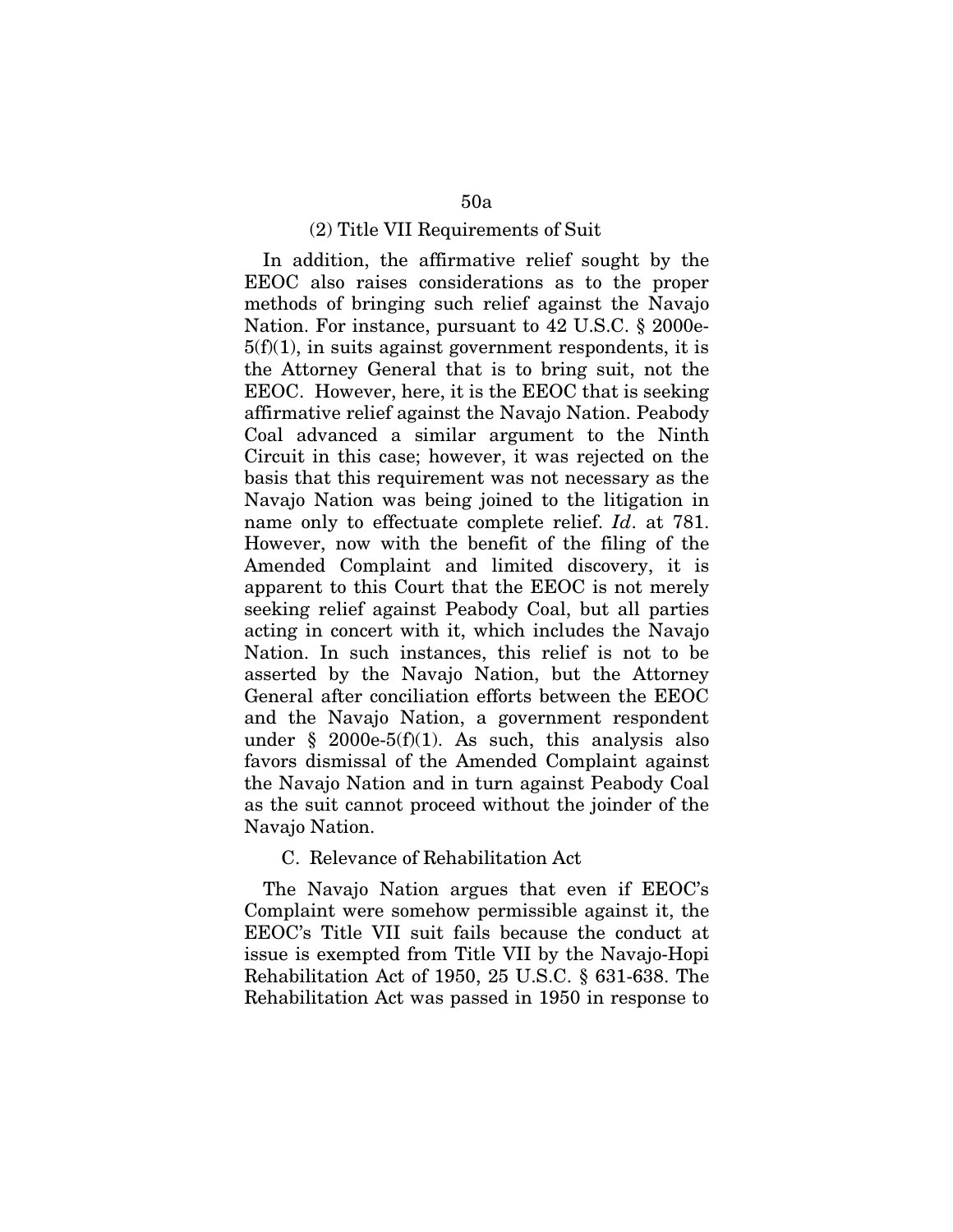the poor economic and overall living conditions on the Navajo and Hopi reservations. The Act authorizes the Secretary of the Interior to undertake and implement "a program of basic improvements for the conservation and development of the resources of the Navajo and Hopi Indians, the more productive employment of their manpower, and the supplying of means to be used in their rehabilitation, whether on or off the Navajo and Hopi Reservations." Moreover, according to the Secretary at the time of the implementation of the leases at issue, coal-leasing was one of the centerpieces under the Rehabilitation Act to assist with the means of rehabilitation. (Navajo Nation Motion, Exhibit 1, Declaration of Stewart Udall, ¶3) *see also Navajo Nation v. United States*, 68 Fed.Cl. 805, 812 (Fed Ct.Cl. 2005); *Austin v. Andrus*, 638 F.2d 113, 114 (9th Cir. 1981) (noting that Rehabilitation Act provided funds for surveys and studies of coal on Navajo and Hopi lands). In addition, the Navajo Nation notes that § 633 of the Rehabilitation Act possesses a tribal preference provision. Specifically, § 633 relates that "Navajo and Hopi Indians shall be given, whenever practicable, preference in employment on all projects undertaken pursuant to this subchapter . . ." In addition, the Rehabilitation Act has been amended twice since the enactment of Title VII in 1964; however, this tribal preference provision has yet to be modified or removed by Congress. *See* 25 U.S.C. §§ 639, 640. The Navajo Nation, with Peabody Coal joining, argues that the Rehabilitation Act's tribal preference provision can and should be read harmoniously with  $\S$  2000e-2(i) of Title VII, which possesses a general Indian Preference exemption for employers who provide preferential treatment to Indians living on or near a reservation.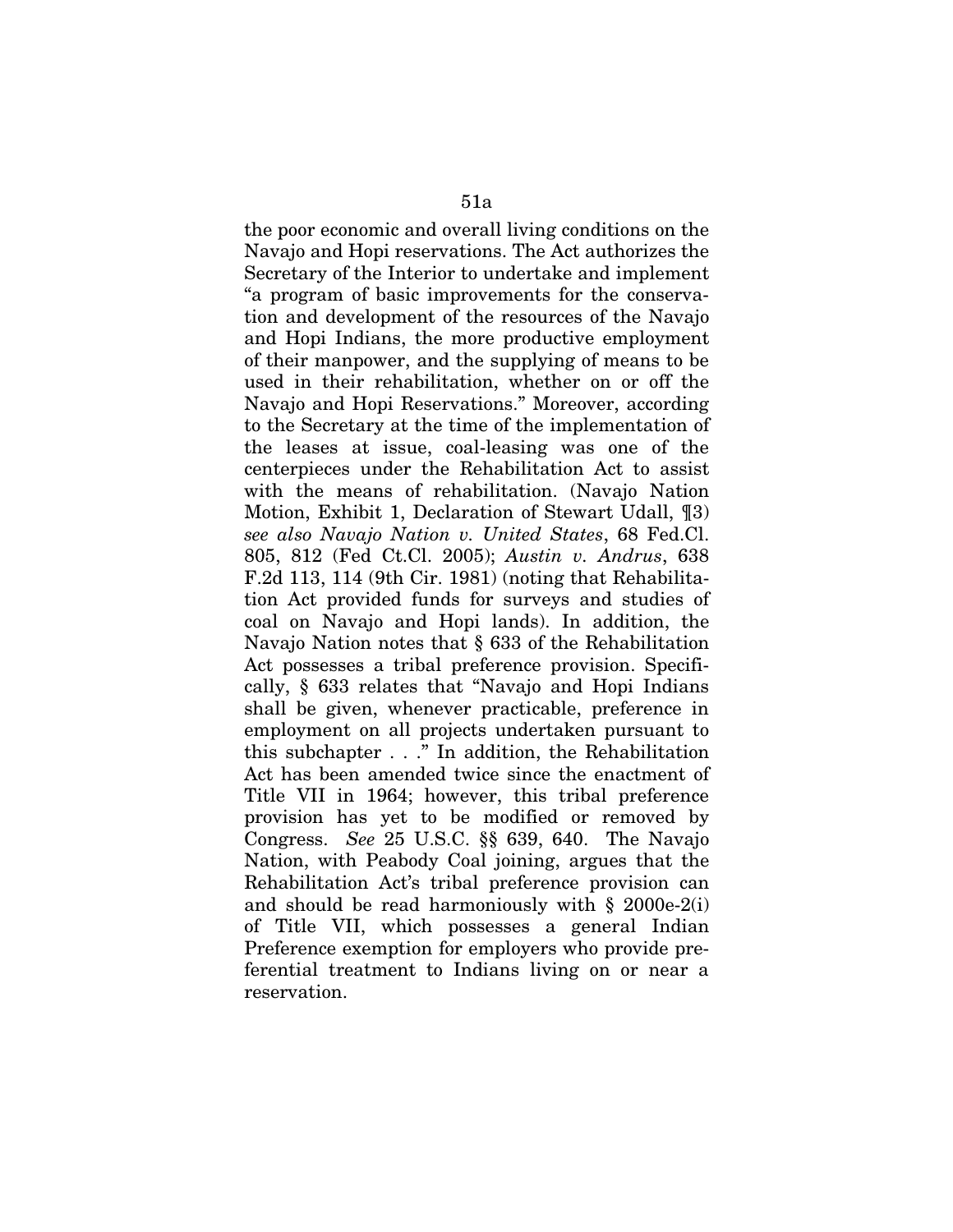In response, the EEOC sets forth two arguments. First, the EEOC contends that the Rehabilitation Act is not applicable as it does not relate to coal leases, such as the 8580 and 9910 leases. (EEOC Response, Exhibit 8). Second, the EEOC argues that Title VII is clear that tribe specific employment provision are unlawful. With respect to the EEOC's first argument that the Rehabilitation Act does not apply to the coal leases at issue, it is clear to this Court that the discovery requested by the EEOC and performed in this case simply does not support such a position. As mentioned above, Secretary Udall, provides his declaration stating that the Rehabilitation Act played a central role in the implementation of such leases. (Navajo Nation Motion, Exhibit 1 ¶3). In addition, Secretary Udall relates that the Navajo preference provisions were implemented in such leases pursuant to the terms of the Rehabilitation Act. (*Id*. ¶5). Finally, Secretary Udall's deposition testimony further supports the key role the Rehabilitation Act played in the leases and their provision. (Peabody Coal Response to Navajo Nation Motion to Dismiss, Exhibit A, pp.37-38, ll.21-4). Based upon this evidence it is apparent that the leases at issue are governed by the Rehabilitation Act.

Second, in this Court's view, the Rehabilitation Act expressly approves the type of tribal preference provision at issue in this case. Specifically, as noted above § 633 of the Rehabilitation Act "Navajo and Hopi Indians shall be given, whenever practicable, preference in employment on all projects undertaken pursuant to this subchapter . . ." The Court finds that such preference invoked in projects governed by the Rehabilitation Act, such as in this case, controls and is not inconsistent with Title VII's Indian Preferences exemption pursuant to § 2000e-2(i), which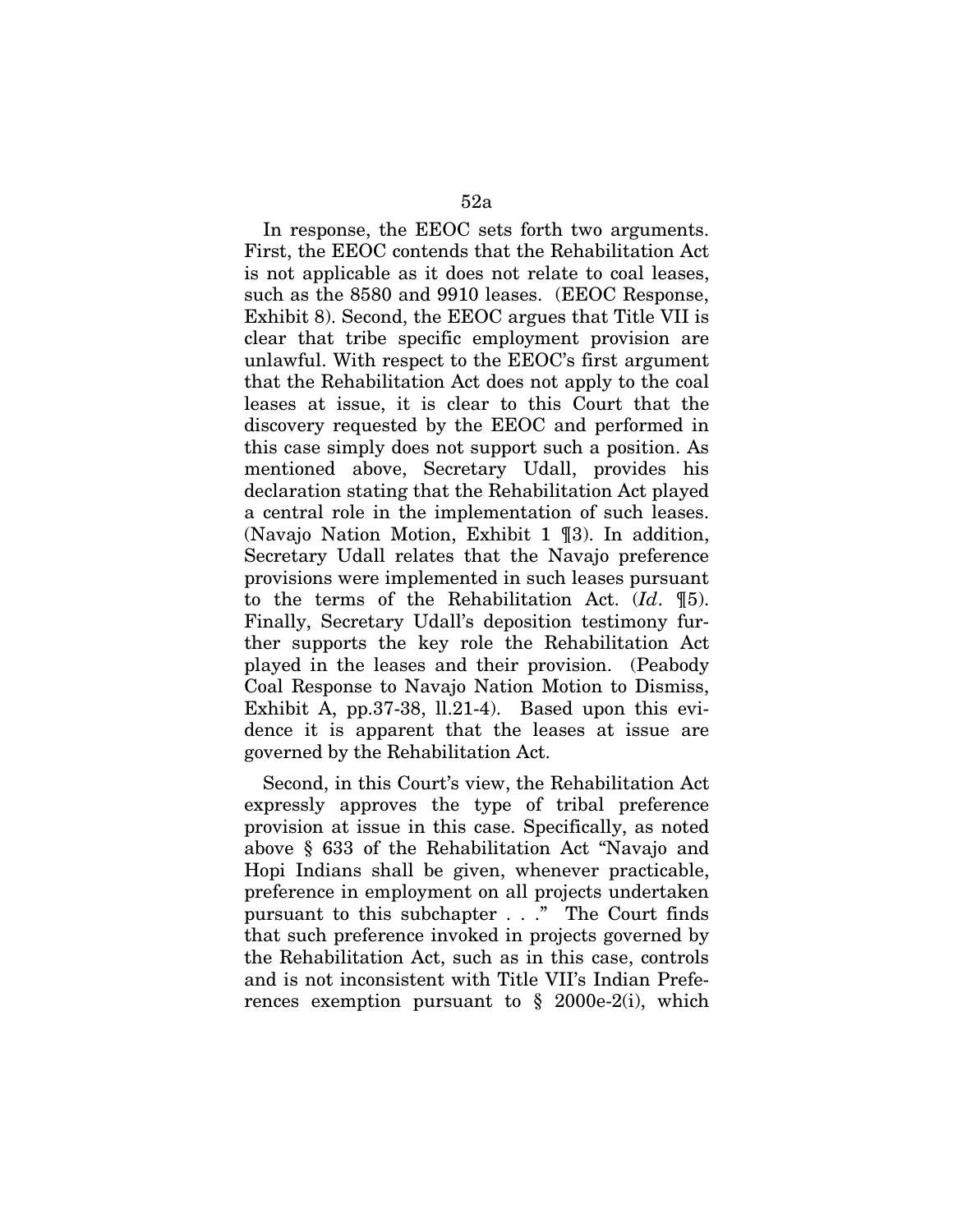applies broadly to Indians rather than specific tribes. In *Dawavendewa v. Salt River Project Agr. Imp. and Power Dist*., 154 F.3d 1117, 1123 (9th Cir. 1998) the Ninth Circuit held that Title VII's Indian Preferences exemption, § 2000e-2(i), provides against any preference given to one specific Indian tribe over another. The Ninth Circuit in *Dawavendewa I* rejected the district court's reliance on the Indian Self-Determination and Education Assistance Act (ISDA) as authorizing the specific tribal employment preference given by the employer in that case, the Salt River Project. *Id*. at 1122-23. The ISDA, which was implemented to allow tribes to contract with with the Department of Interior and Health and Human Services to administer certain programs themselves, also possessed a provision stating that "tribal employment or contact preference law adopted by such tribe will govern." *Id*. at 1122. The Ninth Circuit rejected the argument that this provision, implemented as an amendment in 1994, provided support that the Indian Preferences exemption of Title VII allowed for specific tribal employment preference. Notably, the Ninth Circuit stated that there was no contention that the employer, SRP, was acting pursuant to a self-determination contract subject to the ISDA. *Id*. at 1123. The situation in this case is quite different. Here, the employer Peabody Coal engaged in lease agreements with the Navajo Nation that are governed and implemented pursuant to the Rehabilitation Act, which has provided for specific tribal preference since 1950. In addition, the Rehabilitation Act has been amended twice since the enactment of Title VII in 1964, each time silent as to any modification or repeal of such specific tribal employment preference provisions in § 633. In this Court's view, the Rehabilitation Act tribal preference

53a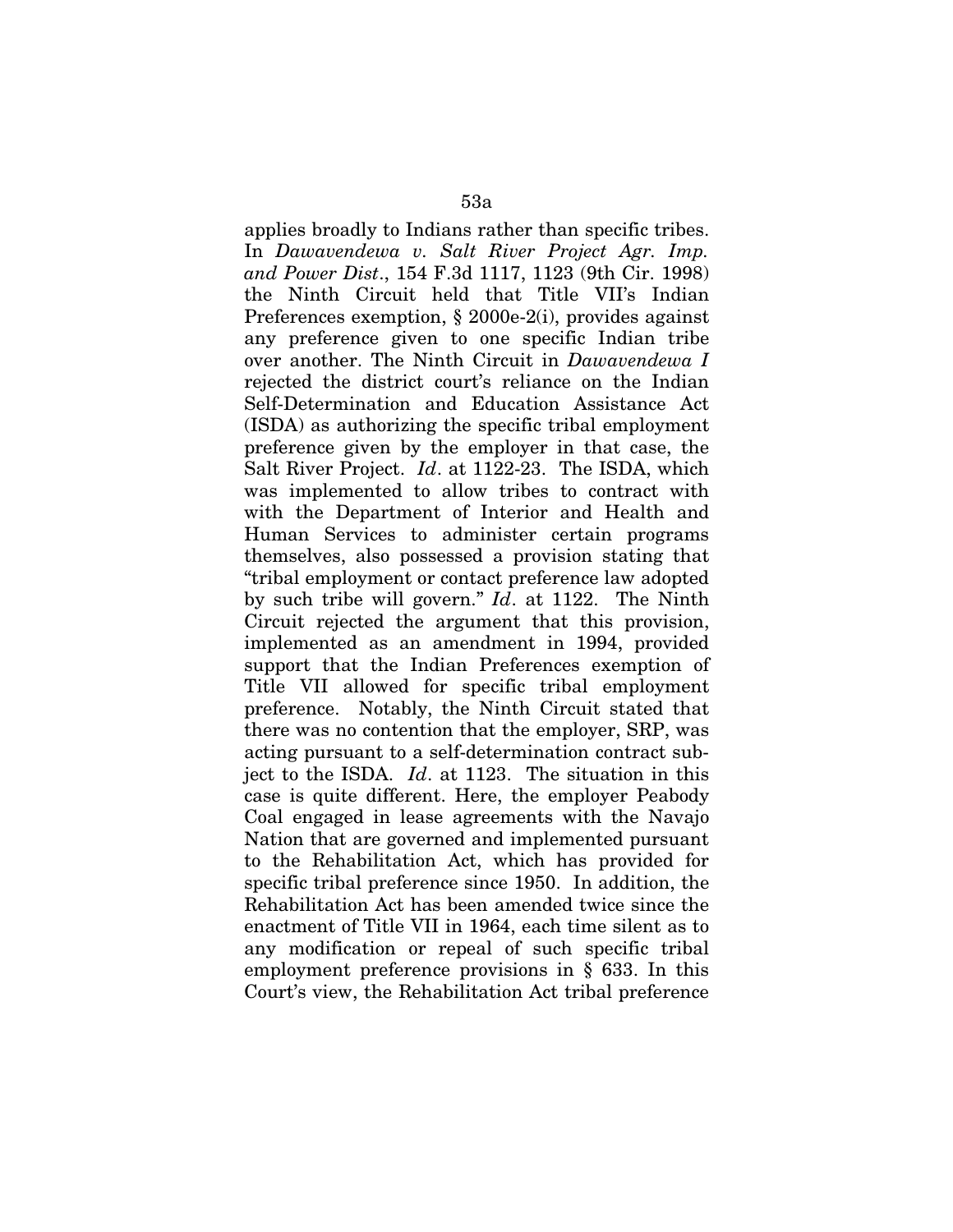provision can and should be read harmoniously with Title VII's Indian Preferences exemption. Specifically, the Rehabilitation Act applies only in limited circumstances and addresses specific tribal employment preference whereas Title VII's Indian Preferences exemption applies broadly to all other such provisions that are implemented outside the scope of the Rehabilitation Act. As such, the two can be read together. *See Morton v. Mancari*, 417 U.S. 535, 550, 94 S.Ct. 2474 (1974) (stating that repeal by implication is only appropriate where statutes are irreconcilable and that where there is no clear intention otherwise, specific statute will not be controlled or nullified by general one). Thus, this Court finds that the Rehabilitation Act and Title VII can be read together harmoniously. Because the lease agreements are governed by the Rehabilitation Act and authorize the Navajo employment preference provisions that are at issue, the EEOC's suit fails to state a claim.

D. Secretary of Interior as Necessary and Indispensable Party

Finally, in the alternative, this Court finds that even if the EEOC's suit does not seek any affirmative relief against the Navajo Nation and is not contrary to the specific provisions of the Rehabilitation Act, the EEOC's suit fails because the Secretary of Interior ("Secretary" or "SOI") is a necessary party that cannot be joined to this litigation and is indispensable to this litigation. Both the Navajo Nation and Peabody Coal have set forth persuasive argument that because the SOI was also involved in the drafting and implementation of the leases as well as still plays an integral role in these leases that the SOI is a necessary and indispensable party to this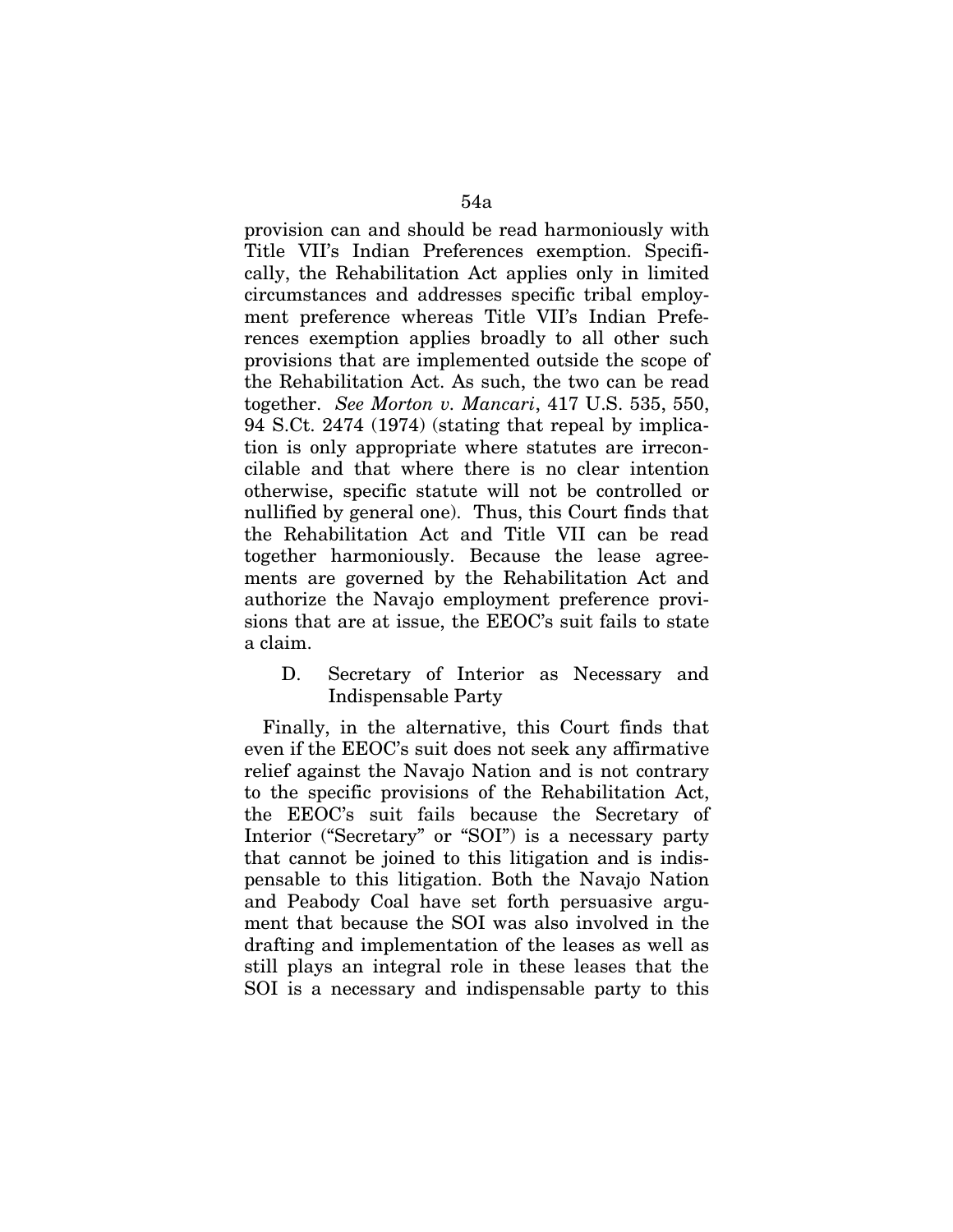litigation. In addition, the SOI cannot be joined to this lawsuit as the SOI is immune from suit, absent consent.

As referenced above, Rule 19 of the Federal Rules of Civil Procedure requires that a court determine (1) whether an absent party is necessary to this action; and then (2) if the party is necessary but cannot be joined, whether the party is indispensable such that in "equity and good conscience" the suit should be dismissed. *Confederated Tribes v. Lujan*, 928 F.2d 1496, 1498 (9th Cir. 1991). This two prong test is actually made up three successive factors: first, the court must determine if the absent party is necessary; second, the court must determine whether joinder is feasible; and third, if joinder is not feasible, the court must determine if the party is an indispensable party. *Peabody W. Coal*, 400 F.3d at 779 (citing *United States v. Bowen*, 172 F.3d 682, 688 (9th Cir. 1999).

> (1) Secretary of Interior: Necessary Party Analysis

Rule 19(a) provides in pertinent part:

A person who is subject to service of process and whose joinder will not deprive the court of jurisdiction over the subject matter of the action shall be joined as a party in the action if  $(1)$  in the person's absence complete relief cannot be accorded among those already existing parties, or (2) the person claims an interest relating to the subject of the action and is so situated that the disposition of the action in the person's absence may (i) as a practical matter impair or impede the person's ability to protect that interest or (ii) leave any of the persons already parties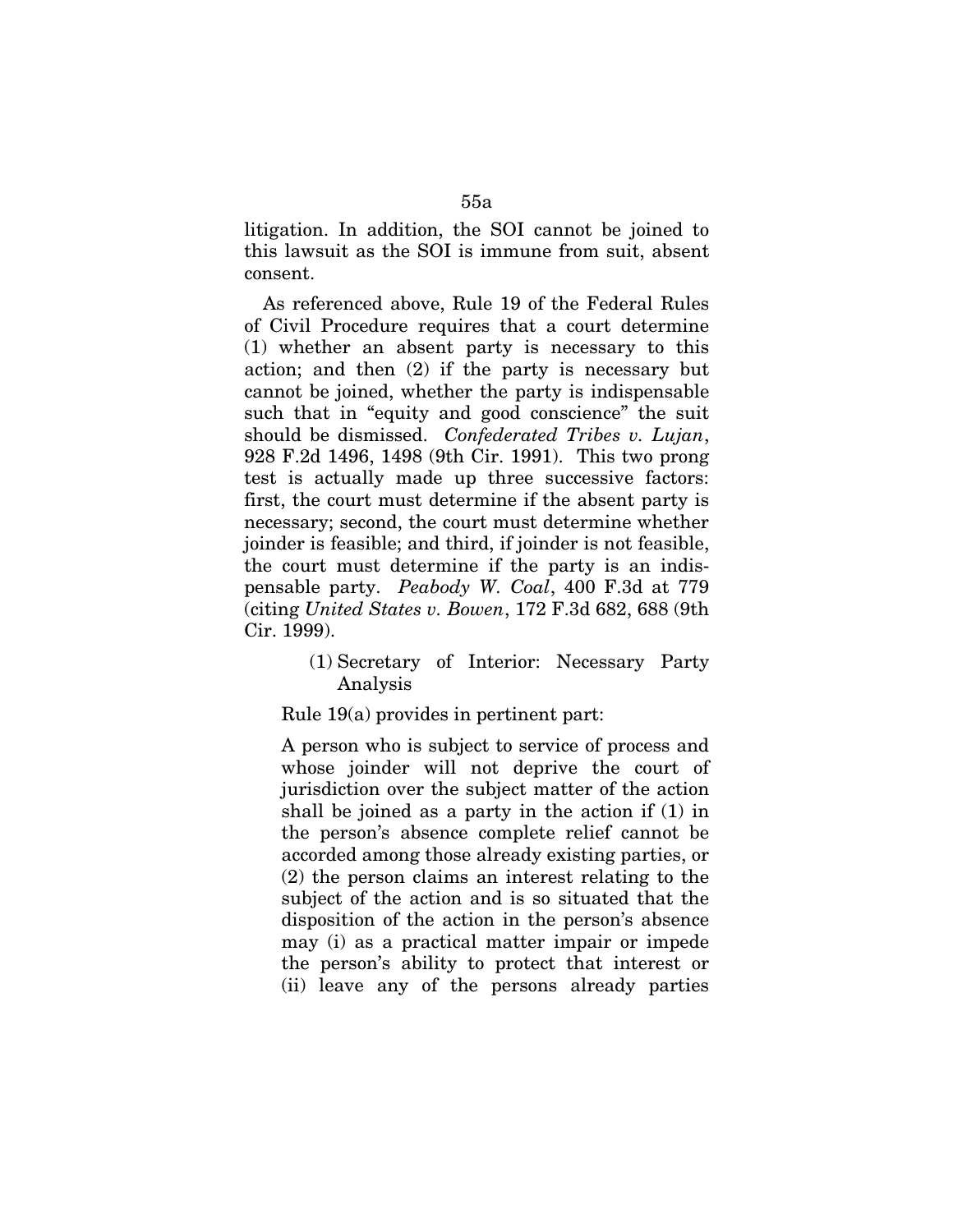subject to a substantial risk of incurring double, multiple, or otherwise inconsistent obligations by reason of the claimed interest.

## (a) Complete Relief Cannot be Accorded in the Secretary's Absence

The first prong of the necessary party analysis deals with whether complete relief can be made in the SOI's absence. The Navajo Nation and Peabody Coal argue that complete relief cannot be afforded in this suit without the Secretary's presence in this suit. These parties again cite the Secretary's involvement in the implementation of the leases at issue and authority to cancel such leases in the event of noncompliance. In response to the Secretary's role in the implementation of the leases as well the Navajo preference provisions, the EEOC contends that complete relief can be accorded among the existing parties without the Secretary's involvement. The EEOC cites the Ninth Circuit's holding in this case to exemplify that no affirmative relief has been asserted against the Navajo Nation. Rather, the "[j]oinder of the Navajo Nation only renders the final judgment of this Court binding on the Nation under the doctrine of res judicata. . . . Should the EEOC prevail, complete relief will be accorded to the parties by the award of monetary, declaratory and injunctive relief from Peabody, and the res judicata effect of the decision on the Navajo Nation." (EEOC Response, p. 21). Thus, the EEOC contends that complete relief can be accorded among the existing parties because the EEOC does not seek any relief beyond that stated above.

Notwithstanding that the Court disagrees with the EEOC regarding the lack of any affirmative relief asserted against the Navajo Nation, the EEOC's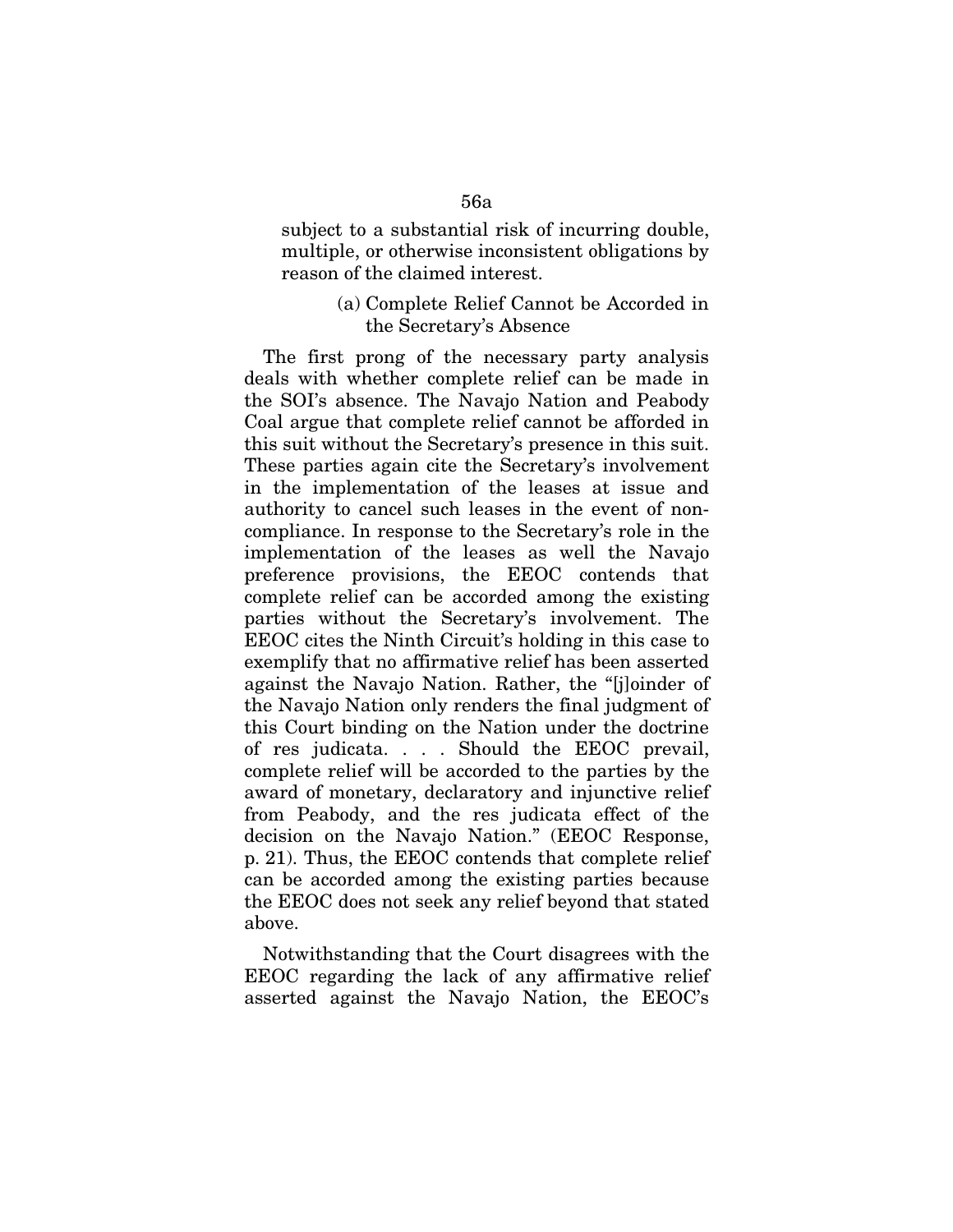argument ignores the current posture of this litigation. The EEOC has asserted direct claims of relief against Peabody Coal, and at the very least joined the Navajo Nation. Even if Peabody Coal is the only defendant in this litigation facing affirmative relief, Peabody Coal is certainly permitted to raise any defenses or counterclaims or cross-claims that are applicable in this litigation. Notably, because of the Secretary's involvement in the formation and implementation of these leases, it is not unreasonable, given the circumstances, that Peabody Coal could assert a cross-claim against the SOI were the Secretary a party to this litigation. For example, based upon the record presented, the SOI required and even drafted the leases with the Navajo employment preference provisions as a requirement of the leases.

As noted by Peabody Coal, a similar situation was presented in *Monterey Mechanical Co. v. Wilson*, 125 F.3d 702 (9th Cir. 1997). In Monterey, a contractor brought suit against trustees of California State University seeking declaratory, injunctive and monetary relief on the basis that the state statute that required him to discriminate on the basis of race when hiring subcontractors violated the Equal Protection Clause. *Id*. at 705. The district court denied his request for preliminary injunction and plaintiff appealed. On appeal, the Ninth Circuit held that the plaintiff did possess the requisite standing to assert a claim against the government even though plaintiff was not being directly discriminated against, but rather was the individual that was required to discriminate based upon race when retaining subcontractors. In finding that the plaintiff possessed the requisite standing to sue, the Ninth Circuit stated "[a] 'law compelling persons to discriminate against other persons because of race' is a palpable violation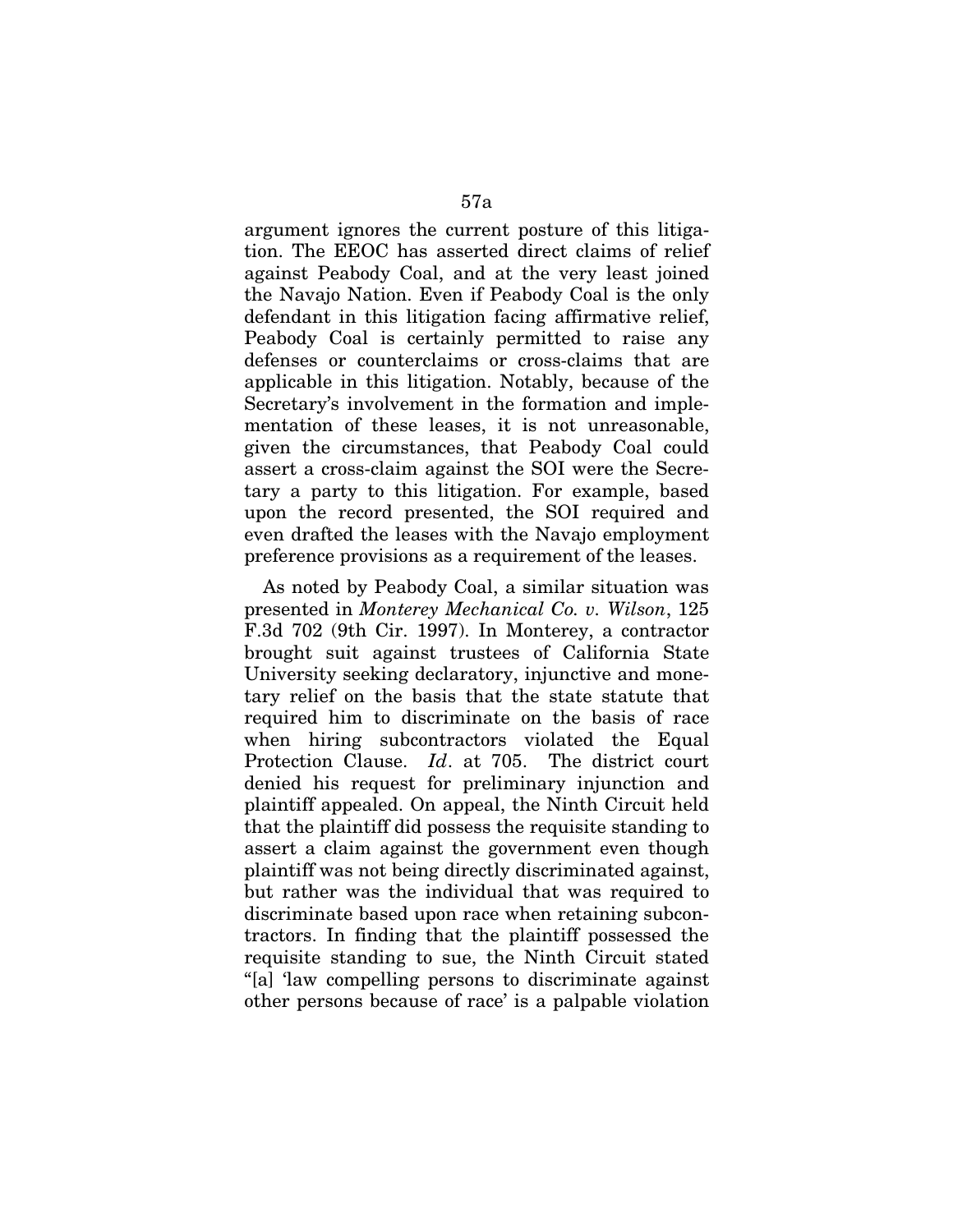of the Fourteenth Amendment regardless of whether the persons required to discriminate would have acted the same way regardless of the law. The contractor required to discriminate also suffers injury in fact because the statute exposes him to liability for discrimination." *Id*. at 707-08.

A similar situation is presented here. If the SOI were a party to this litigation, it is feasible that Peabody Coal would assert a cross-claim against the SOI based upon the fact that the Secretary is the person that required the Navajo Nation and Peabody Coal implement such provisions. Should the EEOC succeed in this suit, Peabody Coal would be forced to incur monetary and injunctive relief based upon the government's requirement that Peabody Coal only give preference to Navajo Indians for employment on the reservation. Thus, in the absence of the Secretary, complete relief cannot be accorded among the parties because of the inability of Peabody Coal to assert any claim against the SOI.

## (b) The Secretary Claims an Interest Relating to the Subject of this Action

The second mutually exclusive prong of the necessary party analysis, deals with whether the absent party claims an interest in the pending suit. The EEOC contends that the SOI has no interest in this litigation. However, as demonstrated by the Secretary's involvement in the drafting and implementation of these leases, it is clear that the Secretary at the very least claims an interest in this litigation. Not only did the Secretary play an active role in approving the leases and requiring specific Navajo employment preference provisions, it appears that the SOI still is an integral part of the leases as the SOI retains the authority to terminate the lease in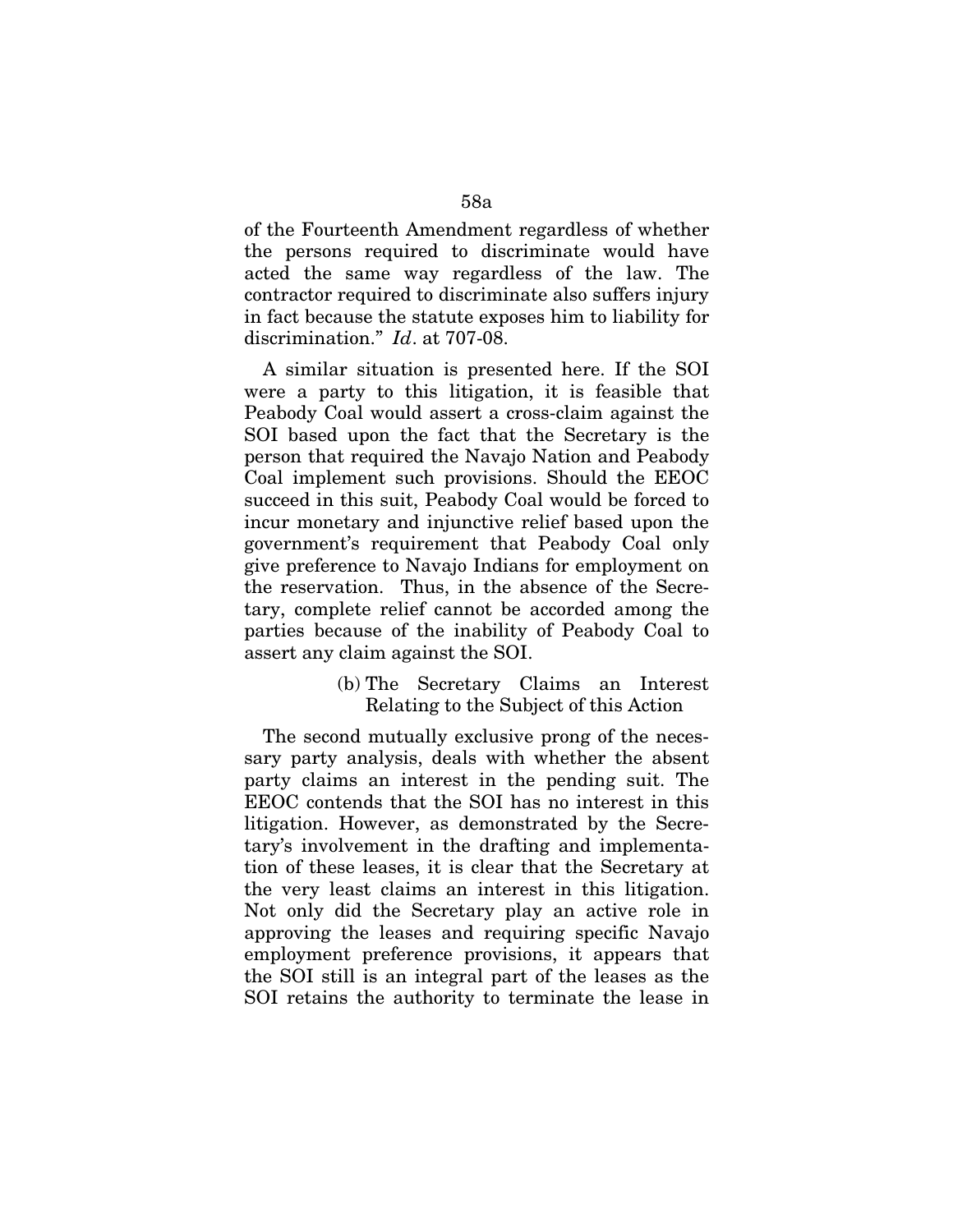the even of non-compliance. (Peabody Coal Response, Exhibits B and C) *See also Yavapai-Prescott Indian Tribe v. Watt*, 707 F.2d 1072, 74 (9th Cir. 1983) (noting that Secretary possess the authority to terminate lease between commercial entity and Indian tribe).

For instance, as noted in *Dawavendewa II*, 276 F.3d at 1156, "[n]o procedural principle is more deeply imbedded in the common law than that, in an action to set aside a lease or contract, all parties who may be affected by the determination of the action are indispensable. (quoting *Lomayaktewa v. Hathaway*, 520 F.2d 1324, 1325 (9th Cir 1975). Specifically, in *Dawavendewa II*, the Ninth Circuit found the Navajo Nation to possess an interest in the suit because of its status as a contracting party to the lease agreements at issue and the possibility that an adverse ruling would threaten its contractual interests. The same is true here with respect to the SOI. While the Amended Complaint does not specifically seek to set aside or cancel the lease provisions at issue; the effect of a favorable ruling in support of the EEOC undoubtedly implicates such a possibility given that Peabody Coal could be bound by a judgement that is inconsistent with the Navajo preference provisions in the 8580 and 9910 leases. In the event Peabody Coal fails to comply with the Navajo employment preference provisions, the SOI would be faced with a decision as to whether to take any action by terminating the leases. The EEOC argues that cancellation of the leases is not a realistic possibility given the revenue generated for the Navajo Nation based leases with such provisions. However, the EEOC's argument is speculative and it cannot be disputed that a favorable result for the EEOC undoubtedly impacts the lease provisions at issue given that the provisions expressly require preferen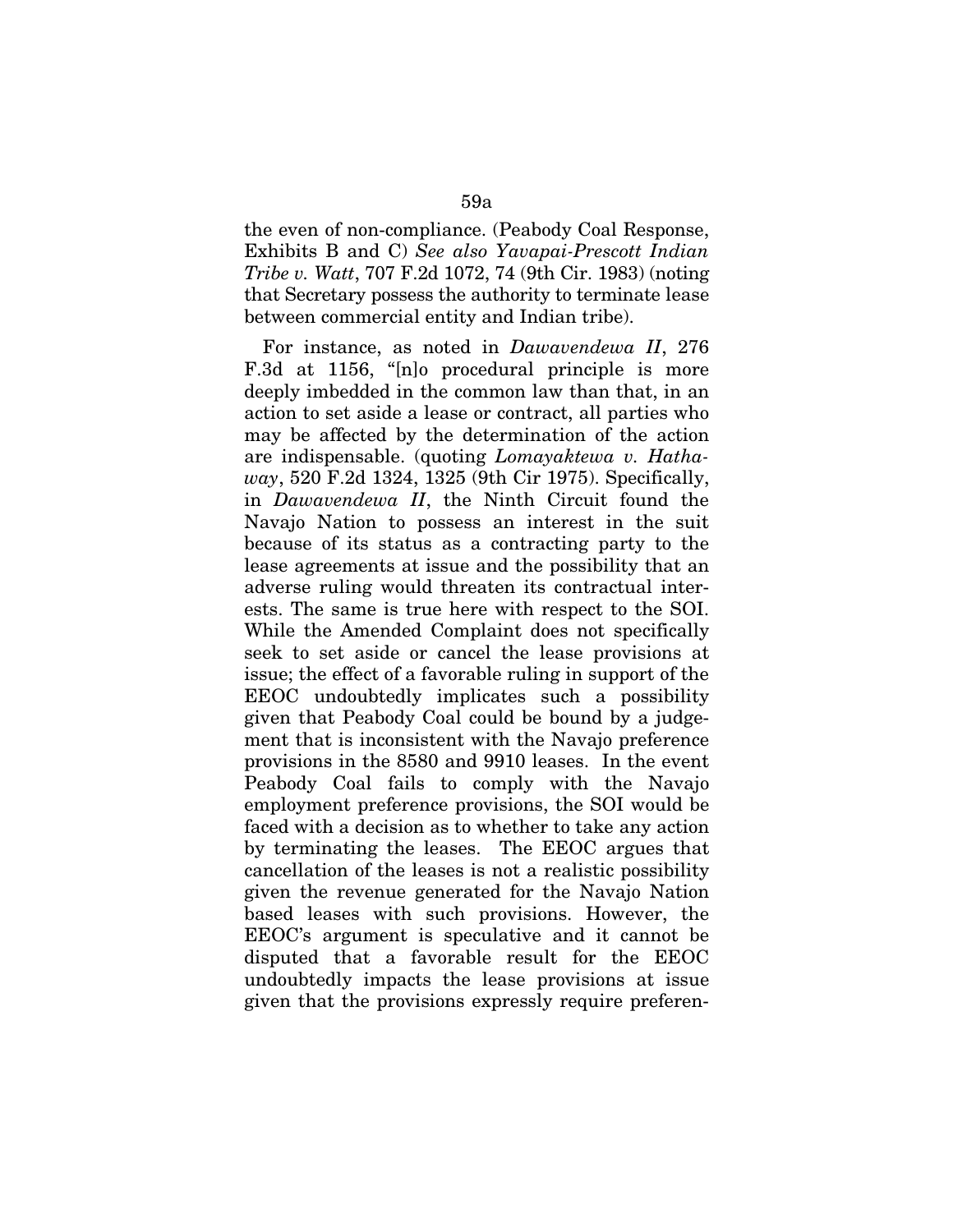tial hiring treatment to Navajo Native Americans. The mere fact that the question is posed as to what the SOI will do in the event of non-compliance by Peabody Coal demonstrates that the Secretary claims an interest in this litigation. The EEOC, by arguing that Secretary will not act to cancel the leases containing the Navajo preference provisions, is in effect taking on the role of the SOI.

> (i) Disposition of this Action in the SOI's Absence Would Impede or Impair the Secretary's Ability to Protect that Interest

The EEOC contends that if the Court were to determine that the SOI possesses an interest in this litigation, in any event, the SOI's absence from this suit does not impair or impede the Secretary's interest. Specifically, the EEOC argues that this lawsuit does not seek affirmative relief against the Navajo Nation, but rather binds the Navajo Nation to this suit as well as bars it from any future challenge to enforce the Navajo employment preference provisions at issue. (EEOC Response, p. 25). Thus, the EEOC argues that this litigation cannot prevent the Secretary from continuing to approve tribal preference provisions in future leases. However, again this argument ignores the impact of a favorable result for the EEOC in this litigation. Undoubtedly, such a judgment would impact these and other related Navajo preference provisions between the Secretary, Navajo Nation and private non-Navajo businesses governed by or seeking lease agreements. Moreover, no other party can represent the Secretary's interest in this suit. As such, the Secretary's absence would impair or impede the Secretary's ability to protect this interest.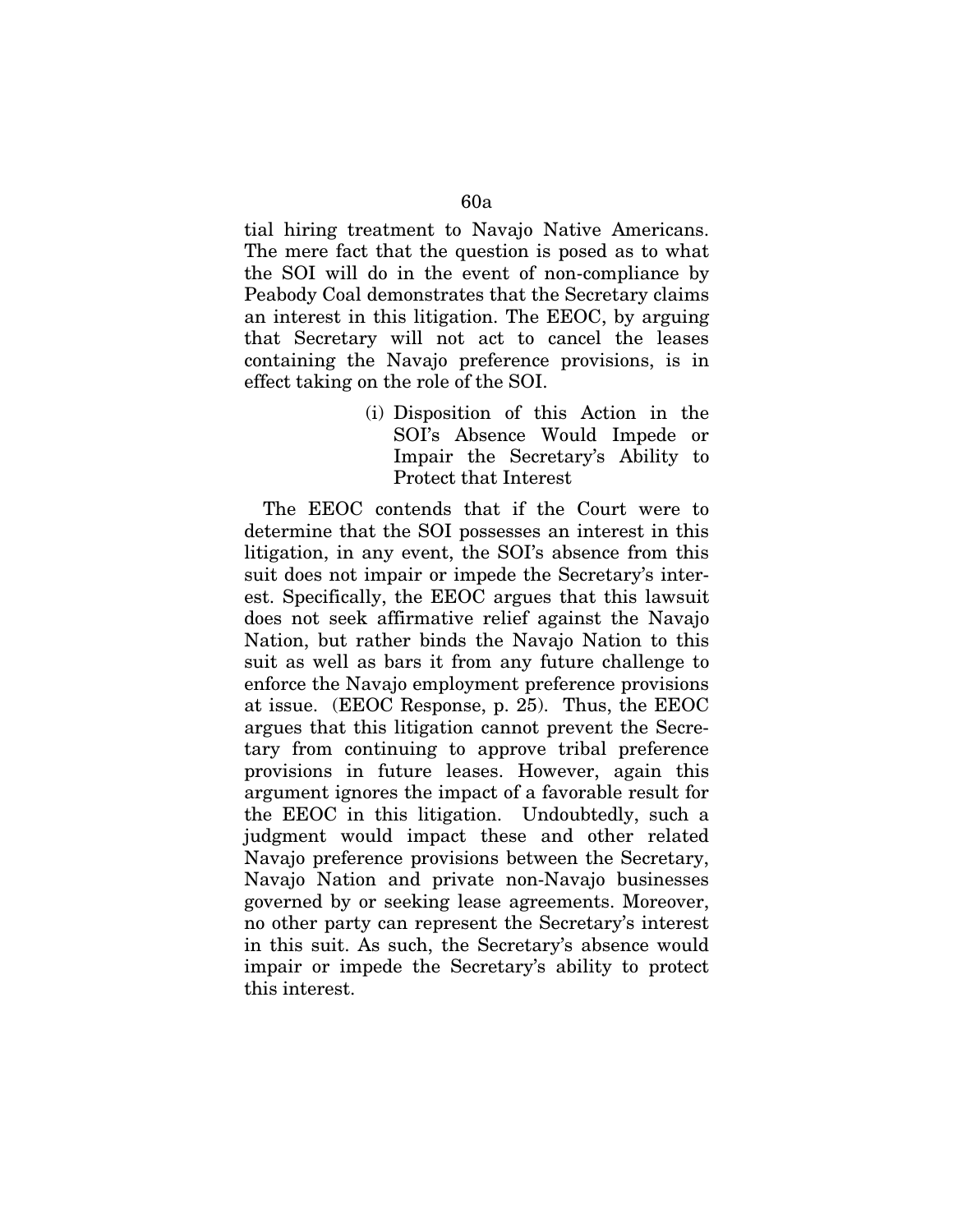(ii) Non-Joinder of the SOI Creates a Substantial Risk of Multiple, Inconsistent Obligation to Existing Parties

Moreover, the EEOC contends that even if this Court were to find that the SOI has an interest in this suit, there is nothing to suggest that any of the existing parties would be subject to a substantial risk of multiple or inconsistent obligations in the Secretary's absence. As mentioned above, the EEOC contends there is no risk that the Secretary would cancel or modify the lease agreements to the detriment of Peabody Coal. In other words, the EEOC contends that even if Peabody Coal and the Navajo Nation were bound by a favorable judgment in support of the EEOC, such a judgment would not create a substantial risk of inconsistent obligations to Peabody Coal even though Peabody Coal would be bound by a monetary and injunctive judgment against it as well as face lease termination by the SOI.

As noted above, the EEOC's argument is speculative, substitutes the EEOC's judgment for that of the Secretary's and does not provide persuasive evidence of the absence of the risk of inconsistent obligations. Rather, the opposite is true. The Ninth Circuit in this case noted this exact dilemma, but did so in relation to the Navajo Nation, the other party to the lease agreement. *Peabody W. Coal*. 400 F.3d at 780. Now, even though the Navajo Nation is joined to this lawsuit the same problem is created by the absence of the Secretary should the EEOC prevail: "comply with the injunction prohibiting the hiring preference policy or comply with the lease requiring it." *Id*. The Secretary's authority includes the authority to termi-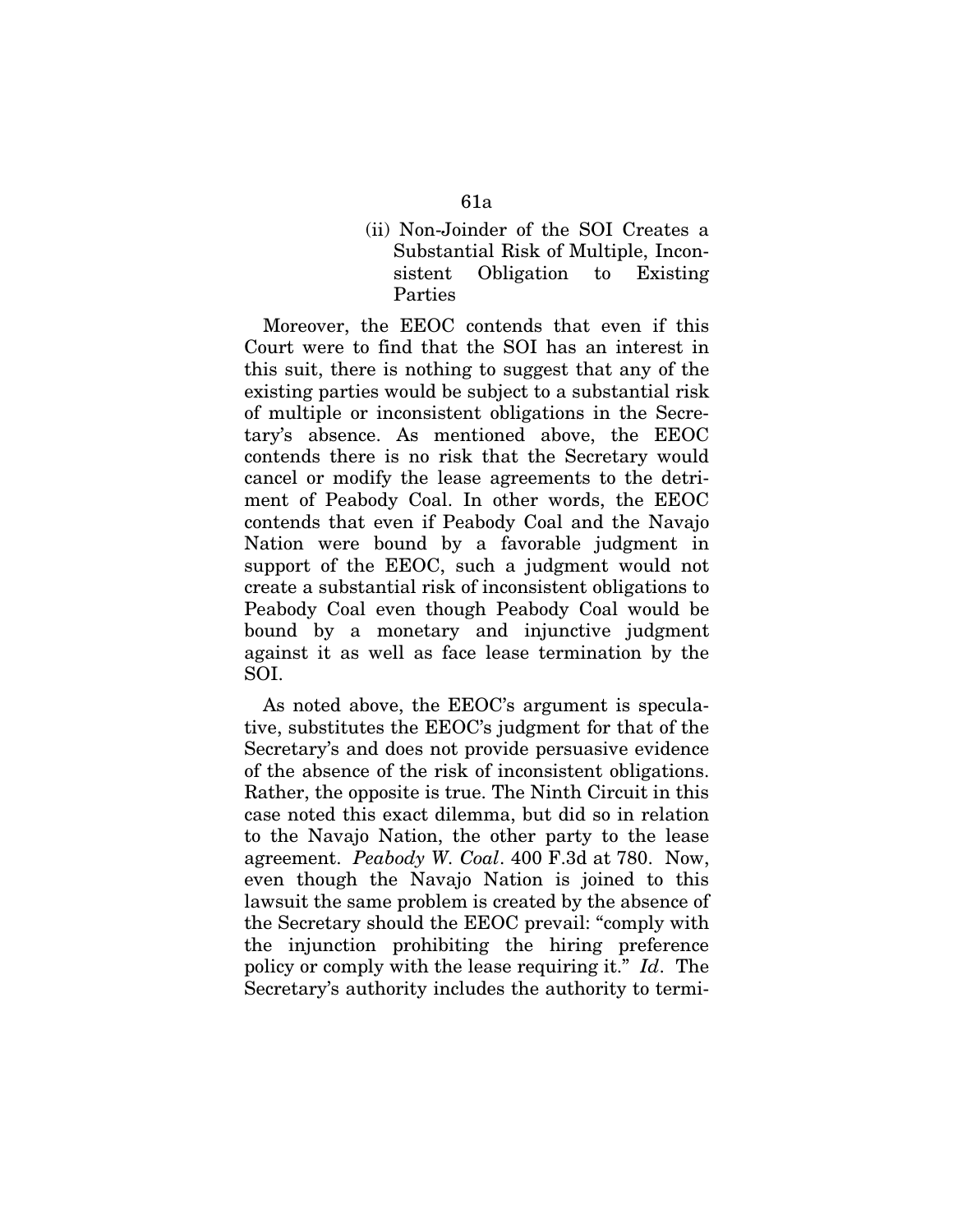nate or cancel the lease agreements should there be a breach by a contracting party, such as Peabody Coal. (Peabody Coal's Response, Exhibits B and C). Thus, again Peabody Coal is stuck between the "proverbial rock and a hard place," that was created in the absence of the Navajo Nation.

It is clear that the SOI is a necessary party to this litigation because both mutually exclusive prongs of Rule 19(a) Fed.R.Civ.P. are satisfied.

#### (2) Feasibility of Joinder of SOI

It is well established that the United States is not subject to suit absent its consent. *United States v. Sherwood*, 312 U.S. 584, 586, 61 S.Ct. 767 (1942) (holding that United States, as sovereign, is immune from suit save as it consents to be sued); *Gilbert v. DaGrossa*, 756 F.2d 1455, 1457 (9th Cir. 1985). Moreover, the EEOC is statutorily barred from bringing suit against the United States absent its consent. *See* 42 U.S.C.A. § 2000e-5(f)(1). Lastly, unlike the situation in joining the Navajo Nation to this litigation in order to provide for complete relief between the parties, there is no authority suggesting that such action is proper when the absent party is the United States. The Ninth Circuit in *Peabody W. Coal*, 400 F.3d at 781, determined it feasible to join the Navajo Nation to this litigation because in suits asserted by the EEOC, the Nation's tribal sovereign immunity does not bar suits asserted by the United States. However, there is no authority suggesting that this ruling can be expanded to join the United States in similar situations. As such, it is not feasible to join the SOI to the present litigation absent his consent.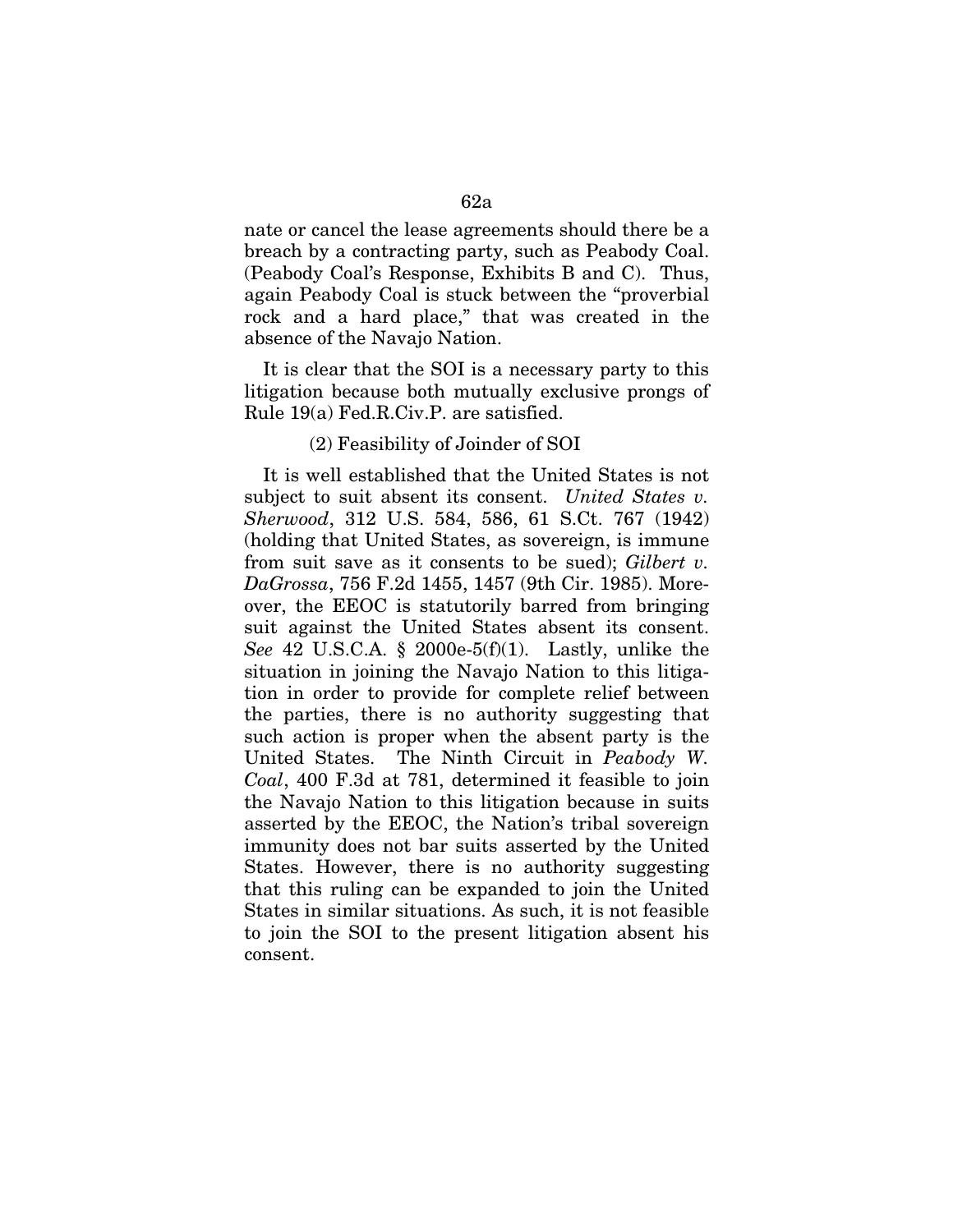## (3) SOI as Indispensable Party

Finally, the last step in this analysis, requires the Court to determine if the SOI is an indispensable party requiring the dismissal of this action. As noted above, "[a] party is indispensable if in 'equity and good conscience,' the court should not allow the action to proceed in its absence." *Dawavendewa II*, 276 F.3d at 1161 (citations omitted). To make this determination, courts balance four factors: (1) the prejudice to any party or the absent party; (2) whether relief can be shaped to lessen prejudice; (3) whether an adequate remedy, even if not complete, can be awarded without the absent party; and (4) whether there exists an alternative forum. *Id*. (citations omitted).

First, this Court has discussed at length the prejudice created by the absence of the SOI from this suit. *See Clinton v. Babbitt*, 180 F.3d 1081, 1090 (9th Cir. 1999) (noting that prejudice test under Rule 19(b) is essentially the same as necessary party inquiry under Rule 19(a)). Most notably, as discussed above, that with the Secretary's absence Peabody Coal will still be stuck between the "proverbial rock and hard place" which the Ninth Circuit cited when the Navajo Nation was the absent party from this suit. *Peabody W .Coal*. 400 F.3d at 780. The evidence submitted by the Parties demonstrates the SOI's integral role in establishing the leases at issue, and others like it, as well as the Secretary's continuing role in these leases including the authority with respect to cancellation were the lessee to breach a contractual provision of the lease, such as the Navajo preference provision.

Second, there does not appear to be any relief that can be shaped to lessen prejudice. As with the earlier procedure posture of this case, if the EEOC were to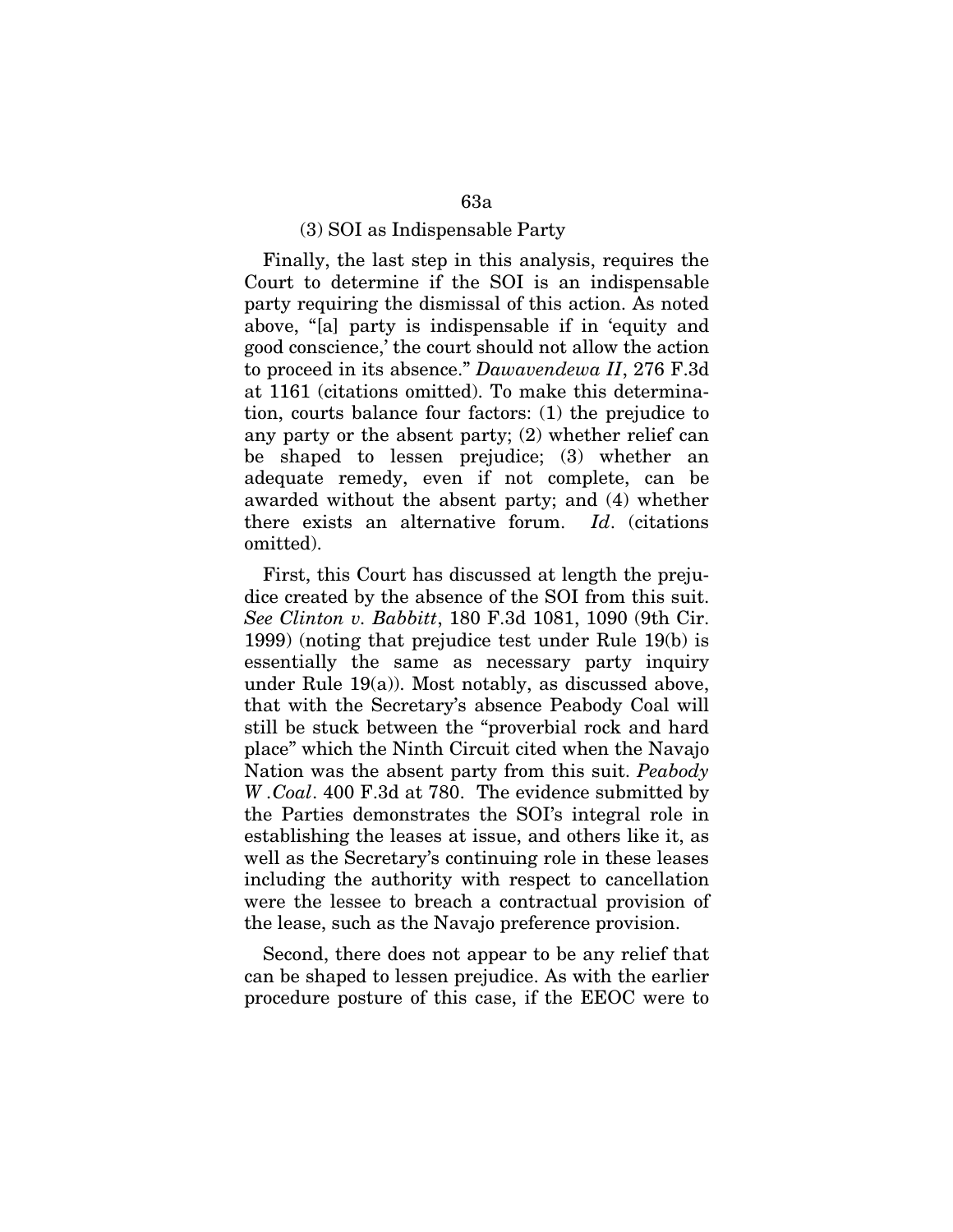succeed, Peabody Coal would again be prejudiced facing the possibility of complying with the Court's judgment while balancing the possibility of lease noncompliance. There is no way to lessen such prejudice.

Third, there does not appear to be an adequate remedy, even if not complete, that can be awarded without the SOI. The EEOC argues simply that relief can be accorded based upon the EEOC obtaining monetary and injunctive relief against Peabody Coal and barring the Navajo Nation from a subsequent challenge because of res judicata. Further, the EEOC cites its position that there is no risk that the Secretary would invalidate any of the leases based upon Peabody Coal's compliance with the Court's judgment. However, it is clearly not an adequate remedy to proceed with this litigation placing Peabody Coal and the Navajo Nation at odds with the Secretary's requirement that the leases at issue and others like it possess Navajo preference provisions.

Fourth, and finally, it is not disputed that there is no alternative forum should the Court dismiss the instant litigation. In such situations, the district court must be extra cautious before dismissing the suit. *Mikah Indian Tribe v. Verity*, 910 F.2d 555, 560 (9th Cir. 1990). However, the lack of an alternative forum does not automatically preclude dismissal of a suit. *E.g. Confederated Tribes of the Chehalis Indian Reservation v. Lujan*, 928 F.2d 1496, 1500 (9th Cir. 1991). Moreover, the situation presented in this case is not unlike the situation previously encountered by this Court in determining dismissal appropriate based upon the Court's determination that the Navajo Nation is a necessary party that cannot be joined to this litigation. However, this time it is the United States that is the subject of the sovereign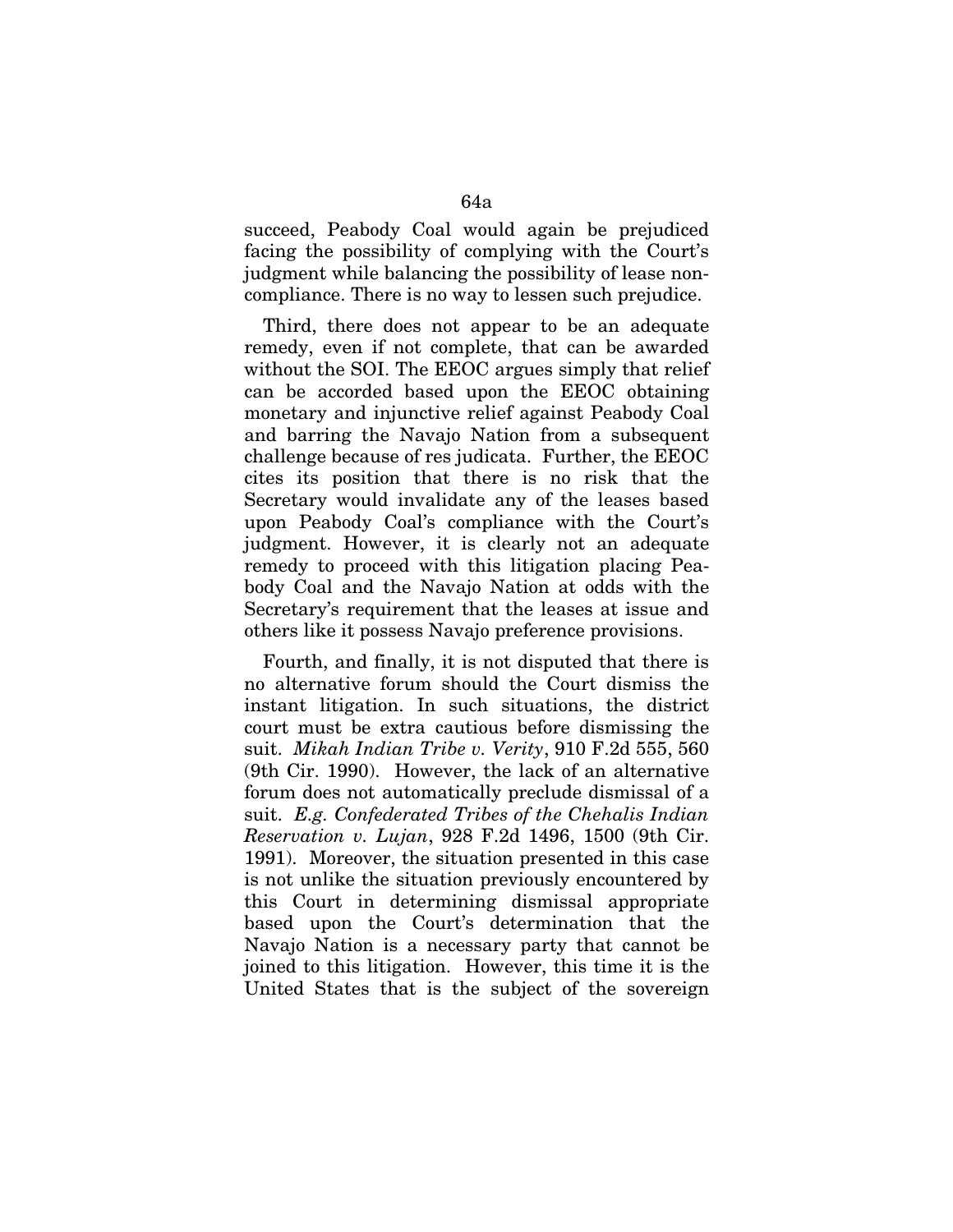immunity. The Ninth Circuit has noted that in such situations where the necessary party is immune from suit, there is little need for balancing. *Id*. at 1499. Thus, although there is no alternative forum available, given the immunity governing the SOI, the Court finds that the factors of Rule 19(b) support dismissal.

#### VII. Summary

This Court finds that the dismissal of the EEOC's lawsuit is warranted for several reasons. First, the EEOC is currently seeking affirmative relief against the Navajo Nation in the form of injunctive relief enjoining the Navajo Nation from requiring and enforcing its Navajo employment preference provisions. This affirmative relief is contrary to Title VII's exemption of Indian tribes from suit. Because the Navajo Nation is immune from such suit it cannot be a party to this litigation thus making it a necessary and indispensable party pursuant to Rule 19 Fed.R.Civ.P. Second, because the EEOC is seeking such affirmative relief against the Navajo Nation, the EEOC's suit is contrary to the Rules Enabling Act and runs afoul of proper procedural requirements when asserting a suit against a government respondent. Third, the Rehabilitation Act expressly authorizes the employment preference provisions at issue in this litigation, thus invalidating the EEOC's claims as a matter of law. Fourth and finally, this Court finds that even if the EEOC has properly brought suit against Peabody Coal and the Navajo Nation regarding the current Navajo employment preference given, its suit fails as the SOI is a necessary party that cannot be joined to this litigation and is indispensable pursuant to Rule 19 Fed.R.Civ.P.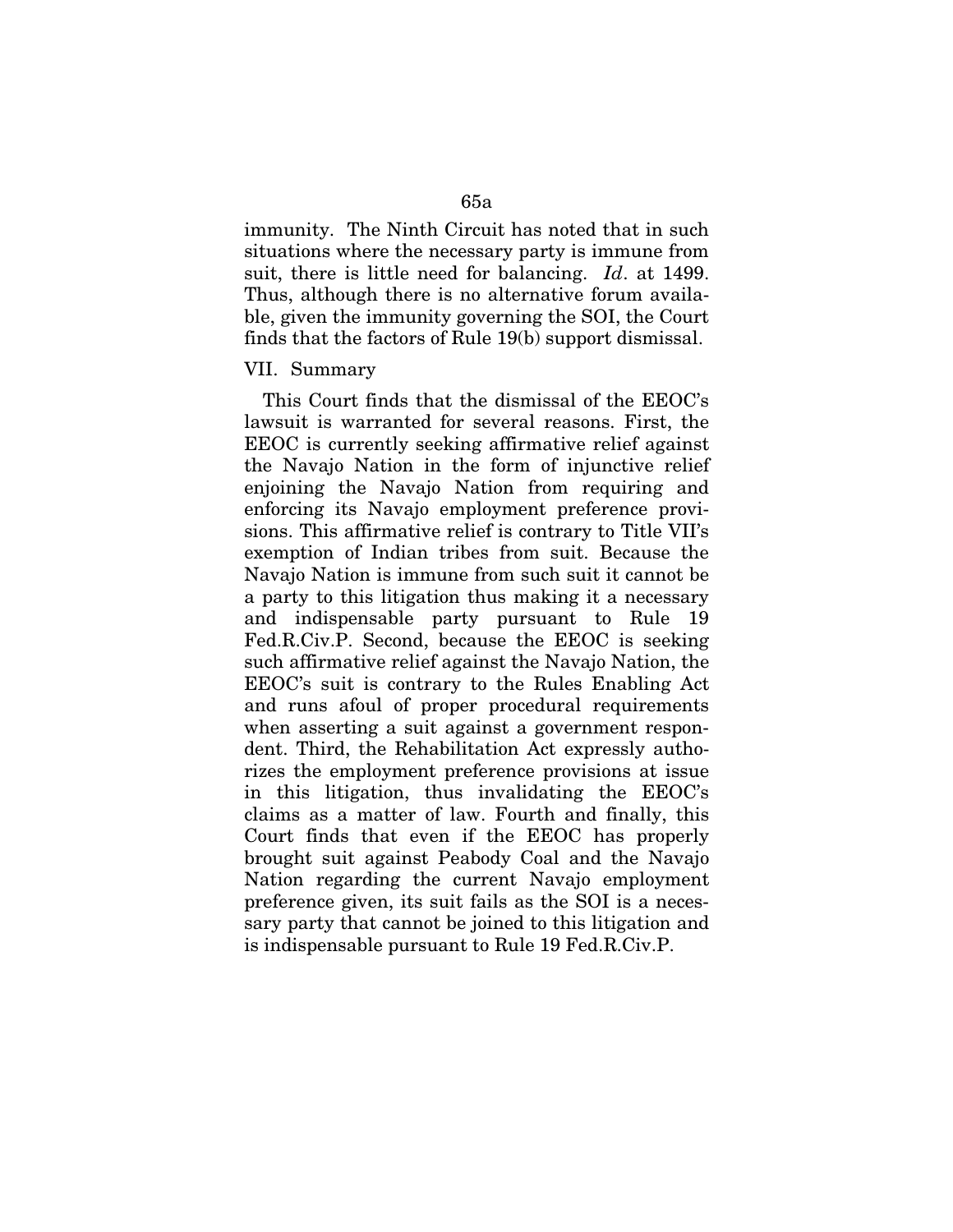Accordingly,

IT IS HEREBY ORDERED granting the Navajo Nation's Motion to Dismiss, which has been converted into a Motion for Summary Judgment. (Dkt. #89).

IT IS FURTHER ORDERED granting the Navajo Nation's Motion to Strike Exhibits 9 and 16 of the EEOC's Response to the Navajo Nation's Motion to Dismiss. (Dkt. #124). In addition, the Court did not consider the newspaper articles cited in footnote 5 of the EEOC's Response.

IT IS FURTHER ORDERED denying the EEOC's Motion to Strike Exhibits D and E to Peabody Coal's Response to the Navajo Nation's Motion to Dismiss. (Dkt. #134-2).

IT IS FURTHER ORDERED denying the Navajo Nation's Motion for Leave to File Notice of Supplemental Authority as moot. (Dkt. #140).

IT IS FURTHER ORDERED directing the Clerk to enter judgment accordingly. DATED this 30th day of September, 2006.

> /s/ Mary H. Marguia Mary H. Marguia United States District Judge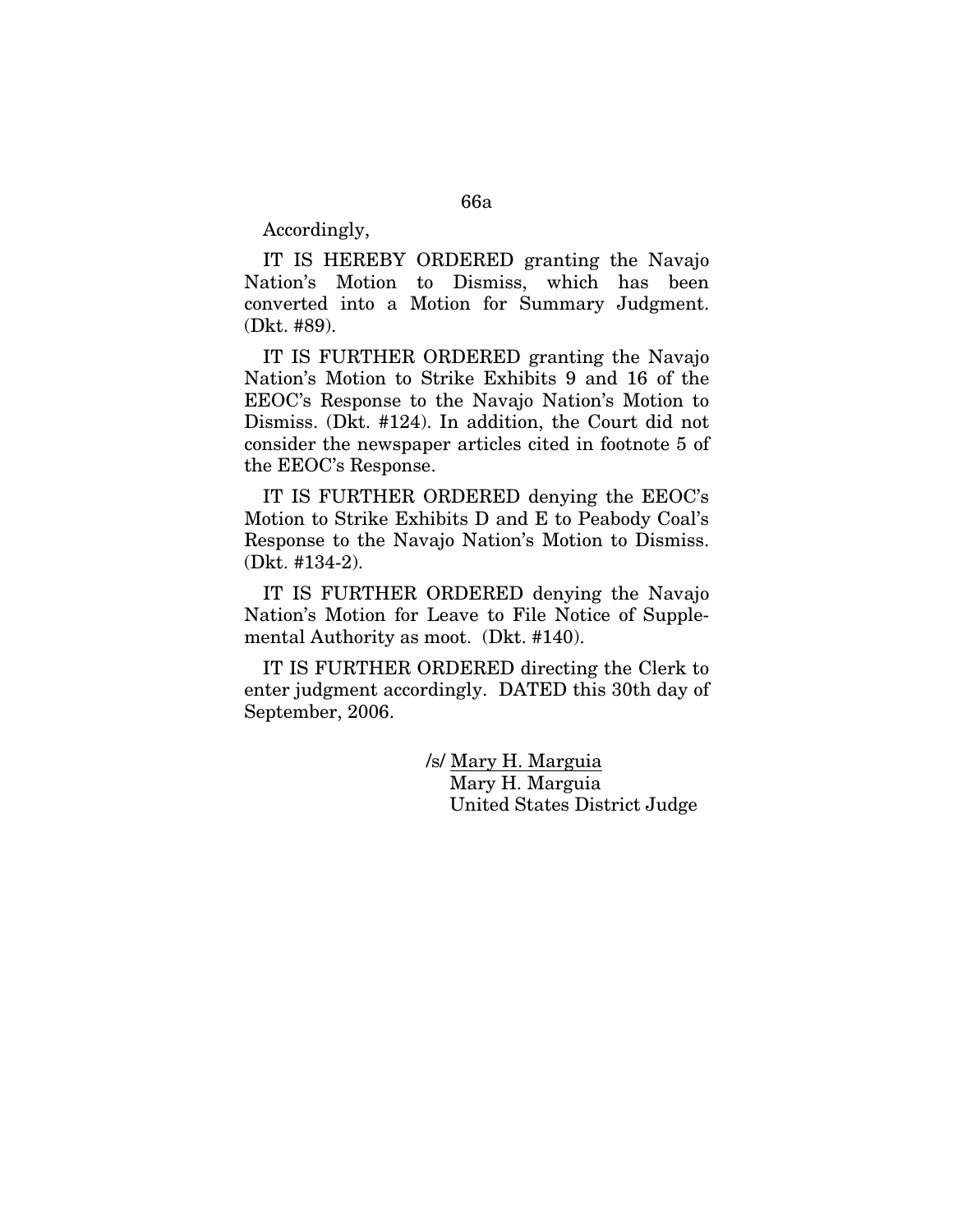#### 67a

### **APPENDIX D**

## UNITED STATES COURT OF APPEALS FOR THE NINTH CIRCUIT

# ———— No. 02-17305 ————

EQUAL EMPLOYMENT OPPORTUNITY COMMISSION, *Plaintiff-Appellant*,

v.

PEABODY WESTERN COAL COMPANY, *Defendant-Appellee*.

March 3, 2005, Resubmitted March 10, 2005, Filed

————

————

COUNSEL: Benjamin N, Gutman (Argued), EEOC, Washington, D.C., Ralph E. Chamness, Katherine Kruse, EEOC, Phoenix, Arizona, for the plaintiffappellant.

Lawrence Jay Rosenfeld, Mary E. Bruno, John F. Lomax, Jr., Greenberg Traurig, Phoenix, Arizona, for the defendant-appellee.

JUDGES: Before: Procter Hug, Jr., Arthur L. Alarcon, and William A. Fletcher, *Circuit Judges*. Opinion by Judge William A. Fletcher.

#### OPINION

## W. FLETCHER, *Circuit Judge*:

The Equal Employment Opportunity Commission ("EEOC") filed this action against Peabody Western Coal Company ("Peabody") for maintaining a Navajo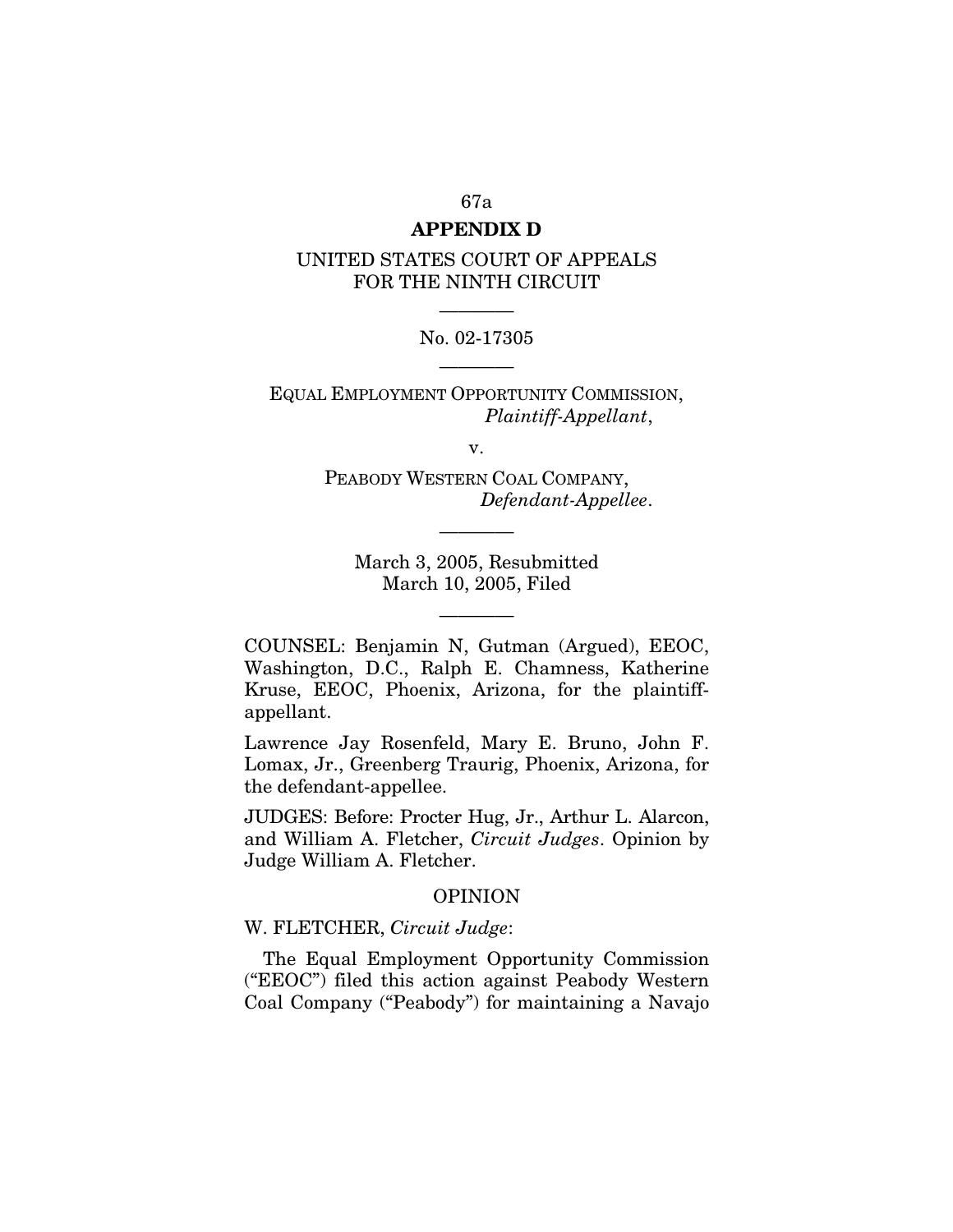hiring preference at the mines that Peabody leases from the Navajo Nation. The EEOC alleges that Peabody has discriminated against non-Navajo Native Americans, including two members of the Hopi Nation and one member of the Otoe tribe, in violation of Title VII, 42 U.S.C.  $\S 2000e-2(a)(1)$ .

On appeal, we are presented with three questions. The first is whether, under Federal Rule of Civil Procedure 19, it is feasible to join the Navajo Nation as a party. We hold that it is feasible to join the Nation in order to effect complete relief between the parties. Because the EEOC is an agency of the United States, the Navajo Nation cannot assert its sovereign immunity as a defense to joinder. The second is whether the EEOC's claim presents a nonjusticiable political question. We hold that it does not. The third is whether the district court erred in dismissing the EEOC's claim that Peabody failed to keep records as required by Title VII, 42 U.S.C. § 2000e-8(c). We hold that it did. We reverse and remand for further proceedings.

### I. Background

Peabody mines coal at the Black Mesa Complex on the Navajo and Hopi reservations in northeastern Arizona. It does so pursuant to leases with the tribes entered into by Peabody's predecessor-in-interest, the Sentry Royal Company ("Sentry"). Sentry entered into two leases with the Navajo Nation: a 1964 lease allowing it to mine on the Navajo Nation's reservation (lease no. 8580), and a 1966 lease allowing it to mine on the Navajo portion of land set aside for joint use by the Navajo and Hopi Nations (lease no. 9910). Both leases contain provisions requiring that preference in employment be given to members of the Navajo Nation. The 1964 lease provides that Peabody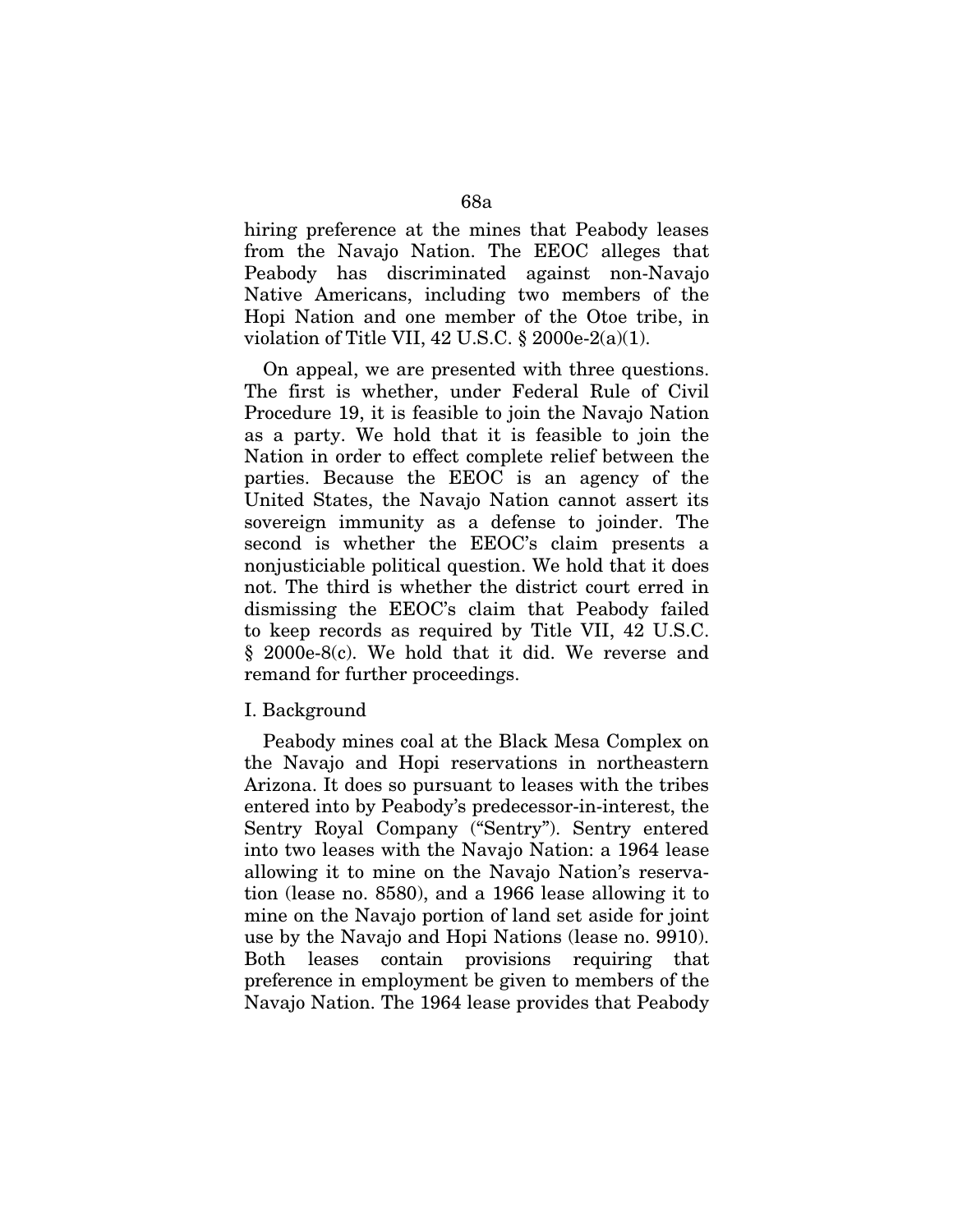"agrees to employ Navajo Indians when available in all positions for which, in the judgment of [Peabody], they are qualified," and that Peabody "shall make a special effort to work Navajo Indians into skilled, technical, and other higher jobs in connection with [Peabody's] operations under this lease." The 1966 lease contains a similar provision, but also specifies that Peabody may "at its option extend the benefits of this Article [containing the Navajo employment preference] to Hopi Indians." The record indicates that the language of the Navajo employment preferences remains unchanged and does not show that the preference has been extended to members of the Hopi Nation.

Pursuant to the Indian Mineral Leasing Act of 1938 ("IMLA"), the Department of Interior has approved both the leases, as well as subsequent amendments and extensions. *See* 25 U.S.C. §§ 396a, 396e; *see also United States v. Navajo Nation*, 537 U.S. 488, 493 (2003) (explaining that the Department of the Interior's approval is necessary before the leases become effective). If the lease terms are violated, the Navajo Nation and the Department of the Interior ("DOI") retain the power to cancel the leases after a notice and cure period.

In June 2001, the EEOC filed this action in District Court for the District of Arizona, alleging that Peabody was unlawfully discriminating on the basis of national origin by implementing the Navajo employment preference. Specifically, the EEOC's complaint charged that Peabody had refused to hire non-Navajo Native Americans—two members of the Hopi and one now-deceased member of the Otoe tribe, as well as unspecified other non-Navajo Native Americans—for positions for which they were other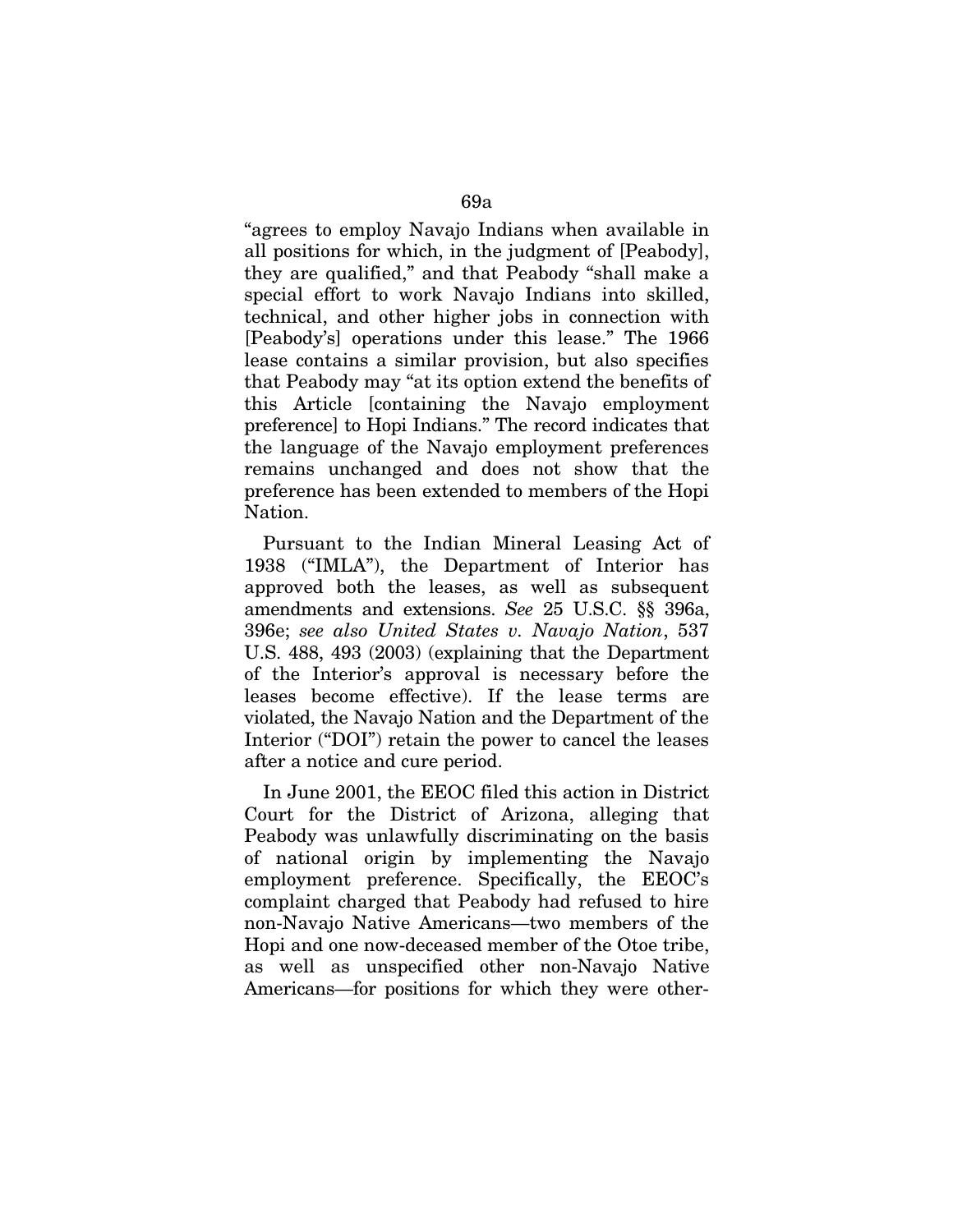wise qualified. The EEOC argued that such conduct violated 42 U.S.C. § 2000e-2(a)(1), which prohibits employers from refusing to hire applicants because of their national origin. The complaint further alleged that Peabody had violated the record-keeping requirements of § 2000e-8(c).

Questions arising out of transactions, including coal mining leases, on the Navajo and Hopi reservations and on the tribes' joint land have been extensively litigated. *See, e.g., Navajo Nation*, 537 U.S. at 493-513 (rejecting claim by Navajo Nation that the Secretary of the Interior breached fiduciary duties owed to the Nation by approving the coal leases); *Peabody Coal Co. v. Navajo Nation*, 373 F.3d 945, 946 (9th Cir. 2004) (holding that the court lacked jurisdiction to enforce arbitration settlement agreement about lease royalty rates); *see also Clinton v. Babbitt*, 180 F.3d 1081, 1083-86 (9th Cir. 1999) (describing the lengthy dispute between Navajo and Hopi Nations over joint use land in Arizona); *Navajo Nation v. Peabody Holding Co*., 209 F. Supp. 2d 269, 275-76 (D.D.C. 2002) (describing history of amendments to the leases in a RICO suit by the tribe against Peabody).

Navajo employment preference provisions also have been the subject of prior litigation. *See Dawavendewa v. Salt River Project Agr. Imp. & Power Dist*., 276 F.3d 1150, 1163 (9th Cir. 2002) ("*Dawavendewa II*"); *Dawavendewa v. Salt River Agr. Imp. & Power Dist*., 154 F.3d 1117, 1124 (9th Cir. 1998) ("*Dawavendewa I*"). In *Dawavendewa I*, we interpreted the Indian preference exception of Title VII, § 2000e-2(i), to permit discrimination in favor of Indians living on or near a reservation, but not to permit discrimination against Indians belonging to other tribes. *Id*. at 1124. On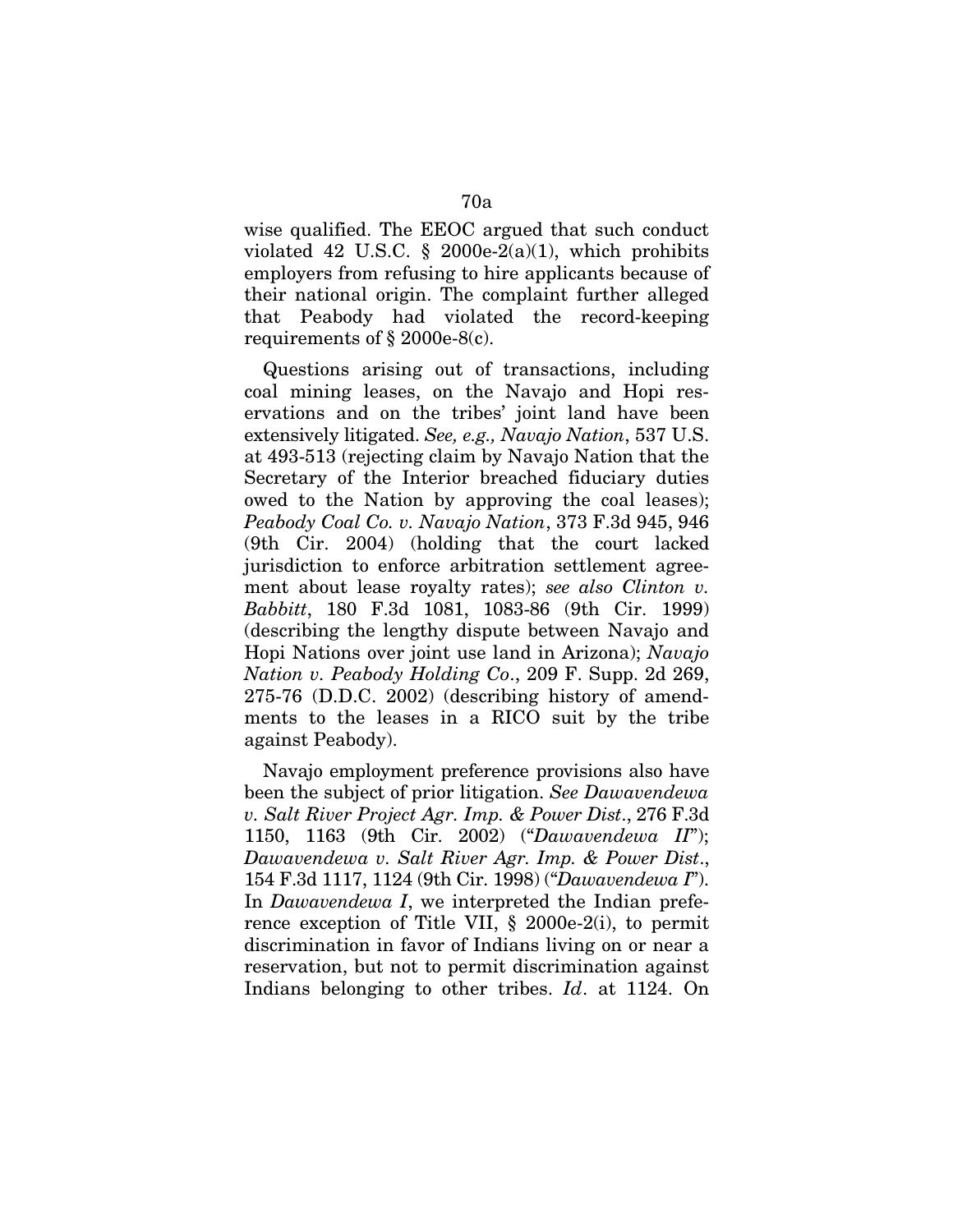remand to the district court, the private contractor defendant moved to dismiss the case for failure to join the Navajo Nation as an indispensable party under Federal Rule of Civil Procedure 19(b).

In *Dawavendewa II*, 276 F.3d at 1153, we agreed with the district court that the Navajo Nation was an indispensable party. We held that "as a signatory to the lease . . . the Nation is a necessary party that cannot be joined because it enjoys tribal sovereign immunity." *Id*. We noted when balancing the factors to determine whether the Nation was an indispensable party that the plaintiff

may have a viable alternative forum in which to seek redress. Sovereign immunity does not apply in a suit brought by the United States. Moreover, recently, in *EEOC v. Karuk Tribe Housing Authority*, 260 F.3d 1071, 1075 (9th Cir. 2001), we held that because no principle of law 'differentiates a federal agency such as the EEOC from the United States itself,' tribal sovereign immunity does not apply in suits brought by the EEOC.

*Id*. at 1162-63. When the EEOC moved "at the eleventh hour" to intervene, we denied the motion. We observed, however, "that nothing precludes Dawavendewa from refiling his suit in conjunction with the EEOC." *Id*. at 1163.

In June 2002, the EEOC brought the present action, alleging intertribal discrimination as in *Dawavendewa I* and *Dawavendewa II*. In February 2002, Peabody moved for summary judgment under Federal Rule of Civil Procedure 56 and for dismissal of the action under Federal Rules of Civil Procedure 12(b)(7) and 12(b)(1). Peabody neither admitted nor denied that it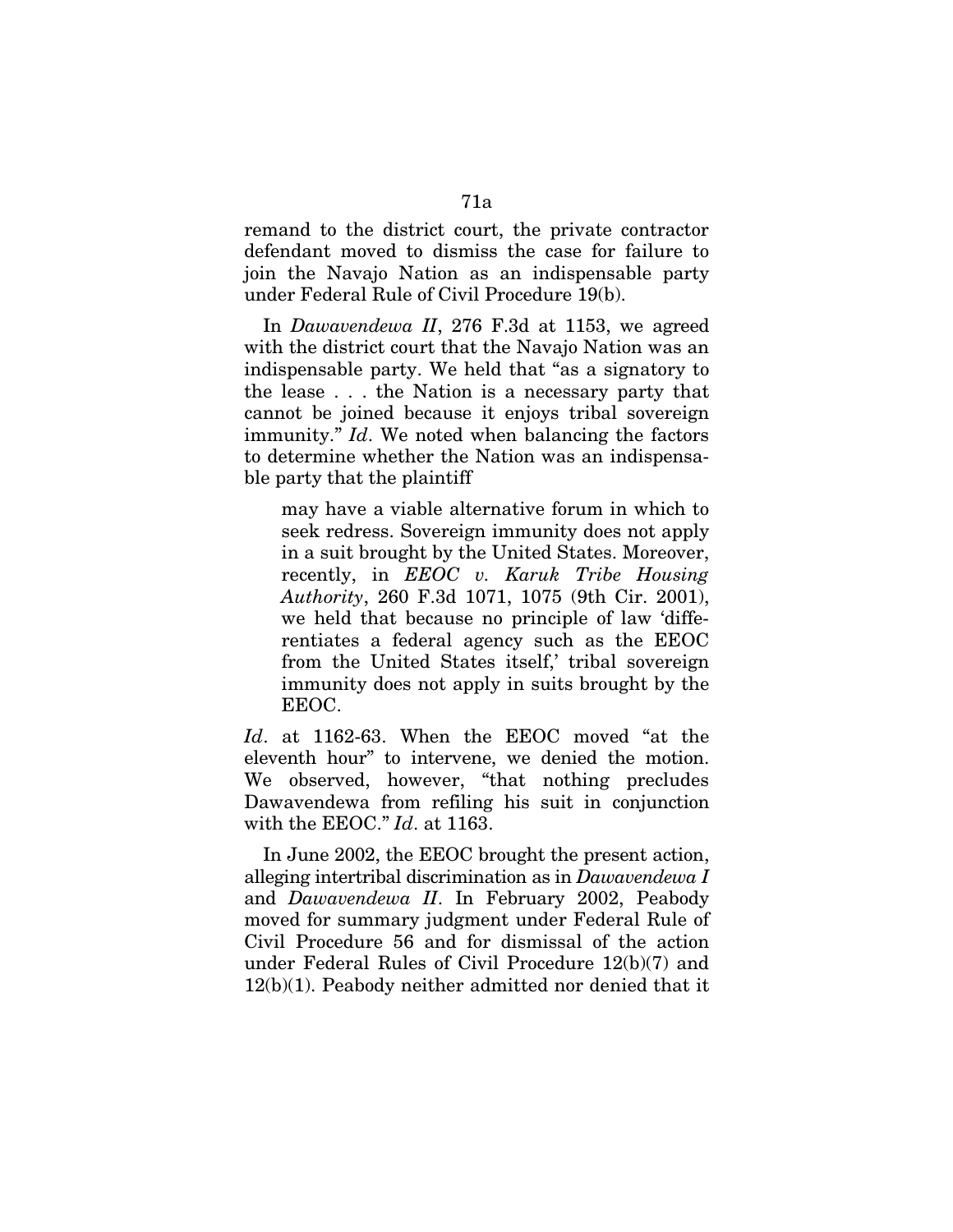had discriminated against non-Navajo Native Americans in violation of Title VII. Instead, Peabody asserted that Rule 19 required dismissal because the Navajo Nation was a necessary and indispensable party. Peabody also asserted that the issue of the legality of this lease provision was a nonjusticiable political question, on the theory that because the DOI had approved the mining leases, the court would have to make an "initial policy choice" between the positions of the DOI and the EEOC.

The district court held that it was not feasible to join the Navajo Nation, and that the Nation was not only a necessary but also an indispensable party. In the alternative, it found the legality of the Navajo employment preference in the lease to be a nonjusticiable political question. The district court dismissed the entire action, including the EEOC's record-keeping claim. The EEOC timely appealed. We reverse and remand for further proceedings.

#### II. Discussion

### A. Joining the Navajo Nation Under Rule 19

Rule 19 governs compulsory party joinder in federal district courts. The district court held that it was not feasible to join the Navajo Nation because, under Title VII, the EEOC cannot directly sue the Nation. See 42 U.S.C. § 2000e(b)(1) (exempting Indian tribes from the statutory definition of "employer"); *see also Dawavendewa II*, 276 F.3d at 1159 n.9 (observing that "pursuant to  $\S$  2000e(b), Indian tribes are specifically exempt from the requirements of Title VII"). Although the district court decided the issue on a motion for summary judgment, we construe the motion as one to dismiss for failure to join an indispensable party under Rule 12(b)(7). *See Dredge*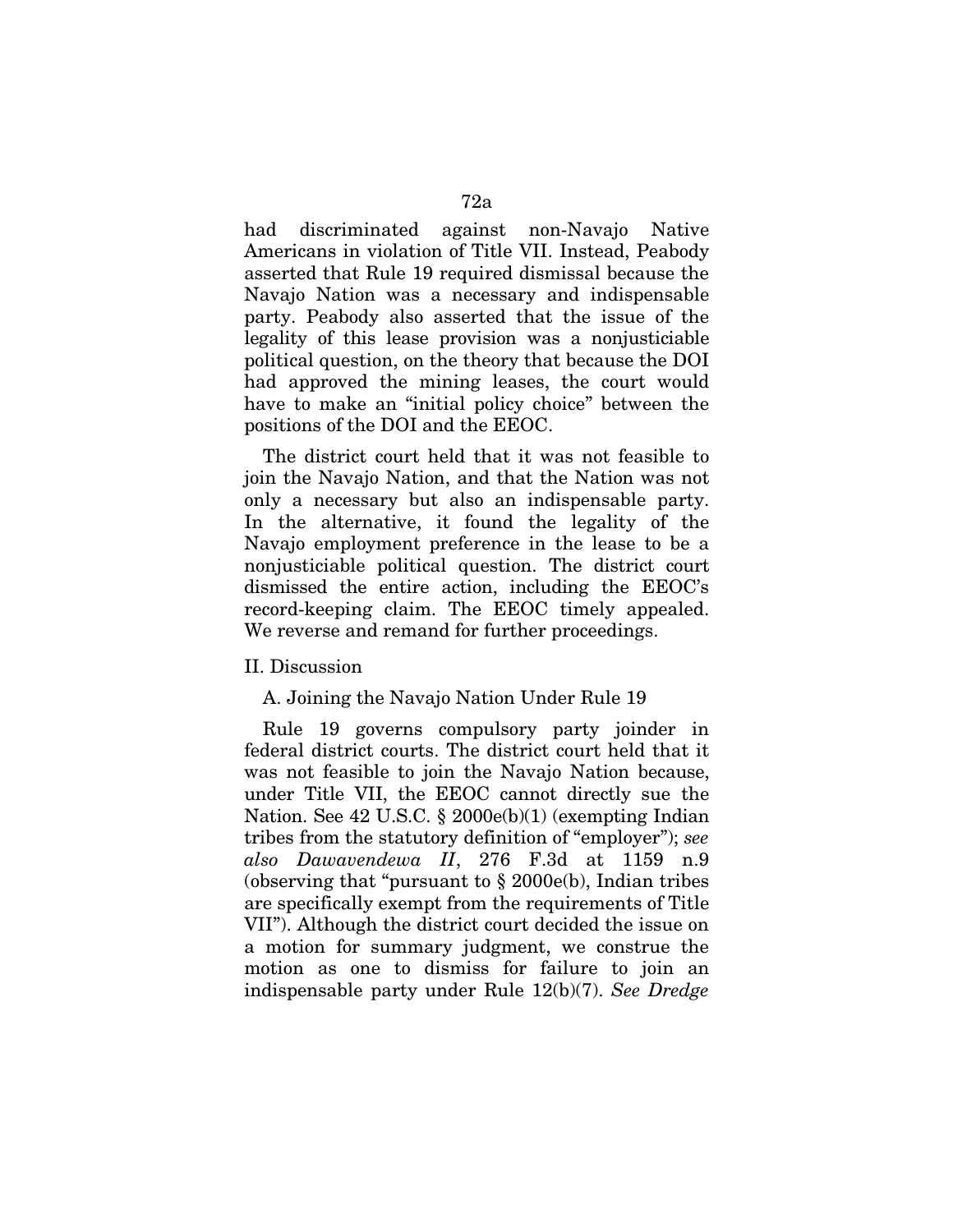*Corp. v. Penny*, 338 F.2d 456, 463-64 (9th Cir. 1964) (explaining that dismissal for failure to join a party must be decided on a motion to dismiss, not summary judgment). We review de novo the district court's legal conclusion that it is not feasible to join the Navajo Nation. *United States v. Bowen*, 172 F.3d 682, 688 (9th Cir. 1999) (explaining that although "generally, we review a district court's decision regarding joinder for abuse of discretion[,] . . . . we review legal conclusions underlying that decision de novo") (internal citation and quotation marks omitted).

We hold that the Navajo Nation is a necessary party under Rule 19. We hold, further, that where the EEOC asserts a cause of action against Peabody and seeks no affirmative relief against the Nation, joinder of the Nation under Rule 19 is not prevented by the fact that the EEOC cannot state a cause of action against it. Because the EEOC is an agency of the United States, the Nation cannot object to joinder based on sovereign immunity, as we noted in *Dawavendewa II* 276 F.3d at 1162-63. We therefore hold that joinder of the Nation is feasible.

1. Rule 19

In relevant part, Rule 19(a) provides that

[a] person who is subject to service of process and whose joinder will not deprive the court of jurisdiction over the subject matter of the action shall be joined as a party in the action if (1) in the person's absence complete relief cannot be accorded among those already parties, or (2) the person claims an interest relating to the subject of the action and is so situated that the disposition of the action in the person's absence may (i) as a practical matter impair or impede the person's ability to protect that interest or (ii)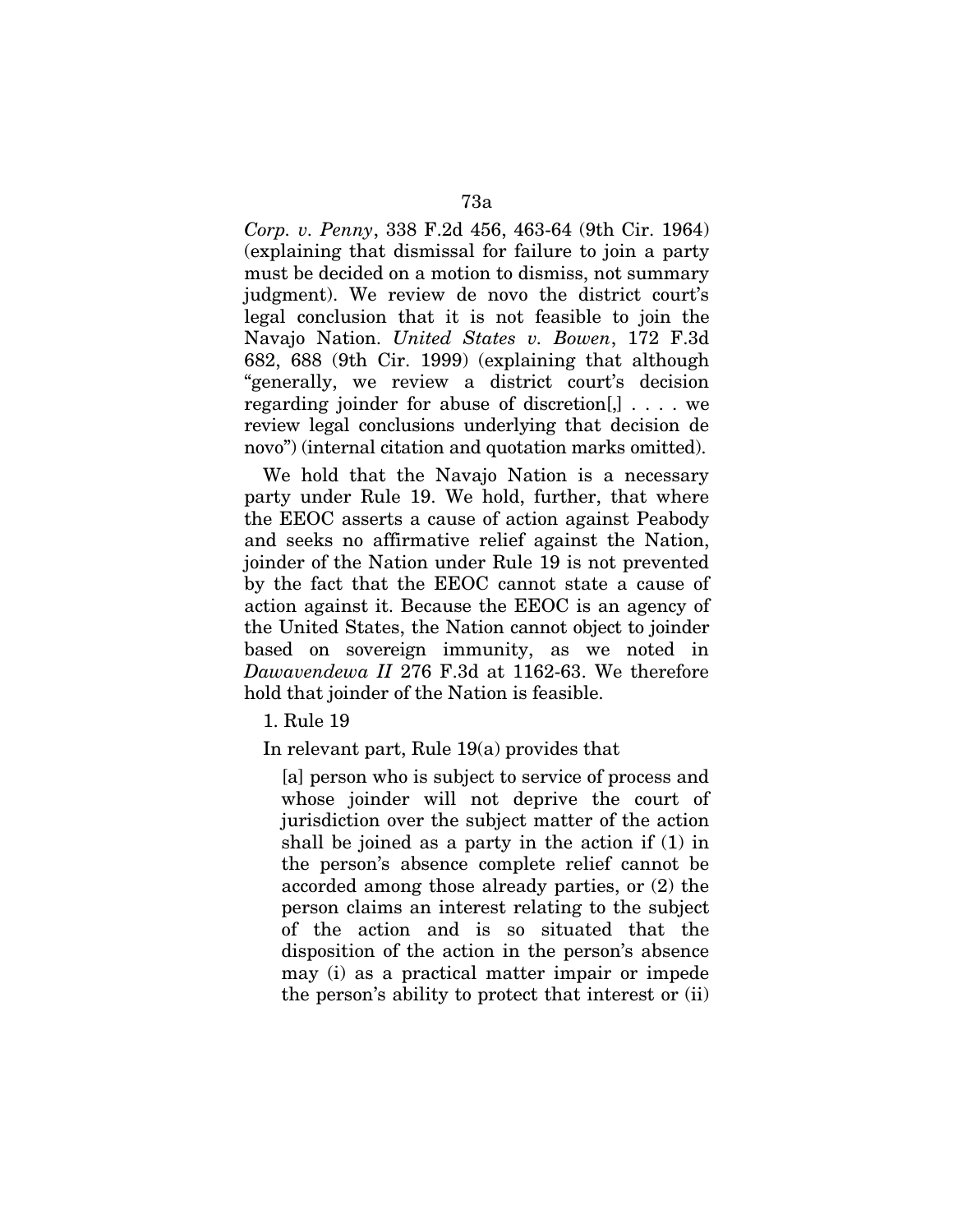leave any of the persons already parties subject to a substantial risk of incurring double, multiple, or otherwise inconsistent obligations by reason of the claimed interest. . . . If the joined party objects to venue and joinder of that party would render the venue of the action improper, that party shall be dismissed from the action.

Rule 19(b) provides that if it is not feasible for the court to join a person meeting the requirements of Rule 19(a), the court

. . . shall determine whether in equity and good conscience the action should proceed among the parties before it, or should be dismissed, the absent person being thus regarded as indispensable. The factors to be considered by the court [in determining whether a party is indispensable] include: first, to what extent a judgment rendered in the person's absence might be prejudicial to the person or those already parties; second, the extent to which, by protective provisions in the judgment, by shaping of relief, or other measures, the prejudice can be lessened or avoided; third, whether a judgment rendered in the person's absence will be adequate; fourth, whether the plaintiff will have an adequate remedy if the action is dismissed for nonjoinder.

Applying these two parts of Rule 19, there are three successive inquiries. *Bowen*, 172 F.3d at 688 (describing Rule 19's "three-step process"). First, the court must determine whether a nonparty should be joined under Rule 19(a). We and other courts use the term "necessary" to describe those "persons to be joined if feasible." Fed. R. Civ, P. 19(a); *see also Disabled Rights Action Committee v. Las Vegas Events, Inc*., 375 F.3d 861, 867 n.5 (9th Cir. 2004) (explaining that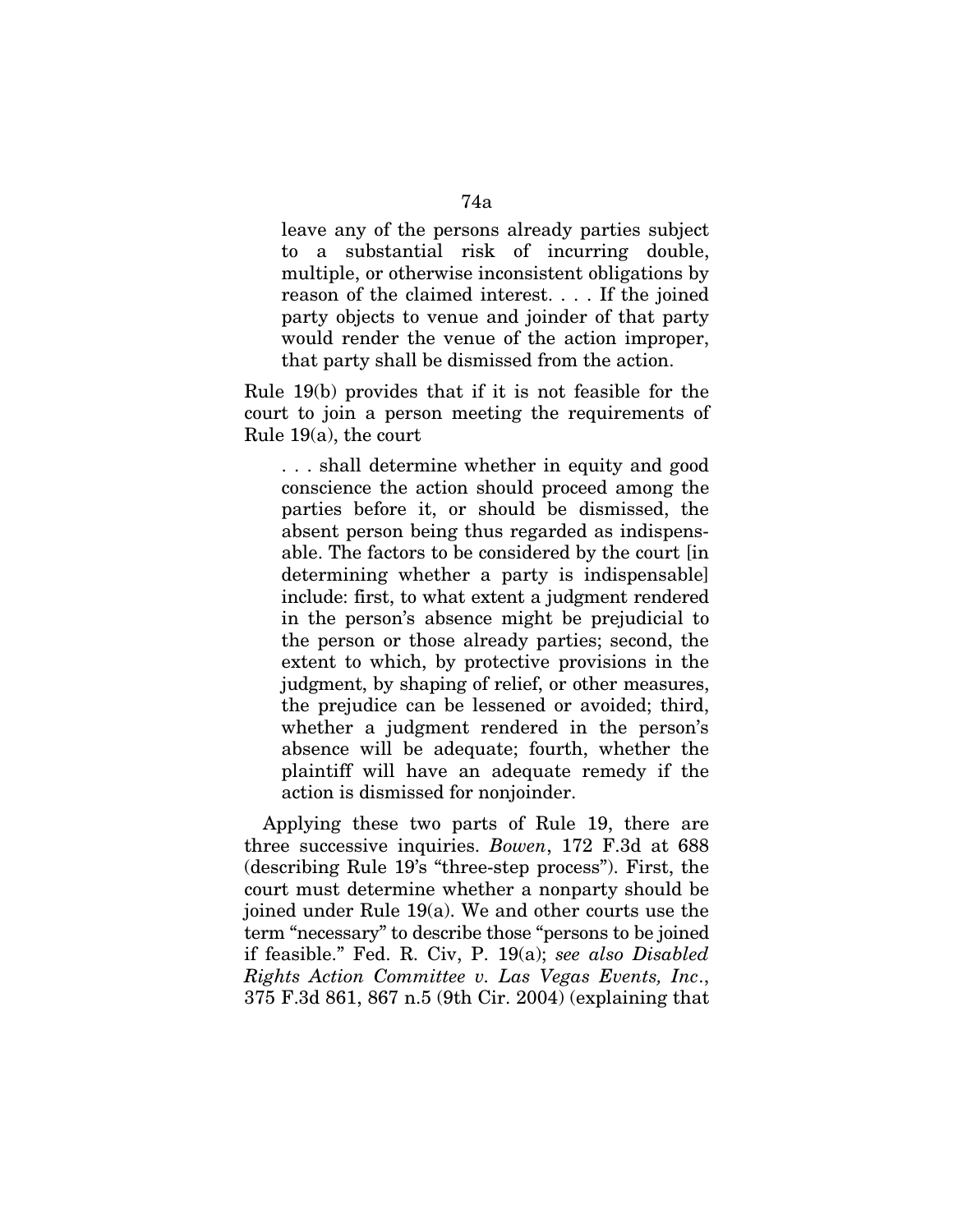the term "necessary" is a "term[] of art in Rule 19 jurisprudence"); *Bowen*, 172 F.3d at 688. If understood in its ordinary sense, "necessary" is too strong a word, for it is still possible under Rule 19(b) for the case to proceed without the joinder of the so-called "necessary" absentee. In fact, Rule 19(a) "defines the persons whose joinder in the action is *desirable*" in the interests of just adjudication. Fed. R. Civ. P. 19 Advisory Committee Note (1966) (emphasis added); *see also Bowen*, 172 F.3d at 688. Absentees whom it is desirable to join under Rule 19(a) are "persons having an interest in the controversy, and who ought to be made parties, in order that the court may act.]" *Shields v. Barrow*, 58 U.S. (17 How.) 130, 139 (1854).

If an absentee is a necessary party under Rule 19(a), the second stage is for the court to determine whether it is feasible to order that the absentee be joined. Rule 19(a) sets forth three circumstances in which joinder is not feasible: when venue is improper, when the absentee is not subject to personal jurisdiction, and when joinder would destroy subject matter jurisdiction. *See* Fed. R. Civ. P. 19(a); *see also Tick v. Cohen*, 787 F.2d 1490, 1493 (11th Cir. 1986) (listing the three factors that may make joinder unfeasible).

Finally, if joinder is not feasible, the court must determine at the third stage whether the case can proceed without the absentee, or whether the absentee is an "indispensable party" such that the action must be dismissed. As the Advisory Committee Note explains, Rule 19 uses "the word 'indispensable' only in a conclusory sense, that is, a person is 'regarded as indispensable' when he cannot be made a party and, upon consideration of the factors [in Rule 19(b)], it is determined that in his absence it would be preferable to dismiss the action, rather than to retain it." Fed. R.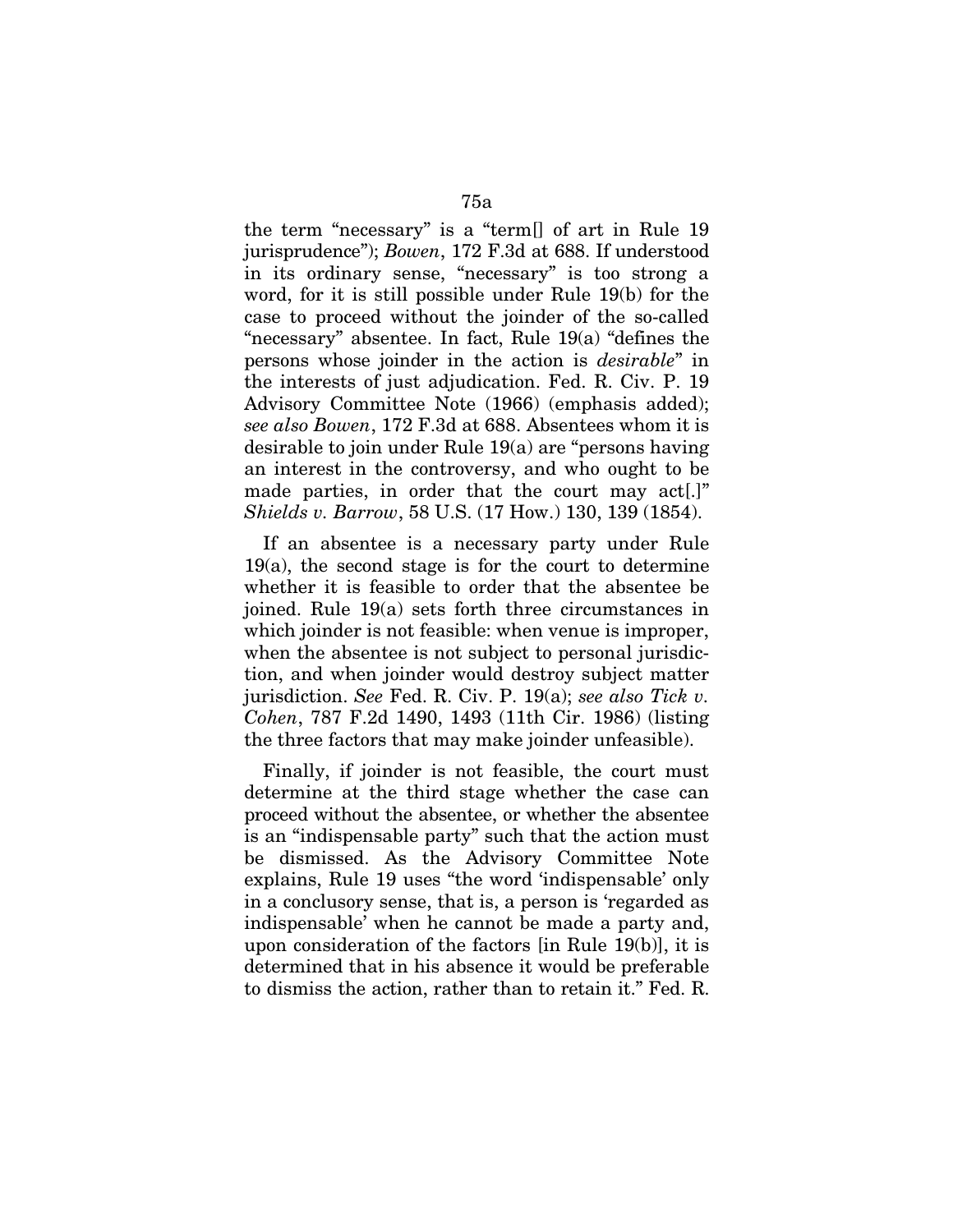Civ. P. 19 Advisory Committee Note (1966). Indispensable parties under Rule 19(b) are "persons who not only have an interest in the controversy, but an interest of such a nature that a final decree cannot be made without either affecting that interest, or leaving the controversy in such a condition that its final termination may be wholly inconsistent with equity and good conscience." *Shields*, 58 U.S. at 139.

#### 2, The Navajo Nation as a Necessary Party

The EEOC and Peabody agree, as they did in district court, that the Navajo Nation is a necessary party under Rule  $19(a)(1)$  because the Nation is a party to the lease with Peabody. For the sake of clarity, we explain why we also agree. Rule  $19(a)$  is "concerned with consummate rather than partial or hollow relief as to those already parties, and with precluding multiple lawsuits on the same cause of action." *Northrop Corp. v. McDonnell Douglas Corp*., 705 F.2d 1030, 1043 (9th Cir. 1983) (citing Advisory Committee's Note Fed. R. Civ. P. 19 (1966)). As in *Dawavendewa II*, 276 F.3d at 1156, the Nation is a signatory to lease provisions that the plaintiff challenges under Title VII. The EEOC seeks declaratory, injunctive, and monetary relief. If the EEOC is victorious in its suit against Peabody, monetary damages for the charging parties can be awarded without the Nation's participation. But declaratory and injunctive relief could be incomplete unless the Nation is bound by res judicata. The judgment will not bind the Navajo Nation in the sense that it will directly order the Nation to perform, or refrain from performing, certain acts. But it will preclude the Nation from bringing a collateral challenge to the judgment. If the EEOC is victorious in this suit but the Nation has not been joined, the Nation could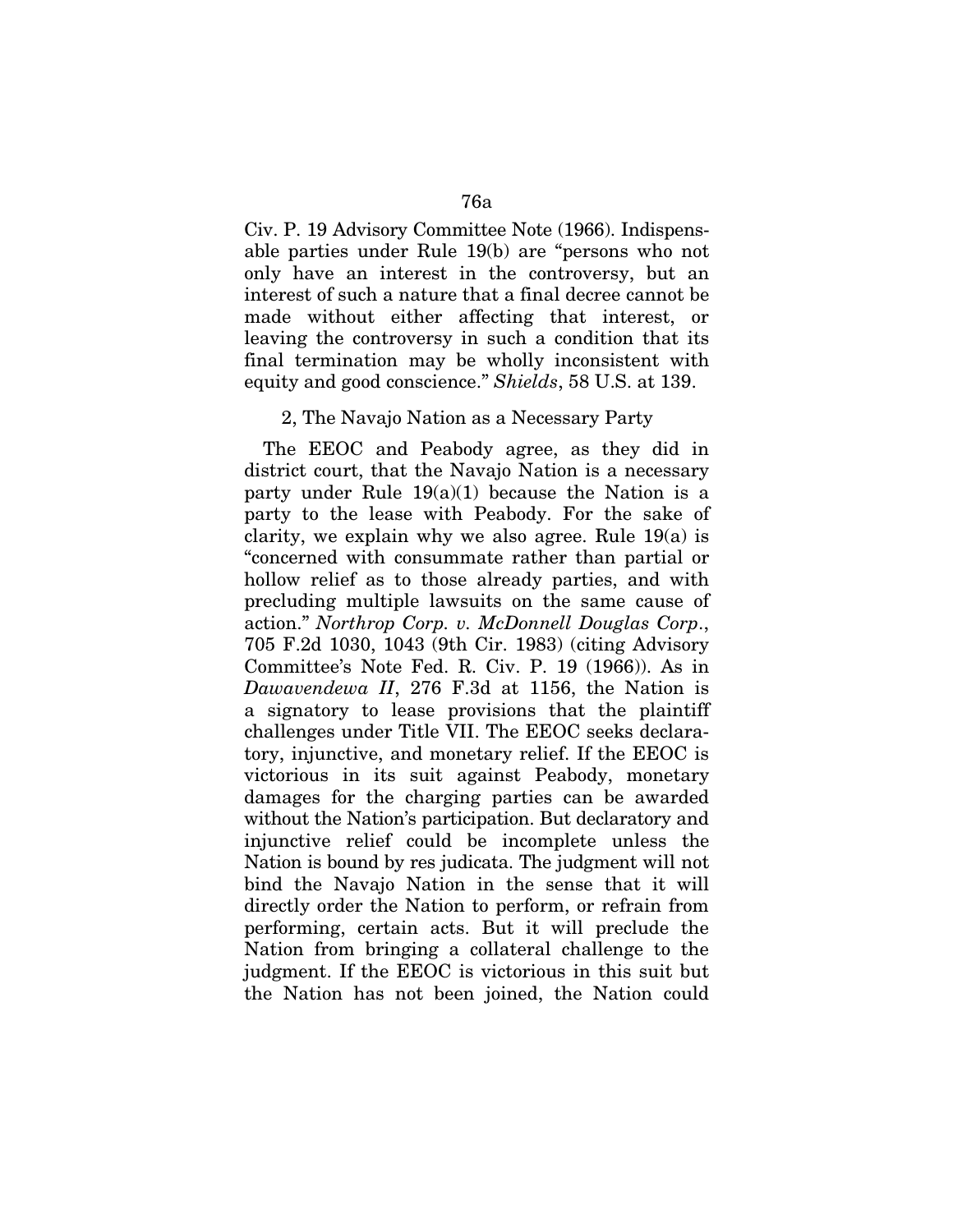possibly initiate further action to enforce the employment preference against Peabody, even though that preference would have been held illegal in this litigation. Peabody would then be, like the defendant in *Dawavendewa II*, 276 F.3d at 1156, "between the proverbial rock and a hard place—comply with the injunction prohibiting the hiring preference policy or comply with the lease requiring it." By similar logic, we have elsewhere found that tribes are necessary parties to actions that might have the result of directly undermining authority they would otherwise exercise. *See Pit River Home v. United States*, 30 F.3d 1088, 1092 (9th Cir. 1994) (Pit River Tribal Council was a necessary party in suit challenging its designation by the Secretary of Interior as the beneficiary of reservation property); *Confederated Tribes of Chehalis Reservation v. Lujan*, 928 F.2d 1496, 1497 (9th Cir. 1991) (Quinault Nation was a necessary party in suit challenging the United States' continued recognition of the Nation as sole governing authority of the Quinault Indian Reservation). Following these cases, we conclude that the Navajo nation is a necessary party under Rule 19(a).

3. Feasibility of Joinder

We turn next to the issue of whether it is feasible to join the Navajo Nation. Peabody does not contest that the court could exercise personal jurisdiction over the Nation. Rather, Peabody argues that the district court lacked jurisdiction because of the Nation's sovereign immunity.

In many cases in which we have found that an Indian tribe is an indispensable party, tribal sovereign immunity has required dismissal of the case. *See, e.g., Dawavendewa II*, 276 F.3d at 1163; *American Greyhound Racing, Inc. v. Hull*, 305 F.3d 1015, 1027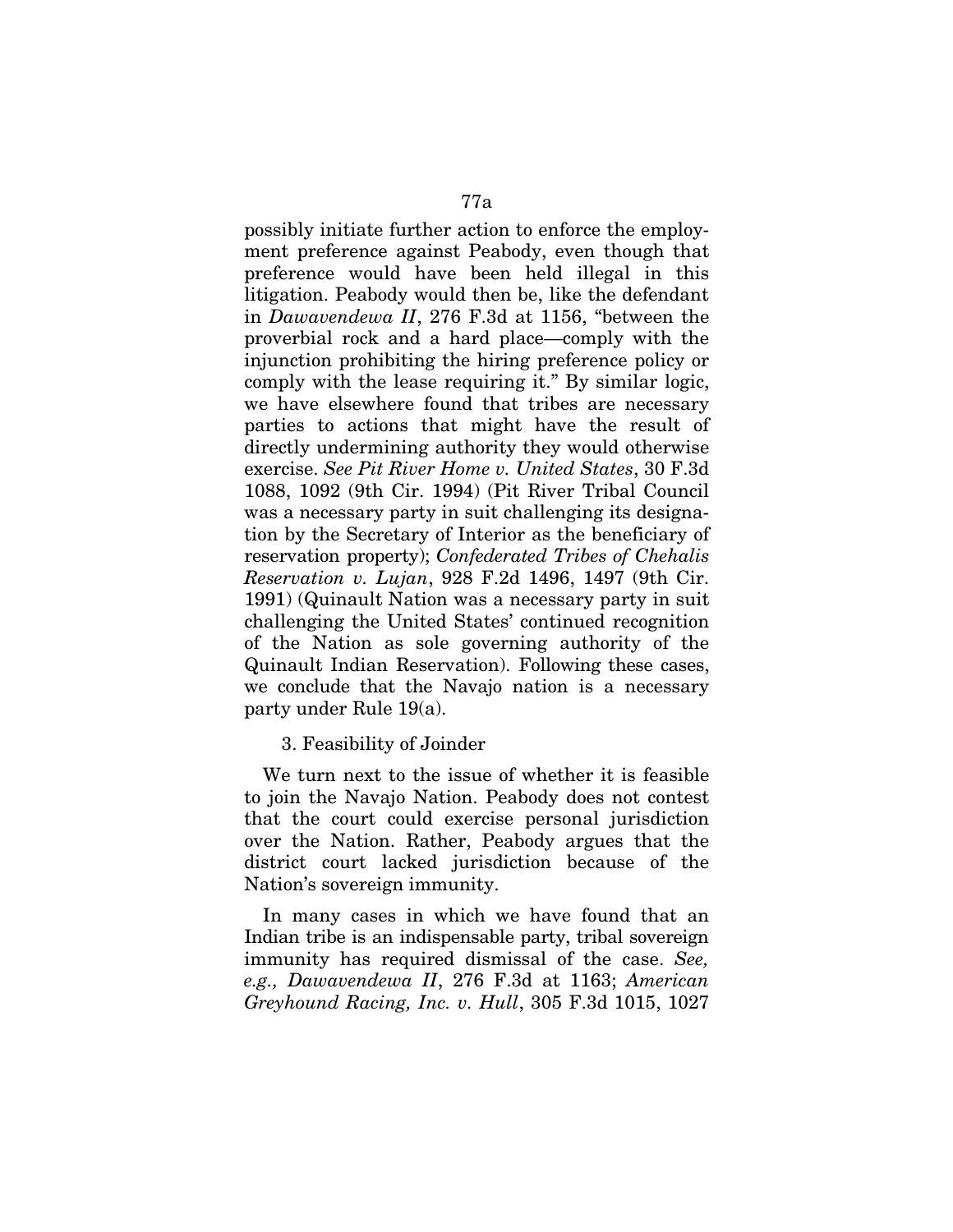(9th Cir, 2002), By contrast, in a suit brought by the EEOC, the Nation's tribal sovereign immunity does not pose a bar to its joinder. Tribal sovereign immunity does not "act as a shield against the United States," even when Congress has not specifically abrogated tribal immunity. *United States v. Yakima Tribal Court*, 806 F.2d 853, 861 (9th Cir. 1986); *United States v. Red Lake Band of Chippewa Indians*, 827 F.2d 380, 382 (8th Cir. 1987). Because the EEOC is an agency of the United States, "tribal sovereign immunity does not apply in suits brought by the EEOC." *Dawavendewa II*, 276 F.3d at 1162-63; *Karuk*, 260 F.3d at 1075.

Peabody argues, however, that the district court lacked the authority to join the Nation because the EEOC cannot state a claim against an Indian tribe under Title VII. The parties agree that the EEOC cannot sue an Indian tribe under Title VII regarding the tribe's own employment practices. Under § 2000e(b), an Indian tribe is specifically exempt from the definition of "employer," and thus Title VII does not apply to Indian tribes when they act as employers. In addition, Title VII limits the EEOC's authority to proceed against "a respondent which is a government, governmental agency, or political subdivision." 42 U.S.C.  $\S$  2000e-5(f)(1). In the case of a governmental respondent, if the EEOC fails to resolve the matter by informal means, the EEOC "shall take no further action and shall refer the case to the Attorney General who may bring a civil action against such respondent." *Id*.

However, a plaintiff's inability to state a direct cause of action against an absentee does not prevent the absentee's joinder under Rule 19. In *Beverly Hills Federal Savings and Loan Association v. Webb*, 406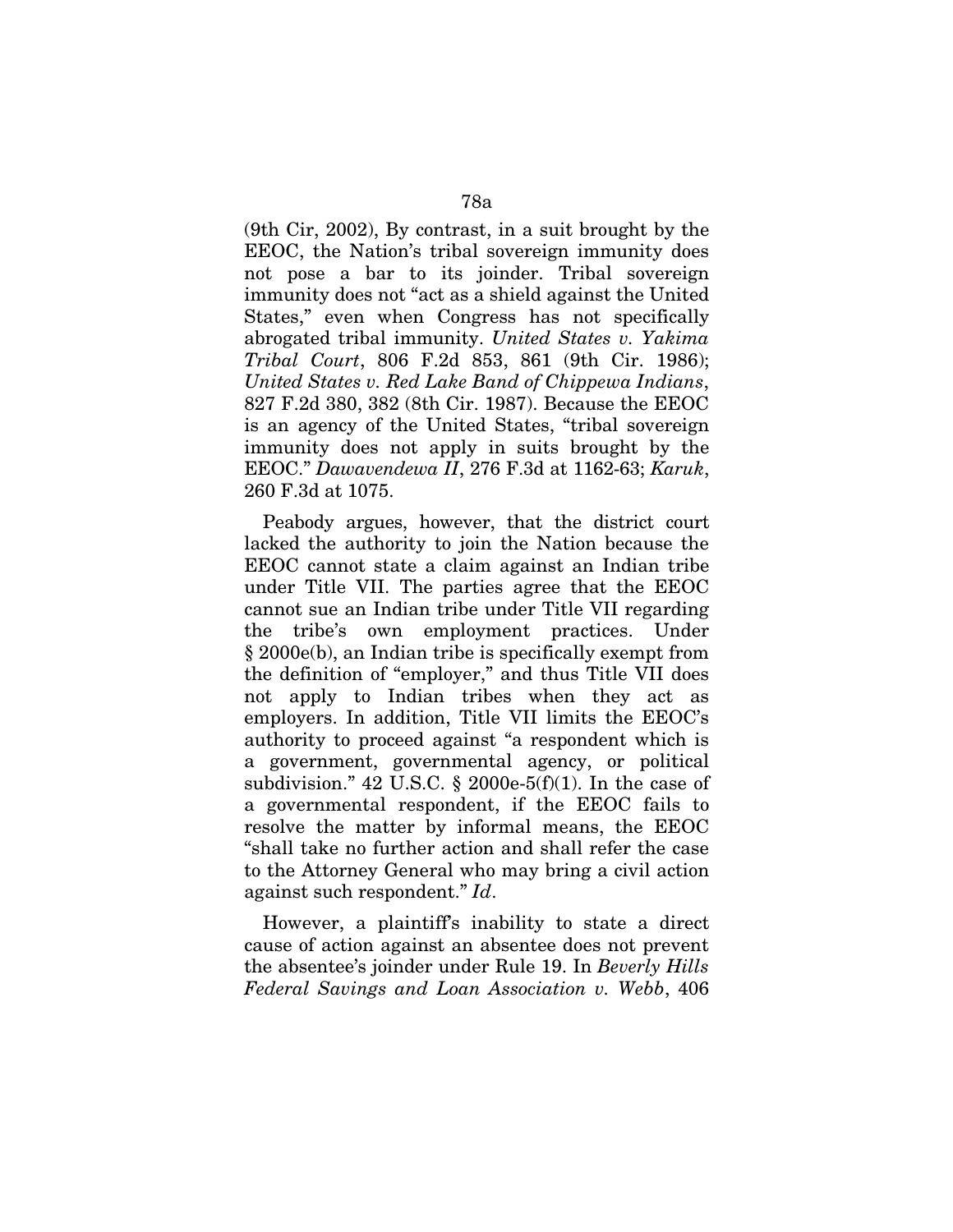F.2d 1275, 1279-80 (9th Cir. 1969), we stated that "a person may be joined as a party [under Rule 19(b)] for the sole purpose of making it possible to accord complete relief between those who are already parties, even though no present party asserts a grievance against such person." We held that a title company acting as a trustee for some of the defendants' property was properly named as a defendant "for the *sole purpose* of 'facilitating' the enforcement of any orders that might be made by the court with respect to the trust or the trust property." *Id*. at 1279 (emphasis added). We so held even though the plaintiff did not "assert any claim against the Title Company with respect to which [the district] court has subject matter jurisdiction." *Webb*, 406 F.2d at 1279 (emphasis added).

In *National Wildlife Federation v. Espy*, 45 F.3d 1337, 1344-45 (9th Cir. 1995), we held that private parties could be named as defendants along with federal agencies in a suit brought under the Administrative Procedure Act to enforce rights conferred by the National Environmental Policy Act and by the Food, Agriculture, Conservation and Trade Act of 1990. Although none of these statutes authorized causes of action against the private parties, we held that Rule 19 nonetheless authorized their joinder as defendants. *Id*. In so holding, we cited *Sierra Club v. Hodel*, 848 F.2d 1068, 1077 (10th Cir. 1988), in which the Tenth Circuit held that joinder of a county was proper in an action under the Administrative Procedure Act against a federal agency, even though the plaintiff could not sue the county directly.

Our circuit's reading of Rule 19 not to require a cause of action between a plaintiff and a party sought to be joined under the rule is consistent with Supreme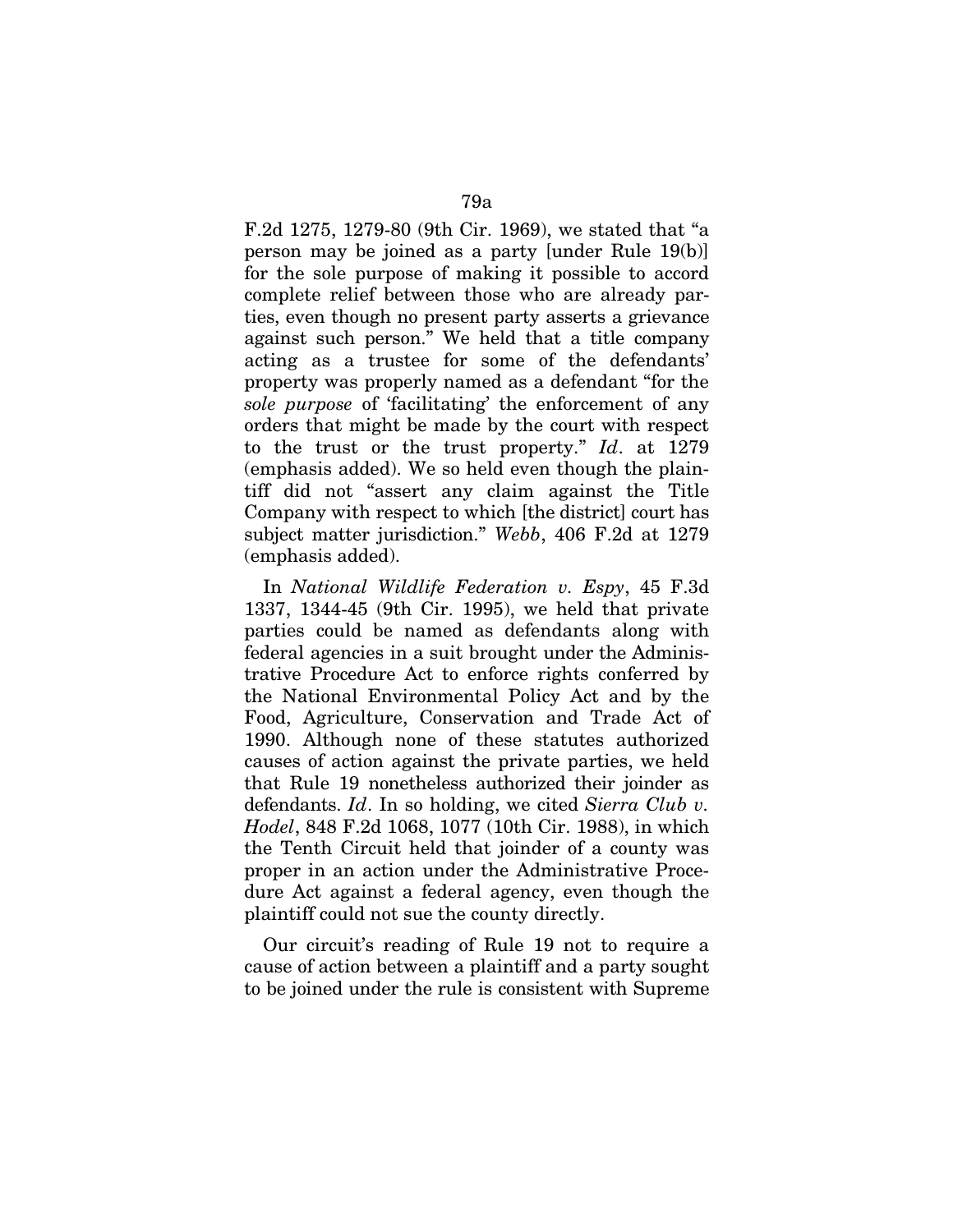Court precedent. In *International Brotherhood of Teamsters v. United States*, 431 U.S. 324, 356 (1977), the Supreme Court held that a labor union named as a defendant was not liable for any discrimination. Thus, the plaintiff had no viable cause of action against the union. Accordingly, the Court vacated a district court injunction against the union. Nevertheless, the Supreme Court wrote that "the union will properly remain in this litigation as a defendant so that full relief may be awarded the victims of the employer's post-Act discrimination." *Id*. at 356 n.43 (citing Fed. R. Civ. P. 19(a); *EEOC v. MacMillan Bloedel Containers, Inc*., 503 F.2d 1086, 1095 (6th Cir. 1974)). The Supreme Court reaffirmed *Teamsters*' approach to Rule 19 in *Zipes v. Trans World Airlines, Inc*., 455 U.S. 385, 400 & n.14 (1982) (reiterating the Supreme Court's holding in Teamsters, 431 U.S. at 356, n.43).

We recognize that the Fifth Circuit has stated that "it is implicit in Rule  $19(a)$  itself that before a party... will be joined as a defendant the plaintiff must have a cause of action against it." *Vieux Carre Prop. Owners v. Brown*, 875 F.2d 453, 457 (5th Cir. 1989); *see also Davenport v. Bhd. of Teamsters, AFL-CIO*, 166 F.3d 356, 366 (D.C. Cir. 1999) (quoting this statement from *Vieux Carre*). However, our circuit has never agreed with the rule stated in *Vieux Carre*. Moreover, the actual holdings of *Vieux Carre* and *Davenport* (as distinct from their abstract statement of the rule) can be reconciled with the Supreme Court's and with our own Rule 19 cases. In *Vieux Carre* and Davenport, the courts were answering different questions from the question in this case. In *Vieux Carre*, the issue was whether the court could join under Rule 19 and then impose an injunction directly on a party against whom the plaintiff could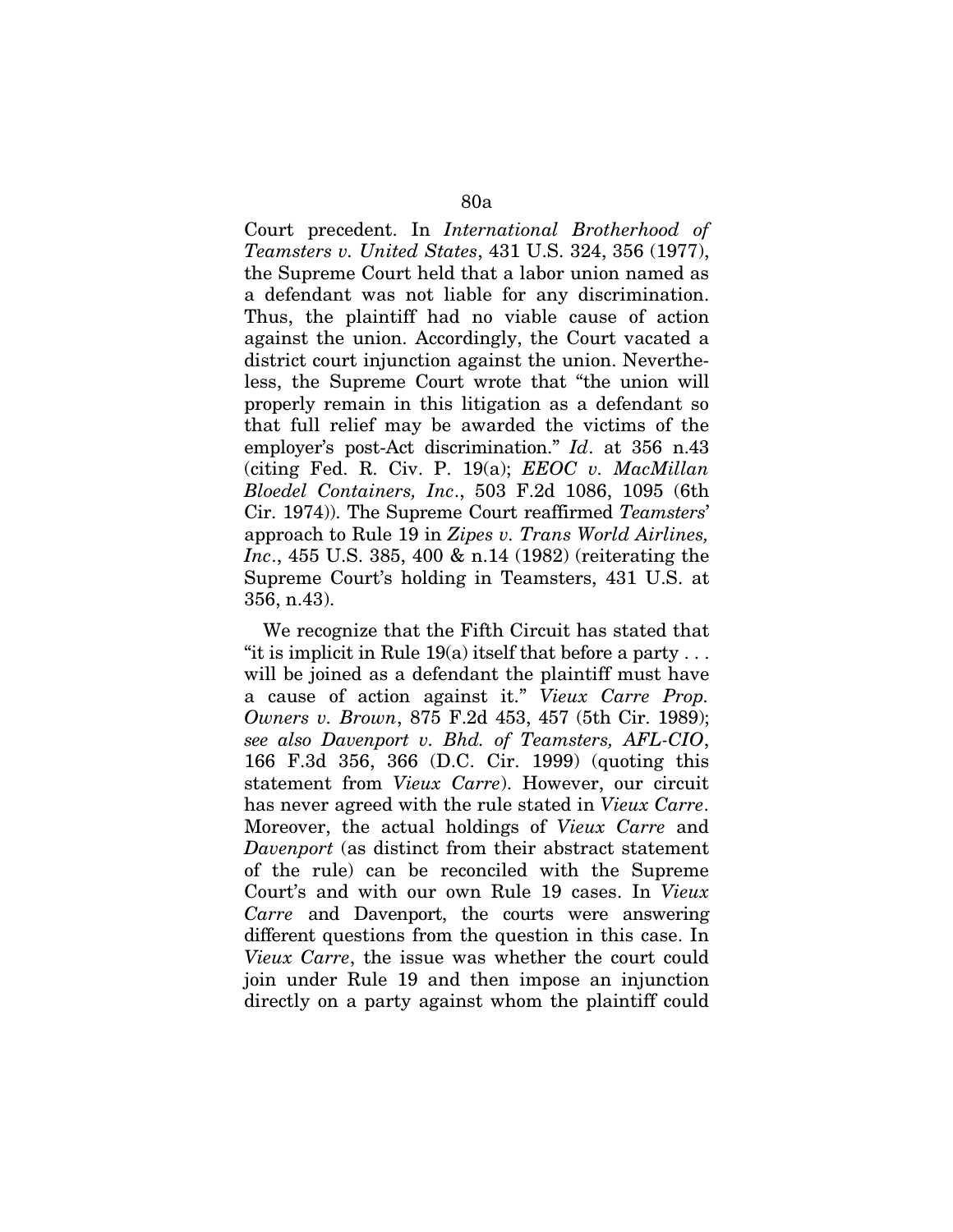not state a cause of action. The court held it could not. 875 F.2d at 456-57. In *Davenport*, the issue was the same as in *Vieux Carre*. 166 F.3d at 366. The D.C. Circuit held in *Davenport*, "it is not enough that plaintiffs 'need' an injunction against Northwest in order to obtain full relief. They must also have a right to such an injunction, and Rule 19 cannot provide such a right." *Id.*

The difference between the situation presented here, in which plaintiffs seek no affirmative relief against the Navajo Nation, and that in *Vieux Carre* and *Davenport*, in which plaintiffs sought injunctions against the party sought to be joined, is captured in the majority and concurring opinions in *General Building Contractors Association v. Pennsylvania*, 458 U.S. 375 (1982). In *General Building*, the Supreme Court held that injunctive relief to enforce Title VII rights could not be granted against employers who were "parties found not to have violated any substantive rights of [the plaintiffs]." *Id*. at 399. The Court, however, also clarified that "this is not to say that [the employer] defendants . . . might not, upon an appropriate evidentiary showing, be retained in the lawsuit and even [be] subject to such minor and ancillary provisions of an injunctive order as the District Court might find necessary to grant complete relief." *Id*. (citing *Zipes*, 455 U.S. at 399-400). In her concurrence, Justice O'Connor emphasized this point, observing that even though the Court in *Teamsters v. United States*, 431 U.S. 324 (1977), had found that the union had not violated Title VII, it had nonetheless "directed the union [under Rule 19] to remain in the litigation as a defendant so that full relief could be awarded the victims of the employer's post-Act discrimination." *Id.* at 405 (O'Connor, J., concurring) (quoting *Zipes*, 455 U.S. at 399-400).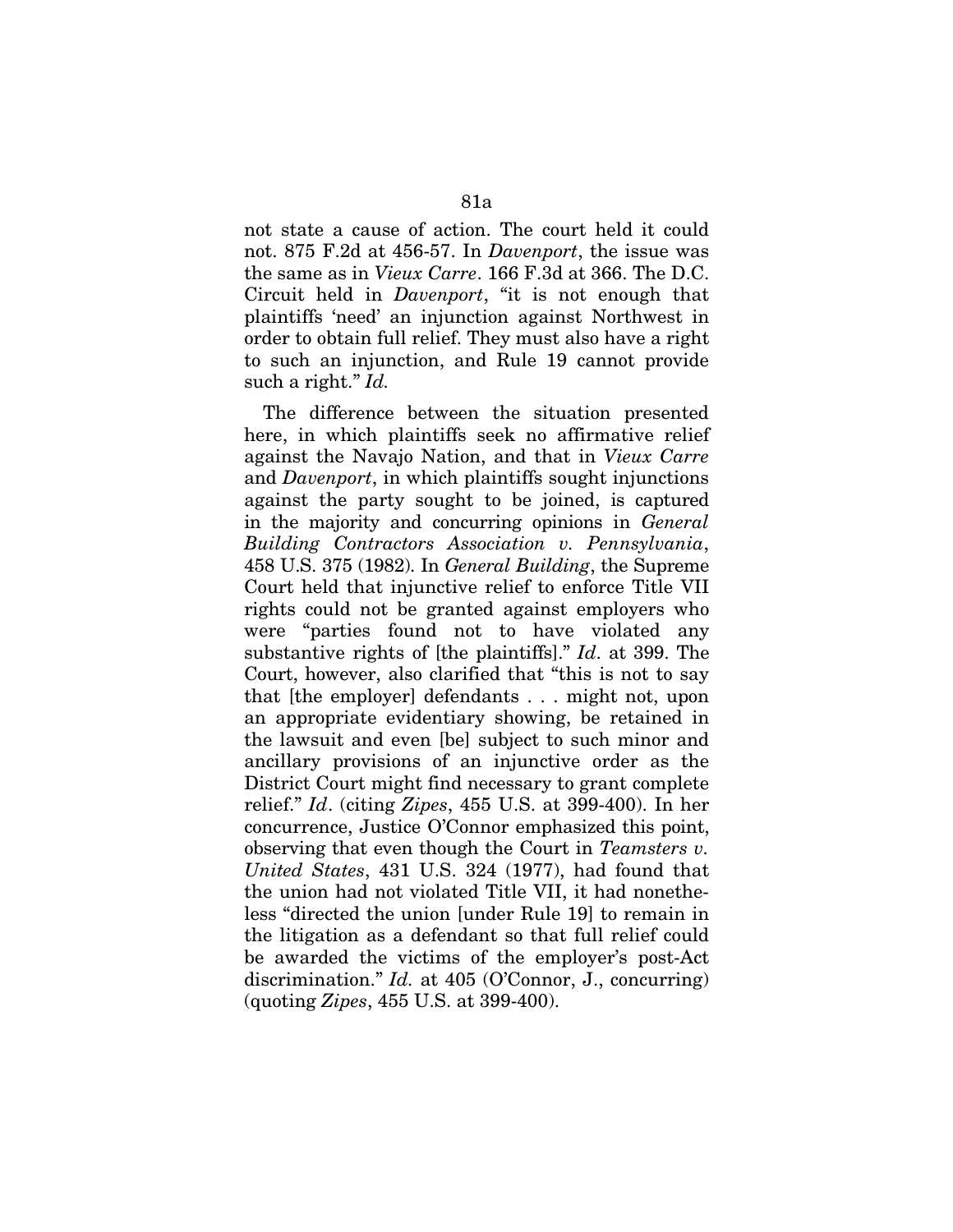As in *Teamsters*, *Espy*, and *Webb*, the EEOC has no claim against the party it seeks to join and is not seeking any affirmative relief directly from that party. Joinder is necessary for the "sole purpose" of effecting complete relief between the parties, *Webb*, 406 F.2d at 1279-80, by ensuring that both Peabody and the Nation are bound to any judgment upholding or striking down the challenged lease provision. Because the EEOC is not seeking to hold the Navajo Nation liable under Title VII, we reject Peabody's argument that our reading of Rule 19 conflicts with the Rules Enabling Act's restriction that the federal rules of civil procedure "shall not abridge, enlarge or modify any substantive right." 28 U.S.C. § 2072(b). Joinder of the Nation does not, and cannot, create any substantive rights that the EEOC may enforce against the Nation, and the EEOC does not contend otherwise.

Our interpretation is consistent with other courts that have allowed the EEOC to join a party under Rule 19 against which it does not or cannot state a cause of action. In *EEOC v. Union Independiente de la Autoridad de Acueductos*, 279 F.3d 49, 52 (1st Cir. 2002), for example, the EEOC filed a complaint against a labor union for alleged discrimination against an employee. The First Circuit observed without disapproval that the EEOC had named a Puerto Rican governmental employer as a Rule 19 defendant "to ensure that complete relief, including [the employee's] reinstatement, was available." *Id*. Under Peabody's theory of Rule 19 and Title VII, the EEOC would not have had statutory authority to join a government as an employer because it could not sue that employer directly. *See* 42 U.S.C.  $\S$  2000e-5(f)(1) (granting authority to litigate against a government respondent to the Attorney General). In *EEOC v.*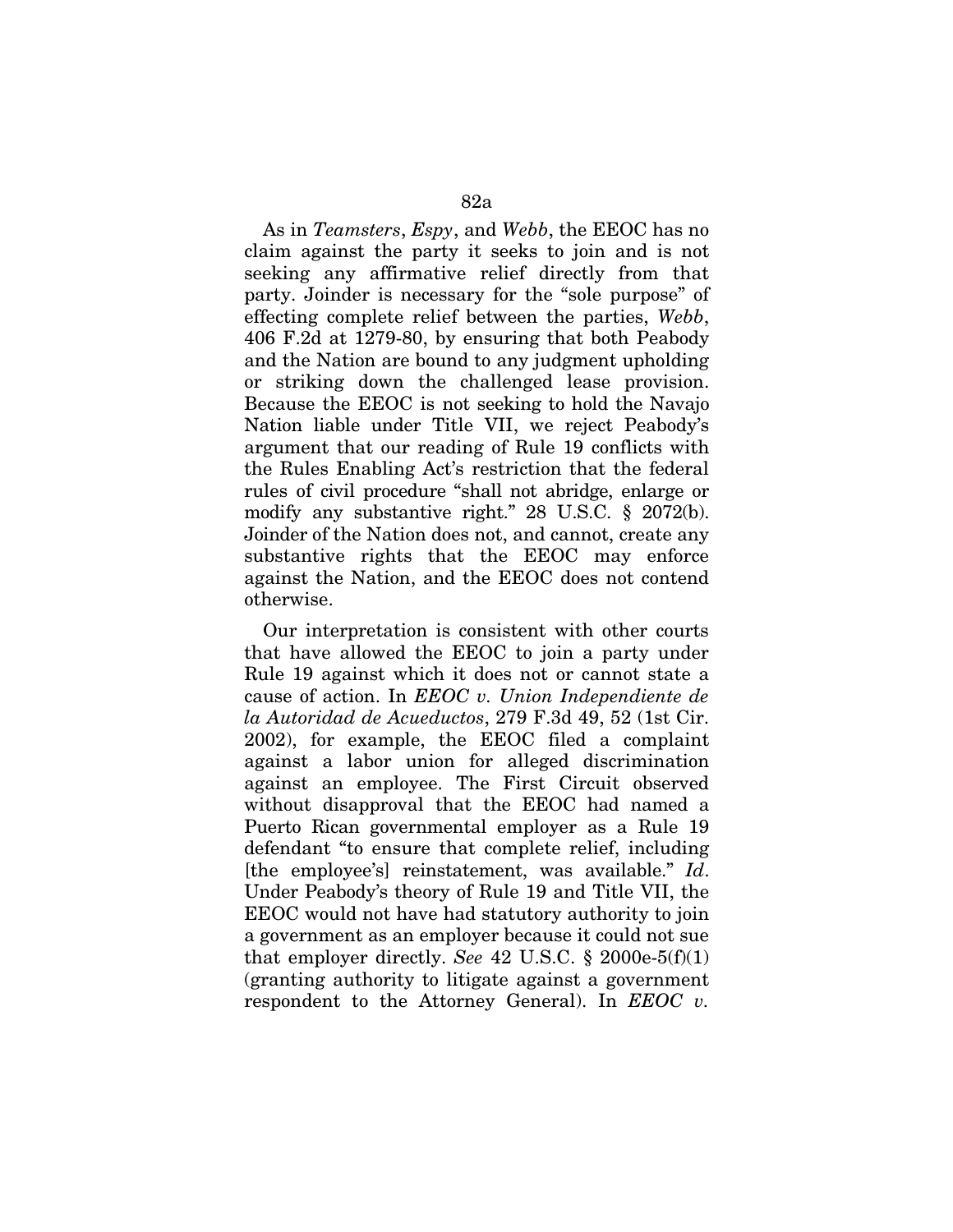*MacMillan Bloedel*, the Sixth Circuit held that it was proper to join a union under Rule 19, although the union was not charged with a Title VII violation. 503 F.2d at 1088. The court so held "because the decree entered by the court might affect its collective bargaining agreement[.]" *Id*. at 1095. "As a practical matter," the Sixth Circuit observed, "the Union need not play a role in the litigation until the court finds that [the employer] has violated Title VII." *Id*.; *see also id*. at 1096 (citing cases in which union was joined in order to participate in the remedy). We agree with the Sixth Circuit in *MacMillan Bloedel* that our understanding of Rule 19 is "consistent with Title VII's grant of broad equitable powers to the courts to eradicate the present and future effects of past discrimination." 503 F.2d at 1095-96. *See also Gen. Tel. Co. v. EEOC*, 446 U.S. 318, 333 (1980) (stating that Congress intended to give the EEOC "broad enforcement powers.").

Our interpretation of Rule 19 is also consistent with both the purpose and text of the rule. The Northern District of California provided a succinct statement of this purpose when it explained that "by definition, parties to be joined under Rule 19 are those against whom no relief has formally been sought but who are so situated as a practical matter as to impair either the effectiveness of relief or their own or present parties' ability to protect their interests." *Eldredge v. Carpenters 46 Northern California Counties Joint Apprenticeship and Training Committee*, 440 F. Supp. 506, 518 (N.D. Cal. 1977). The Nation fits this definition—it is a party against which relief has not formally been sought but is so situated that effectiveness of relief for the present parties will be impaired if it is not joined. We hold that its joinder is feasible. *See* Fed. R. Civ. P. 19(a).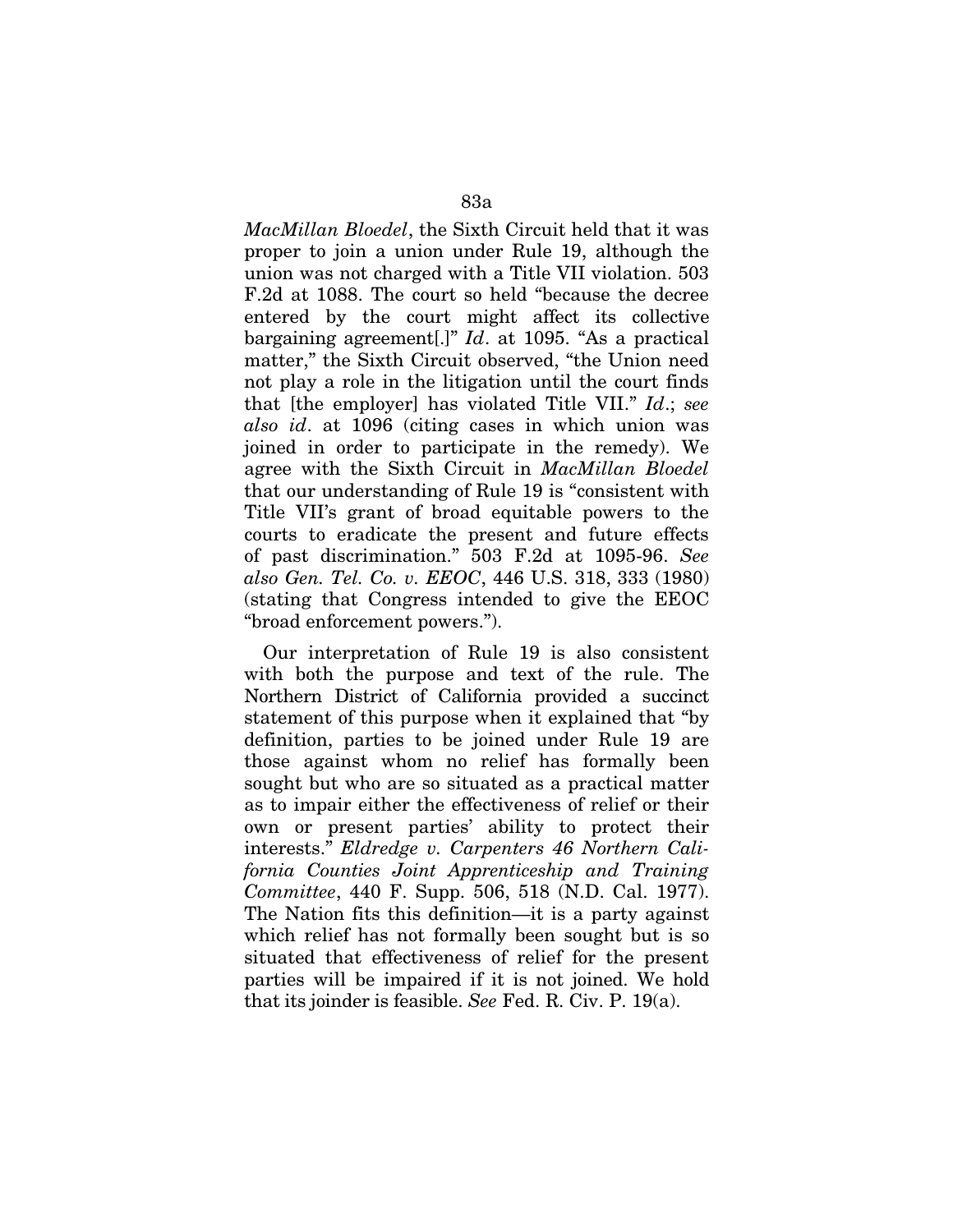Finally, we note what we do, and do not, decide today. We do decide that the Navajo Nation is a necessary party that is feasible to join under Rule 19(a). However, we do not decide, even implicitly, the merits of the EEOC's Title VII suit against Peabody. That determination is for the district court on remand.

#### B. Political Question Doctrine

We next address the district court's ruling that the case involves a nonjusticiable political question. In *Baker v. Carr*, 369 U.S. 186 (1962), the Supreme Court identified six factors that may make a question nonjusticiable:

[1] a textually demonstrable constitutional commitment of the issue to a coordinate political department; or [2] a lack of judicially discoverable and manageable standards for resolving it; or [3] the impossibility of deciding without an initial policy determination of a kind clearly for nonjudicial discretion; or [4] the impossibility of a court's undertaking independent resolution without expressing lack of the respect due coordinate branches of government; or [5] an unusual need for unquestioning adherence to a political decision already made; or [6] the potentiality of embarrassment from multifarious pronouncements by various departments on one question.

*Id.* at 217. *See also Los Angeles County Bar Ass'n v. Eu*, 979 F.2d 697, 702 (9th Cir. 1992) (quoting the six *Baker* factors). The *Baker* factors must be interpreted in light of the purpose of the political question doctrine, which "excludes from judicial review those controversies which revolve around policy choices and value determinations constitutionally committed for resolution to the halls of Congress or the confines of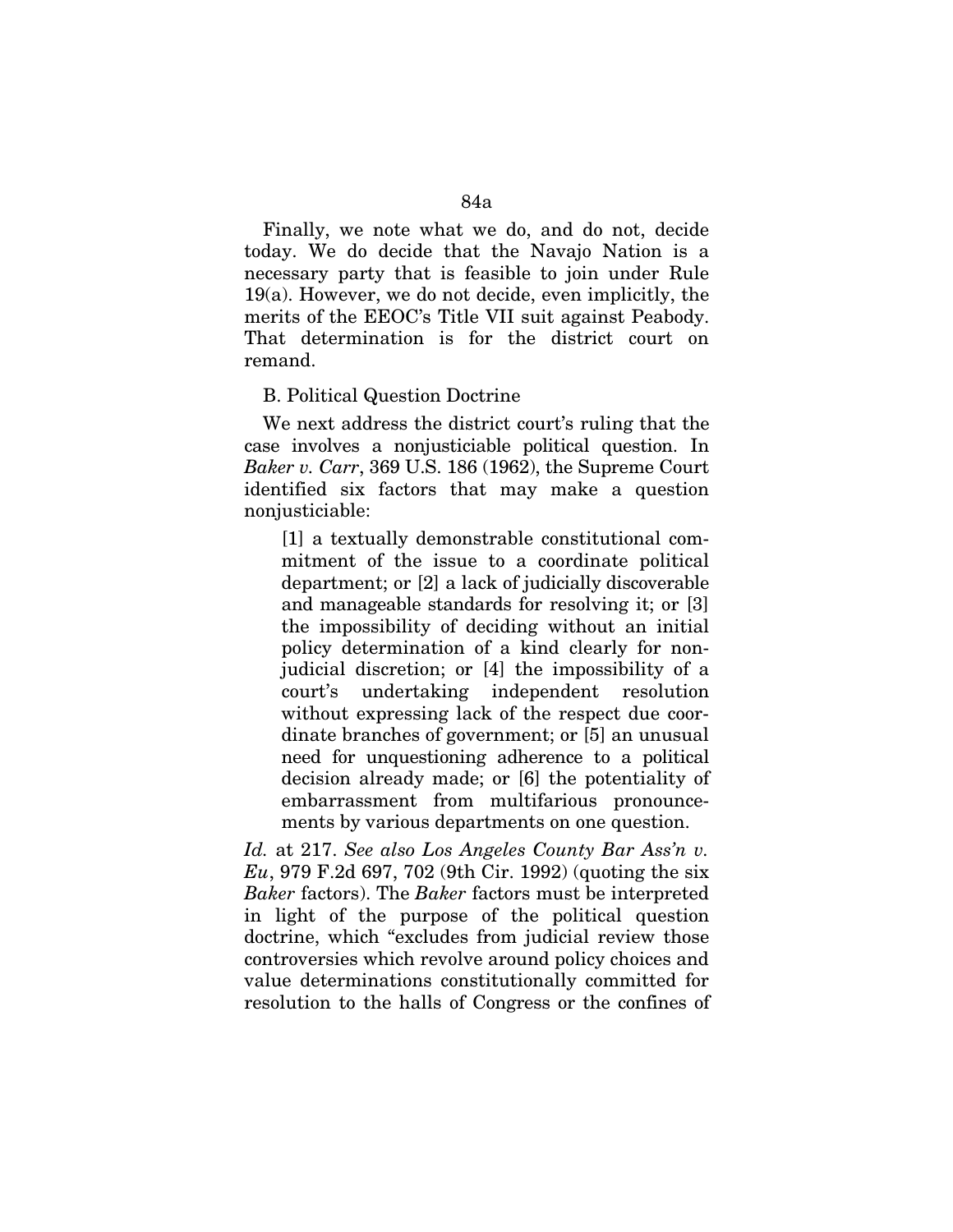## the Executive Branch." *Japan Whaling Association v. Am. Cetacean Society*, 478 U.S. 221, 230 (1986).

The district court misunderstood the political question doctrine when it held that the third, fourth, and sixth Baker factors were implicated by the EEOC's claim. A nonjusticiable political question exists when, to resolve a dispute, the court must make a policy judgment of a legislative nature, rather than resolving the dispute through legal and factual analysis. *See Koohi v. United States*, 976 F.2d 1328, 1331 (9th Cir. 1992). While it is true that the EEOC is challenging a lease that the DOI has approved, the district court was not called upon to make an "initial policy determination." Resolving whether and how Title VII applies is a matter of statutory interpretation and thus involves simply implementing policy determinations Congress has already made. The issues here are entirely legal, and are of a sort "familiar to the courts." *Eu*, 979 F.2d at 702.

Nor do the fourth and fifth *Baker* factors apply merely because, at the behest of the EEOC, the district court was asked to rule on the legality of a lease that the DOI had approved. We regularly review the actions of federal agencies to determine whether they comport with applicable law. *See Japan Whaling Ass'n*, 478 U.S. at 230 (explaining that the political question doctrine did not bar a challenge to the Secretary of Commerce's action when a decision required "applying no more than the traditional rules of statutory construction, and then applying this analysis to the particular set of facts presented"). Nor do controversies between departments of the federal government necessarily present political questions. *See, e.g., United States v. Nixon*, 418 U.S. 683, 693 (1974) (dispute between the President and the Special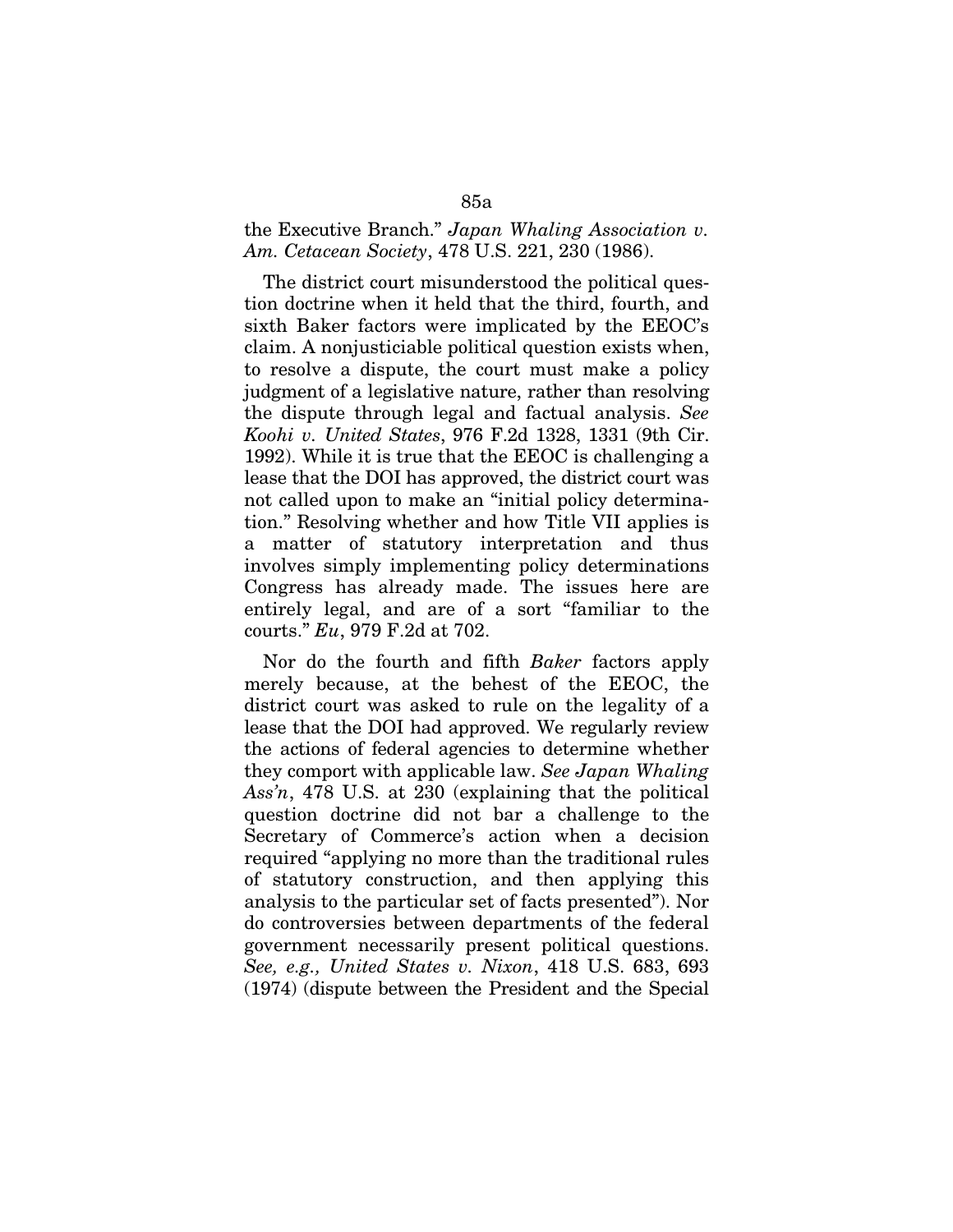Prosecutor); *United States v. ICC*, 337 U.S. 426, 430 (1949) (suit by the United States to review decision of the Interstate Commerce Commission); *TVA v. EPA*, 278 F.3d 1184, 1198 (11th Cir. 2002) (dispute between federal agencies about the meaning of the Clean Air Act). We therefore conclude that no part of this case presents a nonjusticiable political question.

#### C. Record-Keeping Claim

We turn finally to the EEOC's record-keeping claim. Title VII requires a covered employer to make and preserve records that are "relevant to the determinations of whether unlawful employment practices have been or are being committed." 42 U.S.C. § 2000e-8(c). In its complaint, the EEOC alleged that Peabody had failed to keep employment applications and sought an injunction directing Peabody to do so. Peabody has a record-keeping obligation under Title VII unrelated to the challenged Navajo employment preference. Although the district court did not explicitly discuss or analyze this claim, its entry of final judgment nonetheless effectively dismissed it.

Peabody's motion for summary judgment did not mention the record-keeping claim, and its motion to dismiss argued only that the EEOC was not entitled to a jury trial on the claim. In the absence of argument by the parties, fair notice to the EEOC that its record-keeping claim faced dismissal, or any justification offered by the district court for entering summary judgment on the claim, we vacate the judgment as to the EEOC's record-keeping claim and remand for further proceedings. *See Celotex Corp. v. Catrett*, 477 U.S. 317, 323 (1986) (the moving party "bears the initial responsibility of informing the district court of the basis for its motion"); *Couveau v. American Airlines, Inc*., 218 F.3d at 1081 (observing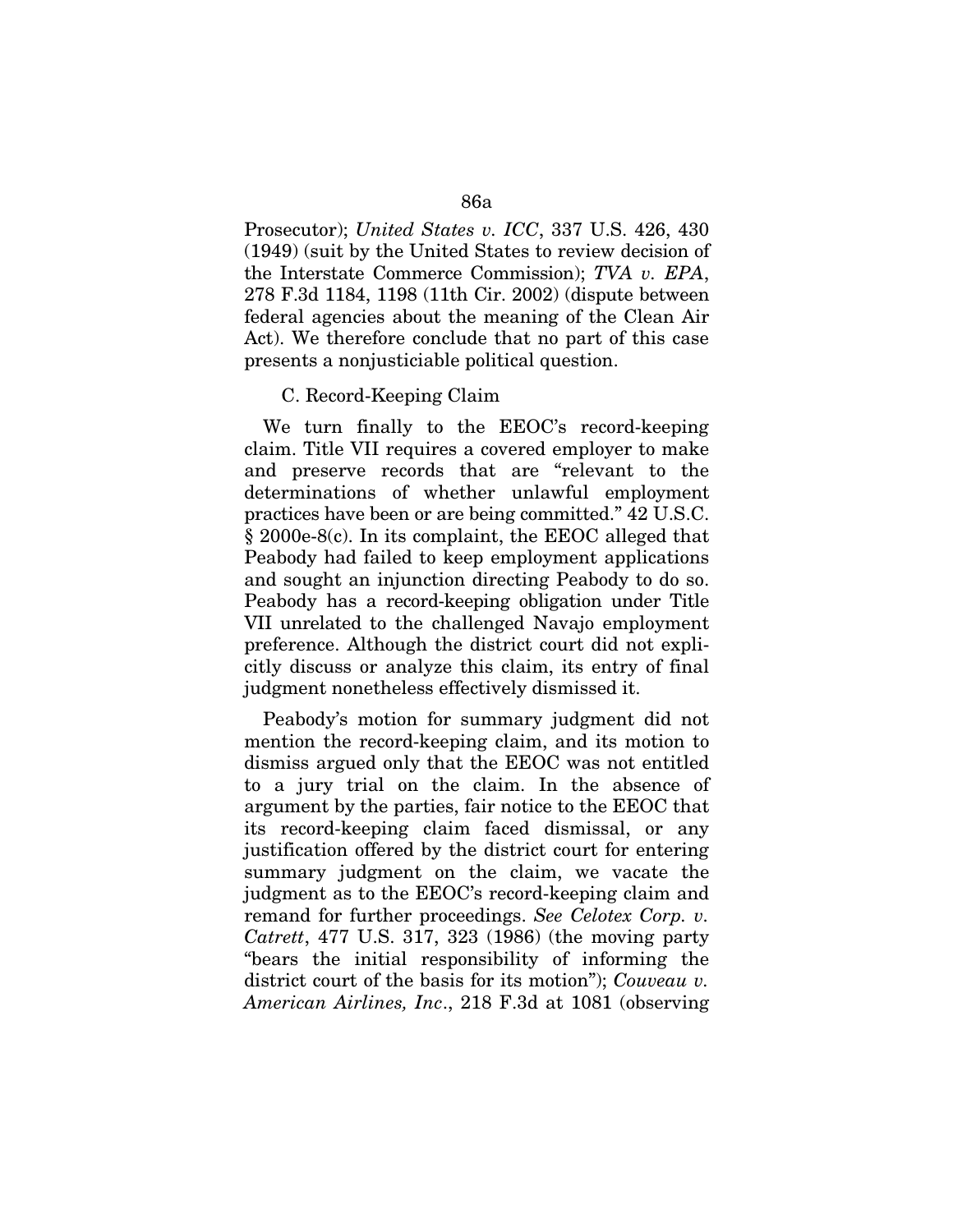that when the reasons for the district court's decision are not clear, we may vacate summary judgment and remand).

## Conclusion

We do not decide the merits of the EEOC's Title VII claim against Peabody today. We hold simply that the Navajo Nation is a necessary party to the action, and that it is feasible to join the Nation in order to effect complete relief between the parties. We also hold that the EEOC's suit does not present a non-justiciable political question. Finally, we reverse the district court's dismissal of the EEOC's recordkeeping claim. We remand for further proceedings consistent with this opinion.

REVERSED AND REMANDED.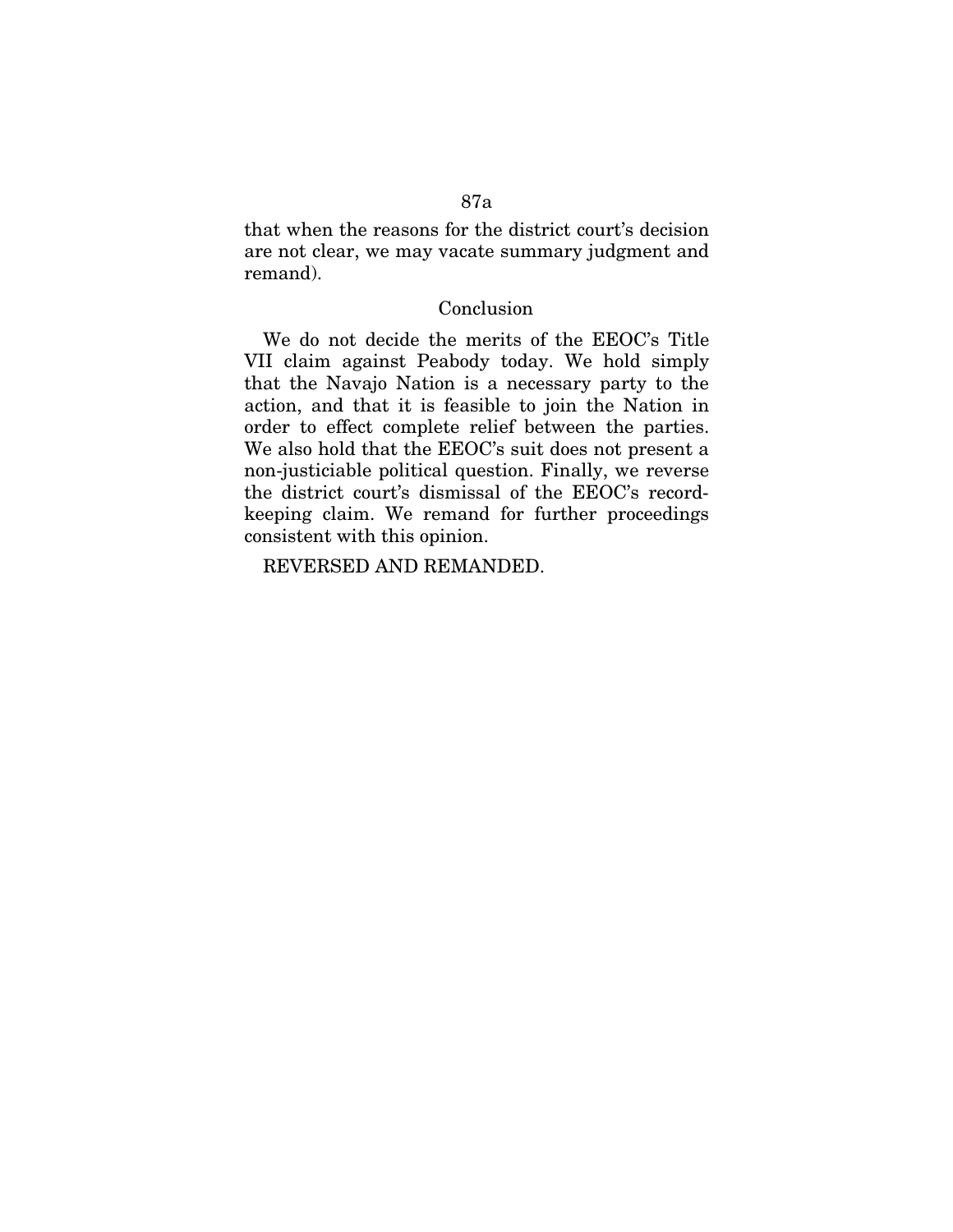#### 88a

### **APPENDIX E**

IN THE UNITED STATES DISTRICT COURT FOR THE DISTRICT OF ARIZONA

> ———— No. CIV 01-1050-PHX-MHM

> > ————

EQUAL EMPLOYMENT OPPORTUNITY COMMISSION, *Plaintiff*,

vs.

PEABODY COAL COMPANY, *Defendant*.

September 24, 2002, Decided September 26, 2002, Filed

————

————

COUNSEL: For EQUAL EMPLOYMENT OPPOR-TUNITY COMMISSION, plaintiff: Mary Joleen O'Neill, Esq, Katherine J Kruse, Equal Employment Opportunity Commission, Phoenix, AZ.

For PEABODY COAL COMPANY, defendant: Lawrence Jay Rosenfeld, Esq, Mary E Bruno, John F Lomax, Jr, Greenberg Traurig LLP, Phoenix, AZ.

For DELBERT MARIANO, THOMAS SAHU, intervenors: Tod F Schleier, Esq, Bradley Hugh Schleier, Esq, James M Jellison, Schleier Jellison & Schleier PC, Phoenix, AZ.

#### ORDER

Pending before this Court are the following motions: Defendant's Motion for Summary Judgment (Doc. # 38); Defendant's Motion to Dismiss and/or Stay and/or Motion to Strike (Doc. # 24); Plaintiff's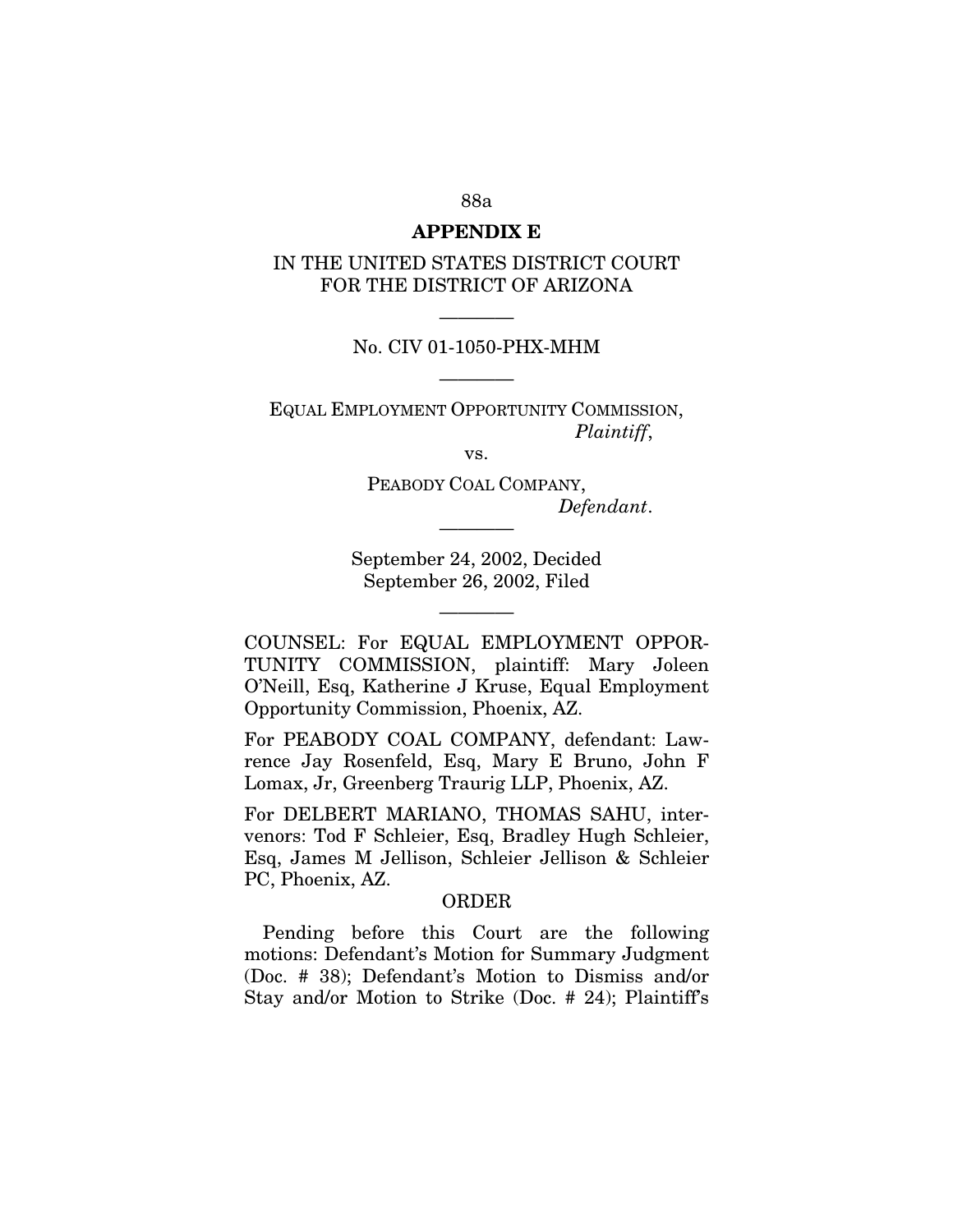Motion to Strike Portions of the Statement of Facts and Affidavits Submitted by Defendant in Support of its Motion for Summary Judgment (Doc. # 43); Defendant's Motion to Strike Plaintiff's Reply in Support of Plaintiff's Motion to Strike as Untimely (Doc. # 49); and Delbert Mariano and Thomas Sahu's Motion to Intervene as Plaintiffs (Doc. # 23).

## I. FACTUAL BACKGROUND

The Equal Employment Opportunity Commission ("EEOC") has filed this Complaint against Peabody Western Coal Company ("Peabody Coal") claiming a violation of Title VII of the Civil Rights Act of 1964, as amended, 42 U.S.C. §§ 2000e *et seq.*

Specifically, the EEOC alleges that Peabody Coal violates Title VII's prohibitions against national original discrimination by giving preference in hiring to Navajos over non-Navajo Native Americans at its coal mining operations located on the Navajo and Hopi Indian Reservations (the "Black Mesa Complex").

The EEOC claims that Delbert Mariano and Thomas Saha, members of the Hopi Tribe, and Robert Koshiway, a member of the Otoe Tribe (now deceased), applied for positions with Peabody Coal and were denied employment in favor of members of the Navajo Nation. Before filing this lawsuit against Peabody Coal, the EEOC engaged in some informal conciliation. The conciliation process failed to resolve the matter, and this lawsuit was filed.

#### A. THE COAL LEASES

Peabody Coal conducts coal mining operations on the Navajo and Hopi Reservations in northeastern Arizona pursuant to drilling and exploration permits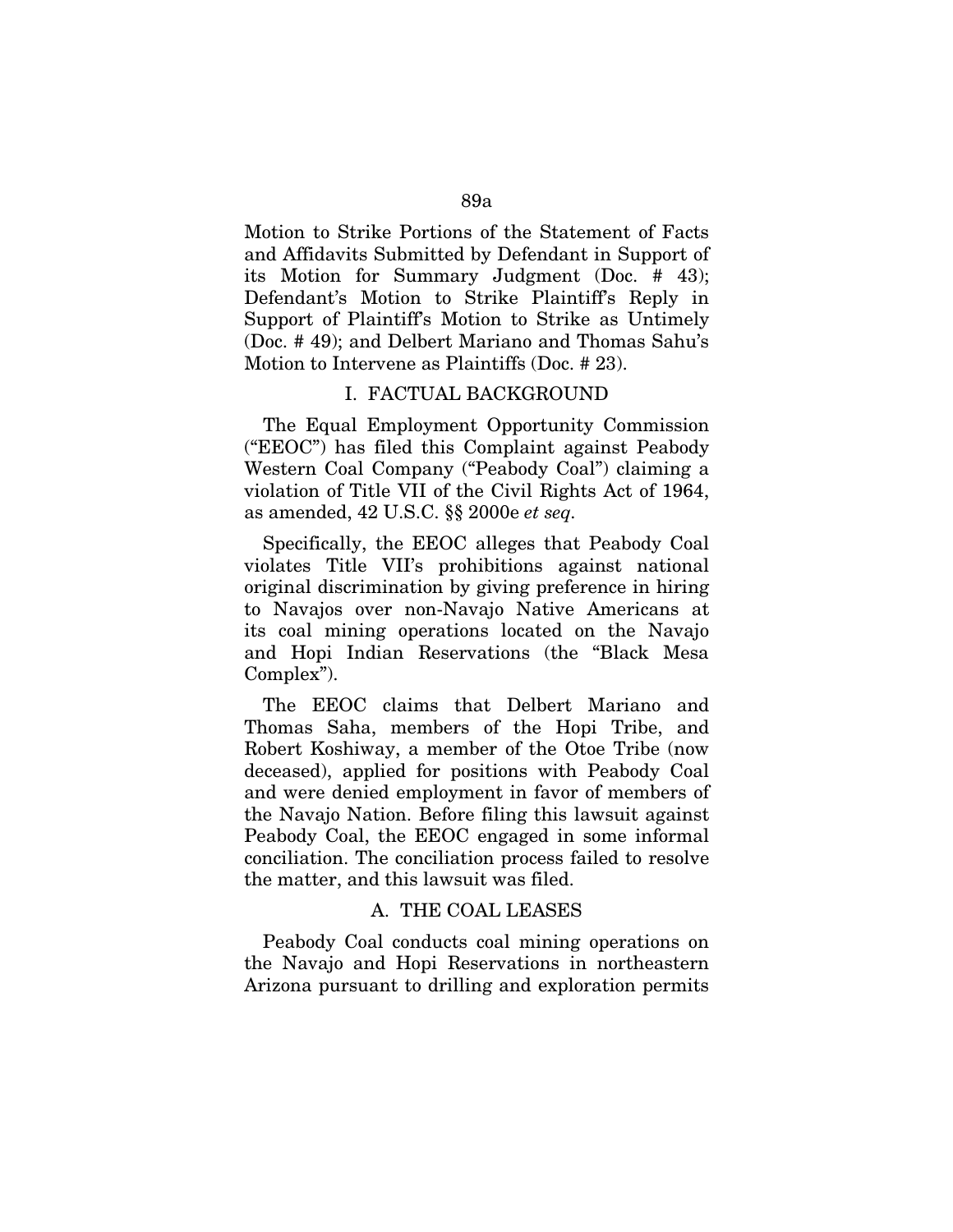and coal mining leases executed with the respective tribes. $<sup>1</sup>$  $<sup>1</sup>$  $<sup>1</sup>$ </sup> These permits and coal leases require Peabody Coal to provide preference in employment to members of the respective tribes. These permits and coal leases also require approval of the United States Secretary of the Interior under certain circums-

# 1. The 1961 Navajo Permit tances. Specifically, these provisions are as follows.

The Drilling and Exploration Permit executed on May 13, 1961 between The Navajo Tribe of Indians and Sentry Royalty Company, Peabody Coal's predecessor in interest, provides in pertinent part:

> 9. Permittee shall commence prospecting operations for coal within ninety (90) days of the approval of this permit by the Secretary of the Interior . . .

> 10. Permittee will employ members of the Navajo Tribe when available in all positions for which they are qualified and pay prevailing wages to such Navajo employees. Permittee will make a special effort to work members of the Navajo Tribe into skilled, technical and other jobs in connection with its operations under this permit.

#### \* \* \*

12. This permit shall not be assignable without approval of the Advisory Committee of the Navajo Tribal Counsel and the Secretary of the Interior.

<span id="page-136-0"></span><sup>&</sup>lt;sup>1</sup> These operations provide coal to the Salt River Project Agricultural Improvement and Power District generating station in Page, Arizona, and to Southern California Edison's Mojave generating station.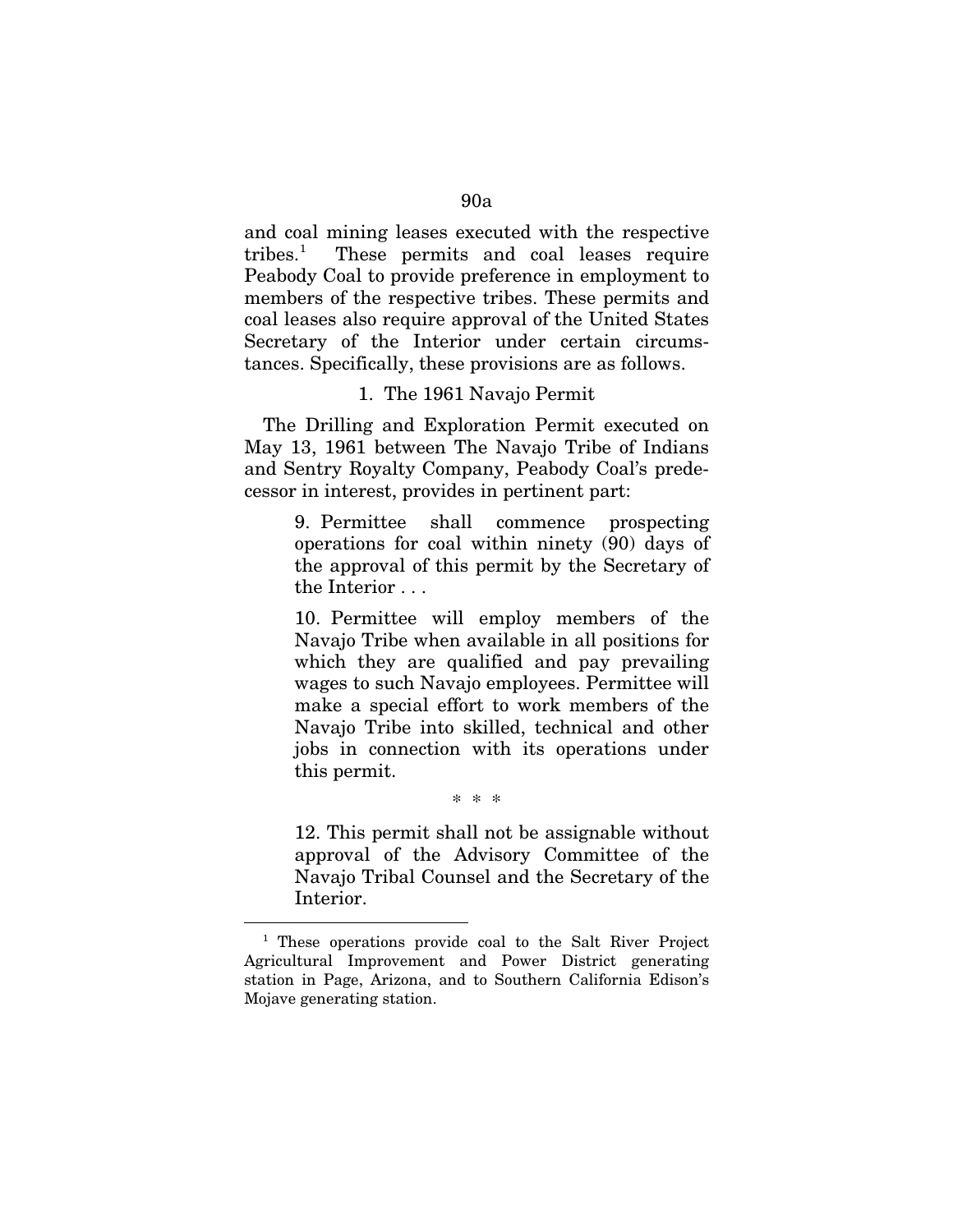This Drilling and Exploration Permit (the "1961 Navajo Permit") was signed and is dated February 6, 1962, by James F. Canan, assistant area director, Bureau of Indian Affairs, Department of the Interior. Article XIX of the form Lease attached as Exhibit B to the 1961 Navajo Permit" also contains a Navajo employment preference provision as follows:

## ARTICLE XIX. NAVAJO EMPLOYMENT **PREFERENCE**

Lessee agrees to employ Navajo Indians when available in all position for which, in the judgment of Lessee, they are qualified, and to pay prevailing wages to such Navajo employees and to utilize services of Navajo contractors whenever feasible.

Lessee shall make a special effort to work Navajo Indians into skilled, technical and other higher jobs in connection with Lessee's operations under this lease.

### 2. The 1964 Navajo Coal Lease No. 8580

A Mining Lease executed on February 1, 1964 between the Navajo Tribe and Sentry Royalty Company, Peabody Coal's predecessor in interest, for the lands that were subject of the 1961 Navajo Permit ("Navajo Coal Lease No, 8580"), provides in pertinent part:

## ARTICLE VI. TERMINATION OF FEDERAL JURISDICTION

During the period that the land so leased is under Federal jurisdiction, the royalty provisions of this lease are subject to reasonable adjustment by the Secretary of the Interior or his authorized representative at the end of twenty years from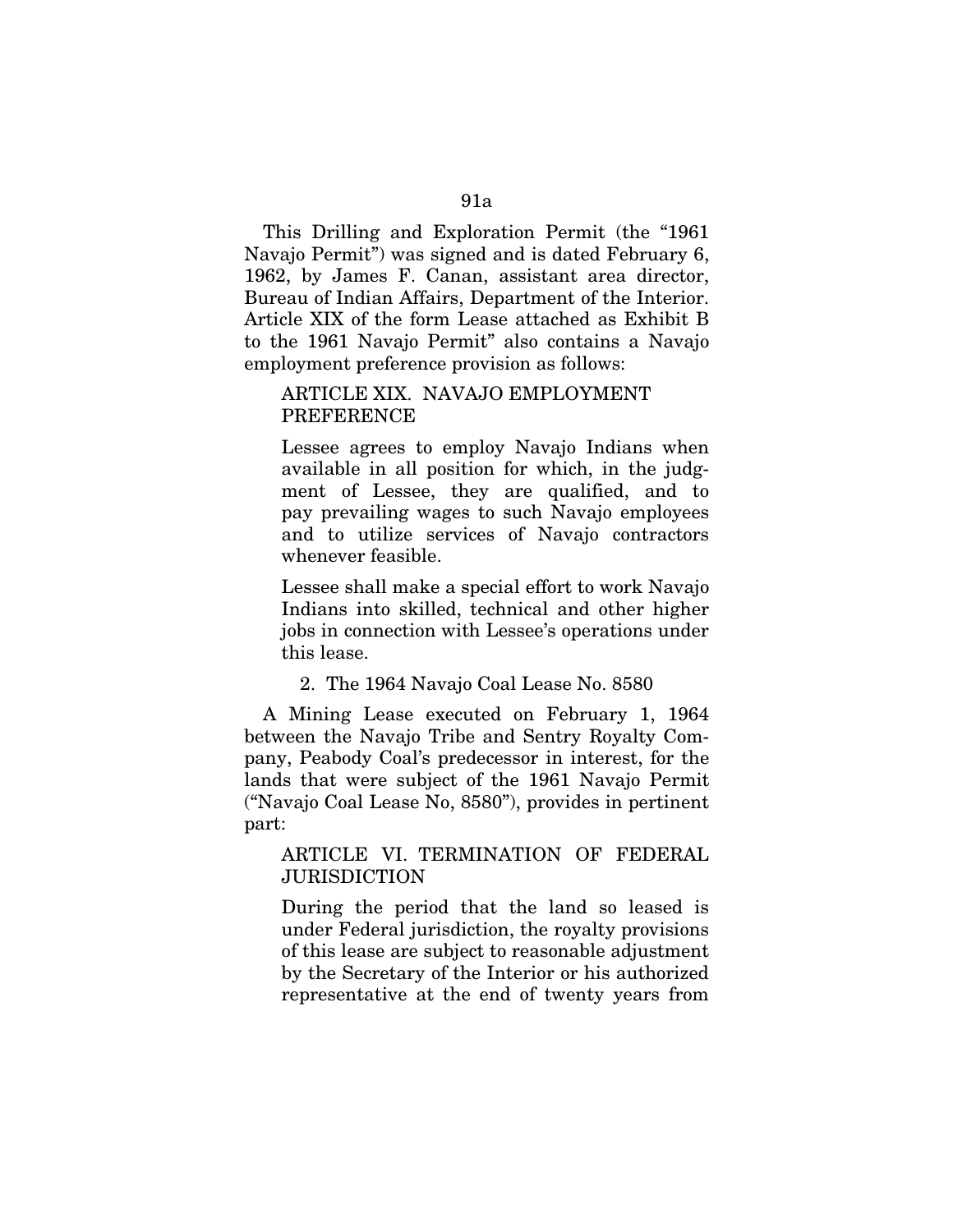### 92a

the effective date of this lease, and at the end of each successive ten-year period thereafter...

\* \* \*

## ARTICLE VIII. SUSPENSION OF MINING OPERATIONS

Whenever permitted by law, if the Secretary of the Interior or his authorized representative considers the marketing facilities inadequate or the economic conditions unsatisfactory, he may, with the concurrence of the Advisory Committee of the Navajo Tribal Council, authorize the suspension of mining operations for such time as he considers advisable.

\* \* \*

## ARTICLE X. REGULATIONS

Lessee shall abide by and conform to any and all regulations of the Secretary of the Interior now or hereafter in force relative to such leases . . .

\* \* \*

## ARTICLE XI. ASSIGNMENT OF LEASE

Lessee shall not assign this lease or any interest therein by an operating agreement or otherwise, or sublet any portion of the leased premises, except with the prior approval of the Secretary of the Interior and the Advisory Committee of the Navajo Tribal Council . . .

\* \* \*

## ARTICLE XVI. CANCELLATION AND. FORFEITURE

When, in the opinion of the Mining Engineer of the Navajo Tribe and the Secretary of the Inte-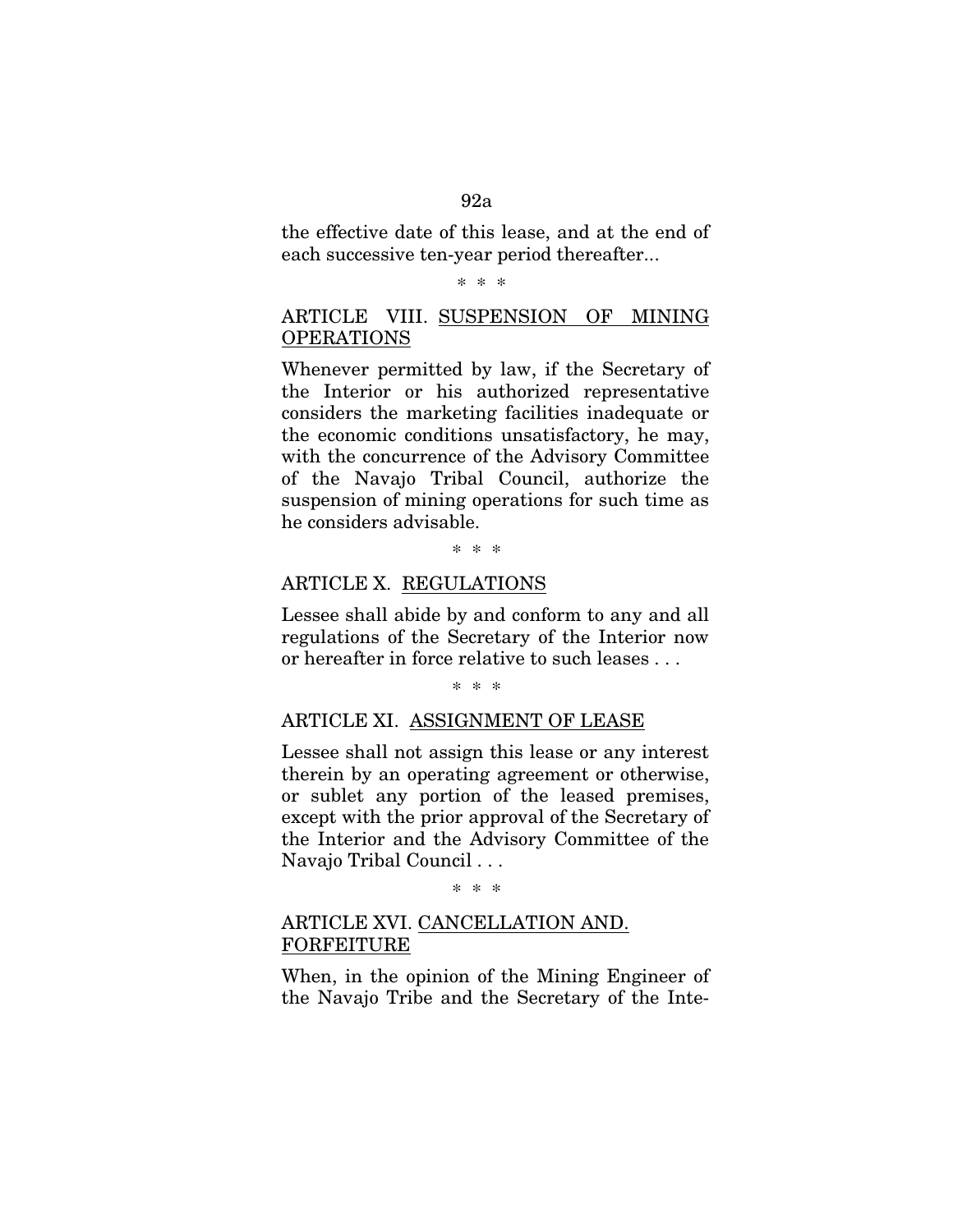### 93a

rior, before restrictions are removed, there has been a violation of any of the terms and conditions of this lease, the Secretary of the Interior and the Navajo Tribe shall have the right . . . to declare this lease null and void . . .

### \* \* \*

## ARTICLE XIX. NAVAJO EMPLOYMENT PREFERENCE

Lessee agrees to employ Navajo Indians when available in all positions for which, in the judgment of Lessee, they are qualified, and to pay prevailing wages to such Navajo employees and to utilize services of Navajo contractors where feasible.

Lessee shall make a special effort to work Navajo Indians into skilled, technical and other higher jobs in connection with Lessee's operations under this Lease.

#### \* \* \*

## ARTICLE XXII. OBSERVANCE OF TRIBAL RESOLUTIONS

"Lessee agrees to comply with all lawful resolutions adopted by the Navajo Tribal Council."

\* \* \*

## ARTICLE XXVIII. NOTICES

Any notice, demand or request provided for in this lease, or given or made in connection with it shall be deemed to be properly given if delivered in person, or sent by registered or certified mail . . . to the persons specified below: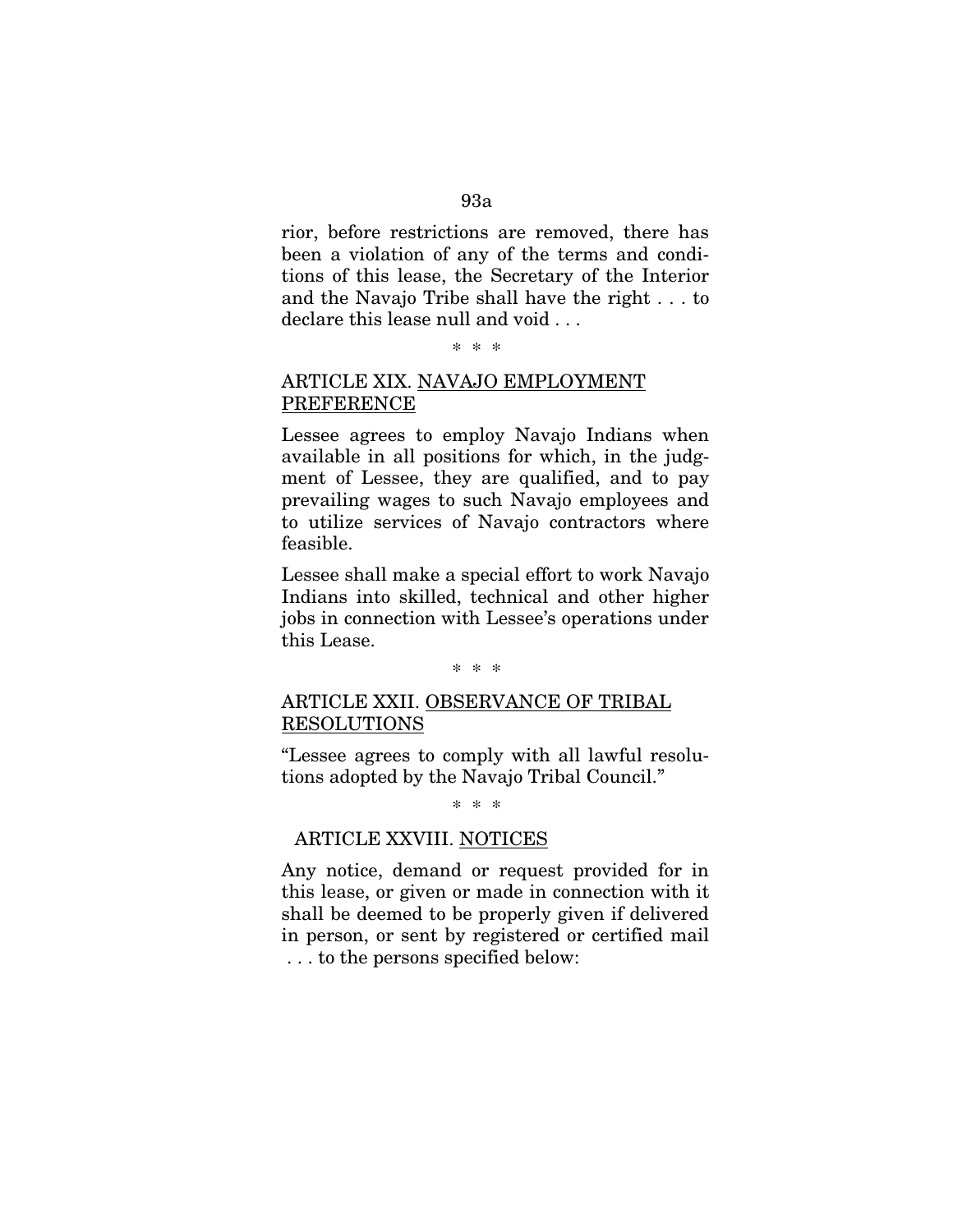To or upon the Tribe:

Chairman Navajo Tribal Council Window Rock, Arizona

and

General Superintendent Navajo Agency, Bureau of Indian Affairs Window Rock, Arizona . . .

Navajo Coal Lease No. 8580 was approved on August 28, 1964 by John C. Dibbern, assistant area director of the Bureau of Indian Affairs, Department of the Interior.

### 3. The 1964 Joint Use Permit

A Drilling and Exploration Permit executed on June 1, 1964 between The Hopi Tribe of Arizona and The Navajo Tribe of Indians and Sentry Royalty Company, Peabody Coal's predecessor in interest (the "Joint Use Permit"), contains provisions nearly identical to those in the 1961 Navajo Permit. The Joint Use Permit provides in pertinent part:

> 1. Pursuant to authority contained in a resolution of the Hopi Tribal Council, H-7-64 dated June 1, 1964, and a resolution of the Advisory Committee of the Navajo Tribal Council, ACMY-77-64 dated May 7, 1964, Permittee is hereby granted the exclusive right to drill and explore for coal for a period of two years from and after the date of approval hereof by the Secretary of the Interior . . .

> > \* \* \*

10. Permittee will employ members of the Hopi and Navajo Tribes when available in all posi-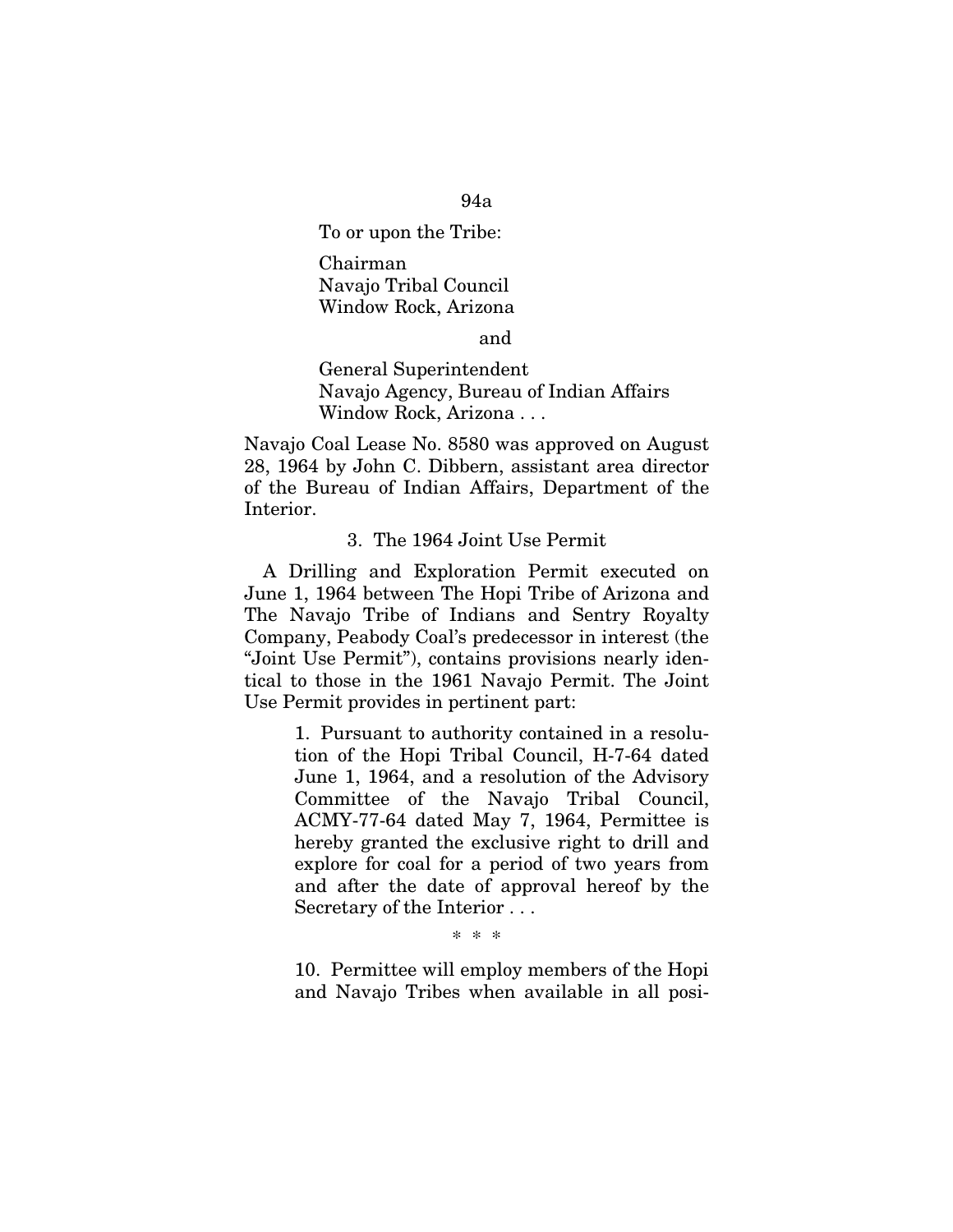tions for which they are qualified and pay prevailing wages to such Hopi and Navajo employees. Permittee will make a special effort to work members of the Hopi and Navajo Tribes into skilled, technical, and other higher jobs in connection with its operations under this permit.

\* \* \*

12. This permit shall not be assignable without the prior approval of the Hopi Tribal Council, the Advisory Committee of the Navajo Tribal Council, and the Secretary of the Interior.

The Joint Use Permit was approved and signed on October 20, 1964 by John C. Dibbern, area director, Gallup Area Office, Bureau of Indian affairs, Department of the Interior, and on October 23, 1964, by George W. Hadden, area director, Phoenix Area Office, Bureau of Indian Affairs, Department of the Interior.

Exhibit B to the Joint Use Permit, made a part thereof pursuant to paragraph 1 of the Joint Use Permit, and entitled "United States Department of the Interior Bureau of Indian Affairs Mining Lease between Sentry Royalty Company [Peabody Coal's predecessor in interest] and the Hopi and Navajo Tribes" (the "Joint Use Lease") contains provisions nearly identical to those in Coal Lease No. 8580, except that employment preference is given to both Hopis and Navajos. Before execution of the Joint Use Lease, however, a dispute arose regarding the terms of this Joint Use Lease. As a result, the Hopi Tribe and the Navajo Tribe executed separate mining leases on June 6, 1966.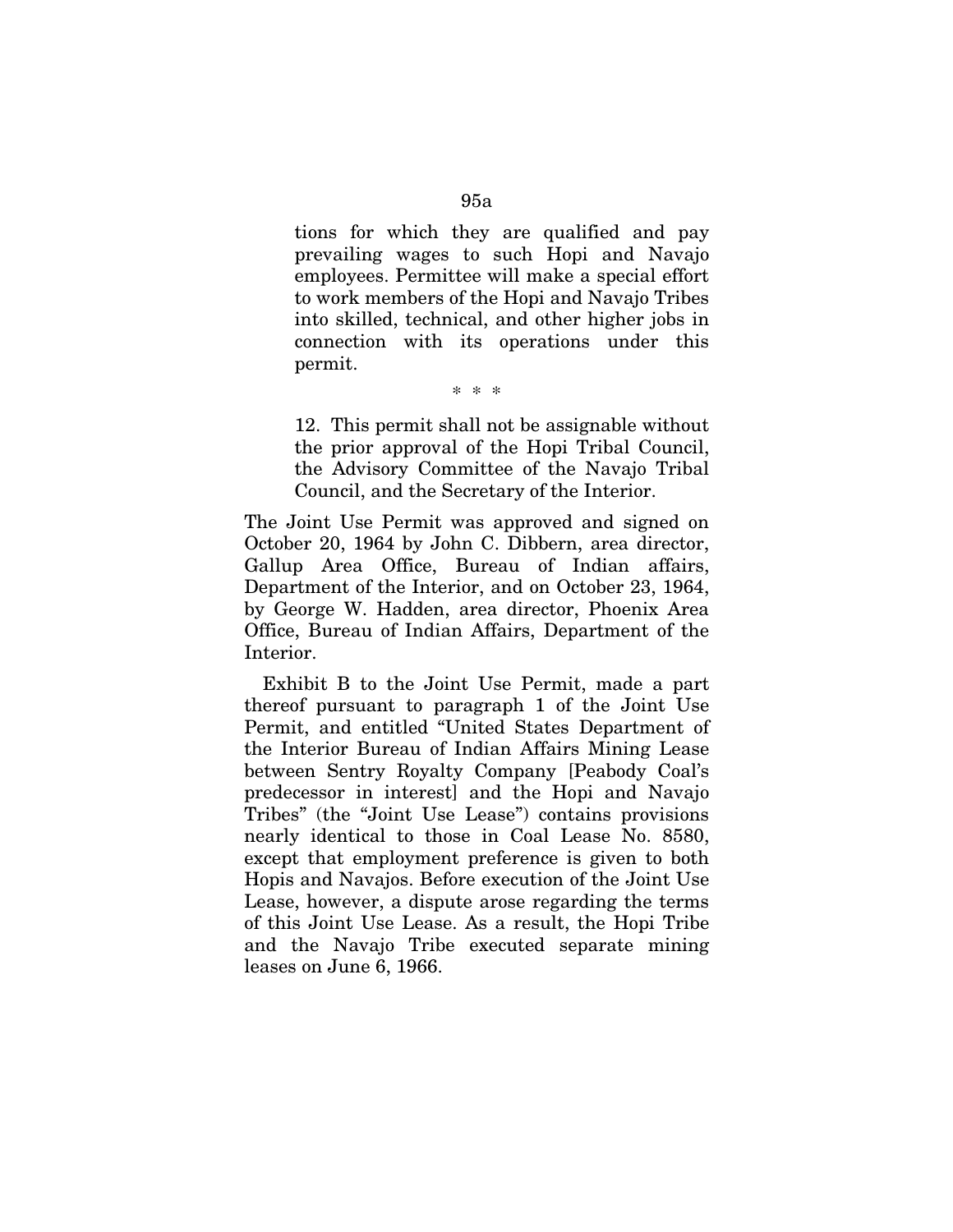The resulting Hopi Coal Lease, entitled "United States Department of the Interior Bureau of Indian Affairs Mining Lease between the Hope [sic] Tribe, State of Arizona and Sentry Royalty Company" required Sentry (predecessor in interest to Peabody Coal) to give Hopi Indians preference in hiring, allowed the Hopi Tribe to extend the preference to Navajo Indians, and required Sentry (predecessor in interest to Peabody Coal) to "make a special effort to work Hopi and Navajo Indians into skilled, technical and other higher jobs in connection with Lessee's operations under this lease.

## 4. The 1966 Navajo Coal Lease No. 9910

The resulting Navajo Lease ("Navajo Coal Lease No. 9910"), "United States Department of the Interior Bureau of Indian Affairs Mining Lease between Sentry Royalty Company and the Navajo Tribe State of Arizona," contained terms virtually identical to those in Navajo Coal Lease No. 8580, except that it allowed Sentry, predecessor in interest to Peabody Coal, to extend the employment preference provision to members of the Hopi Tribe. It provided in pertinent part as follows:

## ARTICLE IV. ANNUAL RENTAL

Lessee agrees . . . to pay or cause to be paid to the Secretary of the Interior or his authorized representative, for the use and benefit of the Navajo Tribe . . .

#### \* \* \*

## ARTICLE VI. SUSPENSION OF MINING **OPERATIONS**

Whenever permitted by law, if the Secretary of the Interior or his authorized representative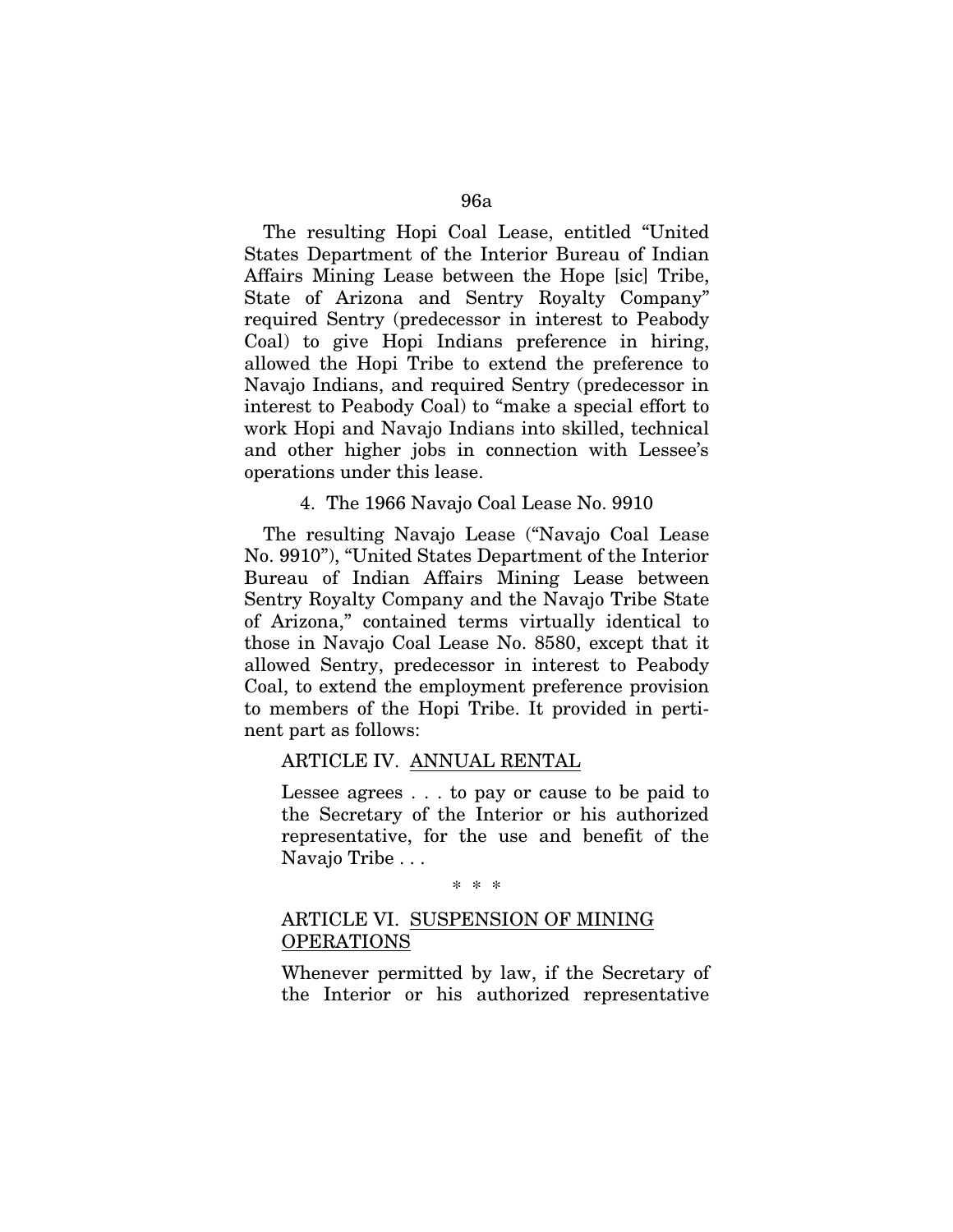considers the marketing facilities inadequate or the economic conditions unsatisfactory, he may, with the concurrence of the Lessor, authorize the suspension of mining operations for such time as he considers advisable...

### \* \* \*

### ARTICLE VIII. REGULATIONS

Lessee shall abide by and conform to any and all regulations of the Secretary of the Interior now or hereafter in force relative to such leases...

## \* \* \*

## ARTICLE IX. ASSIGNMENT OF LEASE

Lessee shall not assign this lease or any interest therein by an operating agreement or otherwise, or sublet any portion of the leased premises, except with the prior approval of the Secretary of the Interior and the Lessor . . .

#### \* \* \*

#### ARTICLE XI. INSPECTION

The leased premises and producing operation, improvements, machinery and fixtures thereon and connected therewith and all pertinent books and accounts of Lessee shall be open at all times for inspection by agents of the Lessor or any duly authorized representative of the Secretary of the Interior.

#### \* \* \*

## ARTICLE XIV. CANCELLATION AND FORFEITURE

When, in the opinion of the Lessor and the Secretary of the Interior, before restrictions are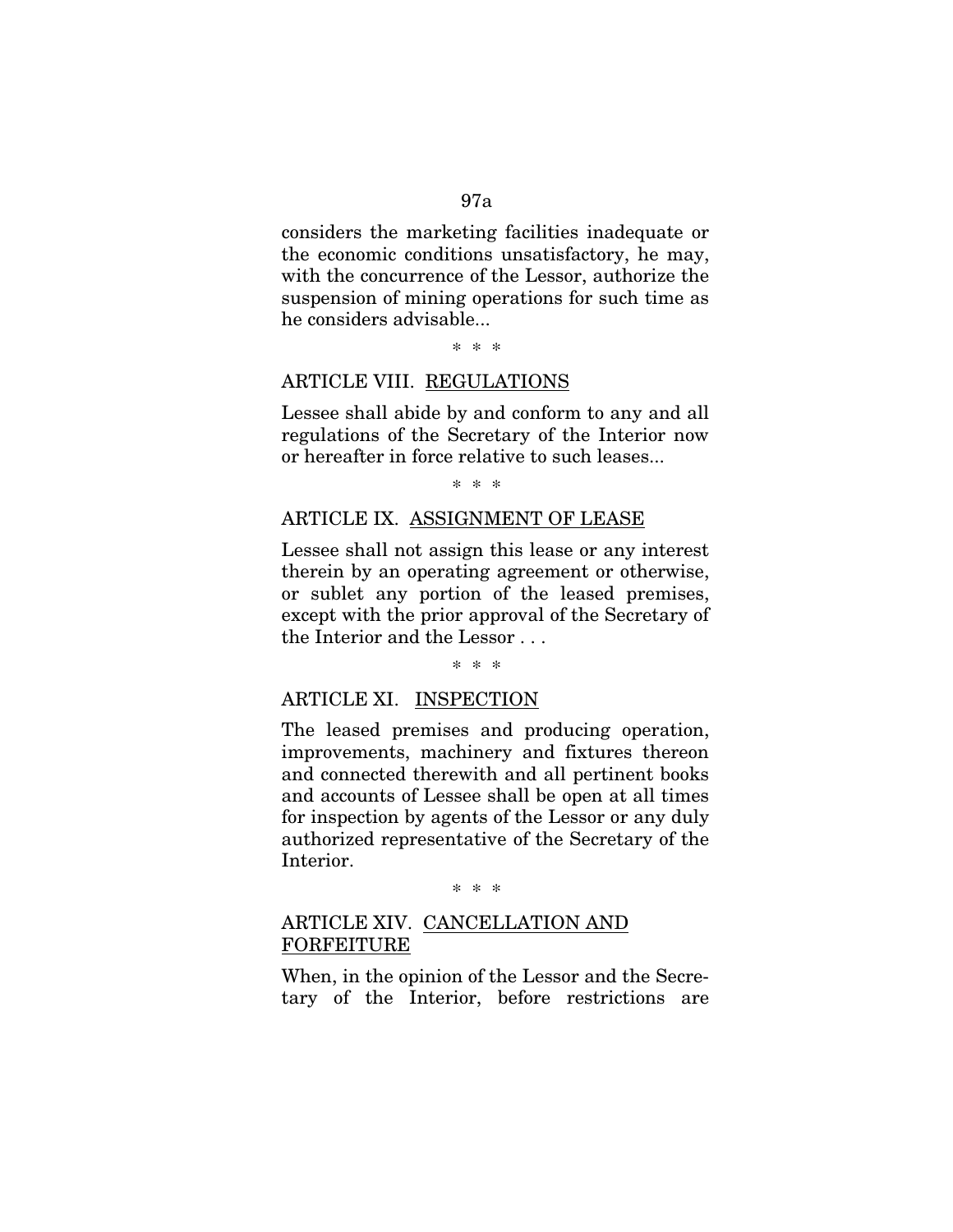removed, there has been a violation of any of the terms and conditions of this lease, the Secretary of the Interior and the Lessors shall have the right . . . to declare this lease null and void . . .

\* \* \*

## ARTICLE XVII. EMPLOYMENT PREFERENCE

Lessee agrees to employ Navajo Indians when available in all positions for which, in the judgment of Lessee, they are qualified, and to pay prevailing wages to such Navajo employees and to utilize services of Navajo contractors where feasible.

Lessee shall make a special effort to work Navajo Indians into skilled, technical and other higher jobs in connection with Lessee's operations under this Lease. Lessee may at its option extend the benefits of this Article to Hopi Indians.

### \* \* \*

#### ARTICLE XXVII. NOTICES

Any notice, demand or request provided for in this lease, or given or made in connection with it, shall be deemed to be properly given if delivered in person, or sent by registered or certified mail . . . to the persons specified below:

Chairman Navajo Tribal Council Window Rock, Arizona

Secretary of the Interior  $(2 \text{ copies})$ ...

Navajo Coal Lease 9910 was approved and signed on July 7, 1966, by Graham Holmes, area director, Bureau of Indian Affairs, Department of the Interior.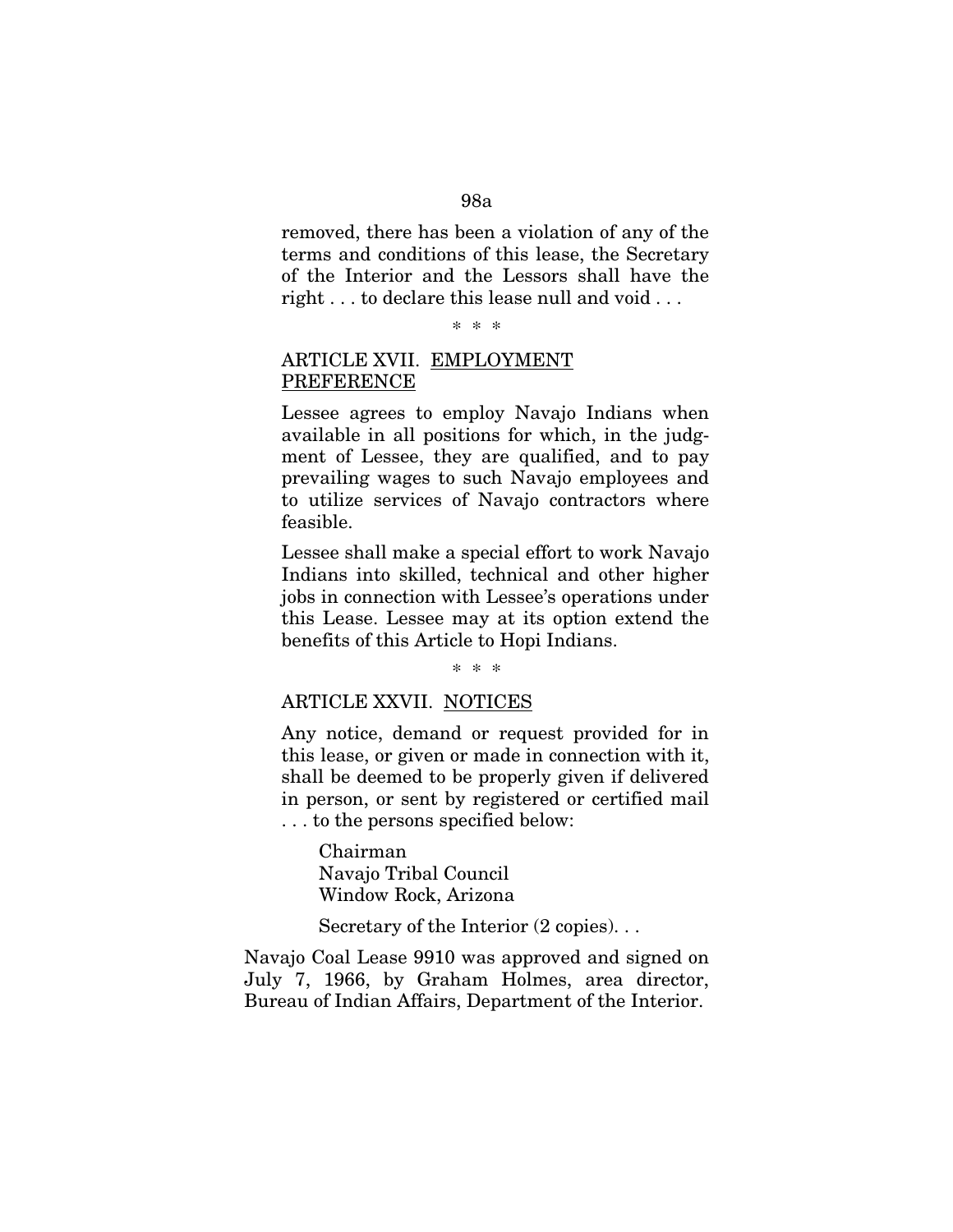#### 5. Drafting, Negotiations, and Amendments

Peabody Coal in-house counsel Edward L. Sullivan Jr. has testified by affidavit that it is his understanding, based on his review of the 1961 Navajo Permit and the 1964 Joint Use Permit and the history of Peabody Coal's leasing rights in Arizona, that the 1961 Navajo Permit and the form of lease attached as Exhibit B thereto and the 1964 Joint Use Permit and the form of lease attached as Exhibit B thereto were drafted by the United States Secretary of Interior or his authorized representative and presented to Sentry with no meaningful opportunity to bargain over the employment preference term.

The 1964 Navajo Coal Lease No. 8580 and the 1966 Navajo Coal Lease No. 9910 contain virtually identical terms as excerpted above, to the terms in the form leases, with the exception that the 1966 Navajo Coal Lease No. 9910 allows Sentry to extend the Navajo hiring preference to the Hopi Tribe as well.

Attorney Sullivan has further testified pursuant to affidavit that the 1964 Navajo Coal Lease No. 8580 and the 1966 Navajo Coal Lease No. 9910 have been amended twice since they were executed, each time with the approval of the Secretary of the Interior, and each time without any changes to the employment preference provision. In 1987, he testified, a new article was added to each lease, stating that all provisions of the original leases would continue in full force and effect, except as expressly modified by the amendments. The most recent amendment was approved on March 29, 1999, by Bruce Babbitt, then Secretary of the Interior, he testified.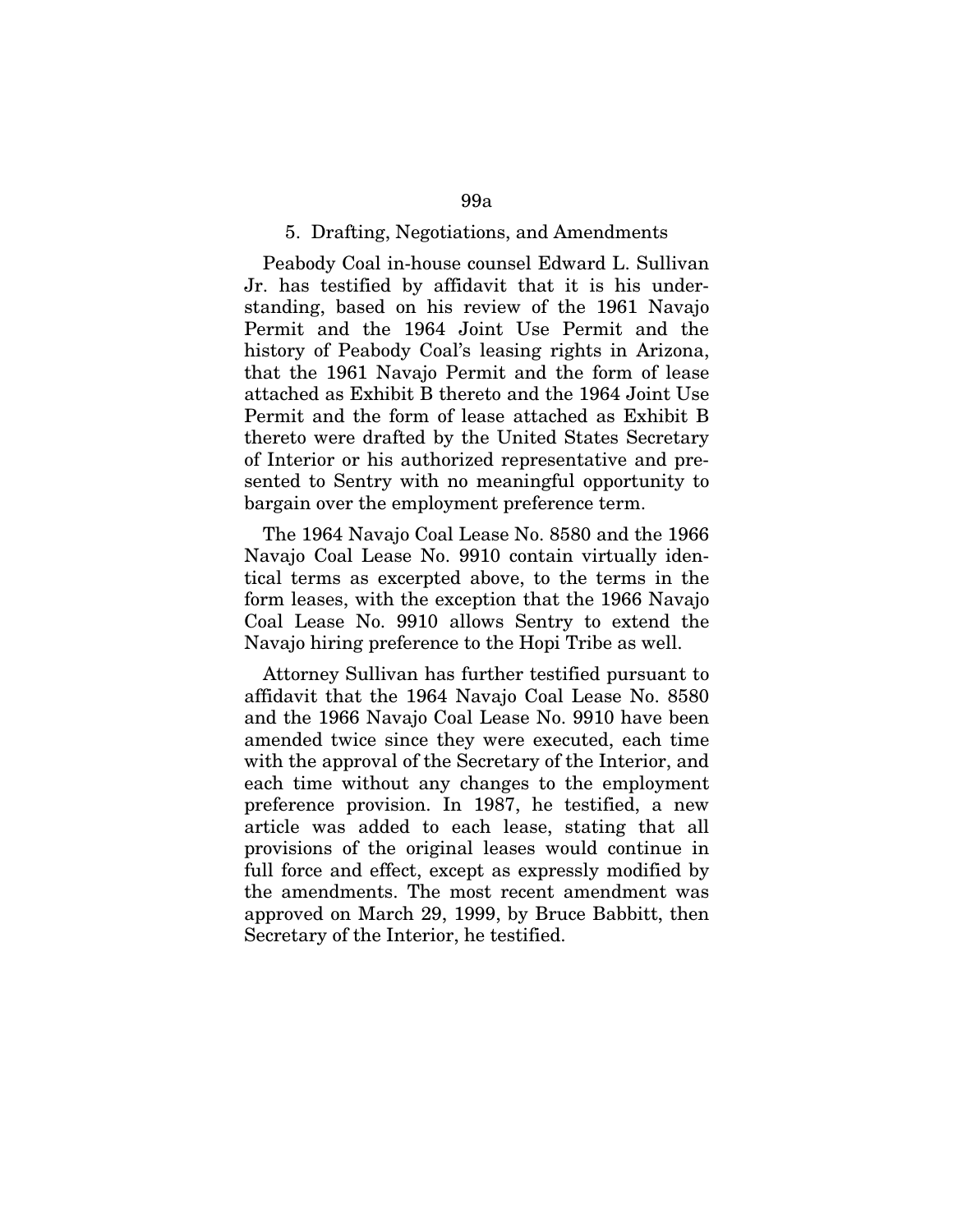Attorney Marvin O. Young, former Peabody Coal general counsel from 1968 to 1985, further testified by affidavit that he is familiar with two other Mining Leases executed with the Navajo Nation, one by Utah International, and one by P&M, and that each contains a Navajo employment preference clause. He testified by affidavit that "It is my understanding that the United States Secretary of the Interior required these employment preference provisions as a condition of the leases, as part of a standardized practice by the Secretary of the Interior at the time."

5. Navajo Preference in Employment Act

While this lawsuit has been pending, Peabody Coal has been subject to legal action by the Navajo Nation seeking to enforce the Navajo Preference in Employment Act, 15 NNC § 601, *et seq.*

Section 604 of the Navajo Preference in Employment Act states as follows:

§ 604. Navajo employment preference

A. All employers doing business within the territorial jurisdiction [or near the boundaries] of the Navajo Nation, or engaged in any contract with the Navajo Nation, shall:

1. Give preference in employment to Navajos

#### 15 NNC § 604.

. . .

#### B. EEOC'S OBJECTIONS TO THE EVIDENCE

The EEOC has not offered any evidence to controvert the evidence offered by Peabody Coal and outlined above, nor has it suggested that it has any such evidence. The EEOC has not disputed that the documents offered by Peabody Coal, specifically the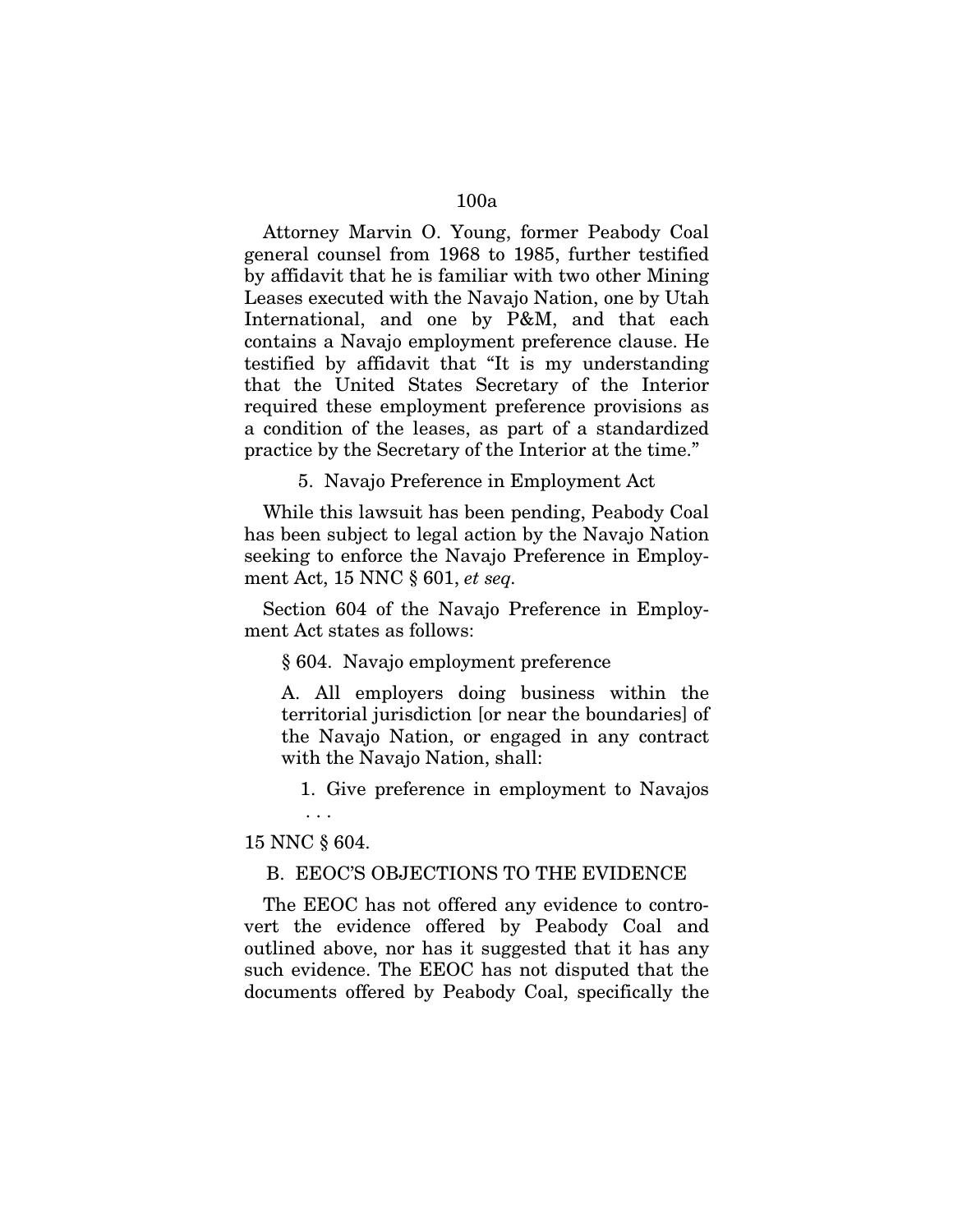1961 Navajo Permit, the 1964 Joint Use Permit, the Hopi Lease, and 1964 Navajo Coal Lease No. 8580 and the 1966 Navajo Coal Lease No. 9910 contain the  ${\rm terms~outlined.}^2$  ${\rm terms~outlined.}^2$ 

The EEOC, however, has moved to strike certain statements outlined in section A.4., *supra,* by Peabody Coal former and present in-house counsel relating to the Secretary of Interior's direct involvement in drafting and approving the Coal Leases, and whether the Navajo employment preference is typically included in such Coal Leases. These statements, the EEOC argues, should not be admitted with regards to Peabody Coal's argument that the issue in this litigation presents a nonjusticiable political question.

The EEOC originally also moved to strike Mr. Sullivan's sworn statements referring to the contents of the amendments to the Coal Leases, *i.e.,* his testimony that the Coal Lease amendments did not change the Navajo hiring preference. The EEOC, however, has since stipulated that the amendments and related supplements to Navajo Coal Lease 8580 and Navajo Coal Lease 9910 "did not change, or address, the hiring preferences outlined in those leases." *See* Corrected Stipulation Regarding Lease Amendments, dated 7/23/02 (Doc. # 57).

The EEOC apparently retains its original objections to Mr. Sullivan's sworn statements as to his understanding that the Secretary of the Interior drafted the original Permits and form of Leases, and

<span id="page-147-0"></span> <sup>2</sup> The EEOC states at page 2 of its brief that "to the extent that the two affiants' avowals rely on actual language from the lease agreements or other documents attached to their affidavits, the Commission has not challenged the avowals."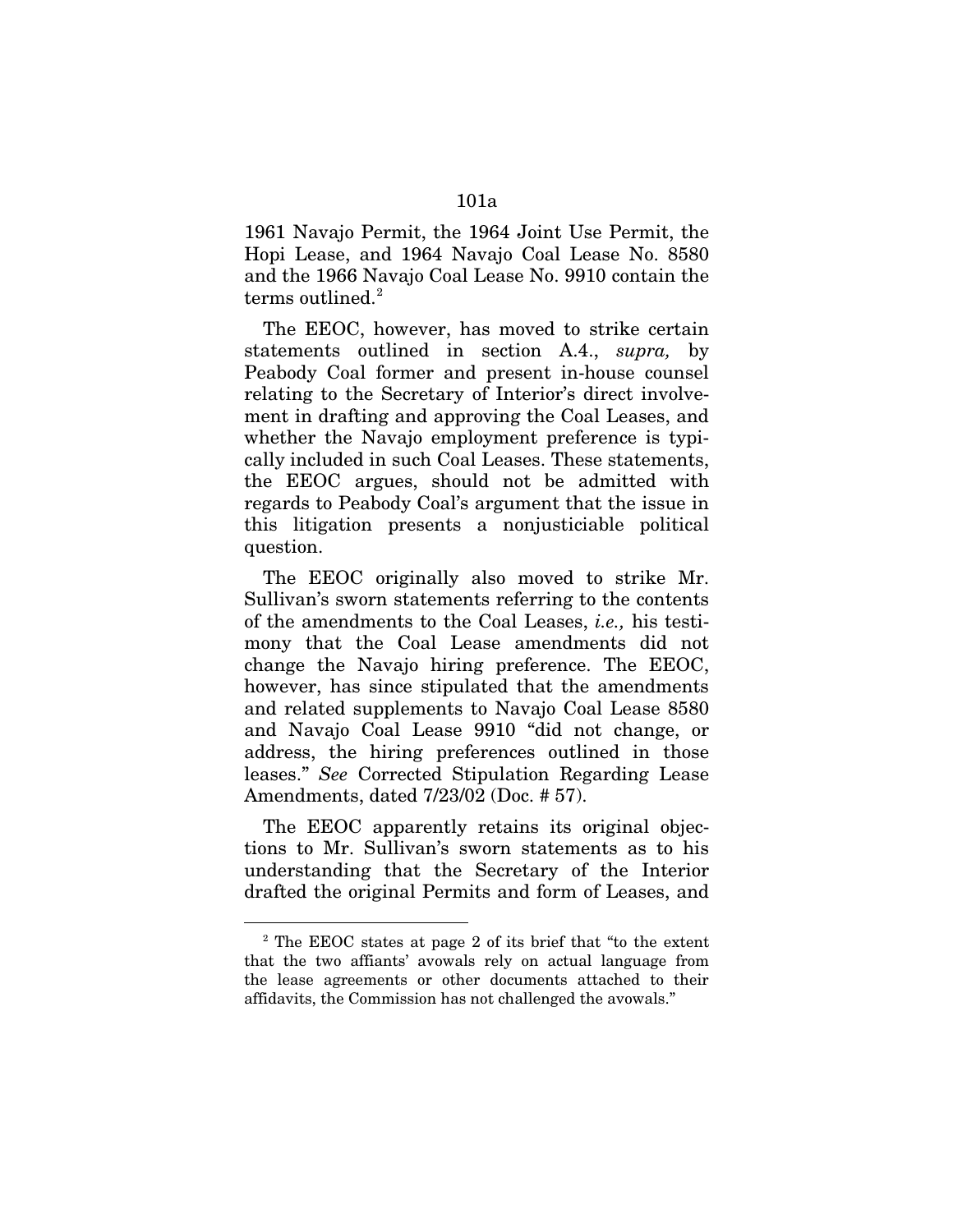that Sentry was not provided the opportunity to bargain over the employment preference term, arguing he has not shown personal knowledge of the negotiations. The EEOC also moved to strike Attorney Young's statement that it was his understanding that the Navajo employment preference was required by the Secretary of Interior in mining leases, and was typical of such leases, on the ground attorney Young has not established personal knowledge.

Peabody Coal, however, cites to a brief that the EEOC filed with the United States Court of Appeals for the Ninth Circuit, wherein Peabody Coal conceded that the Navajo employment preference provisions are aggressively pushed by the Navajo Nation and are in a number of the Navajo Nation's lease agreements. *See* EEOC's Motion to Intervene in *Dawavendewa v. Salt River Project Agricultural Improvement and Power District,* at p. 14, attached as Ex. B to Defendant's Response to Plaintiff's Motion to Strike.

#### II. PROCEDURAL BACKGROUND

Defendant Peabody Coal has moved pursuant to Rule 56 of the Federal Rules of Civil Procedure for summary judgment to dismiss this Complaint on the ground that 1) the Navajo Nation is a necessary and indispensable party to this litigation and its joinder is not feasible under Rule 19(b) because the EEOC is not empowered to bring this action against the tribe; or alternatively 2) this case presents a nonjusticiable political question. In the event this Court does not grant Peabody Coal's motion for summary judgment, Defendant Peabody Coal has moved pursuant to Rules  $12(b)(6)$  and Rule  $12(f)$  to dismiss and/or stay and/or strike this Complaint on the grounds that 1) the EEOC failed to conciliate as required by Title VII; 2) the EEOC failed to set forth legal bases warrant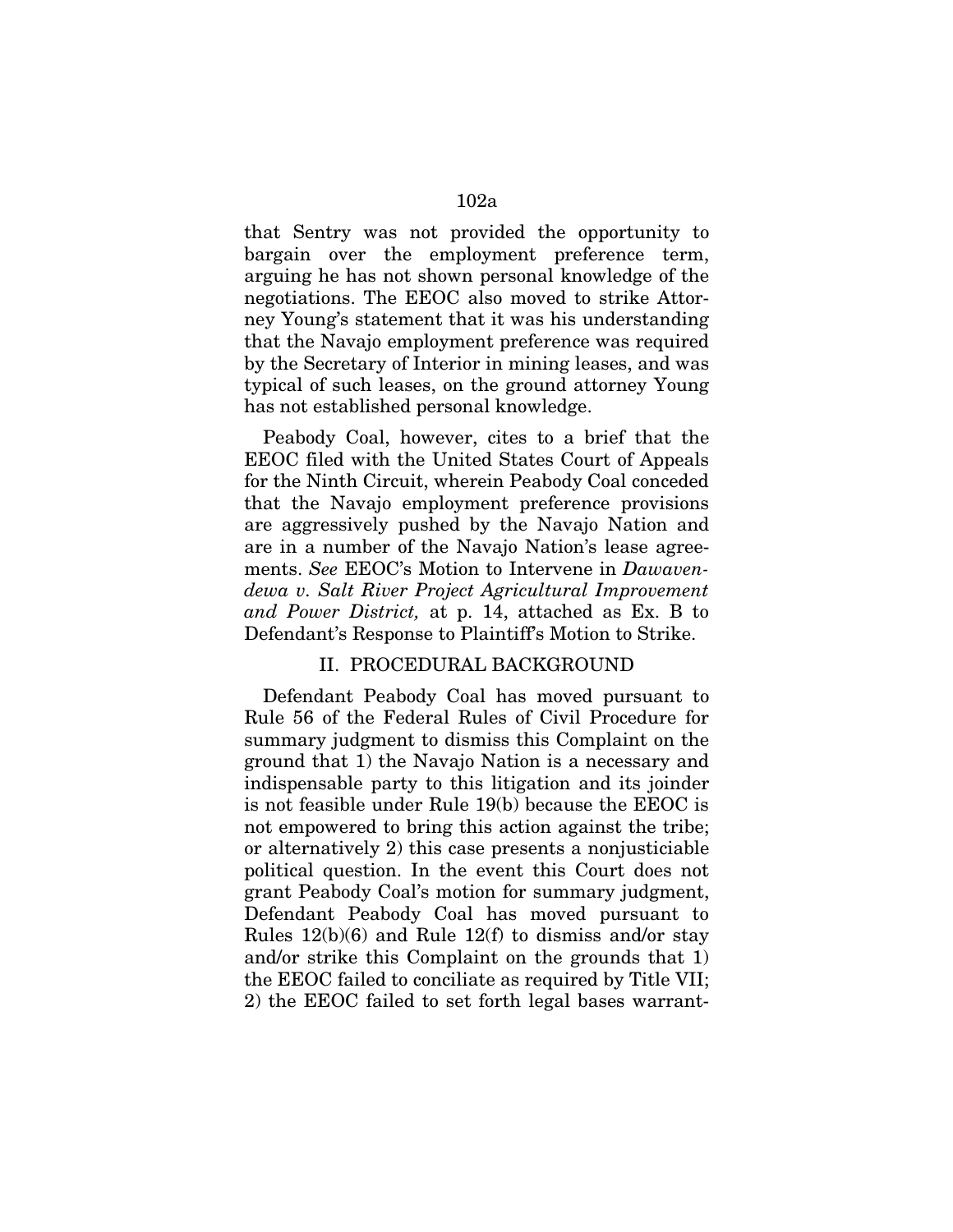ing the relief it requests; and 3) the EEOC has defined a class in a manner not permitted by Section 706 of the Civil Rights Act of 1964 on which the EEOC relies.

Finally, Delbert Mariano and Thomas Sahu, members of the Hopi Tribe, and the charging parties in the EEOC complaint, have moved pursuant to Rule 24 of the Federal Rules of Civil Procedure to intervene as plaintiffs in this lawsuit.

#### II. STANDARD OF REVIEW

A motion to dismiss for failure to state a claim for relief under Rule 12(b)(6) must be treated as a motion for summary judgment under Federal Civil Procedure Rule 56 if either party to the motion to dismiss submits materials outside the pleadings in support of or in opposition to the motion that the Court relies on in its ruling. *Anderson v. Angelone,* 86 F.3d 932, 934 (9th Cir. 1996).

A motion for summary judgment may be granted only if the evidence shows "that there is no genuine issue as to any material fact and that the moving party is entitled to judgment as a matter of law." Fed. R. Civ. P. 56(c). To defeat the motion, the non-moving party must show that there are genuine factual issues "that properly can be resolved only by a finder of fact because they may reasonably be resolved in favor of either party." *Anderson v. Liberty Lobby, Inc.,*  477 U.S. 242, 250, 106 S. Ct. 2505, 2511, 91 L. Ed. 2d 202 (1986).

The party opposing summary judgment "may not rest upon the mere allegations or denials of [the party's] pleadings, but . . . must set forth specific facts showing that there is a genuine issue for trial." Fed. R. Civ. P. 56(e); *see also Matsushita Elec. Indus.*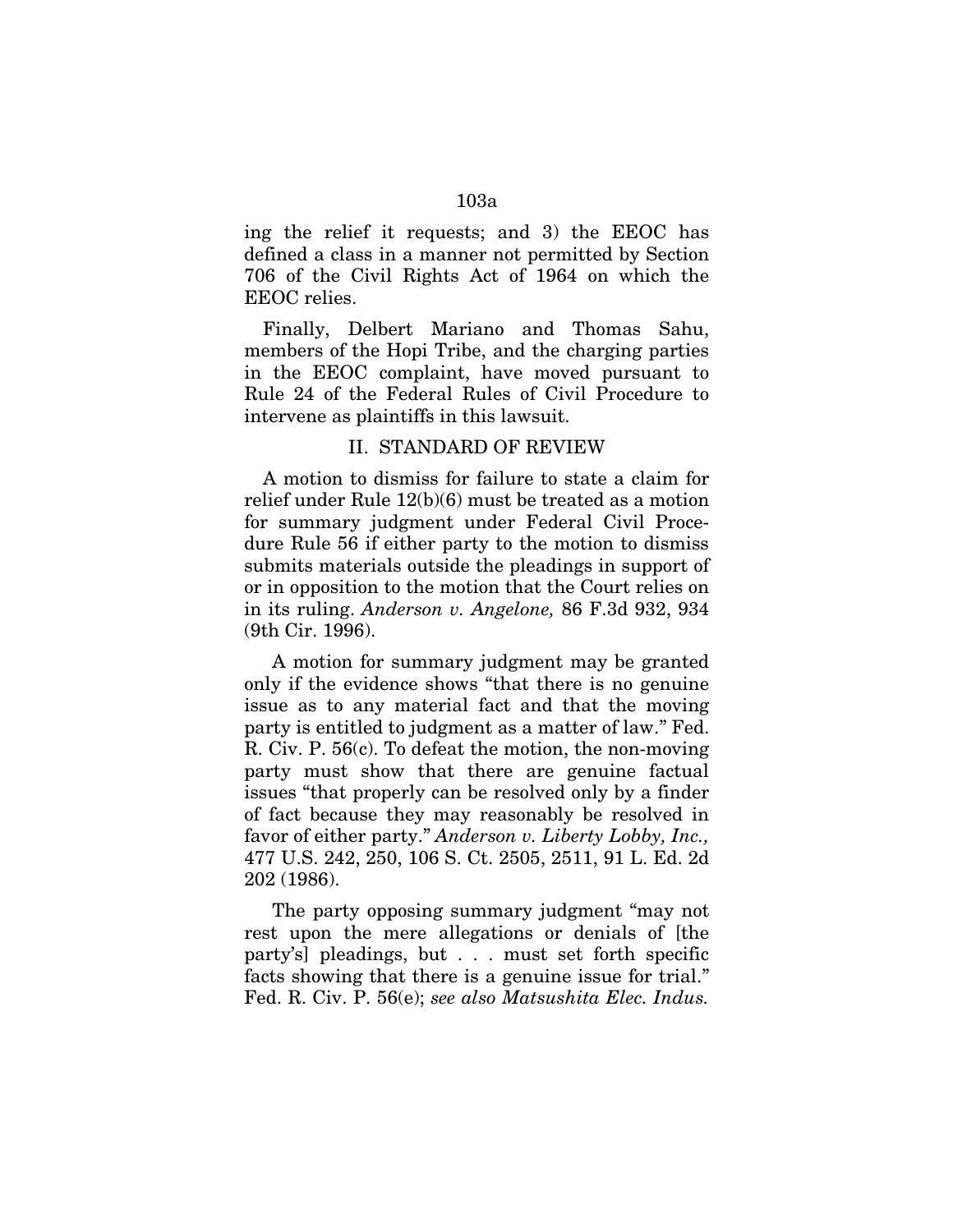*Co., Ltd. v. Zenith Radio Corp.,* 475 U.S. 574, 586-87, 106 S. Ct. 1348, 1356, 89 L. Ed. 2d 538 (1986). The Court views the evidence in the light most favorable to the nonmoving party, Plaintiff here, and draws

any reasonable inferences in the nonmoving party's favor. *See Warren v. City of Carlsbad,* 58 F.3d 439, 441 (9th Cir. 1995), *cert. denied,* 516 U.S. 1171, 134 L. Ed. 2d 209, 116 S. Ct. 1261 (1996).

A case is deemed to have raised a political question not suitable for judicial review if one of the following formulations is inextricable from the case:

Prominent on the surface of any case held to involve a political question is found a textually demonstrable constitutional commitment of the issue to a coordinate political department; or a lack of judicially discoverable and manageable standards for resolving it; or the impossibility of deciding without an initial policy determination of a kind clearly for nonjudicial discretion; or the impossibility of a court's undertaking independent resolution without expressing lack of the respect due coordinate branches of government or an unusual need for unquestioning adherence to a political decision already made; or the potentiality of embarrassment from multifarious pronouncements by various departments on one question.

*Baker v. Carr,* 369 U.S. 186, 217, 82 S. Ct. 691, 710, 7 L. Ed. 2d 663 (1962) (emphasis added),

## III, DISCUSSION

Rule 19 of the Federal Rules of Civil Procedure requires that this Court determine 1) whether an absent party is necessary to the action; and then 2) if the party is necessary but cannot be joined, whether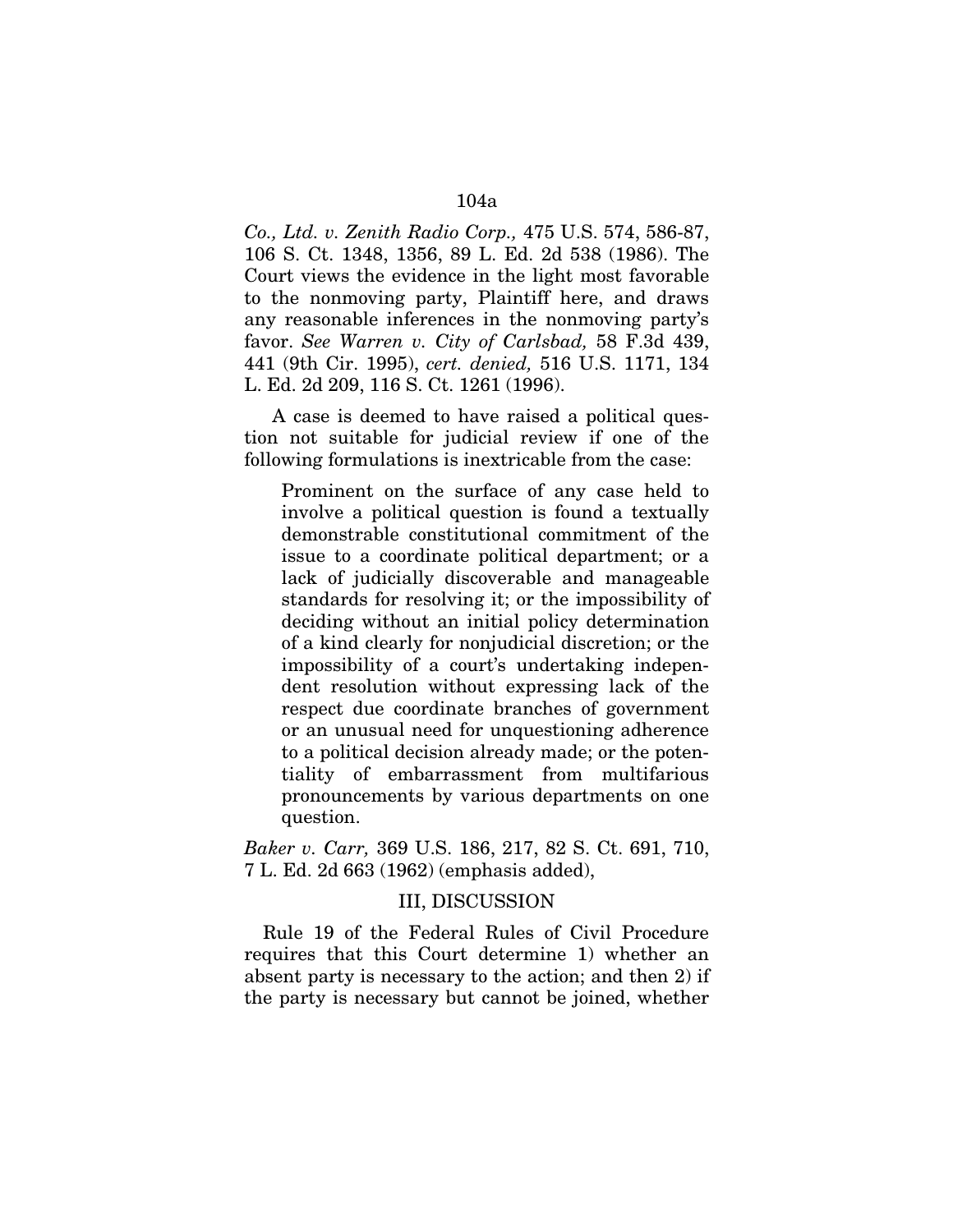the party is indispensable such that in "equity and good conscience" the suit should be dismissed. *Confederated Tribes v. Lujan,* 928 F.2d 1496, 1498 (9th Cir. 1991).

The EEOC has expressly conceded that the Navajo Nation is a necessary party to this litigation under Rule 19(a) of the Federal Rules of Civil Procedure. *See* Plaintiff's Opposition at page 4, lines 2-3.

The EEOC argues, however, that dismissal is not appropriate because this Court can and should Order that the Navajo Nation be made a party to this litigation, The EEOC specifically asks that this Court "order the Navajo Nation to appear and defend any interests it believes may be affected by this litigation." *See* Plaintiff's Opposition at page 4, lines 24-25. The EEOC further indirectly characterizes this lawsuit as litigation over "the validity of its [the Navajo Nation's] discriminatory lease provision and employment preference provisions . . . [and] the interplay between its tribal sovereignty and Title VII." *Id.* at p. 5, lines 18-21. Thus, the initial issue before this Court on Peabody Coal's Motion for Summary Judgment is whether the Navajo Nation can properly be joined as defendant in this lawsuit.

## A. The EEOC's Statutory Authority To Sue The Navajo Nation

Peabody Coal does not argue that The Navajo Nation cannot assert sovereign immunity against any lawsuit that might be brought by the EEOC, as representative of the United States.

Instead, Peabody Coal claims that the Court may not join the Navajo Nation because the Commission may not maintain an action "against a government, governmental agency, or political subdivision." *See* 42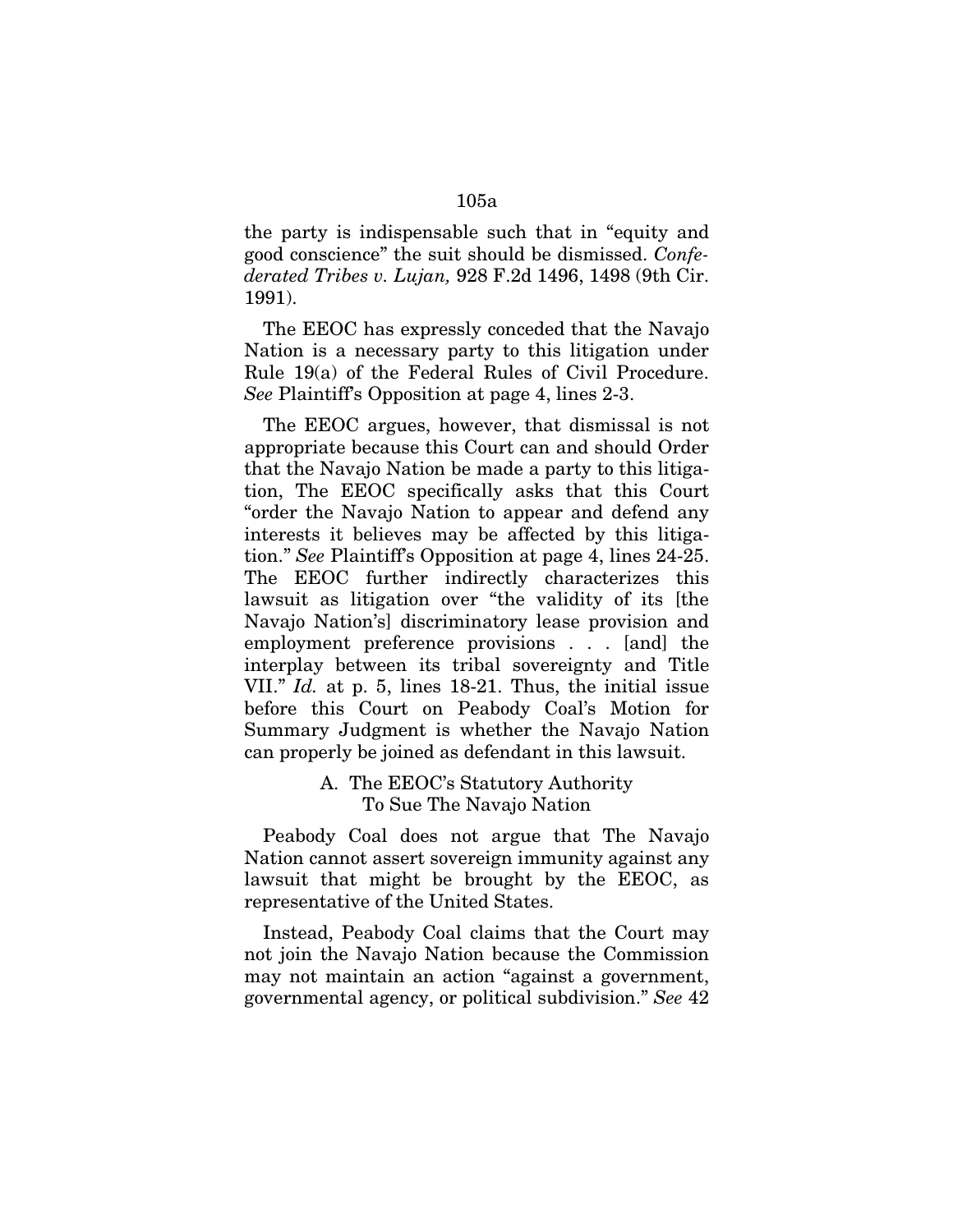## U.S.C. § 2000e-5(f)(1); 42 U.S.C. § 2000e-4(g)(6). The first cited statute reads in pertinent part as follows:

. . . In the case of a respondent which is a government, governmental agency, or political subdivision, if the Commission has been unable to secure from the respondent a conciliation agreement acceptable to the Commission, the Commission shall take no further action and shall refer the case to the Attorney General who may bring a civil action against such respondent in the appropriate United States district court.

42 U.S.C. § 2000e-5(f)(1) (emphasis added). The second cited statute authorizes the EEOC to intervene in actions brought under 2000e-5 against "a respondent other than a government, governmental agency or political subdivision." *See* 42 U.S.C. 2000e-4(g)(6) (emphasis added).

The EEOC does not dispute that the Navajo Nation is a "government, governmental agency, or political subdivision" under these statutes. The EEOC, however, argues that the plain language of this portion of Title VII applies *only* to a "respondent" who is "a government, governmental agency, or political subdivision," It further argues that the Navajo Nation is not a "respondent" under the statutory definition. The referenced statute provides as follows:

(n) The term "respondent" means an employer, employment agency, labor organization, joint labor-management committee controlling apprenticeship or other training or retraining program, including an on-the-job training program or Federal entity subject to section 2000e-16 of this title.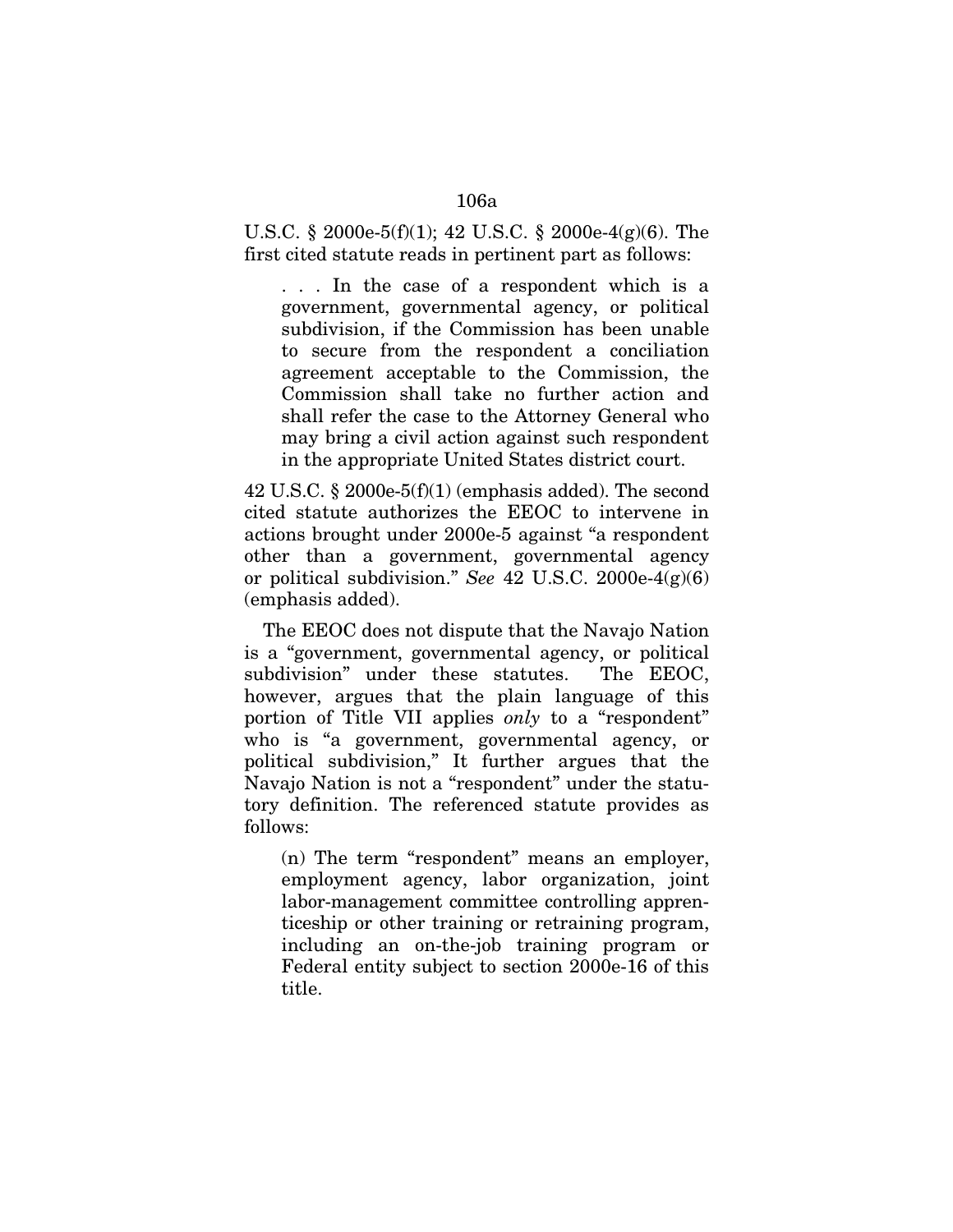42 U.S.C. 2000e(n). The EEOC argues that the Navajo Nation was not an employer in this case, and thus cannot be considered a "respondent" for purposes of 42 U.S.C.  $\S 2000e-5(f)(1)$ . Thus, the EEOC concludes, 42 U.S.C. § 2000e-5(f)(1) does not limit its power to sue the Navajo Nation.

Another district court, addressing the similar argument that the EEOC had authority to sue a government so long as it did not directly seek relief from the government, soundly rejected it, reasoning:

In short, the EEOC argues that Congress intended to preclude the EEOC from suing governmental entities for some purposes but not for others. This position is entirely unsupported by the language of the statute, by case law, and by any reasonable policy justification.

*EEOC v. AFT Local # 571,* 761 F. Supp. 536, 539 (N.D. Ill. 1991) (holding that EEOC's joinder of a school district, a participant in a collective bargaining agreement, as a necessary party under Rule 19 "was frivolous in view of unambiguous statutory and case law authority which prohibited the EEOC from naming [a governmental entity] as a defendant"). The Court quoted another court's reasoning with approval as well:

It goes too far to argue that EEOC in suing a private party must be able to join indispensable governmental entities or enforcement of the statute will be frustrated. The Attorney General is, after all, part of the federal government also and if he decides to sue a public body he will necessarily have to make the converse decision to join the indispensable private party. The motion to dismiss the Board is granted.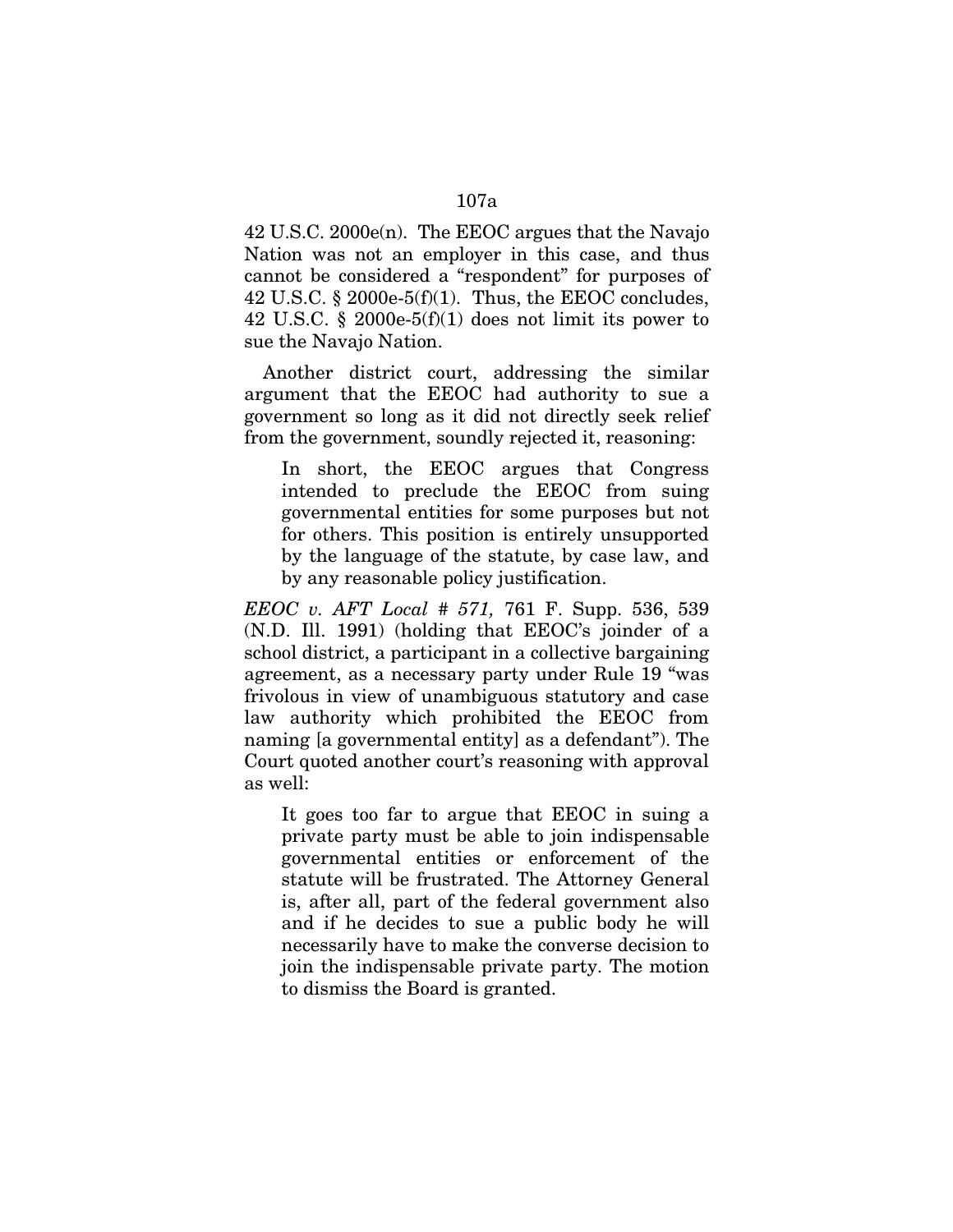*Id.* at 540. The same reasoning applies here to reject the EEOC's contention that the statute does not prohibit it from suing the Navajo Nation, a government, because it is not a "respondent" government. The EEOC argument is too strained to support what the statute clearly was not intended to authorize.

The EEOC concedes, moreover, that Indian tribes, including the Navajo Nation, are specifically exempt as employers from the requirements of Title VII, pursuant to 42 U.S.C. § 2000e(b), which provides in pertinent part as follows:

(b) The term "employer"  $\dots$  does not include  $(1) \dots$ an Indian tribe . . . 42 U.S.C. § 2000e(b). The EEOC concludes from this section, however, that Congress intended to exempt the Navajo Nation from suit *only*  when it was an employer, and *not* when it might instead be considered a "government entity."

The EEOC's interpretation of these two statutes together is mistaken, as contrary to their plain meaning. The Attorney General clearly has exclusive authority to file suit whenever a government such as an Indian tribe is involved. *See* 42 U.S.C. § 2000e-5(f)(1); *see also* 42 U.S.C. § 2000e-5(f)(2); 42 U.S.C. § 2000e-8(c) (the Attorney General is to take the appropriate action "in a case *involving* a government, governmental agency, or a political subdivision.") The EEOC cannot expand its authority to bring suit against an Indian tribe, which is clearly exempt from the provisions of Title VII, and is also a "government" specifically exempted from suit by the EEOC, on such a thin argument. No meaningful distinction exists between "respondent" and "defendant" under the circumstances presented here. The EEOC in effect is seeking to sue the Navajo Nation to force it to defend the Navajo Preference in Employment Act and its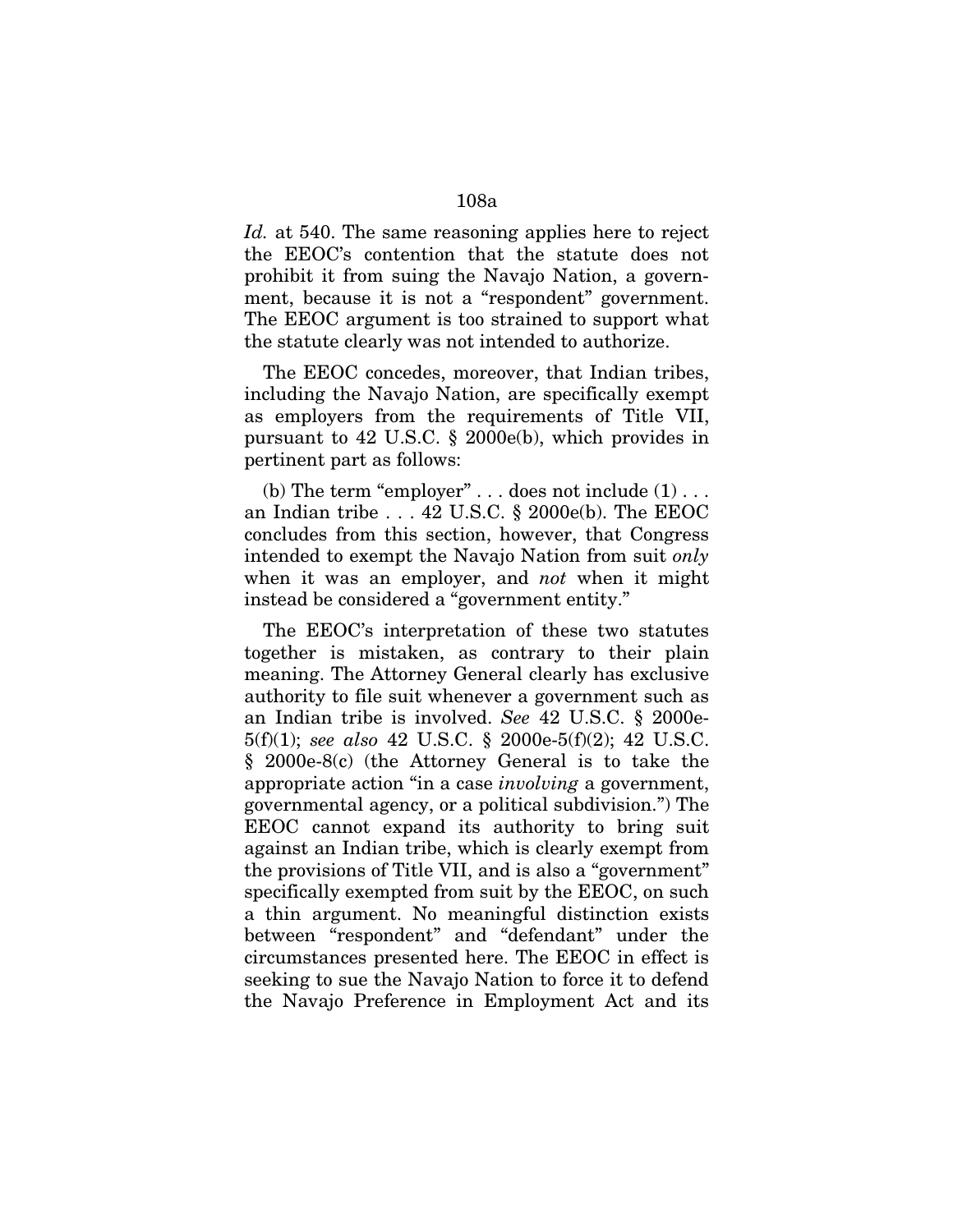contracts with employers working on its lands, when it is prohibited from suing the Navajo Nation to enforce Title VII provisions against the tribe directly. This is contrary to the clear provisions of Title VII prohibiting the EEOC from suing governments, and specifically exempting the Indian tribes from its provisions. *See EEOC v. AFT Local # 571,* 761 F. Supp. at 539.

The EEOC further argues that it has the authority to sue the Navajo Nation pursuant to 42 U.S.C. § 2000e-5(a), which provides in pertinent part as follows:

The Commission is empowered, as hereinafter provided, to prevent any person from engaging in any unlawful employment practice as set forth in section 2000e-2 or 2000e-3 of this title.

42 U.S.C. § 2000e-5(a). The EEOC argues that the statutory definition of "person" specifically includes "governments, governmental agencies, political subdivisions." *See* 42 U.S.C. § 2000e(a). Therefore, the EEOC concludes, "there simply is no basis for Peabody's claim that the Commission cannot litigate this claim when the Navajo Nation is present." *See Plaintiff's Opposition* at page 7. This argument also fails. The EEOC's authority under this section is limited to enforcement of sections 2000e-2 and 2000e-3, which specifically prohibit an "employer," as defined in  $2000e(n)$ , from discrimination on the basis of national origin, or retaliation.

The EEOC's reliance on the suggestion in *Dawavendewa v. Salt River Project Agricultural Improvement & Power District,* 276 F.3d 1150, 1162 (9th Cir. 2002) *(Dawavendewa II)* that plaintiff might have a viable alternative forum by virtue of a lawsuit insti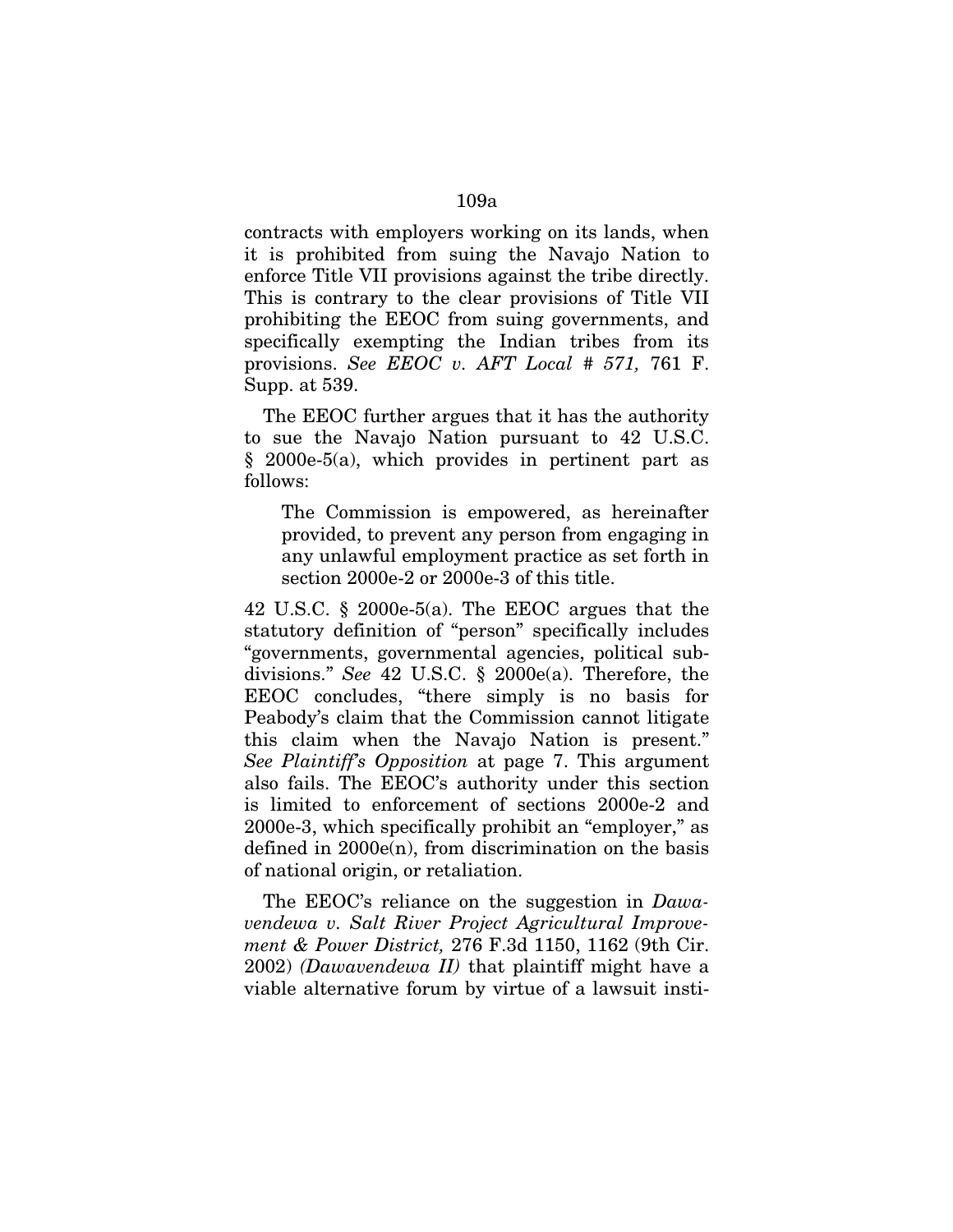tuted by the EEOC, since "tribal sovereign immunity does not apply in suits brought by the EEOC," is misplaced. *See Dawavendewa II,* 276 F.3d at 1162 (quoting *EEOC v. Karuk Tribe Hous. Auth.,* 260 F.3d 1071, 1075 (9th Cir. 2001)).<sup>[3](#page-156-0)</sup> This issue was not specifically before the Court or necessary to its holding, and is therefore dicta. *See id.* Moreover, that Court did not address the issue of whether the EEOC had statutory authority to bring a lawsuit against an Indian tribe, the issue here. *See id.*

This Court is not persuaded that Title VII grants the EEOC authority to sue an Indian tribe when it is not the employer, but is instead a party to Coal Leases executed with the employer that direct it to give preference to Navajos. After all, Title VII expressly exempts Indian tribes from its provisions, and expressly prohibits the EEOC from naming as respondent parties "governments," a term the EEOC does not dispute includes Indian tribes. This Court is persuaded that Congress did not intend to authorize the EEOC to name the Indian tribes as defendants in a lawsuit alleging Title VII violations, no matter what their role. This Court is further persuaded that joinder of an Indian tribe under Rule 19 would divest

<span id="page-156-0"></span> <sup>3</sup> The EEOC mistakenly cites Karuk and Dawavendewa II for the proposition that the Ninth Circuit "has twice expressly stated than an Indian tribe is a proper party to litigation brought by the Commission." *See* Opposition at p.4, 11, 7-9. In neither of those cases did the Ninth Circuit address the issue of whether the EEOC has statutory authority to sue an Indian tribe under Title VII. In Karuk, the Ninth Circuit specifically held that the EEOC did not have regulatory jurisdiction over an Indian tribe under the Age Discrimination in Employment Act, even though the ADEA does not expressly exempt Indian tribes from its jurisdiction, as does Title VII. *See* Karuk, 260 F.3d at 1082.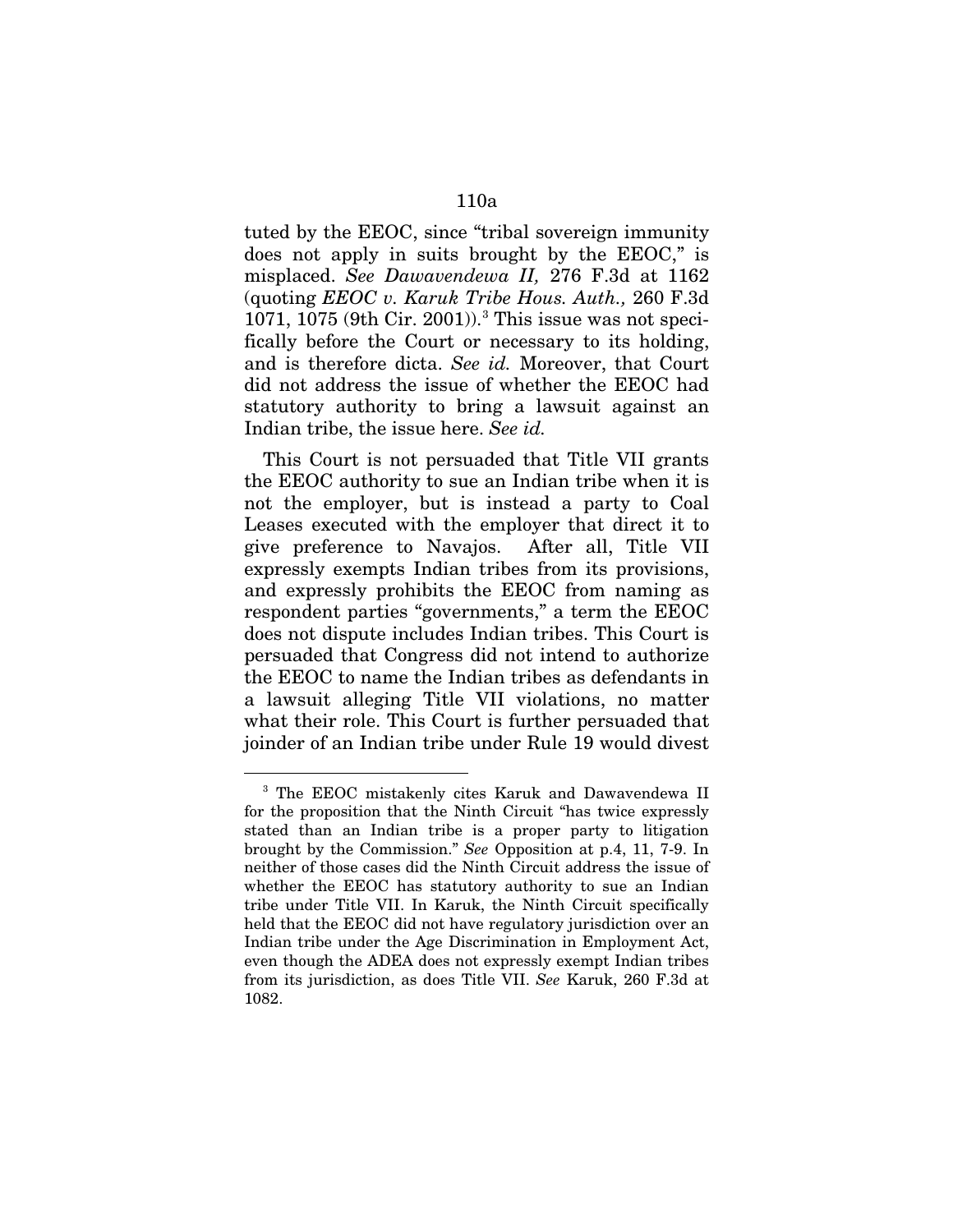## the EEOC of its authority to litigate. *See EEOC v. AFT, Local # 571,* 761 F. Supp. at 539.

Accordingly, this Court concludes that the joinder of the Navajo Nation, a necessary party under Rule 19(a) of the Federal Rules of Civil Procedure, is not feasible.

## B. Whether the Navajo Nation is an Indispensable Party

Thus, this Court must decide whether the Navajo Nation is an indispensable party to this lawsuit such that in "equity and good conscience" the suit should be dismissed. *See Confederated Tribes v. Lujan,* 928 F.2d at 1498; Fed. Civ. Pro. Rule 19(b).

To make this determination, the Court must balance four factors: 1) the prejudice to any party or to the absent party; 2) whether relief can be shaped to lessen prejudice; 3) whether an adequate remedy, even if not complete, can be awarded without the absent party; and 4) whether there exists an alternative forum. *See Kescoli v. Babbitt,* 101 F.3d 1304, 1310 (9th Cir. 1996).

The Ninth Circuit addressed these factors in *Dawavendewa II,* involving a lease between Salt River Project and the Navajo Nation that contains a Navajo Employment Preference provision similar to the one in the Coal Leases at issue here. *See Dawavendewa II,* 276 F.3d at 1161-63.

With regards to the first factor, prejudice to any party or to the absent party, the Ninth Circuit found in that case that any decision in the absence of the Navajo Nation would prejudice the Navajo Nation's economic interests in the lease, "namely its ability to provide employment and income for the reservation."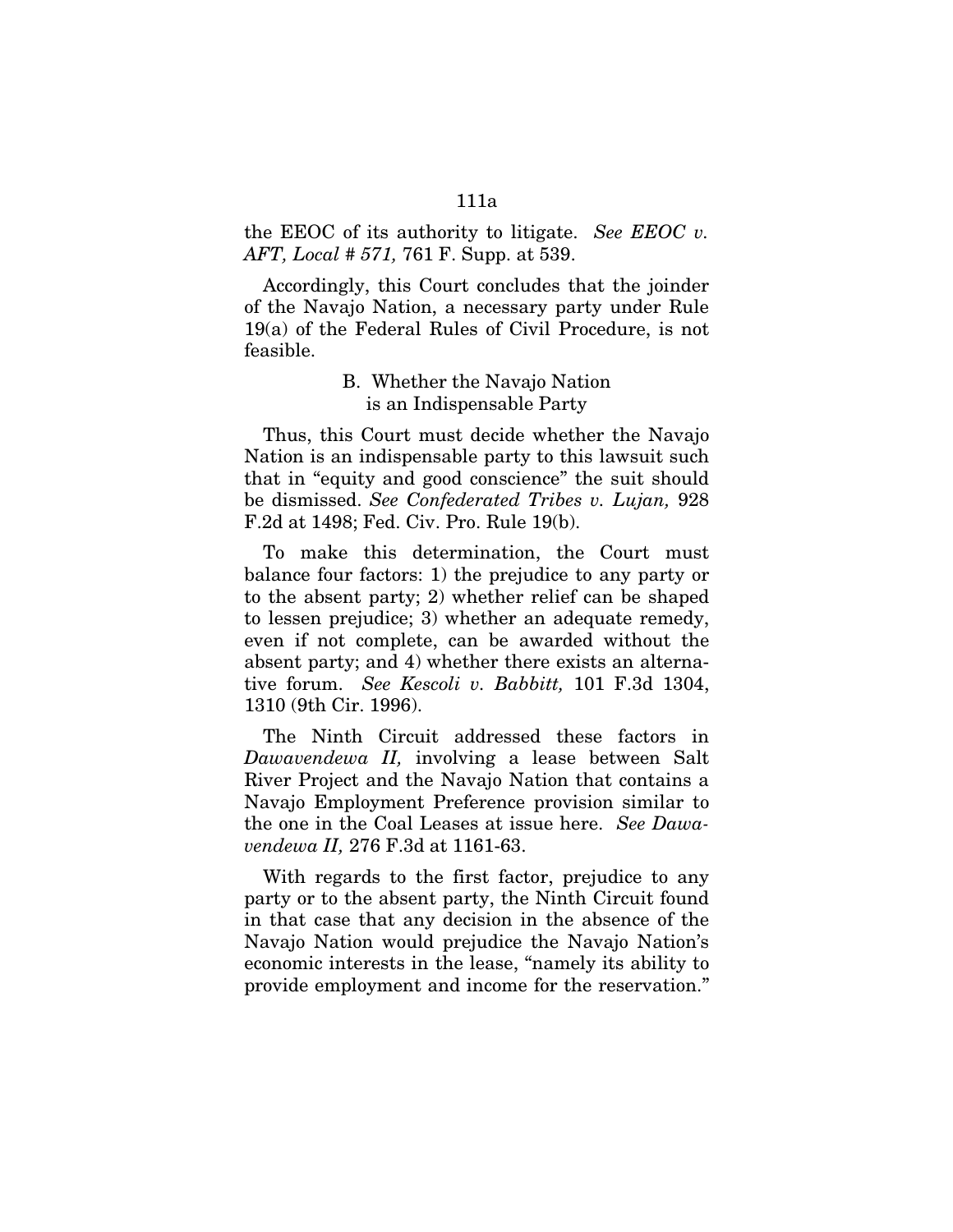*See id.* at 1162. The court also found that a decision would "prejudice the Nation's sovereign interests in negotiating contractual obligations and governing the reservation." *See id.* The court also found that the absence of the Nation would prejudice the defendant by preventing the resolution of its lease obligations. *See id.* The same prejudice would occur here with respect to the Navajo Nation and Peabody Coal.

With regards to the second factor, whether relief can be shaped in the Nation's absence to lessen prejudice, the court found that any decision mollifying the plaintiff would prejudice the Nation in its contract with the defendant and its governance of the tribe. *See id.* The same is true here: any relief for the EEOC would come at the expense of the economic and sovereign interests of the Nation.

With regards to whether an adequate remedy could be fashioned absent the Nation, the court found that no partial relief would be adequate, that injunctive relief would necessarily result in the above-described prejudice to the defendant and the Nation, and an award of damages would not resolve defendant's potential liability to other plaintiffs. *See id.* The same holds true here as well. This factor also warrants dismissal.

The only distinction between the Ninth Circuit's analysis in *Dawavendewa II* and this case with respect to the issue of whether the Navajo Nation is an indispensable party is with regards to the fourth factor, whether there exists an alternative forum, In *Dawavendewa II,* the Ninth Circuit suggested in dicta that the plaintiff "may have a viable alternative forum in which to seek redress" by joining in a lawsuit filed by the EEOC (on the premise the Nation could not assert sovereign immunity against the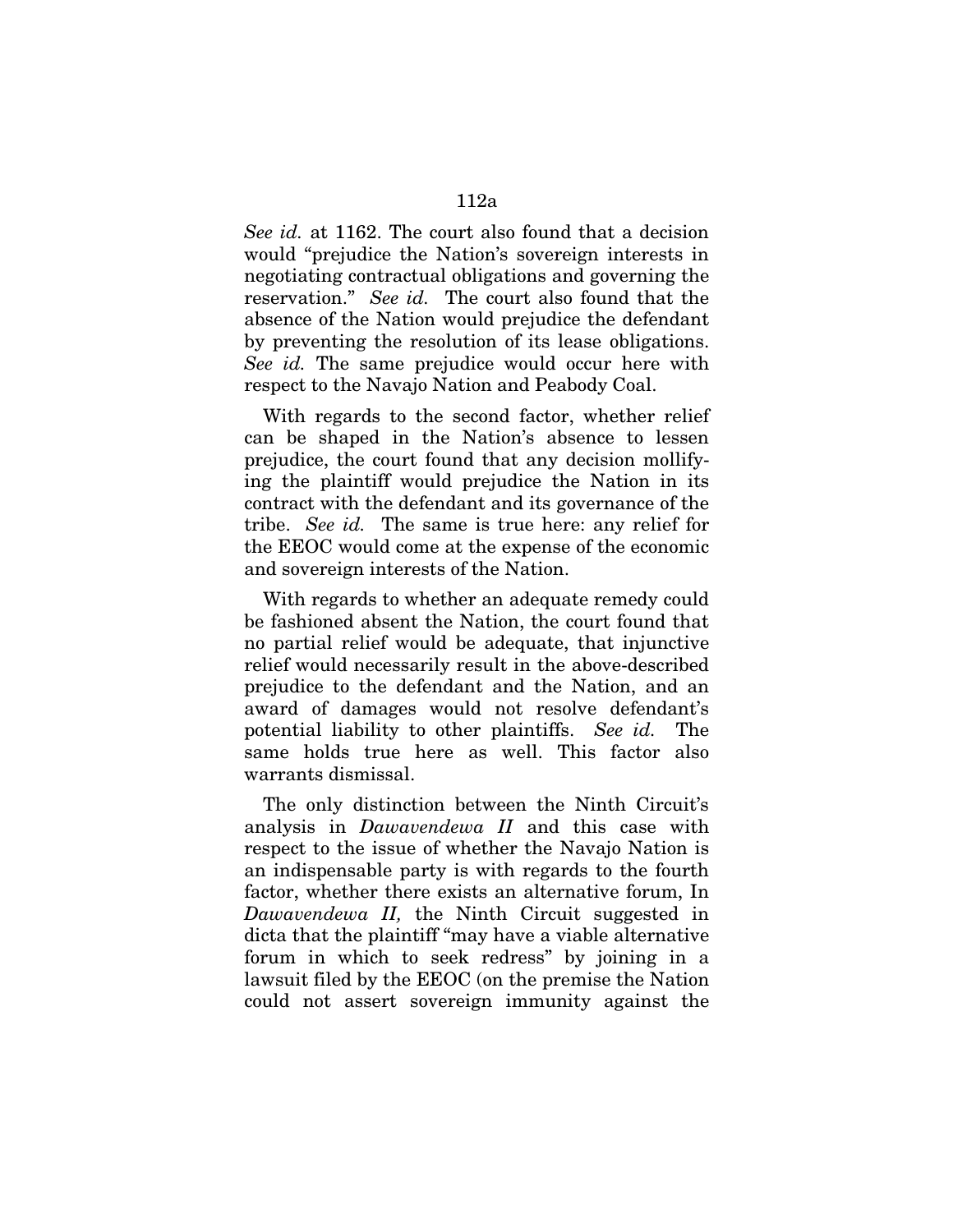EEOC), or by suing in tribal court, obtaining an adverse decision, and then bringing suit against the officials in federal court. *See id.* at 1162-63 and n.12. "Recognizing the resources and aggravation consumed in relitigating," however, the court determined that this factor "remains in equipose." *See id.* at 1163. The court noted, moreover, that the absence of any alternative forum to air the grievance was not an impediment to dismissal on grounds an absent party was indispensable. *See id.* at 1162. Here, there may be no alternative judicial forum. This Court, however, finds that this is not an impediment to dismissal.

On balancing these four factors, this Court finds, as did the Ninth Circuit in *Dawavendewa II,* that the Nation is an indispensable party, and that "in equity and good conscience" the lawsuit cannot proceed in its absence. *See id.* at 1163.

Dismissal of this action is therefore proper because the Navajo Nation, a necessary and indispensable party to this litigation, cannot be made a party to this litigation by the EEOC under the specific provisions of Title VII. *See* 42 U.S.C. § 2000e-5(f)(1)(prohibiting the EEOC from filing action against a "government"); 42 U.S.C. § 2000e(b) (exempting Indian tribes from provisions of Title VII); *Dawavendewa II,* 276 F.3d at 1162 (holding that the Navajo Nation was a necessary and indispensable party to employment discrimination lawsuit involving its leases, and that the lawsuit could not go forward in its absence).

> C. Whether this Case Presents a Nonjusticiable Political Question

Even if arguably the EEOC did have statutory authority to sue the Navajo Nation under the circumstances presented here, and its joinder did not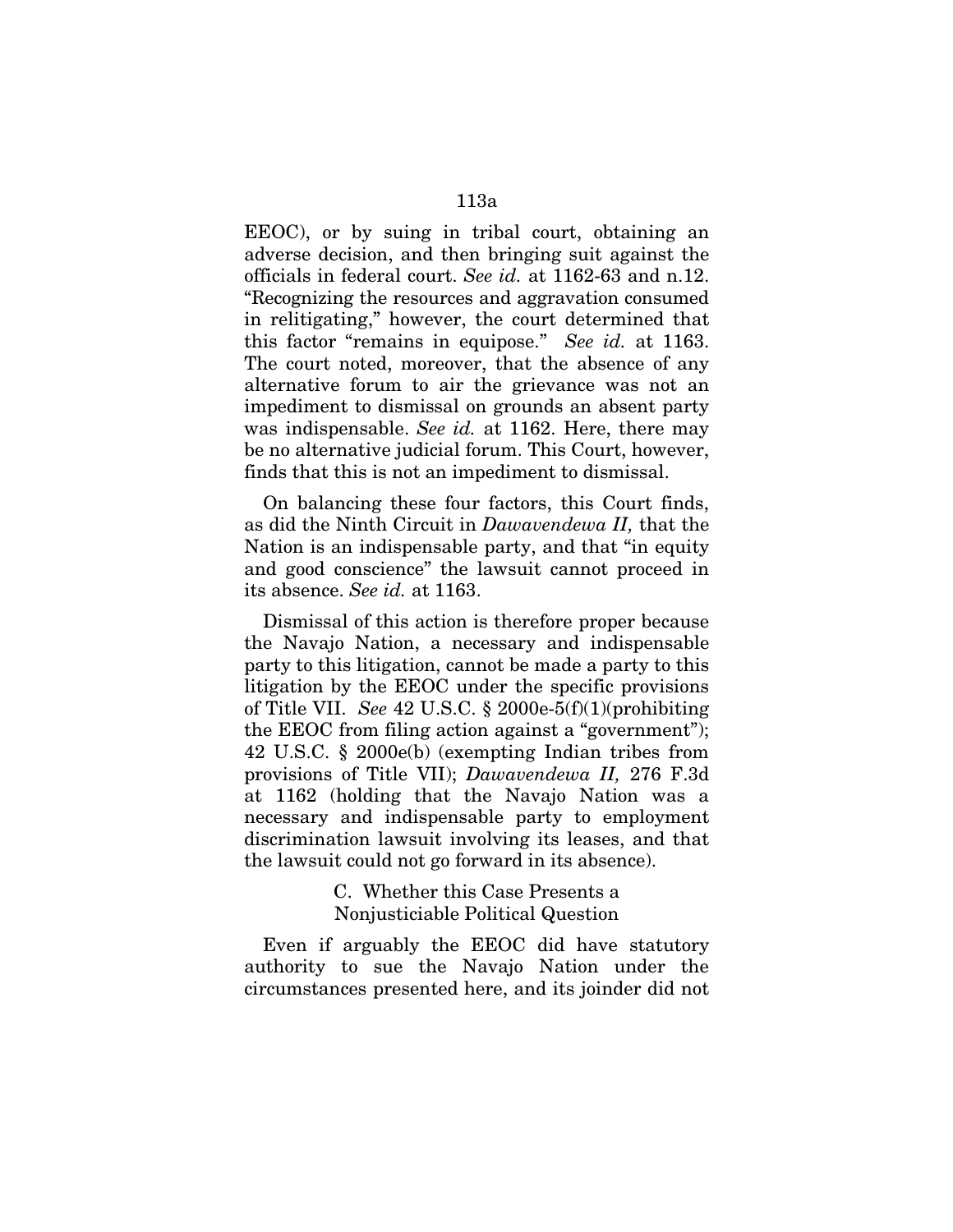divest the EEOC of its authority to litigate, this Court also finds that this case presents a nonjusticiable political question, and it must be dismissed on this alternative ground as well.

The political question doctrine is a "tool for the maintenance of governmental order," and "primarily a function of the separation of powers." *Baker v. Carr,*  369 U.S. 186, 214, 210, 82 S. Ct. 691, 709, 706, 7 L. Ed. 2d 663 (1962). In deciding whether a case raises a political question that is not suitable for judicial review, the Court fashioned the following test:

Prominent on the surface of any case held to involve a political question is found a textually demonstrable constitutional commitment of the issue to a coordinate political department; or a lack of judicially discoverable and manageable standards for resolving it; or the impossibility of deciding without an initial policy determination of a kind clearly for nonjudicial discretion; or the impossibility of a court's undertaking independent resolution without expressing lack of the respect due coordinate branches of government or an unusual need for unquestioning adherence to a political decision already made; or the potentiality of embarrassment from multifarious pronouncements by various departments on one question.

*Id.* at 217, 82 S. Ct. at 710 (emphasis added). If any one of these "formulations is inextricable from the case at bar," the case should be dismissed on the ground it presents a nonjusticiable political question. *See id.; see also Powell v. McCormack,* 395 U.S. 486, 518-19, 89 S. Ct. 1944, 1962, 23 L. Ed. 2d 491 (1969) (noting that a nonjusticiable political question must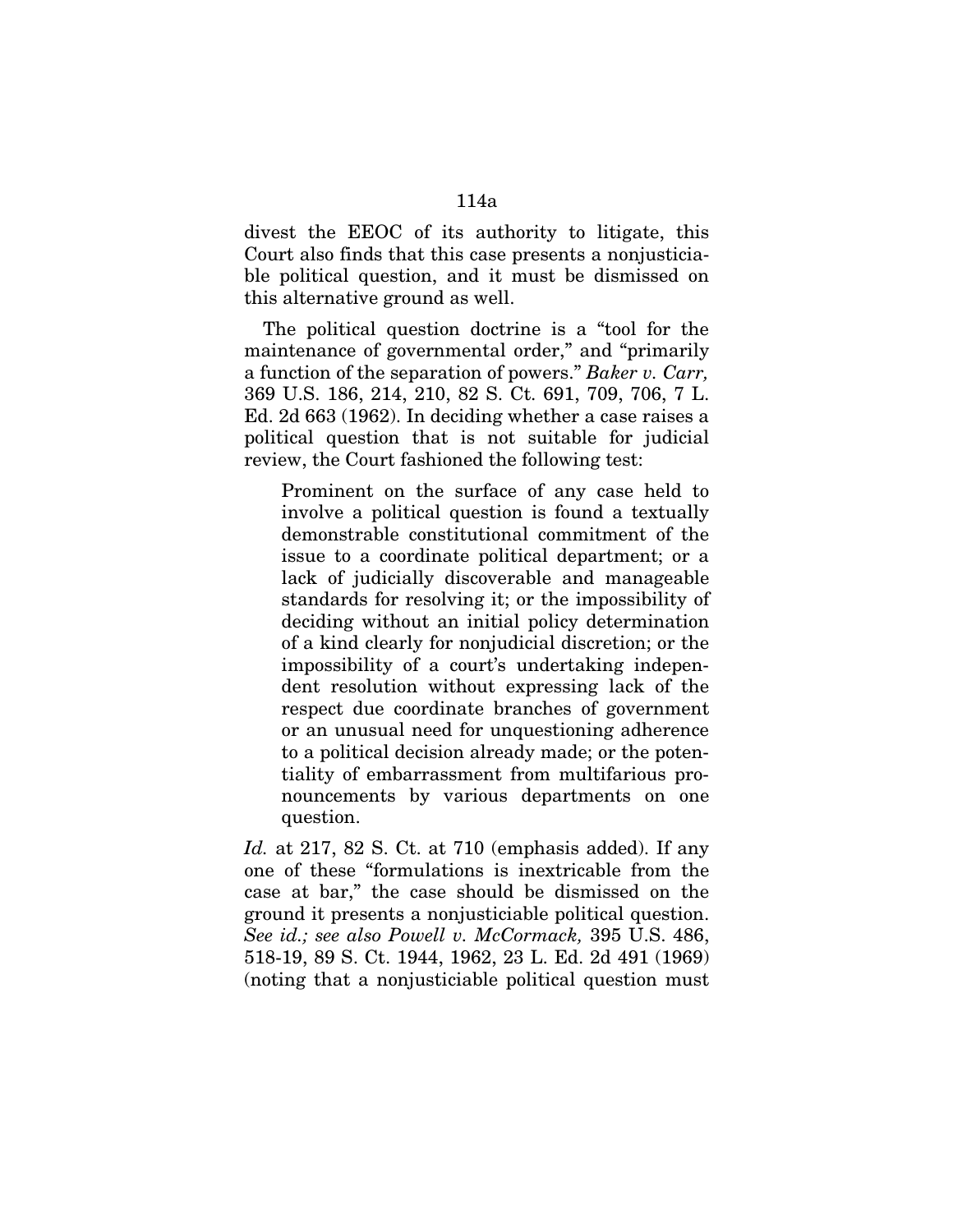involve at least one of these formulations).[4](#page-161-0) It is necessary to conduct a "discriminating inquiry into the facts and posture of the particular case" to ascertain whether it presents a nonjusticiable political question. *Baker v. Carr,* 269 U.S. at 217, 82 S. Ct. at 710.

#### 1. The Issues Presented

The EEOC seeks in this action in effect to enjoin enforcement of the Navajo Employment Preference provisions agreed to by the Navajo Nation and Peabody Coal and approved by the Department of the Interior through a representative of the Bureau of Indian Affairs in 1964 Navajo Coal Lease No. 8580 and the 1966 Navajo Coal Lease No. 9910. The EEOC has specifically requested in its Complaint that this Court in part:

A. Grant a permanent injunction enjoining Peabody, its officers, successors, assigns and all persons in active concert or participation with it, from engaging in discrimination on the basis of national origin.

Complaint, Prayer for Relief at A. In fact, the EEOC has indicated that it intends not only to seek to void or rework the Navajo Nation's Coal Leases, but also to seek to enjoin the Navajo Nation from enforcing its Navajo Preference in Employment Act. *See* Plaintiff's Opposition, at p. 8, lines 4-6, p. 15, n.7. The Navajo Nation Preference in Employment Act directs that "all employers doing business within the territorial

<span id="page-161-0"></span> <sup>4</sup> As evidenced by these portions of the Courts' opinions, the EEOC is mistaken in its assertion that the doctrine is not implicated absent a "textually demonstrable constitutional commitment." *See id.*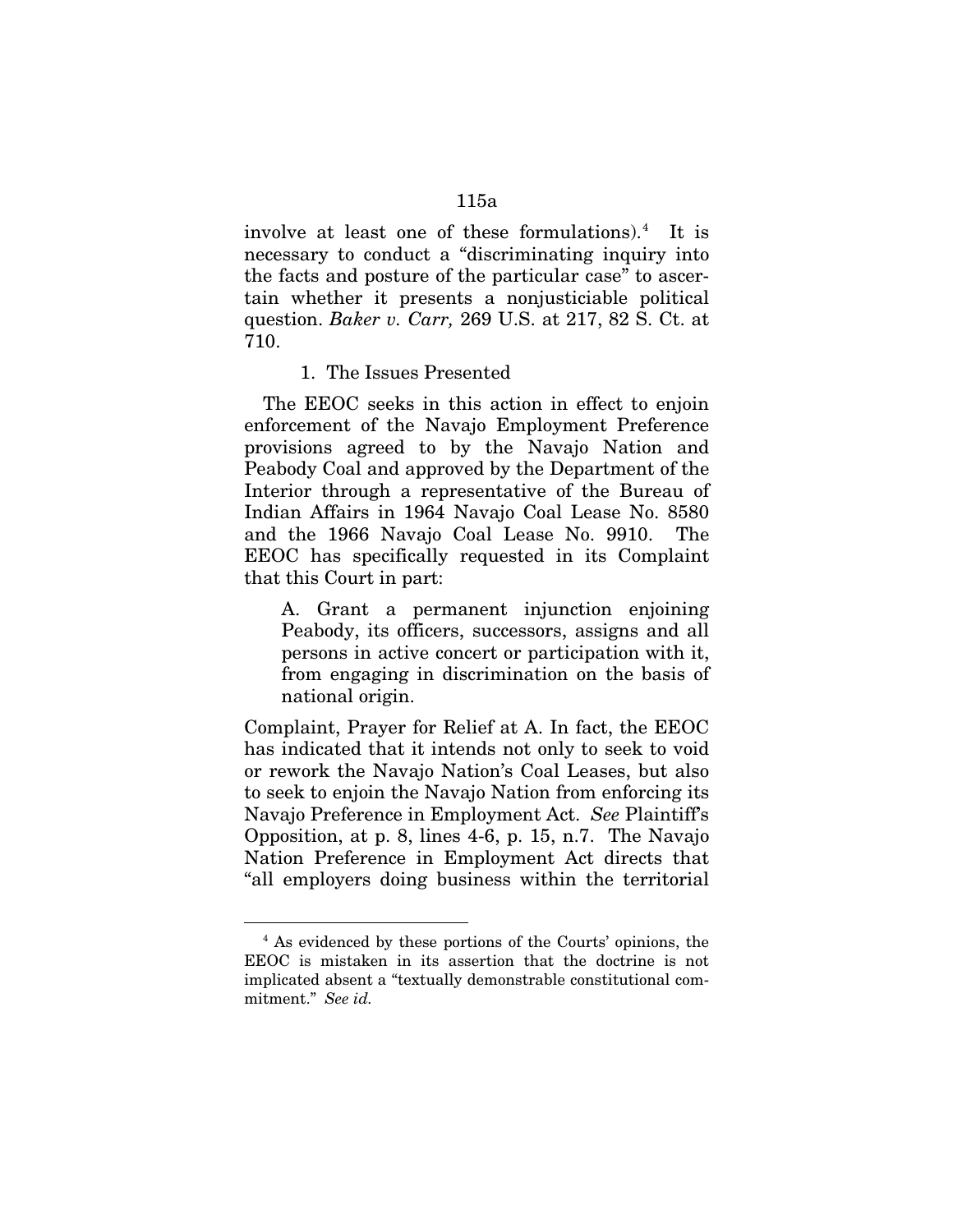jurisdiction . . . of the Navajo Nation, or engaged in any contract with the Navajo Nation, shall . . . "give preference in employment to Navajos. . ." 15 NNC § 604. The EEOC suggests, however, that the Navajo Nation is free *only* to require that private company such as Peabody Coal operating on their reservations "adopt hiring preferences for all Native Americans living on or near the reservations," but *not* to adopt hiring preferences applicable to Navajos only. *See id.*  at p. 15 n.7. In Plaintiff's Motion to Strike Portions of The Statement of Facts and Affidavits Submitted by Defendant, in fact, the EEOC describes "the central issue in this case" as "whether the Navajo Nation can discriminate against non-Navajo Native Americans." *See* Plaintiff's Motion to Strike, p.2, 11. 19-20. The EEOC suggests, moreover:

There is nothing in Title VII which says that the Navajo Nations, as a sovereign subordinate to the superior sovereignty of the United States, cannot be enjoined from engaging in actions clearly prohibited by Title VII.

## *See* Plaintiff's Opposition, at page 8, lines 4-6.

This EEOC position on its face appears to be in direct contradiction to the position taken by the United States Department of the Interior through its approval and signature of its authorized representatives on the Coal Leases containing the Navajo Employment Preference provision at issue.

The EEOC concedes in this action that the documents offered by Peabody Coal, specifically the 1961 Navajo Permit, the 1964 Joint Use Permit, the Hopi Lease, and 1964 Navajo Coal Lease No. 8580 and the 1966 Navajo Coal Lease No. 9910, contain the terms outlined. It is therefore undisputed that the permits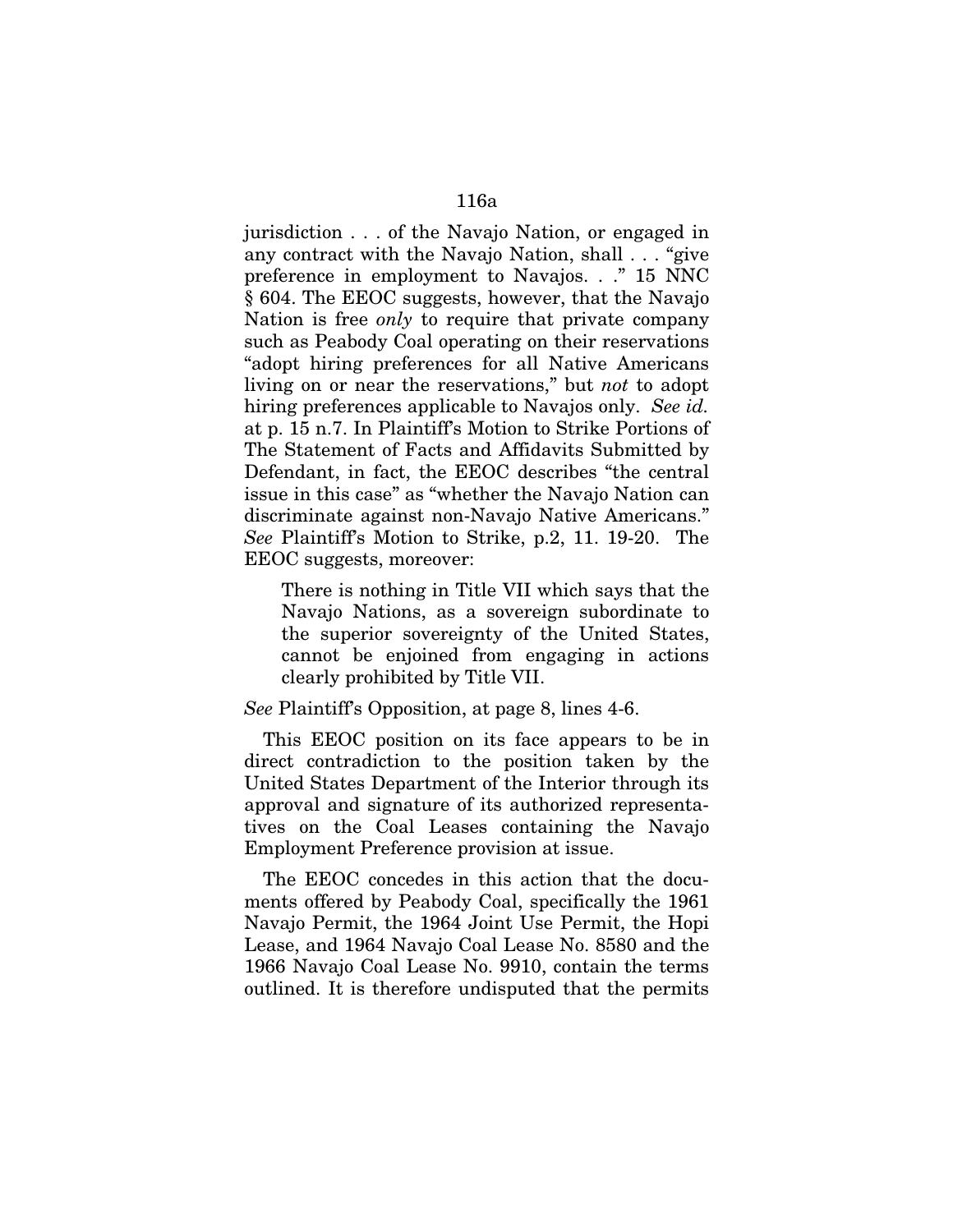and leases at issue was approved and signed by a representative of the United States Department of the Interior. It is undisputed that these documents are replete with provisions that require the oversight of the Secretary of the Interior. It is undisputed that the Secretary of the Interior has specific authority to declare either of these leases "null and void" when in the opinion of the Secretary of the Interior and the Mining Engineer of the Navajo Tribe, "there has been a violation of any of the terms and conditions of the lease." Moreover, it is undisputed that Navajo Coal Lease No. 9910 is specifically entitled: "United States Department of the Interior Bureau of Indian Affairs Mining Lease between Sentry Royalty Company [predecessor in interest to Peabody Coal] and the Navajo Tribe State of Arizona. "Finally, the EEOC has stipulated that the amendments to these Coal Leases "did not change, or address, the hiring preferences outlined in those leases." Thus, it is undisputed that as recently as 1999, the Secretary of the Interior through its authorized representative, approved or signed off on the Navajo Employment Preference provision.

#### 2. The EEOC's Objections

The EEOC in fact has offered no evidence at all to dispute the evidence offered by Peabody Coal. Nor has the EEOC suggested that the testimony offered by Peabody Coal attorneys is false or that these attorneys are somehow wrong in their sworn testimony that it is their understanding that the Secretary of the Interior drafted the initial documents, and routinely requires this type of provision in such leasing agreements.

Instead, the EEOC moves to strike these sworn statements, on the grounds that the attorneys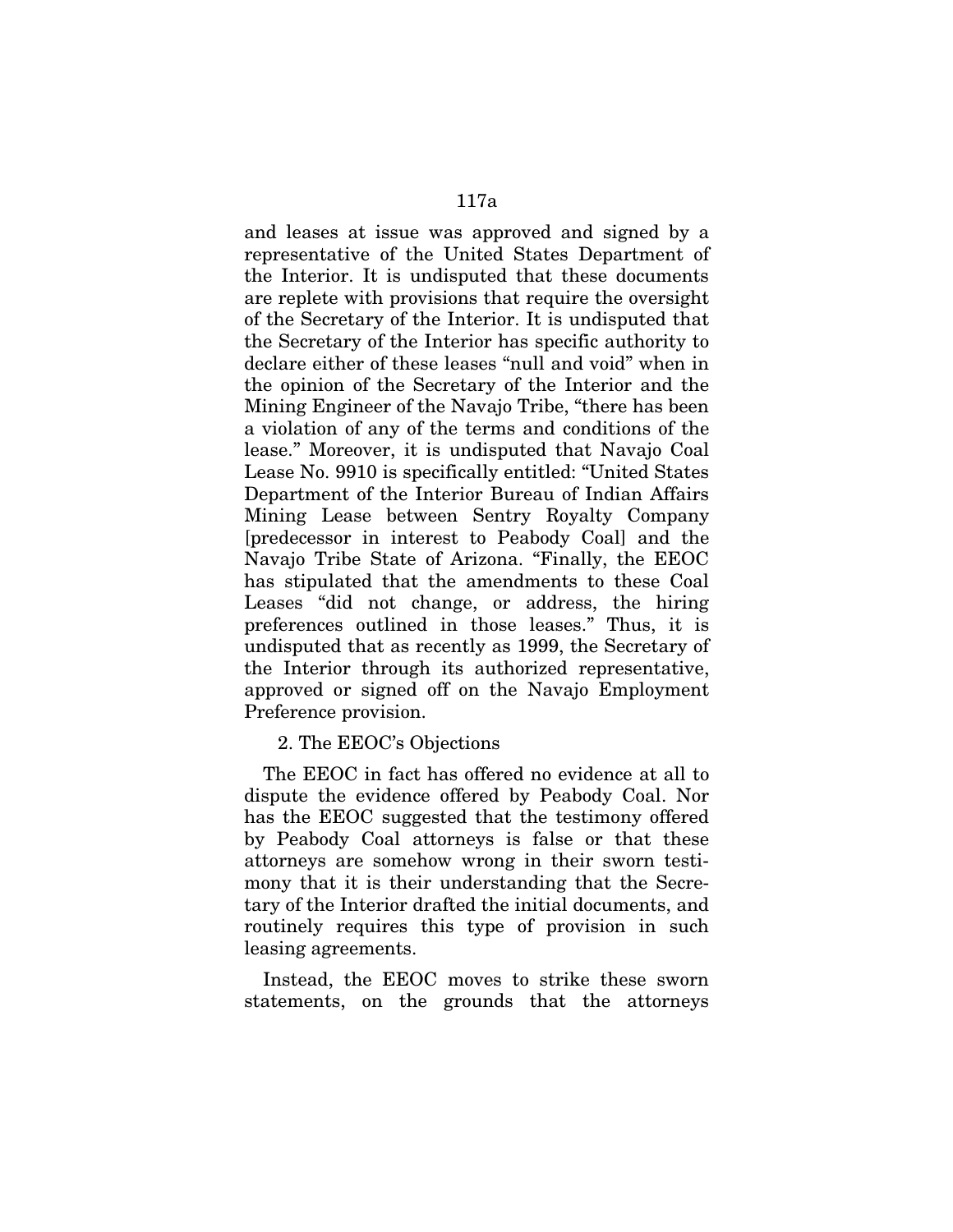making the statements do not have personal knowledge necessary to make these statements. This Court declines to do so. Attorney Sullivan, senior counsel for Peabody Holding Company, Inc., who serves as primary in-house counsel for Peabody Coal, testified that in that capacity he had "become familiar with numerous documents reflecting the relationship between Sentry Royalty Company ("Sentry") PWCC's [Peabody Coal's] predecessor in interest, and both the Navajo Tribe and the Hopi Tribe." He testified that those documents included the Navajo Coal Lease No. 8580 and Navajo Coal Lease 9910, and the amendments thereto. By virtue of his experience and his review of these documents in his capacity as inhouse counsel for Peabody Coal, Attorney Sullivan had the personal knowledge and competency required under the governing law to testify as to his understanding as to the documents' origin, development and meaning. *See, e.g., Barthelemy v. Air Lines Pilots Assoc.,* 897 F.2d 999, 1017 (9th Cir. 1990) (corporate officers' "personal knowledge and competence to testify are reasonably inferred from their positions"); *Federal Say. & Loan Ins. Corp. v. Griffin,* 935 F.2d 691, 702 (5th Cir. 1991) (corporation's senior attorney could testify to matters in affidavit that the learned through the corporation's business records, even though he did not have "personal knowledge" as to all matters). Former Peabody Coal general counsel Attorney Young testified by affidavit that in his capacity as general counsel and as part of his job duties, he "became familiar with lease agreements that Peabody predecessor, Sentry Royalty Company, entered into with the Navajo Nation for coal mining operations . . . [and] with the terms of coal mining leases that other entities had with the Navajo Nation." Based on his experience and job duties,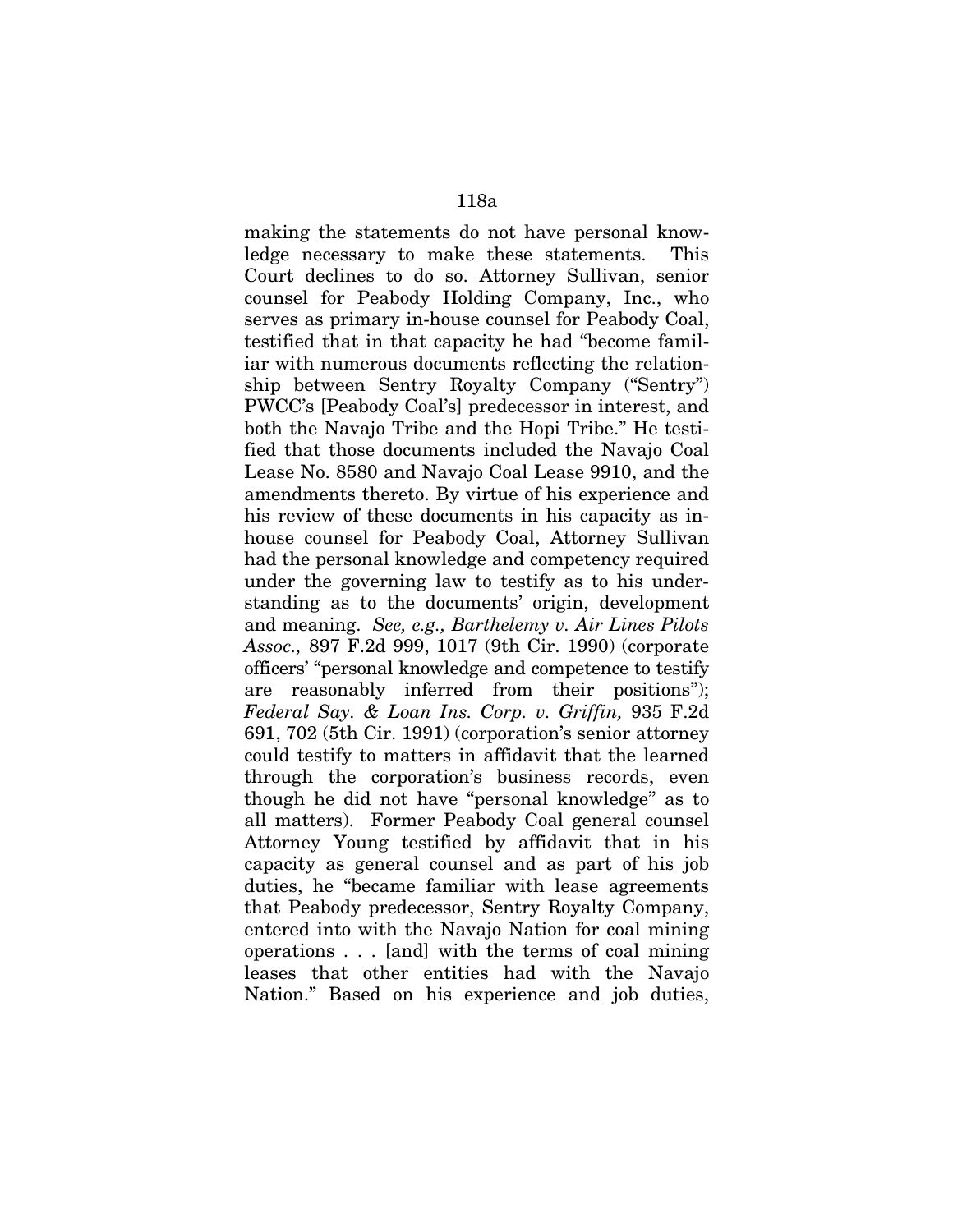attorney Young had the personal knowledge and competency required under the governing law to testify as to his understanding that the Secretary of the Interior required the Navajo Employment Preference as a condition of the leases. *See id.*

Even if the Peabody Coal's counsels' statements to which the EEOC objects were stricken, however, this Court finds that the actual Permits and Coal Leases in the undisputed record before this Court provide ample support for the proposition that the Secretary of the Interior, through the Bureau of Indian Affairs, has to this date a policy of requiring or at least approving Navajo Employment Preference provisions in Coal Leases executed by private companies with the Navajo Nation.

The EEOC's position in this lawsuit therefore is in direct contradiction to the position of the Secretary of the Interior. Any decision by this Court would of necessity require it to make an initial policy choice between the EEOC's enforcement of Title VII and its underlying policies against discrimination and the Secretary of the Interior's policies and practices with regards to Indian tribes. This is the type of case presenting "the impossibility of deciding without an initial policy determination of a kind clearly for non judicial discretion" that is not appropriate for judicial resolution. *See Baker v. Carr,* 369 U.S. at 217, 82 S. Ct. at 710. Moreover, any decision by this Court would require it to show a lack of respect for one of the two governmental entities: either the EEOC or the Department of the Interior. For this reason also, this case presents a nonjusticiable political question. *See id.* (a political question is presented when it is clear "the impossibility of a court's undertaking independent resolution without expressing lack of the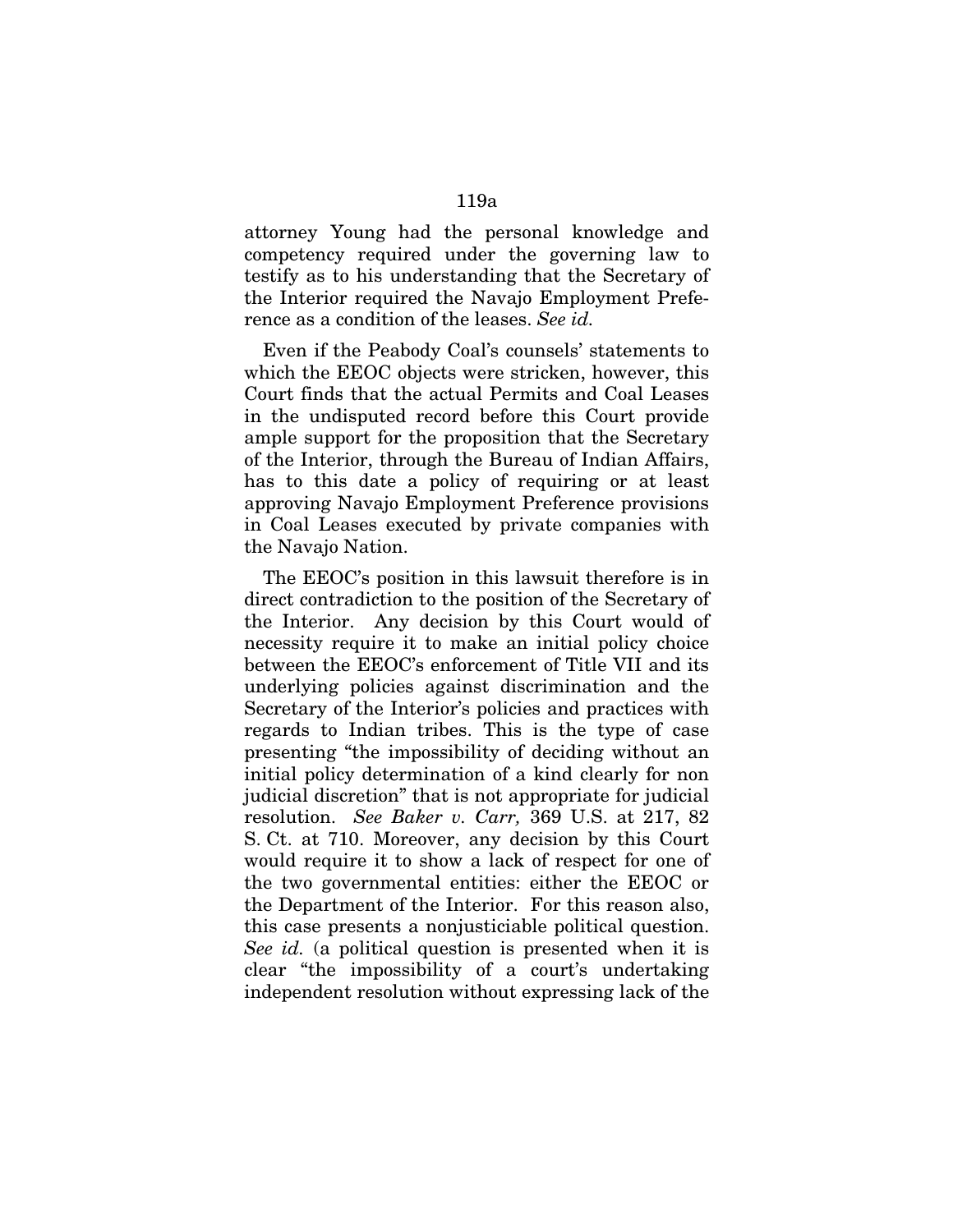respect due co-ordinate branches of government"). Finally, any decision by this Court is likely to lead to the potential "of embarrassment from multifarious pronouncements by various departments on one question." *See id.* The EEOC and the Department of the Interior, through the Bureau of Indian Affairs, have different interests and opposing views on the issue of the Navajo Employment Preference provision. For all of these reasons, this Court finds that this case presents a nonjusticiable political issue, and it must be dismissed on this alternative ground also. *See id.*

Accordingly,

IT IS HEREBY ORDERED that Defendant's Motion for Summary Judgment (Doc. # 38) is GRANTED;

IT IS FURTHER ORDERED that Plaintiff's Motion to Strike Portions of the Statement of Facts and Affidavits Submitted by Defendant in Support of its Motion for Summary Judgment (Doc. # 43) is DENIED;

IT IS FURTHER ORDERED that Defendant's Motion to Strike Plaintiff's Reply in Support of Plaintiff's Motion to Strike as Untimely (Doc. # 49) is DENIED;

IT IS FURTHER ORDERED that Defendant's Motion to Dismiss and/or Stay and/or Motion to Strike (Doc. # 24) is VACATED AS MOOT;

IT IS FURTHER ORDERED that Delbert Mariano and Thomas Sahu's Motion to Intervene as Plaintiffs (Doc. # 23) is VACATED AS MOOT.

IT IS FURTHER ORDERED That Clerk of the Court shall ENTER JUDGMENT ACCORDINGLY.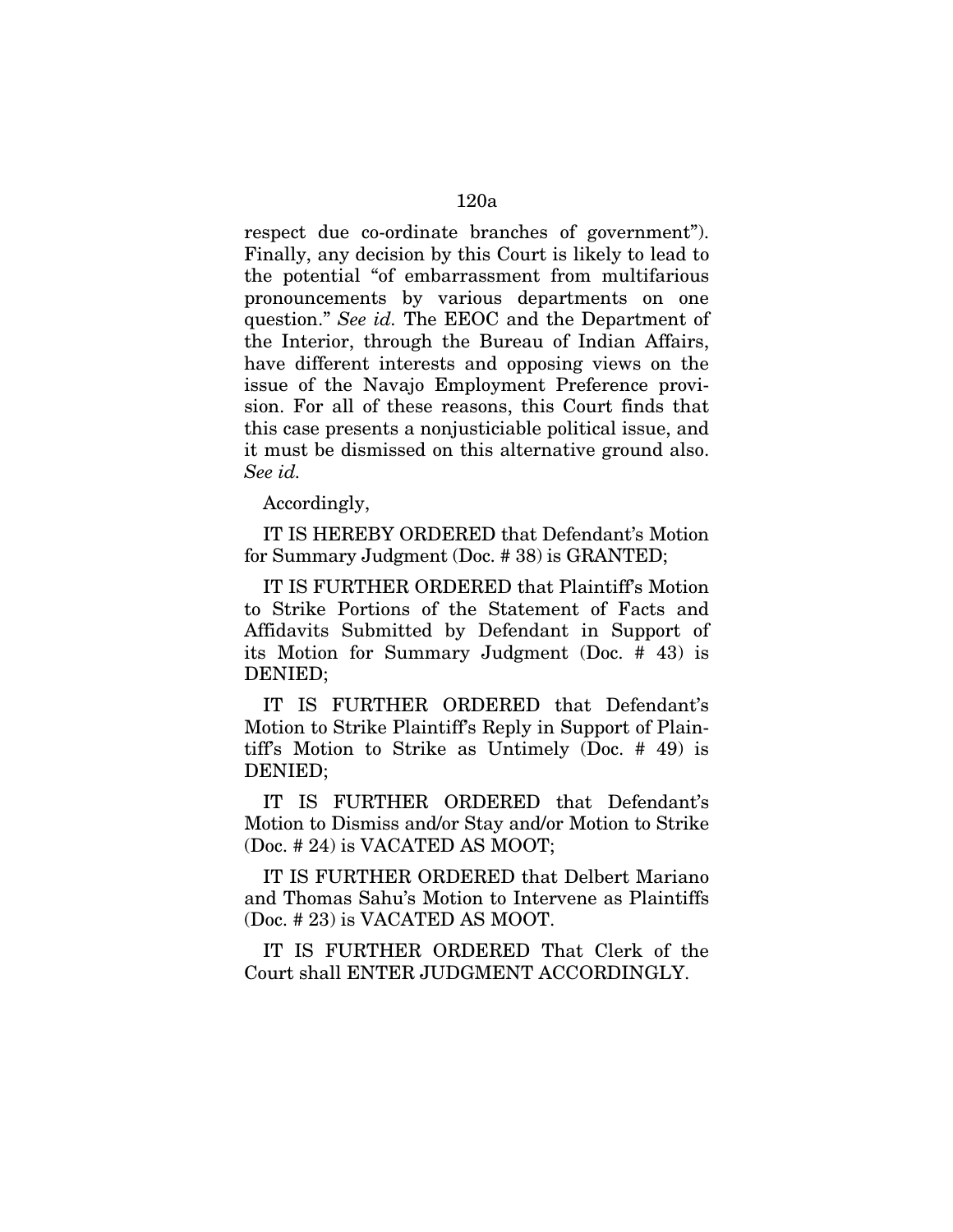# DATED this 24th day of September, 2002.

Mary H. Murguia United States District Judge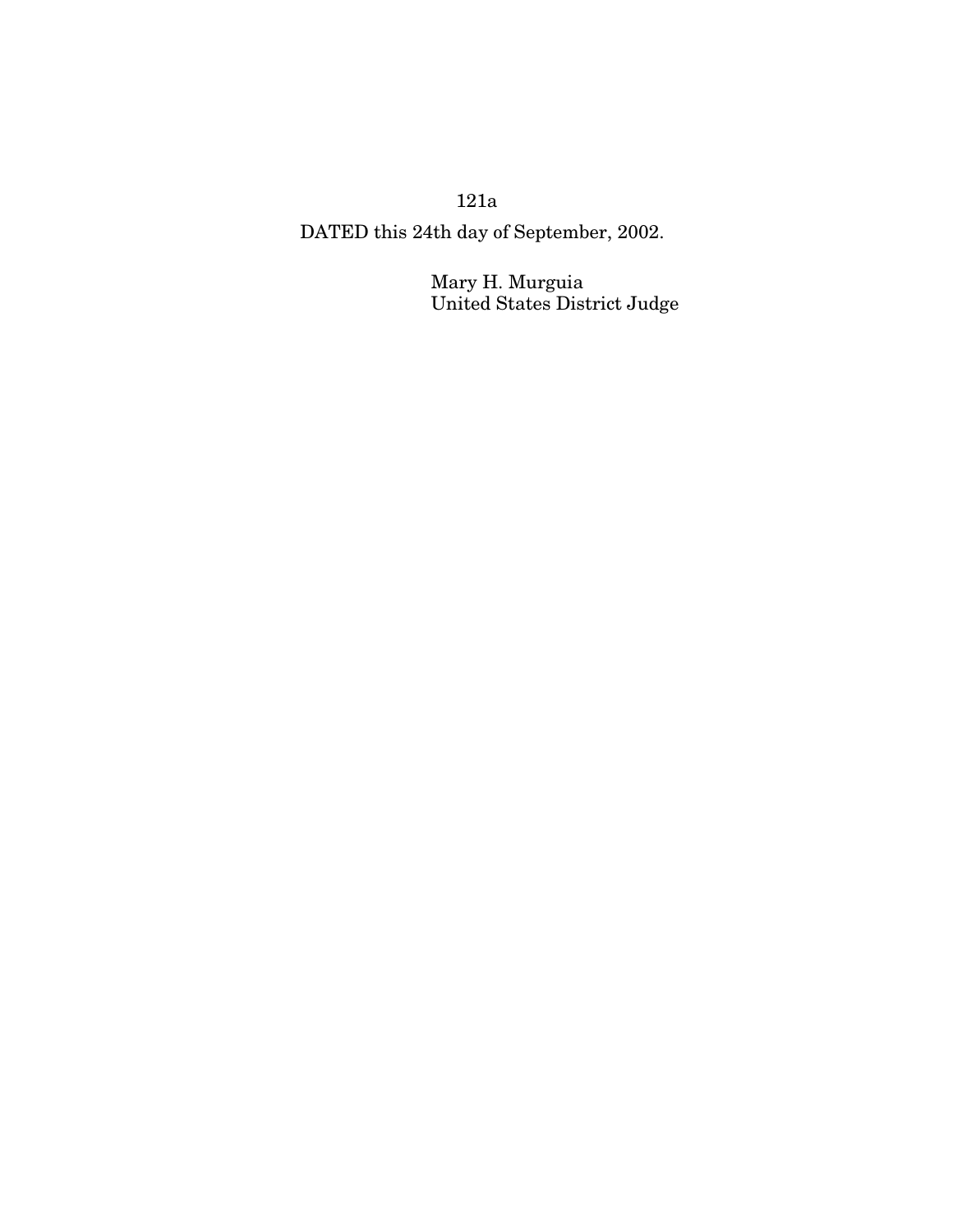# 122a **APPENDIX F**

# NATURAL RESOURCES LAW ON AMERICAN INDIAN LANDS

Peter C. Maxfield, Mary Frances Dieterich, Frank J. Trelease

[Logo]

Published by Rocky Mountain Mineral Law Foundation

Copyright © 1977 Rocky Mountain Mineral Law Foundation Fleming Law Building University of Colorado Boulder, Colorado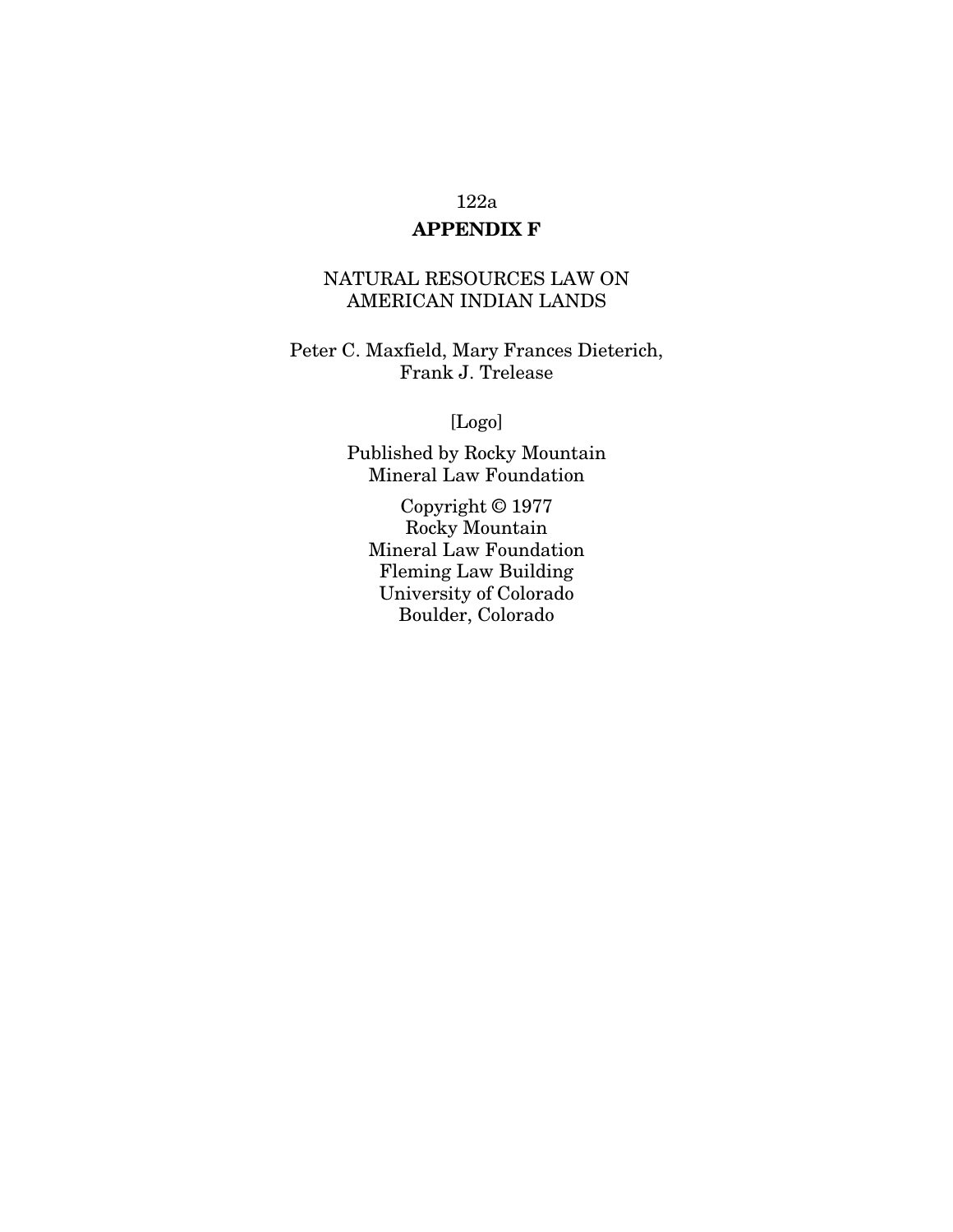# 123a [239] APPENDIX A

# List of Current Forms

| Form       | Number | Title | Issue Date |
|------------|--------|-------|------------|
| <b>New</b> | Old    |       |            |

\* \* \*

|              | 5-5437 5-155b Mineral Prospecting 10-57<br>Permit (Exclusive with<br>option)  |  |
|--------------|-------------------------------------------------------------------------------|--|
|              | $* * *$                                                                       |  |
| 5-5440 5-159 | Mining Lease Indian 10-57<br>Lands (For Mineral<br>Other than Oil and<br>Gas) |  |

\* \* \*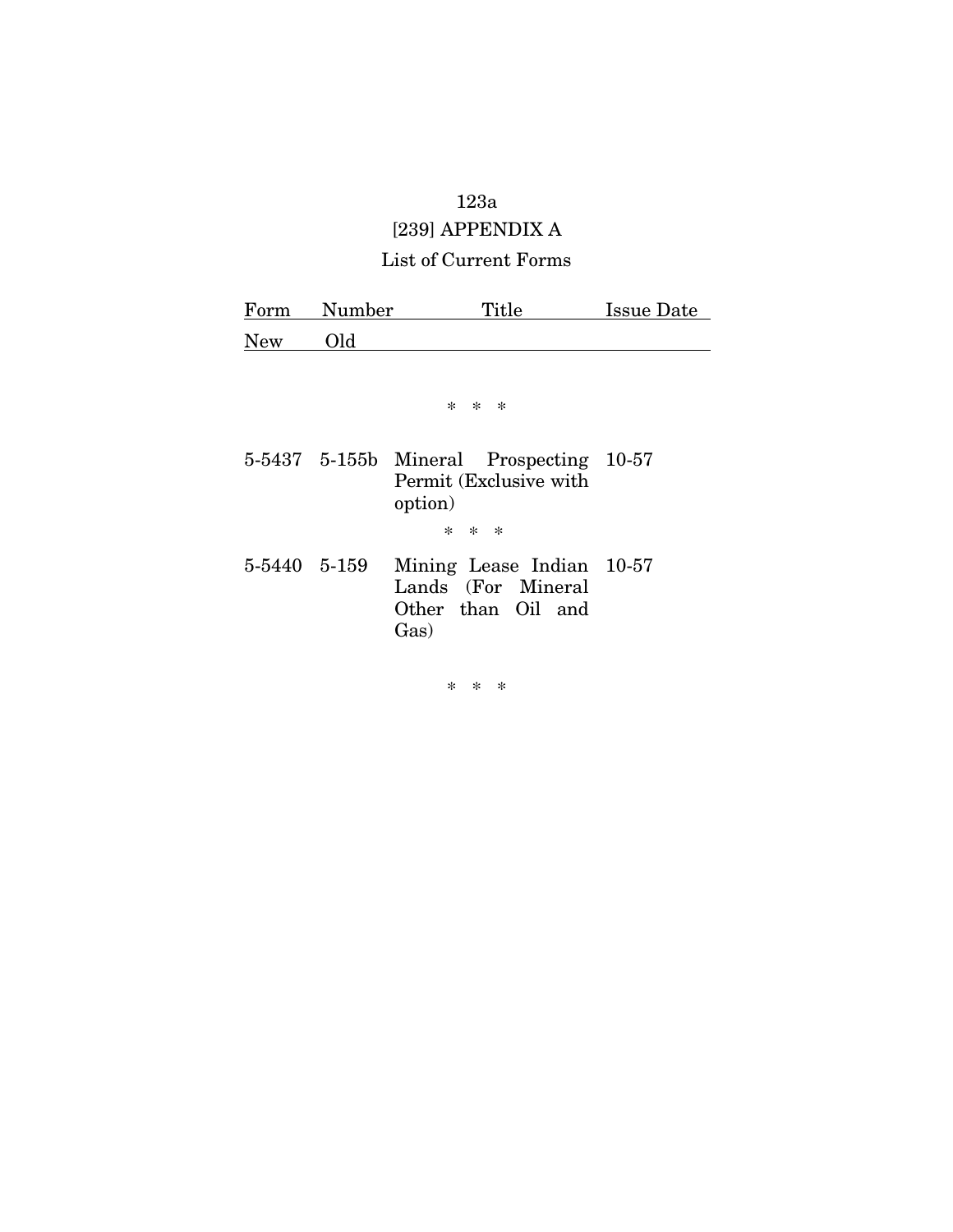## [275] UNITED STATES DEPARTMENT OF THE INTERIOR BUREAU OF INDIAN AFFAIRS

Oct. 1957

Form 5-5437 Contract No.

Agency

## MINERAL PROSPECTING PERMIT (Exclusive With Option)

\_\_\_\_\_\_\_\_\_\_\_\_\_\_\_\_\_\_\_\_\_\_\_\_\_\_\_

This Agreement made and entered into this \_\_\_\_\_\_\_\_\_\_\_\_\_\_\_\_\_ Day of \_\_\_\_\_\_\_\_\_\_\_\_\_\_\_ 19\_\_\_\_\_, by and between the <u>same party of the first</u> part, hereinafter called permitter, whose address is \_\_\_\_\_\_\_\_\_\_\_\_\_\_\_\_ and \_\_\_\_\_\_\_\_\_\_\_\_\_\_ whose address is \_\_\_\_\_\_\_\_\_\_\_\_\_ party of the second part, hereinafter called Permittee. \* \* \*

# [277]\* \* \*

(m) INDIAN LABOR—The permittee shall employ Indians, giving priority to permitter and other members of its tribe in all positions for which they are qualified and available and shall pay the prevailing wage rates for similar services in the area. The permittee shall do everything practicable to employ qualified Indians, giving priority to the permitter and other members of its tribe and its equipment in all hauling of materials under this permit, insofar as permittee does not use its own equipment for that purpose. Permittee agrees to make special efforts to work Indians giving priority to the permitter and other members of its tribe into skilled, technical and other higher jobs in connection with the permittee's operations under this permit.

\* \* \*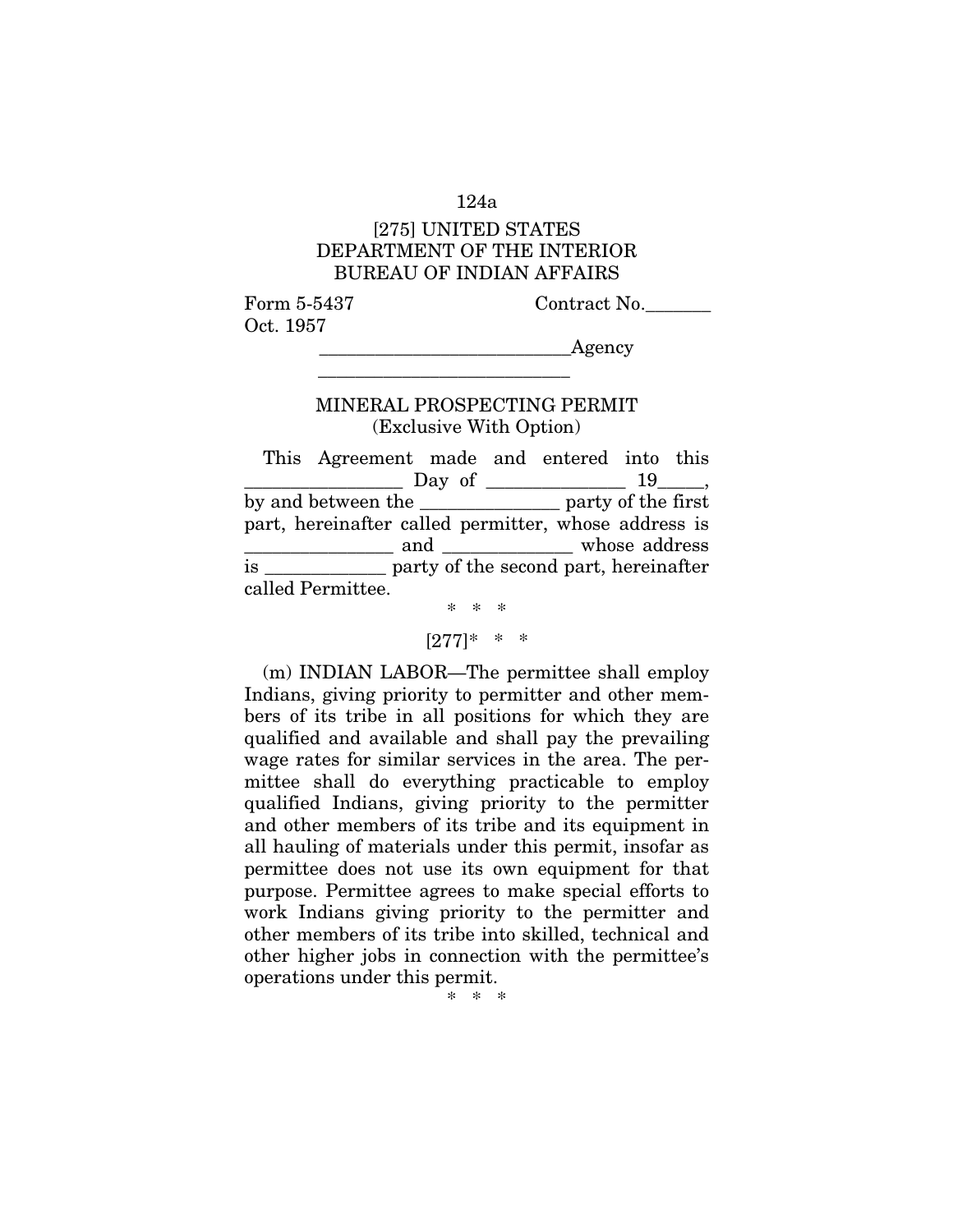[278] *Natural Resources Law on American Indian Lands*

\* \* \*

IN WITNESS WHEREOF, the said parties have hereunto subscribed their names and affixed their seals on the day and year first above mentioned.

Two witnesses to execution By Permitter:

| P.O.                                        | [SEAL] |
|---------------------------------------------|--------|
| P.O.                                        |        |
| Two witnesses to execution<br>By Permittee: |        |
| P.O.                                        | [SEAL] |
| P.O.                                        |        |
|                                             | 19     |

Area Director

\_\_\_\_\_\_\_\_\_\_\_\_\_\_\_\_\_\_\_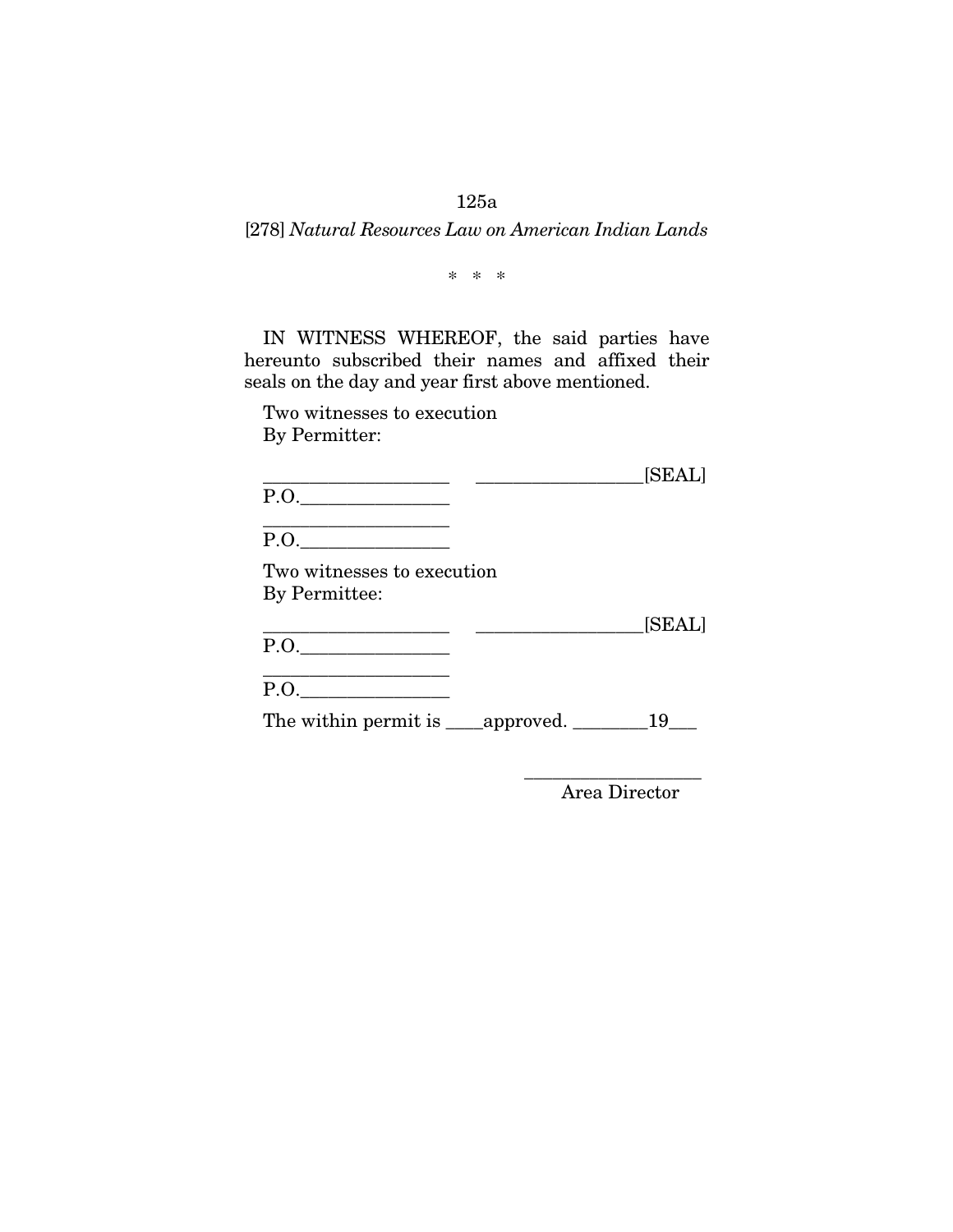| ×<br>× |
|--------|
|--------|

# [285] UNITED STATES DEPARTEMENT OF THE INTERIOR BUREAU OF INDIAN AFFAIRS

Oct. 1957

Form 5-159 Contract No.

# MINING LEASE INDIAN LANDS (For Minerals other than Oil and Gas)

————

\_\_\_\_\_\_\_\_\_\_\_\_\_Mining Lease\_\_\_\_\_\_\_\_\_Reservation

\_\_\_\_\_\_\_\_\_\_\_\_\_\_\_\_\_\_\_\_\_\_\_\_\_\_\_\_\_\_\_\_\_\_\_\_\_\_\_\_\_\_\_\_\_\_\_\_\_

THIS INDENTURE OF LEASE, made and entered into in sextuplicate, on this  $\_\_\_\_\_\$  day of  $\_\_\_\_\_\_\_\$ 19\_\_\_, between \_\_\_\_\_\_\_\_\_\_\_\_\_\_\_\_\_\_\_\_\_\_\_\_\_\_\_\_\_\_\_\_\_\_\_

 $\overline{\phantom{a}}$  , where  $\overline{\phantom{a}}$ of \_\_\_\_\_\_\_\_\_\_\_\_\_\_\_\_, State of \_\_\_\_\_\_\_\_\_\_\_\_\_\_ part \_\_ of the first part, hereinafter called the lessor, and \_\_\_\_\_\_\_\_\_\_\_\_\_\_\_\_\_\_\_\_\_\_\_\_ of \_\_\_\_\_\_\_\_\_\_\_\_\_\_\_\_\_\_\_\_\_\_\_ State of \_\_\_\_\_\_\_\_\_\_\_\_\_, part \_\_\_\_ of the second part, hereinafter called the lessee

\* \* \*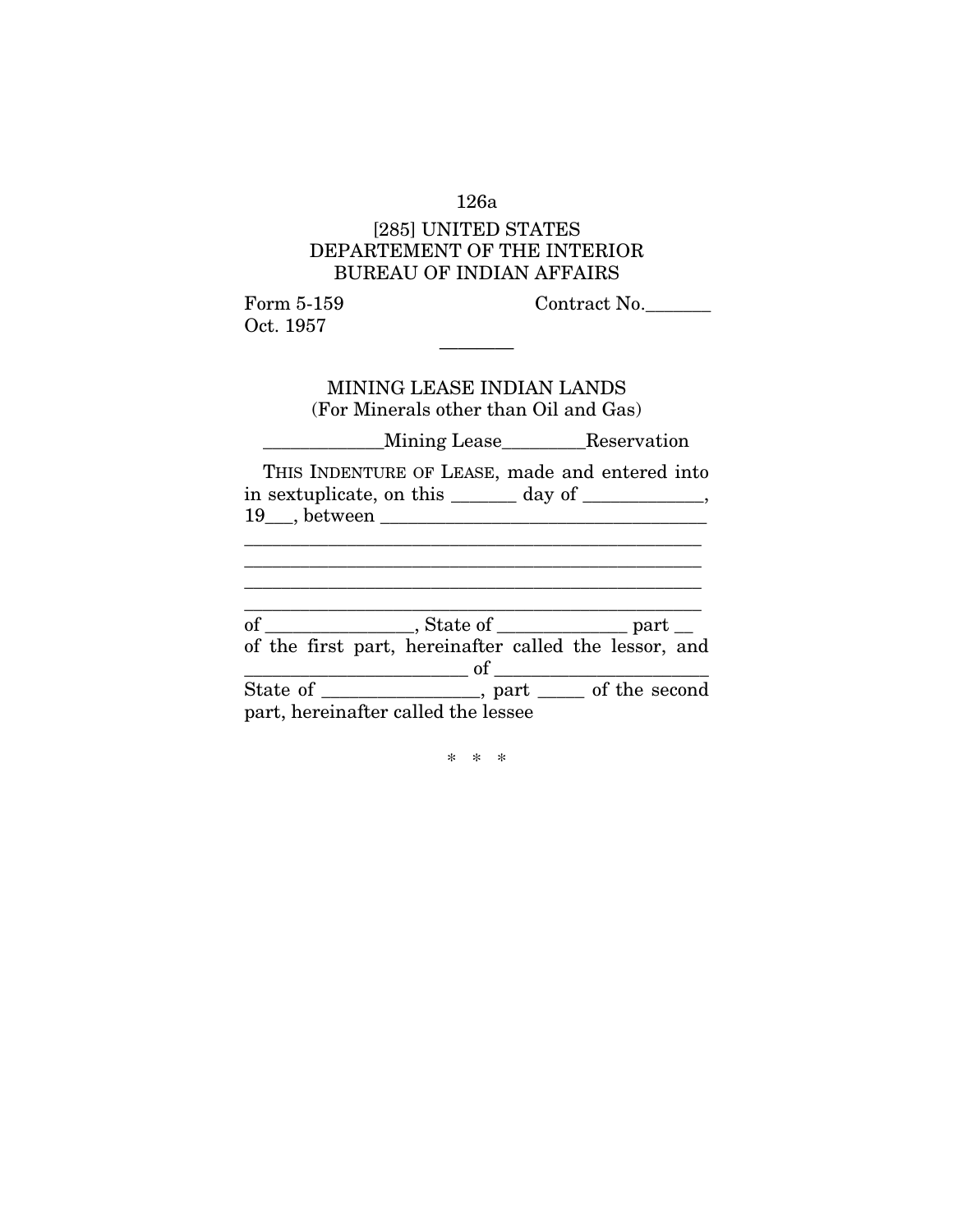### [288] *Natural Resources Law on American Indian Lands*

\* \* \*

(19) INDIAN LABOR—The lessee shall employ Indians, giving priority to lessor and other members of its tribe in all positions for which they are qualified and available and shall pay the prevailing wage rates for similar services in the area. The lessee shall do everything practicable to employ qualified Indians, giving priority to the lesser and other members of its tribe and their equipment in the hauling of all materials under this lease insofar as lessee does not use its own equipment for that purpose. Lessee agrees to make special efforts to work Indians giving priority to the lessor and other members of its tribe into skilled, technical and other higher jobs in connection with the lessee's operations under this lease.

#### \* \* \*

[289] IN WITNESS WHEREOF, the said parties have hereunto subscribed their names and affixed their seals on the day and year first above mentioned.

Two WITNESSES to execution by LESSOR

|      | [SEAL]                               |
|------|--------------------------------------|
| P.O. | [SEAL]                               |
| P.O. |                                      |
|      | TWO WITNESSES TO EXECUTION BY LESSEE |
|      | [SEAL]                               |
| P.O. |                                      |
| P.O. | Attest                               |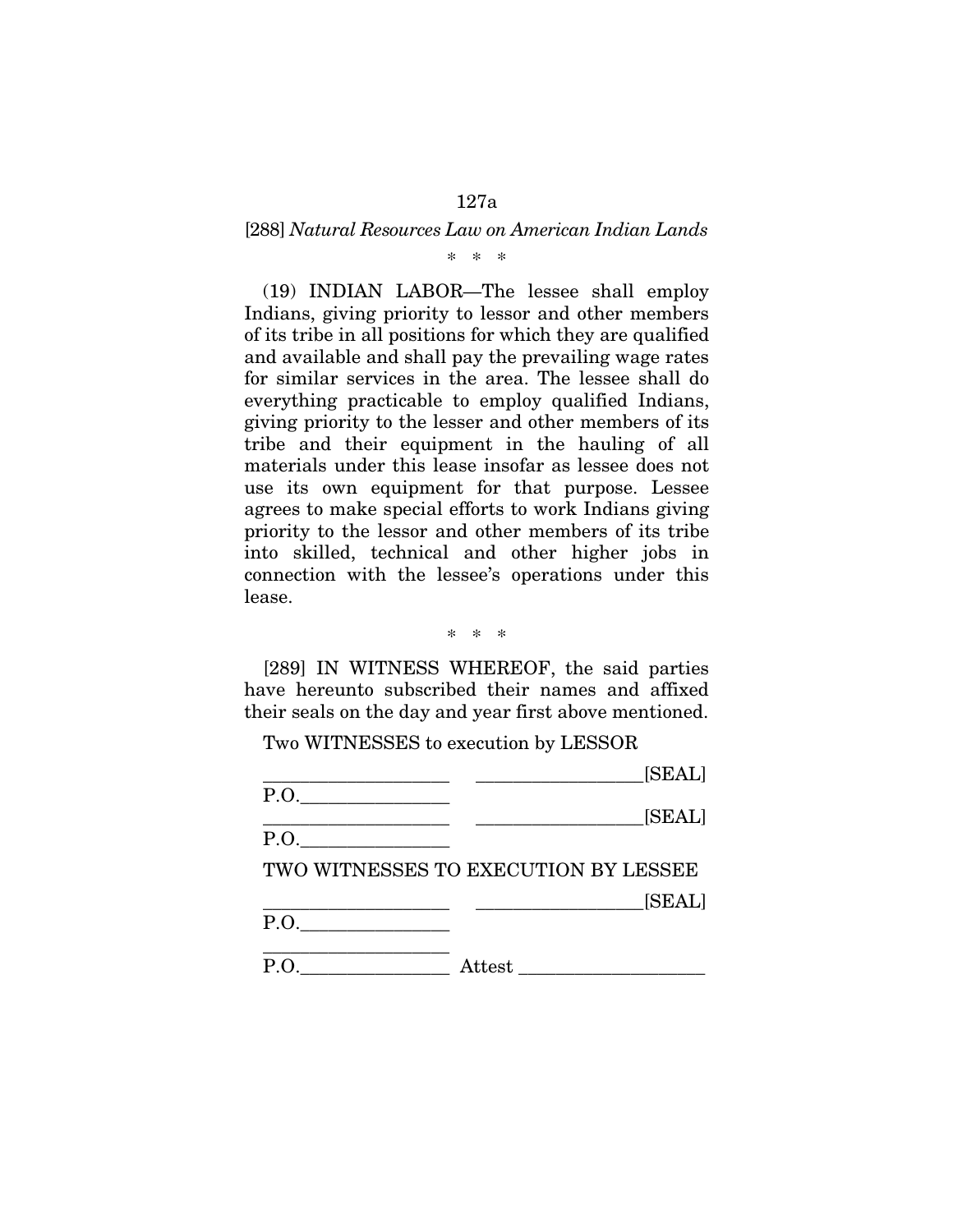# MINING LEASE

## CONTRACT NO. 14-20-0603-8580

#### Between

# SENTRY ROYALTY COMPANY AND THE NAVAJO TRIBE

THIS INDENTURE OF LEASE made and entered into in sextuplicate effective the 1st day of February, 1964, by and between THE NAVAJO TRIBE, designated herein as "Lessor" and the SENTRY ROYALTY COMPANY, A Nevada corporation with offices at 301 North Memorial Drive, St. Louis, Missouri 63102 herein designated as "Lessee,"

### WITNESSETH

\* \* \*

#### ARTICLE XIX.

#### [14] NAVAJO EMPLOYMENT PREFERENCE

Lessee agrees to employ Navajo Indians when available in all positions for which, in the judgment of Lessee, they are qualified, and to pay prevailing wages to such Navajo employees and to utilize services of Navajo contractors whenever feasible.

Lessee shall make a special effort to work Navajo Indians into skilled, technical and other higher jobs in connection with lessee's operations under this lease.

\* \* \*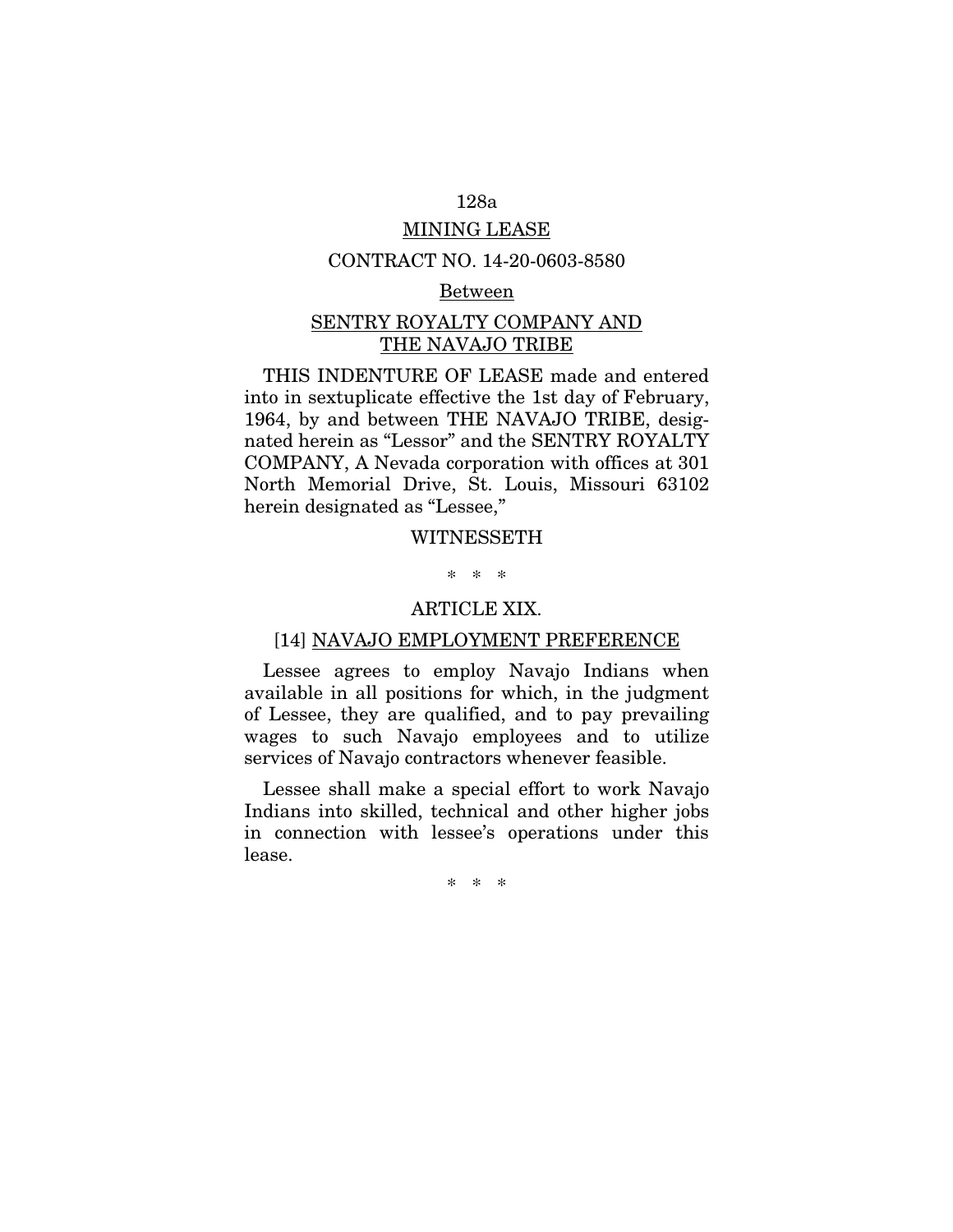[24] IN WITNESS WHEREOF the parties hereto have caused this lease to be signed by their duly authorized officers the day and year first above written.

## THE NAVAJO TRIBE OF INDIANS LESSOR

By [Illegible]

Chairman Navajo Tribal Council

## SENTRY ROYALTY COMPANY, Lessee

By [Illegible]

Vice president

Attest:

William A. Schneider Secretary

Approved AUG 28, 1964

S/ JOHN C. DIBBERN Assistant Area Director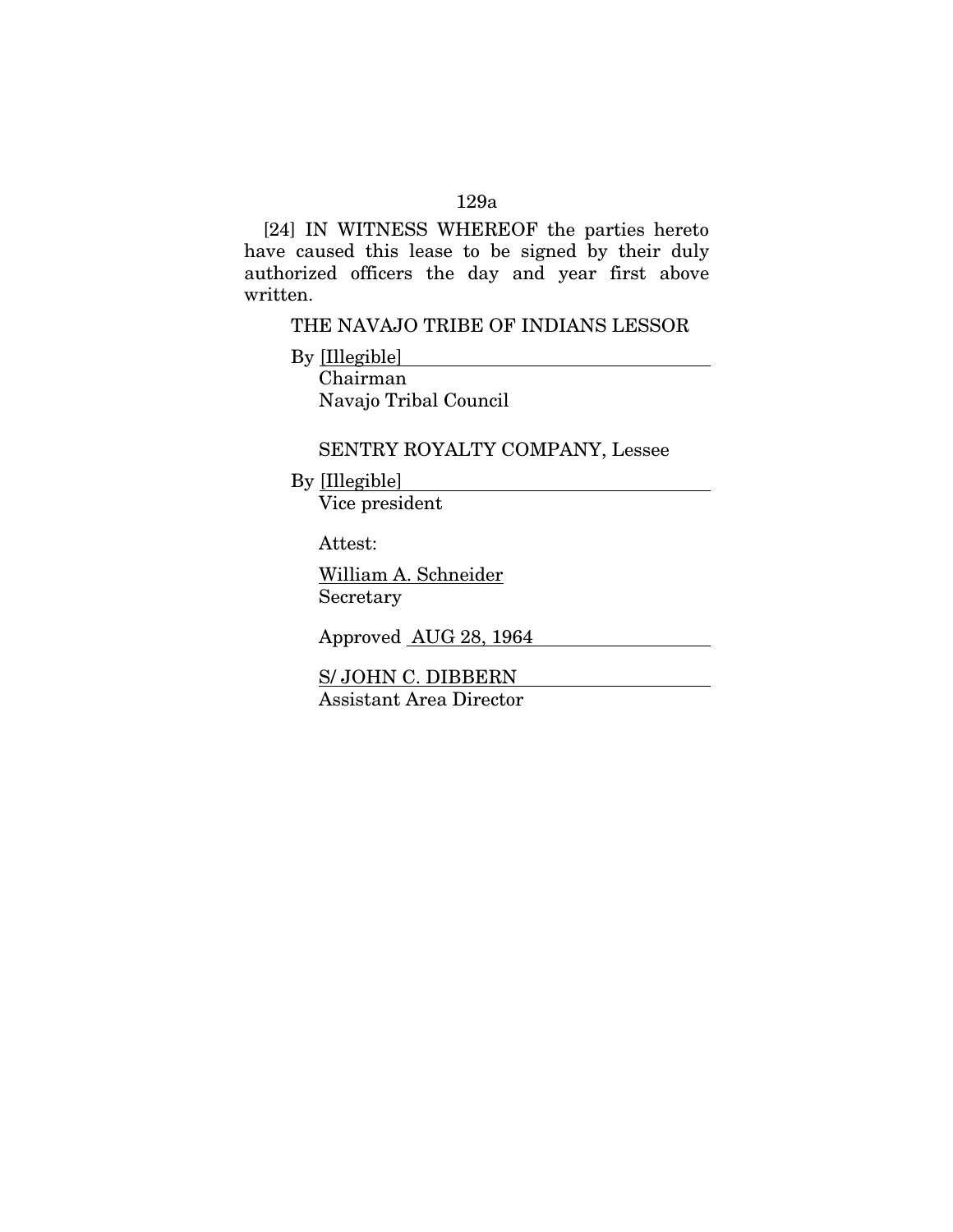#### Contract No. 14-20-0603-9910

## UNITED STATES DEPARTEMENT OF THE INTERIOR BUREAU OF INDIAN AFFAIRS

#### MINING LEASE

## Between SENTRY ROYALTY COMPANY AND THE NAVAJO TRIBE

#### State of Arizona

THIS MINING LEASE, made and entered into this 6th day of June, 1966, by and between THE NAVAJO TRIBE OF INDIANS, hereinafter referred to as "Lessor," and SENTRY ROYALTY COMPANY, a Nevada corporation having offices at 301 North Memorial Drive, St. Louis, Missouri, hereinafter referred to as "Lessee,"

WITNESSETH:

#### \* \* \*

### [15] ARTICLE XVII. EMPLOYMENT PREFERENCE

Lessee agrees to employ Navajo Indians when available in all positions for which, in the judgment of Lessee, they are qualified, and to pay prevailing wages to such Navajo employees and to utilize services of Navajo contractors whenever feasible.

Lessee shall make a special efforts to work Navajo [16] Indians into skilled, technical and other higher jobs in connection with Lessee's operations under this lease. Lessee may at its option extend the benefits of this Article to Hopi Indians.

\* \* \*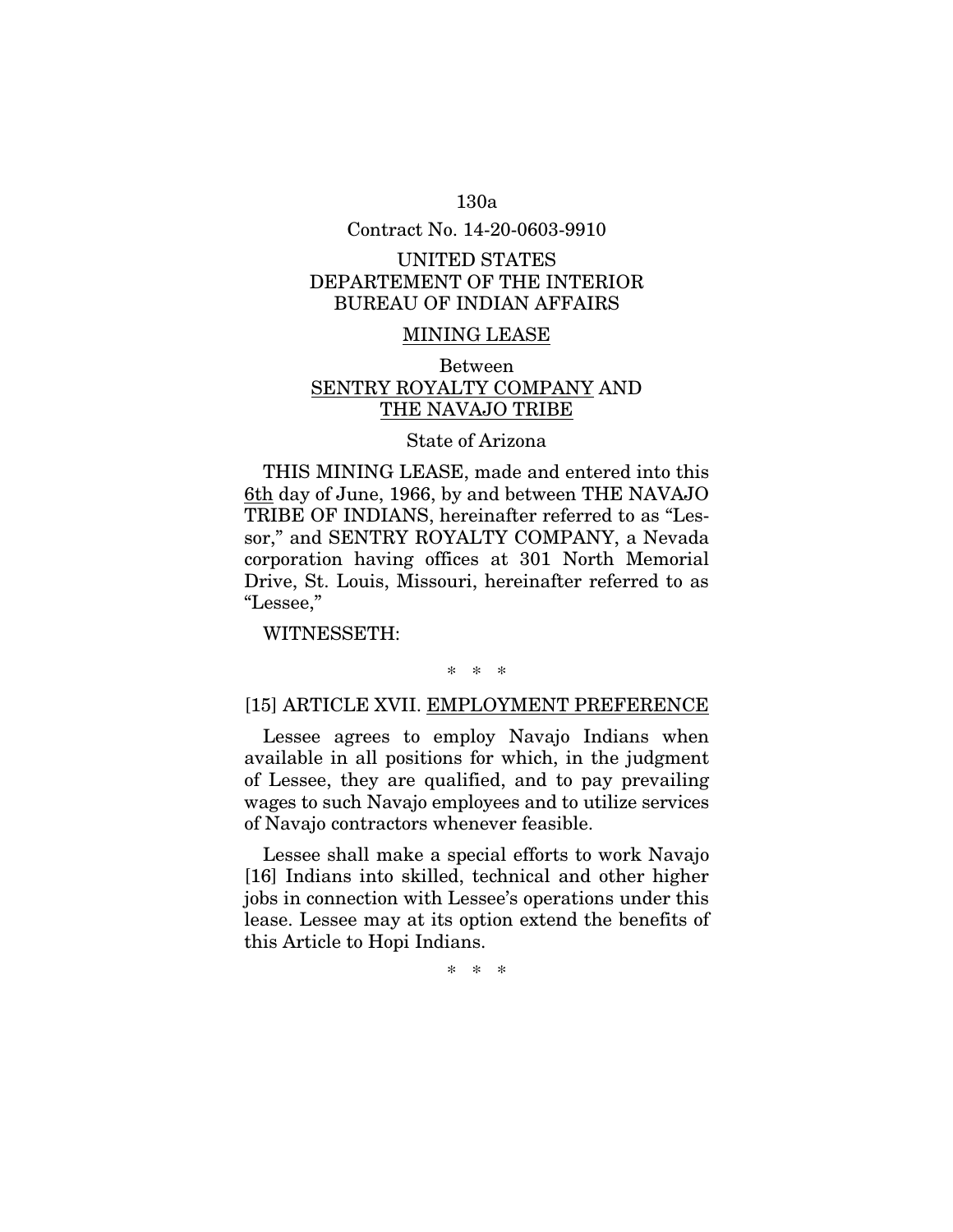#### \* \* \*

[24] IN WITNESS WHEREOF the parties hereto have caused this lease to be signed by their duly authorized officers the day and year first above written.

#### THE NAVAJO TRIBE OF INDIANS, Lessor

By [Illegible]

Chairman Navajo Tribal Council

## SENTRY ROYALTY COMPANY, Lessee

By [Illegible]

President

Attest:

[Illegible] Secretary Dated: June 6, 1966

## THE NAVAJO TRIBE OF INDIANS, Lessor

By [Illegible] Chairman

Navajo Tribal Council

Attest:

[Illegible] Secretary Dated: June 6, 1966

APPROVED JUL 7 1966

[Illegible] AREA DIRECTOR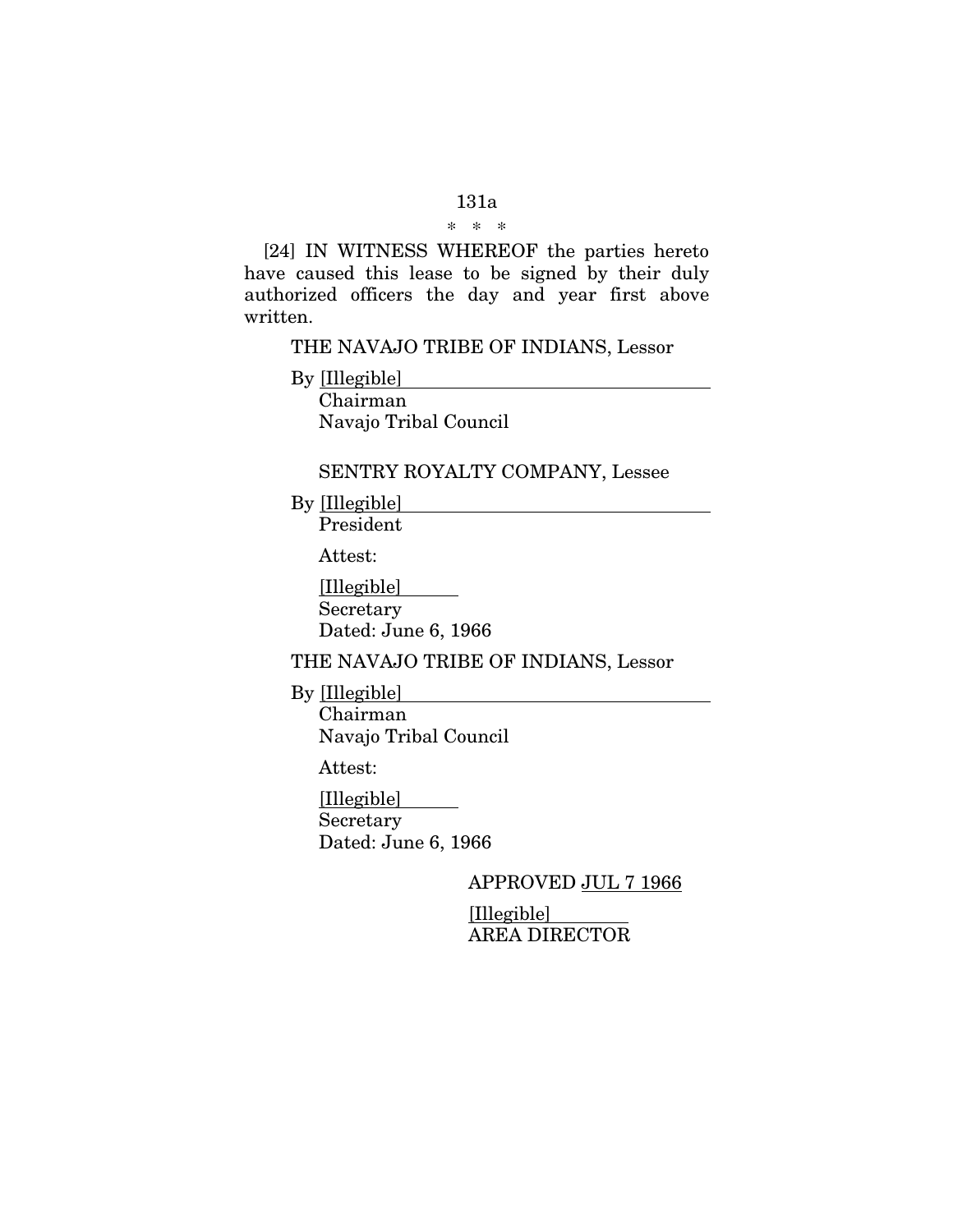## August 17, 1973

Guidelines for Establishment of Navajo Manpower Utilization Requirements in Construction Activity

Phillip J. Davis Director, OFCC

Pursuant to your request, we have reviewed the Guidelines proposed by the Office of Navajo Labor Relations (ONLR) in determining whether they may be properly included in federally-assisted construction contracts let by the Navajo tribe, and whether any sections are compatible with Executive Order 11246, as amended, and Title VII of the Civil Rights Act of 1964. The following analysis is in accord with OFCC's position that the Executive Order program should adopt the Indian Preference clause in Title VII as its own policy in order for the two programs to function under consistent standards for contractors operating on or near Indian reservations.

Section  $703(i)$  of Title VII<sup>[1](#page-178-0)</sup> provides that the prohibitions of Title VII do not apply to the employment of Indians on or near reservations. Therefore, the preference for Indian employment is an absolute one which may work to the total exclusion of all non-Indian employees, trainees, apprentices, or other members of the workforce. The absolute preference for Indians may, where Indians and non-Indians are both members of the work force on or near a reservation, also extend to promotions, transfers, and layoffs, as well as any other benefits of employment.

<span id="page-178-0"></span><sup>&</sup>lt;sup>1</sup> "Nothing contained in this Title shall apply to any business or enterprise on or near an Indian reservation with respect to any publicly announced employment practice of such business or enterprise under which preferential treatment is given to any individual because he is an Indian living on or near a reservation."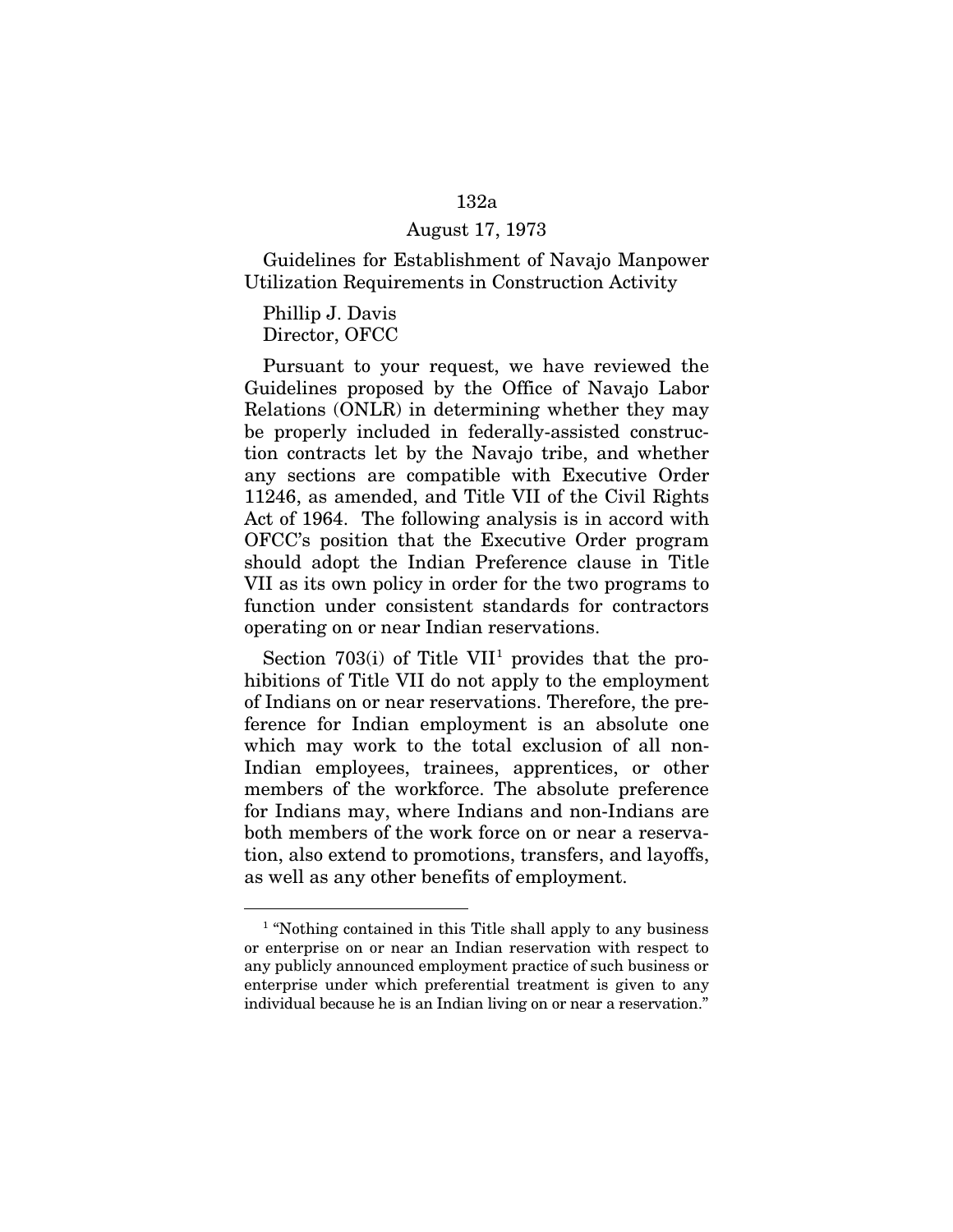The only application of Title VII on or near an Indian reservation would be in cases of discrimination involving non-Indians of different races, color or national origin, or between male and female non-Indians.

Under this interpretation of the Indian preference provision of Title VII, and in turn, OFCC's Indian preference policy, it is our opinion that the ONLR may legally append bid conditions of its own on federally-assisted construction contracts which impose upon the contractors a burden of hiring an all or predominantly Navajo work force. Although the proposed ONLR Guidelines have taken the goals and timetables approach utilized in comparable bid conditions, there is no objection to even stronger language requiring employment of Navajos to the maximum extent of their availability. The Guidelines already take this approach in requiring that all apprentices must be members of the Tribe.

The same interpretation supports the ONLR's position that foremen should be employed in the same ratio as there are Navajos on the job, and that Navajos receive preference for all promotions. Additionally, it allows use of the provision which would prohibit laying off any Navajo until all non-Navajos in the same craft have been terminated.

Although the basic premise upon which the Guidelines are based is valid under present interpretation of the Indian preference policy, there are some changes necessary for the Guidelines to fully conform to the requirements of federal law.

The major weakness of the Guidelines is that it does not include the goals and timetables in the invitation for bids, but specifies that they shall be negotiated between the ONLR and the contractor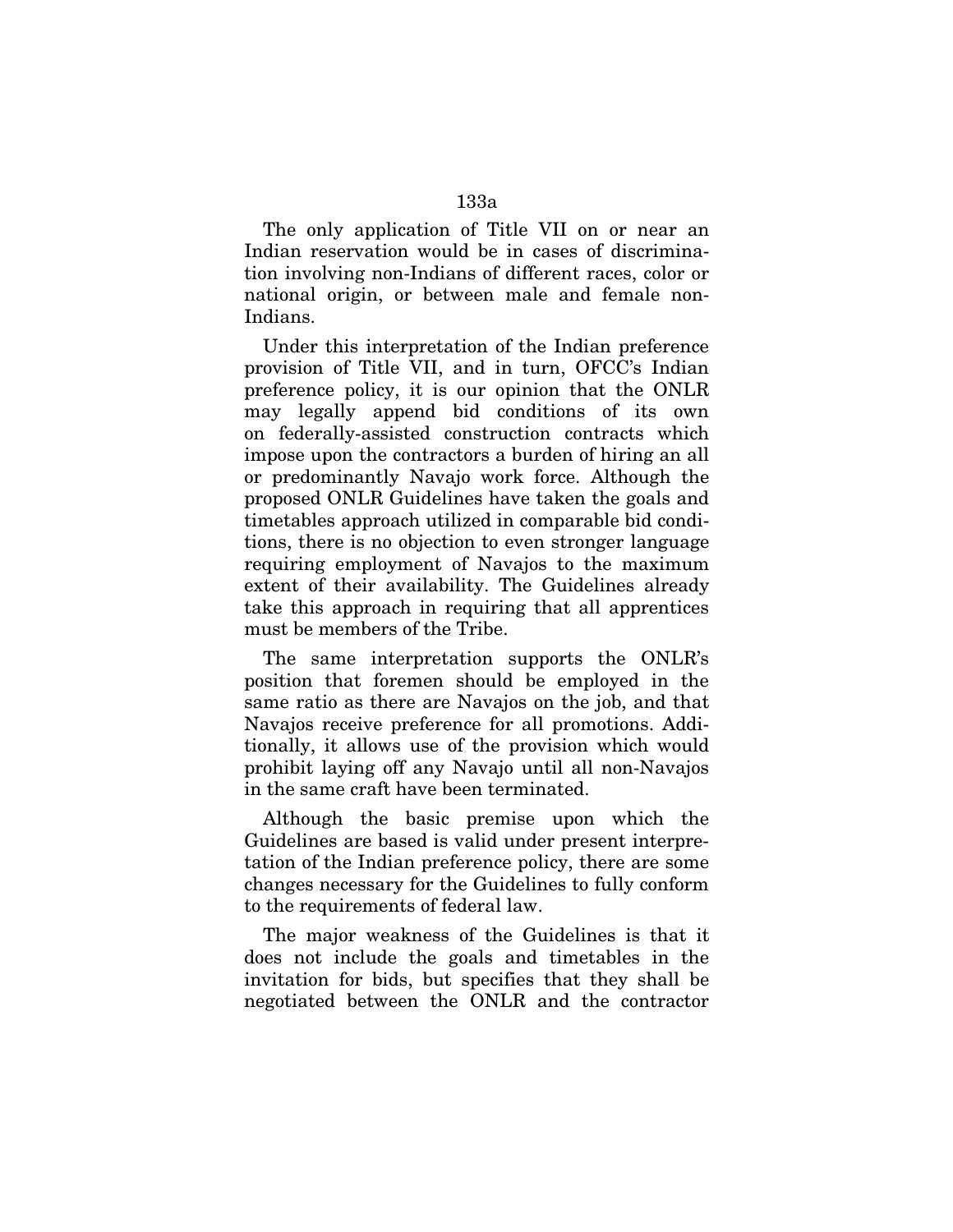after award. Post-award negotiations for material conditions such as the numbers or percentages of required Indian manpower utilization would violate the Comptroller General's opinion striking down similar practices in the first Philadelphia Plan. The ONLR has agreed to revise the Guidelines in accord with the Comptroller General's opinion and has prepared goals for the first year the Plan is in effect. A copy of these goals is attached, for your information.

The Guidelines include within its definitions of contractors and subcontractors covered under its terms "government agencies." Since these provisions will be included in all contracts let by the Tribe, whether or not federally assisted, it is essential to amend that definition to read "non-Federal government agencies." Otherwise the Federal government, in contracting for construction on Indian reservations, may be required by contract to hire a (?) Indian work force, although forbidden to do so by Federal laws presently applicable to Federal employees. These contracts would most probably be with the Bureau of Indian Affairs, whose Indian Preference law was recently struck down by a three-judge District Court on the grounds that it violated the 1972 amendment to Title VII prohibiting discrimination in Federal employment.<sup>[2](#page-180-0)</sup>

Let us also call your attention to Section J.6., which purports to provide that the ONLR Guidelines could supersede any conflicting provision in a collective bargaining agreement. The ONLR Guidelines do not have the force and effect of Federal law or regulations. Therefore, there is some question whether such

<span id="page-180-0"></span> <sup>2</sup> *Mancari v. Freeman*,—F. Supp.—, 5 FPD 8643 (June 1, 1973).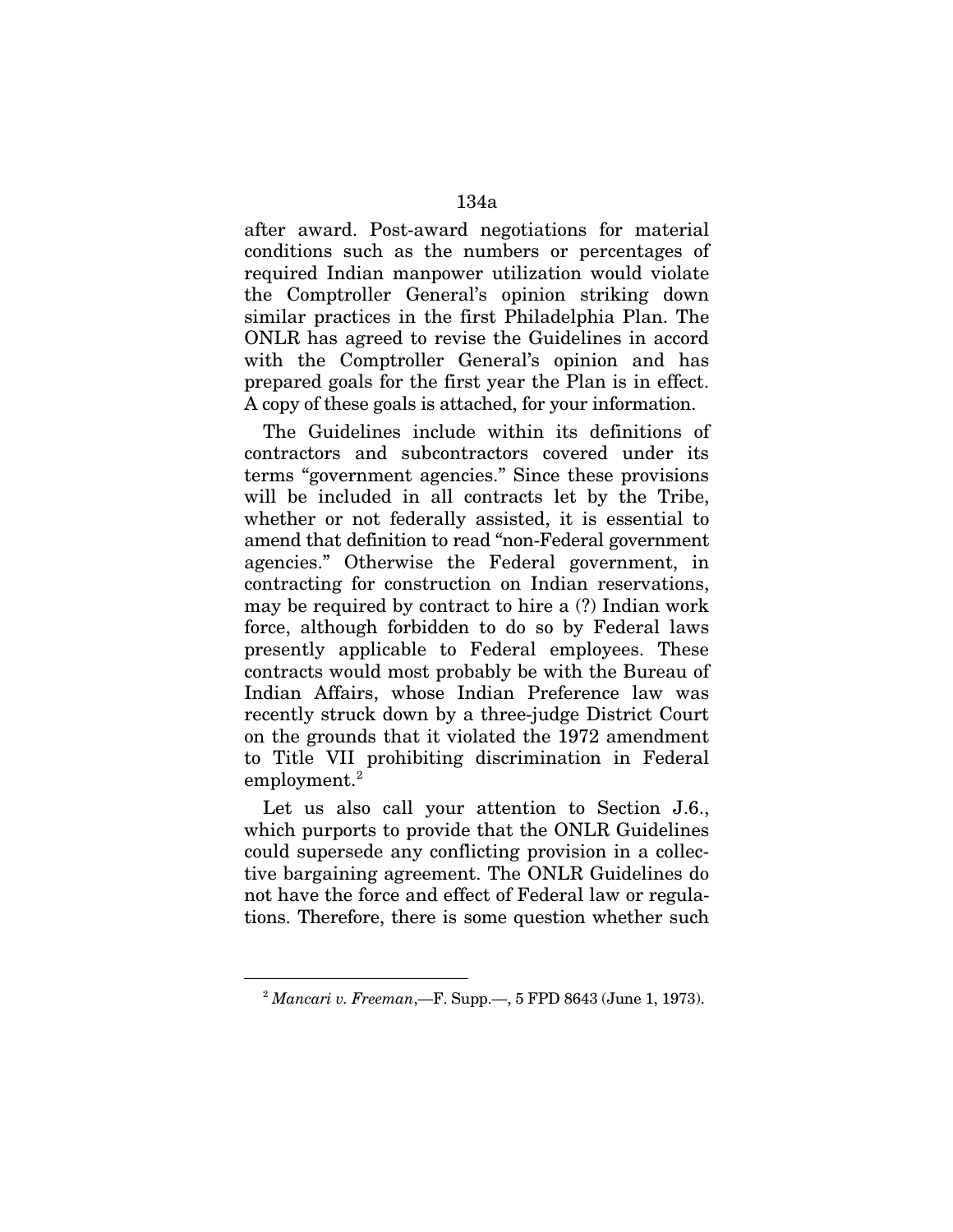Guidelines could supersede collective bargaining agreements.

The remaining questionable provisions are both in the sanctions section.

The first is Section II 0.2., which would allow the ONLR, upon a finding of non-compliance, to debar the contractor or subcontractor from any future work on the reservation for up to five years. This action could not be taken under Executive Order 11246 and questions of legality would be, as would the following question, more properly addressed to the Comptroller General since both raise procurement law considerations on Federally-involved contracts.

Section 0.6., would allow the ONLR to order a noncompliant contractor to pay treble damages to the tribe based on a sum equal to the wages, salaries and benefits that would have been paid to Navajo employees had the contractor complied with its utilization requirements, plus any other damages arising from dilatory action. Since the guidelines also authorize the award of money damages to the tribe for any injuries to it arising from the contractor's failure to comply,[3](#page-181-0) and similar damages, in the form of restitution, to any Navajo not hired or promoted in accord with the Guidelines, $4$  this section may not serve a valid purpose. However, this provision, as well as the provision relating to treble damages, could not be imposed under Executive Order 11246. As indicated in the preceding paragraph, questions concerning their propriety on Federally-involved contracts should be addressed to the Comptroller General.

<span id="page-181-0"></span><sup>&</sup>lt;sup>3</sup> Section II 0.4.

<span id="page-181-1"></span><sup>4</sup> Section II 0.4.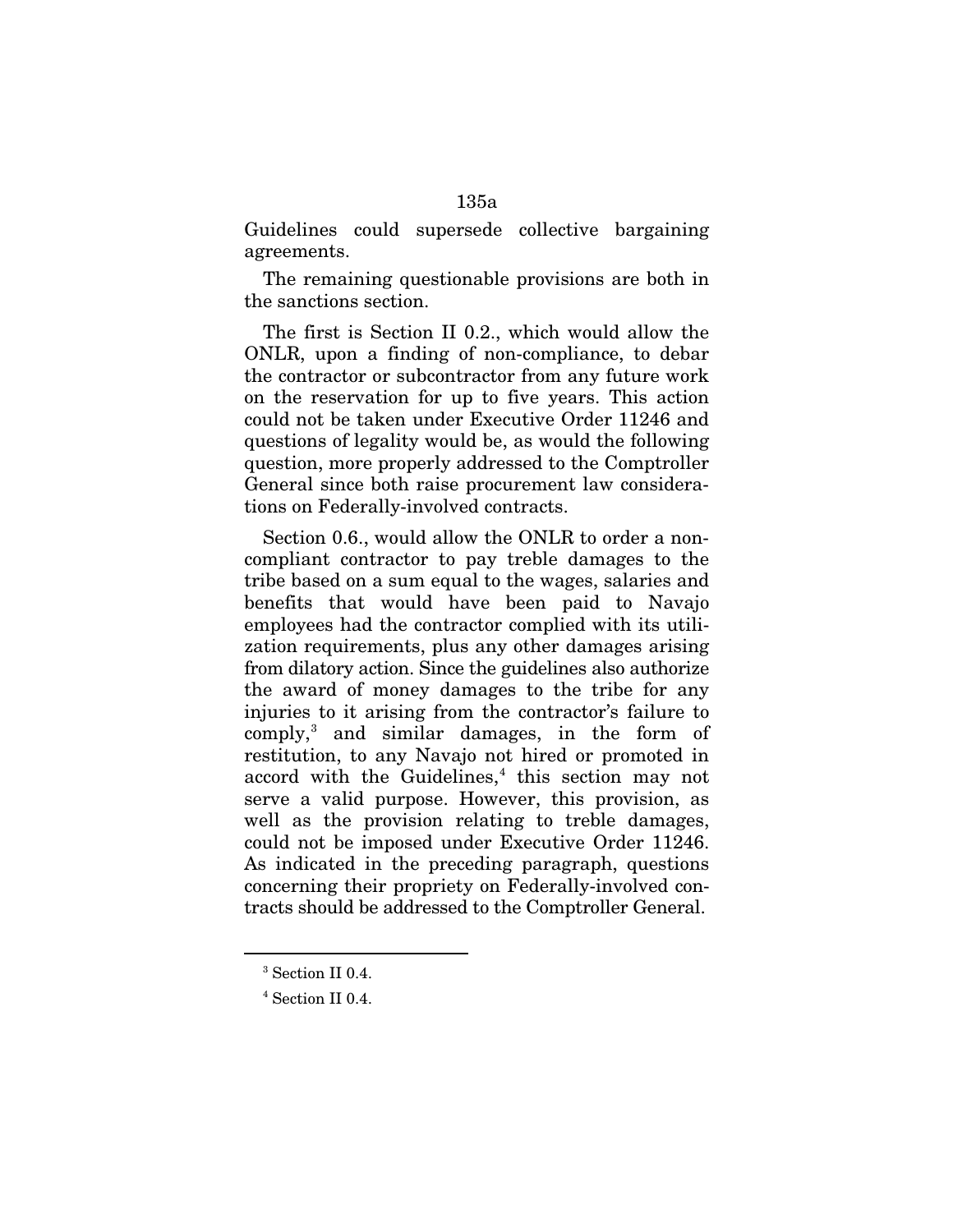## 136a

In conclusion, it should be noted that when a contract is to be performed on or near a reservation, it is not a violation of Executive Order 11246 if an Indian is given preference over a non-Indian for any job or promotion, or on layoffs, or in any other aspect of employment.

Ronald M. Green Acting Assistant Solicitor

Attachment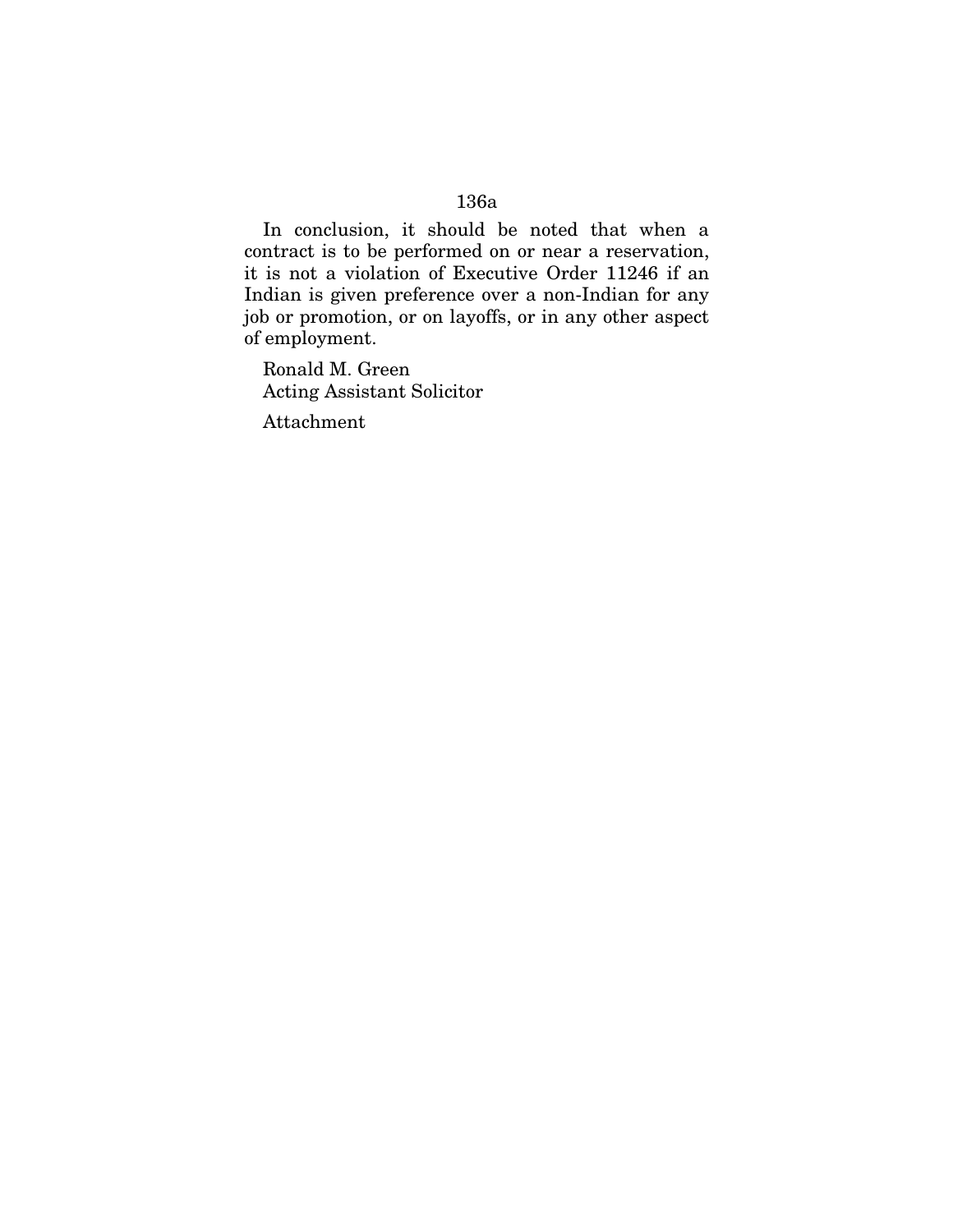# THE NAVAJO NATION: AN AMERICAN COLONY A REPORT OF THE UNITED STATES COMISSION ON CIVIL RIGHTS

#### SEPTEMBER 1975

#### \* \* \*

[49] The ONLR is still trying to work out the difficulties with this system. At the same time, it is trying to make sure that the tribe gets its fair share of jobs from future contractors on the reservation. For example, the ONLR now appends bid conditions of its own to federally-assisted construction contracts. These clauses impose upon the contractors a burden of hiring an all or predominantly Navajo work force. There is also a provision for an affirmative action program on the part of contractors to assure training, upgrading, and promotional opportunities to Navajos at all levels, including management. The office's guidelines also require that all apprentices be mem-bers of the tribe.<sup>[165](#page-183-0)</sup>

These guidelines were approved by the Solicitor's Office of the Department of Labor as a legal interpretation of Navajo rights under Title VII of the Civil Rights Act of 1964.

\* \* \*

[125] Tribal efforts to get stronger Navajo preference provisions inserted in approximately 100 contracts and leases with large employers on and near the reservation have ranged from persuasive

<span id="page-183-0"></span> <sup>165</sup> Guidelines for the Establishment of Navajo Manpower Utilization Requirements in Construction Activity, Office of Navajo Labor Relations (effective Mar. 1, 1973 and amended Sept. 7 1973), Exhibit No. 13, p. 799.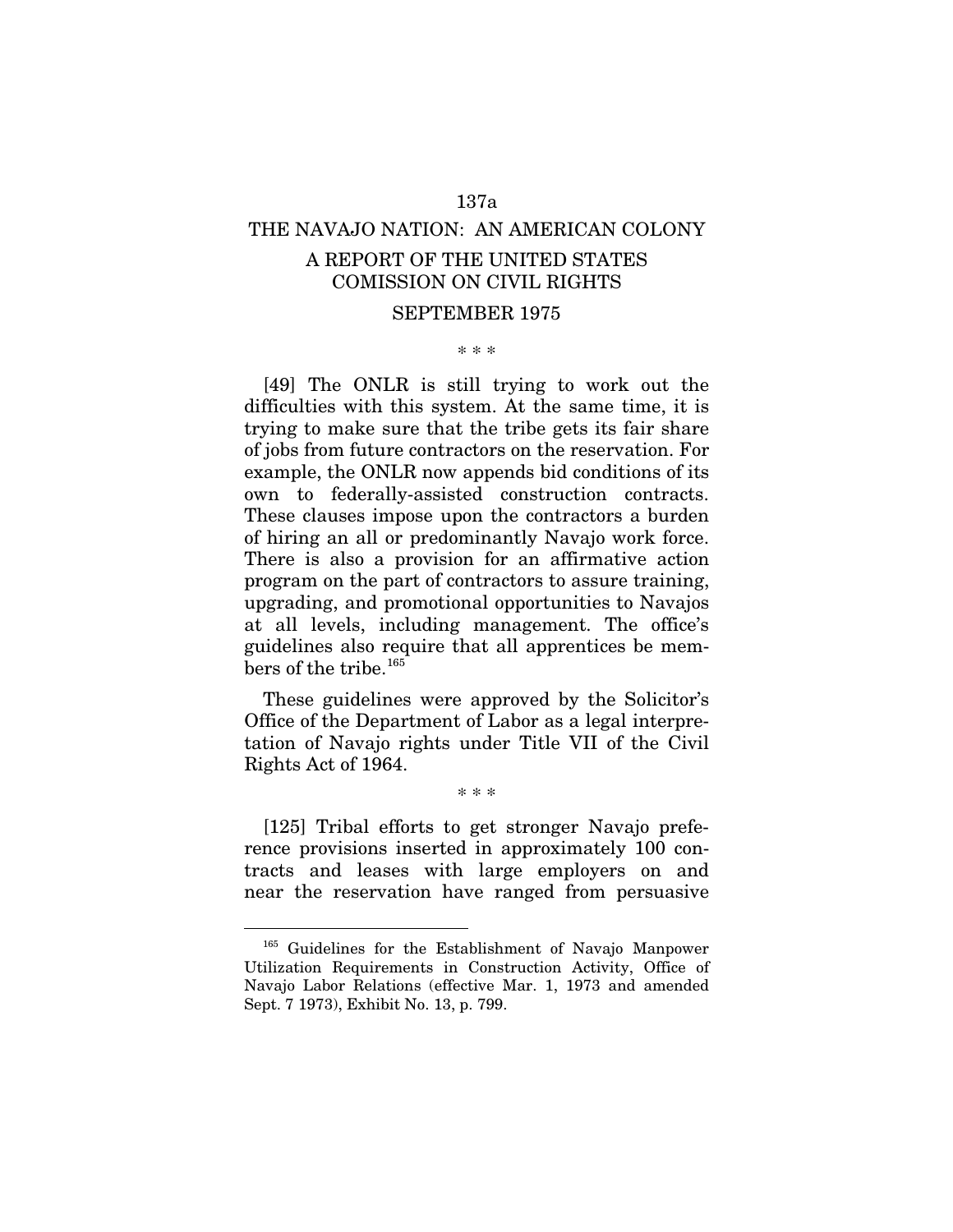bargaining to at least one major EEOC complaint. The tribe finds the alternative of going to court with contractors who violate the preference clause impractical for financial reasons. The corporations doing business on the reservation include some of the richest in the country, with resources adequate for the longest litigation. Since, the BIA must approve all of the tribe's contracts and leases, it would seem to bear some responsibility for securing enforcement. But no contractor has been sued by the Government for violation of a contract's employment provisions.

Overall, the Commission found the BIA's response to the Navajo unemployment problem has ranged from obstructionist to, at best, insufficient to change the status quo. Where the BIA should be exercising a leadership role, as in the wording of its own Contracts with private employers, the Commission found it instead in last place, with the weakest employment Provisions of all. Where the [126] BIA should be demonstrating that the full authority of the Federal Government stands behind enforcement of the Navajo preference clause in tribal contracts, instead it closes its eyes to even the possibility of violations. The BIA, in short, has created and maintains an elaborate machinery that intrudes on almost every aspect of Navajo life but is incompetent—or unwilling—to enforce Navajo rights.

[135] 2. The Secretary of the Interior should put the full strength of that office behind tribal efforts to renegotiate inadequate preferential employment provisions of existing leases and contracts between the tribe and outside enterprises to reflect the Department of Labor opinion as to full compliance under Title VII of the Civil Rights Act of 1964.

\* \* \*